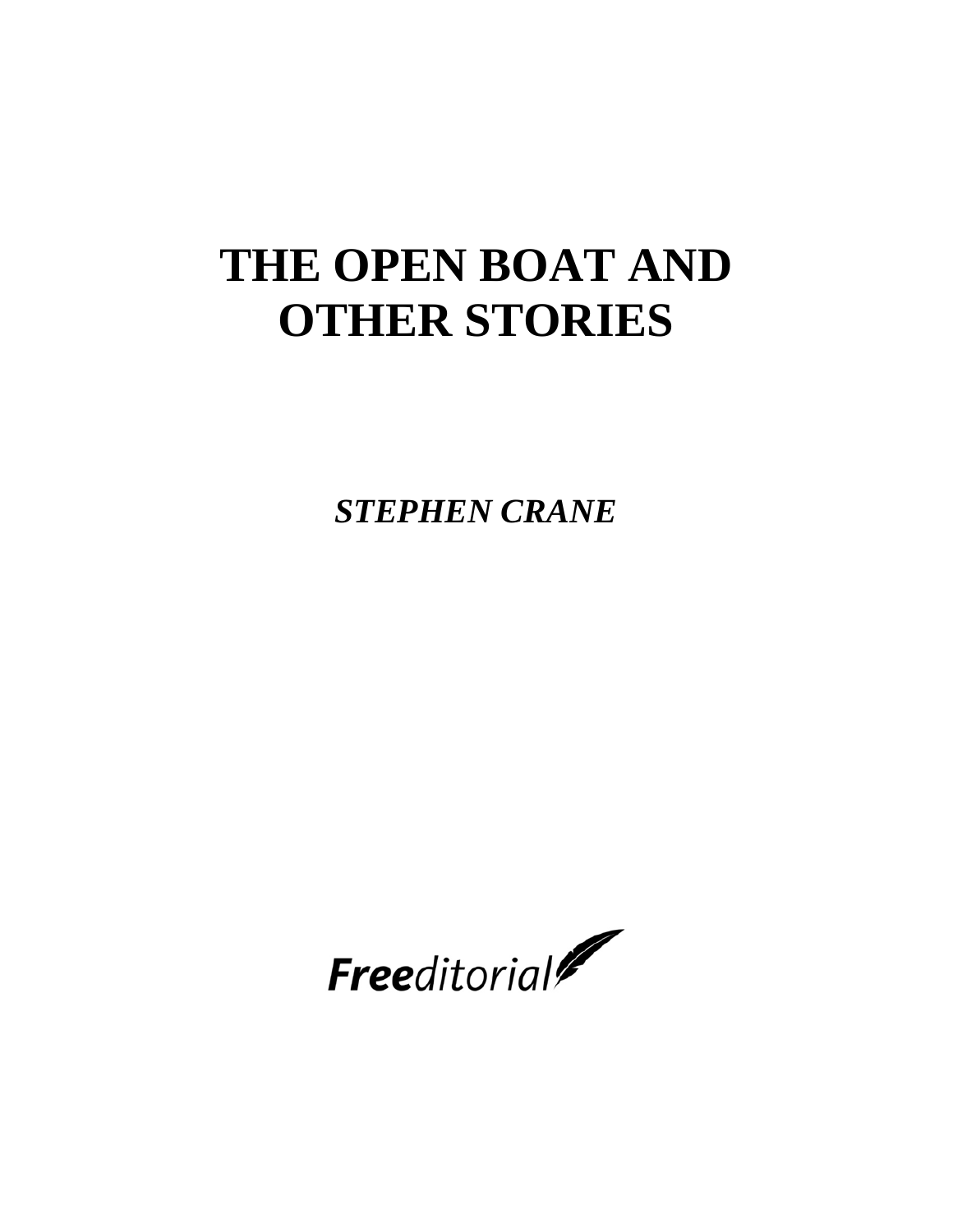### **THE OPEN BOAT**

A Tale intended to be after the Fact. Being the Experience of Four Men from the Sunk Steamer 'Commodore'

# **CHAPTER I**

None of them knew the colour of the sky. Their eyes glanced level, and were fastened upon the waves that swept toward them. These waves were of the hue of slate, save for the tops, which were of foaming white, and all of the men knew the colours of the sea. The horizon narrowed and widened, and dipped and rose, and at all times its edge was jagged with waves that seemed thrust up in points like rocks.

Many a man ought to have a bath-tub larger than the boat which here rode upon the sea. These waves were most wrongfully and barbarously abrupt and tall, and each froth-top was a problem in small boat navigation.

The cook squatted in the bottom and looked with both eyes at the six inches of gunwale which separated him from the ocean. His sleeves were rolled over his fat forearms, and the two flaps of his unbuttoned vest dangled as he bent to bail out the boat. Often he said: "Gawd! That was a narrow clip." As he remarked it he invariably gazed eastward over the broken sea.

The oiler, steering with one of the two oars in the boat, sometimes raised himself suddenly to keep clear of water that swirled in over the stern. It was a thin little oar and it seemed often ready to snap.

The correspondent, pulling at the other oar, watched the waves and wondered why he was there.

The injured captain, lying in the bow, was at this time buried in that profound dejection and indifference which comes, temporarily at least, to even the bravest and most enduring when, willy nilly, the firm fails, the army loses, the ship goes down. The mind of the master of a vessel is rooted deep in the timbers of her, though he commanded for a day or a decade, and this captain had on him the stern impression of a scene in the greys of dawn of seven turned faces, and later a stump of a top-mast with a white ball on it that slashed to and fro at the waves, went low and lower, and down. Thereafter there was something strange in his voice. Although steady, it was deep with mourning, and of a quality beyond oration or tears.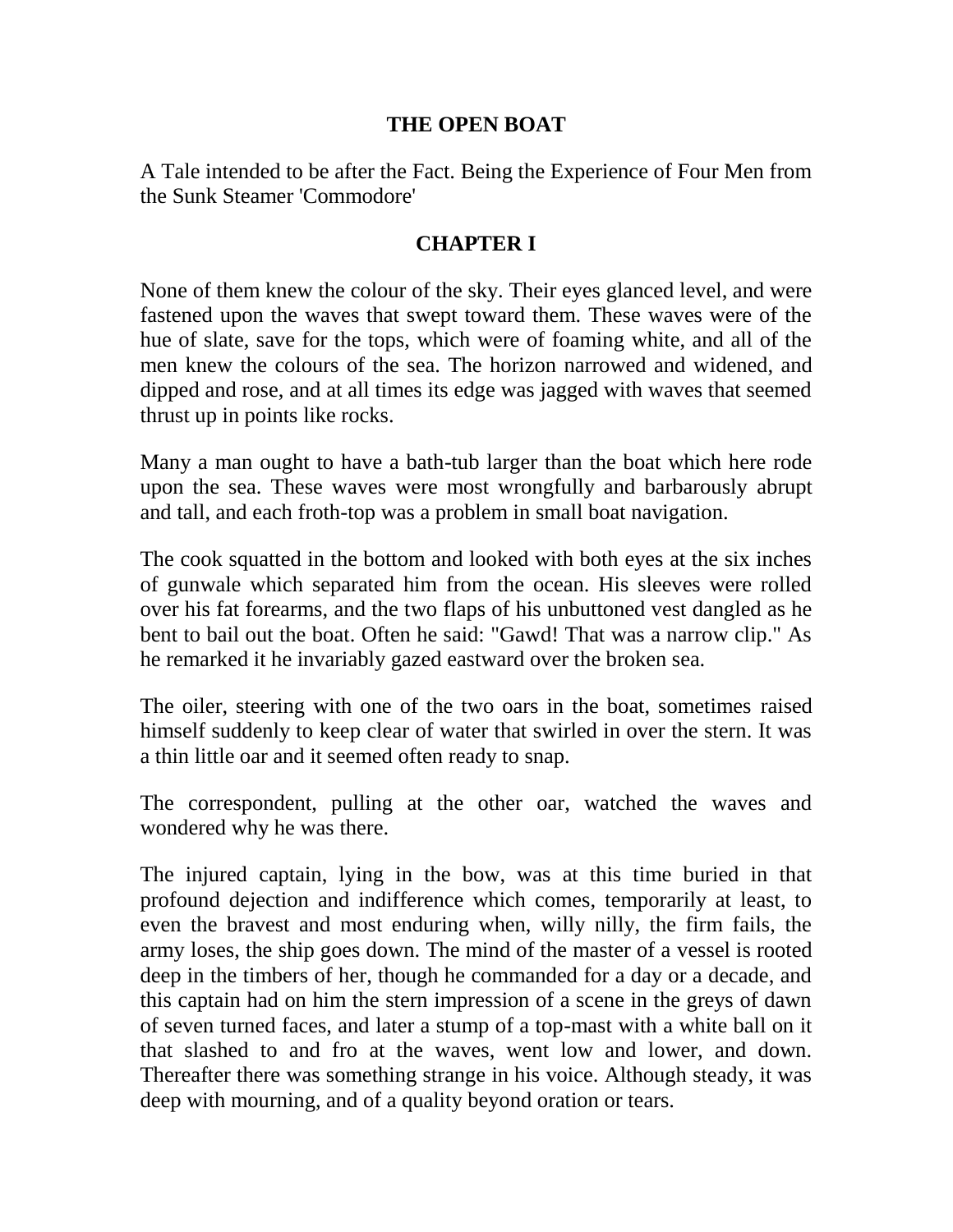"Keep 'er a little more south, Billie," said he.

"'A little more south,' sir," said the oiler in the stern.

A seat in this boat was not unlike a seat upon a bucking broncho, and, by the same token, a broncho is not much smaller. The craft pranced and reared, and plunged like an animal. As each wave came, and she rose for it, she seemed like a horse making at a fence outrageously high. The manner of her scramble over these walls of water is a mystic thing, and, moreover, at the top of them were ordinarily these problems in white water, the foam racing down from the summit of each wave, requiring a new leap, and a leap from the air. Then, after scornfully bumping a crest, she would slide, and race, and splash down a long incline, and arrive bobbing and nodding in front of the next menace.

A singular disadvantage of the sea lies in the fact that after successfully surmounting one wave you discover that there is another behind it just as important and just as nervously anxious to do something effective in the way of swamping boats. In a ten-foot dingey one can get an idea of the resources of the sea in the line of waves that is not probable to the average experience which is never at sea in a dingey. As each slaty wall of water approached, it shut all else from the view of the men in the boat, and it was not difficult to imagine that this particular wave was the final outburst of the ocean, the last effort of the grim water. There was a terrible grace in the move of the waves, and they came in silence, save for the snarling of the crests.

In the wan light, the faces of the men must have been grey. Their eyes must have glinted in strange ways as they gazed steadily astern. Viewed from a balcony, the whole thing would doubtlessly have been weirdly picturesque. But the men in the boat had no time to see it, and if they had had leisure there were other things to occupy their minds. The sun swung steadily up the sky, and they knew it was broad day because the colour of the sea changed from slate to emerald-green, streaked with amber lights, and the foam was like tumbling snow. The process of the breaking day was unknown to them. They were aware only of this effect upon the colour of the waves that rolled toward them.

In disjointed sentences the cook and the correspondent argued as to the difference between a life-saving station and a house of refuge. The cook had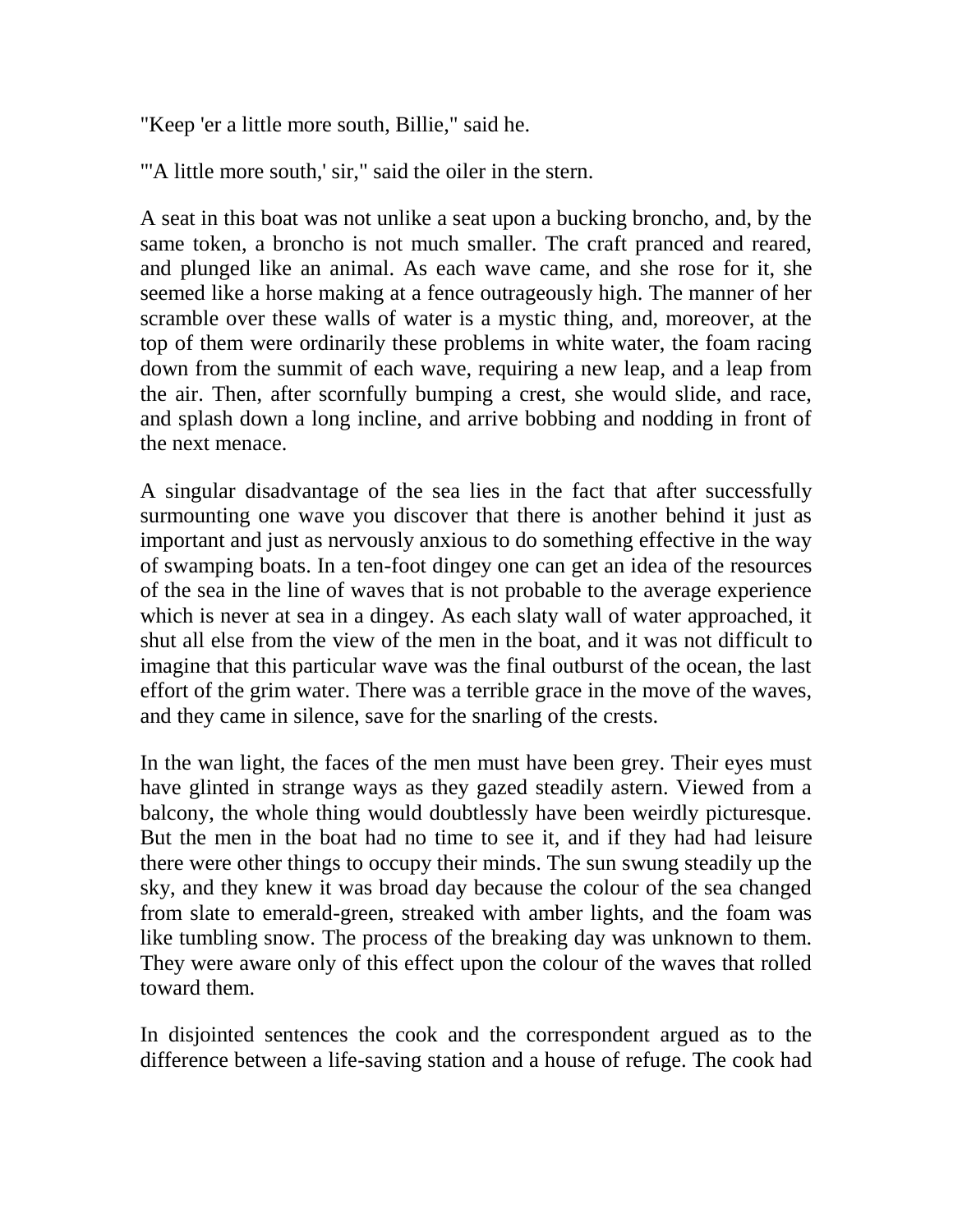said: "There's a house of refuge just north of the Mosquito Inlet Light, and as soon as they see us, they'll come off in their boat and pick us up."

"As soon as who see us?" said the correspondent.

"The crew," said the cook.

"Houses of refuge don't have crews," said the correspondent. "As I understand them, they are only places where clothes and grub are stored for the benefit of shipwrecked people. They don't carry crews."

"Oh, yes, they do," said the cook.

"No, they don't," said the correspondent.

"Well, we're not there yet, anyhow," said the oiler, in the stern.

"Well," said the cook, "perhaps it's not a house of refuge that I'm thinking of as being near Mosquito Inlet Light. Perhaps it's a life-saving station."

"We're not there yet," said the oiler, in the stern.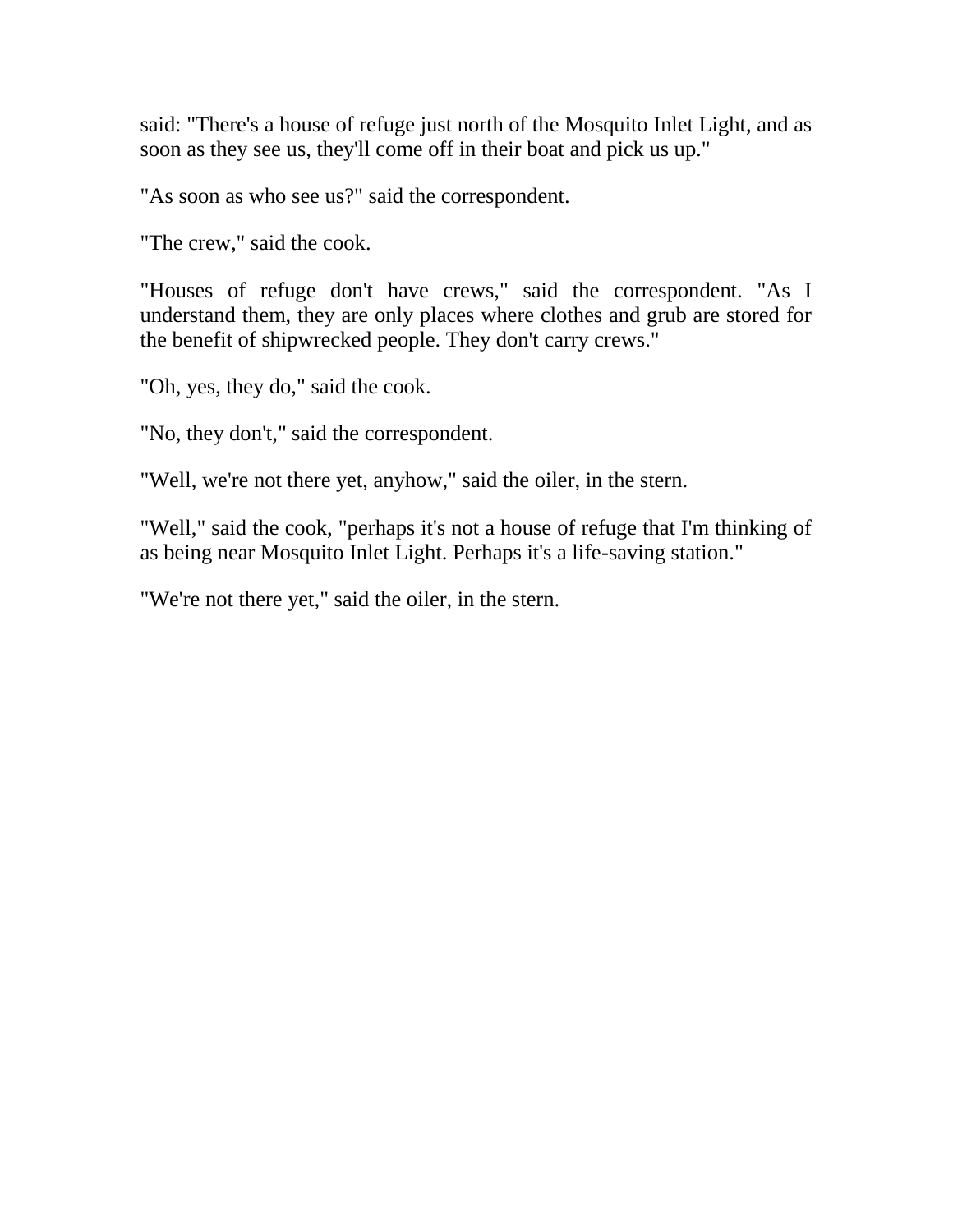#### **CHAPTER II**

As the boat bounced from the top of each wave, the wind tore through the hair of the hatless men, and as the craft plopped her stern down again the spray slashed past them. The crest of each of these waves was a hill, from the top of which the men surveyed, for a moment, a broad tumultuous expanse, shining and wind-riven. It was probably splendid. It was probably glorious, this play of the free sea, wild with lights of emerald and white and amber.

"Bully good thing it's an on-shore wind," said the cook. "If not, where would we be? Wouldn't have a show."

"That's right," said the correspondent.

The busy oiler nodded his assent.

Then the captain, in the bow, chuckled in a way that expressed humour, contempt, tragedy, all in one. "Do you think we've got much of a show now, boys?" said he.

Whereupon the three were silent, save for a trifle of hemming and hawing. To express any particular optimism at this time they felt to be childish and stupid, but they all doubtless possessed this sense of the situation in their mind. A young man thinks doggedly at such times. On the other hand, the ethics of their condition was decidedly against any open suggestion of hopelessness. So they were silent.

"Oh, well," said the captain, soothing his children, "we'll get ashore all right."

But there was that in his tone which made them think, so the oiler quoth: "Yes! If this wind holds!"

The cook was bailing: "Yes! If we don't catch hell in the surf."

Canton flannel gulls flew near and far. Sometimes they sat down on the sea, near patches of brown sea-weed that rolled over the waves with a movement like carpets on a line in a gale. The birds sat comfortably in groups, and they were envied by some in the dingey, for the wrath of the sea was no more to them than it was to a covey of prairie chickens a thousand miles inland.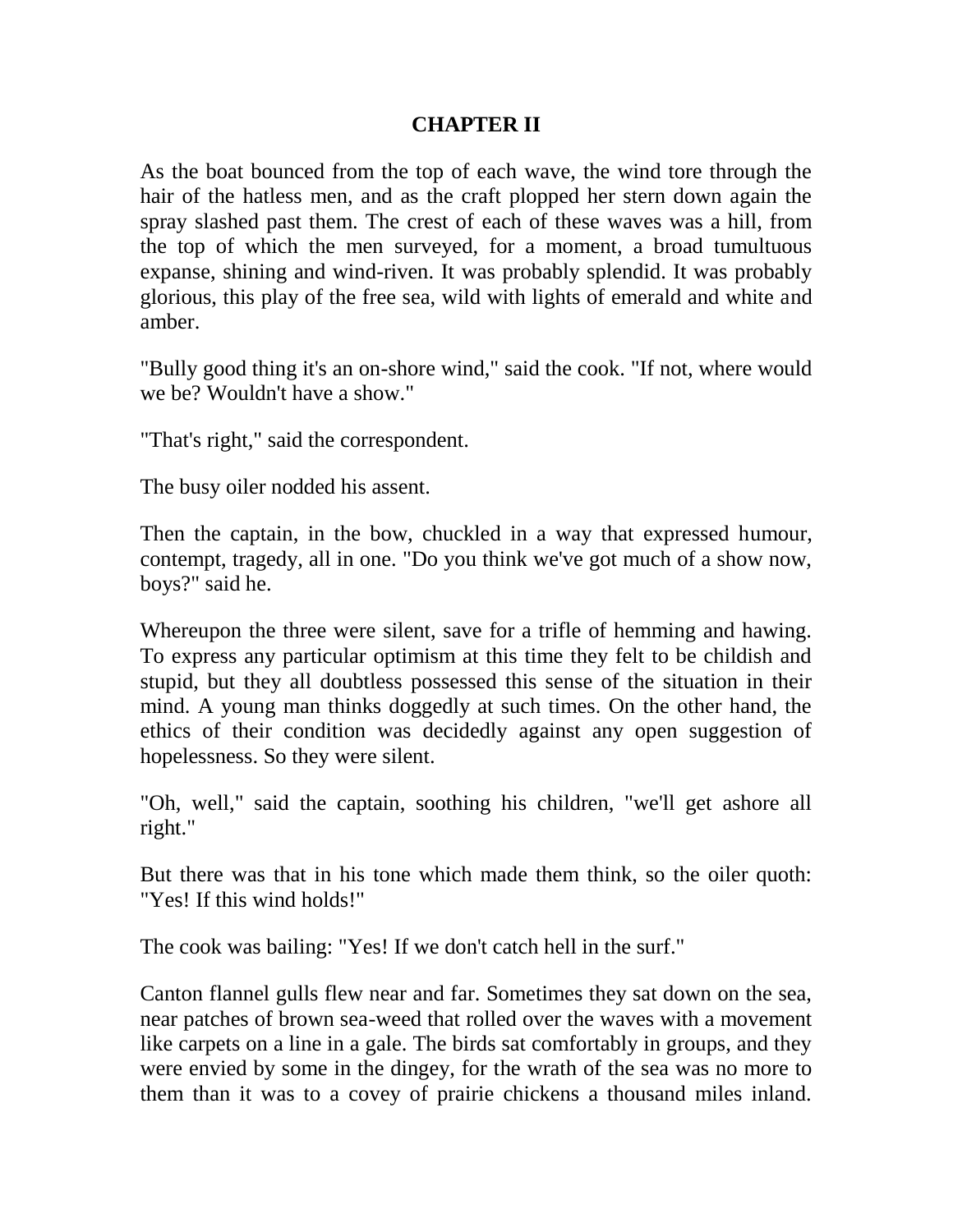Often they came very close and stared at the men with black bead-like eyes. At these times they were uncanny and sinister in their unblinking scrutiny, and the men hooted angrily at them, telling them to be gone. One came, and evidently decided to alight on the top of the captain's head. The bird flew parallel to the boat and did not circle, but made short sidelong jumps in the air in chicken-fashion. His black eyes were wistfully fixed upon the captain's head. "Ugly brute," said the oiler to the bird. "You look as if you were made with a jack-knife." The cook and the correspondent swore darkly at the creature. The captain naturally wished to knock it away with the end of the heavy painter; but he did not dare do it, because anything resembling an emphatic gesture would have capsized this freighted boat, and so with his open hand, the captain gently and carefully waved the gull away. After it had been discouraged from the pursuit the captain breathed easier on account of his hair, and others breathed easier because the bird struck their minds at this time as being somehow grewsome and ominous.

In the meantime the oiler and the correspondent rowed. And also they rowed.

They sat together in the same seat, and each rowed an oar. Then the oiler took both oars; then the correspondent took both oars; then the oiler; then the correspondent. They rowed and they rowed. The very ticklish part of the business was when the time came for the reclining one in the stern to take his turn at the oars. By the very last star of truth, it is easier to steal eggs from under a hen than it was to change seats in the dingey. First the man in the stern slid his hand along the thwart and moved with care, as if he were of Sèvres. Then the man in the rowing seat slid his hand along the other thwart. It was all done with the most extraordinary care. As the two sidled past each other, the whole party kept watchful eyes on the coming wave, and the captain cried: "Look out now! Steady there!"

The brown mats of sea-weed that appeared from time to time were like islands, bits of earth. They were travelling, apparently, neither one way nor the other. They were, to all intents, stationary. They informed the men in the boat that it was making progress slowly toward the land.

The captain, rearing cautiously in the bow, after the dingey soared on a great swell, said that he had seen the lighthouse at Mosquito Inlet. Presently the cook remarked that he had seen it. The correspondent was at the oars then, and for some reason he too wished to look at the lighthouse, but his back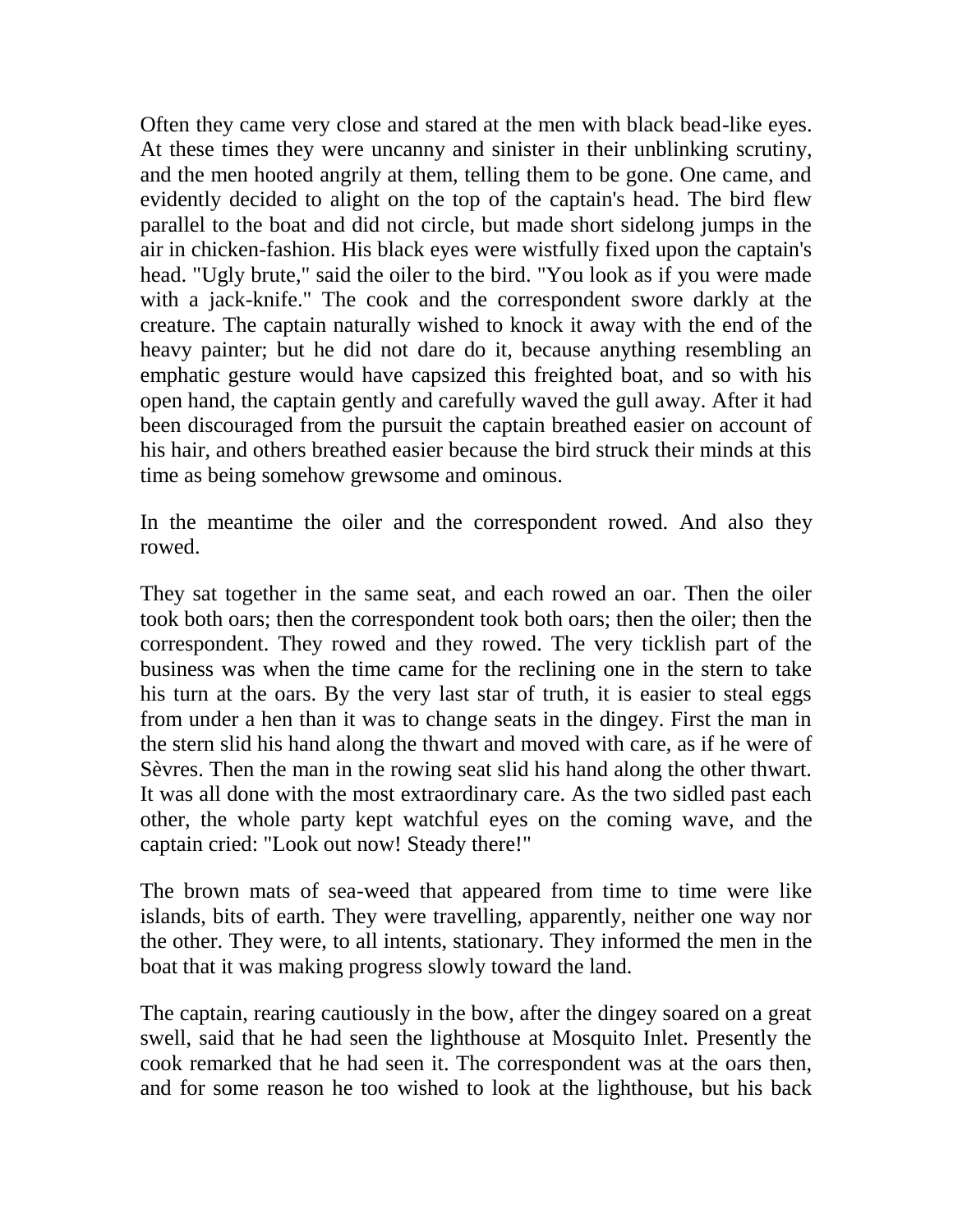was toward the far shore and the waves were important, and for some time he could not seize an opportunity to turn his head. But at last there came a wave more gentle than the others, and when at the crest of it he swiftly scoured the western horizon.

"See it?" said the captain.

"No," said the correspondent slowly, "I didn't see anything."

"Look again," said the captain. He pointed. "It's exactly in that direction."

At the top of another wave, the correspondent did as he was bid, and this time his eyes chanced on a small still thing on the edge of the swaying horizon. It was precisely like the point of a pin. It took an anxious eye to find a lighthouse so tiny.

"Think we'll make it, captain?"

"If this wind holds and the boat don't swamp, we can't do much else," said the captain.

The little boat, lifted by each towering sea, and splashed viciously by the crests, made progress that in the absence of sea-weed was not apparent to those in her. She seemed just a wee thing wallowing, miraculously top-up, at the mercy of five oceans. Occasionally, a great spread of water, like white flames, swarmed into her.

"Bail her, cook," said the captain serenely.

"All right, captain," said the cheerful cook.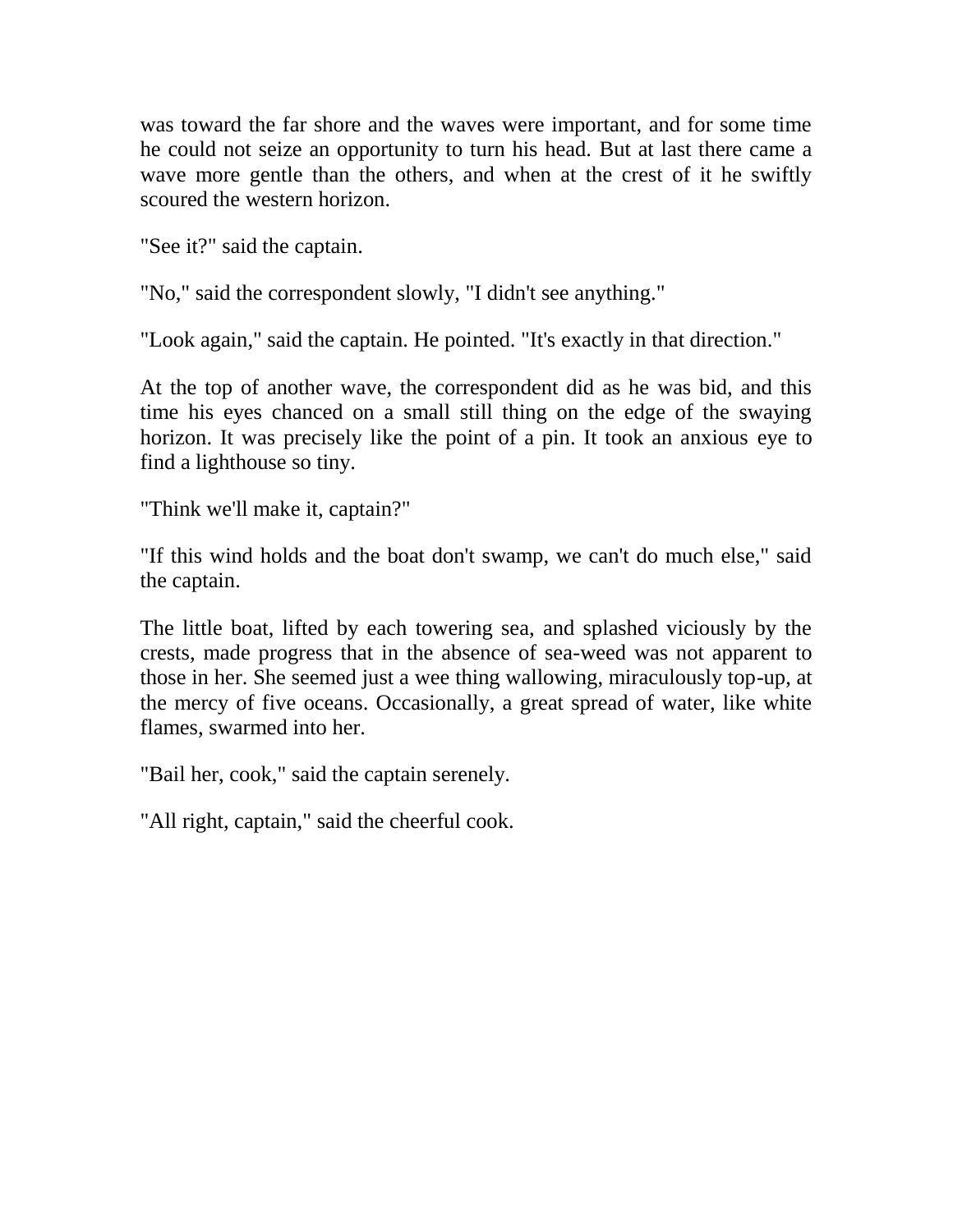### **CHAPTER III**

It would be difficult to describe the subtle brotherhood of men that was here established on the seas. No one said that it was so. No one mentioned it. But it dwelt in the boat, and each man felt it warm him. They were a captain, an oiler, a cook, and a correspondent, and they were friends, friends in a more curiously iron-bound degree than may be common. The hurt captain, lying against the water-jar in the bow, spoke always in a low voice and calmly, but he could never command a more ready and swiftly obedient crew than the motley three of the dingey. It was more than a mere recognition of what was best for the common safety. There was surely in it a quality that was personal and heartfelt. And after this devotion to the commander of the boat there was this comradeship that the correspondent, for instance, who had been taught to be cynical of men, knew even at the time was the best experience of his life. But no one said that it was so. No one mentioned it.

"I wish we had a sail," remarked the captain. "We might try my overcoat on the end of an oar and give you two boys a chance to rest." So the cook and the correspondent held the mast and spread wide the overcoat. The oiler steered, and the little boat made good way with her new rig. Sometimes the oiler had to scull sharply to keep a sea from breaking into the boat, but otherwise sailing was a success.

Meanwhile the lighthouse had been growing slowly larger. It had now almost assumed colour, and appeared like a little grey shadow on the sky. The man at the oars could not be prevented from turning his head rather often to try for a glimpse of this little grey shadow.

At last, from the top of each wave the men in the tossing boat could see land. Even as the lighthouse was an upright shadow on the sky, this land seemed but a long black shadow on the sea. It certainly was thinner than paper. "We must be about opposite New Smyrna," said the cook, who had coasted this shore often in schooners. "Captain, by the way, I believe they abandoned that life-saving station there about a year ago."

"Did they?" said the captain.

The wind slowly died away. The cook and the correspondent were not now obliged to slave in order to hold high the oar. But the waves continued their old impetuous swooping at the dingey, and the little craft, no longer under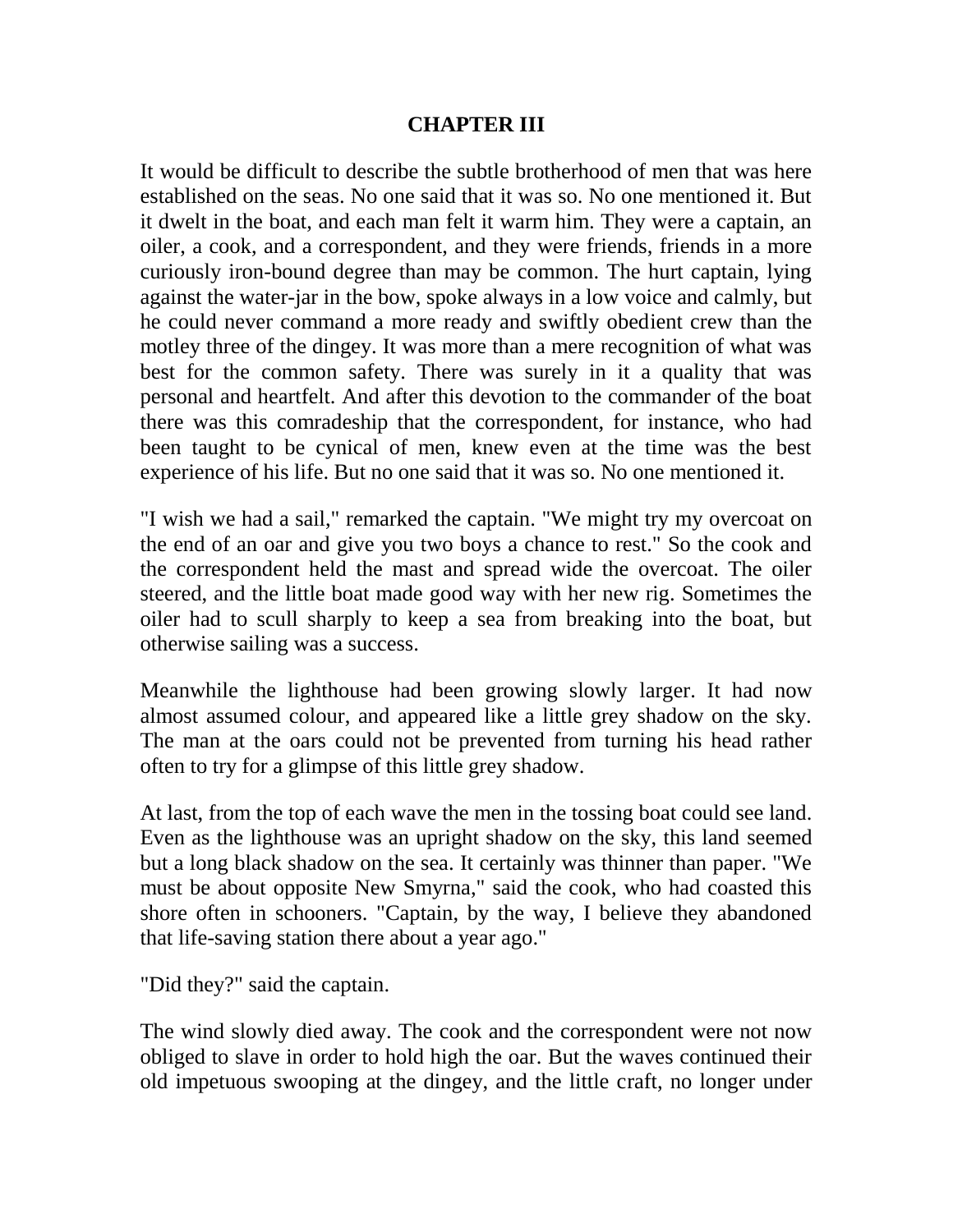way, struggled woundily over them. The oiler or the correspondent took the oars again.

Shipwrecks are *à propos* of nothing. If men could only train for them and have them occur when the men had reached pink condition, there would be less drowning at sea. Of the four in the dingey none had slept any time worth mentioning for two days and two nights previous to embarking in the dingey, and in the excitement of clambering about the deck of a foundering ship they had also forgotten to eat heartily.

For these reasons, and for others, neither the oiler nor the correspondent was fond of rowing at this time. The correspondent wondered ingenuously how in the name of all that was sane could there be people who thought it amusing to row a boat. It was not an amusement; it was a diabolical punishment, and even a genius of mental aberrations could never conclude that it was anything but a horror to the muscles and a crime against the back. He mentioned to the boat in general how the amusement of rowing struck him, and the weary-faced oiler smiled in full sympathy. Previously to the foundering, by the way, the oiler had worked double-watch in the engineroom of the ship.

"Take her easy, now, boys," said the captain. "Don't spend yourselves. If we have to run a surf you'll need all your strength, because we'll sure have to swim for it. Take your time."

Slowly the land arose from the sea. From a black line it became a line of black and a line of white, trees and sand. Finally, the captain said that he could make out a house on the shore. "That's the house of refuge, sure," said the cook. "They'll see us before long, and come out after us."

The distant lighthouse reared high. "The keeper ought to be able to make us out now, if he's looking through a glass," said the captain. "He'll notify the life-saving people."

"None of those other boats could have got ashore to give word of the wreck," said the oiler, in a low voice. "Else the life-boat would be out hunting us."

Slowly and beautifully the land loomed out of the sea. The wind came again. It had veered from the north-east to the south-east. Finally, a new sound struck the ears of the men in the boat. It was the low thunder of the surf on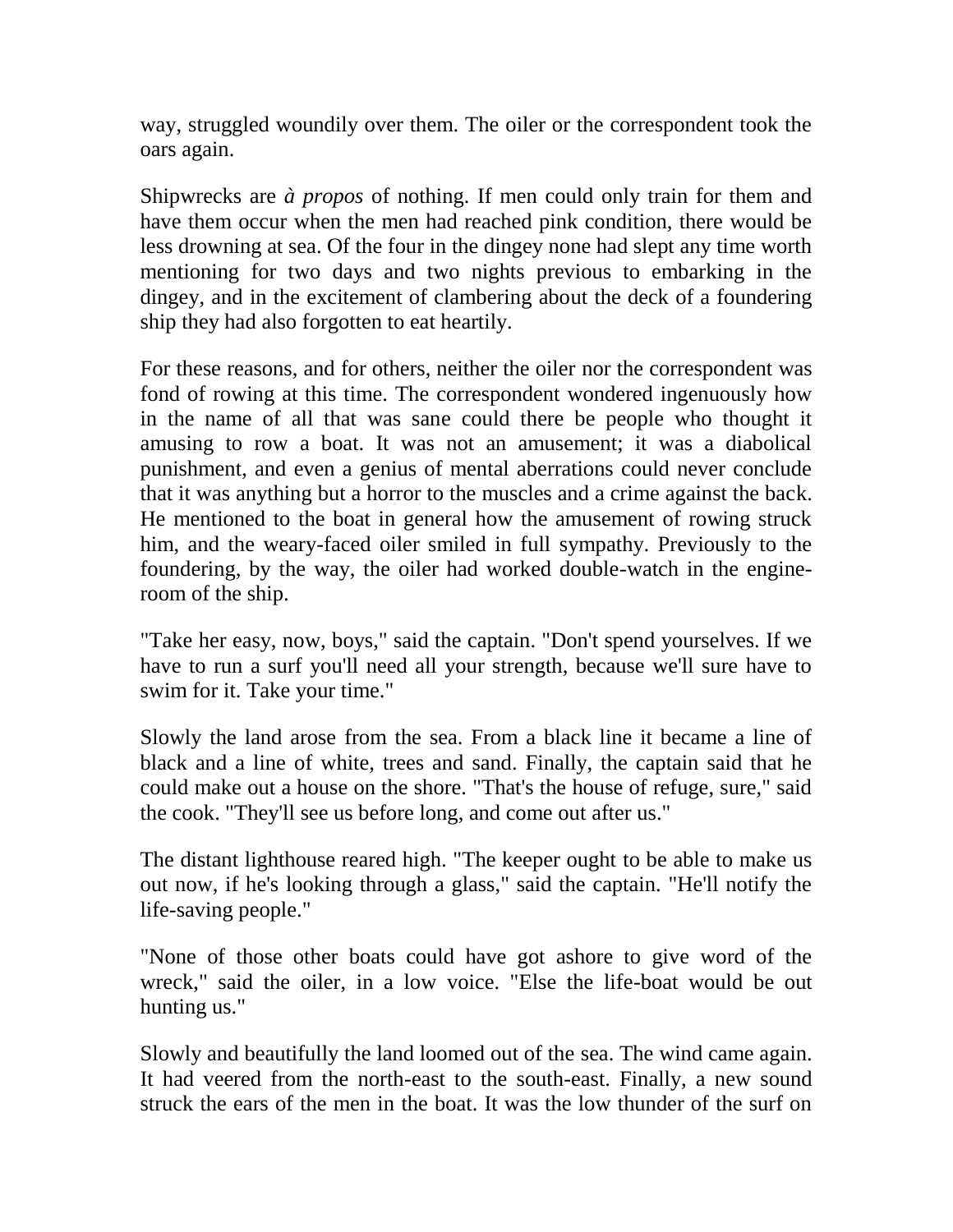the shore. "We'll never be able to make the lighthouse now," said the captain. "Swing her head a little more north, Billie," said he.

"'A little more north,' sir," said the oiler.

Whereupon the little boat turned her nose once more down the wind, and all but the oarsman watched the shore grow. Under the influence of this expansion doubt and direful apprehension was leaving the minds of the men. The management of the boat was still most absorbing, but it could not prevent a quiet cheerfulness. In an hour, perhaps, they would be ashore.

Their backbones had become thoroughly used to balancing in the boat, and they now rode this wild colt of a dingey like circus men. The correspondent thought that he had been drenched to the skin, but happening to feel in the top pocket of his coat, he found therein eight cigars. Four of them were soaked with sea-water; four were perfectly scatheless. After a search, somebody produced three dry matches, and thereupon the four waifs rode impudently in their little boat, and with an assurance of an impending rescue shining in their eyes, puffed at the big cigars and judged well and ill of all men. Everybody took a drink of water.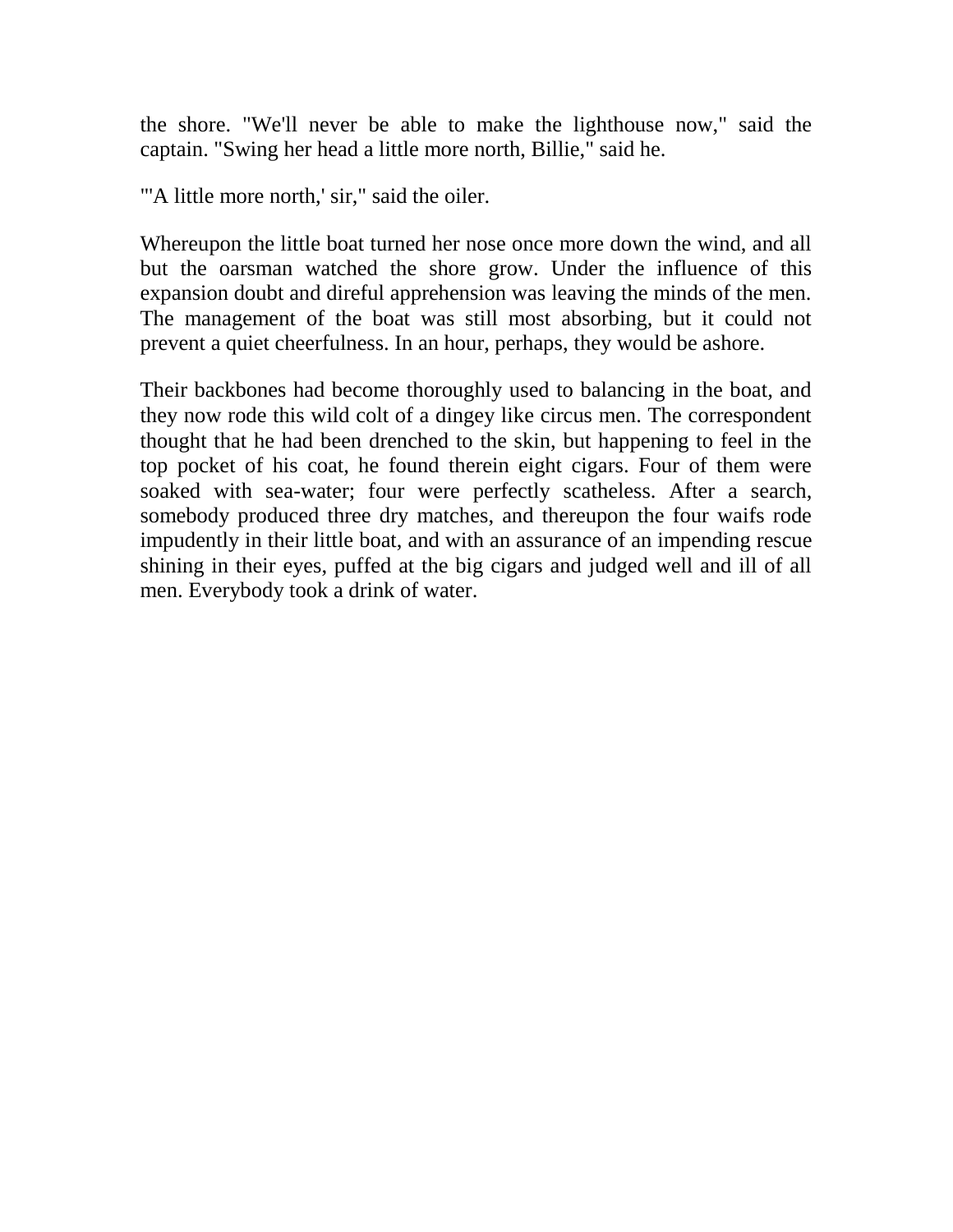# **CHAPTER IV**

"Cook," remarked the captain, "there don't seem to be any signs of life about your house of refuge."

"No," replied the cook. "Funny they don't see us!"

A broad stretch of lowly coast lay before the eyes of the men. It was of dunes topped with dark vegetation. The roar of the surf was plain, and sometimes they could see the white lip of a wave as it spun up the beach. A tiny house was blocked out black upon the sky. Southward, the slim lighthouse lifted its little grey length.

Tide, wind, and waves were swinging the dingey northward. "Funny they don't see us," said the men.

The surf's roar was here dulled, but its tone was, nevertheless, thunderous and mighty. As the boat swam over the great rollers, the men sat listening to this roar. "We'll swamp sure," said everybody.

It is fair to say here that there was not a life-saving station within twenty miles in either direction, but the men did not know this fact, and in consequence they made dark and opprobrious remarks concerning the eyesight of the nation's life-savers. Four scowling men sat in the dingey and surpassed records in the invention of epithets.

"Funny they don't see us."

The light-heartedness of a former time had completely faded. To their sharpened minds it was easy to conjure pictures of all kinds of incompetency and blindness and, indeed, cowardice. There was the shore of the populous land, and it was bitter and bitter to them that from it came no sign.

"Well," said the captain, ultimately, "I suppose we'll have to make a try for ourselves. If we stay out here too long, we'll none of us have strength left to swim after the boat swamps."

And so the oiler, who was at the oars, turned the boat straight for the shore. There was a sudden tightening of muscles. There was some thinking.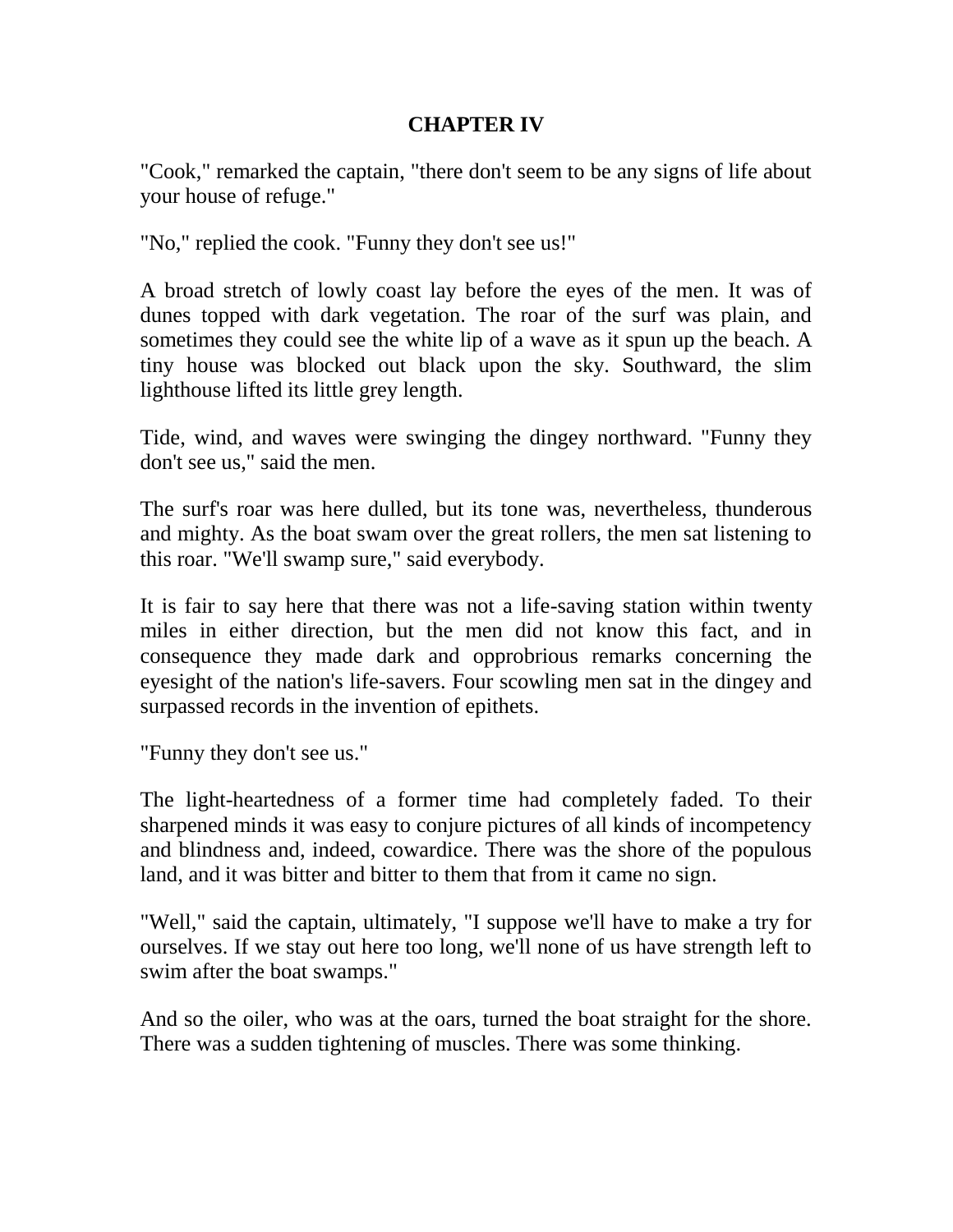"If we don't all get ashore—" said the captain. "If we don't all get ashore, I suppose you fellows know where to send news of my finish?"

They then briefly exchanged some addresses and admonitions. As for the reflections of the men, there was a great deal of rage in them. Perchance they might be formulated thus: "If I am going to be drowned—if I am going to be drowned—if I am going to be drowned, why, in the name of the seven mad gods who rule the sea, was I allowed to come thus far and contemplate sand and trees? Was I brought here merely to have my nose dragged away as I was about to nibble the sacred cheese of life? It is preposterous. If this old ninny-woman, Fate, cannot do better than this, she should be deprived of the management of men's fortunes. She is an old hen who knows not her intention. If she has decided to drown me, why did she not do it in the beginning and save me all this trouble? The whole affair is absurd.... But no, she cannot mean to drown me. She dare not drown me. She cannot drown me. Not after all this work." Afterward the man might have had an impulse to shake his fist at the clouds: "Just you drown me, now, and then hear what I call you!"

The billows that came at this time were more formidable. They seemed always just about to break and roll over the little boat in a turmoil of foam. There was a preparatory and long growl in the speech of them. No mind unused to the sea would have concluded that the dingey could ascend these sheer heights in time. The shore was still afar. The oiler was a wily surfman. "Boys," he said swiftly, "she won't live three minutes more, and we're too far out to swim. Shall I take her to sea again, captain?"

"Yes! Go ahead!" said the captain.

This oiler, by a series of quick miracles, and fast and steady oarsmanship, turned the boat in the middle of the surf and took her safely to sea again.

There was a considerable silence as the boat bumped over the furrowed sea to deeper water. Then somebody in gloom spoke. "Well, anyhow, they must have seen us from the shore by now."

The gulls went in slanting flight up the wind toward the grey desolate east. A squall, marked by dingy clouds, and clouds brick-red, like smoke from a burning building, appeared from the south-east.

"What do you think of those life-saving people? Ain't they peaches?"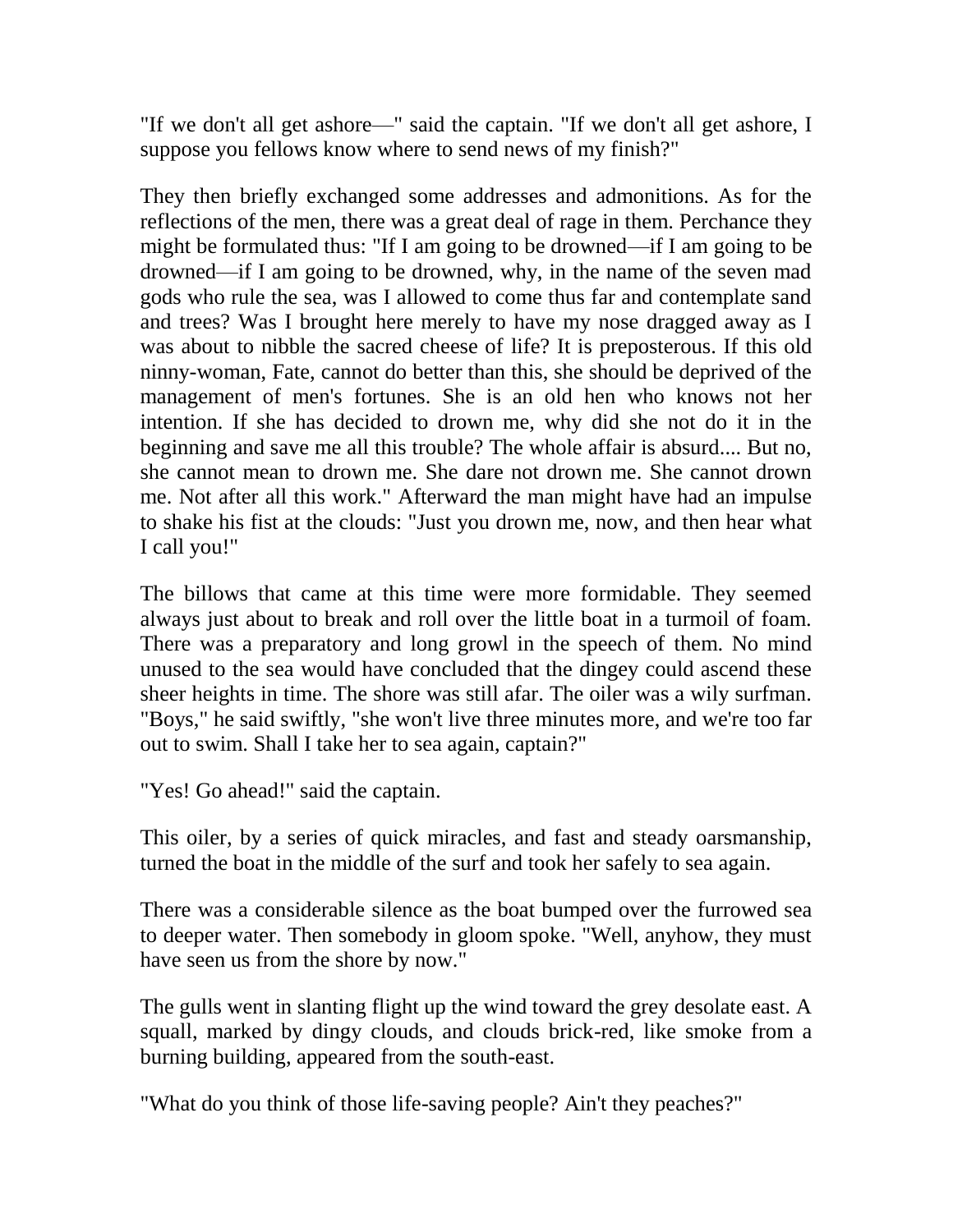"Funny they haven't seen us."

"Maybe they think we're out here for sport! Maybe they think we're fishin'. Maybe they think we're damned fools."

It was a long afternoon. A changed tide tried to force them southward, but wind and wave said northward. Far ahead, where coast-line, sea, and sky formed their mighty angle, there were little dots which seemed to indicate a city on the shore.

"St. Augustine?"

The captain shook his head. "Too near Mosquito Inlet."

And the oiler rowed, and then the correspondent rowed. Then the oiler rowed. It was a weary business. The human back can become the seat of more aches and pains than are registered in books for the composite anatomy of a regiment. It is a limited area, but it can become the theatre of innumerable muscular conflicts, tangles, wrenches, knots, and other comforts.

"Did you ever like to row, Billie?" asked the correspondent.

"No," said the oiler. "Hang it."

When one exchanged the rowing-seat for a place in the bottom of the boat, he suffered a bodily depression that caused him to be careless of everything save an obligation to wiggle one finger. There was cold sea-water swashing to and fro in the boat, and he lay in it. His head, pillowed on a thwart, was within an inch of the swirl of a wave crest, and sometimes a particularly obstreperous sea came in-board and drenched him once more. But these matters did not annoy him. It is almost certain that if the boat had capsized he would have tumbled comfortably out upon the ocean as if he felt sure that it was a great soft mattress.

"Look! There's a man on the shore!"

"Where?"

"There! See 'im? See 'im?"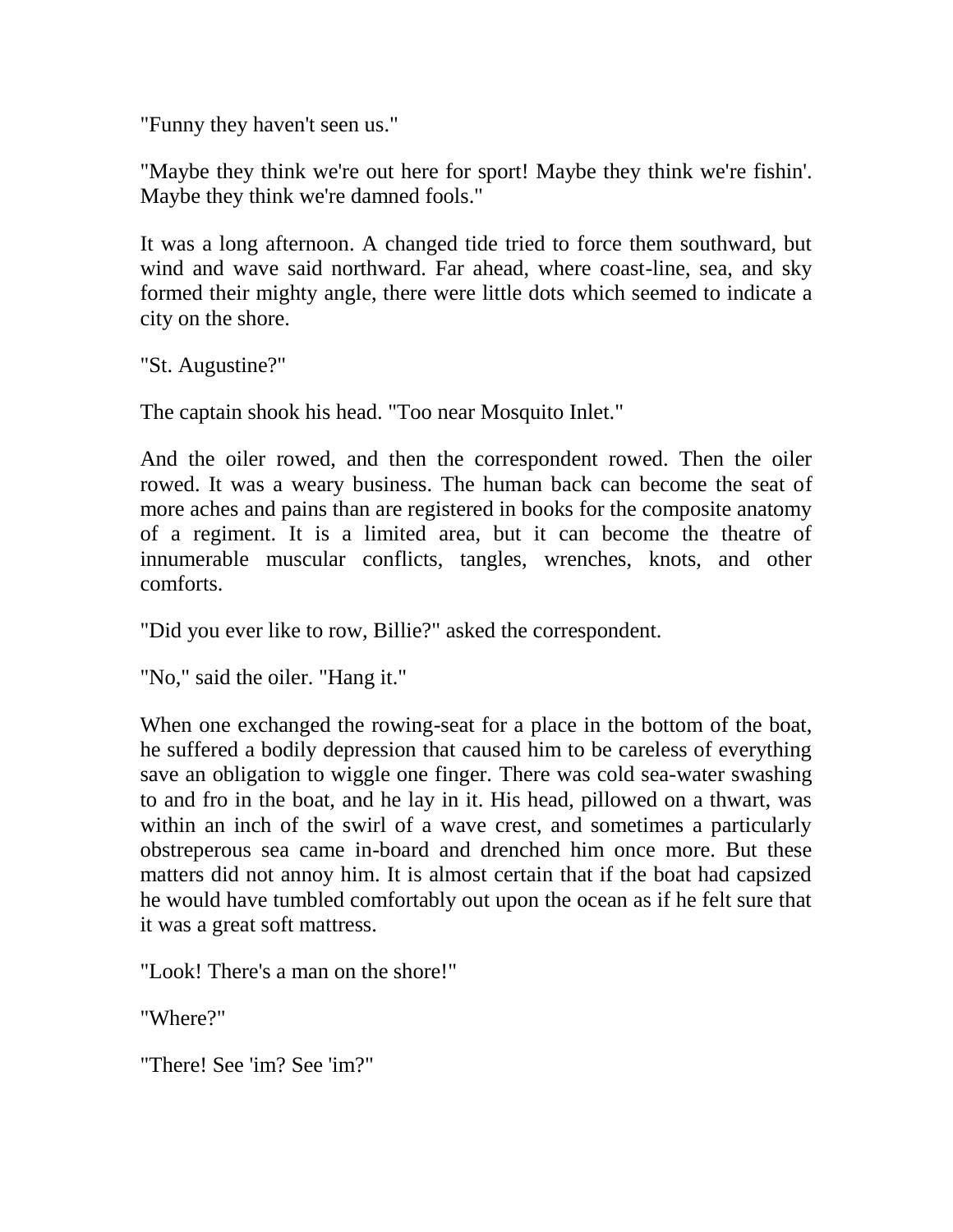"Yes, sure! He's walking along."

"Now he's stopped. Look! He's facing us!"

"He's waving at us!"

"So he is! By thunder!"

"Ah, now we're all right! Now we're all right! There'll be a boat out here for us in half-an-hour."

"He's going on. He's running. He's going up to that house there."

The remote beach seemed lower than the sea, and it required a searching glance to discern the little black figure. The captain saw a floating stick and they rowed to it. A bath-towel was by some weird chance in the boat, and, tying this on the stick, the captain waved it. The oarsman did not dare turn his head, so he was obliged to ask questions.

"What's he doing now?"

"He's standing still again. He's looking, I think.... There he goes again. Towards the house.... Now he's stopped again."

"Is he waving at us?"

"No, not now! he was, though."

"Look! There comes another man!"

"He's running."

"Look at him go, would you."

"Why, he's on a bicycle. Now he's met the other man. They're both waving at us. Look!"

"There comes something up the beach."

"What the devil is that thing?"

"Why, it looks like a boat."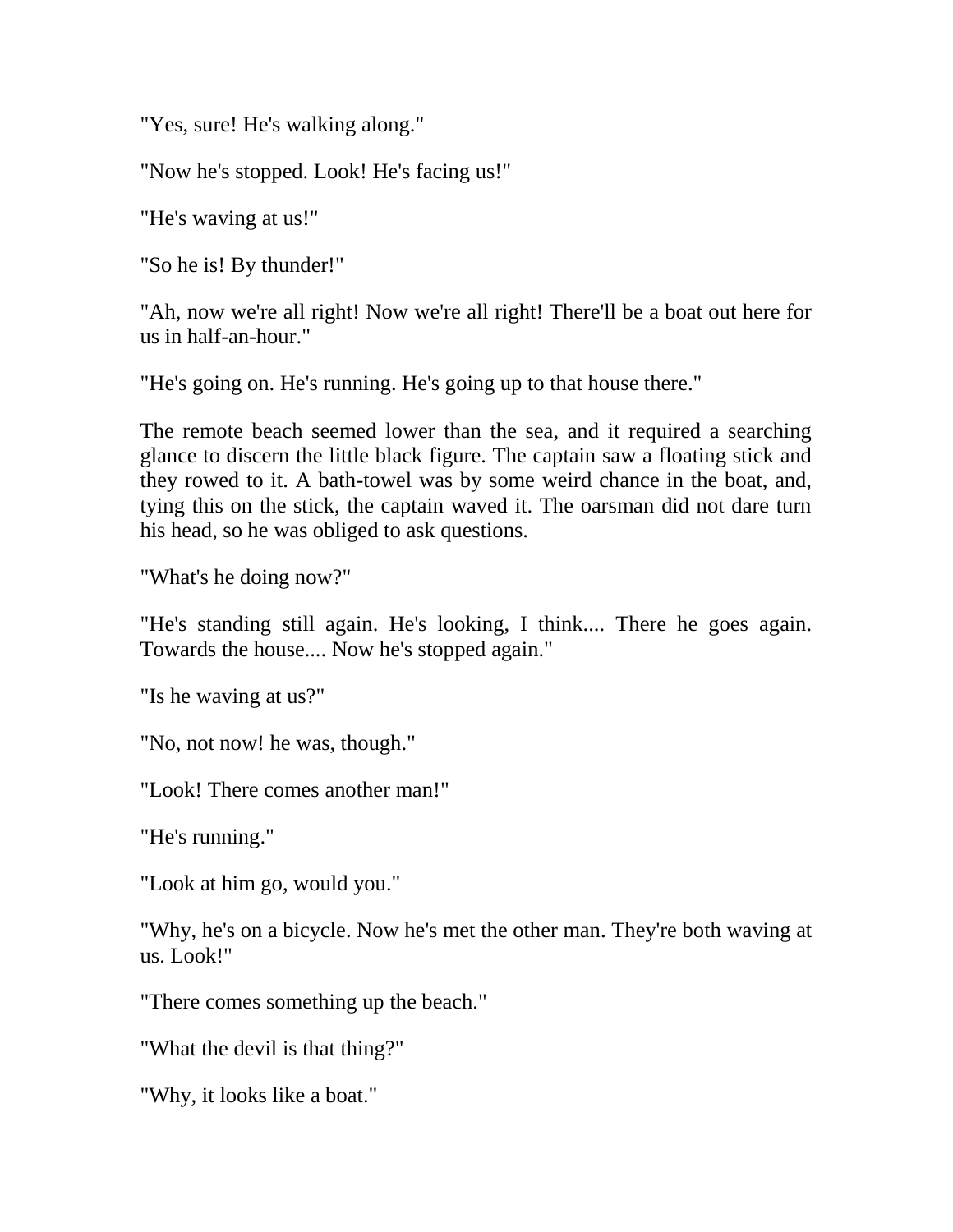"Why, certainly it's a boat."

"No, it's on wheels."

"Yes, so it is. Well, that must be the life-boat. They drag them along shore on a wagon."

"That's the life-boat, sure."

"No, by ——, it's—it's an omnibus."

"I tell you it's a life-boat."

"It is not! It's an omnibus. I can see it plain. See? One of these big hotel omnibuses."

"By thunder, you're right. It's an omnibus, sure as fate. What do you suppose they are doing with an omnibus? Maybe they are going around collecting the life-crew, hey?"

"That's it, likely. Look! There's a fellow waving a little black flag. He's standing on the steps of the omnibus. There come those other two fellows. Now they're all talking together. Look at the fellow with the flag. Maybe he ain't waving it."

"That ain't a flag, is it? That's his coat. Why certainly, that's his coat."

"So it is. It's his coat. He's taken it off and is waving it around his head. But would you look at him swing it."

"Oh, say, there isn't any life-saving station there. That's just a winter resort hotel omnibus that has brought over some of the boarders to see us drown."

"What's that idiot with the coat mean? What's he signaling, anyhow?"

"It looks as if he were trying to tell us to go north. There must be a lifesaving station up there."

"No! He thinks we're fishing. Just giving us a merry hand. See? Ah, there, Willie."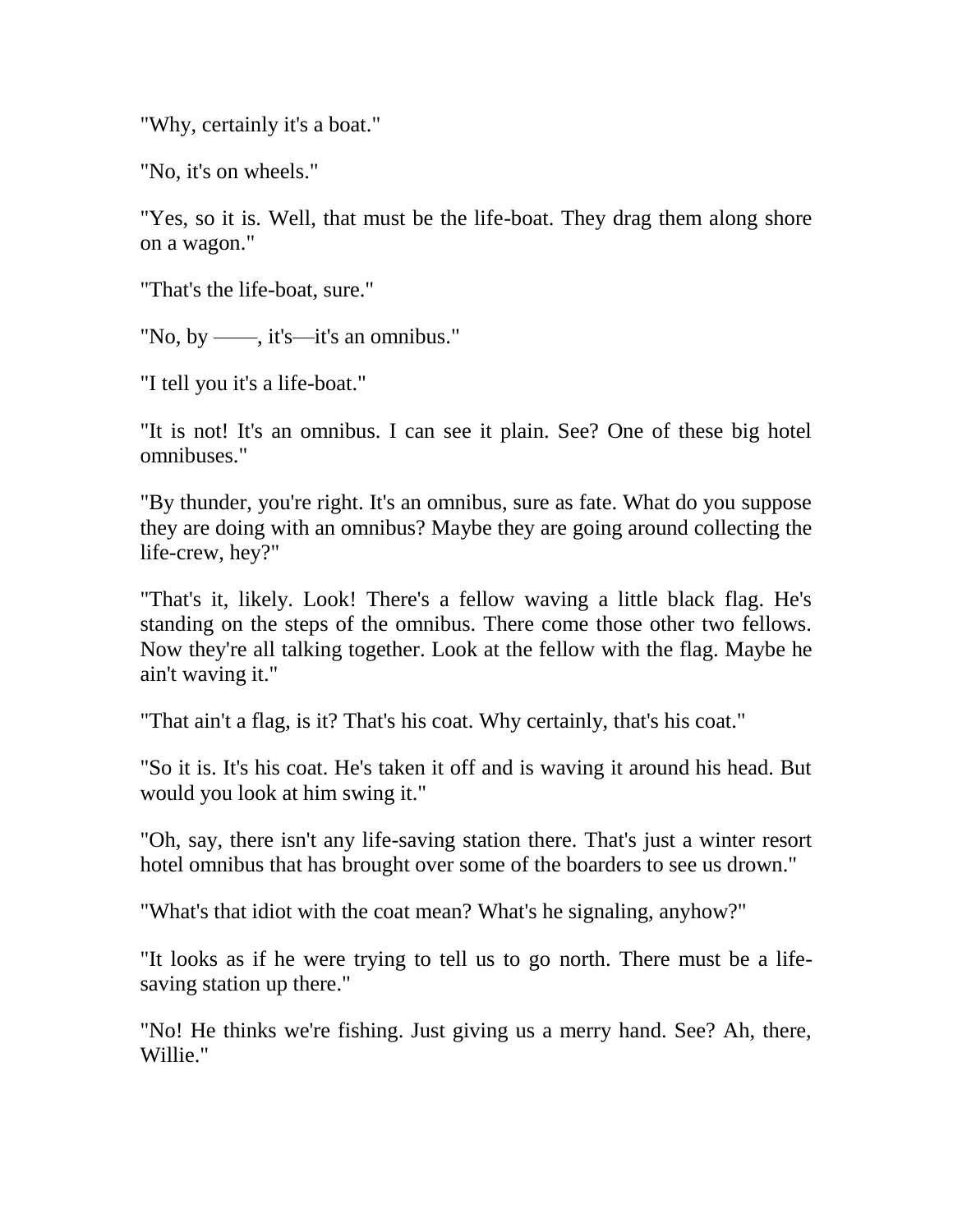"Well, I wish I could make something out of those signals. What do you suppose he means?"

"He don't mean anything. He's just playing."

"Well, if he'd just signal us to try the surf again, or to go to sea and wait, or go north, or go south, or go to hell—there would be some reason in it. But look at him. He just stands there and keeps his coat revolving like a wheel. The ass!"

"There come more people."

"Now there's quite a mob. Look! Isn't that a boat?"

"Where? Oh, I see where you mean. No, that's no boat."

"That fellow is still waving his coat."

"He must think we like to see him do that. Why don't he quit it? It don't mean anything."

"I don't know. I think he is trying to make us go north. It must be that there's a life-saving station there somewhere."

"Say, he ain't tired yet. Look at 'im wave."

"Wonder how long he can keep that up. He's been revolving his coat ever since he caught sight of us. He's an idiot. Why aren't they getting men to bring a boat out? A fishing boat—one of those big yawls—could come out here all right. Why don't he do something?"

"Oh, it's all right, now."

"They'll have a boat out here for us in less than no time, now that they've seen us."

A faint yellow tone came into the sky over the low land. The shadows on the sea slowly deepened. The wind bore coldness with it, and the men began to shiver.

"Holy smoke!" said one, allowing his voice to express his impious mood, "if we keep on monkeying out here! If we've got to flounder out here all night!"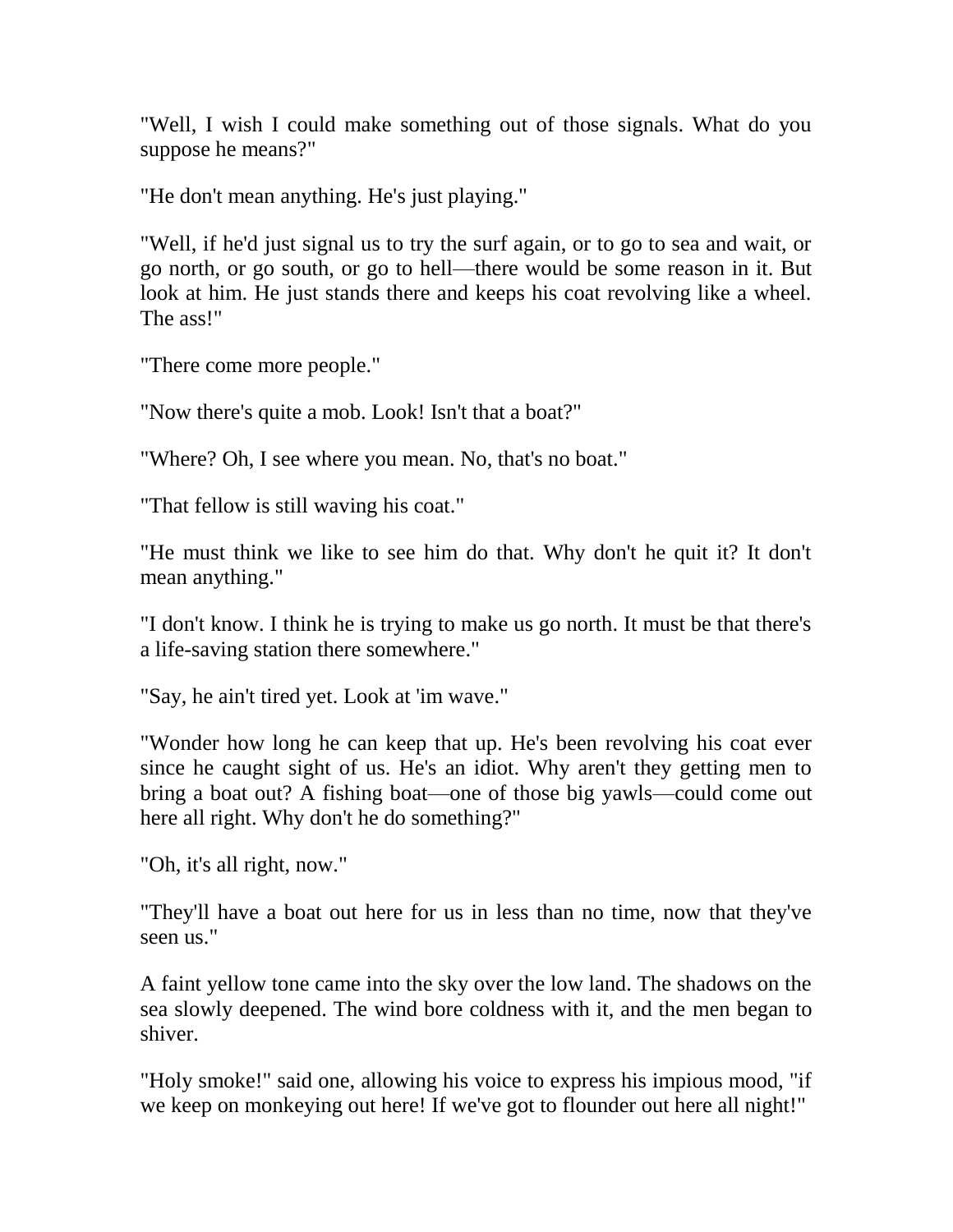"Oh, we'll never have to stay here all night! Don't you worry. They've seen us now, and it won't be long before they'll come chasing out after us."

The shore grew dusky. The man waving a coat blended gradually into this gloom, and it swallowed in the same manner the omnibus and the group of people. The spray, when it dashed uproariously over the side, made the voyagers shrink and swear like men who were being branded.

"I'd like to catch the chump who waved the coat. I feel like soaking him one, just for luck."

"Why? What did he do?"

"Oh, nothing, but then he seemed so damned cheerful."

In the meantime the oiler rowed, and then the correspondent rowed, and then the oiler rowed. Grey-faced and bowed forward, they mechanically, turn by turn, plied the leaden oars. The form of the lighthouse had vanished from the southern horizon, but finally a pale star appeared, just lifting from the sea. The streaked saffron in the west passed before the all-merging darkness, and the sea to the east was black. The land had vanished, and was expressed only by the low and drear thunder of the surf.

"If I am going to be drowned—if I am going to be drowned—if I am going to be drowned, why, in the name of the seven mad gods who rule the sea, was I allowed to come thus far and contemplate sand and trees? Was I brought here merely to have my nose dragged away as I was about to nibble the sacred cheese of life?"

The patient captain, drooped over the water-jar, was sometimes obliged to speak to the oarsman.

"Keep her head up! Keep her head up!"

"'Keep her head up,' sir." The voices were weary and low.

This was surely a quiet evening. All save the oarsman lay heavily and listlessly in the boat's bottom. As for him, his eyes were just capable of noting the tall black waves that swept forward in a most sinister silence, save for an occasional subdued growl of a crest.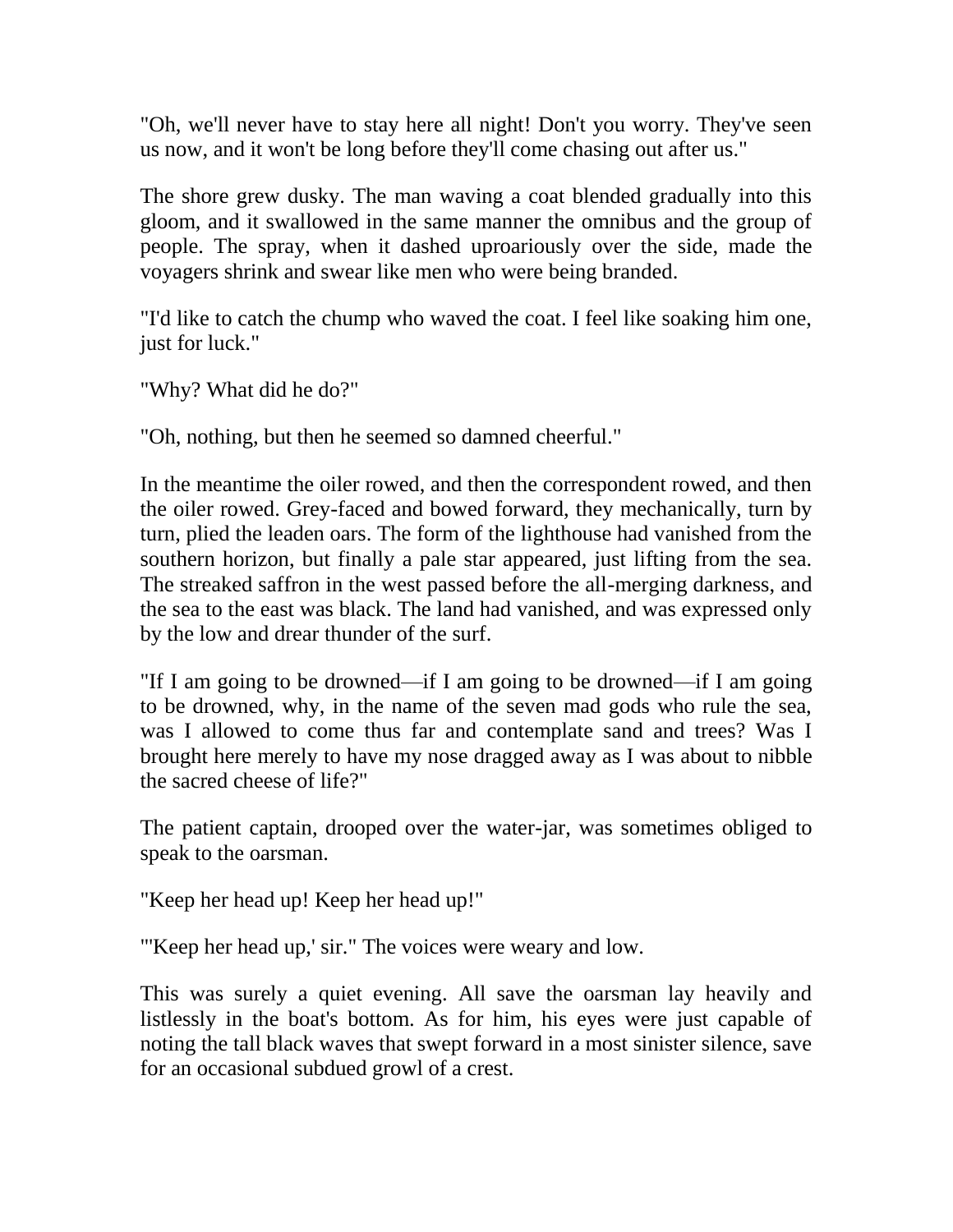The cook's head was on a thwart, and he looked without interest at the water under his nose. He was deep in other scenes. Finally he spoke. "Billie," he murmured, dreamfully, "what kind of pie do you like best?"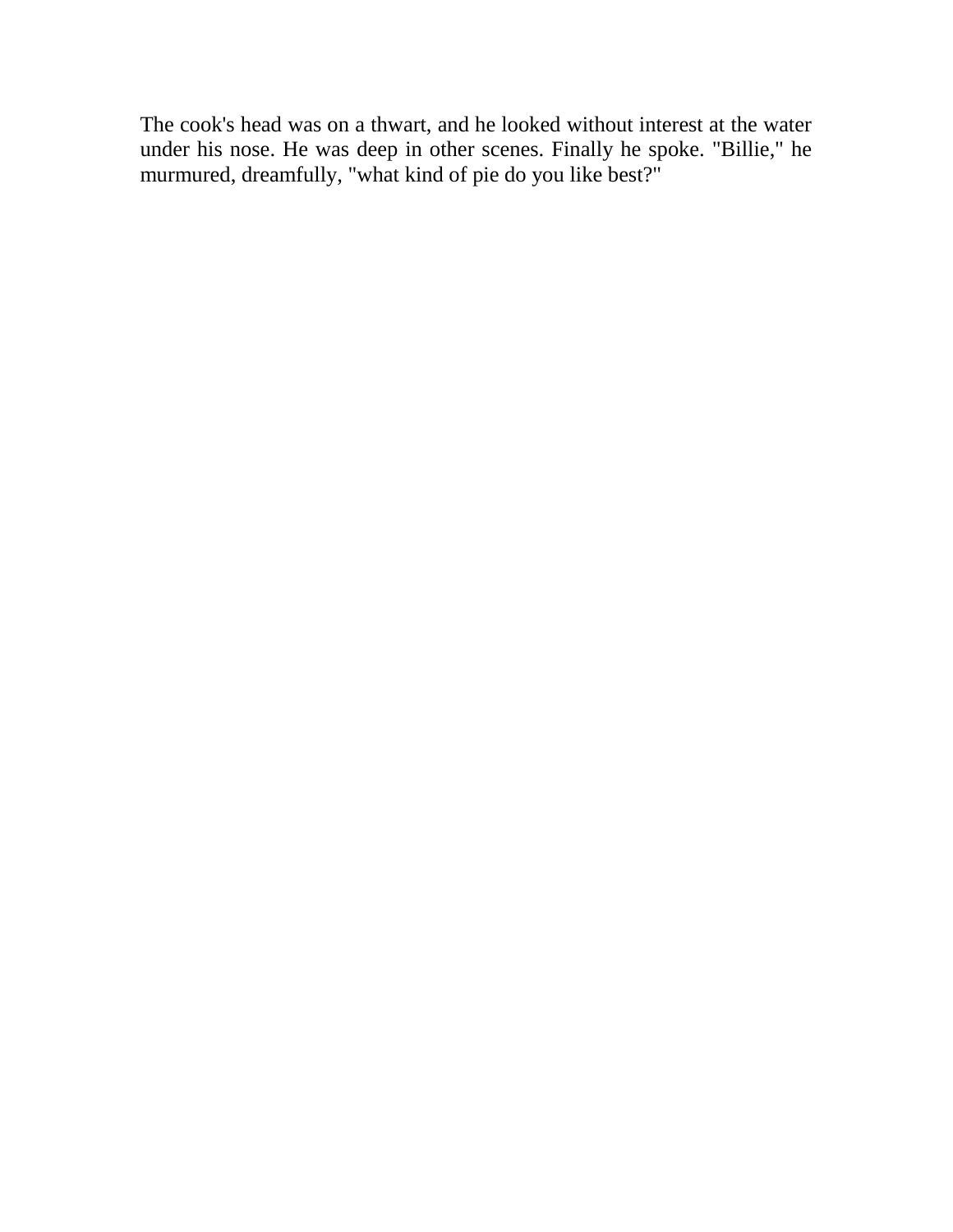# **CHAPTER V**

"Pie," said the oiler and the correspondent, agitatedly. "Don't talk about those things, blast you!"

"Well," said the cook, "I was just thinking about ham sandwiches, and——"

A night on the sea in an open boat is a long night. As darkness settled finally, the shine of the light, lifting from the sea in the south, changed to full gold. On the northern horizon a new light appeared, a small bluish gleam on the edge of the waters. These two lights were the furniture of the world. Otherwise there was nothing but waves.

Two men huddled in the stern, and distances were so magnificent in the dingey that the rower was enabled to keep his feet partly warmed by thrusting them under his companions. Their legs indeed extended far under the rowing-seat until they touched the feet of the captain forward. Sometimes, despite the efforts of the tired oarsman, a wave came piling into the boat, an icy wave of the night, and the chilling water soaked them anew. They would twist their bodies for a moment and groan, and sleep the dead sleep once more, while the water in the boat gurgled about them as the craft rocked.

The plan of the oiler and the correspondent was for one to row until he lost the ability, and then arouse the other from his sea-water couch in the bottom of the boat.

The oiler plied the oars until his head drooped forward, and the overpowering sleep blinded him. And he rowed yet afterward. Then he touched a man in the bottom of the boat, and called his name. "Will you spell me for a little while?" he said, meekly.

"Sure, Billie," said the correspondent, awakening and dragging himself to a sitting position. They exchanged places carefully, and the oiler, cuddling down in the sea-water at the cook's side, seemed to go to sleep instantly.

The particular violence of the sea had ceased. The waves came without snarling. The obligation of the man at the oars was to keep the boat headed so that the tilt of the rollers would not capsize her, and to preserve her from filling when the crests rushed past. The black waves were silent and hard to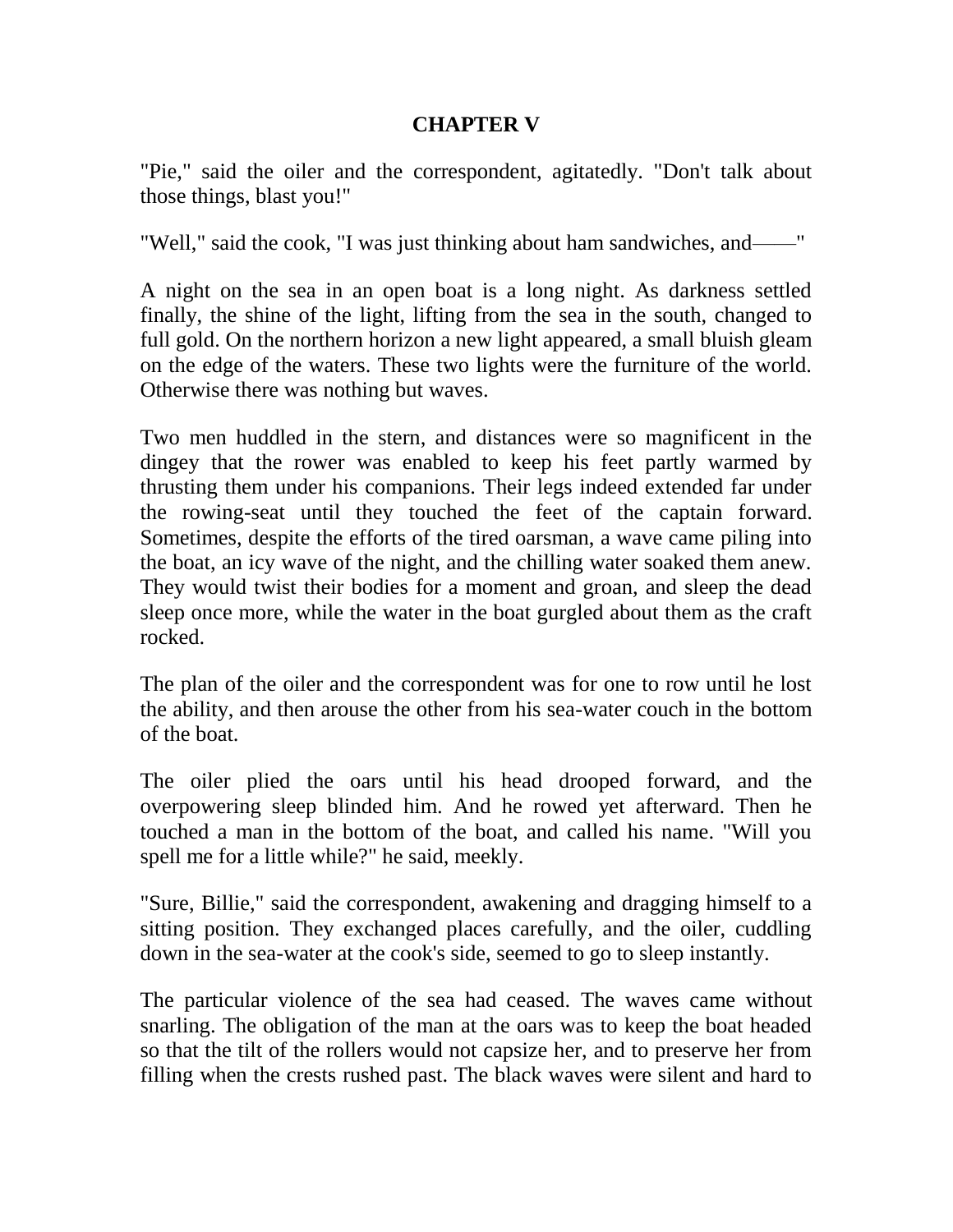be seen in the darkness. Often one was almost upon the boat before the oarsman was aware.

In a low voice the correspondent addressed the captain. He was not sure that the captain was awake, although this iron man seemed to be always awake. "Captain, shall I keep her making for that light north, sir?"

The same steady voice answered him. "Yes. Keep it about two points off the port bow."

The cook had tied a life-belt around himself in order to get even the warmth which this clumsy cork contrivance could donate, and he seemed almost stove-like when a rower, whose teeth invariably chattered wildly as soon as he ceased his labour, dropped down to sleep.

The correspondent, as he rowed, looked down at the two men sleeping under-foot. The cook's arm was around the oiler's shoulders, and, with their fragmentary clothing and haggard faces, they were the babes of the sea, a grotesque rendering of the old babes in the wood.

Later he must have grown stupid at his work, for suddenly there was a growling of water, and a crest came with a roar and a swash into the boat, and it was a wonder that it did not set the cook afloat in his life-belt. The cook continued to sleep, but the oiler sat up, blinking his eyes and shaking with the new cold.

"Oh, I'm awful sorry, Billie," said the correspondent contritely.

"That's all right, old boy," said the oiler, and lay down again and was asleep.

Presently it seemed that even the captain dozed, and the correspondent thought that he was the one man afloat on all the oceans. The wind had a voice as it came over the waves, and it was sadder than the end.

There was a long, loud swishing astern of the boat, and a gleaming trail of phosphorescence, like blue flame, was furrowed on the black waters. It might have been made by a monstrous knife.

Then there came a stillness, while the correspondent breathed with the open mouth and looked at the sea.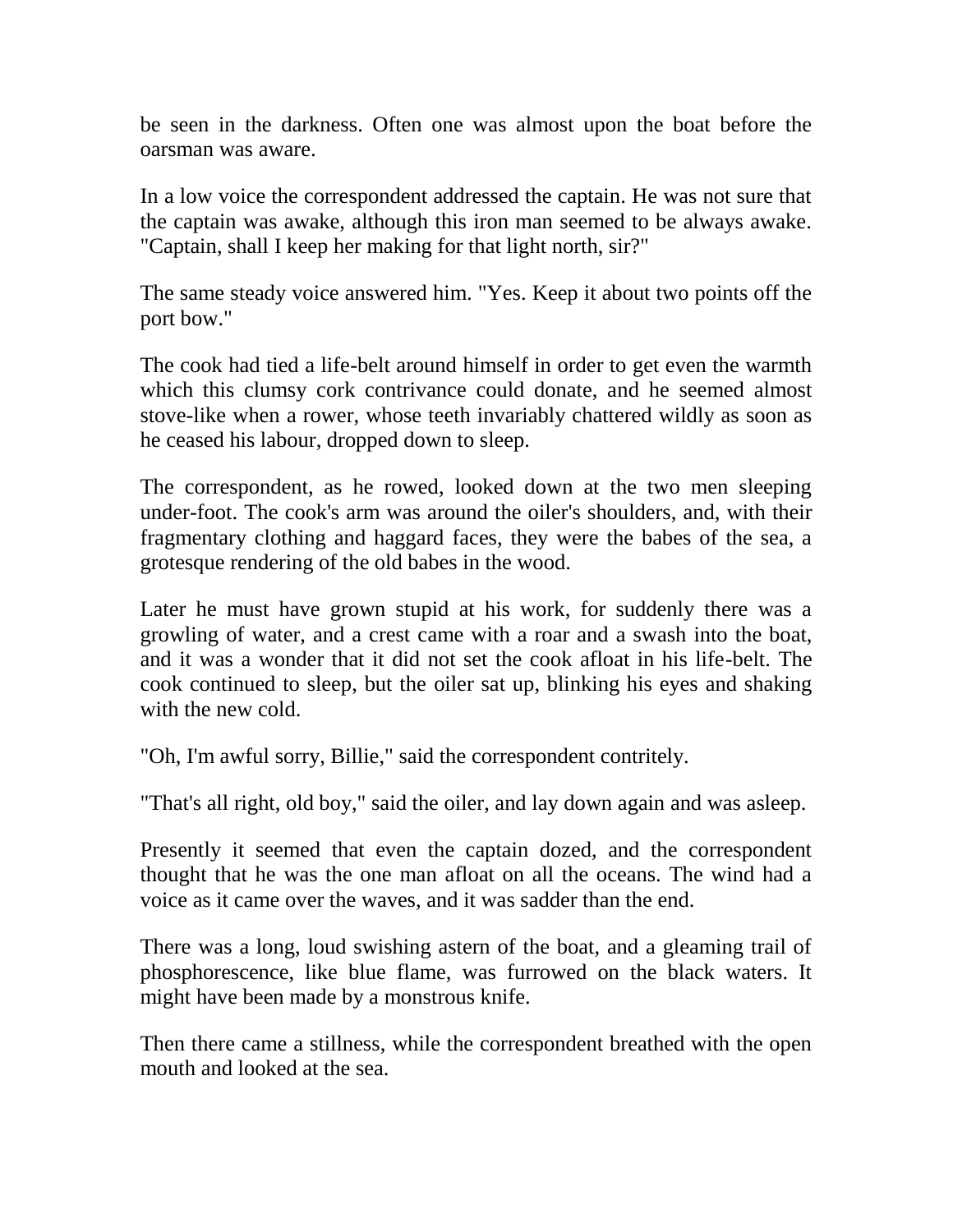Suddenly there was another swish and another long flash of bluish light, and this time it was alongside the boat, and might almost have been reached with an oar. The correspondent saw an enormous fin speed like a shadow through the water, hurling the crystalline spray and leaving the long glowing trail.

The correspondent looked over his shoulder at the captain. His face was hidden, and he seemed to be asleep. He looked at the babes of the sea. They certainly were asleep. So, being bereft of sympathy, he leaned a little way to one side and swore softly into the sea.

But the thing did not then leave the vicinity of the boat. Ahead or astern, on one side or the other, at intervals long or short, fled the long sparkling streak, and there was to be heard the whiroo of the dark fin. The speed and power of the thing was greatly to be admired. It cut the water like a gigantic and keen projectile.

The presence of this biding thing did not affect the man with the same horror that it would if he had been a picnicker. He simply looked at the sea dully and swore in an undertone.

Nevertheless, it is true that he did not wish to be alone. He wished one of his companions to awaken by chance and keep him company with it. But the captain hung motionless over the water-jar, and the oiler and the cook in the bottom of the boat were plunged in slumber.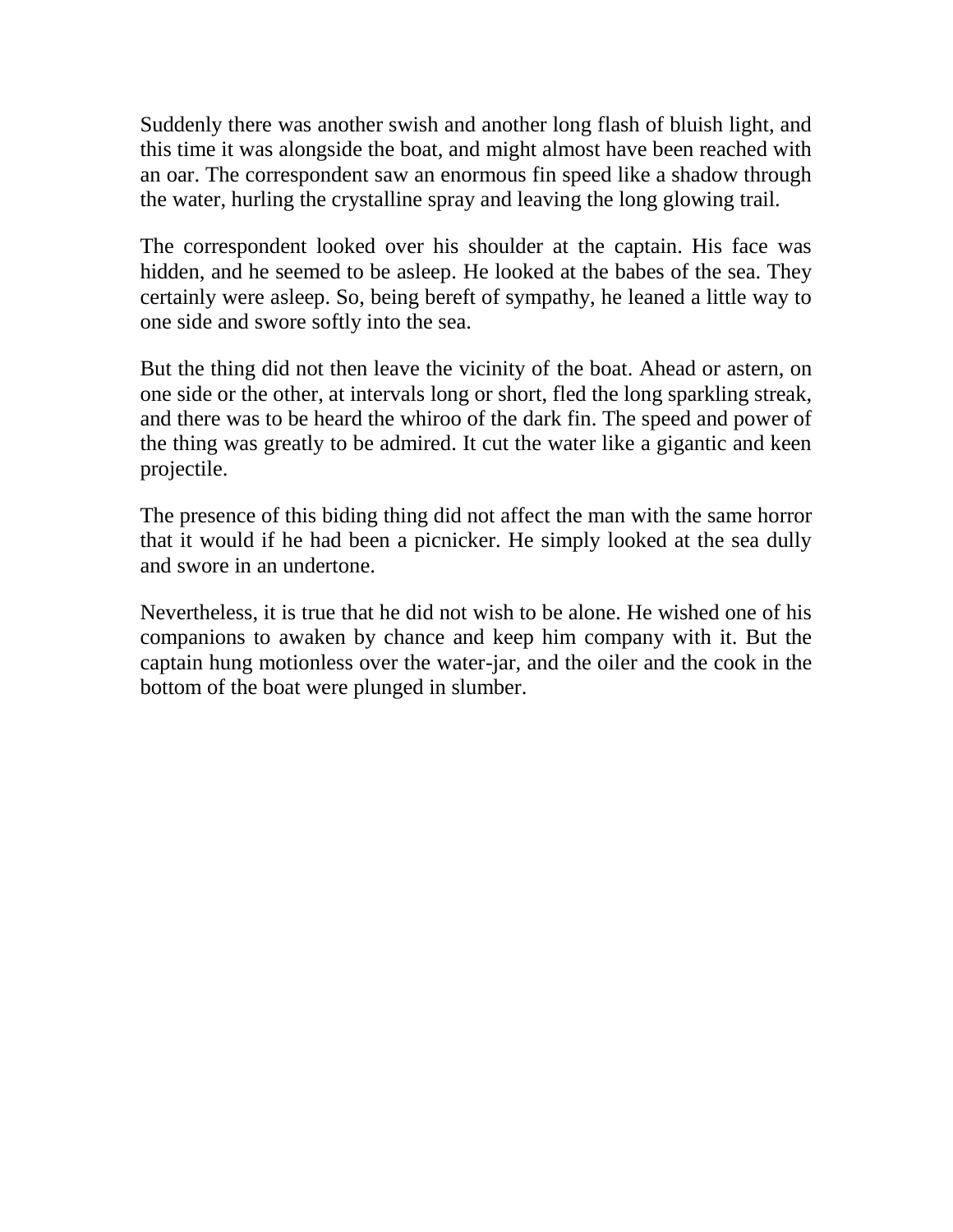### **CHAPTER VI**

"If I am going to be drowned—if I am going to be drowned—if I am going to be drowned, why, in the name of the seven mad gods who rule the sea, was I allowed to come thus far and contemplate sand and trees?"

During this dismal night, it may be remarked that a man would conclude that it was really the intention of the seven mad gods to drown him, despite the abominable injustice of it. For it was certainly an abominable injustice to drown a man who had worked so hard, so hard. The man felt it would be a crime most unnatural. Other people had drowned at sea since galleys swarmed with painted sails, but still——

When it occurs to a man that nature does not regard him as important, and that she feels she would not maim the universe by disposing of him, he at first wishes to throw bricks at the temple, and he hates deeply the fact that there are no bricks and no temples. Any visible expression of nature would surely be pelleted with his jeers.

Then, if there be no tangible thing to hoot he feels, perhaps, the desire to confront a personification and indulge in pleas, bowed to one knee, and with hands supplicant, saying: "Yes, but I love myself."

A high cold star on a winter's night is the word he feels that she says to him. Thereafter he knows the pathos of his situation.

The men in the dingey had not discussed these matters, but each had, no doubt, reflected upon them in silence and according to his mind. There was seldom any expression upon their faces save the general one of complete weariness. Speech was devoted to the business of the boat.

To chime the notes of his emotion, a verse mysteriously entered the correspondent's head. He had even forgotten that he had forgotten this verse, but it suddenly was in his mind.

"A soldier of the Legion lay dying in Algiers, There was lack of woman's nursing, there was dearth of woman's tears; But a comrade stood beside him, and he took that comrade's hand, And he said: 'I shall never see my own, my native land.'"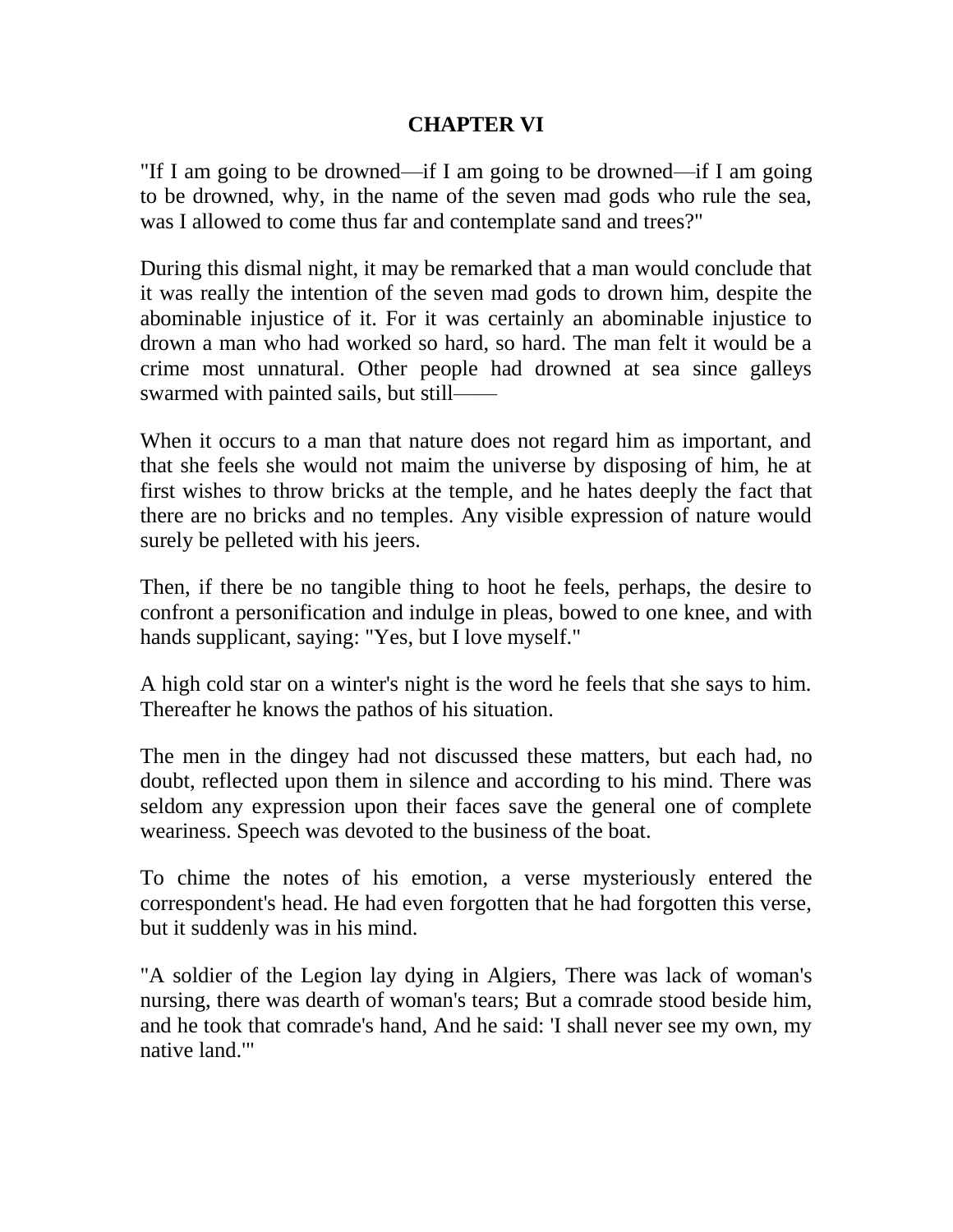In his childhood, the correspondent had been made acquainted with the fact that a soldier of the Legion lay dying in Algiers, but he had never regarded the fact as important. Myriads of his school-fellows had informed him of the soldier's plight, but the dinning had naturally ended by making him perfectly indifferent. He had never considered it his affair that a soldier of the Legion lay dying in Algiers, nor had it appeared to him as a matter for sorrow. It was less to him than the breaking of a pencil's point.

Now, however, it quaintly came to him as a human, living thing. It was no longer merely a picture of a few throes in the breast of a poet, meanwhile drinking tea and warming his feet at the grate; it was an actuality—stern, mournful, and fine.

The correspondent plainly saw the soldier. He lay on the sand with his feet out straight and still. While his pale left hand was upon his chest in an attempt to thwart the going of his life, the blood came between his fingers. In the far Algerian distance, a city of low square forms was set against a sky that was faint with the last sunset hues. The correspondent, plying the oars and dreaming of the slow and slower movements of the lips of the soldier, was moved by a profound and perfectly impersonal comprehension. He was sorry for the soldier of the Legion who lay dying in Algiers.

The thing which had followed the boat and waited, had evidently grown bored at the delay. There was no longer to be heard the slash of the cutwater, and there was no longer the flame of the long trail. The light in the north still glimmered, but it was apparently no nearer to the boat. Sometimes the boom of the surf rang in the correspondent's ears, and he turned the craft seaward then and rowed harder. Southward, some one had evidently built a watch-fire on the beach. It was too low and too far to be seen, but it made a shimmering, roseate reflection upon the bluff back of it, and this could be discerned from the boat. The wind came stronger, and sometimes a wave suddenly raged out like a mountain-cat, and there was to be seen the sheen and sparkle of a broken crest.

The captain, in the bow, moved on his water-jar and sat erect. "Pretty long night," he observed to the correspondent. He looked at the shore. "Those life-saving people take their time."

"Did you see that shark playing around?"

"Yes, I saw him. He was a big fellow, all right."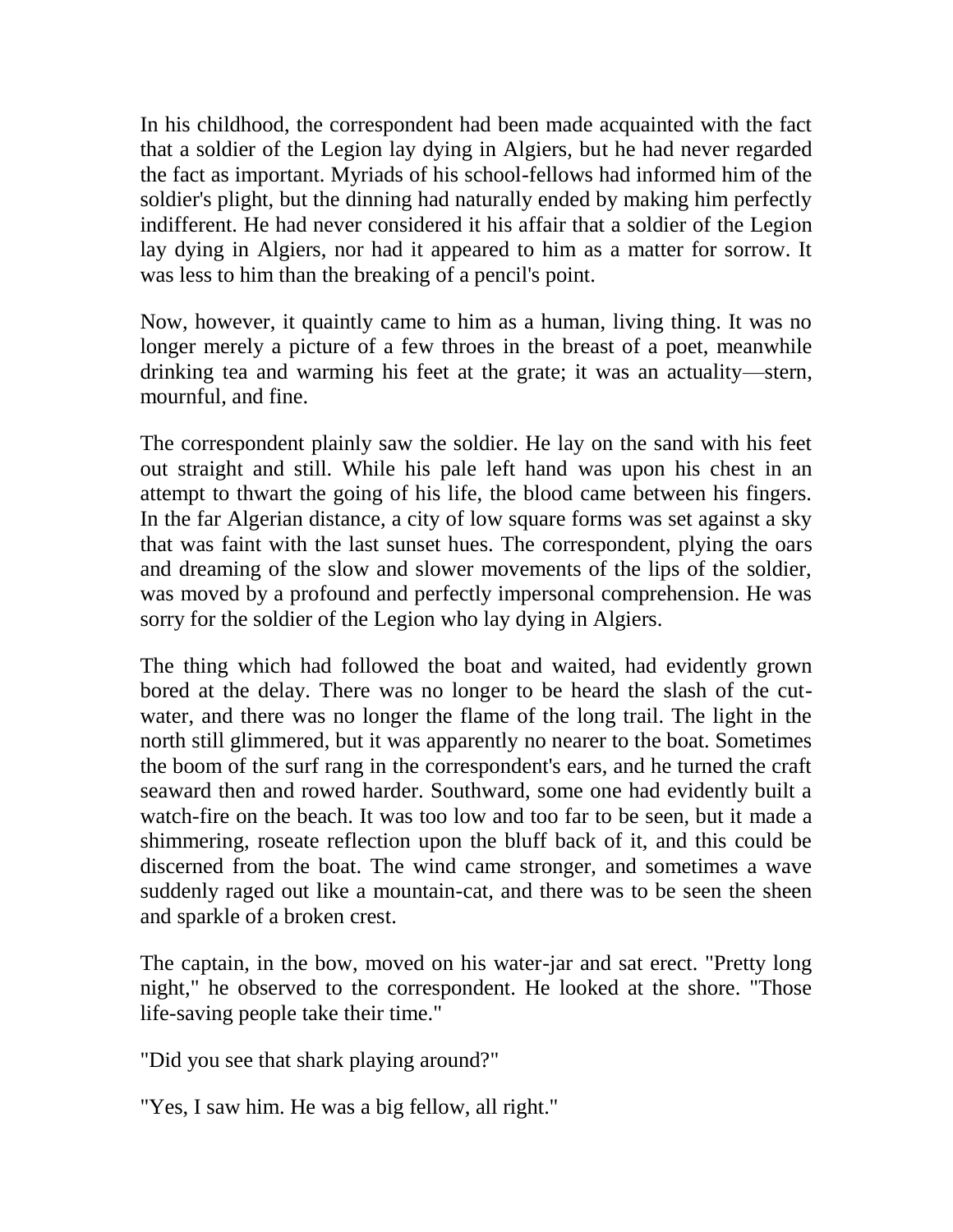"Wish I had known you were awake."

Later the correspondent spoke into the bottom of the boat.

"Billie!" There was a slow and gradual disentanglement. "Billie, will you spell me?"

"Sure," said the oiler.

As soon as the correspondent touched the cold comfortable sea-water in the bottom of the boat, and had huddled close to the cook's life-belt he was deep in sleep, despite the fact that his teeth played all the popular airs. This sleep was so good to him that it was but a moment before he heard a voice call his name in a tone that demonstrated the last stages of exhaustion. "Will you spell me?"

"Sure, Billie."

The light in the north had mysteriously vanished, but the correspondent took his course from the wide-awake captain.

Later in the night they took the boat farther out to sea, and the captain directed the cook to take one oar at the stern and keep the boat facing the seas. He was to call out if he should hear the thunder of the surf. This plan enabled the oiler and the correspondent to get respite together. "We'll give those boys a chance to get into shape again," said the captain. They curled down and, after a few preliminary chatterings and trembles, slept once more the dead sleep. Neither knew they had bequeathed to the cook the company of another shark, or perhaps the same shark.

As the boat caroused on the waves, spray occasionally bumped over the side and gave them a fresh soaking, but this had no power to break their repose. The ominous slash of the wind and the water affected them as it would have affected mummies.

"Boys," said the cook, with the notes of every reluctance in his voice, "she's drifted in pretty close. I guess one of you had better take her to sea again." The correspondent, aroused, heard the crash of the toppled crests.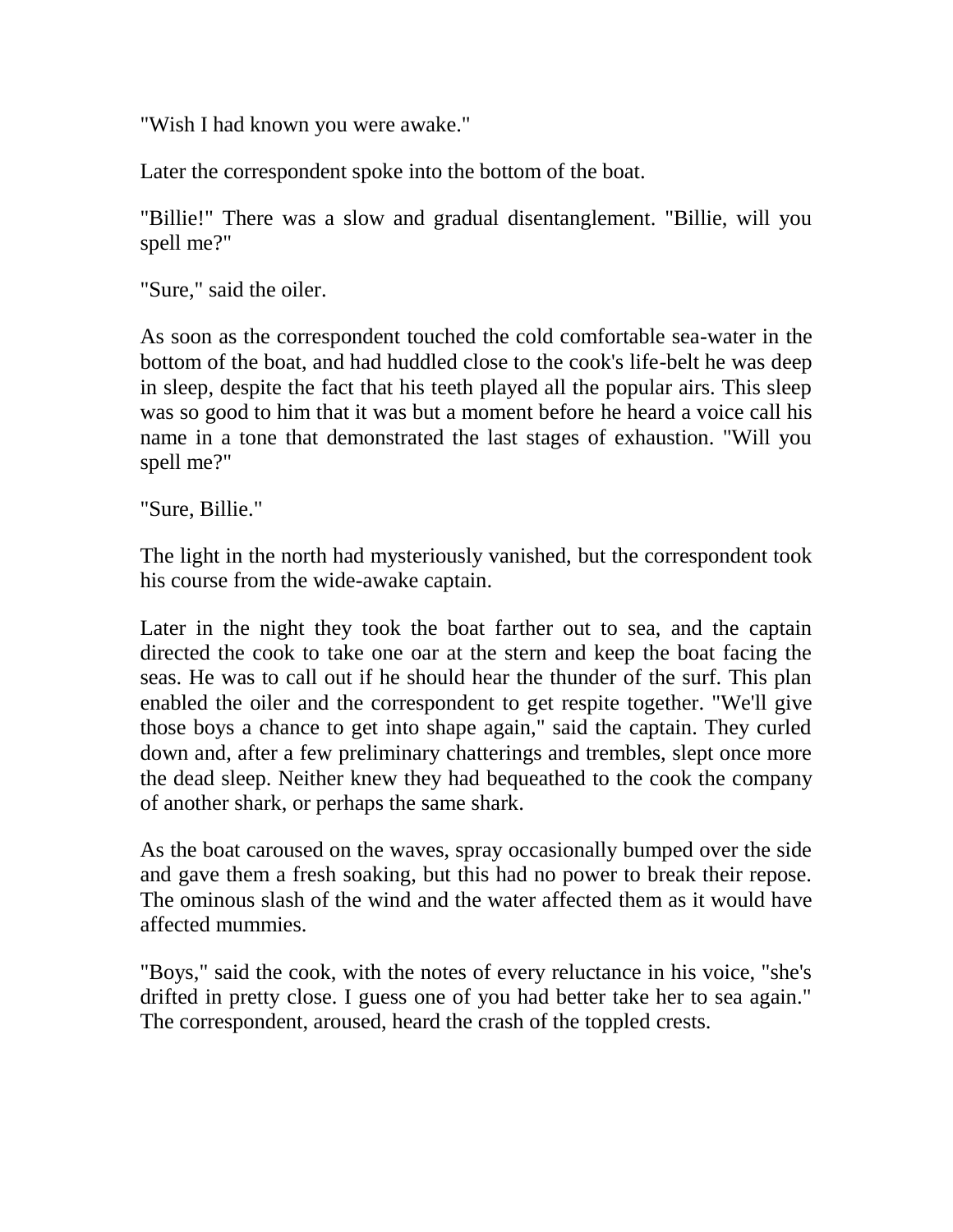As he was rowing, the captain gave him some whisky-and-water, and this steadied the chills out of him. "If I ever get ashore and anybody shows me even a photograph of an oar——"

At last there was a short conversation.

"Billie.... Billie, will you spell me?"

"Sure," said the oiler.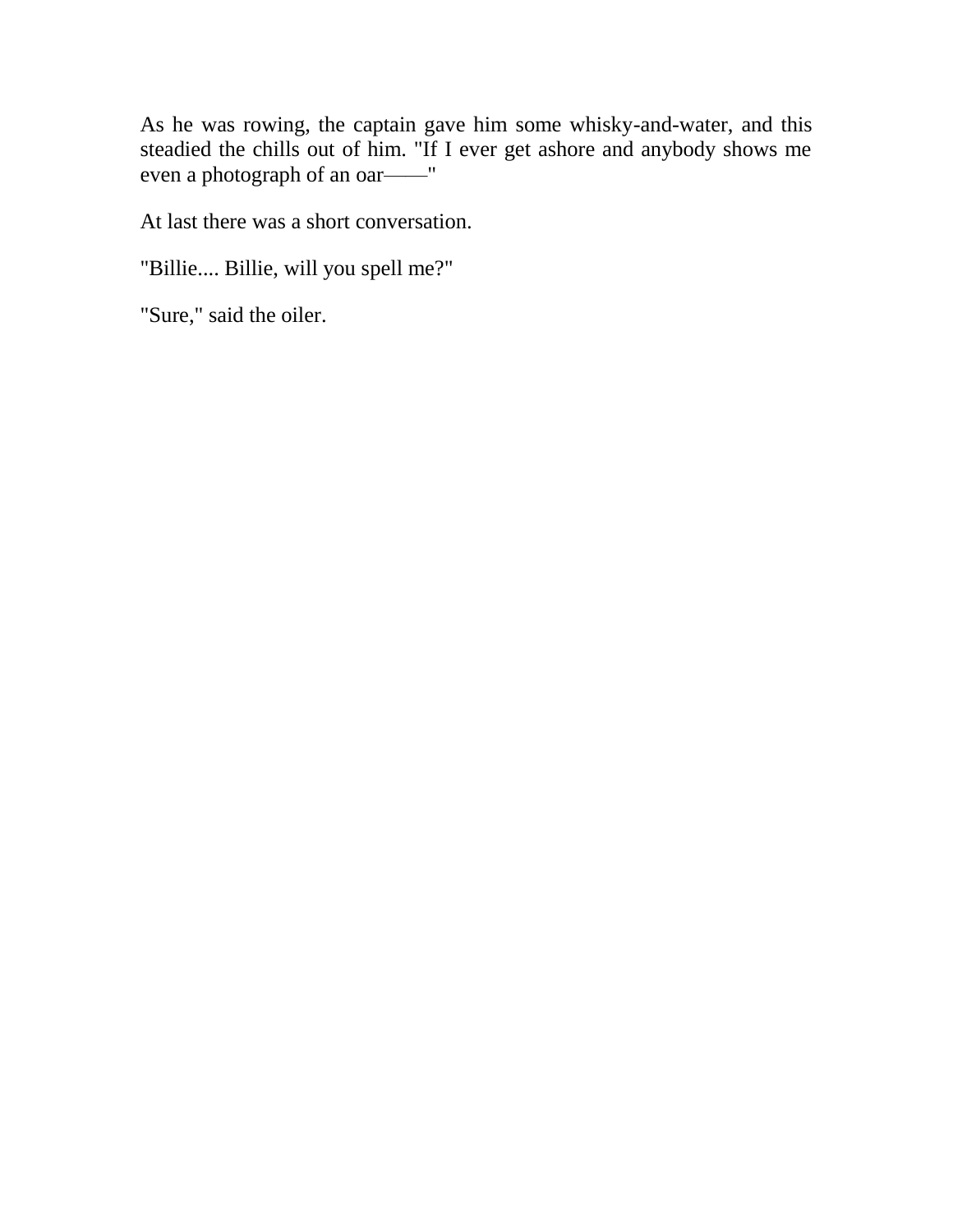### **CHAPTER VII**

When the correspondent again opened his eyes, the sea and the sky were each of the grey hue of the dawning. Later, carmine and gold was painted upon the waters. The morning appeared finally, in its splendour, with a sky of pure blue, and the sunlight flamed on the tips of the waves.

On the distant dunes were set many little black cottages, and a tall white windmill reared above them. No man, nor dog, nor bicycle appeared on the beach. The cottages might have formed a deserted village.

The voyagers scanned the shore. A conference was held in the boat. "Well," said the captain, "if no help is coming we might better try a run through the surf right away. If we stay out here much longer we will be too weak to do anything for ourselves at all." The others silently acquiesced in this reasoning. The boat was headed for the beach. The correspondent wondered if none ever ascended the tall wind-tower, and if then they never looked seaward. This tower was a giant, standing with its back to the plight of the ants. It represented in a degree, to the correspondent, the serenity of nature amid the struggles of the individual—nature in the wind, and nature in the vision of men. She did not seem cruel to him then, nor beneficent, nor treacherous, nor wise. But she was indifferent, flatly indifferent. It is, perhaps, plausible that a man in this situation, impressed with the unconcern of the universe, should see the innumerable flaws of his life, and have them taste wickedly in his mind and wish for another chance. A distinction between right and wrong seems absurdly clear to him, then, in this new ignorance of the grave-edge, and he understands that if he were given another opportunity he would mend his conduct and his words, and be better and brighter during an introduction or at a tea.

"Now, boys," said the captain, "she is going to swamp, sure. All we can do is to work her in as far as possible, and then when she swamps, pile out and scramble for the beach. Keep cool now, and don't jump until she swamps sure."

The oiler took the oars. Over his shoulders he scanned the surf. "Captain," he said, "I think I'd better bring her about, and keep her head-on to the seas and back her in."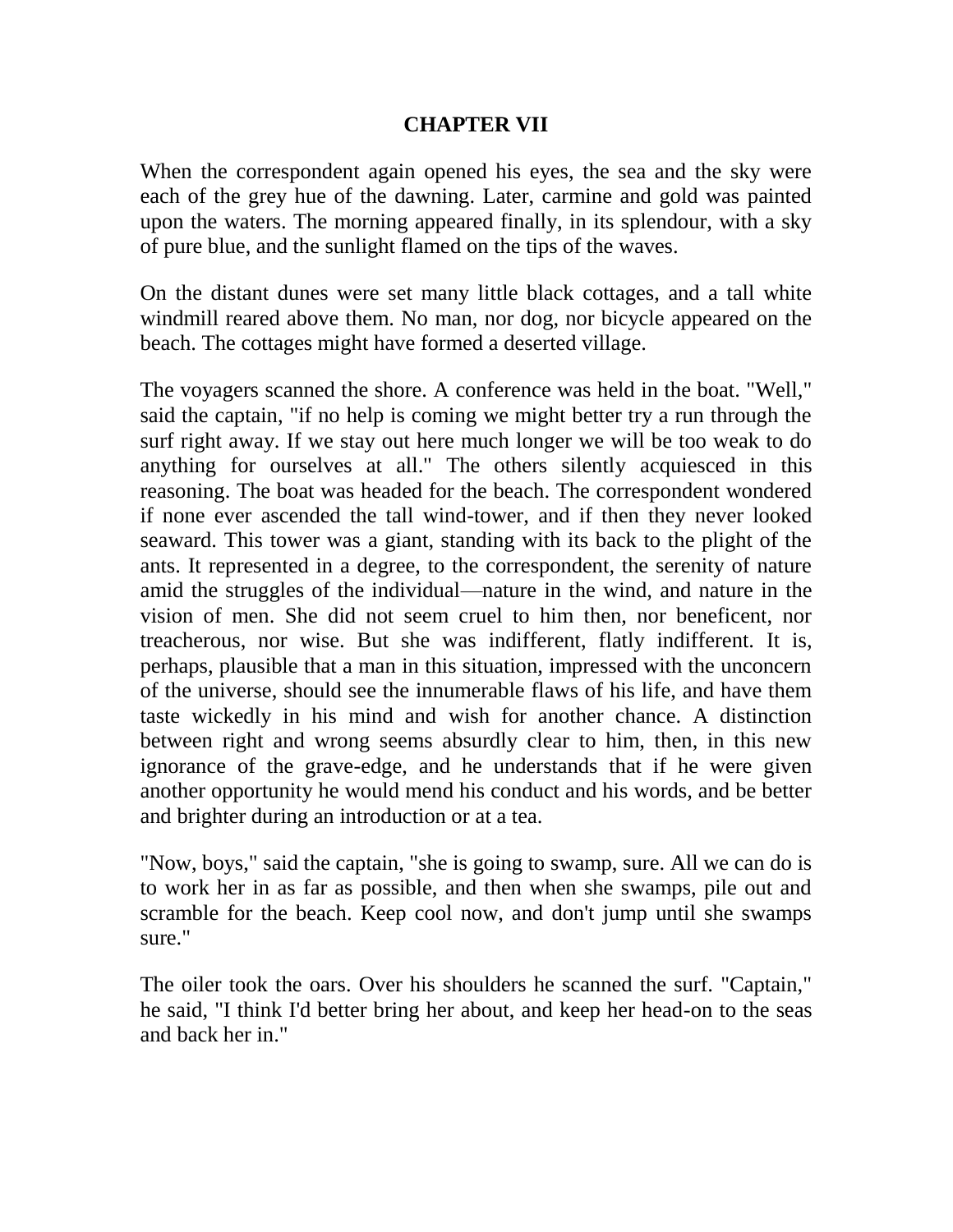"All right, Billie," said the captain. "Back her in." The oiler swung the boat then and, seated in the stern, the cook and the correspondent were obliged to look over their shoulders to contemplate the lonely and indifferent shore.

The monstrous in-shore rollers heaved the boat high until the men were again enabled to see the white sheets of water scudding up the slanted beach. "We won't get in very close," said the captain. Each time a man could wrest his attention from the rollers, he turned his glance toward the shore, and in the expression of the eyes during this contemplation there was a singular quality. The correspondent, observing the others, knew that they were not afraid, but the full meaning of their glances was shrouded.

As for himself, he was too tired to grapple fundamentally with the fact. He tried to coerce his mind into thinking of it, but the mind was dominated at this time by the muscles, and the muscles said they did not care. It merely occurred to him that if he should drown it would be a shame.

There were no hurried words, no pallor, no plain agitation. The men simply looked at the shore. "Now, remember to get well clear of the boat when you jump," said the captain.

Seaward the crest of a roller suddenly fell with a thunderous crash, and the long white comber came roaring down upon the boat.

"Steady now," said the captain. The men were silent. They turned their eyes from the shore to the comber and waited. The boat slid up the incline, leaped at the furious top, bounced over it, and swung down the long back of the wave. Some water had been shipped and the cook bailed it out.

But the next crest crashed also. The tumbling boiling flood of white water caught the boat and whirled it almost perpendicular. Water swarmed in from all sides. The correspondent had his hands on the gunwale at this time, and when the water entered at that place he swiftly withdrew his fingers, as if he objected to wetting them.

The little boat, drunken with this weight of water, reeled and snuggled deeper into the sea.

"Bail her out, cook! Bail her out," said the captain.

"All right, captain," said the cook.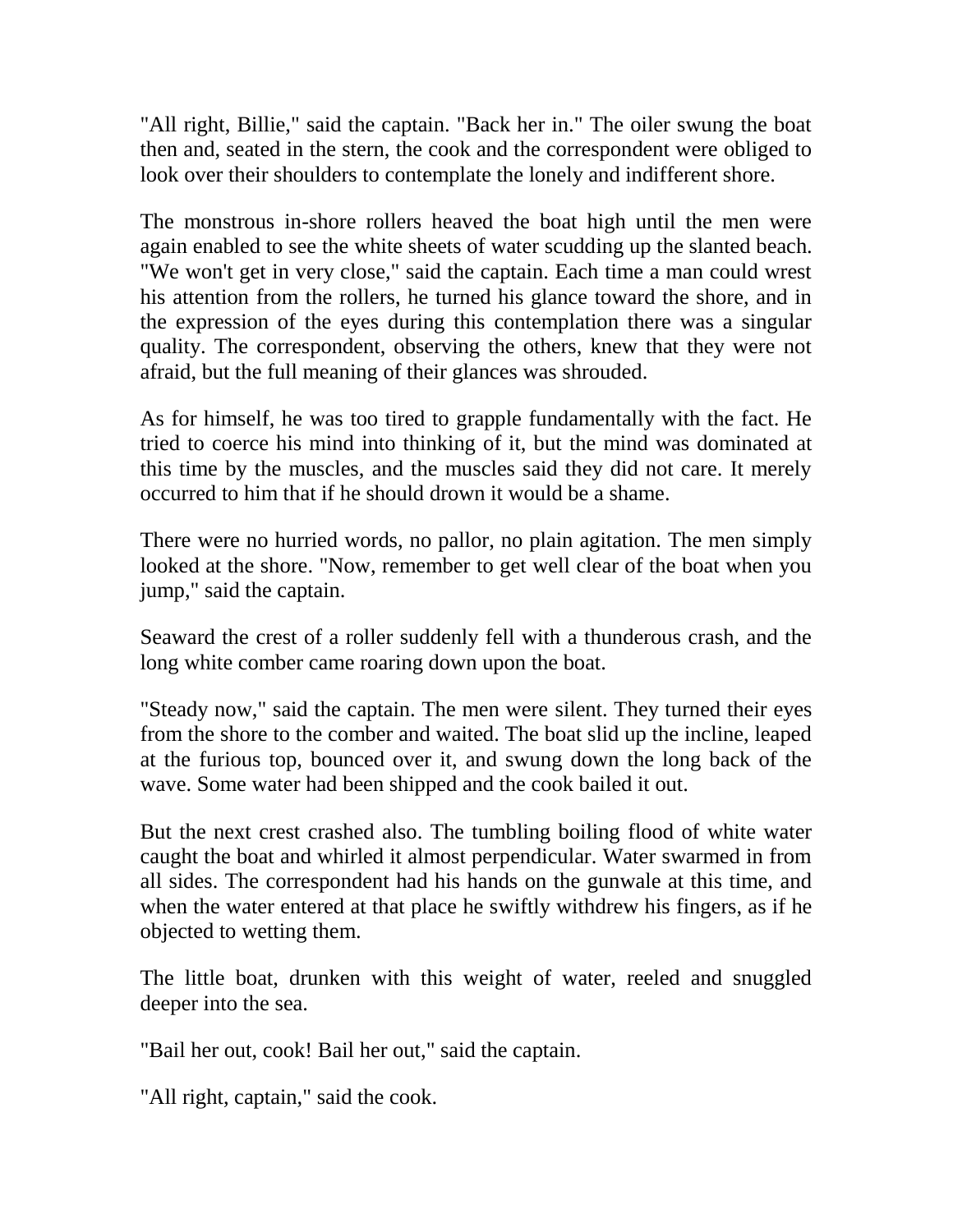"Now, boys, the next one will do for us, sure," said the oiler. "Mind to jump clear of the boat."

The third wave moved forward, huge, furious, implacable. It fairly swallowed the dingey, and almost simultaneously the men tumbled into the sea. A piece of life-belt had lain in the bottom of the boat, and as the correspondent went overboard he held this to his chest with his left hand.

The January water was icy, and he reflected immediately that it was colder than he had expected to find it off the coast of Florida. This appeared to his dazed mind as a fact important enough to be noted at the time. The coldness of the water was sad; it was tragic. This fact was somehow so mixed and confused with his opinion of his own situation that it seemed almost a proper reason for tears. The water was cold.

When he came to the surface he was conscious of little but the noisy water. Afterward he saw his companions in the sea. The oiler was ahead in the race. He was swimming strongly and rapidly. Off to the correspondent's left, the cook's great white and corked back bulged out of the water, and in the rear the captain was hanging with his one good hand to the keel of the overturned dingey.

There is a certain immovable quality to a shore, and the correspondent wondered at it amid the confusion of the sea.

It seemed also very attractive, but the correspondent knew that it was a long journey, and he paddled leisurely. The piece of life-preserver lay under him, and sometimes he whirled down the incline of a wave as if he were on a hand-sled.

But finally he arrived at a place in the sea where travel was beset with difficulty. He did not pause swimming to inquire what manner of current had caught him, but there his progress ceased. The shore was set before him like a bit of scenery on a stage, and he looked at it and understood with his eyes each detail of it.

As the cook passed, much farther to the left, the captain was calling to him, "Turn over on your back, cook! Turn over on your back and use the oar."

"All right, sir." The cook turned on his back, and, paddling with an oar, went ahead as if he were a canoe.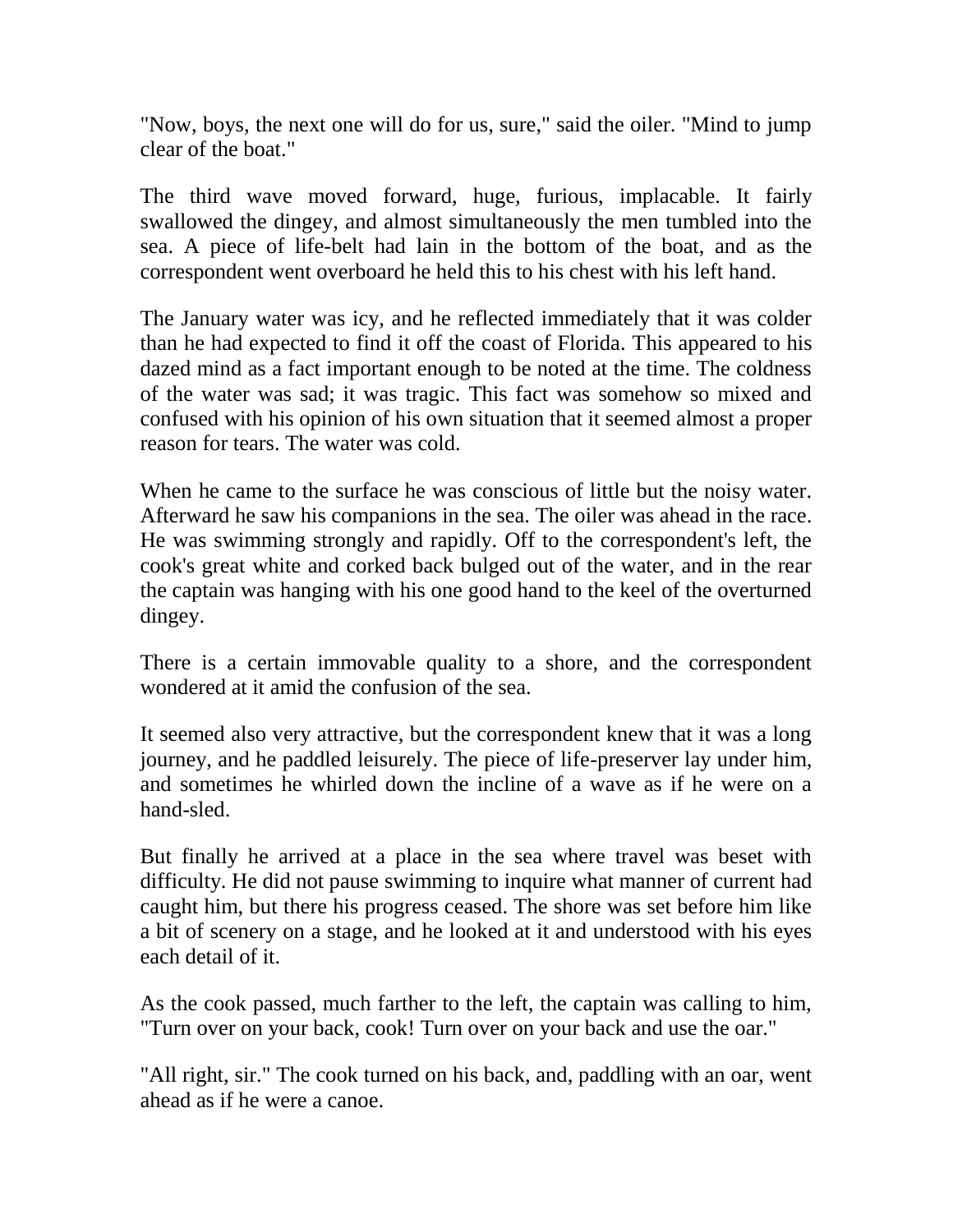Presently the boat also passed to the left of the correspondent with the captain clinging with one hand to the keel. He would have appeared like a man raising himself to look over a board fence, if it were not for the extraordinary gymnastics of the boat. The correspondent marvelled that the captain could still hold to it.

They passed on, nearer to shore—the oiler, the cook, the captain—and following them went the water-jar, bouncing gaily over the seas.

The correspondent remained in the grip of this strange new enemy—a current. The shore, with its white slope of sand and its green bluff, topped with little silent cottages, was spread like a picture before him. It was very near to him then, but he was impressed as one who in a gallery looks at a scene from Brittany or Holland.

He thought: "I am going to drown? Can it be possible? Can it be possible? Can it be possible?" Perhaps an individual must consider his own death to be the final phenomenon of nature.

But later a wave perhaps whirled him out of this small deadly current, for he found suddenly that he could again make progress toward the shore. Later still, he was aware that the captain, clinging with one hand to the keel of the dingey, had his face turned away from the shore and toward him, and was calling his name. "Come to the boat! Come to the boat!"

In his struggle to reach the captain and the boat, he reflected that when one gets properly wearied, drowning must really be a comfortable arrangement, a cessation of hostilities accompanied by a large degree of relief, and he was glad of it, for the main thing in his mind for some moments had been horror of the temporary agony. He did not wish to be hurt.

Presently he saw a man running along the shore. He was undressing with most remarkable speed. Coat, trousers, shirt, everything flew magically off him.

"Come to the boat," called the captain.

"All right, captain." As the correspondent paddled, he saw the captain let himself down to bottom and leave the boat. Then the correspondent performed his one little marvel of the voyage. A large wave caught him and flung him with ease and supreme speed completely over the boat and far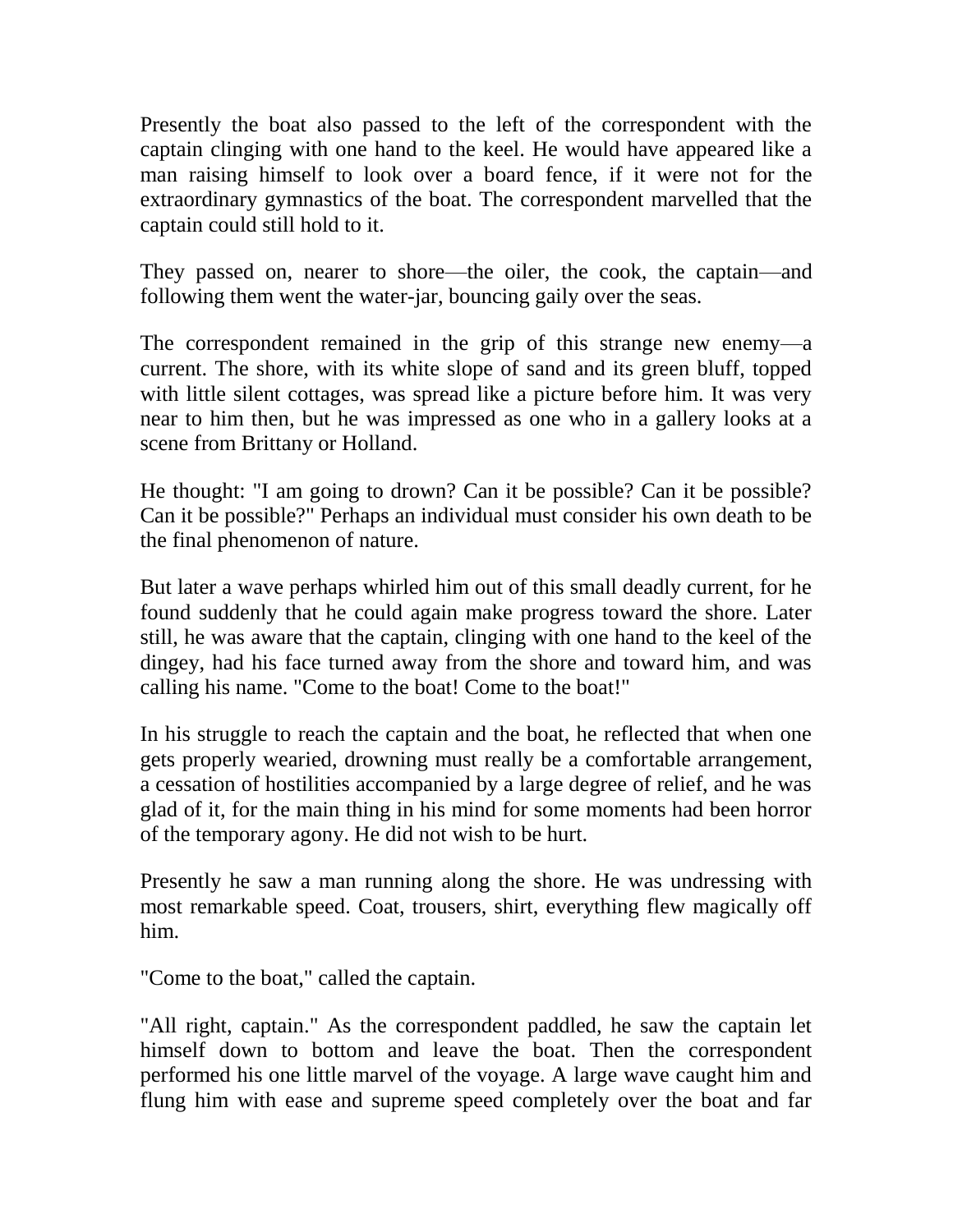beyond it. It struck him even then as an event in gymnastics, and a true miracle of the sea. An overturned boat in the surf is not a plaything to a swimming man.

The correspondent arrived in water that reached only to his waist, but his condition did not enable him to stand for more than a moment. Each wave knocked him into a heap, and the under-tow pulled at him.

Then he saw the man who had been running and undressing, and undressing and running, come bounding into the water. He dragged ashore the cook, and then waded towards the captain, but the captain waved him away, and sent him to the correspondent. He was naked, naked as a tree in winter, but a halo was about his head, and he shone like a saint. He gave a strong pull, and a long drag, and a bully heave at the correspondent's hand. The correspondent, schooled in the minor formulæ, said: "Thanks, old man." But suddenly the man cried: "What's that?" He pointed a swift finger. The correspondent said: "Go."

In the shallows, face downward, lay the oiler. His forehead touched sand that was periodically, between each wave, clear of the sea.

The correspondent did not know all that transpired afterward. When he achieved safe ground he fell, striking the sand with each particular part of his body. It was as if he had dropped from a roof, but the thud was grateful to him.

It seems that instantly the beach was populated with men with blankets, clothes, and flasks, and women with coffee-pots and all the remedies sacred to their minds. The welcome of the land to the men from the sea was warm and generous, but a still and dripping shape was carried slowly up the beach, and the land's welcome for it could only be the different and sinister hospitality of the grave.

When it came night, the white waves paced to and fro in the moonlight, and the wind brought the sound of the great sea's voice to the men on shore, and they felt that they could then be interpreters.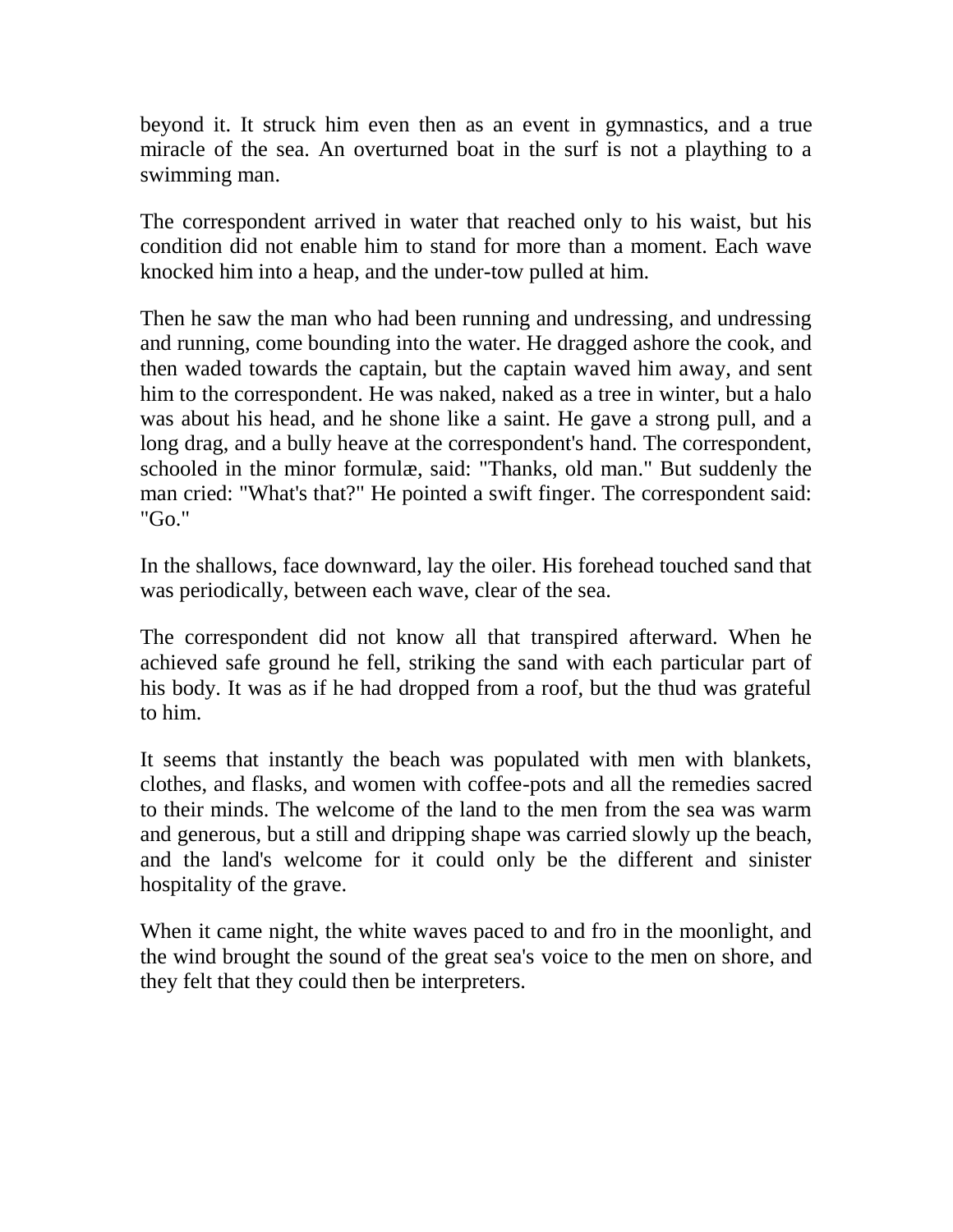# **A MAN AND SOME OTHERS**

# **CHAPTER I**

Dark mesquit spread from horizon to horizon. There was no house or horseman from which a mind could evolve a city or a crowd. The world was declared to be a desert and unpeopled. Sometimes, however, on days when no heat-mist arose, a blue shape, dim, of the substance of a spectre's veil, appeared in the south-west, and a pondering sheep-herder might remember that there were mountains.

In the silence of these plains the sudden and childish banging of a tin pan could have made an iron-nerved man leap into the air. The sky was ever flawless; the manoeuvring of clouds was an unknown pageant; but at times a sheep-herder could see, miles away, the long, white streamers of dust rising from the feet of another's flock, and the interest became intense.

Bill was arduously cooking his dinner, bending over the fire, and toiling like a blacksmith. A movement, a flash of strange colour, perhaps, off in the bushes, caused him suddenly to turn his head. Presently he arose, and, shading his eyes with his hand, stood motionless and gazing. He perceived at last a Mexican sheep-herder winding through the brush toward his camp.

"Hello!" shouted Bill.

The Mexican made no answer, but came steadily forward until he was within some twenty yards. There he paused, and, folding his arms, drew himself up in the manner affected by the villain in the play. His serape muffled the lower part of his face, and his great sombrero shaded his brow. Being unexpected and also silent, he had something of the quality of an apparition; moreover, it was clearly his intention to be mysterious and devilish.

The American's pipe, sticking carelessly in the corner of his mouth, was twisted until the wrong side was uppermost, and he held his frying-pan poised in the air. He surveyed with evident surprise this apparition in the mesquit. "Hello, José!" he said; "what's the matter?"

The Mexican spoke with the solemnity of funeral tollings: "Beel, you mus' geet off range. We want you geet off range. We no like. Un'erstan'? We no like."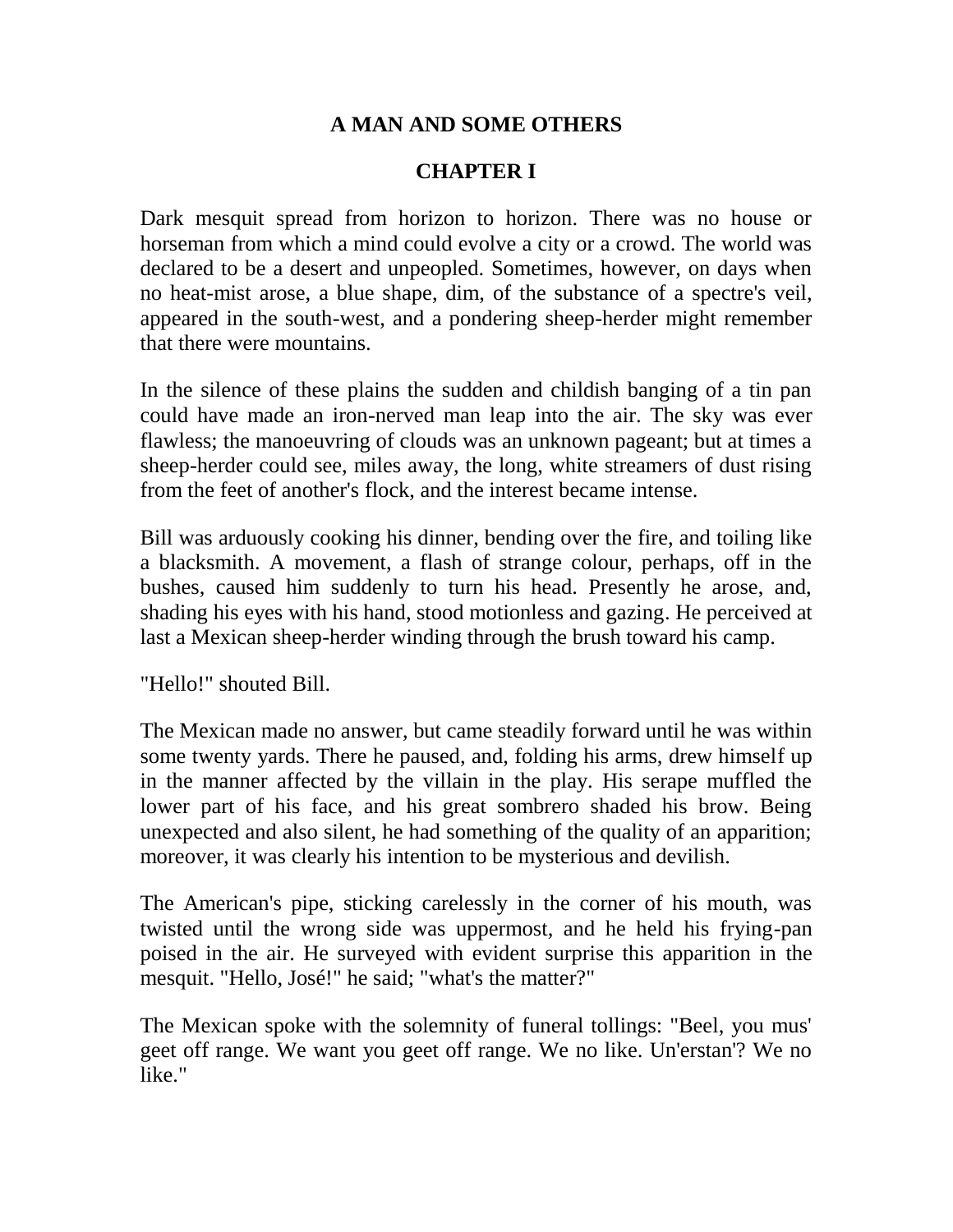"What you talking about?" said Bill. "No like what?"

"We no like you here. Un'erstan'? Too mooch. You mus' geet out. We no like. Un'erstan'?"

"Understand? No; I don't know what the blazes you're gittin' at." Bill's eyes wavered in bewilderment, and his jaw fell. "I must git out? I must git off the range? What you givin' us?"

The Mexican unfolded his serape with his small yellow hand. Upon his face was then to be seen a smile that was gently, almost caressingly murderous. "Beel," he said, "geet out!"

Bill's arm dropped until the frying-pan was at his knee. Finally he turned again toward the fire. "Go on, you dog-gone little yaller rat!" he said over his shoulder. "You fellers can't chase me off this range. I got as much right here as anybody."

"Beel," answered the other in a vibrant tone, thrusting his head forward and moving one foot, "you geet out or we keel you."

"Who will?" said Bill.

"I—and the others." The Mexican tapped his breast gracefully.

Bill reflected for a time, and then he said: "You ain't got no manner of license to warn me off'n this range, and I won't move a rod. Understand? I've got rights, and I suppose if I don't see 'em through, no one is likely to give me a good hand and help me lick you fellers, since I'm the only white man in half a day's ride. Now, look; if you fellers try to rush this camp, I'm goin' to plug about fifty per cent. of the gentlemen present, sure. I'm goin' in for trouble, an' I'll git a lot of you. 'Nuther thing: if I was a fine valuable caballero like you, I'd stay in the rear till the shootin' was done, because I'm goin' to make a particular p'int of shootin' you through the chest." He grinned affably, and made a gesture of dismissal.

As for the Mexican, he waved his hands in a consummate expression of indifference. "Oh, all right," he said. Then, in a tone of deep menace and glee, he added: "We will keel you eef you no geet. They have decide'."

"They have, have they?" said Bill. "Well, you tell them to go to the devil!"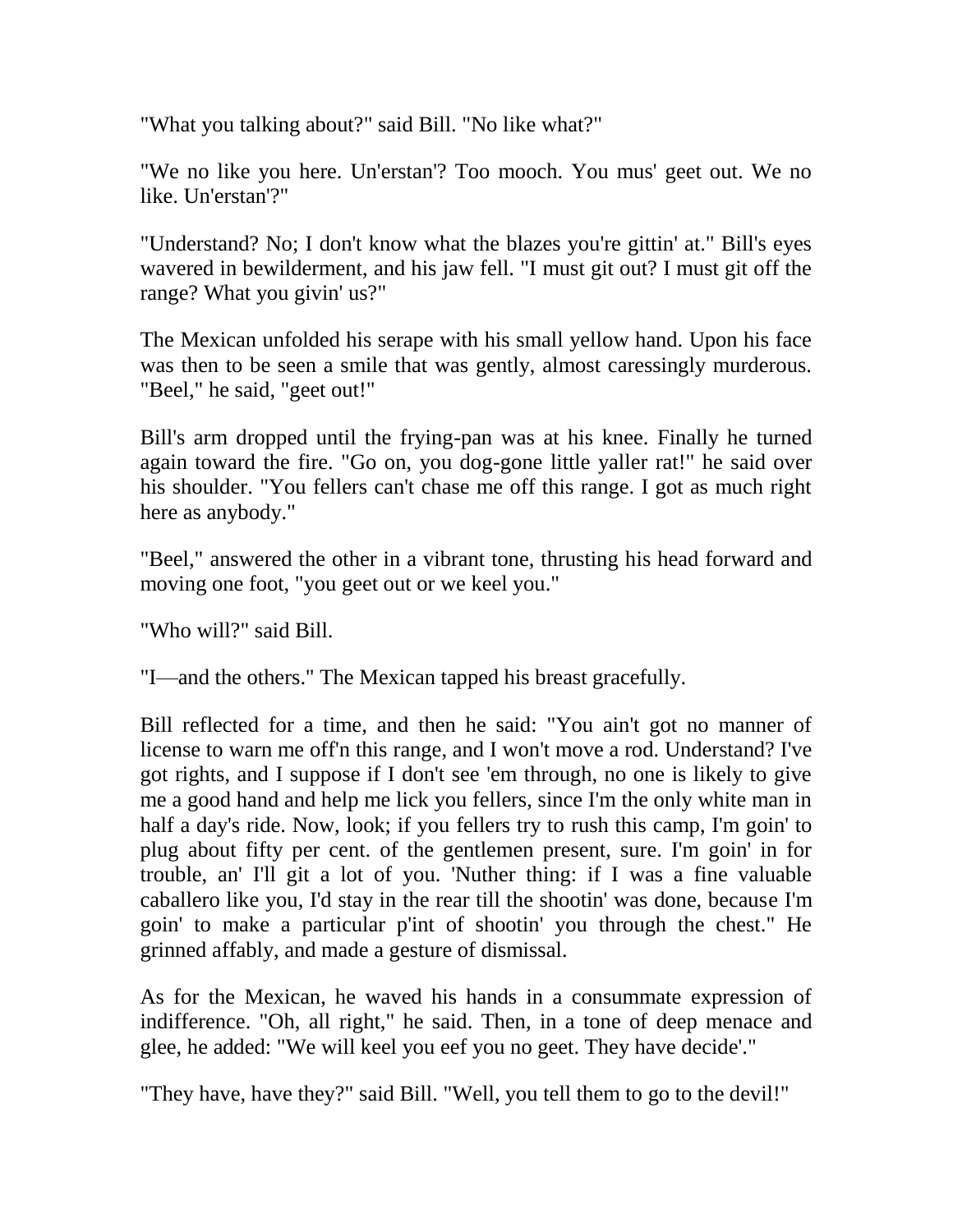#### **CHAPTER II**

Bill had been a mine-owner in Wyoming, a great man, an aristocrat, one who possessed unlimited credit in the saloons down the gulch. He had the social weight that could interrupt a lynching or advise a bad man of the particular merits of a remote geographical point. However, the fates exploded the toy balloon with which they had amused Bill, and on the evening of the same day he was a professional gambler with ill-fortune dealing him unspeakable irritation in the shape of three big cards whenever another fellow stood pat. It is well here to inform the world that Bill considered his calamities of life all dwarfs in comparison with the excitement of one particular evening, when three kings came to him with criminal regularity against a man who always filled a straight. Later he became a cow-boy, more weirdly abandoned than if he had never been an aristocrat. By this time all that remained of his former splendour was his pride, or his vanity, which was one thing which need not have remained. He killed the foreman of the ranch over an inconsequent matter as to which of them was a liar, and the midnight train carried him eastward. He became a brakeman on the Union Pacific, and really gained high honours in the hobo war that for many years has devastated the beautiful railroads of our country. A creature of ill-fortune himself, he practised all the ordinary cruelties upon these other creatures of ill-fortune. He was of so fierce a mien that tramps usually surrendered at once whatever coin or tobacco they had in their possession; and if afterward he kicked them from the train, it was only because this was a recognized treachery of the war upon the hoboes. In a famous battle fought in Nebraska in 1879, he would have achieved a lasting distinction if it had not been for a deserter from the United States army. He was at the head of a heroic and sweeping charge, which really broke the power of the hoboes in that country for three months; he had already worsted four tramps with his own coupling-stick, when a stone thrown by the exthird baseman of F Troop's nine laid him flat on the prairie, and later enforced a stay in the hospital in Omaha. After his recovery he engaged with other railroads, and shuffled cars in countless yards. An order to strike came upon him in Michigan, and afterward the vengeance of the railroad pursued him until he assumed a name. This mask is like the darkness in which the burglar chooses to move. It destroys many of the healthy fears. It is a small thing, but it eats that which we call our conscience. The conductor of No. 419 stood in the caboose within two feet of Bill's nose, and called him a liar. Bill requested him to use a milder term. He had not bored the foreman of Tin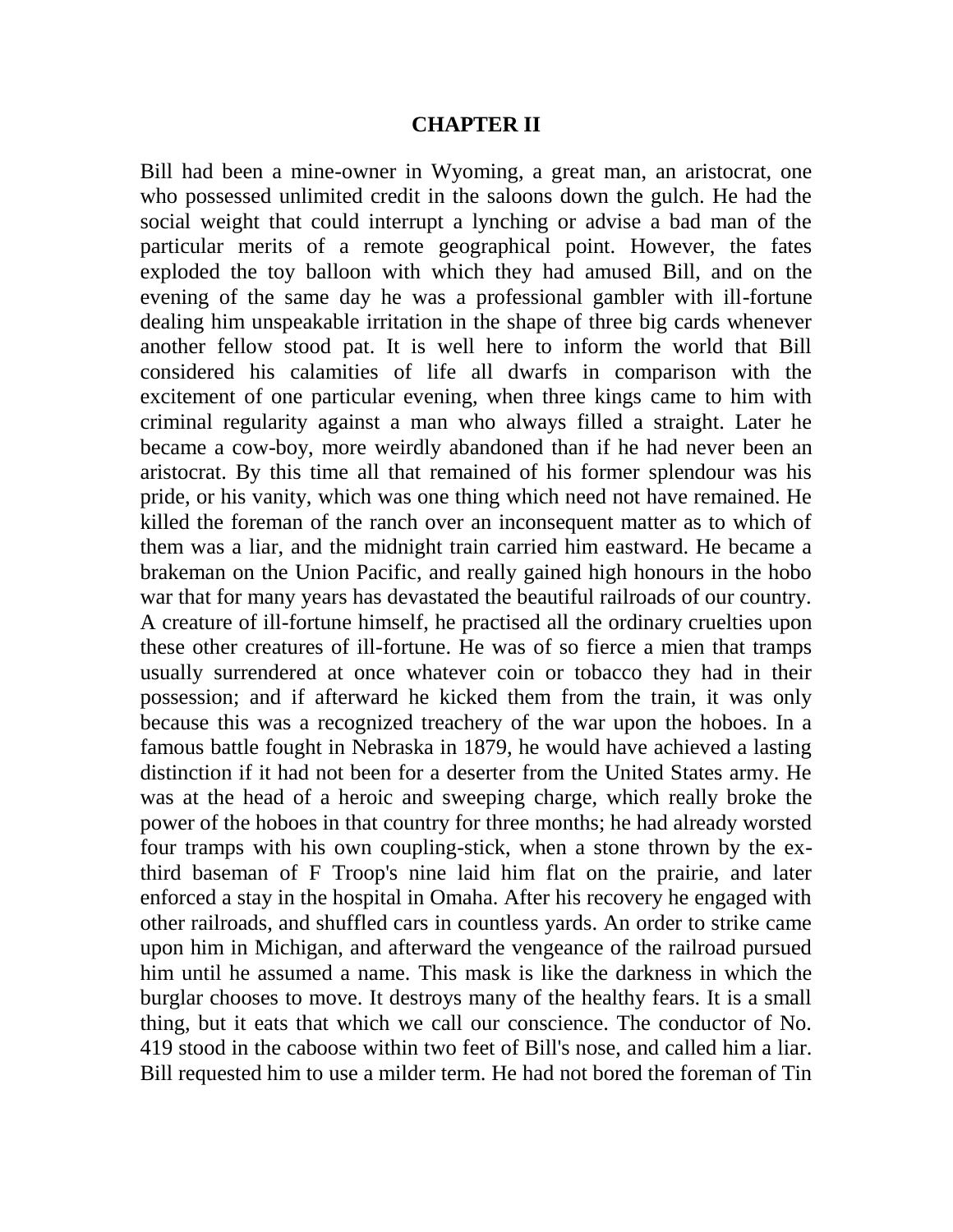Can Ranch with any such request, but had killed him with expedition. The conductor seemed to insist, and so Bill let the matter drop.

He became the bouncer of a saloon on the Bowery in New York. Here most of his fights were as successful as had been his brushes with the hoboes in the West. He gained the complete admiration of the four clean bar-tenders who stood behind the great and glittering bar. He was an honoured man. He nearly killed Bad Hennessy, who, as a matter of fact, had more reputation than ability, and his fame moved up the Bowery and down the Bowery.

But let a man adopt fighting as his business, and the thought grows constantly within him that it is his business to fight. These phrases became mixed in Bill's mind precisely as they are here mixed; and let a man get this idea in his mind, and defeat begins to move toward him over the unknown ways of circumstances. One summer night three sailors from the U.S.S. *Seattle* sat in the saloon drinking and attending to other people's affairs in an amiable fashion. Bill was a proud man since he had thrashed so many citizens, and it suddenly occurred to him that the loud talk of the sailors was very offensive. So he swaggered upon their attention, and warned them that the saloon was the flowery abode of peace and gentle silence. They glanced at him in surprise, and without a moment's pause consigned him to a worse place than any stoker of them knew. Whereupon he flung one of them through the side door before the others could prevent it. On the sidewalk there was a short struggle, with many hoarse epithets in the air, and then Bill slid into the saloon again. A frown of false rage was upon his brow, and he strutted like a savage king. He took a long yellow night-stick from behind the lunch-counter, and started importantly toward the main doors to see that the incensed seamen did not again enter.

The ways of sailormen are without speech, and, together in the street, the three sailors exchanged no word, but they moved at once. Landsmen would have required two years of discussion to gain such unanimity. In silence, and immediately, they seized a long piece of scantling that lay handily. With one forward to guide the battering-ram, and with two behind him to furnish the power, they made a beautiful curve, and came down like the Assyrians on the front door of that saloon.

Mystic and still mystic are the laws of fate. Bill, with his kingly frown and his long night-stick, appeared at precisely that moment in the doorway. He stood like a statue of victory; his pride was at its zenith; and in the same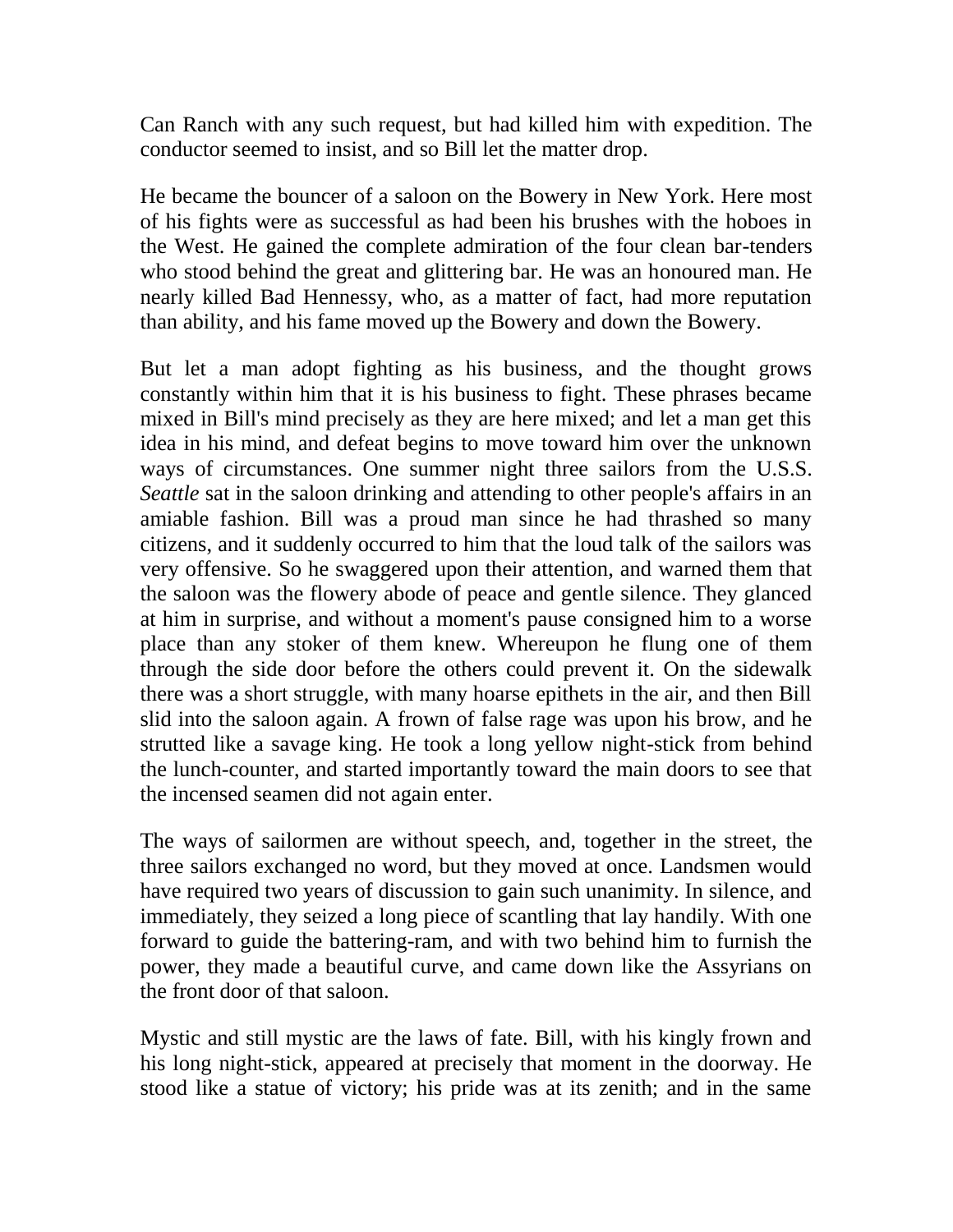second this atrocious piece of scantling punched him in the bulwarks of his stomach, and he vanished like a mist. Opinions differed as to where the end of the scantling landed him, but it was ultimately clear that it landed him in south-western Texas, where he became a sheep-herder.

The sailors charged three times upon the plate-glass front of the saloon, and when they had finished, it looked as if it had been the victim of a rural fire company's success in saving it from the flames. As the proprietor of the place surveyed the ruins, he remarked that Bill was a very zealous guardian of property. As the ambulance surgeon surveyed Bill, he remarked that the wound was really an excavation.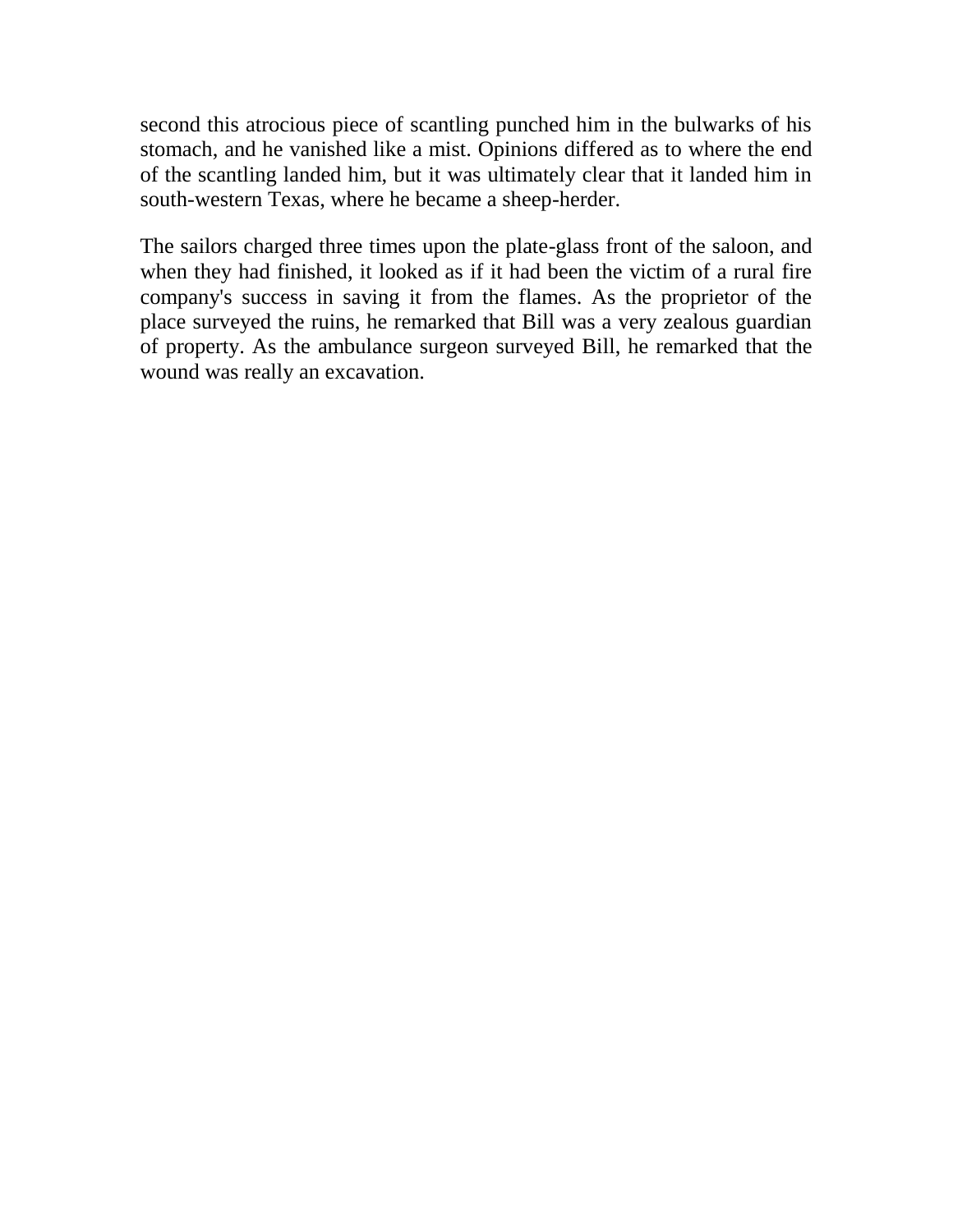#### **CHAPTER III**

As his Mexican friend tripped blithely away, Bill turned with a thoughtful face to his frying-pan and his fire. After dinner he drew his revolver from its scarred old holster, and examined every part of it. It was the revolver that had dealt death to the foreman, and it had also been in free fights in which it had dealt death to several or none. Bill loved it because its allegiance was more than that of man, horse, or dog. It questioned neither social nor moral position; it obeyed alike the saint and the assassin. It was the claw of the eagle, the tooth of the lion, the poison of the snake; and when he swept it from its holster, this minion smote where he listed, even to the battering of a far penny. Wherefore it was his dearest possession, and was not to be exchanged in south-western Texas for a handful of rubies, nor even the shame and homage of the conductor of No. 419.

During the afternoon he moved through his monotony of work and leisure with the same air of deep meditation. The smoke of his supper-time fire was curling across the shadowy sea of mesquit when the instinct of the plainsman warned him that the stillness, the desolation, was again invaded. He saw a motionless horseman in black outline against the pallid sky. The silhouette displayed serape and sombrero, and even the Mexican spurs as large as pies. When this black figure began to move toward the camp, Bill's hand dropped to his revolver.

The horseman approached until Bill was enabled to see pronounced American features, and a skin too red to grow on a Mexican face. Bill released his grip on his revolver.

"Hello!" called the horseman.

"Hello!" answered Bill.

The horseman cantered forward. "Good evening," he said, as he again drew rein.

"Good evenin'," answered Bill, without committing himself by too much courtesy.

For a moment the two men scanned each other in a way that is not illmannered on the plains, where one is in danger of meeting horse-thieves or tourists.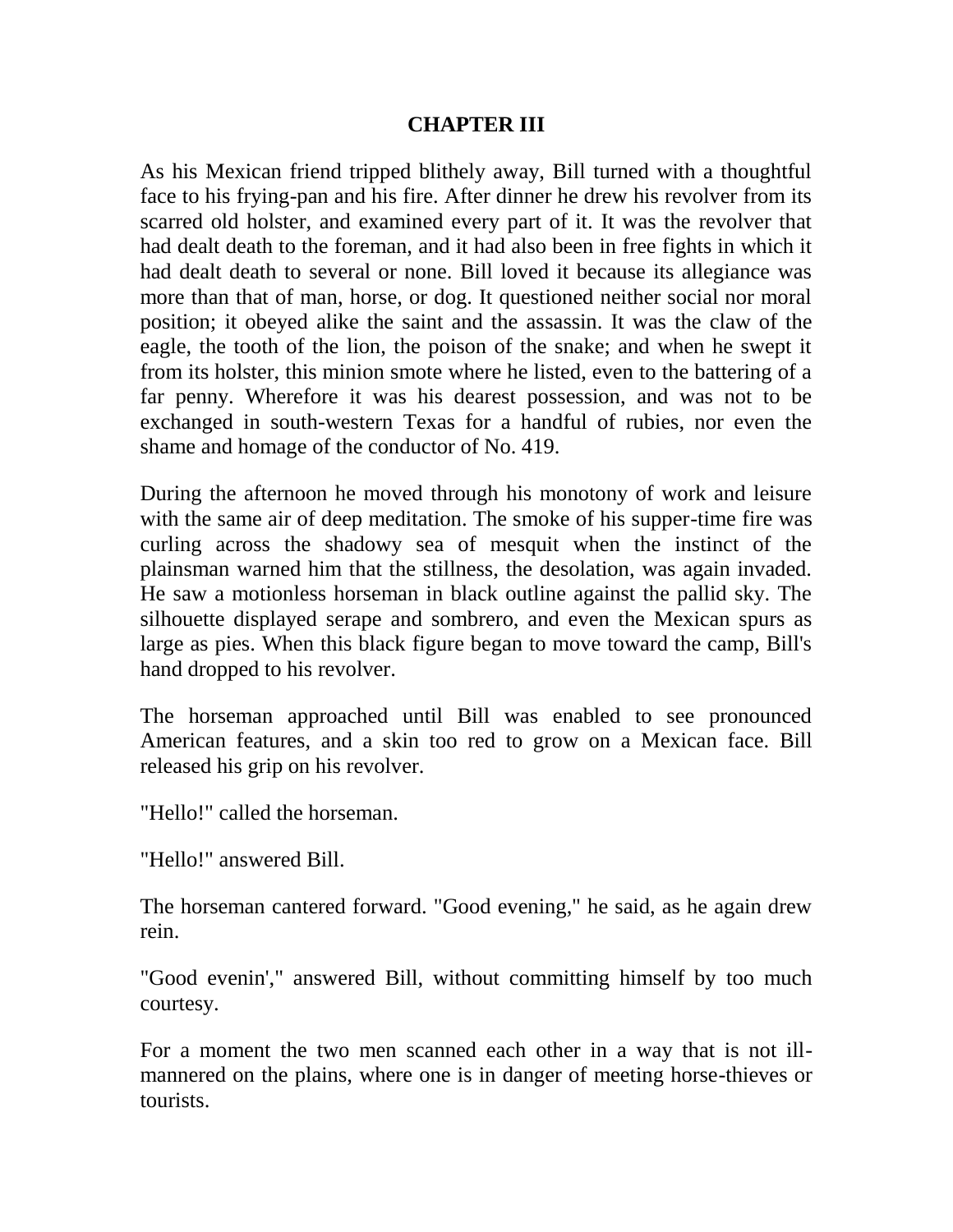Bill saw a type which did not belong in the mesquit. The young fellow had invested in some Mexican trappings of an expensive kind. Bill's eyes searched the outfit for some sign of craft, but there was none. Even with his local regalia, it was clear that the young man was of a far, black Northern city. He had discarded the enormous stirrups of his Mexican saddle; he used the small English stirrup, and his feet were thrust forward until the steel tightly gripped his ankles. As Bill's eyes travelled over the stranger, they lighted suddenly upon the stirrups and the thrust feet, and immediately he smiled in a friendly way. No dark purpose could dwell in the innocent heart of a man who rode thus on the plains.

As for the stranger, he saw a tattered individual with a tangle of hair and beard, and with a complexion turned brick-colour from the sun and whisky. He saw a pair of eyes that at first looked at him as the wolf looks at the wolf, and then became childlike, almost timid, in their glance. Here was evidently a man who had often stormed the iron walls of the city of success, and who now sometimes valued himself as the rabbit values his prowess.

The stranger smiled genially, and sprang from his horse. "Well, sir, I suppose you will let me camp here with you to-night?"

"Eh?" said Bill.

"I suppose you will let me camp here with you to-night?"

Bill for a time seemed too astonished for words. "Well,"—he answered, scowling in inhospitable annoyance—"well, I don't believe this here is a good place to camp to-night, mister."

The stranger turned quickly from his saddle-girth.

"What?" he said in surprise. "You don't want me here? You don't want me to camp here?"

Bill's feet scuffled awkwardly, and he looked steadily at a cactus plant. "Well, you see, mister," he said, "I'd like your company well enough, but you see, some of these here greasers are goin' to chase me off the range tonight; and while I might like a man's company all right, I couldn't let him in for no such game when he ain't got nothin' to do with the trouble."

"Going to chase you off the range?" cried the stranger.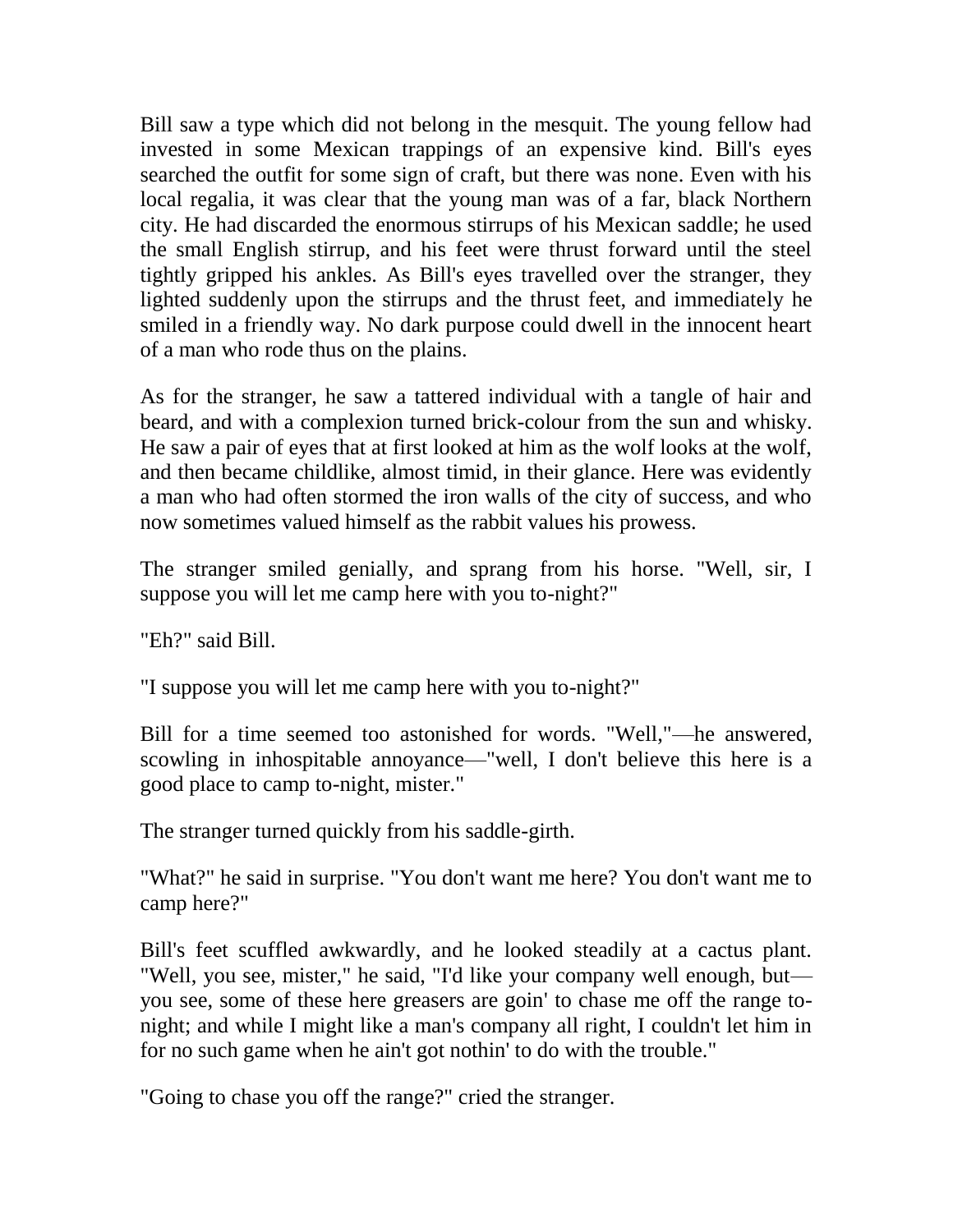"Well, they said they were goin' to do it," said Bill.

"And—great heavens! will they kill you, do you think?"

"Don't know. Can't tell till afterwards. You see, they take some feller that's alone like me, and then they rush his camp when he ain't quite ready for 'em, and ginerally plug 'im with a sawed-off shot-gun load before he has a chance to git at 'em. They lay around and wait for their chance, and it comes soon enough. Of course a feller alone like me has got to let up watching some time. Maybe they ketch 'im asleep. Maybe the feller gits tired waiting, and goes out in broad day, and kills two or three just to make the whole crowd pile on him and settle the thing. I heard of a case like that once. It's awful hard on a man's mind—to git a gang after him."

"And so they're going to rush your camp to-night?" cried the stranger. "How do you know? Who told you?"

"Feller come and told me."

"And what are you going to do? Fight?"

"Don't see nothin' else to do," answered Bill gloomily, still staring at the cactus plant.

There was a silence. Finally the stranger burst out in an amazed cry. "Well, I never heard of such a thing in my life! How many of them are there?"

"Eight," answered Bill. "And now look-a-here; you ain't got no manner of business foolin' around here just now, and you might better lope off before dark. I don't ask no help in this here row. I know your happening along here just now don't give me no call on you, and you better hit the trail."

"Well, why in the name of wonder don't you go get the sheriff?" cried the stranger.

"Oh, h——!" said Bill.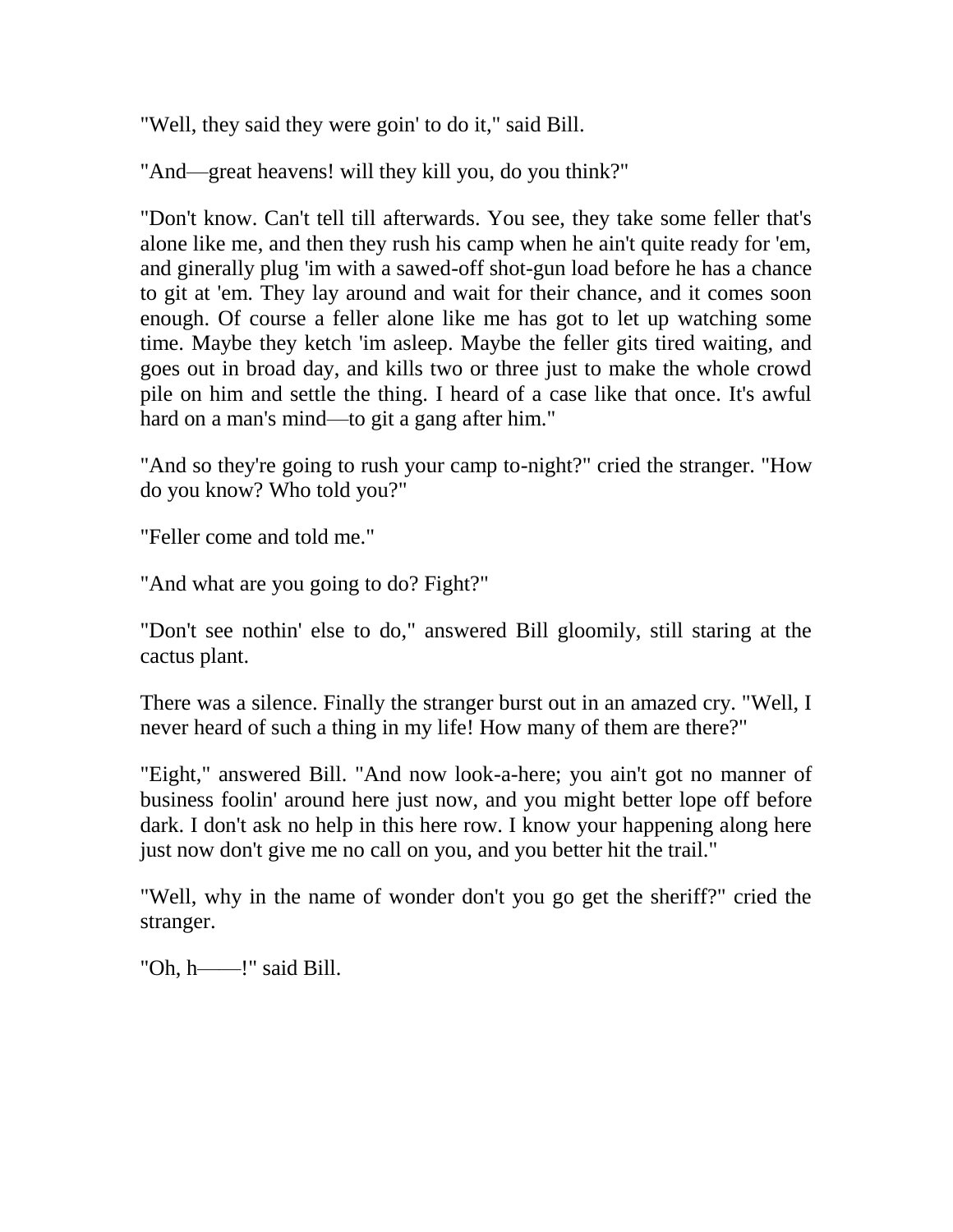## **CHAPTER IV**

Long, smoldering clouds spread in the western sky, and to the east silver mists lay on the purple gloom of the wilderness.

Finally, when the great moon climbed the heavens and cast its ghastly radiance upon the bushes, it made a new and more brilliant crimson of the campfire, where the flames capered merrily through its mesquit branches, filling the silence with the fire chorus, an ancient melody which surely bears a message of the inconsequence of individual tragedy—a message that is in the boom of the sea, the sliver of the wind through the grass-blades, the silken clash of hemlock boughs.

No figures moved in the rosy space of the camp, and the search of the moonbeams failed to disclose a living thing in the bushes. There was no owl-faced clock to chant the weariness of the long silence that brooded upon the plain.

The dew gave the darkness under the mesquit a velvet quality that made air seem nearer to water, and no eye could have seen through it the black things that moved like monster lizards toward the camp. The branches, the leaves, that are fain to cry out when death approaches in the wilds, were frustrated by these uncanny bodies gliding with the finesse of the escaping serpent. They crept forward to the last point where assuredly no frantic attempt of the fire could discover them, and there they paused to locate the prey. A romance relates the tale of the black cell hidden deep in the earth, where, upon entering, one sees only the little eyes of snakes fixing him in menaces. If a man could have approached a certain spot in the bushes, he would not have found it romantically necessary to have his hair rise. There would have been a sufficient expression of horror in the feeling of the death-hand at the nape of his neck and in his rubber knee-joints.

Two of these bodies finally moved toward each other until for each there grew out of the darkness a face placidly smiling with tender dreams of assassination. "The fool is asleep by the fire, God be praised!" The lips of the other widened in a grin of affectionate appreciation of the fool and his plight. There was some signaling in the gloom, and then began a series of subtle rustlings, interjected often with pauses, during which no sound arose but the sound of faint breathing.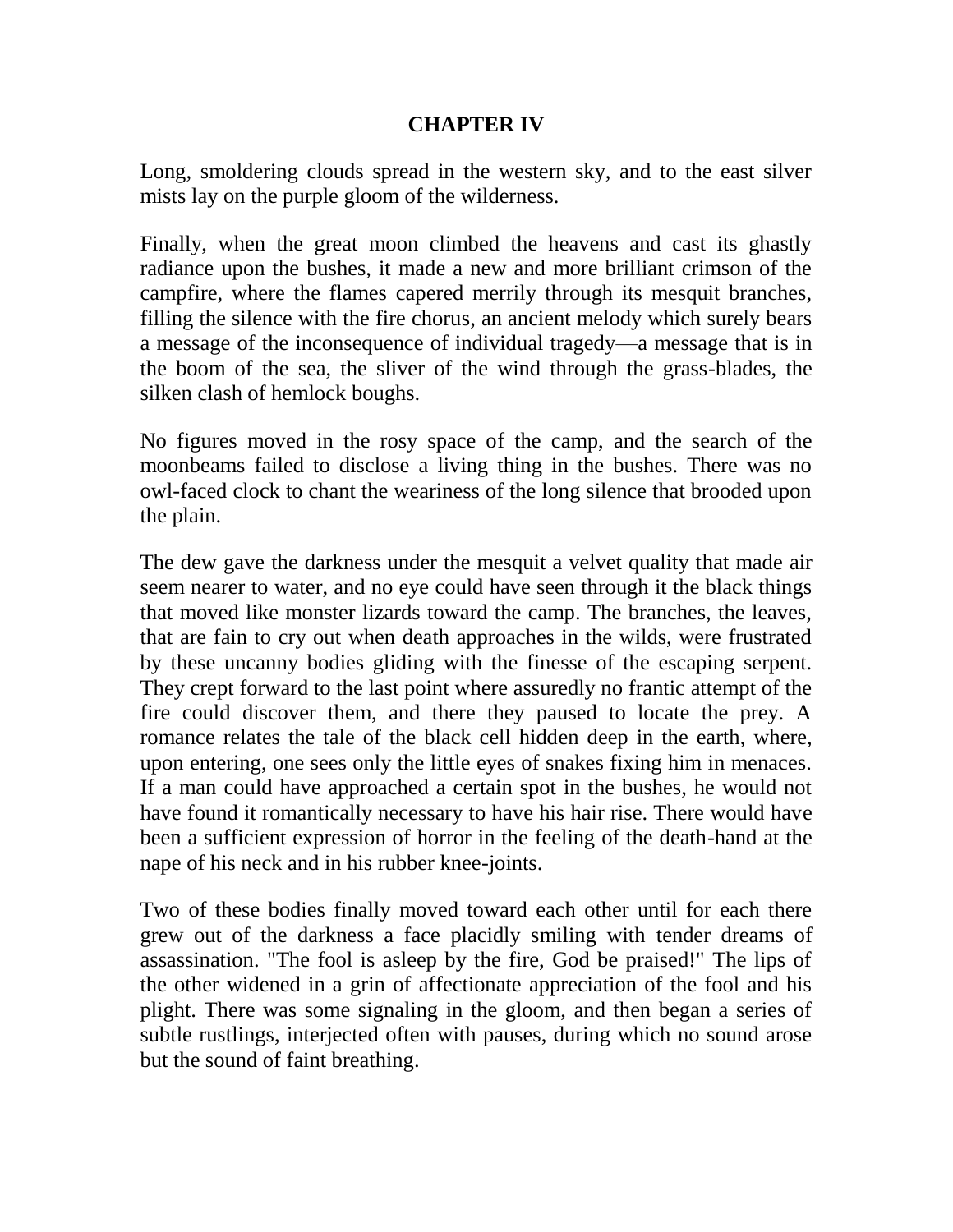A bush stood like a rock in the stream of firelight, sending its long shadow backward. With painful caution the little company travelled along this shadow, and finally arrived at the rear of the bush. Through its branches they surveyed for a moment of comfortable satisfaction a form in a grey blanket extended on the ground near the fire. The smile of joyful anticipation fled quickly, to give place to a quiet air of business. Two men lifted shot-guns with much of the barrels gone, and sighting these weapons through the branches, pulled trigger together.

The noise of the explosions roared over the lonely mesquit as if these guns wished to inform the entire world; and as the grey smoke fled, the dodging company back of the bush saw the blanketed form twitching; whereupon they burst out in chorus in a laugh, and arose as merry as a lot of banqueters. They gleefully gestured congratulations, and strode bravely into the light of the fire.

Then suddenly a new laugh rang from some unknown spot in the darkness. It was a fearsome laugh of ridicule, hatred, ferocity. It might have been demoniac. It smote them motionless in their gleeful prowl, as the stern voice from the sky smites the legendary malefactor. They might have been a weird group in wax, the light of the dying fire on their yellow faces, and shining athwart their eyes turned toward the darkness whence might come the unknown and the terrible.

The thing in the grey blanket no longer twitched; but if the knives in their hands had been thrust toward it, each knife was now drawn back, and its owner's elbow was thrown upward, as if he expected death from the clouds.

This laugh had so chained their reason that for a moment they had no wit to flee. They were prisoners to their terror. Then suddenly the belated decision arrived, and with bubbling cries they turned to run; but at that instant there was a long flash of red in the darkness, and with the report one of the men shouted a bitter shout, spun once, and tumbled headlong. The thick bushes failed to impede the route of the others.

The silence returned to the wilderness. The tired flames faintly illumined the blanketed thing and the flung corpse of the marauder, and sang the fire chorus, the ancient melody which bears the message of the inconsequence of human tragedy.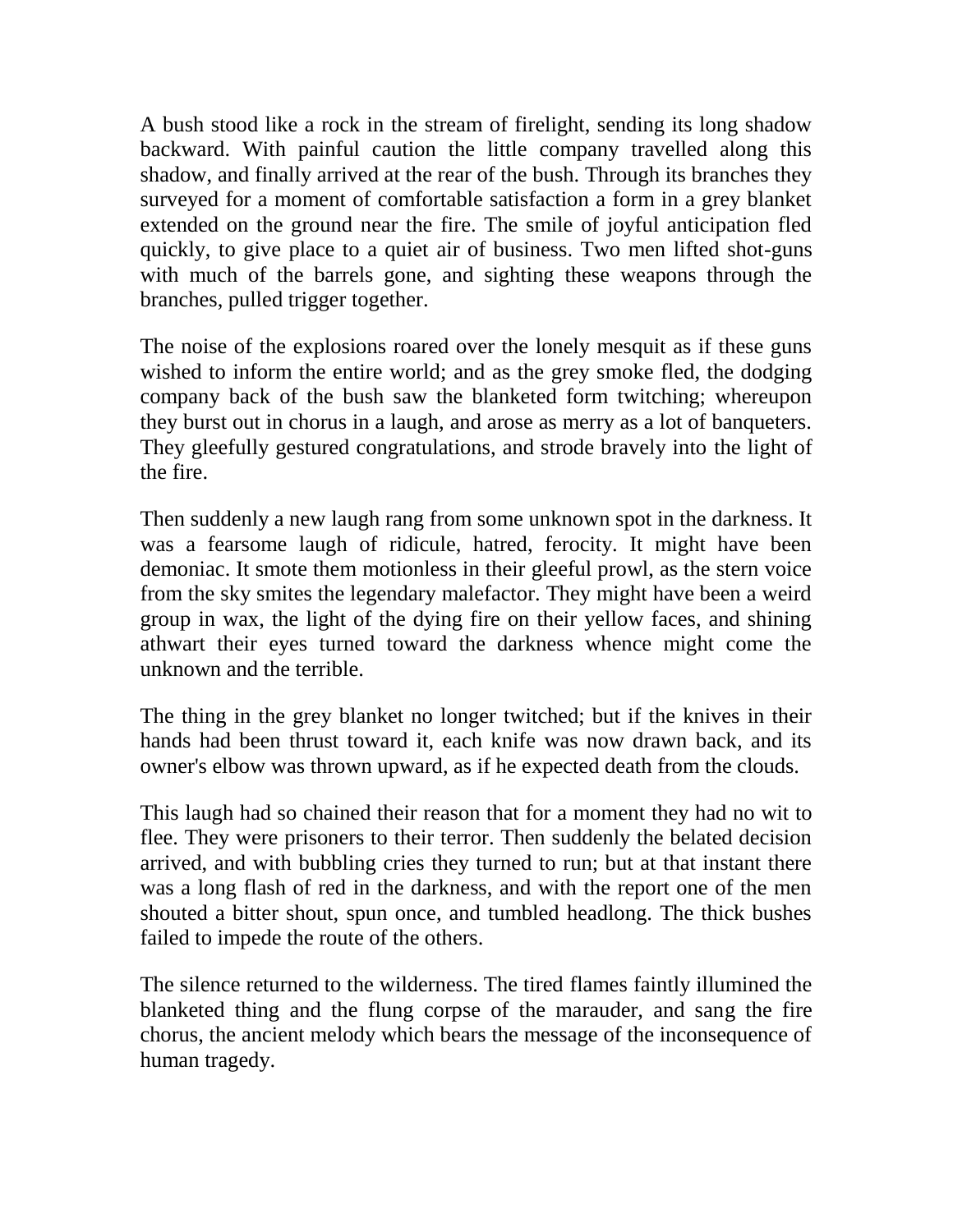### **CHAPTER V**

"Now you are worse off than ever," said the young man, dry-voiced and awed.

"No, I ain't," said Bill rebelliously. "I'm one ahead."

After reflection, the stranger remarked, "Well, there's seven more."

They were cautiously and slowly approaching the camp. The sun was flaring its first warming rays over the grey wilderness. Upreared twigs, prominent branches, shone with golden light, while the shadows under the mesquit were heavily blue.

Suddenly the stranger uttered a frightened cry. He had arrived at a point whence he had, through openings in the thicket, a clear view of a dead face.

"Gosh!" said Bill, who at the next instant had seen the thing; "I thought at first it was that there José. That would have been queer, after what I told 'im yesterday."

They continued their way, the stranger wincing in his walk, and Bill exhibiting considerable curiosity.

The yellow beams of the new sun were touching the grim hues of the dead Mexican's face, and creating there an inhuman effect, which made his countenance more like a mask of dulled brass. One hand, grown curiously thinner, had been flung out regardlessly to a cactus bush.

Bill walked forward and stood looking respectfully at the body. "I know that feller; his name is Miguel. He——"

The stranger's nerves might have been in that condition when there is no backbone to the body, only a long groove. "Good heavens!" he exclaimed, much agitated; "don't speak that way!"

"What way?" said Bill. "I only said his name was Miguel."

After a pause the stranger said: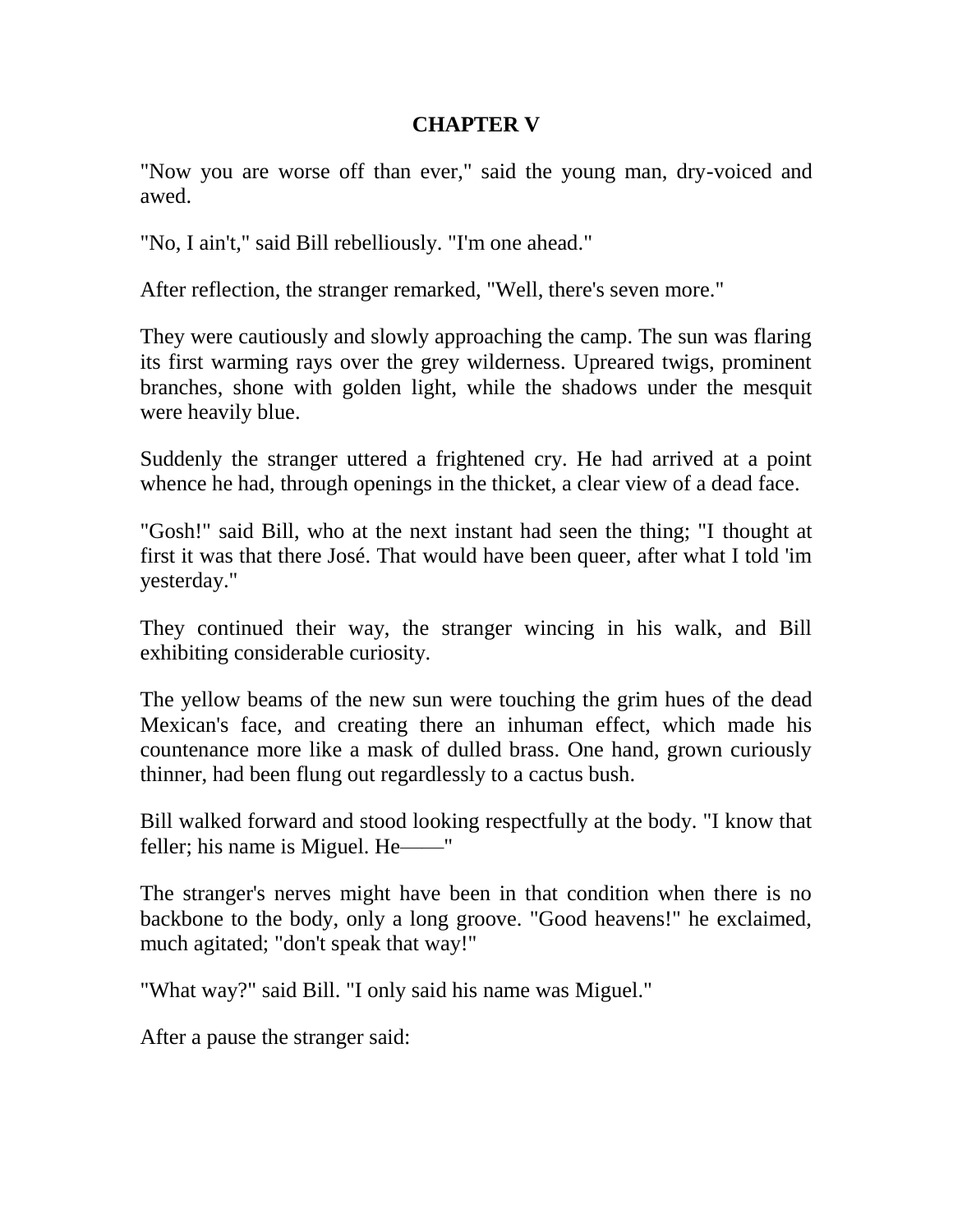"Oh, I know; but——" He waved his hand. "Lower your voice, or something. I don't know. This part of the business rattles me, don't you see?"

"Oh, all right," replied Bill, bowing to the other's mysterious mood. But in a moment he burst out violently and loud in the most extraordinary profanity, the oaths winging from him as the sparks go from the funnel.

He had been examining the contents of the bundled grey blanket, and he had brought forth, among other things, his frying-pan. It was now only a rim with a handle; the Mexican volley had centered upon it. A Mexican shot-gun of the abbreviated description is ordinarily loaded with flat-irons, stove-lids, lead pipe, old horseshoes, sections of chain, window weights, railroad sleepers and spikes, dumb-bells, and any other junk which may be at hand. When one of these loads encounters a man vitally, it is likely to make an impression upon him, and a cooking-utensil may be supposed to subside before such an assault of curiosities.

Bill held high his desecrated frying-pan, turning it this way and that way. He swore until he happened to note the absence of the stranger. A moment later he saw him leading his horse from the bushes. In silence and sullenly the young man went about saddling the animal. Bill said, "Well, goin' to pull out?"

The stranger's hands fumbled uncertainly at the throat-latch. Once he exclaimed irritably, blaming the buckle for the trembling of his fingers. Once he turned to look at the dead face with the light of the morning sun upon it. At last he cried, "Oh, I know the whole thing was all square enough—couldn't be squarer—but—somehow or other, that man there takes the heart out of me." He turned his troubled face for another look. "He seems to be all the time calling me a—he makes me feel like a murderer."

"But," said Bill, puzzling, "you didn't shoot him, mister; I shot him."

"I know; but I feel that way, somehow. I can't get rid of it."

Bill considered for a time; then he said diffidently, "Mister, you're a eddycated man, ain't you?"

"What?"

"You're what they call a—a eddycated man, ain't you?"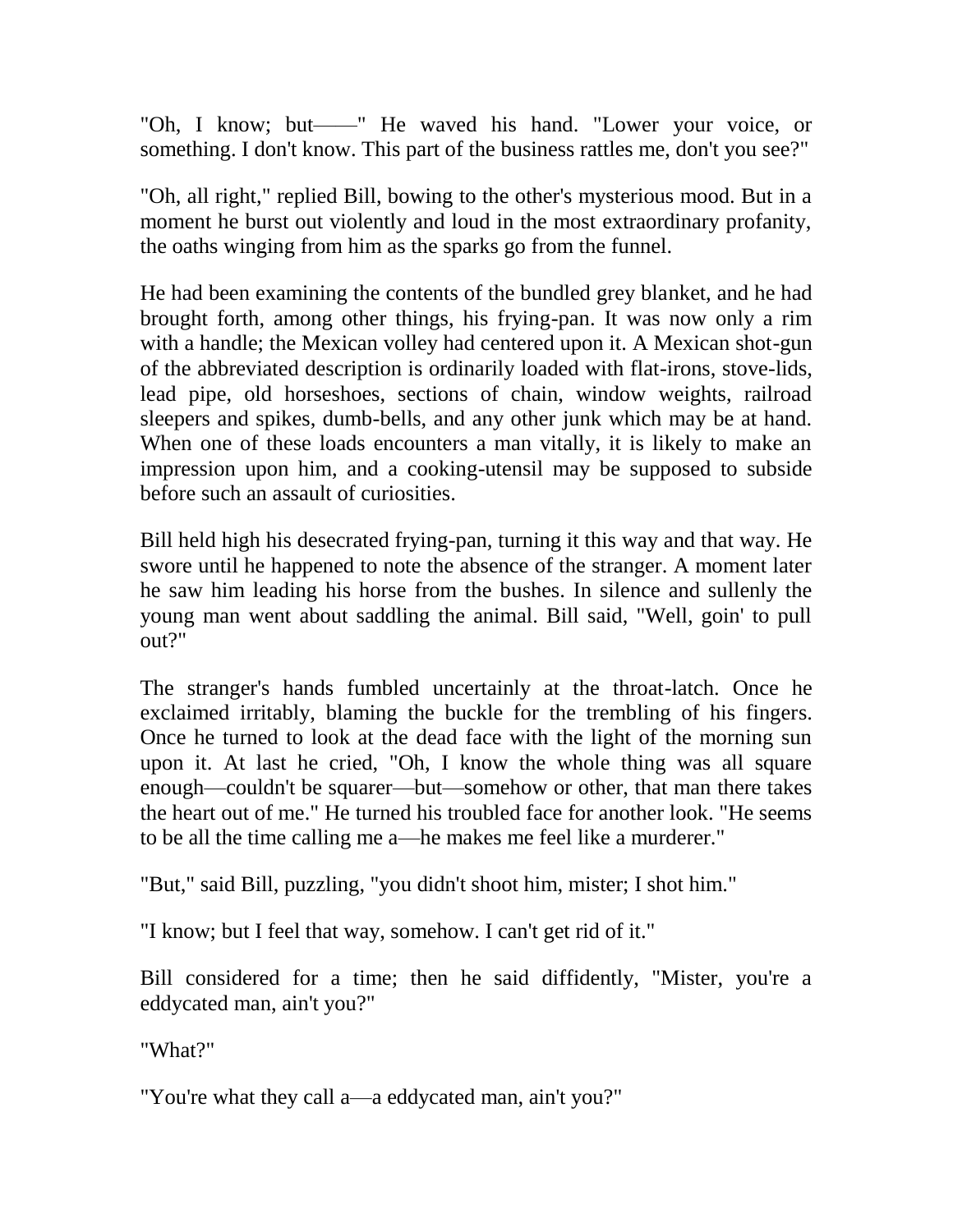The young man, perplexed, evidently had a question upon his lips, when there was a roar of guns, bright flashes, and in the air such hooting and whistling as would come from a swift flock of steam-boilers. The stranger's horse gave a mighty, convulsive spring, snorting wildly in its sudden anguish, fell upon its knees, scrambled afoot again, and was away in the uncanny death run known to men who have seen the finish of brave horses.

"This comes from discussin' things," cried Bill angrily.

He had thrown himself flat on the ground facing the thicket whence had come the firing. He could see the smoke winding over the bush-tops. He lifted his revolver, and the weapon came slowly up from the ground and poised like the glittering crest of a snake. Somewhere on his face there was a kind of smile, cynical, wicked, deadly, of a ferocity which at the same time had brought a deep flush to his face, and had caused two upright lines to glow in his eyes.

"Hello, José!" he called, amiable for satire's sake. "Got your old blunderbusses loaded up again yet?"

The stillness had returned to the plain. The sun's brilliant rays swept over the sea of mesquit, painting the far mists of the west with faint rosy light, and high in the air some great bird fled toward the south.

"You come out here," called Bill, again addressing the landscape, "and I'll give you some shootin' lessons. That ain't the way to shoot." Receiving no reply, he began to invent epithets and yell them at the thicket. He was something of a master of insult, and, moreover, he dived into his memory to bring forth imprecations tarnished with age, unused since fluent Bowery days. The occupation amused him, and sometimes he laughed so that it was uncomfortable for his chest to be against the ground.

Finally the stranger, prostrate near him, said wearily, "Oh, they've gone."

"Don't you believe it," replied Bill, sobering swiftly. "They're there yet every man of 'em."

"How do you know?"

"Because I do. They won't shake us so soon. Don't put your head up, or they'll get you, sure."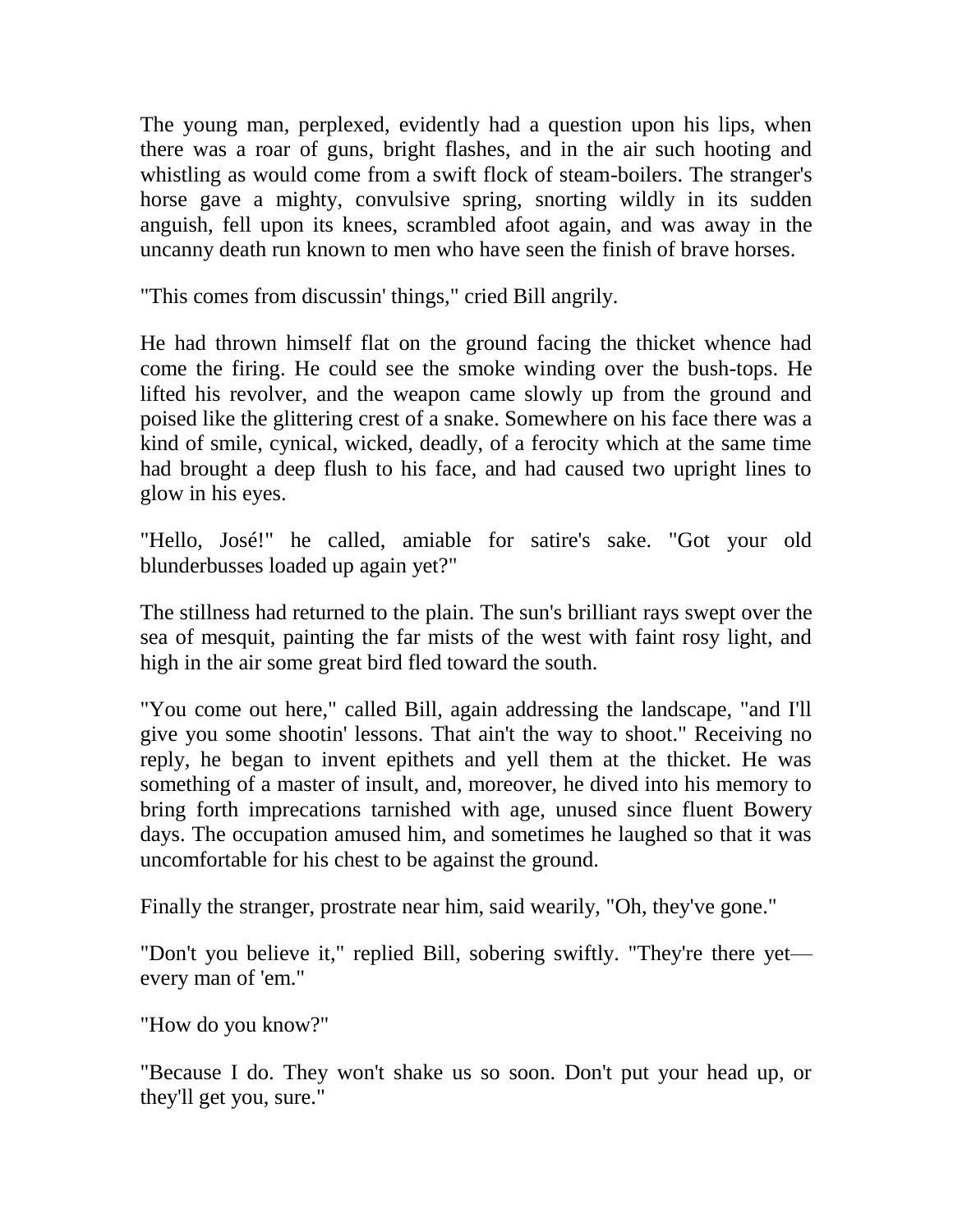Bill's eyes, meanwhile, had not wavered from their scrutiny of the thicket in front. "They're there all right; don't you forget it. Now you listen." So he called out: "José! Ojo, José! Speak up, *hombre*! I want have talk. Speak up, you yaller cuss, you!"

Whereupon a mocking voice from off in the bushes said, "Señor?"

"There," said Bill to his ally; "didn't I tell you? The whole batch." Again he lifted his voice. "José—look—ain't you gittin' kinder tired? You better go home, you fellers, and git some rest."

The answer was a sudden furious chatter of Spanish, eloquent with hatred, calling down upon Bill all the calamities which life holds. It was as if some one had suddenly enraged a cageful of wild cats. The spirits of all the revenges which they had imagined were loosened at this time, and filled the air.

"They're in a holler," said Bill, chuckling, "or there'd be shootin'."

Presently he began to grow angry. His hidden enemies called him nine kinds of coward, a man who could fight only in the dark, a baby who would run from the shadows of such noble Mexican gentlemen, a dog that sneaked. They described the affair of the previous night, and informed him of the base advan tage he had taken of their friend. In fact, they in all sincerity endowed him with every quality which he no less earnestly believed them to possess. One could have seen the phrases bite him as he lay there on the ground fingering his revolver.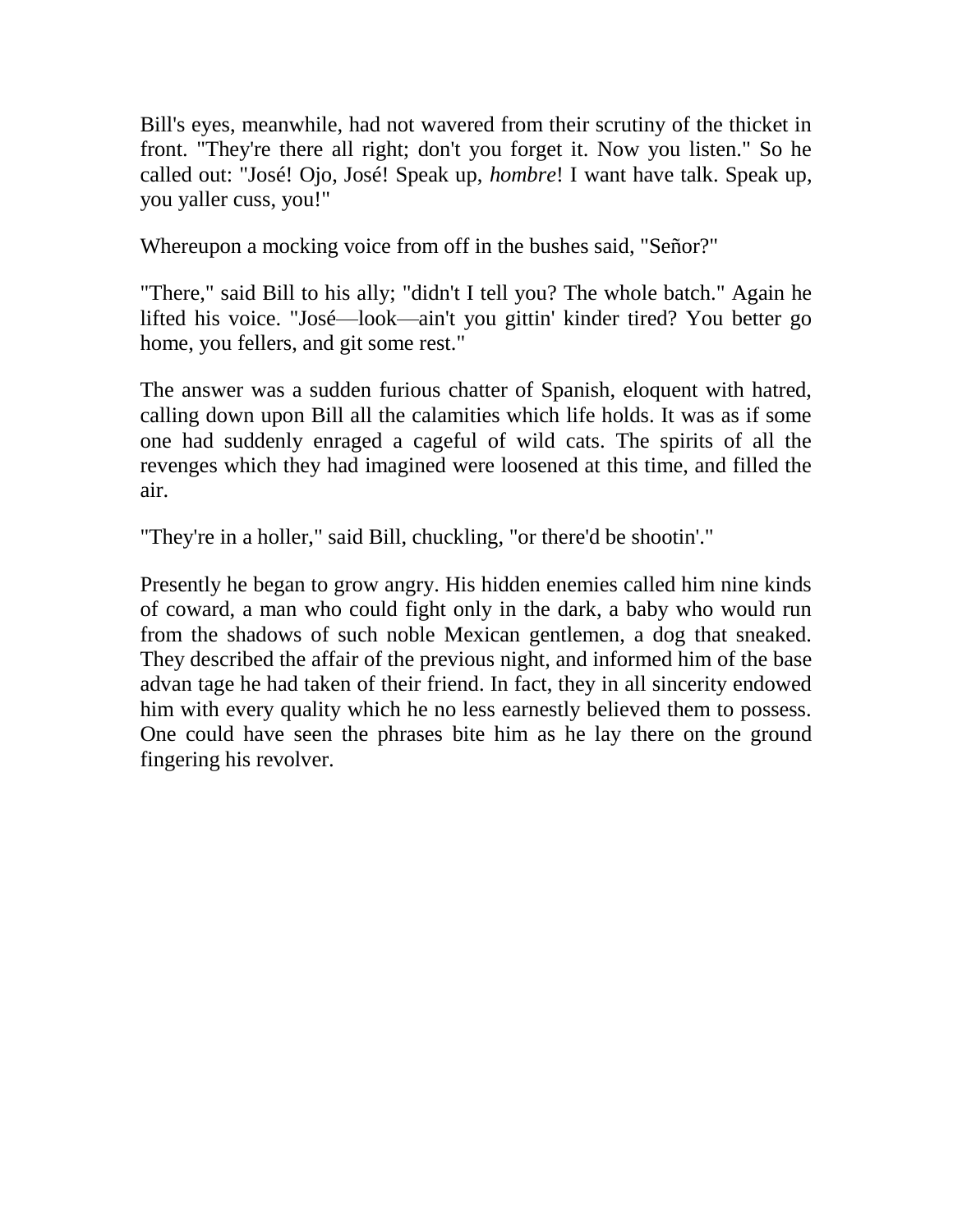## **CHAPTER VI**

It is sometimes taught that men do the furious and desperate thing from an emotion that is as even and placid as the thoughts of a village clergyman on Sunday afternoon. Usually, however, it is to be believed that a panther is at the time born in the heart, and that the subject does not resemble a man picking mulberries.

"B' G——!" said Bill, speaking as from a throat filled with dust, "I'll go after 'em in a minute."

"Don't you budge an inch!" cried the stranger, sternly. "Don't you budge!"

"Well," said Bill, glaring at the bushes—"well—"

"Put your head down!" suddenly screamed the stranger, in white alarm. As the guns roared, Bill uttered a loud grunt, and for a moment leaned panting on his elbow, while his arm shook like a twig. Then he upreared like a great and bloody spirit of vengeance, his face lighted with the blaze of his last passion. The Mexicans came swiftly and in silence.

The lightning action of the next few moments was of the fabric of dreams to the stranger. The muscular struggle may not be real to the drowning man. His mind may be fixed on the far, straight shadows back of the stars, and the terror of them. And so the fight, and his part in it, had to the stranger only the quality of a picture half drawn. The rush of feet, the spatter of shots, the cries, the swollen faces seen like masks on the smoke, resembled a happening of the night.

And yet afterward certain lines, forms, lived out so strongly from the incoherence that they were always in his memory.

He killed a man, and the thought went swiftly by him, like the feather on the gale, that it was easy to kill a man.

Moreover, he suddenly felt for Bill, this grimy sheep-herder, some deep form of idolatry. Bill was dying, and the dignity of last defeat, the superiority of him who stands in his grave, was in the pose of the lost sheepherder.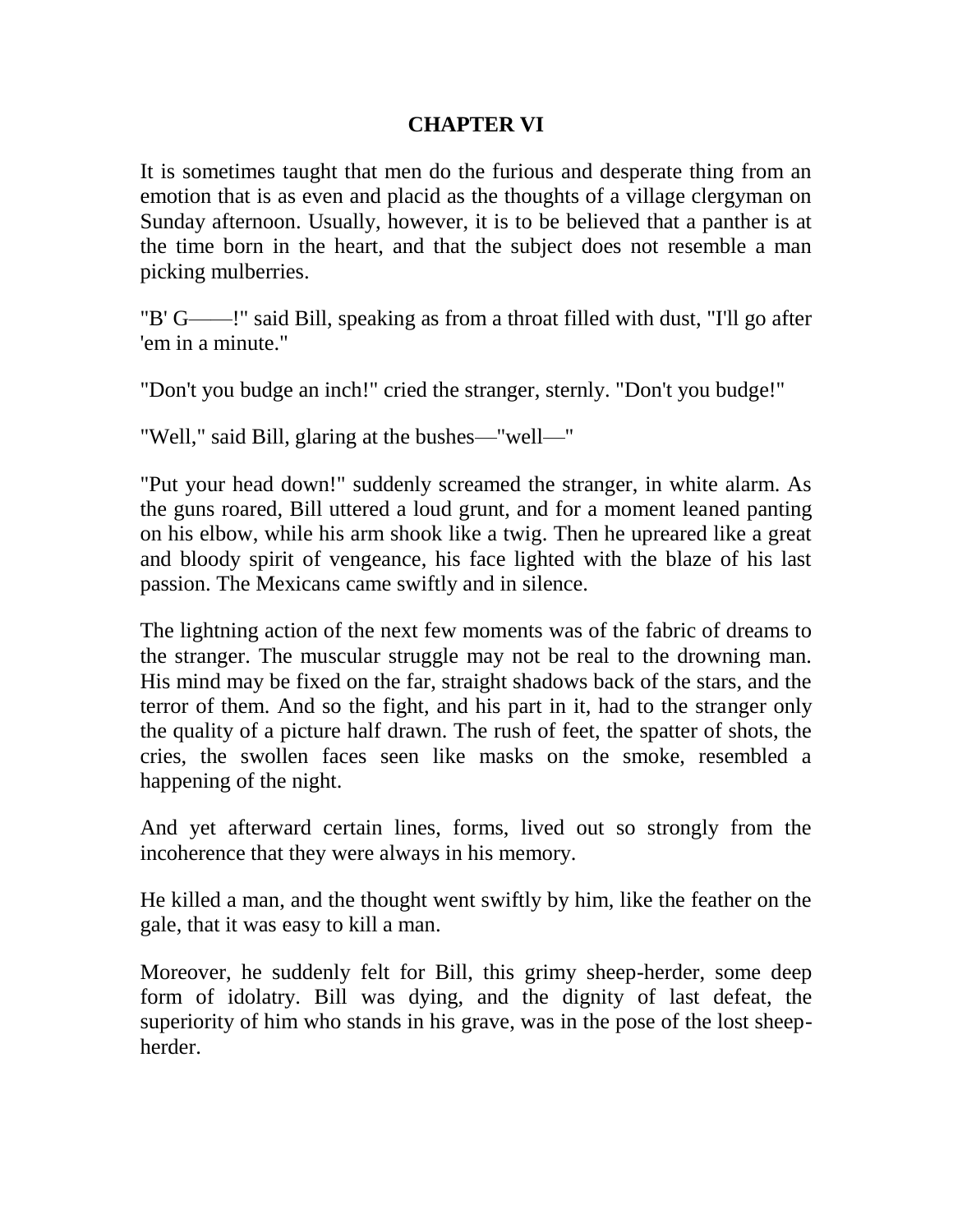The stranger sat on the ground idly mopping the sweat and powder-stain from his brow. He wore the gentle idiot smile of an aged beggar as he watched three Mexicans limping and staggering in the distance. He noted at this time that one who still possessed a serape had from it none of the grandeur of the cloaked Spaniard, but that against the sky the silhouette resembled a cornucopia of childhood's Christmas.

They turned to look at him, and he lifted his weary arm to menace them with his revolver. They stood for a moment banded together, and hooted curses at him.

Finally he arose, and, walking some paces, stooped to loosen Bill's grey hands from a throat. Swaying as if slightly drunk, he stood looking down into the still face.

Struck suddenly with a thought, he went about with dulled eyes on the ground, until he plucked his gaudy blanket from where it lay dirty from trampling feet. He dusted it carefully, and then returned and laid it over Bill's form. There he again stood motionless, his mouth just agape and the same stupid glance in his eyes, when all at once he made a gesture of fright and looked wildly about him.

He had almost reached the thicket when he stopped, smitten with alarm. A body contorted, with one arm stiff in the air, lay in his path. Slowly and warily he moved around it, and in a moment the bushes, nodding and whispering, their leaf-faces turned toward the scene behind him, swung and swung again into stillness and the peace of the wilderness.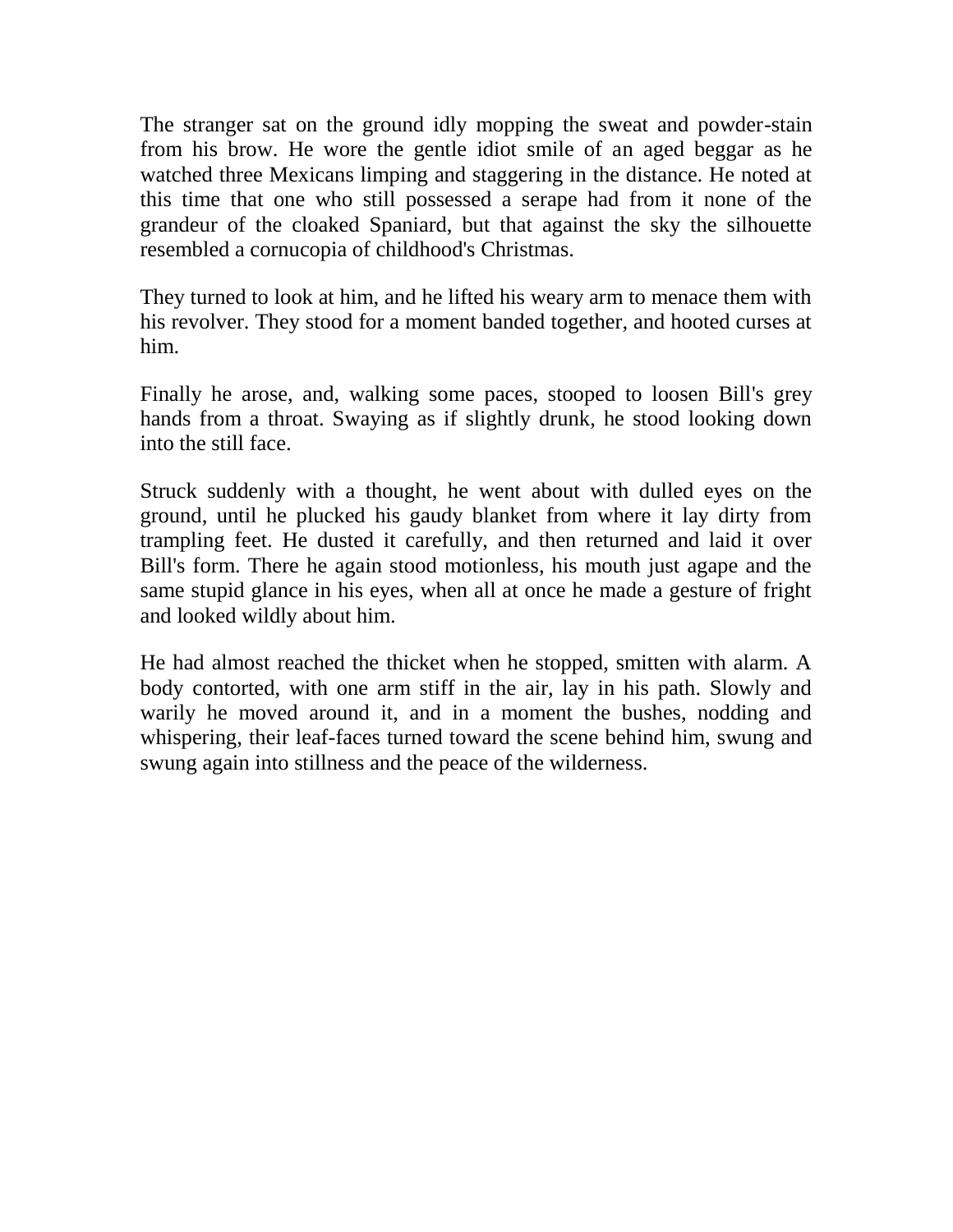# **THE BRIDE COMES TO YELLOW SKY**

# **CHAPTER I**

The great Pullman was whirling onward with such dignity of motion that a glance from the window seemed simply to prove that the plains of Texas were pouring eastward. Vast flats of green grass, dull-hued spaces of mesquit and cactus, little groups of frame houses, woods of light and tender trees, all were sweeping into the east, sweeping over the horizon, a precipice.

A newly-married pair had boarded this train at San Antonio. The man's face was reddened from many days in the wind and sun, and a direct result of his new black clothes was that his brick-coloured hands were constantly performing in a most conscious fashion. From time to time he looked down respectfully at his attire. He sat with a hand on each knee, like a man waiting in a barber's shop. The glances he devoted to other passengers were furtive and shy.

The bride was not pretty, nor was she very young. She wore a dress of blue cashmere, with small reservations of velvet here and there, and with steel buttons abounding. She continually twisted her head to regard her puffsleeves, very stiff, straight, and high. They embarrassed her. It was quite apparent that she had cooked, and that she expected to cook, dutifully. The blushes caused by the careless scrutiny of some passengers as she had entered the car were strange to see upon this plain, under-class countenance, which was drawn in placid, almost emotionless lines.

They were evidently very happy. "Ever been in a parlour-car before?" he asked, smiling with delight.

"No," she answered; "I never was. It's fine, ain't it?"

"Great. And then, after a while, we'll go forward to the diner, and get a big lay-out. Finest meal in the world. Charge, a dollar."

"Oh, do they?" cried the bride. "Charge a dollar? Why, that's too much—for us—ain't it, Jack?"

"Not this trip, anyhow," he answered bravely. "We're going to go the whole thing."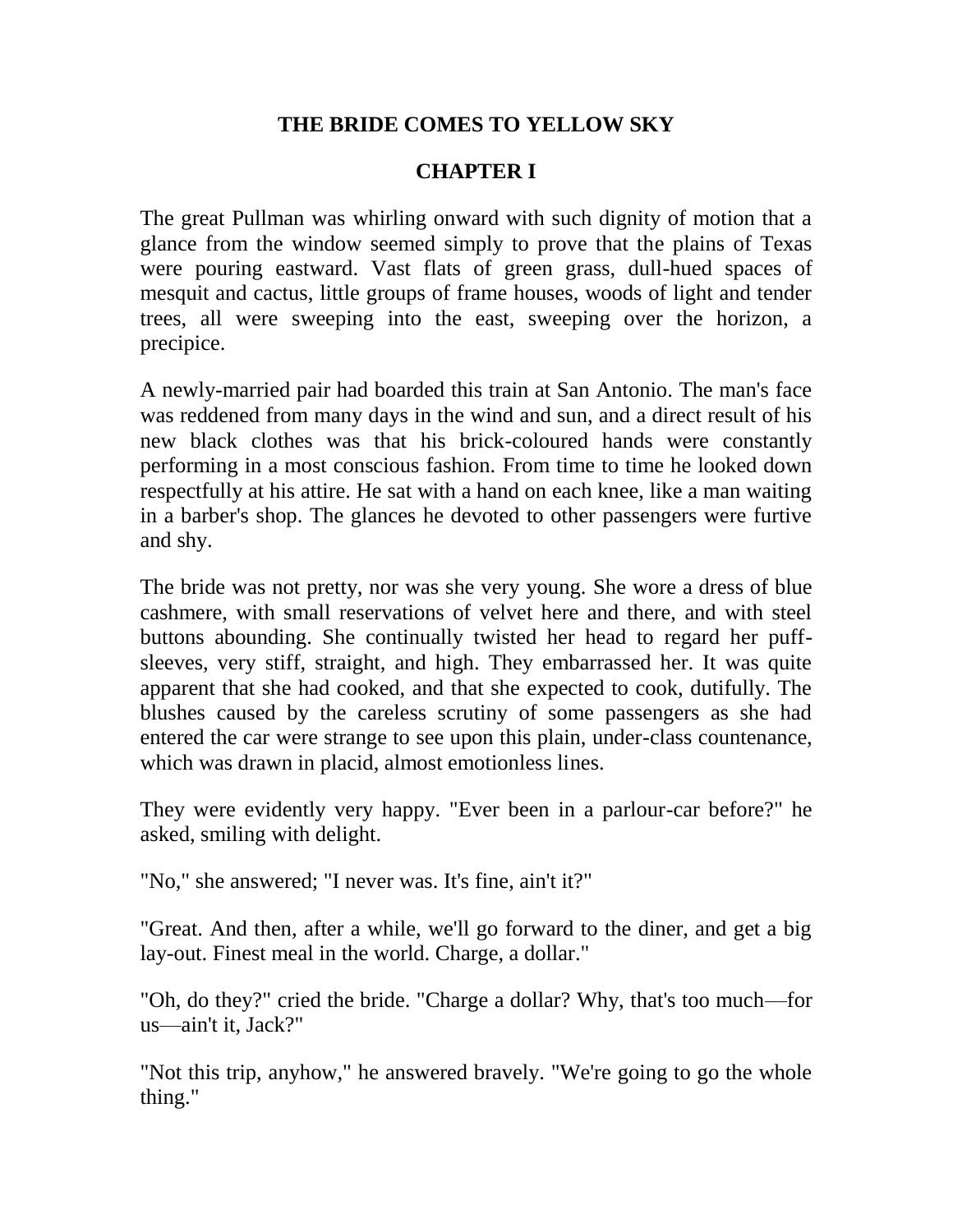Later, he explained to her about the train. "You see, it's a thousand miles from one end of Texas to the other, and this train runs right across it, and never stops but four times."

He had the pride of an owner. He pointed out to her the dazzling fittings of the coach, and, in truth, her eyes opened wider as she contemplated the seagreen figured velvet, the shining brass, silver, and glass, the wood that gleamed as darkly brilliant as the surface of a pool of oil. At one end a bronze figure sturdily held a support for a separated chamber, and at convenient places on the ceiling were frescoes in olive and silver.

To the minds of the pair, their surroundings reflected the glory of their marriage that morning in San Antonio. This was the environment of their new estate, and the man's face, in particular, beamed with an elation that made him appear ridiculous to the negro porter. This individual at times surveyed them from afar with an amused and superior grin. On other occasions he bullied them with skill in ways that did not make it exactly plain to them that they were being bullied. He subtly used all the manners of the most unconquerable kind of snobbery. He oppressed them, but of this oppression they had small knowledge, and they speedily forgot that unfrequently a number of travellers covered them with stares of derisive enjoyment. Historically there was supposed to be something infinitely humorous in their situation.

"We are due in Yellow Sky at 3.42," he said, looking tenderly into her eyes.

"Oh, are we?" she said, as if she had not been aware of it.

To evince surprise at her husband's statement was part of her wifely amiability. She took from a pocket a little silver watch, and as she held it before her, and stared at it with a frown of attention, the new husband's face shone.

"I bought it in San Anton' from a friend of mine," he told her gleefully.

"It's seventeen minutes past twelve," she said, looking up at him with a kind of shy and clumsy coquetry.

A passenger, noting this play, grew excessively sardonic, and winked at himself in one of the numerous mirrors.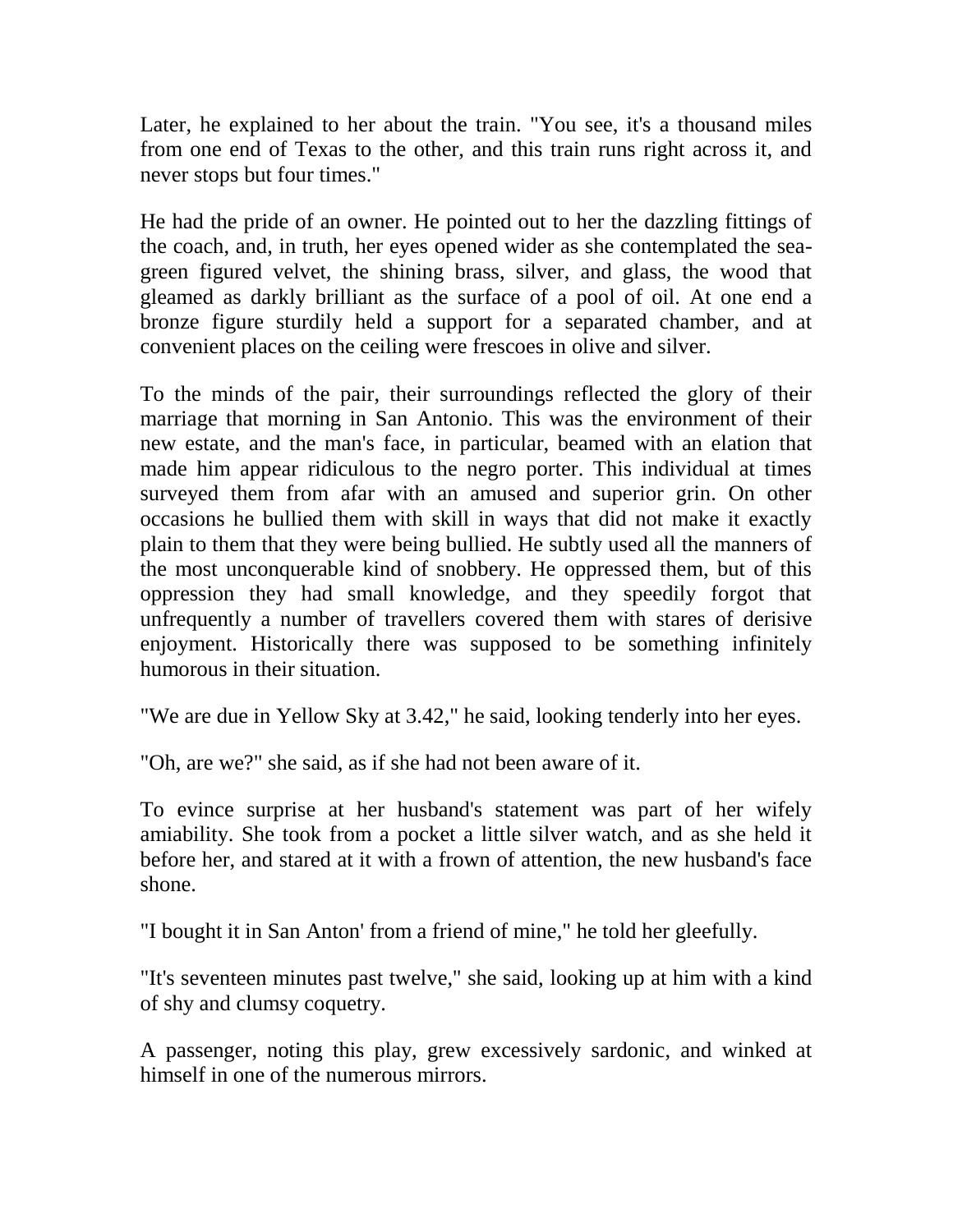At last they went to the dining-car. Two rows of negro waiters in dazzling white suits surveyed their entrance with the interest, and also the equanimity, of men who had been forewarned. The pair fell to the lot of a waiter who happened to feel pleasure in steering them through their meal. He viewed them with the manner of a fatherly pilot, his countenance radiant with benevolence. The patronage entwined with the ordinary deference was not palpable to them. And yet as they returned to their coach they showed in their faces a sense of escape.

To the left, miles down a long purple slope, was a little ribbon of mist, where moved the keening Rio Grande. The train was approaching it at an angle, and the apex was Yellow Sky. Presently it was apparent that as the distance from Yellow Sky grew shorter, the husband became commensurately restless. His brick-red hands were more insistent in their prominence. Occasionally he was even rather absent-minded and far away when the bride leaned forward and addressed him.

As a matter of truth, Jack Potter was beginning to find the shadow of a deed weigh upon him like a leaden slab. He, the town-marshal of Yellow Sky, a man known, liked, and feared in his corner, a prominent person, had gone to San Antonio to meet a girl he believed he loved, and there, after the usual prayers, had actually induced her to marry him without consulting Yellow Sky for any part of the transaction. He was now bringing his bride before an innocent and unsuspecting community.

Of course, people in Yellow Sky married as it pleased them in accordance with a general custom, but such was Potter's thought of his duty to his friends, or of their idea of his duty, or of an unspoken form which does not control men in these matters, that he felt he was heinous. He had committed an extraordinary crime. Face to face with this girl in San Antonio, and spurred by his sharp impulse, he had gone headlong over all the social hedges. At San Antonio he was like a man hidden in the dark. A knife to sever any friendly duty, any form, was easy to his hand in that remote city. But the hour of Yellow Sky, the hour of daylight, was approaching.

He knew full well that his marriage was an important thing to his town. It could only be exceeded by the burning of the new hotel. His friends would not forgive him. Frequently he had reflected upon the advisability of telling them by telegraph, but a new cowardice had been upon him. He feared to do it. And now the train was hurrying him toward a scene of amazement, glee,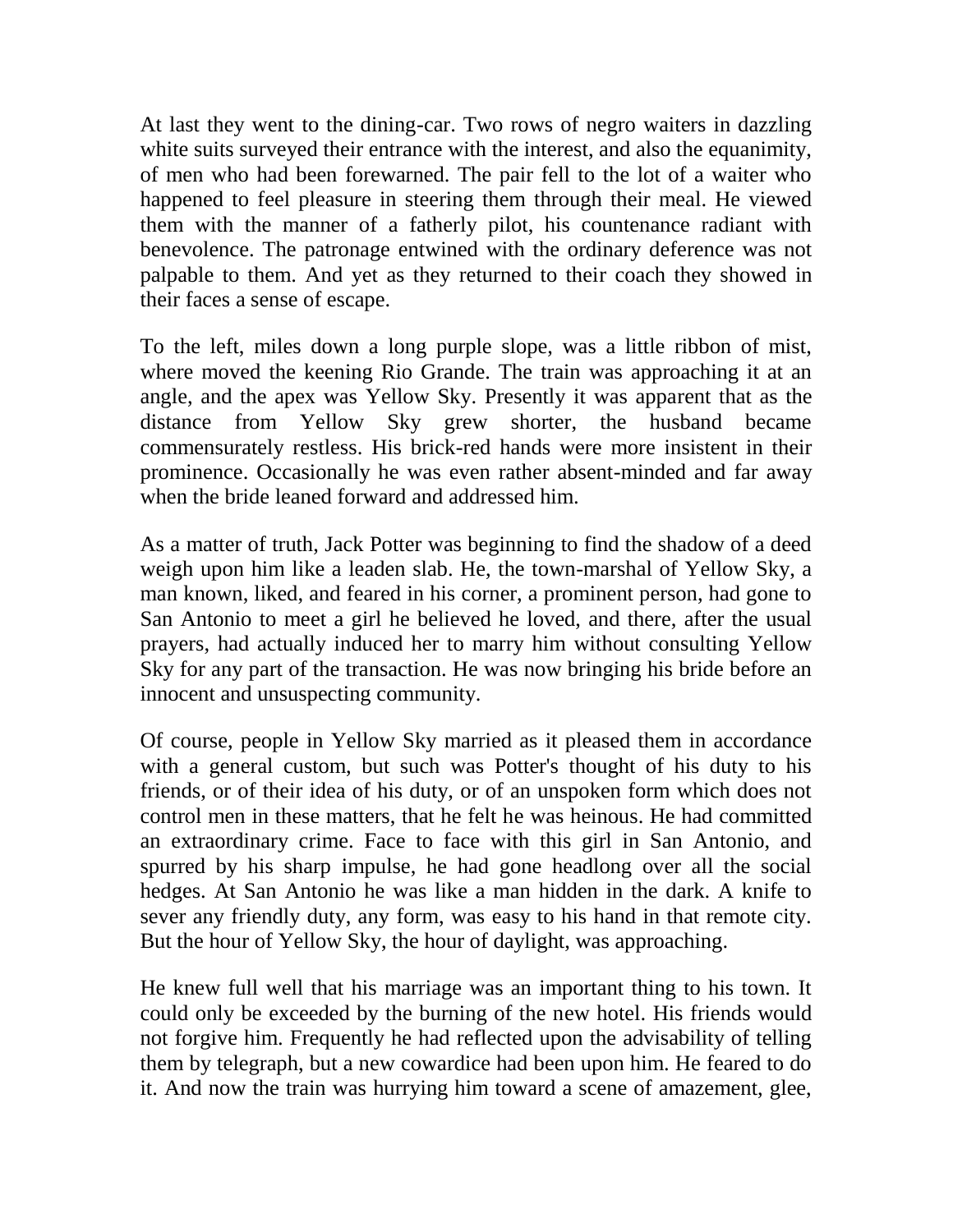reproach. He glanced out of the window at the line of haze swinging slowly in toward the train.

Yellow Sky had a kind of brass band which played painfully to the delight of the populace. He laughed without heart as he thought of it. If the citizens could dream of his prospective arrival with his bride, they would parade the band at the station, and escort them, amid cheers and laughing congratulations, to his adobe home.

He resolved that he would use all the devices of speed and plainscraft in making the journey from the station to his house. Once within that safe citadel, he could issue some sort of a vocal bulletin, and then not go among the citizens until they had time to wear off a little of their enthusiasm.

The bride looked anxiously at him. "What's worrying you, Jack?"

He laughed again. "I'm not worrying, girl. I'm only thinking of Yellow Sky."

She flushed in comprehension.

A sense of mutual guilt invaded their minds, and developed a finer tenderness. They looked at each other with eyes softly aglow. But Potter often laughed the same nervous laugh. The flush upon the bride's face seemed quite permanent.

The traitor to the feelings of Yellow Sky narrowly watched the speeding landscape.

"We're nearly there," he said.

Presently the porter came and announced the proximity of Potter's home. He held a brush in his hand, and, with all his airy superiority gone, he brushed Potter's new clothes, as the latter slowly turned this way and that way. Potter fumbled out a coin, and gave it to the porter as he had seen others do. It was a heavy and muscle-bound business, as that of a man shoeing his first horse.

The porter took their bag, and, as the train began to slow, they moved forward to the hooded platform of the car. Presently the two engines and their long string of coaches rushed into the station of Yellow Sky.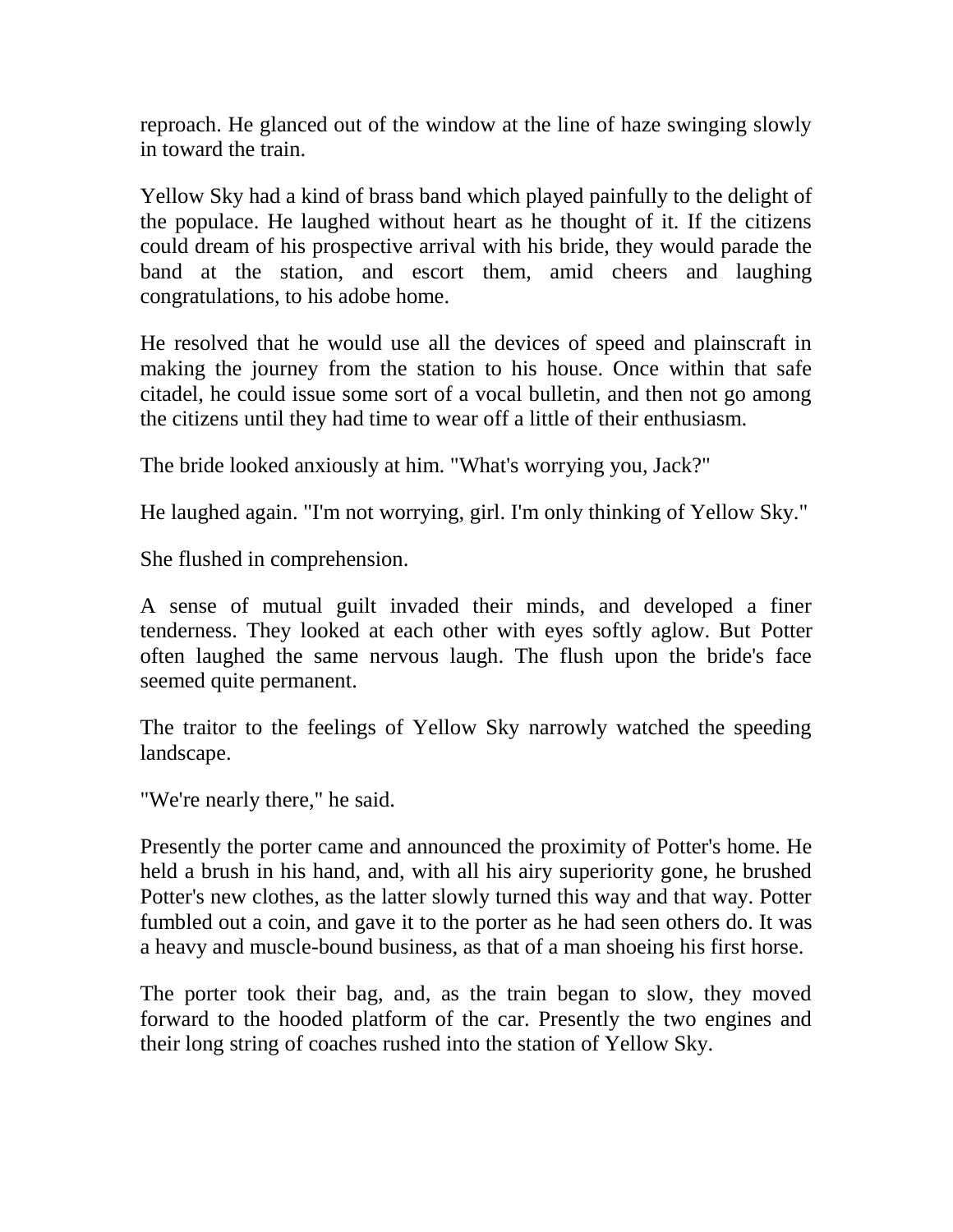"They have to take water here," said Potter, from a constricted throat, and in mournful cadence as one announcing death. Before the train stopped his eye had swept the length of the platform, and he was glad and astonished to see there was no one upon it but the station-agent, who, with a slightly hurried and anxious air, was walking toward the water-tanks. When the train had halted, the porter alighted first and placed in position a little temporary step.

"Come on, girl," said Potter, hoarsely.

As he helped her down, they each laughed on a false note. He took the bag from the negro, and bade his wife cling to his arm. As they slunk rapidly away, his hang-dog glance perceived that they were unloading the two trunks, and also that the station-agent, far ahead, near the baggage-car, had turned, and was running toward him, making gestures. He laughed, and groaned as he laughed, when he noted the first effect of his marital bliss upon Yellow Sky. He gripped his wife's arm firmly to his side, and they fled. Behind them the porter stood chuckling fatuously.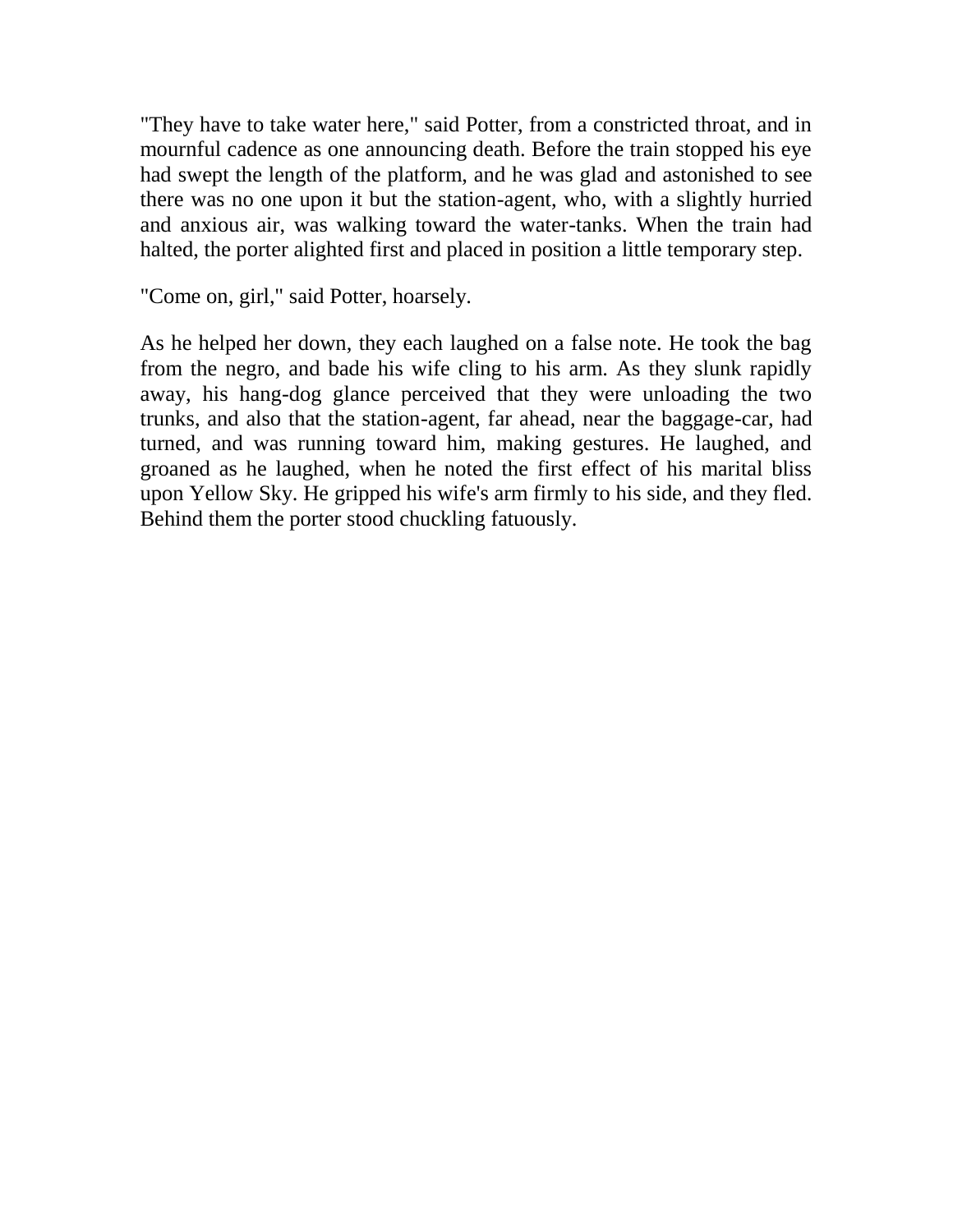#### **CHAPTER II**

The California Express on the Southron Railway was due at Yellow Sky in twenty-one minutes. There were six men at the bar of the Weary Gentleman saloon. One was a drummer, who talked a great deal and rapidly; three were Texans, who did not care to talk at that time; and two were Mexican sheepherders, who did not talk as a general practice in the Weary Gentleman saloon. The bar-keeper's dog lay on the board-walk that crossed in front of the door. His head was on his paws, and he glanced drowsily here and there with the constant vigilance of a dog that is kicked on occasion. Across the sandy street were some vivid green grass plots, so wonderful in appearance amid the sands that burned near them in a blazing sun, that they caused a doubt in the mind. They exactly resembled the grass-mats used to represent lawns on the stage. At the cooler end of the railway-station a man without a coat sat in a tilted chair and smoked his pipe. The fresh-cut bank of the Rio Grande circled near the town, and there could be seen beyond it a great plum-coloured plain of mesquit.

Save for the busy drummer and his companions in the saloon, Yellow Sky was dozing. The new-comer leaned gracefully upon the bar, and recited many tales with the confidence of a bard who has come upon a new field.

"And at the moment that the old man fell down-stairs, with the bureau in his arms, the old woman was coming up with two scuttles of coal, and, of course——"

The drummer's tale was interrupted by a young man who suddenly appeared in the open door. He cried—

"Scratchy Wilson's drunk, and has turned loose with both hands."

The two Mexicans at once set down their glasses, and faded out of the rear entrance of the saloon.

The drummer, innocent and jocular, answered—

"All right, old man. S'pose he has. Come and have a drink, anyhow."

But the information had made such an obvious cleft in every skull in the room, that the drummer was obliged to see its importance. All had become instantly morose.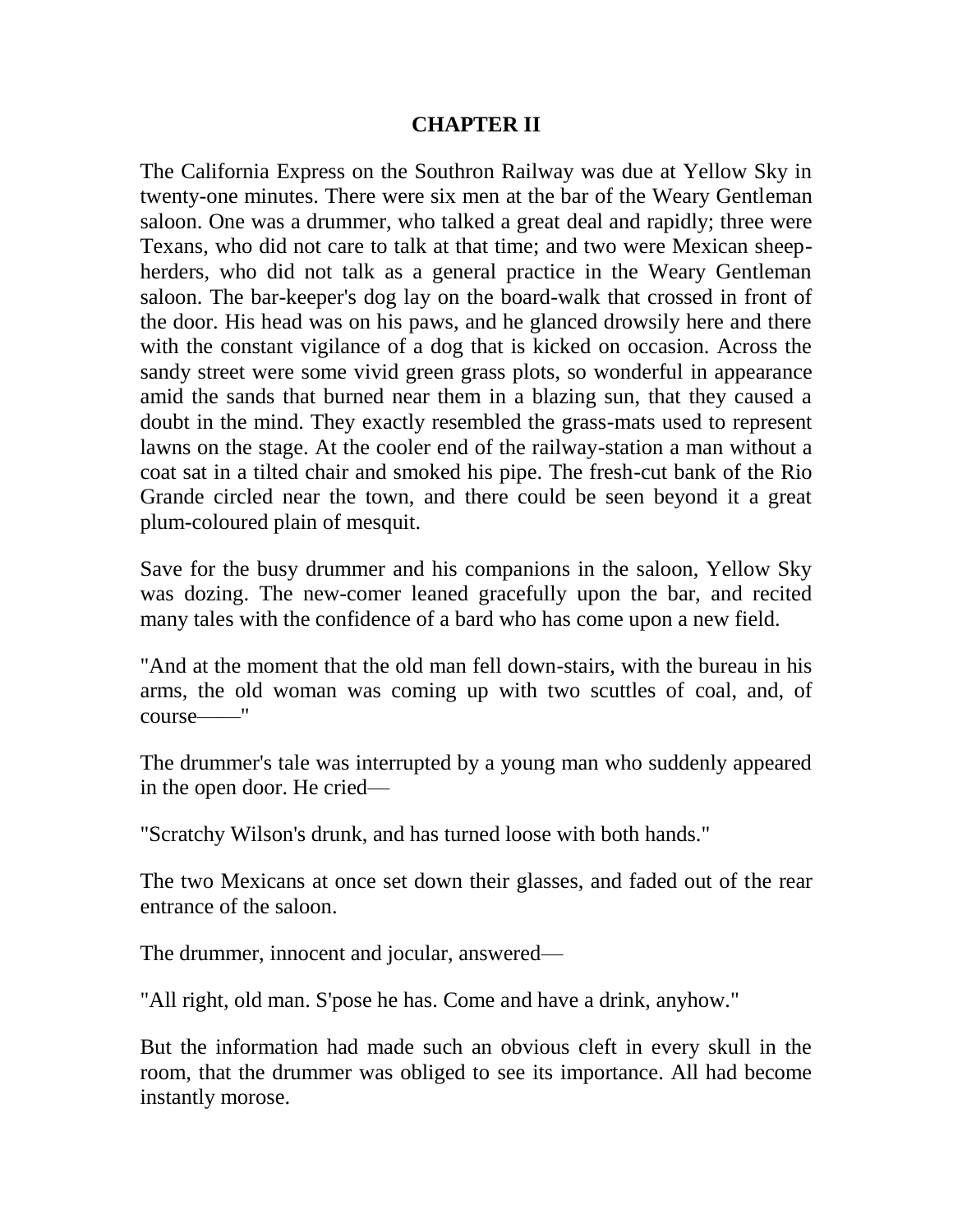"Say," said he, mystified, "what is this?"

His three companions made the introductory gesture of eloquent speech, but the young man at the door forestalled them.

"It means, my friend," he answered, as he came into the saloon, "that for the next two hours this town won't be a health resort."

The bar-keeper went to the door, and locked and barred it. Reaching out of the window, he pulled in heavy wooden shutters and barred them. Immediately a solemn, chapel-like gloom was upon the place. The drummer was looking from one to another.

"But say," he cried, "what is this, anyhow? You don't mean there is going to be a gun-fight?"

"Don't know whether there'll be a fight or not," answered one man grimly. "But there'll be some shootin'—some good shootin'."

The young man who had warned them waved his hand. "Oh, there'll be a fight, fast enough, if any one wants it. Anybody can get a fight out there in the street. There's a fight just waiting."

The drummer seemed to be swayed between the interest of a foreigner, and a perception of personal danger.

"What did you say his name was?" he asked.

"Scratchy Wilson," they answered in chorus.

"And will he kill anybody? What are you going to do? Does this happen often? Does he rampage round like this once a week or so? Can he break in that door?"

"No, he can't break down that door," replied the bar-keeper. "He's tried it three times. But when he comes you'd better lay down on the floor, stranger. He's dead sure to shoot at it, and a bullet may come through."

Thereafter the drummer kept a strict eye on the door. The time had not yet been called for him to hug the floor, but as a minor precaution he sidled near to the wall.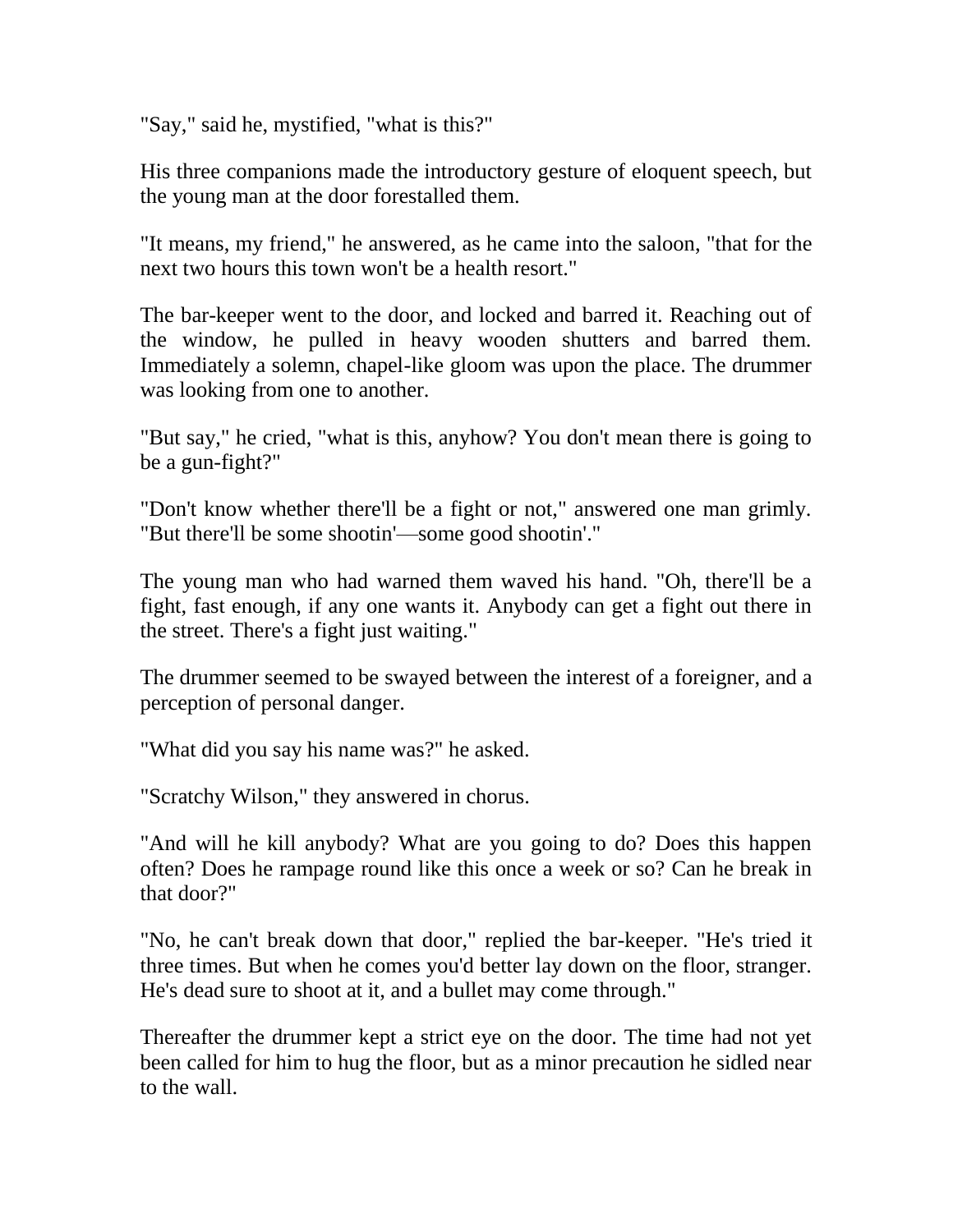"Will he kill anybody?" he said again.

The men laughed low and scornfully at the question.

"He's out to shoot, and he's out for trouble. Don't see any good in experimentin' with him."

"But what do you do in a case like this? What do you do?"

A man responded—"Why, he and Jack Potter——"

But, in chorus, the other men interrupted—"Jack Potter's in San Anton'."

"Well, who is he? What's he got to do with it?"

"Oh, he's the town-marshal. He goes out and fights Scratchy when he gets on one of these tears."

"Whow!" said the drummer, mopping his brow. "Nice job he's got."

The voices had toned away to mere whisperings. The drummer wished to ask further questions, which were born of an increasing anxiety and bewilderment, but when he attempted them, the men merely looked at him in irritation, and motioned him to remain silent. A tense waiting hush was upon them. In the deep shadows of the room their eyes shone as they listened for sounds from the street. One man made three gestures at the bar-keeper, and the latter, moving like a ghost, handed him a glass and a bottle. The man poured a full glass of whisky, and set down the bottle noiselessly. He gulped the whisky in a swallow, and turned again toward the door in immovable silence. The drummer saw that the bar-keeper, without a sound, had taken a Winchester from beneath the bar. Later, he saw this individual beckoning to him, so he tip-toed across the room.

"You better come with me back of the bar."

"No, thanks," said the drummer, perspiring. "I'd rather be where I can make a break for the back-door."

Whereupon the man of bottles made a kindly but peremptory gesture. The drummer obeyed it, and finding himself seated on a box, with his head below the level of the bar, balm was laid upon his soul at sight of various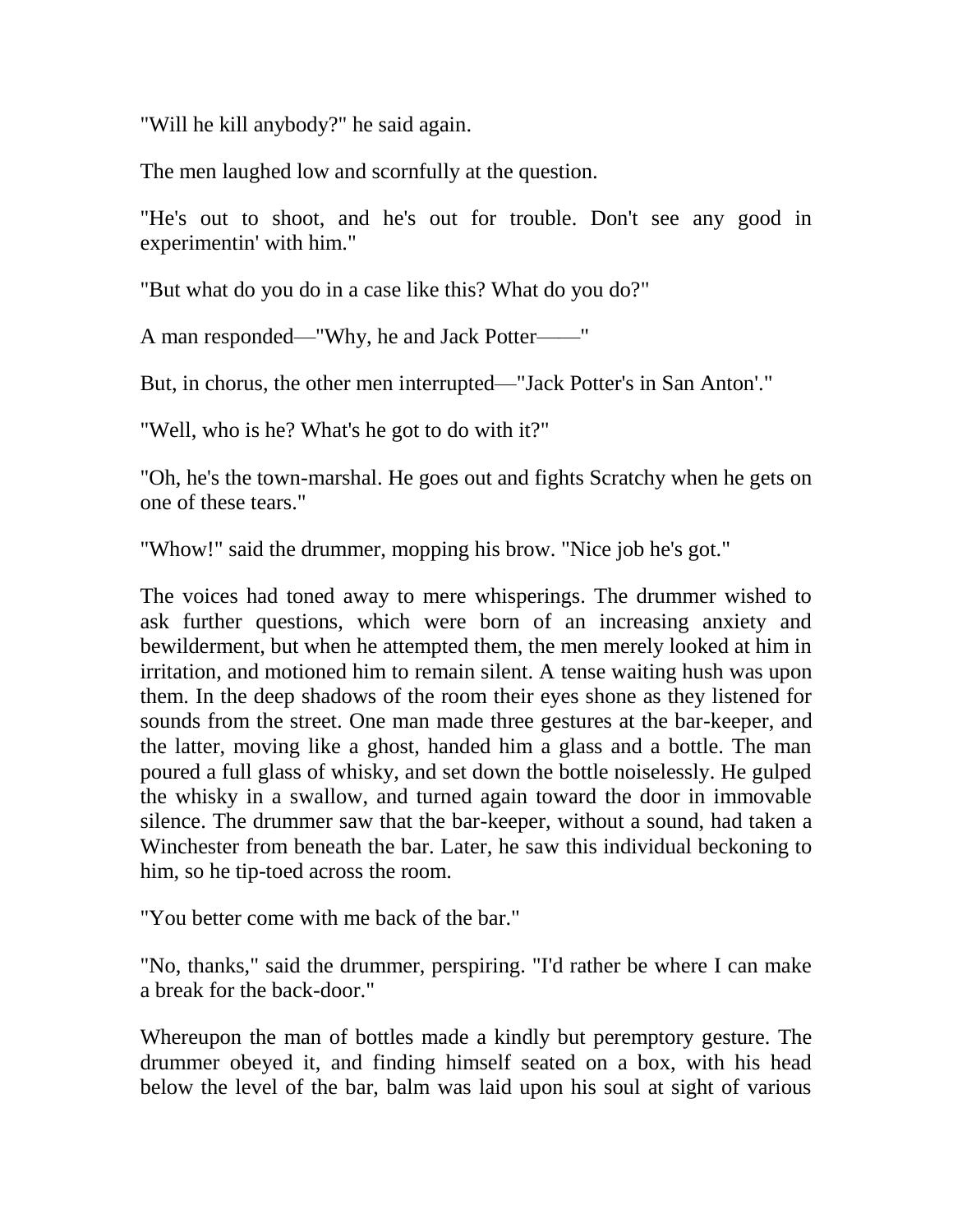zinc and copper fittings that bore a resemblance to plate armour. The barkeeper took a seat comfortably upon an adjacent box.

"You see," he whispered, "this here Scratchy Wilson is a wonder with a gun—a perfect wonder—and when he goes on the war-trail, we hunt our holes—naturally. He's about the last one of the old gang that used to hang out along the river here. He's a terror when he's drunk. When he's sober he's all right—kind of simple—wouldn't hurt a fly—nicest fellow in town. But when he's drunk—whoo!"

There were periods of stillness.

"I wish Jack Potter was back from San Anton'," said the bar-keeper. "He shot Wilson up once—in the leg—and he would sail in and pull out the kinks in this thing."

Presently they heard from a distance the sound of a shot, followed by three wild yells. It instantly removed a bond from the men in the darkened saloon. There was a shuffling of feet. They looked at each other.

"Here he comes," they said.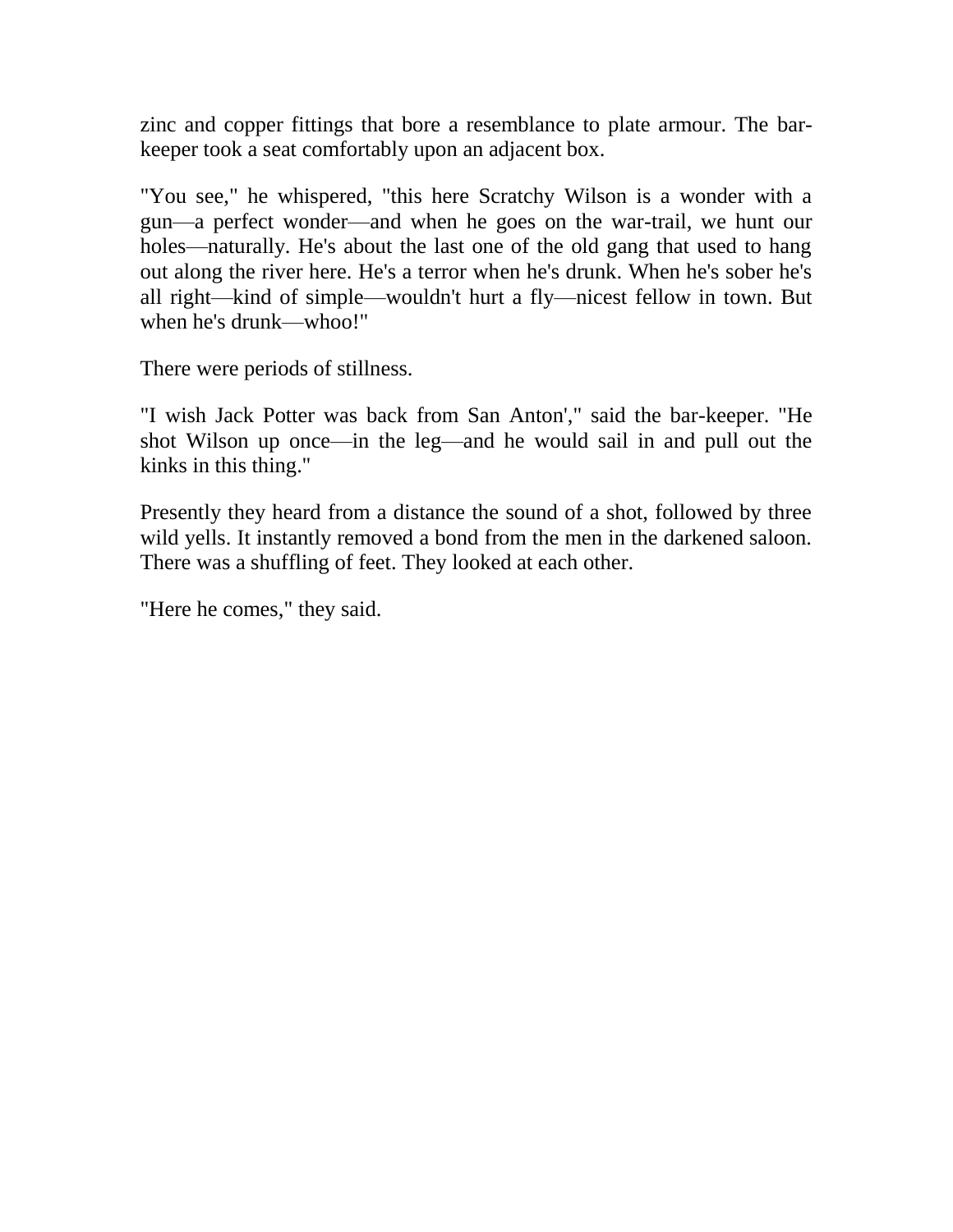### **CHAPTER III**

A man in a maroon-coloured flannel shirt, which had been purchased for purposes of decoration, and made, principally, by some Jewish women on the east side of New York, rounded a corner and walked into the middle of the main street of Yellow Sky. In either hand the man held a long, heavy blue-black revolver. Often he yelled, and these cries rang through a semblance of a deserted village, shrilly flying over the roofs in a volume that seemed to have no relation to the ordinary vocal strength of a man. It was as if the surrounding stillness formed the arch of a tomb over him. These cries of ferocious challenge rang against walls of silence. And his boots had red tops with gilded imprints, of the kind beloved in winter by little sledging boys on the hillsides of New England.

The man's face flamed in a rage begot of whisky. His eyes, rolling and yet keen for ambush, hunted the still door-ways and windows. He walked with the creeping movement of the midnight cat. As it occurred to him, he roared menacing information. The long revolvers in his hands were as easy as straws; they were moved with an electric swiftness. The little fingers of each hand played sometimes in a musician's way. Plain from the low collar of the shirt, the cords of his neck straightened and sank as passion moved him. The only sounds were his terrible invitations. The calm adobes preserved their demeanour at the passing of this small thing in the middle of the street.

There was no offer of fight—no offer of fight. The man called to the sky. There were no attractions. He bellowed and fumed and swayed his revolver here and everywhere.

The dog of the bar-keeper of the Weary Gentleman saloon had not appreciated the advance of events. He yet lay dozing in front of his master's door. At sight of the dog, the man paused and raised his revolver humorously. At sight of the man, the dog sprang up and walked diagonally away, with a sullen head and growling. The man yelled, and the dog broke into a gallop. As it was about to enter an alley, there was a loud noise, a whistling, and something spat the ground directly before it. The dog screamed, and, wheeling in terror, galloped headlong in a new direction. Again there was a noise, a whistling, and sand was kicked viciously before it. Fear-stricken, the dog turned and flurried like an animal in a pen. The man stood laughing, his weapons at his hips.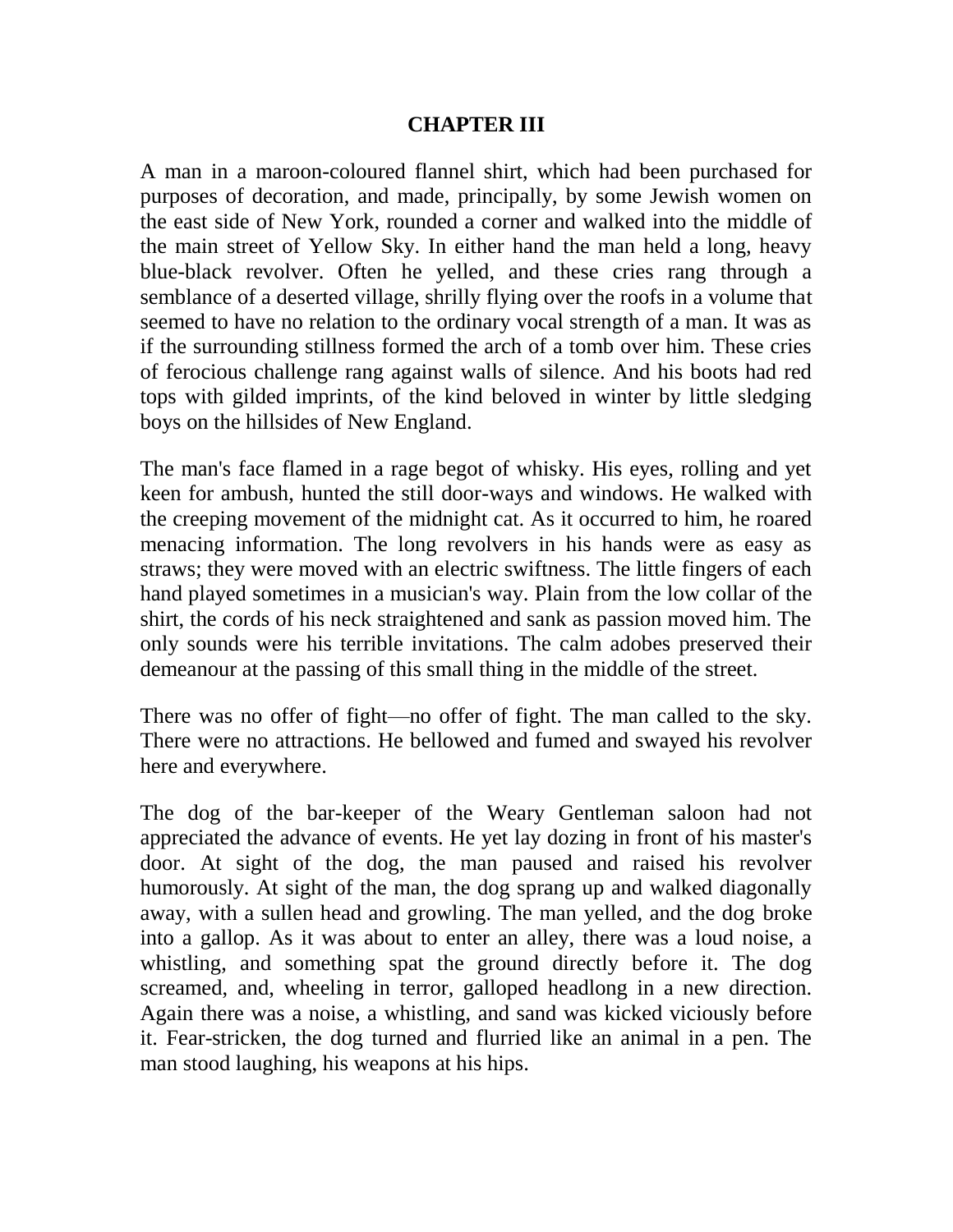Ultimately the man was attracted by the closed door of the Weary Gentleman saloon. He went to it, and, hammering with a revolver, demanded drink.

The door remaining imperturbable, he picked a bit of paper from the walk, and nailed it to the framework with a knife. He then turned his back contemptuously upon this popular resort, and, walking to the opposite side of the street and spinning there on his heel quickly and lithely, fired at the bit of paper. He missed it by a half-inch. He swore at himself, and went away. Later, he comfortably fusiladed the windows of his most intimate friend. The man was playing with this town. It was a toy for him.

But still there was no offer of fight. The name of Jack Potter, his ancient antagonist, entered his mind, and he concluded that it would be a glad thing if he should go to Potter's house, and, by bombardment, induce him to come out and fight. He moved in the direction of his desire, chanting Apache scalp music.

When he arrived at it, Potter's house presented the same still, calm front as had the other adobes. Taking up a strategic position, the man howled a challenge. But this house regarded him as might a great stone god. It gave no sign. After a decent wait, the man howled further challenges, mingling with them wonderful epithets.

Presently there came the spectacle of a man churn ing himself into deepest rage over the immobility of a house. He fumed at it as the winter wind attacks a prairie cabin in the north. To the distance there should have gone the sound of a tumult like the fighting of two hundred Mexicans. As necessity bade him, he paused for breath or to reload his revolvers.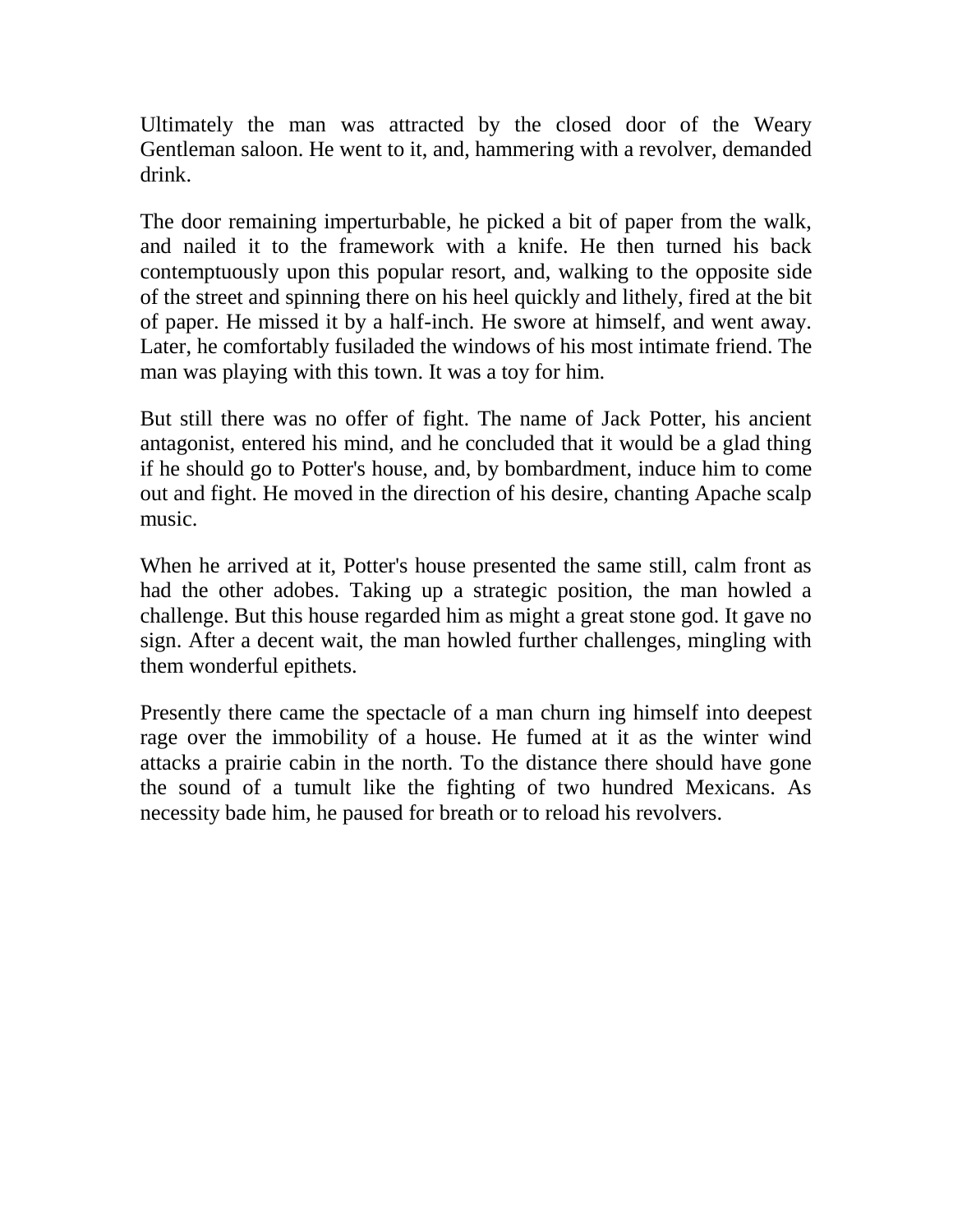## **CHAPTER IV**

Potter and his bride walked sheepishly and with speed. Sometimes they laughed together shamefacedly and low.

"Next corner, dear," he said finally.

They put forth the efforts of a pair walking bowed against a strong wind. Potter was about to raise a finger to point the first appearance of the new home, when, as they circled the corner, they came face to face with a man in a maroon-coloured shirt, who was feverishly pushing cartridges into a large revolver. Upon the instant the man dropped this revolver to the ground, and, like lightning, whipped another from its holster. The second weapon was aimed at the bridegroom's chest.

There was a silence. Potter's mouth seemed to be merely a grave for his tongue. He exhibited an instinct to at once loosen his arm from the woman's grip, and he dropped the bag to the sand. As for the bride, her face had gone as yellow as old cloth. She was a slave to hideous rites, gazing at the apparitional snake.

The two men faced each other at a distance of three paces. He of the revolver smiled with a new and quiet ferocity. "Tried to sneak up on me!" he said. "Tried to sneak up on me!" His eyes grew more baleful. As Potter made a slight movement, the man thrust his revolver venomously forward. "No; don't you do it, Jack Potter. Don't you move a finger towards a gun just yet. Don't you move an eyelash. The time has come for me to settle with you, and I'm going to do it my own way, and loaf along with no interferin'. So if you don't want a gun bent on you, just mind what I tell you."

Potter looked at his enemy. "I ain't got a gun on me, Scratchy," he said. "Honest, I ain't." He was stiffening and steadying, but yet somewhere at the back of his mind a vision of the Pullman floated—the sea-green figured velvet, the shining brass, silver, and glass, the wood that gleamed as darkly brilliant as the surface of a pool of oil—all the glory of their marriage, the environment of the new estate.

"You know I fight when it comes to fighting, Scratchy Wilson, but I ain't got a gun on me. You'll have to do all the shootin' yourself."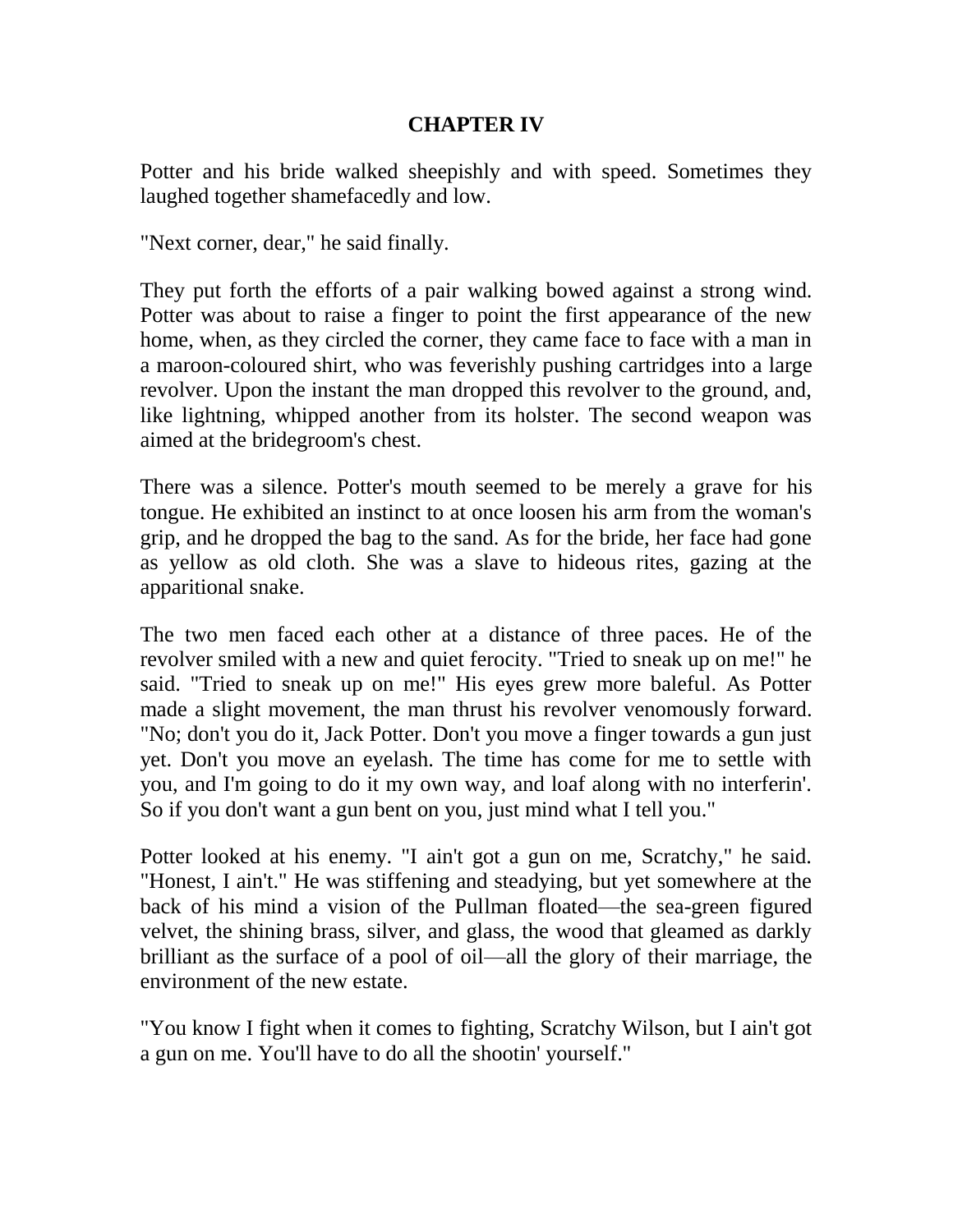His enemy's face went livid. He stepped forward, and lashed his weapon to and fro before Potter's chest.

"Don't you tell me you ain't got no gun on you, you whelp. Don't tell me no lie like that. There ain't a man in Texas ever seen you without no gun. Don't take me for no kid."

His eyes blazed with light and his throat worked like a pump.

"I ain't takin' you for no kid," answered Potter. His heels had not moved an inch backward. "I'm takin' you for a —— fool. I tell you I ain't got a gun, and I ain't. If you're goin' to shoot me up, you'd better begin now. You'll never get a chance like this again."

So much enforced reasoning had told on Wilson's rage. He was calmer.

"If you ain't got a gun, why ain't you got a gun?" he sneered. "Been to Sunday school?"

"I ain't got a gun because I've just come from San Anton' with my wife. I'm married," said Potter. "And if I'd thought there was going to be any galoots like you prowling around when I brought my wife home, I'd had a gun, and don't you forget it."

"Married!" said Scratchy, not at all comprehending.

"Yes, married! I'm married," said Potter, distinctly.

"Married!" said Scratchy; seeming for the first time he saw the drooping drowning woman at the other man's side. "No!" he said. He was like a creature allowed a glimpse of another world. He moved a pace backward, and his arm with the revolver dropped to his side. "Is this—is this the lady?" he asked.

"Yes, this is the lady," answered Potter.

There was another period of silence.

"Well," said Wilson at last, slowly, "I s'pose it's all off now?"

"It's all off if you say so, Scratchy. You know I didn't make the trouble."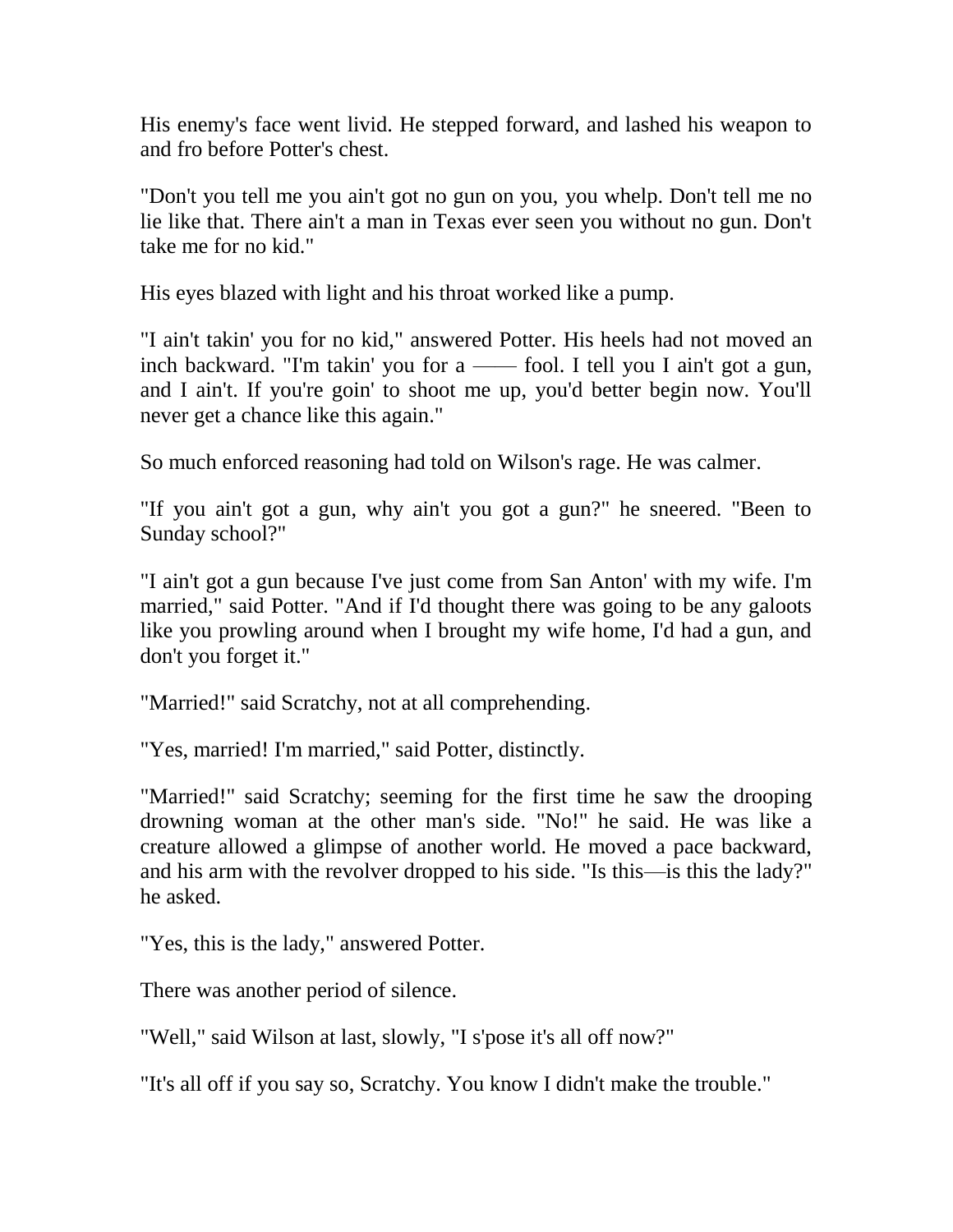Potter lifted his valise.

"Well, I 'low it's off, Jack," said Wilson. He was looking at the ground. "Married!" He was not a student of chivalry; it was merely that in the presence of this foreign condition he was a simple child of the earlier plains. He picked up his starboard revolver, and placing both weapons in their holsters, he went away. His feet made funnel-shaped tracks in the heavy sand.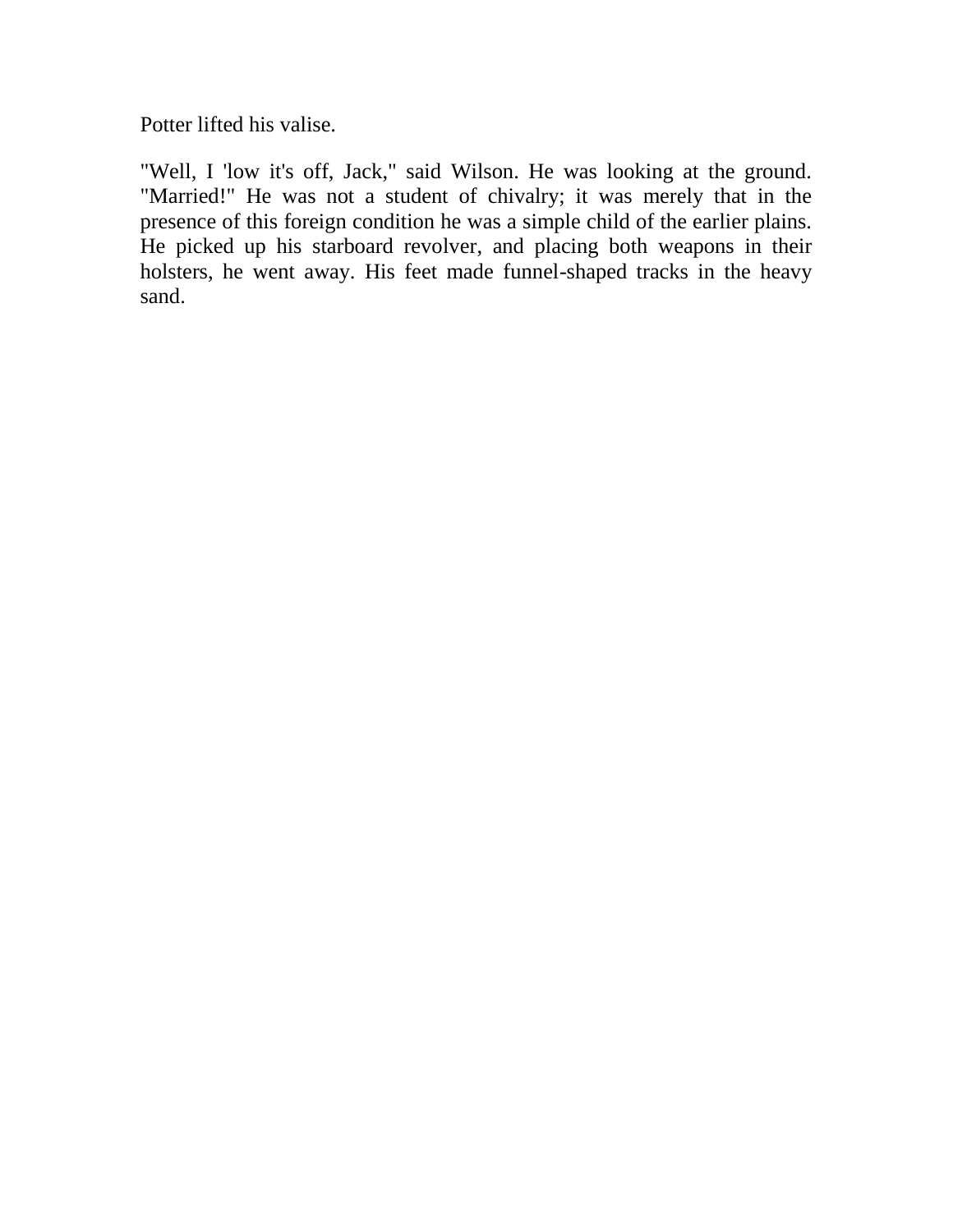#### **THE WISE MEN**

They were youths of subtle mind. They were very wicked according to report, and yet they managed to have it reflect great credit upon them. They often had the well-informed and the great talkers of the American colony engaged in reciting their misdeeds, and facts relating to their sins were usually told with a flourish of awe and fine admiration.

One was from San Francisco and one was from New York, but they resembled each other in appearance. This is an idiosyncrasy of geography.

They were never apart in the City of Mexico, at any rate, excepting perhaps when one had retired to his hotel for a respite, and then the other was usually camped down at the office sending up servants with clamorous messages. "Oh, get up and come on down."

They were two lads—they were called the kids—and far from their mothers. Occasionally some wise man pitied them, but he usually was alone in his wisdom. The other folk frankly were transfixed at the splendour of the audacity and endurance of these kids.

"When do those boys ever sleep?" murmured a man as he viewed them entering a café about eight o'clock one morning. Their smooth infantile faces looked bright and fresh enough, at any rate. "Jim told me he saw them still at it about 4.30 this morning."

"Sleep!" ejaculated a companion in a glowing voice. "They never sleep! They go to bed once in every two weeks." His boast of it seemed almost a personal pride.

"They'll end with a crash, though, if they keep it up at this pace," said a gloomy voice from behind a newspaper.

The Café Colorado has a front of white and gold, in which is set larger plateglass windows than are commonly to be found in Mexico. Two little wings of willow flip-flapping incessantly serve as doors. Under them small stray dogs go furtively into the café, and are shied into the street again by the waiters. On the side-walk there is always a decorative effect of loungers, ranging from the newly-arrived and superior tourist to the old veteran of the silver mines bronzed by violent suns. They contemplate with various shades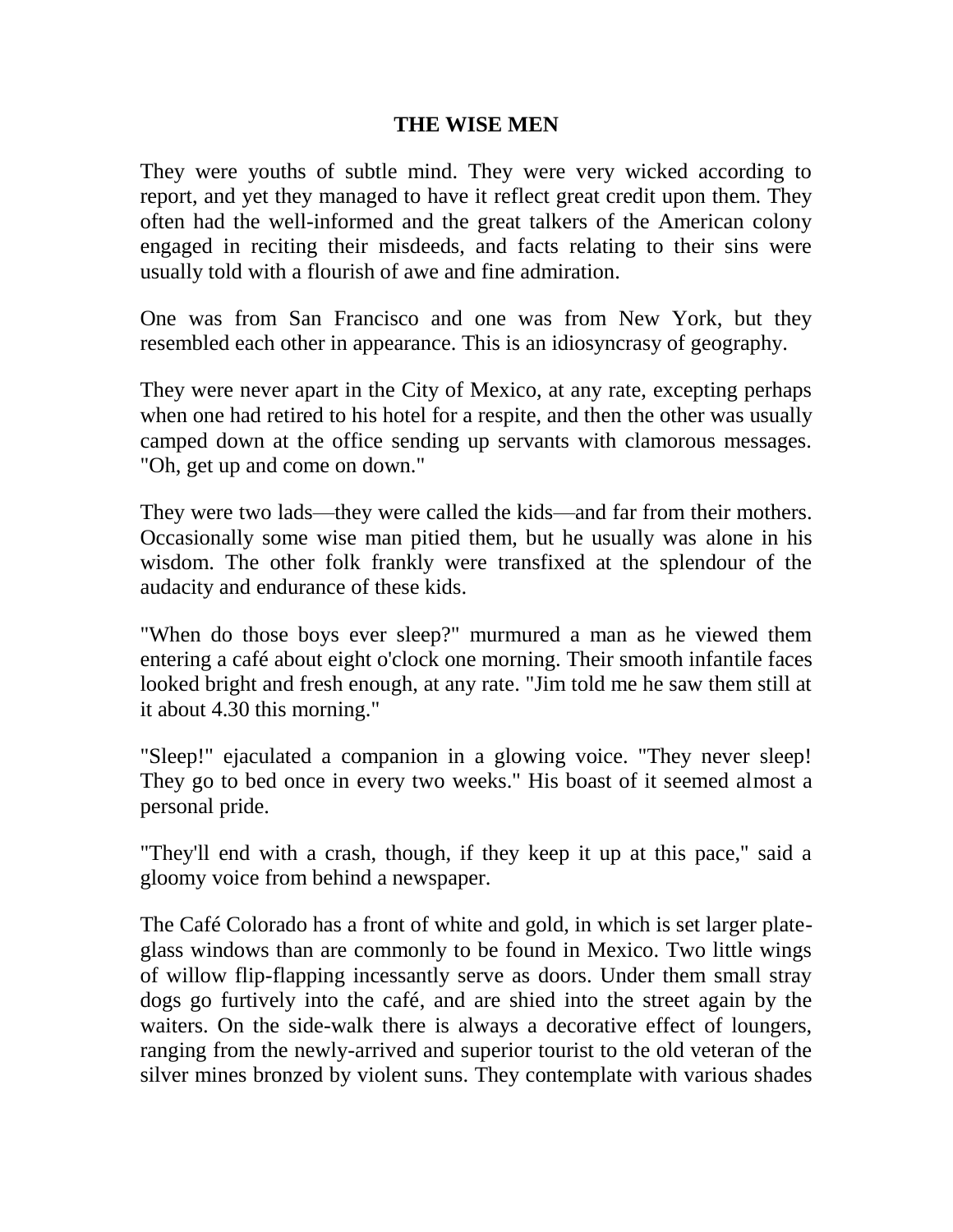of interest the show of the street—the red, purple, dusty white, glaring forth against the walls in the furious sunshine.

One afternoon the kids strolled into the Café Colorado. A half-dozen of the men who sat smoking and reading with a sort of Parisian effect at the little tables which lined two sides of the room, looked up and bowed smiling, and although this coming of the kids was anything but an unusual event, at least a dozen men wheeled in their chairs to stare after them. Three waiters polished tables, and moved chairs noisily, and appeared to be eager. Distinctly these kids were of importance.

Behind the distant bar, the tall form of old Pop himself awaited them smiling with broad geniality. "Well, my boys, how are you?" he cried in a voice of profound solicitude. He allowed five or six of his customers to languish in the care of Mexican bartenders, while he himself gave his eloquent attention to the kids, lending all the dignity of a great event to their arrival. "How are the boys to-day, eh?"

"You're a smooth old guy," said one, eying him. "Are you giving us this welcome so we won't notice it when you push your worst whisky at us?"

Pop turned in appeal from one kid to the other kid. "There, now, hear that, will you?" He assumed an oratorical pose. "Why, my boys, you always get the best that this house has got."

"Yes, we do!" The kids laughed. "Well, bring it out, anyhow, and if it's the same you sold us last night, we'll grab your cash register and run."

Pop whirled a bottle along the bar and then gazed at it with a rapt expression. "Fine as silk," he murmured. "Now just taste that, and if it isn't the best whisky you ever put in your face, why I'm a liar, that's all."

The kids surveyed him with scorn, and poured their allowances. Then they stood for a time insulting Pop about his whisky. "Usually it tastes exactly like new parlour furniture," said the San Francisco kid. "Well, here goes, and you want to look out for your cash register."

"Your health, gentlemen," said Pop with a grand air, and as he wiped his bristling grey moustaches he wagged his head with reference to the cash register question. "I could catch you before you got very far."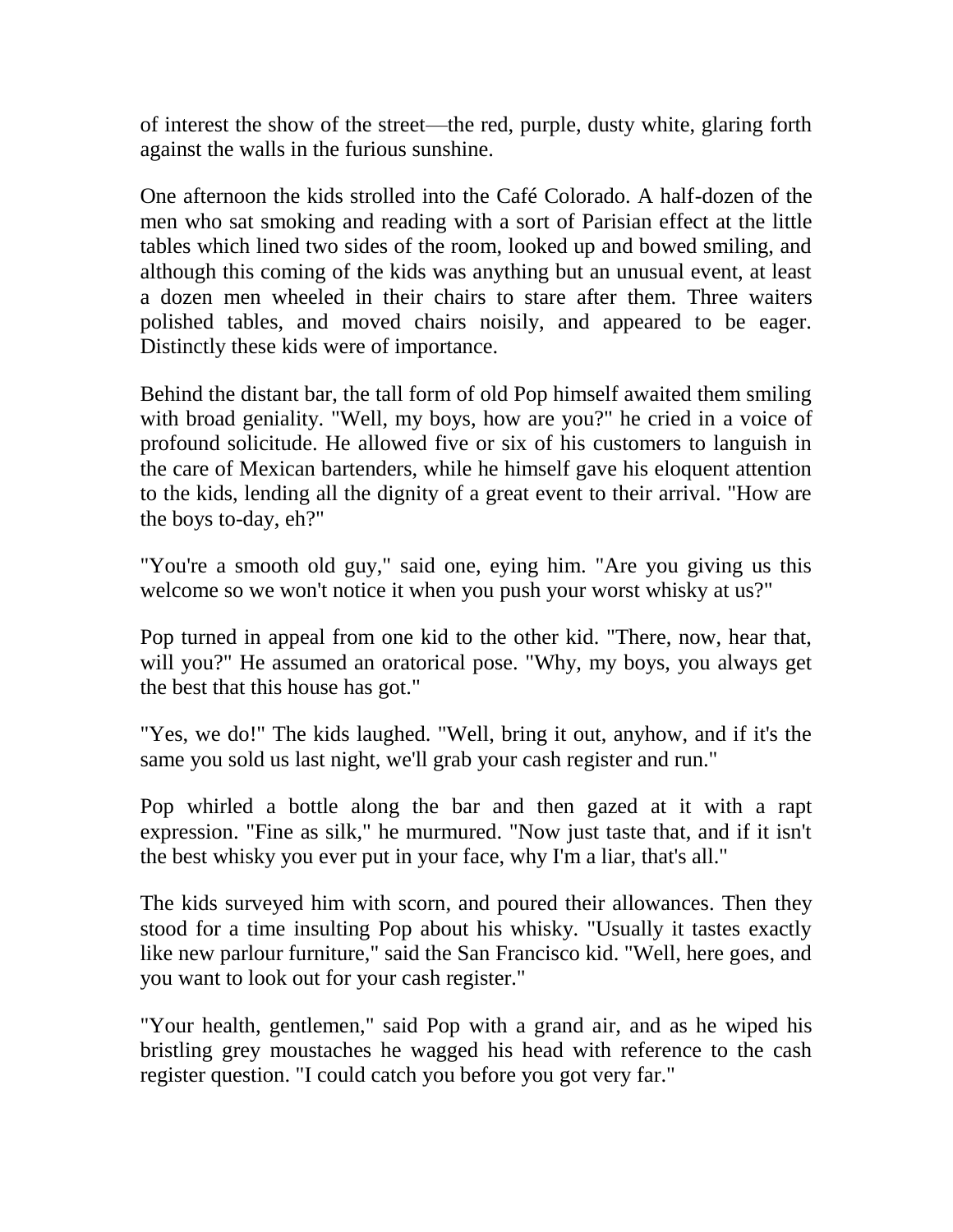"Why, are you a runner?" said one derisively.

"You just bank on me, my boy," said Pop, with deep emphasis. "I'm a flier."

The kids sat down their glasses suddenly and looked at him. "You must be," they said. Pop was tall and graceful and magnificent in manner, but he did not display those qualities of form which mean speed in the animal. His hair was grey; his face was round and fat from much living. The buttons of his glittering white waistcoat formed a fine curve, so that if the concave surface of a piece of barrel-hoop had been laid against Pop it would have touched every button. "You must be," observed the kids again.

"Well, you can laugh all you like, but—no jolly now, boys, I tell you I'm a winner. Why, I bet you I can skin anything in this town on a square go. When I kept my place in Eagle Pass there wasn't anybody who could touch me. One of these sure things came down from San Anton'. Oh, he was a runner he was. One of these people with wings. Well, I skinned 'im. What? Certainly I did. Never touched me."

The kids had been regarding him in grave silence, but at this moment they grinned, and said quite in chorus, "Oh, you old liar!"

Pop's voice took on a whining tone of earnestness. "Boys, I'm telling it to you straight. I'm a flier."

One of the kids had had a dreamy cloud in his eye and he cried out suddenly—"Say, what a joke to play this on Freddie."

The other jumped ecstatically. "Oh, wouldn't it though. Say he wouldn't do a thing but howl! He'd go crazy."

They looked at Pop as if they longed to be certain that he was, after all, a runner. "Now, Pop, on the level," said one of them wistfully, "can you run?"

"Boys," swore Pop, "I'm a peach! On the dead level, I'm a peach."

"By golly, I believe the old Indian can run," said one to the other, as if they were alone in confidence.

"That's what I can," cried Pop.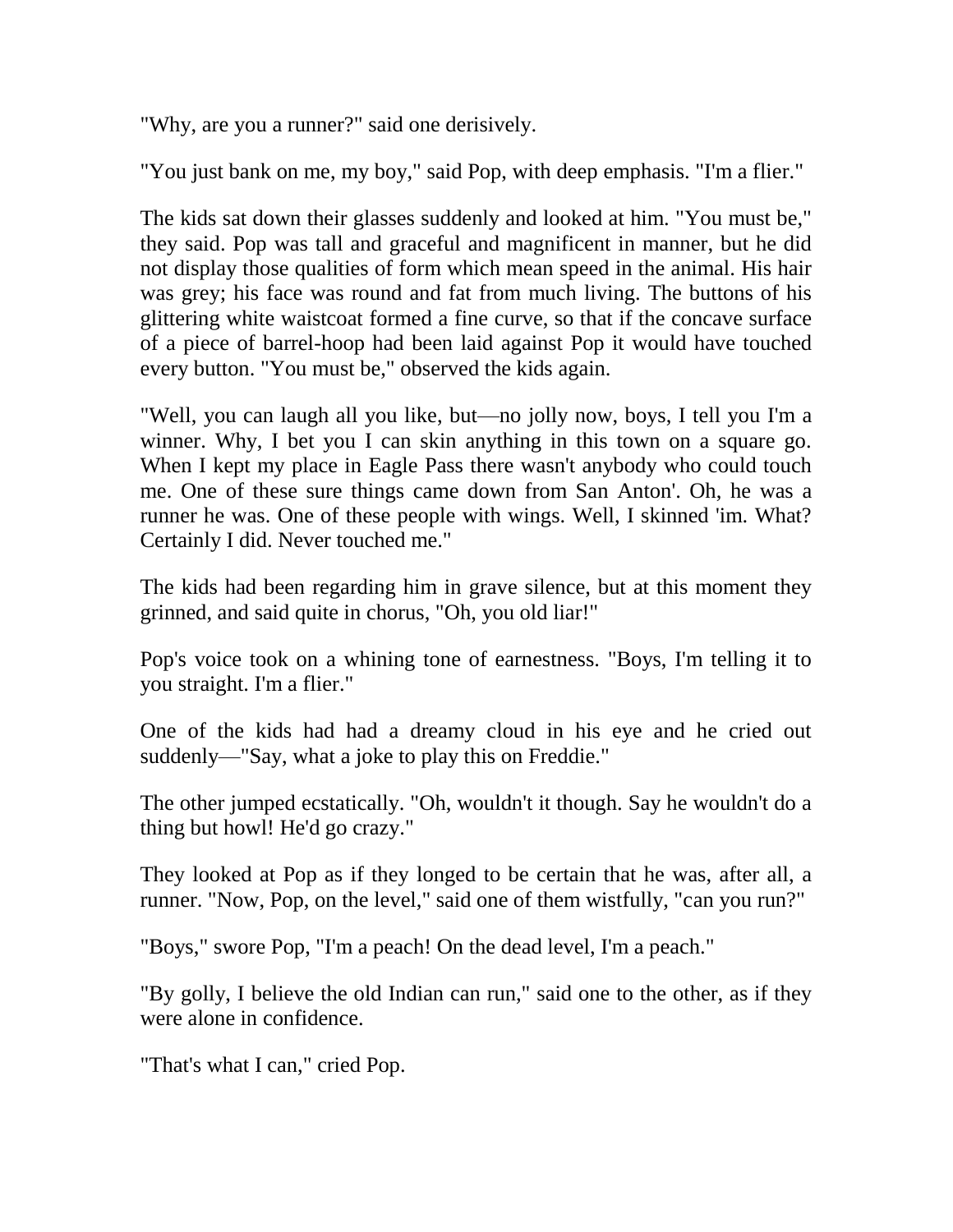The kids said—"Well, so long, old man." They went to a table and sat down. They ordered a salad. They were always ordering salads. This was because one kid had a wild passion for salads, and the other didn't care. So at any hour of the day they might be seen ordering a salad. When this one came they went into a sort of executive session. It was a very long consultation. Men noted it. Occasionally the kids laughed in supreme enjoyment of something unknown. The low rumble of wheels came from the street. Often could be heard the parrot-like cries of distant vendors. The sunlight streamed through the green curtains, and made little amber-coloured flitterings on the marble floor. High up among the severe decorations of the ceiling reminiscent of the days when the great building was a palace—a small white butterfly was wending through the cool air spaces. The long billiard hall led back to a vague gloom. The balls were always clicking, and one could see countless crooked elbows. Beggars slunk through the wicker doors, and were ejected by the nearest waiter. At last the kids called Pop to them.

"Sit down, Pop. Have a drink." They scanned him carefully. "Say now, Pop, on your solemn oath, can you run?"

"Boys," said Pop piously, and raising his hand, "I can run like a rabbit."

"On your oath?"

"On my oath."

"Can you beat Freddie?"

Pop appeared to look at the matter from all sides. "Well, boys, I'll tell you. No man is ever cock-sure of anything in this world, and I don't want to say that I can best any man, but I've seen Freddie run, and I'm ready to swear I can beat him. In a hundred yards I'd just about skin 'im neat—you understand, just about neat. Freddie is a good average runner, but I—you understand—I'm just—a little—bit—better." The kids had been listening with the utmost attention. Pop spoke the latter part slowly and meanfully. They thought he intended them to see his great confidence.

One said—"Pop, if you throw us in this thing, we'll come here and drink for two weeks without paying. We'll back you and work a josh on Freddie! But O!—if you throw us!"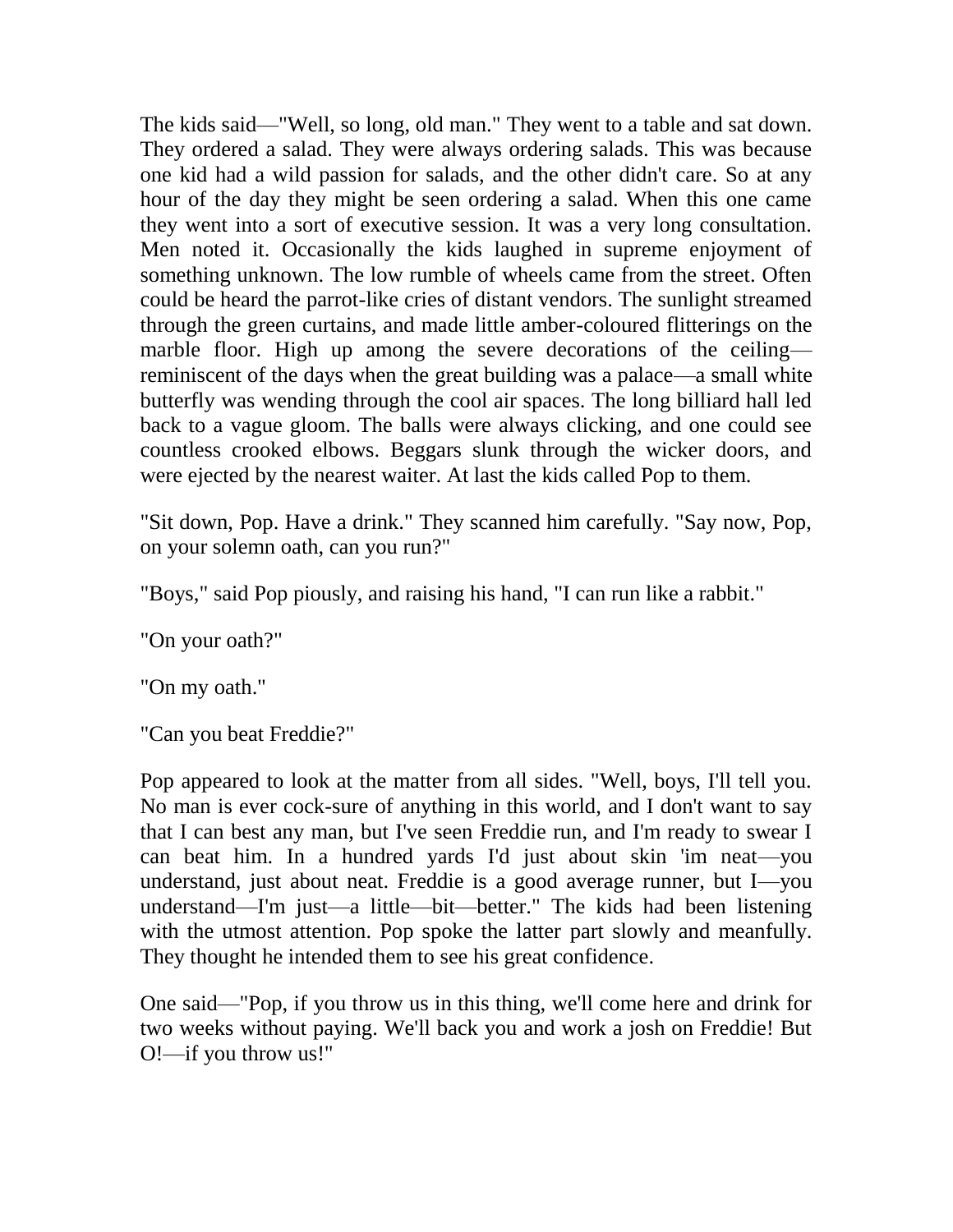To this menace Pop cried—"Boys, I'll make the run of my life! On my oath!"

The salad having vanished, the kids arose. "All right, now," they warned him. "If you play us for duffers, we'll get square. Don't you forget it."

"Boys, I'll give you a race for your money. Book on that. I may lose understand, I may lose—no man can help meeting a better man. But I think I can skin him, and I'll give you a run for your money, you bet."

"All right, then. But, look here," they told him, "you keep your face closed. Nobody gets in on this but us. Understand?"

"Not a soul," Pop declared. They left him, gesturing a last warning from the wicker doors.

In the street they saw Benson, his cane gripped in the middle, strolling through the white-clothed jabbering natives on the shady side. They semaphored to him eagerly. He came across cautiously, like a man who ventures into dangerous company.

"We're going to get up a race. Pop and Fred. Pop swears he can skin 'im. This is a tip. Keep it dark. Say, won't Freddie be hot?"

Benson looked as if he had been compelled to endure these exhibitions of insanity for a century. "Oh, you fellows are off. Pop can't beat Freddie. He's an old bat. Why, it's impossible. Pop can't beat Freddie."

"Can't he? Want to bet he can't?" said the kids. "There now, let's see—you're talking so large."

"Well, you——"

"Oh, bet. Bet or else close your trap. That's the way."

"How do you know you can pull off the race? Seen Freddie?"

"No, but——"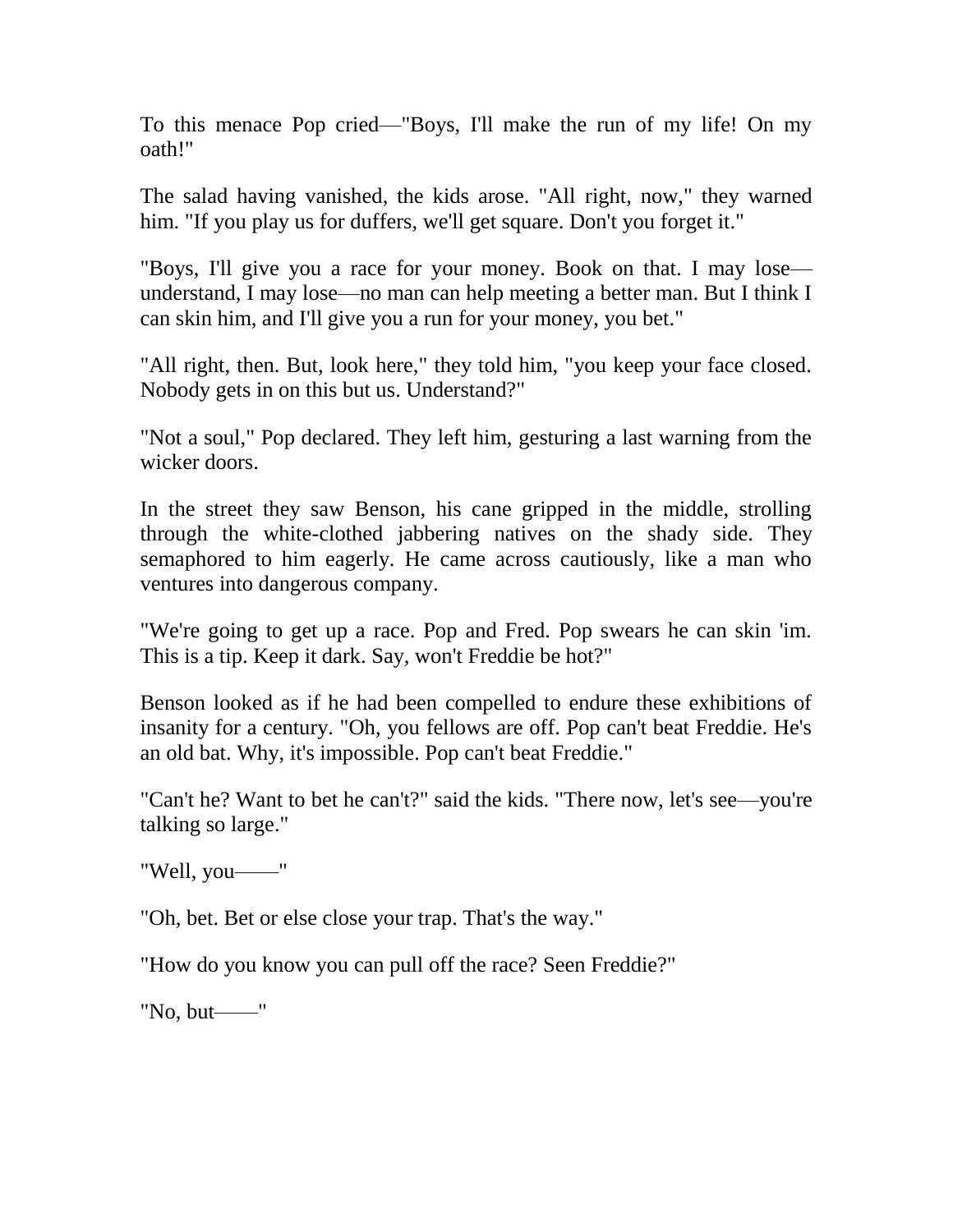"Well, see him then. Can't bet with no race arranged. I'll bet with you all right—all right. I'll give you fellows a tip though—you're a pair of asses. Pop can't run any faster than a brick school-house."

The kids scowled at him and defiantly said—"Can't he?" They left him and went to the Casa Verde. Freddie, beautiful in his white jacket, was holding one of his innumerable conversations across the bar. He smiled when he saw them. "Where you boys been?" he demanded, in a paternal tone. Almost all the proprietors of American cafés in the city used to adopt a paternal tone when they spoke to the kids.

"Oh, been 'round,'" they replied.

"Have a drink?" said the proprietor of the Casa Verde, forgetting his other social obligations. During the course of this ceremony one of the kids remarked—

"Freddie, Pop says he can beat you running."

"Does he?" observed Freddie without excitement. He was used to various snares of the kids.

"That's what. He says he can leave you at the wire and not see you again."

"Well, he lies," replied Freddie placidly.

"And I'll bet you a bottle of wine that he can do it, too."

"Rats!" said Freddie.

"Oh, that's all right," pursued a kid. "You can throw bluffs all you like, but he can lose you in a hundred yards' dash, you bet."

Freddie drank his whisky, and then settled his elbows on the bar.

"Say, now, what do you boys keep coming in here with some pipe-story all the time for? You can't josh me. Do you think you can scare me about Pop? Why, I know I can beat him. He can't run with me. Certainly not. Why, you fellows are just jollying me."

"Are we though!" said the kids. "You daren't bet the bottle of wine."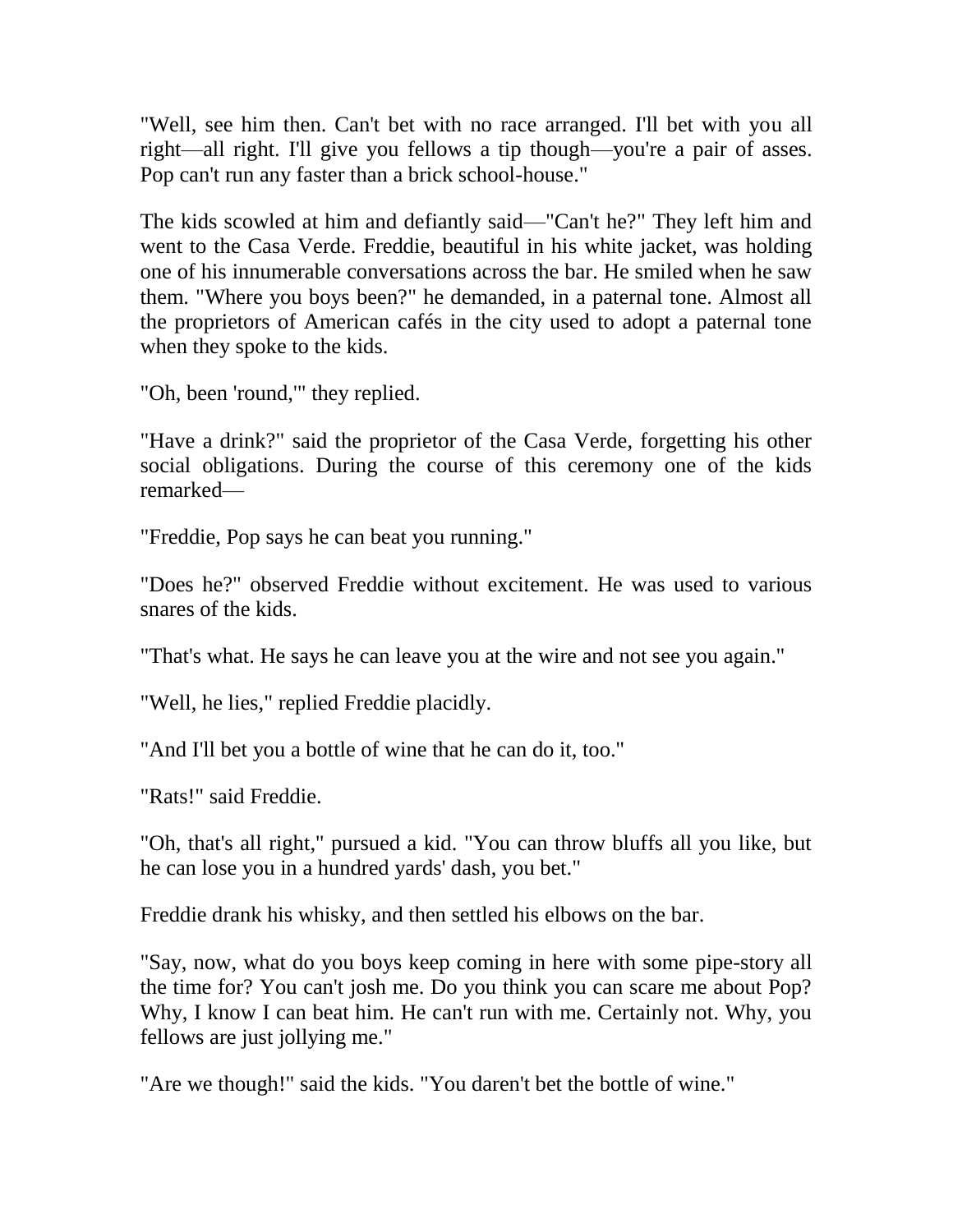"Oh, of course I can bet you a bottle of wine," said Freddie disdainfully. "Nobody cares about a bottle of wine, but——"

"Well, make it five then," advised one of the kids.

Freddie hunched his shoulders. "Why, certainly I will. Make it ten if you like, but——"

"We do," they said.

"Ten, is it? All right; that goes." A look of weariness came over Freddie's face. "But you boys are foolish. I tell you Pop is an old man. How can you expect him to run? Of course, I'm no great runner, but then I'm young and healthy and—and a pretty smooth runner too. Pop is old and fat, and then he doesn't do a thing but tank all day. It's a cinch."

The kids looked at him and laughed rapturously. They waved their fingers at him. "Ah, there!" they cried. They meant that they had made a victim of him.

But Freddie continued to expostulate. "I tell you he couldn't win—an old man like him. You're crazy. Of course, I know you don't care about ten bottles of wine, but, then—to make such bets as that. You're twisted."

"Are we, though?" cried the kids in mockery. They had precipitated Freddie into a long and thoughtful treatise on every possible chance of the thing as he saw it. They disputed with him from time to time, and jeered at him. He laboured on through his argument. Their childish faces were bright with glee.

In the midst of it Wilburson entered. Wilburson worked; not too much, though. He had hold of the Mexican end of a great importing house of New York, and as he was a junior partner, he worked. But not too much, though. "What's the howl?" he said.

The kids giggled. "We've got Freddie rattled."

"Why," said Freddie, turning to him, "these two Indians are trying to tell me that Pop can beat me running."

"Like the devil," said Wilburson, incredulously.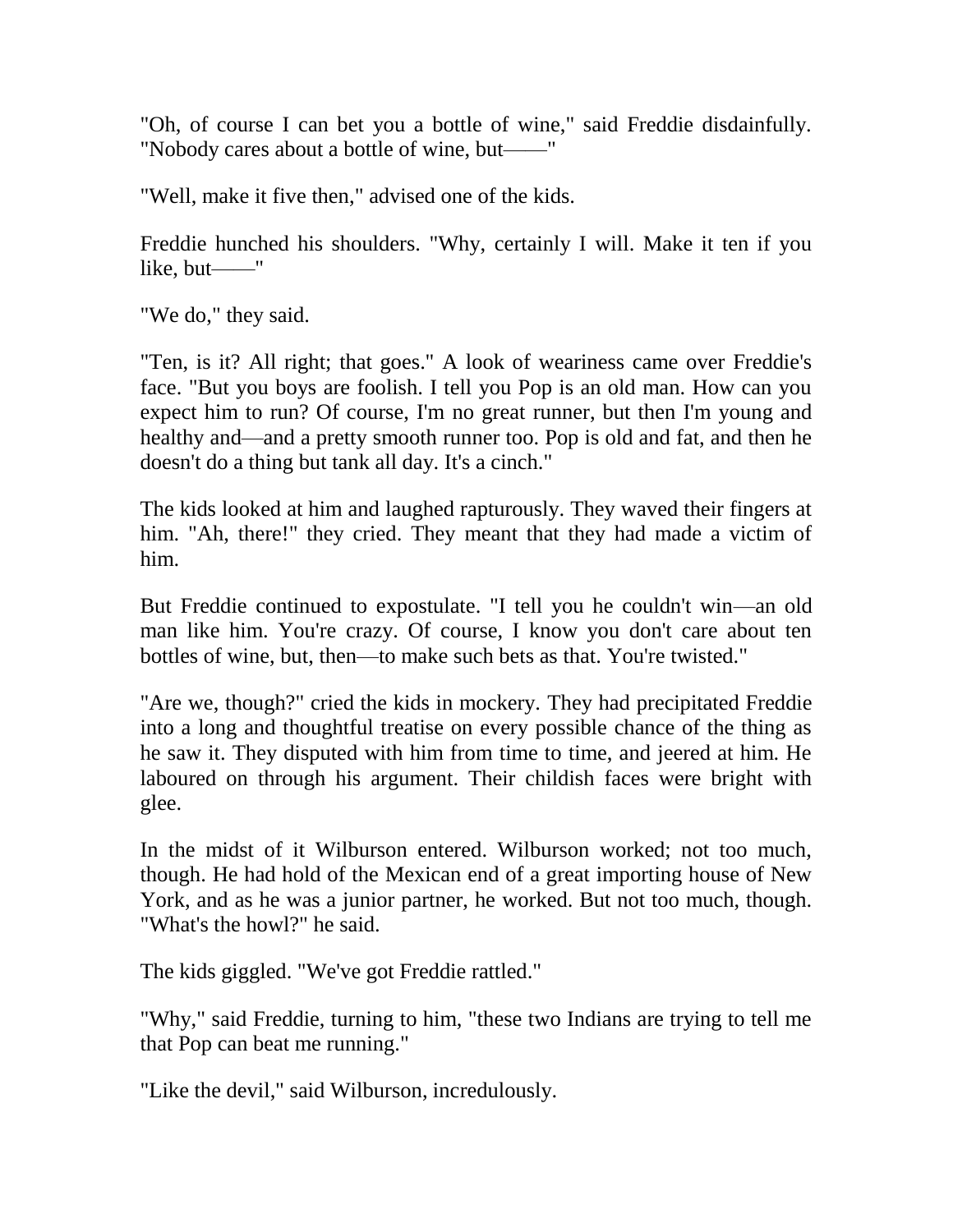"Well, can't he?" demanded a kid.

"Why, certainly not," said Wilburson, dismissing every possibility of it with a gesture. "That old bat? Certainly not. I'll bet fifty dollars that Freddie—

"Take you," said a kid.

"What?" said Wilburson, "that Freddie won't beat Pop?"

The kid that had spoken now nodded his head.

"That Freddie won't beat Pop?" repeated Wilburson.

"Yes. It's a go?"

"Why, certainly," retorted Wilburson. "Fifty? All right."

"Bet you five bottles on the side," ventured the other kid.

"Why, certainly," exploded Wilburson wrathfully. "You fellows must take me for something easy. I'll take all those kinds of bets I can get. Cer—tain  $ly.$ "

They settled the details. The course was to be paced off on the asphalt of one of the adjacent side-streets, and then, at about eleven o'clock in the evening, the match would be run. Usually in Mexico the streets of a city grow lonely and dark but a little after nine o'clock. There are occasional lurking figures, perhaps, but no crowds, lights and noise. The course would doubtless be undisturbed. As for the policeman in the vicinity, they—well, they were conditionally amiable.

The kids went to see Pop; they told him of the arrangement, and then in deep tones they said, "Oh, Pop, if you throw us!"

Pop appeared to be a trifle shaken by the weight of responsibility thrust upon him, but he spoke out bravely. "Boys, I'll pinch that race. Now you watch me. I'll pinch it."

The kids went then on some business of their own, for they were not seen again till evening. When they returned to the neighbourhood of the Café Colorado the usual stream of carriages was whirling along the calle. The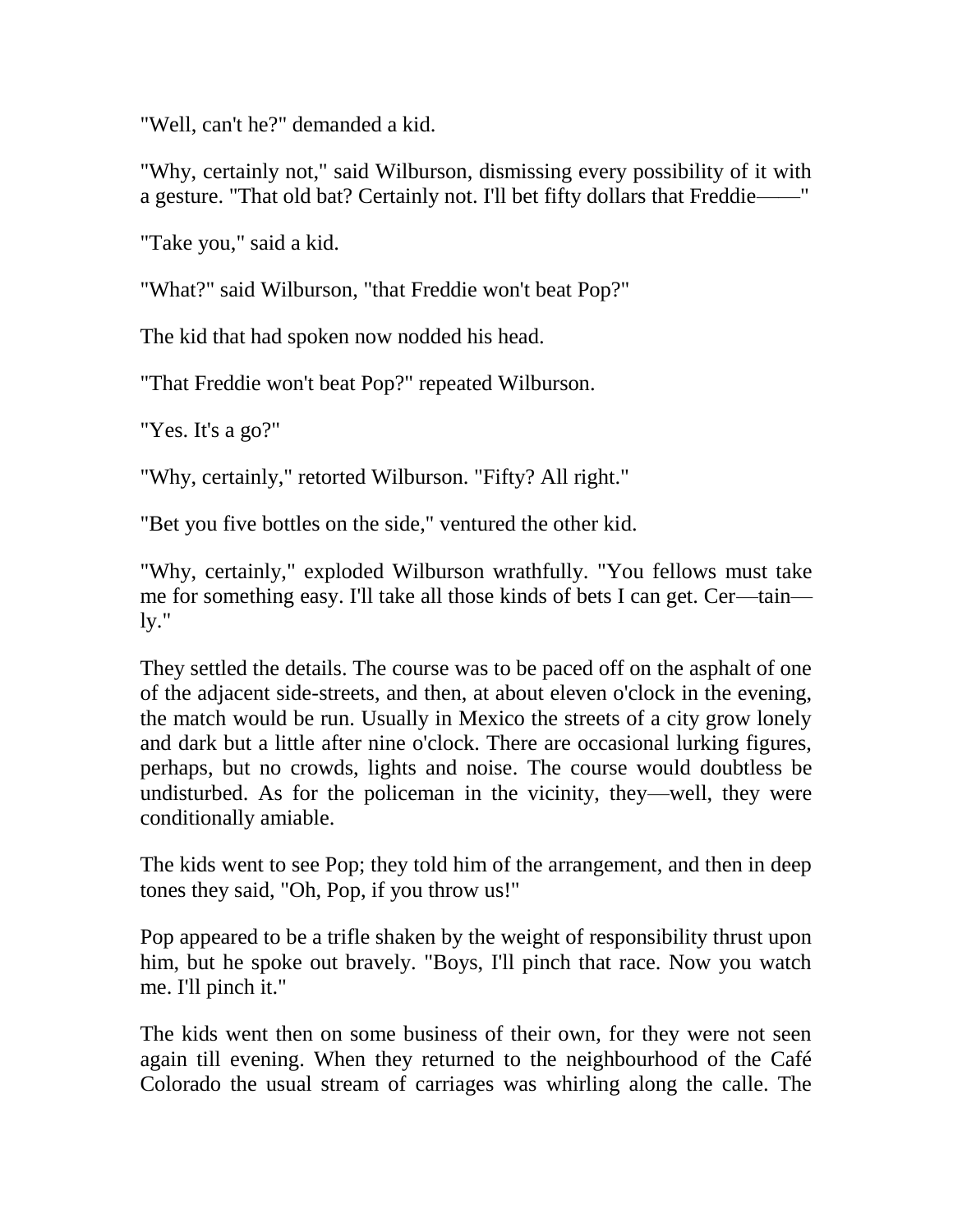wheels hummed on the asphalt, and the coachmen towered in their great sombreros. On the sidewalk a gazing crowd sauntered, the better class selfsatisfied and proud, in their Derby hats and cut-away coats, the lower classes muffling their dark faces in their blankets, slipping along in leather sandals. An electric light sputtered and fumed over the throng. The afternoon shower had left the pave wet and glittering. The air was still laden with the odour of rain on flowers, grass, leaves.

In the Café Colorado a cosmopolitan crowd ate, drank, played billiards, gossiped, or read in the glaring yellow light. When the kids entered a large circle of men that had been gesticulating near the bar greeted them with a roar.

"Here they are now!"

"Oh, you pair of peaches!"

"Say, got any more money to bet with?" Colonel Hammigan, grinning, pushed his way to them. "Say, boys, we'll all have a drink on you now because you won't have any money after eleven o'clock. You'll be going down the back stairs in your stocking feet."

Although the kids remained unnaturally serene and quiet, argument in the Café Colorado became tumultuous. Here and there a man who did not intend to bet ventured meekly that perchance Pop might win, and the others swarmed upon him in a whirlwind of angry denial and ridicule.

Pop, enthroned behind the bar, looked over at this storm with a shadow of anxiety upon his face. This widespread flouting affected him, but the kids looked blissfully satisfied with the tumult they had stirred.

Blanco, honest man, ever worrying for his friends, came to them. "Say, you fellows, you aren't betting too much? This thing looks kind of shaky, don't it?"

The faces of the kids grew sober, and after consideration one said—"No, I guess we've got a good thing, Blanco. Pop is going to surprise them, I think."

"Well, don't——"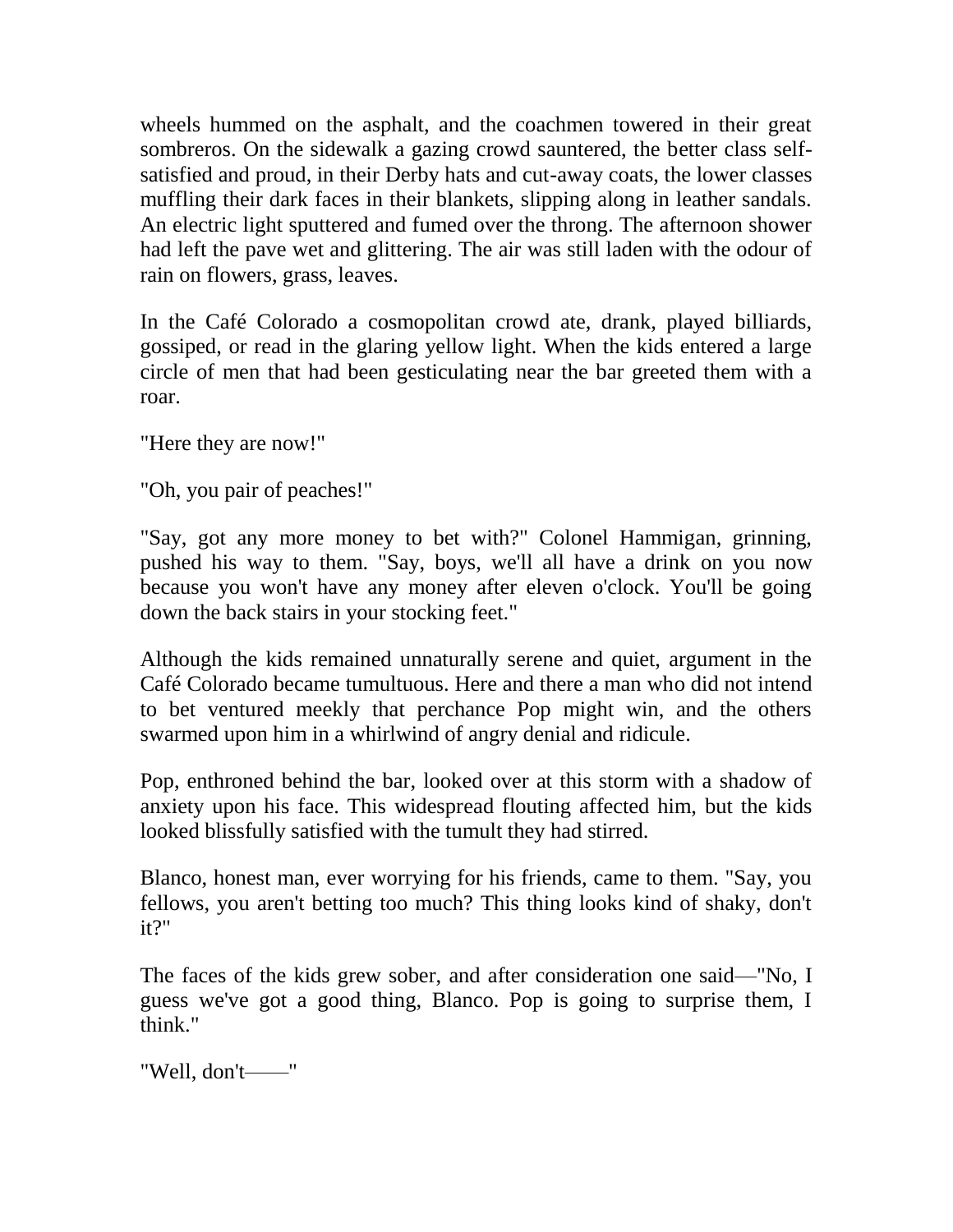"All right, old boy. We'll watch out."

From time to time the kids had much business with certain orange, red, blue, purple, and green bills. They were making little memoranda on the back of visiting cards. Pop watched them closely, the shadow still upon his face. Once he called to them, and when they came he leaned over the bar and said intensely—"Say, boys, remember, now—I might lose this race. Nobody can ever say for sure, and if I do, why——"

"Oh, that's all right, Pop," said the kids, reassuringly. "Don't mind it. Do your derndest, and let it go at that."

When they had left him, however, they went to a corner to consult. "Say, this is getting interesting. Are you in deep?" asked one anxiously of his friend.

"Yes, pretty deep," said the other stolidly. "Are you?"

"Deep as the devil," replied the other in the same tone.

They looked at each other stonily and went back to the crowd. Benson had just entered the café. He approached them with a gloating smile of victory. "Well, where's all that money you were going to bet?"

"Right here," said the kids, thrusting into their waistcoat pockets.

At eleven o'clock a curious thing was learned. When Pop and Freddie, the kids and all, came to the little side street, it was thick with people. It seemed that the news of this race had spread like the wind among the Americans, and they had come to witness the event. In the darkness the crowd moved, mumbling in argument.

The principals—the kids and those with them—surveyed this scene with some dismay. "Say—here's a go." Even then a policeman might be seen approaching, the light from his little lantern flickering on his white cap, gloves, brass buttons, and on the butt of the old-fashioned Colt's revolver which hung at his belt. He addressed Freddie in swift Mexican. Freddie listened, nodding from time to time. Finally Freddie turned to the others to translate. "He says he'll get into trouble if he allows this race when all this crowd is here."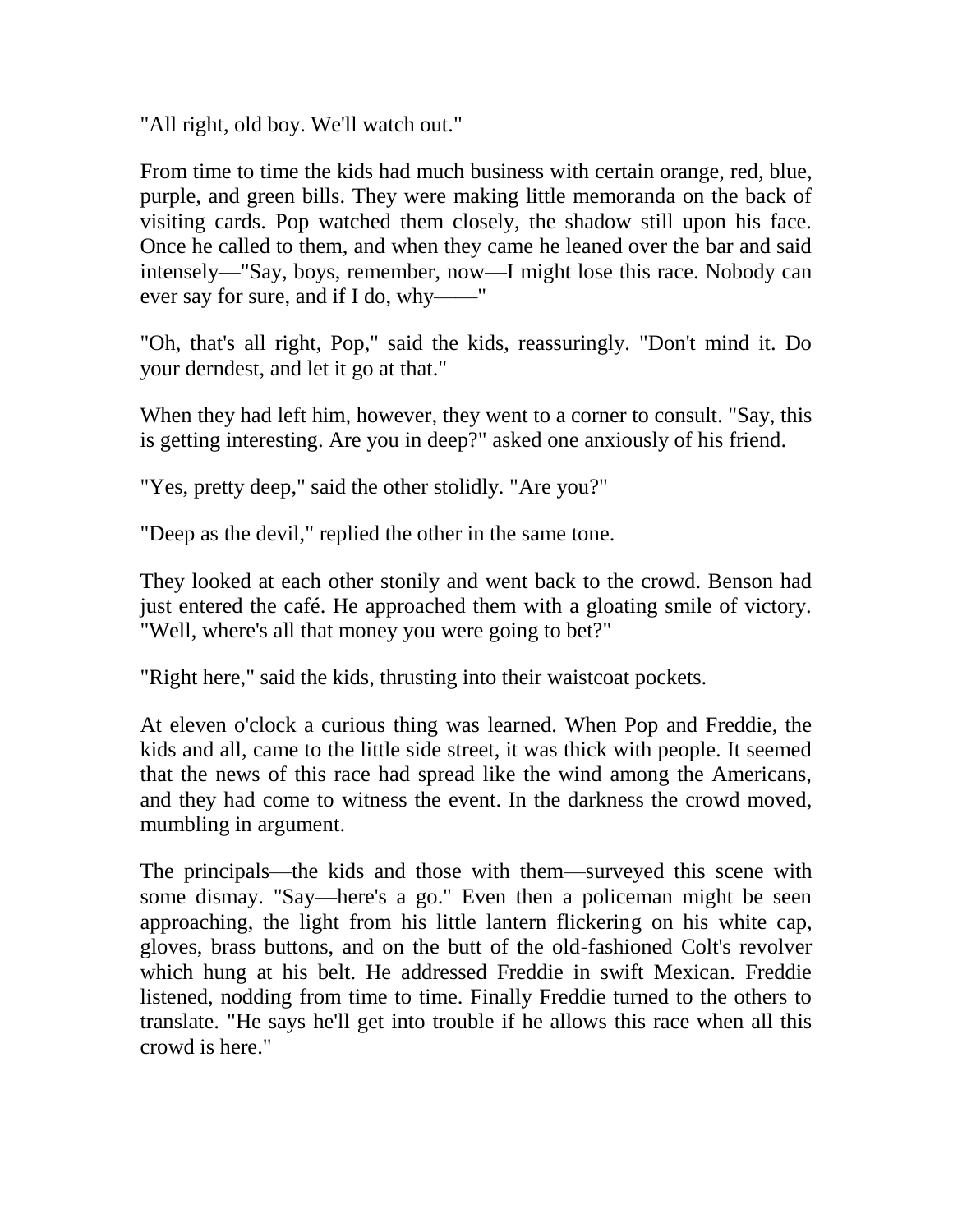There was a murmur of discontent. The policeman looked at them with an expression of anxiety on his broad, brown face.

"Oh, come on. We'll go hold it on some other fellow's beat," said one of the kids. The group moved slowly away debating. Suddenly the other kid cried, "I know! The Paseo!"

"By jiminy," said Freddie, "just the thing. We'll get a cab and go out to the Paseo. S-s-h! Keep it quiet; we don't want all this mob."

Later they tumbled into a cab—Pop, Freddie, the kids, old Colonel Hammigan and Benson. They whispered to the men who had wagered, "The Paseo." The cab whirled away up the black street. There were occasional grunts and groans, cries of "Oh, get off me feet," and of "Quit! you're killing me." Six people do not have fun in one cab. The principals spoke to each other with the respect and friendliness which comes to good men at such times. Once a kid put his head out of the window and looked backward. He pulled it in again and cried, "Great Scott! Look at that, would you!"

The others struggled to do as they were bid, and afterwards shouted, "Holy smoke! Well, I'll be blowed! Thunder and turf!"

Galloping after them came innumerable cabs, their lights twinkling, streaming in a great procession through the night.

"The street is full of them," ejaculated the old colonel.

The Paseo de la Reforma is the famous drive of the city of Mexico, leading to the Castle of Chapultepec, which last ought to be well known in the United States.

It is a fine broad avenue of macadam with a much greater quality of dignity than anything of the kind we possess in our own land. It seems of the old world, where to the beauty of the thing itself is added the solemnity of tradition and history, the knowledge that feet in buskins trod the same stones, that cavalcades of steel thundered there before the coming of carriages.

When the Americans tumbled out of their cabs the giant bronzes of Aztec and Spaniard loomed dimly above them like towers. The four roads of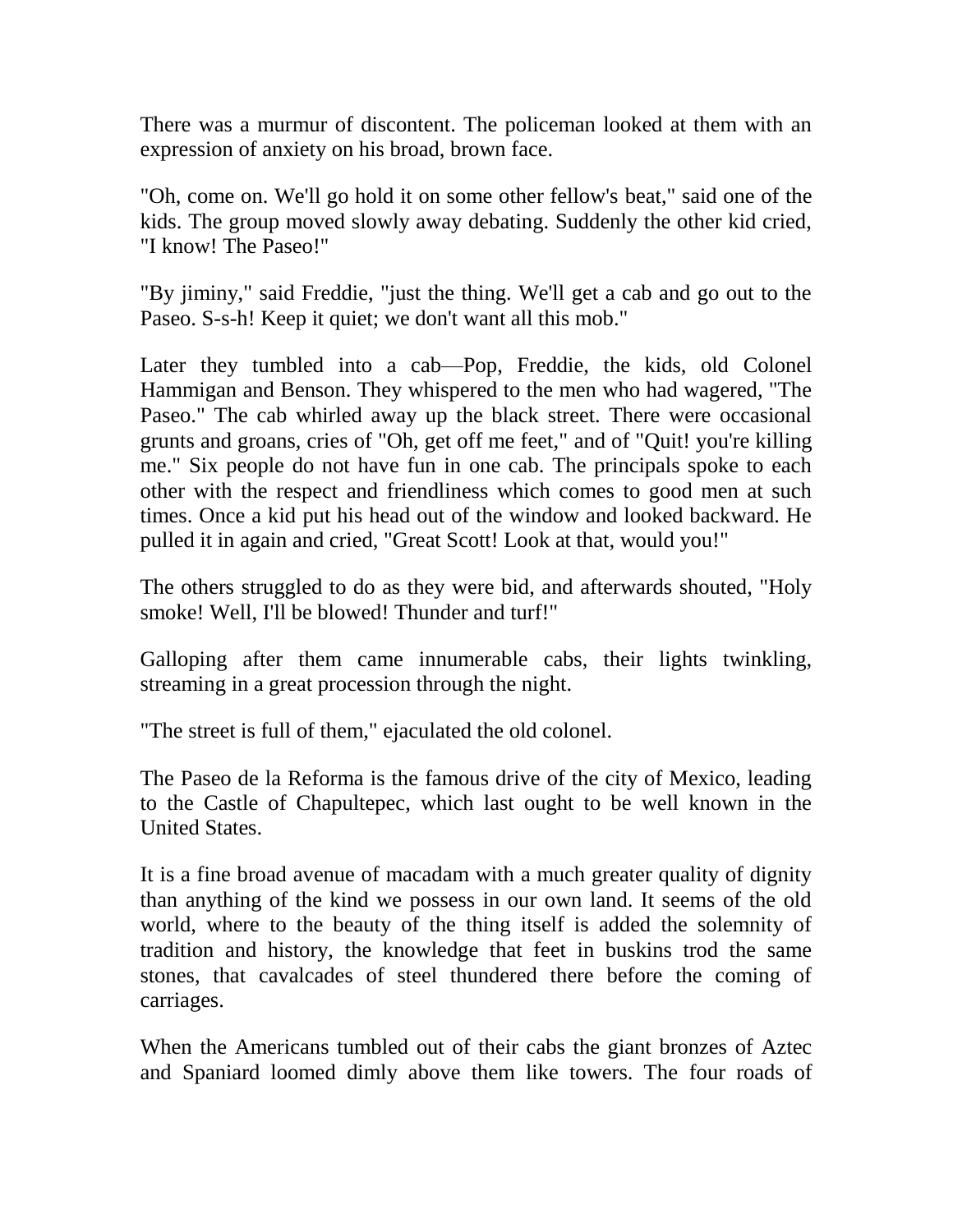poplar trees rustled weirdly off there in the darkness. Pop took out his watch and struck a match. "Well, hurry up this thing. It's almost midnight."

The other cabs came swarming, the drivers lashing their horses, for these Americans, who did all manner of strange things, nevertheless always paid well for it. There was a mighty hubbub then in the darkness. Five or six men began to pace the distance and quarrel. Others knotted their handkerchiefs together to make a tape. Men were swearing over bets, fussing and fuming about the odds. Benson came to the kids swaggering. "You're a pair of asses." The cabs waited in a solid block down the avenue. Above the crowd the tall statues hid their visages in the night.

At last a voice floated through the darkness. "Are you ready there?" Everybody yelled excitedly. The men at the tape pulled it out straight. "Hold it higher, Jim, you fool," and silence fell then upon the throng. Men bended down trying to pierce the deep gloom with their eyes. From out at the starting point came muffled voices. The crowd swayed and jostled.

The racers did not come. The crowd began to fret, its nerves burning. "Oh, hurry up," shrilled some one.

The voice called again—"Ready there?" Everybody replied—"Yes, all ready. Hurry up!"

There was a more muffled discussion at the starting point. In the crowd a man began to make a proposition. "I'll bet twenty—" but the crowd interrupted with a howl. "Here they come!" The thickly-packed body of men swung as if the ground had moved. The men at the tape shouldered madly at their fellows, bawling, "Keep back! Keep back!"

From the distance came the noise of feet pattering furiously. Vague forms flashed into view for an instant. A hoarse roar broke from the crowd. Men bended and swayed and fought. The kids back near the tape exchanged another stolid look. A white form shone forth. It grew like a spectre. Always could be heard the wild patter. A scream broke from the crowd. "By Gawd, it's Pop! Pop! Pop's ahead!"

The old man spun towards the tape like a madman, his chin thrown back, his grey hair flying. His legs moved like oiled machinery. And as he shot forward a howl as from forty cages of wild animals went toward the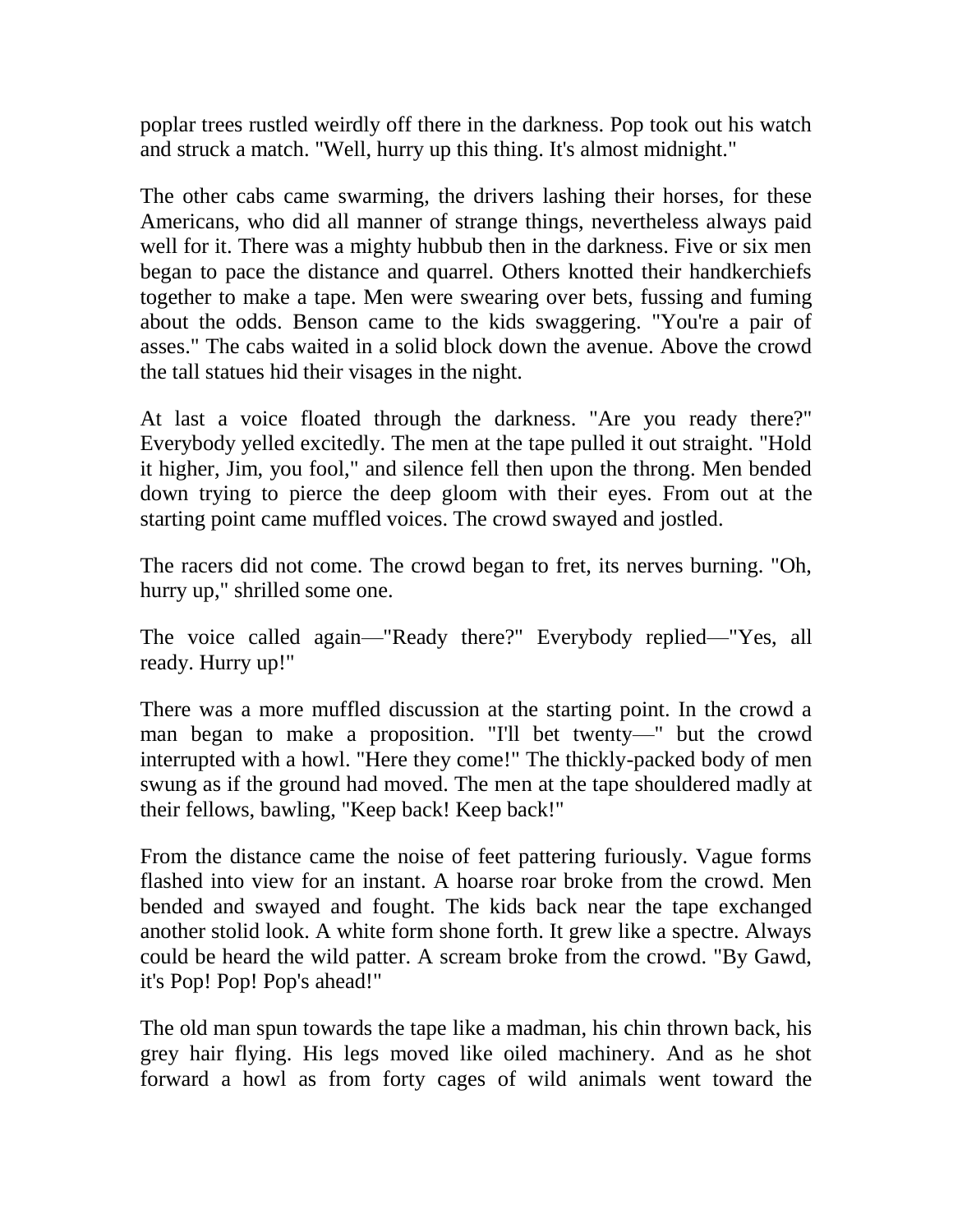imperturbable chieftains in bronze. The crowd flung themselves forward. "Oh, you old Indian! You savage! Did anybody ever see such running?"

"Ain't he a peach! Well!"

"Where's the kids? H-e-y, kids!"

"Look at him, would you? Did you ever think?" These cries flew in the air blended in a vast shout of astonishment and laughter.

For an instant the whole tragedy was in view. Freddie, desperate, his teeth shining, his face contorted, whirling along in deadly effort, was twenty feet behind the tall form of old Pop, who, dressed only in his—only in his underclothes—gained with each stride. One grand insane moment, and then Pop had hurled himself against the tape—victor!

Freddie, fallen into the arms of some men, struggled with his breath, and at last managed to stammer—

"Say, can't—can't—that old—old—man run!"

Pop, puffing and heaving, could only gasp—"Where's my shoes? Who's got my shoes?"

Later Freddie scrambled panting through the crowd, and held out his hand. "Good man, Pop!" And then he looked up and down the tall, stout form. "Hell! who would think you could run like that?"

The kids were surrounded by a crowd, laughing tempestuously.

"How did you know he could run?"

"Why didn't you give me a line on him?"

"Say—great snakes!—you fellows had a nerve to bet on Pop."

"Why, I was cock-sure he couldn't win."

"Oh, you fellows must have seen him run before."

"Who would ever think it?"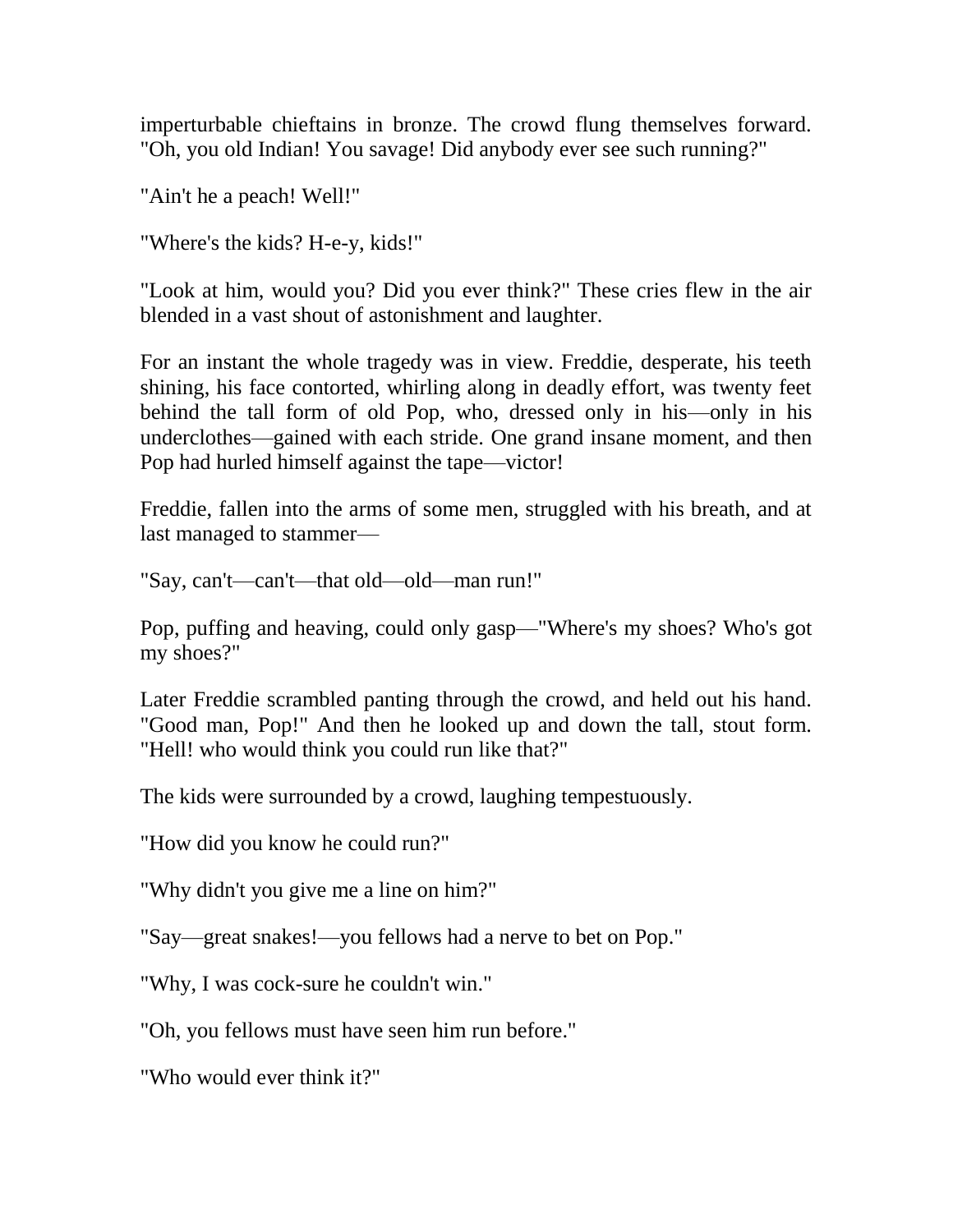Benson came by, filling the midnight air with curses. They turned to jibe him.

"What's the matter, Benson?"

"Somebody pinched my handkerchief. I tied it up in that string. Damn it."

The kids laughed blithely. "Why, hello! Benson," they said.

There was a great rush for cabs. Shouting, laughing, wondering, the crowd hustled into their conveyances, and the drivers flogged their horses toward the city again.

"Won't Freddie be crazy! Say, he'll be guyed about this for years."

"But who would ever think that old tank could run so?"

One cab had to wait while Pop and Freddie resumed various parts of their clothing.

As they drove home, Freddie said—"Well, Pop, you beat me."

Pop said—"That's all right, old man."

The kids, grinning, said—"How much did you lose, Benson?"

Benson said defiantly—"Oh, not so much. How much did you win?"

"Oh, not so much."

Old Colonel Hammigan, squeezed down in a corner, had apparently been reviewing the event in his mind, for he suddenly remarked, "Well, I'm damned!"

They were late in reaching the Café Colorado, but when they did, the bottles were on the bar as thick as pickets on a fence.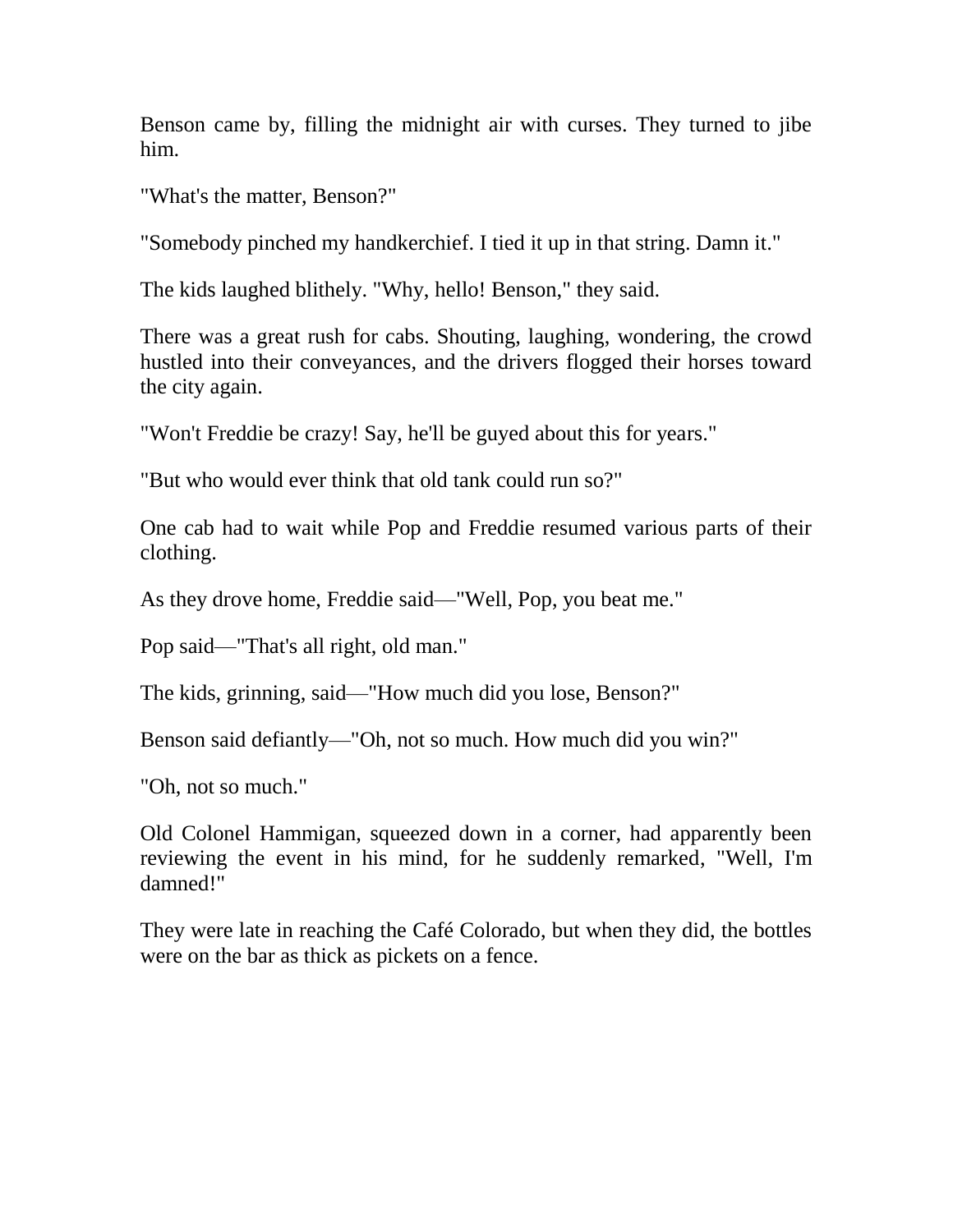## **THE FIVE WHITE MICE**

Freddie was mixing a cock-tail. His hand with the long spoon was whirling swiftly, and the ice in the glass hummed and rattled like a cheap watch. Over by the window, a gambler, a millionaire, a railway conductor, and the agent of a vast American syndicate were playing seven-up. Freddie surveyed them with the ironical glance of a man who is mixing a cock-tail.

From time to time a swarthy Mexican waiter came with his tray from the rooms at the rear, and called his orders across the bar. The sounds of the indolent stir of the city, awakening from its siesta, floated over the screens which barred the sun and the inquisitive eye. From the far-away kitchen could be heard the roar of the old French *chef*, driving, herding, and abusing his Mexican helpers.

A string of men came suddenly in from the street. They stormed up to the bar. There were impatient shouts. "Come now, Freddie, don't stand there like a portrait of yourself. Wiggle!" Drinks of many kinds and colours, amber, green, mahogany, strong and mild, began to swarm upon the bar with all the attendants of lemon, sugar, mint and ice. Freddie, with Mexican support, worked like a sailor in the provision of them, sometimes talking with that scorn for drink and admiration for those who drink which is the attribute of a good bar-keeper.

At last a man was afflicted with a stroke of dice-shaking. A herculean discussion was waging, and he was deeply engaged in it, but at the same time he lazily flirted the dice. Occasionally he made great combinations. "Look at that, would you?" he cried proudly. The others paid little heed. Then violently the craving took them. It went along the line like an epidemic, and involved them all. In a moment they had arranged a carnival of dice-shaking with money penalties and liquid prizes. They clamorously made it a point of honour with Freddie that he should play and take his chance of sometimes providing this large group with free refreshment. With bended heads like football players, they surged over the tinkling dice, jostling, cheering, and bitterly arguing. One of the quiet company playing seven-up at the corner table said profanely that the row reminded him of a bowling contest at a picnic.

After the regular shower, many carriages rolled over the smooth calle, and sent a musical thunder through the Casa Verde. The shop-windows became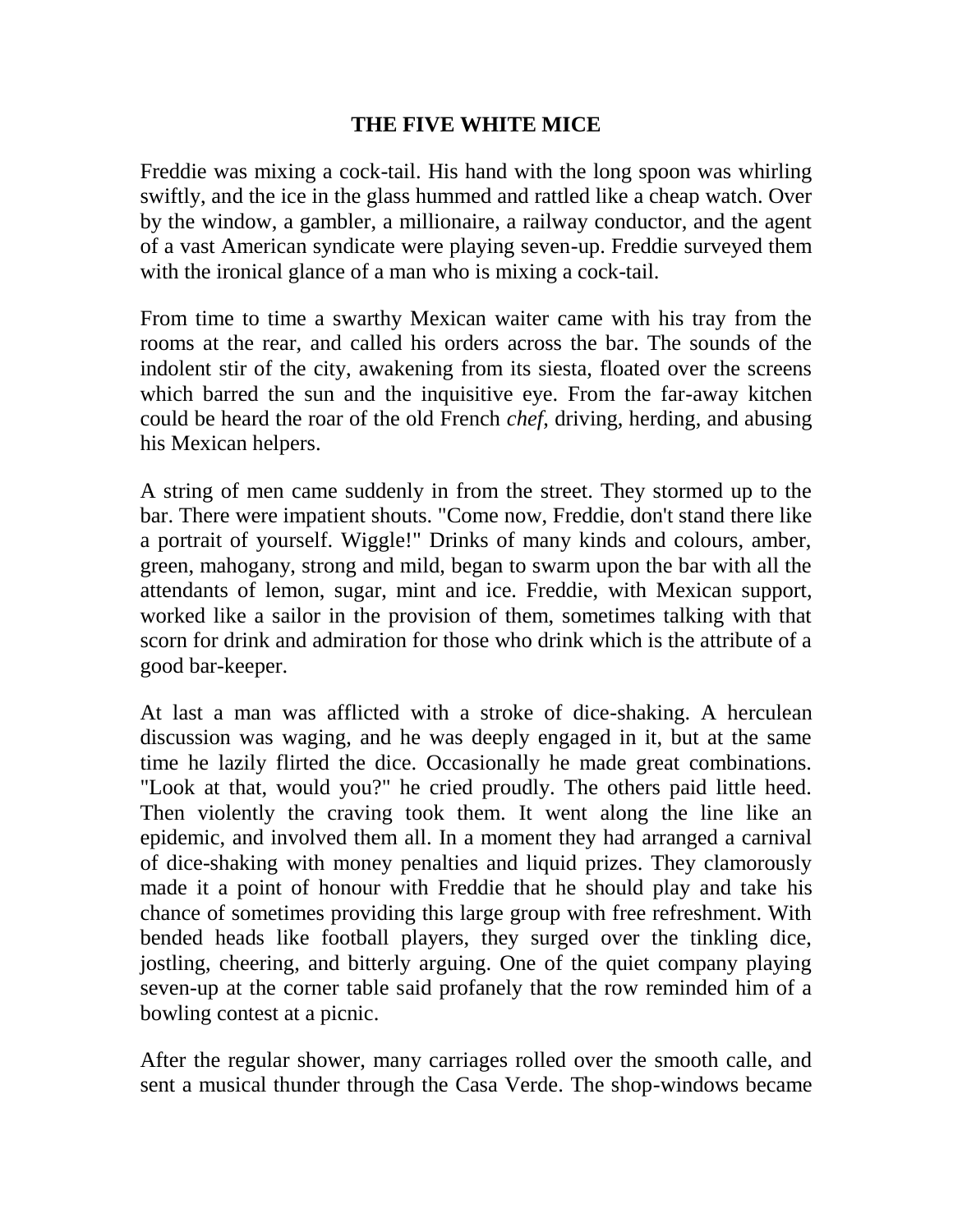aglow with light, and the walks were crowded with youths, callow and ogling, dressed vainly according to superstitious fashions. The policemen had muffled themselves in their gnome-like cloaks, and placed their lanterns as obstacles for the carriages in the middle of the street. The city of Mexico gave forth the deep organ-mellow tones of its evening resurrection.

But still the group at the bar of the Casa Verde were shaking dice. They had passed beyond shaking for drinks for the crowd, for Mexican dollars, for dinners, for the wine at dinner. They had even gone to the trouble of separating the cigars and cigarettes from the dinner's bill, and causing a distinct man to be responsible for them. Finally they were aghast. Nothing remained in sight of their minds which even remotely suggested further gambling. There was a pause for deep consideration.

"Well——"

"Well——"

A man called out in the exuberance of creation. "I know! Let's shake for a box to-night at the circus! A box at the circus!" The group was profoundly edified. "That's it! That's it! Come on now! Box at the circus!" A dominating voice cried—"Three dashes—high man out!" An American, tall, and with a face of copper red from the rays that flash among the Sierra Madres and burn on the cactus deserts, took the little leathern cup and spun the dice out upon the polished wood. A fascinated assemblage hung upon the bar-rail. Three kings turned their pink faces upward. The tall man flourished the cup, burlesquing, and flung the two other dice. From them he ultimately extracted one more pink king. "There," he said. "Now, let's see! Four kings!" He began to swagger in a sort of provisional way.

The next man took the cup, and blew softly in the top of it. Poising it in his hand, he then surveyed the company with a stony eye and paused. They knew perfectly well that he was applying the magic of deliberation and ostentatious indifference, but they could not wait in tranquillity during the performance of all these rites. They began to call out impatiently. "Come now—hurry up." At last the man, with a gesture that was singularly impressive, threw the dice. The others set up a howl of joy. "Not a pair!" There was another solemn pause. The men moved restlessly. "Come, now, go ahead!" In the end, the man, induced and abused, achieved something that was nothing in the presence of four kings. The tall man climbed on the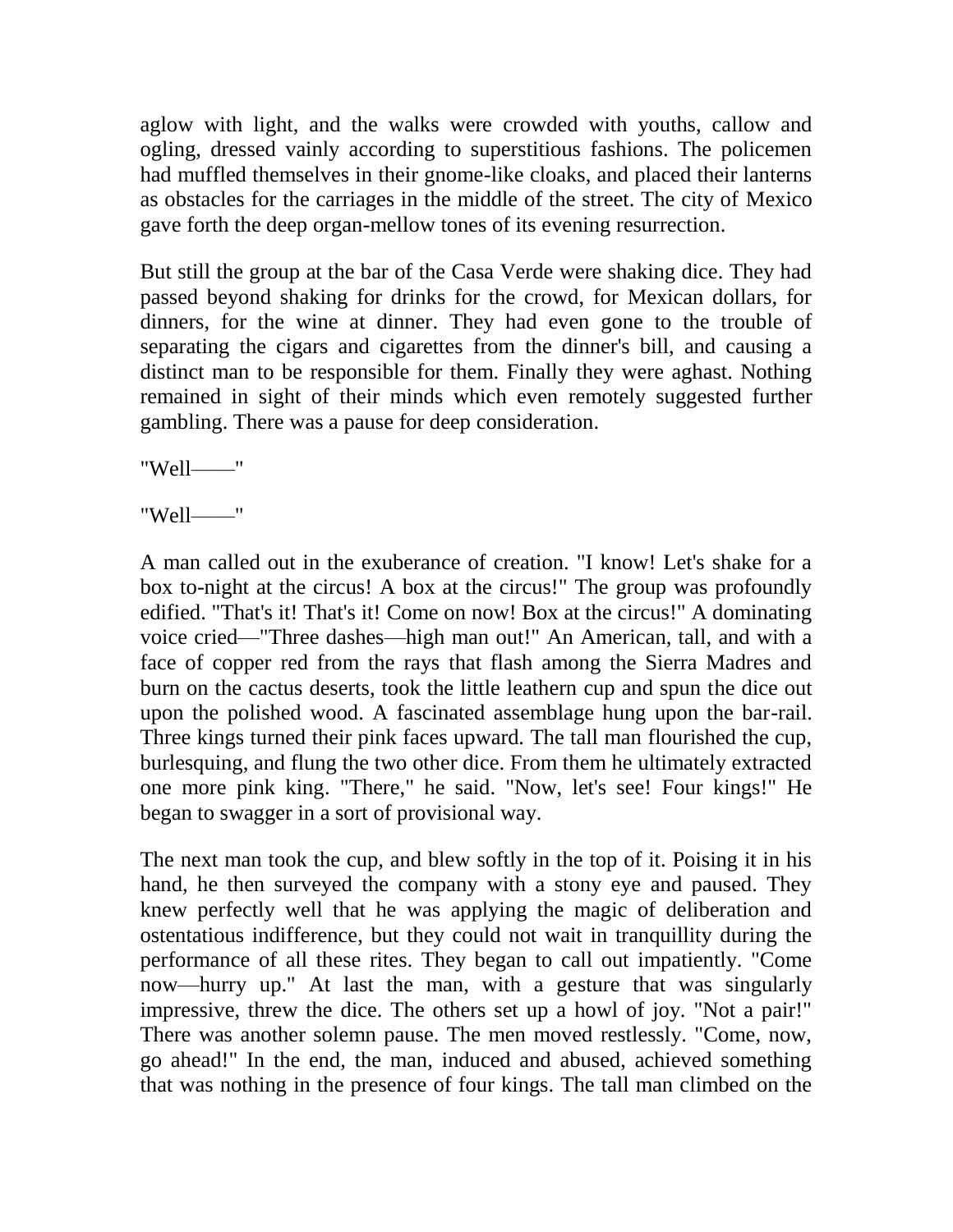foot-rail and leaned hazardously forward. "Four kings! My four kings are good to go out," he bellowed into the middle of the mob, and although in a moment he did pass into the radiant region of exemption, he continued to bawl advice and scorn.

The mirrors and oiled woods of the Casa Verde were now dancing with blue flashes from a great buzzing electric lamp. A host of quiet members of the Anglo-Saxon colony had come in for their pre-dinner cock-tails. An amiable person was exhibiting to some tourists this popular American saloon. It was a very sober and respectable time of day. Freddie reproved courageously the dice-shaking brawlers, and, in return, he received the choicest advice in a tumult of seven combined vocabularies. He laughed; he had been compelled to retire from the game, but he was keeping an interested, if furtive, eye upon it.

Down at the end of the line there was a youth at whom everybody railed for his flaming ill-luck. At each disaster, Freddie swore from behind the bar in a sort of affectionate contempt. "Why, this kid has had no luck for two days. Did you ever see such throwin'?"

The contest narrowed eventually to the New York kid and an individual who swung about placidly on legs that moved in nefarious circles. He had a grin that resembled a bit of carving. He was obliged to lean down and blink rapidly to ascertain the facts of his venture, but fate presented him with five queens. His smile did not change, but he puffed gently like a man who has been running.

The others, having emerged unscathed from this part of the conflict, waxed hilarious with the kid. They smote him on either shoulders. "We've got you stuck for it, kid! You can't beat that game! Five queens!"

Up to this time the kid had displayed only the temper of the gambler, but the cheerful hoots of the players, supplemented now by a ring of guying noncombatants, caused him to feel profoundly that it would be fine to beat the five queens. He addressed a gambler's slogan to the interior of the cup.

"Oh, five white mice of chance, Shirts of wool and corduroy pants, Gold and wine, women and sin, All for you if you let me come in— Into the house of chance."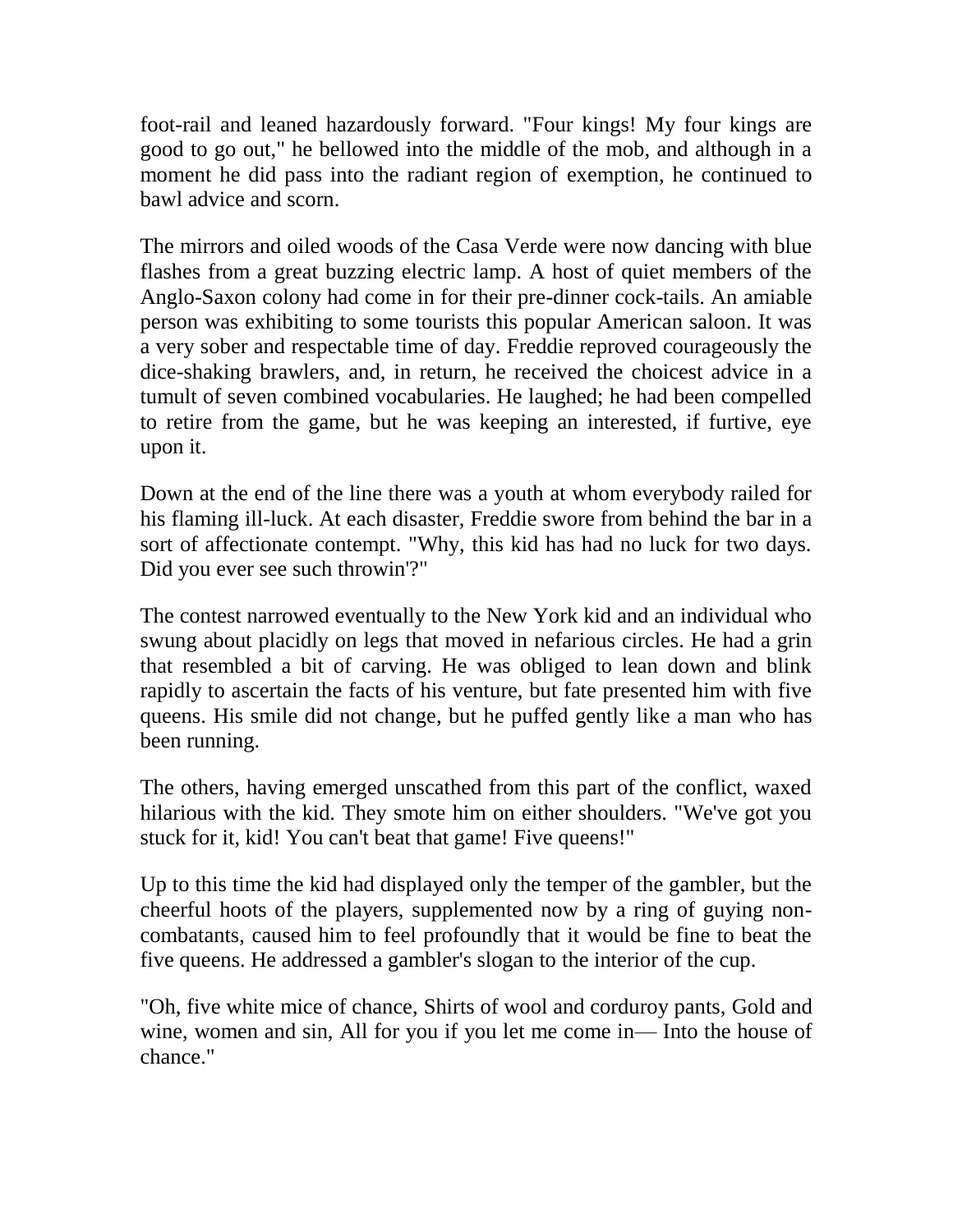Flashing the dice sardonically out upon the bar, he displayed three aces. From two dice in the next throw he achieved one more ace. For his last throw, he rattled the single dice for a long time. He already had four aces; if he accomplished another one, the five queens were vanquished and the box at the circus came from the drunken man's pocket. All the kid's movements were slow and elaborate. For the last throw he planted the cup bottom-down on the bar with the one dice hidden under it. Then he turned and faced the crowd with the air of a conjuror or a cheat.

"Oh, maybe it's an ace," he said in boastful calm. "Maybe it's an ace."

Instantly he was presiding over a little drama in which every man was absorbed. The kid leaned with his back against the bar-rail and with his elbows upon it.

"Maybe it's an ace," he repeated.

A jeering voice in the background said—"Yes, maybe it is, kid!"

The kid's eyes searched for a moment among the men. "I'll bet fifty dollars it is an ace," he said.

Another voice asked—"American money?"

"Yes," answered the kid.

"Oh!" There was a genial laugh at this discomfiture. However, no one came forward at the kid's challenge, and presently he turned to the cup. "Now, I'll show you." With the manner of a mayor unveiling a statue, he lifted the cup. There was revealed naught but a ten-spot. In the roar which arose could be heard each man ridiculing the cowardice of his neighbour, and above all the din rang the voice of Freddie be-rating every one. "Why, there isn't one liver to every five men in the outfit. That was the greatest cold bluff I ever saw worked. He wouldn't know how to cheat with dice if he wanted to. Don't know the first thing about it. I could hardly keep from laughin' when I seen him drillin' you around. Why, I tell you, I had that fifty dollars right in my pocket if I wanted to be a chump. You're an easy lot——"

Nevertheless the group who had won in the theatre-box game did not relinquish their triumph. They burst like a storm about the head of the kid,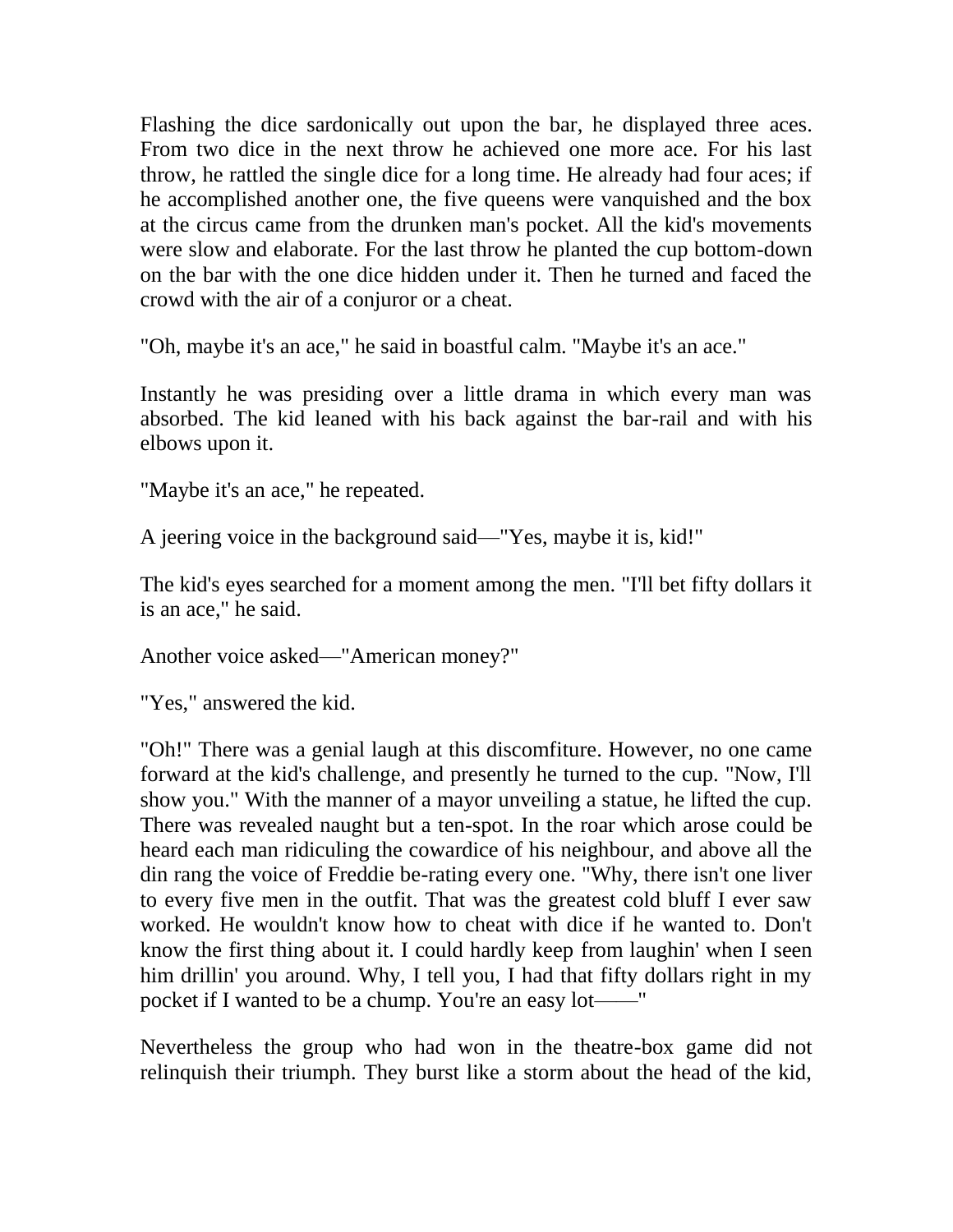swinging at him with their fists. "'Five white mice'!" they quoted, choking. "'Five white mice'!"

"Oh, they are not so bad," said the kid.

Afterward it often occurred that a man would jeer a finger at the kid and derisively say—"'Five white mice.'"

On the route from the dinner to the circus, others of the party often asked the kid if he had really intended to make his appeal to mice. They suggested other animals—rabbits, dogs, hedgehogs, snakes, opossums. To this banter the kid replied with a serious expression of his belief in the fidelity and wisdom of the five white mice. He presented a most eloquent case, decorated with fine language and insults, in which he proved that if one was going to believe in anything at all, one might as well choose the five white mice. His companions, however, at once and unanimously pointed out to him that his recent exploit did not place him in the light of a convincing advocate.

The kid discerned two figures in the street. They were making imperious signs at him. He waited for them to approach, for he recognized one as the other kid—the Frisco kid: there were two kids. With the Frisco kid was Benson. They arrived almost breathless. "Where you been?" cried the Frisco kid. It was an arrangement that upon a meeting the one that could first ask this question was entitled to use a tone of limitless injury. "What you been doing? Where you going? Come on with us. Benson and I have got a little scheme."

The New York kid pulled his arm from the grapple of the other. "I can't. I've got to take these sutlers to the circus. They stuck me for it shaking dice at Freddie's. I can't, I tell you."

The two did not at first attend to his remarks. "Come on! We've got a little scheme."

"I can't. They stuck me. I've got to take'm to the circus."

At this time it did not suit the men with the scheme to recognize these objections as important. "Oh, take'm some other time. Well, can't you take'm some other time? Let 'em go. Damn the circus. Get cold feet. What did you get stuck for? Get cold feet."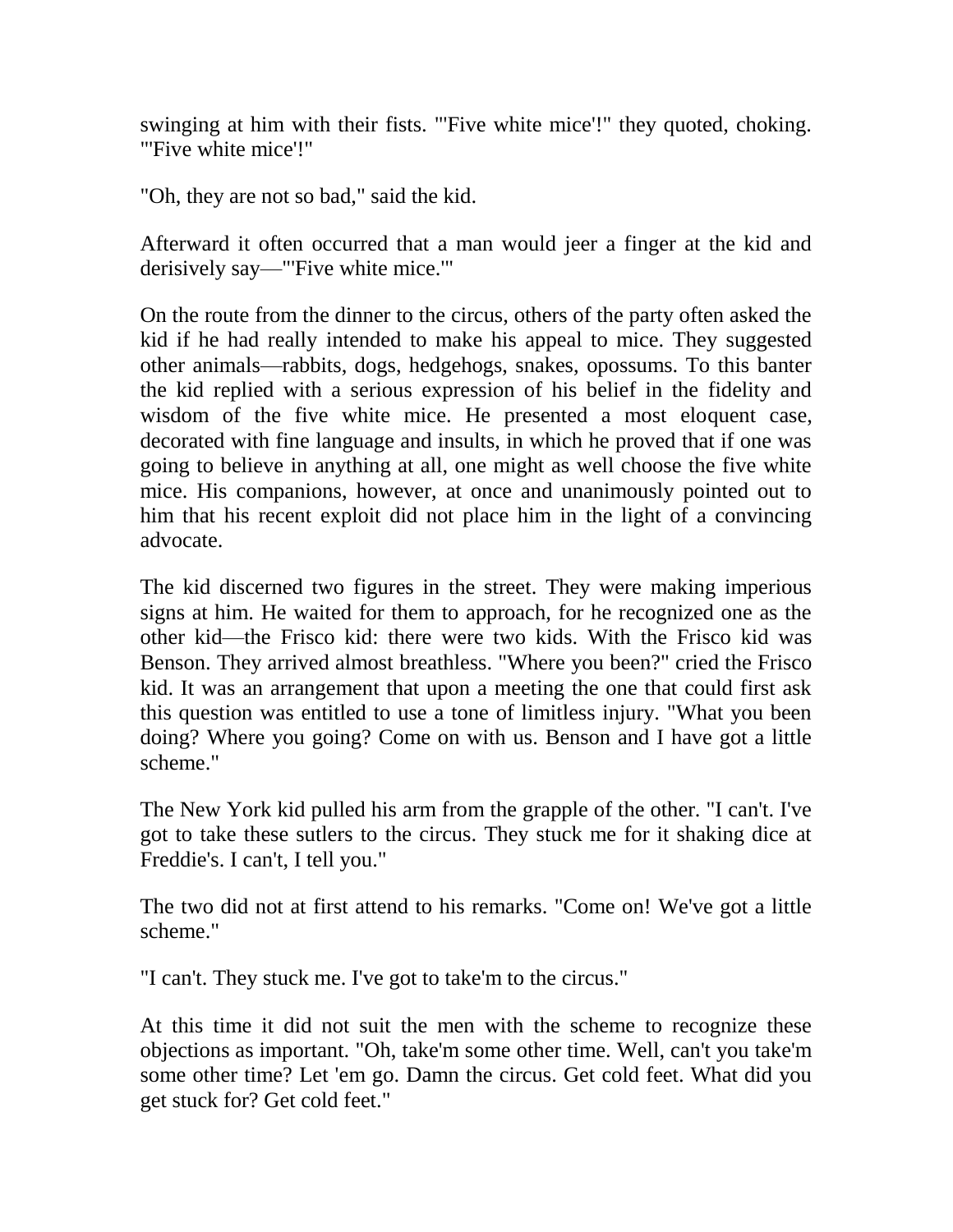But despite their fighting, the New York kid broke away from them. "I can't, I tell you. They stuck me." As he left them, they yelled with rage. "Well, meet us, now, do you hear? In the Casa Verde as soon as the circus quits! Hear?" They threw maledictions after him.

In the city of Mexico, a man goes to the circus without descending in any way to infant amusements, because the Circo Teatro Orrin is one of the best in the world, and too easily surpasses anything of the kind in the United States, where it is merely a matter of a number of rings, if possible, and a great professional agreement to lie to the public. Moreover, the American clown, who in the Mexican arena prances and gabbles, is the clown to whom writers refer as the delight of their childhood, and lament that he is dead. At this circus the kid was not debased by the sight of mournful prisoner elephants and caged animals forlorn and sickly. He sat in his box until late, and laughed and swore when past laughing at the comic foolish-wise clown.

When he returned to the Casa Verde there was no display of the Frisco kid and Benson. Freddie was leaning on the bar listening to four men terribly discuss a question that was not plain. There was a card-game in the corner, of course. Sounds of revelry pealed from the rear rooms.

When the kid asked Freddie if he had seen his friend and Benson, Freddie looked bored. "Oh, yes, they were in here just a minute ago, but I don't know where they went. They've got their skates on. Where've they been? Came in here rolling across the floor like two little gilt gods. They wobbled around for a time, and then Frisco wanted me to send six bottles of wine around to Benson's rooms, but I didn't have anybody to send this time of night, and so they got mad and went out. Where did they get their loads?"

In the first deep gloom of the street the kid paused a moment debating. But presently he heard quavering voices. "Oh, kid! kid! Com'ere!" Peering, he recognized two vague figures against the opposite wall. He crossed the street, and they said—"Hello-kid."

"Say, where did you get it?" he demanded sternly. "You Indians better go home. What did you want to get scragged for?" His face was luminous with virtue.

As they swung to and fro, they made angry denials. "We ain' load'! We ain' load'. Big chump. Comonangetadrink."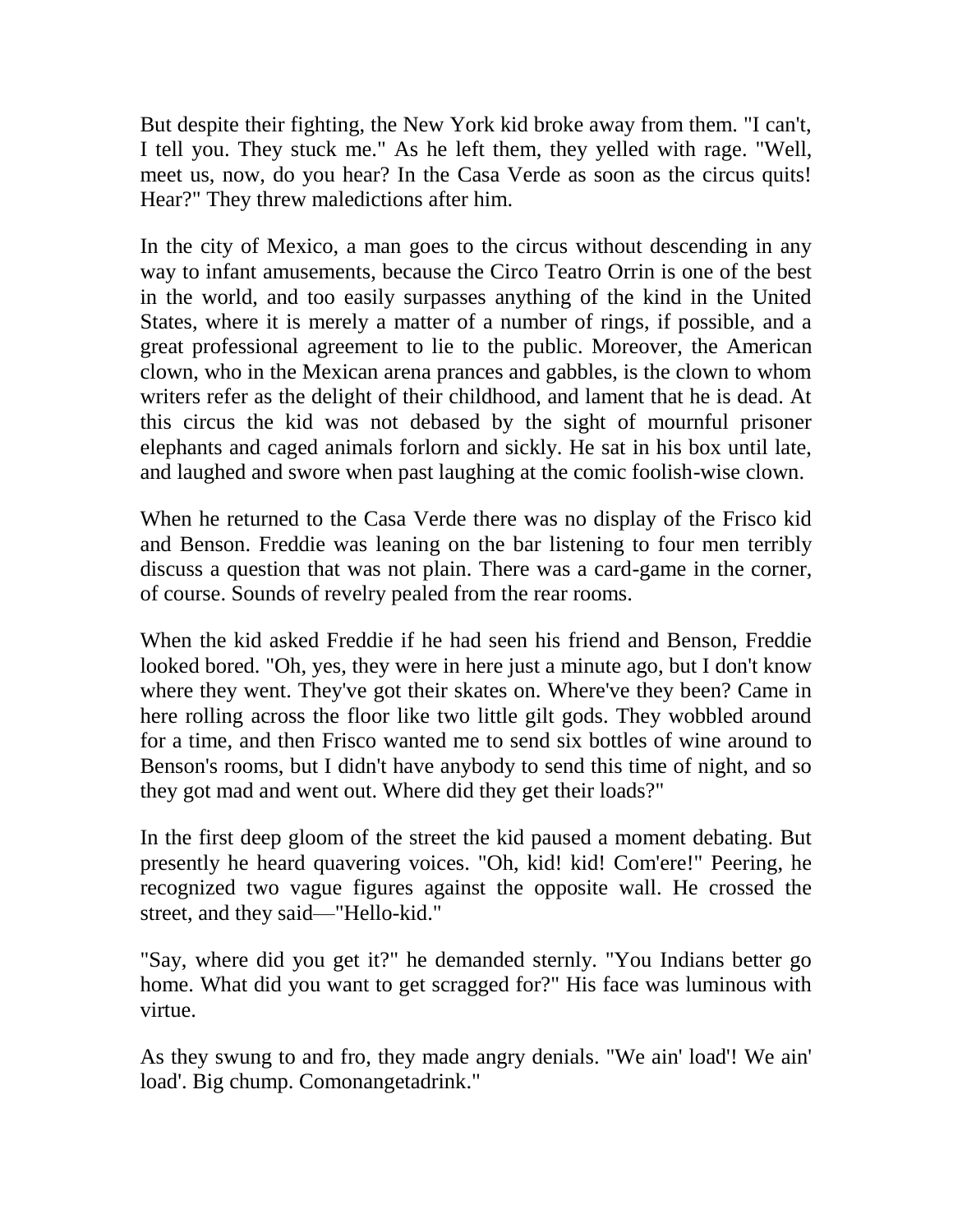The sober youth turned then to his friend. "Hadn't you better go home, kid? Come on, it's late. You'd better break away."

The Frisco kid wagged his head decisively. "Got take Benson home first. He'll be wallowing around in a minute. Don't mind me. I'm all right."

"Cerly, he's all right," said Benson, arousing from deep thought. "He's all right. But better take'm home, though. That's ri—right. He's load'. But he's all right. No need go home any more'n you. But better take'm home. He's load'." He looked at his companion with compassion. "Kid, you're load'."

The sober kid spoke abruptly to his friend from San Francisco. "Kid, pull yourself together, now. Don't fool. We've got to brace this ass of a Benson all the way home. Get hold of his other arm."

The Frisco kid immediately obeyed his comrade without a word or a glower. He seized Benson and came to attention like a soldier. Later, indeed, he meekly ventured—"Can't we take cab?" But when the New York kid snapped out that there were no convenient cabs he subsided to an impassive silence. He seemed to be reflecting upon his state, without astonishment, dismay, or any particular emotion. He submitted himself woodenly to the direction of his friend.

Benson had protested when they had grasped his arms. "Washa doing?" he said in a new and guttural voice. "Washa doing? I ain' load'. Comonangetadrink. I——"

"Oh, come along, you idiot," said the New York kid. The Frisco kid merely presented the mien of a stoic to the appeal of Benson, and in silence dragged away at one of his arms. Benson's feet came from that particular spot on the pavement with the reluctance of roots and also with the ultimate suddenness of roots. The three of them lurched out into the street in the abandon of tumbling chimneys. Benson was meanwhile noisily challenging the others to produce any reasons for his being taken home. His toes clashed into the kerb when they reached the other side of the calle, and for a moment the kids hauled him along with the points of his shoes scraping musically on the pavement. He balked formidably as they were about to pass the Casa Verde. "No! No! Leshavanothdrink! Anothdrink! Onemore!"

But the Frisco kid obeyed the voice of his partner in a manner that was blind but absolute, and they scummed Benson on past the door. Locked together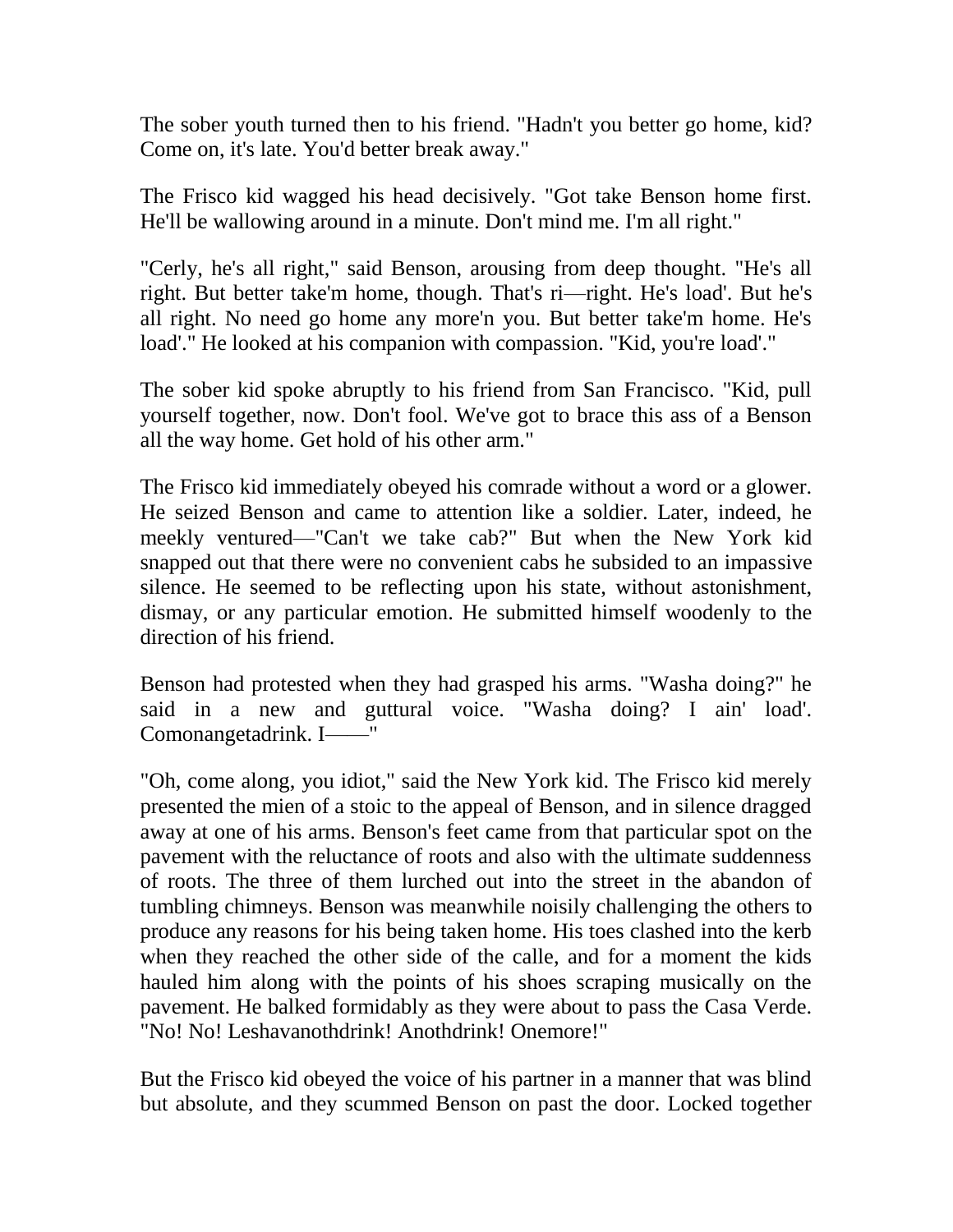the three swung into a dark street. The sober kid's flank was continually careering ahead of the other wing. He harshly admonished the Frisco child, and the latter promptly improved in the same manner of unthinking complete obedience. Benson began to recite the tale of a love affair, a tale that didn't even have a middle. Occasionally the New York kid swore. They toppled on their way like three comedians playing at it on the stage.

At midnight a little Mexican street burrowing among the walls of the city is as dark as a whale's throat at deep sea. Upon this occasion heavy clouds hung over the capital and the sky was a pall. The projecting balconies could make no shadows.

"Shay," said Benson, breaking away from his escort suddenly, "what want gome for? I ain't load'. You got reg'lar spool-fact'ry in your head—you N' York kid there. Thish oth' kid, he's mos' proper shober, mos' proper shober. He's drunk, but—but he's shober."

"Ah, shup up, Benson," said the New York kid. "Come along now. We can't stay here all night." Benson refused to be corralled, but spread his legs and twirled like a dervish, meanwhile under the evident impression that he was conducting himself most handsomely. It was not long before he gained the opinion that he was laughing at the others. "Eight purple dogsh—dogs! Eight purple dogs. Thas what kid'll see in the morn'. Look ou' for 'em. They—"

As Benson, describing the canine phenomena, swung wildly across the sidewalk, it chanced that three other pedestrians were passing in shadowy rank. Benson's shoulder jostled one of them.

A Mexican wheeled upon the instant. His hand flashed to his hip. There was a moment of silence, during which Benson's voice was not heard raised in apology. Then an indescribable comment, one burning word, came from between the Mexican's teeth.

Benson, rolling about in a semi-detached manner, stared vacantly at the Mexican, who thrust his lean face forward while his fingers played nervously at his hip. The New York kid could not follow Spanish well, but he understood when the Mexican breathed softly: "Does the señor want to fight?"

Benson simply gazed in gentle surprise. The woman next to him at dinner had said something inventive. His tailor had presented his bill. Something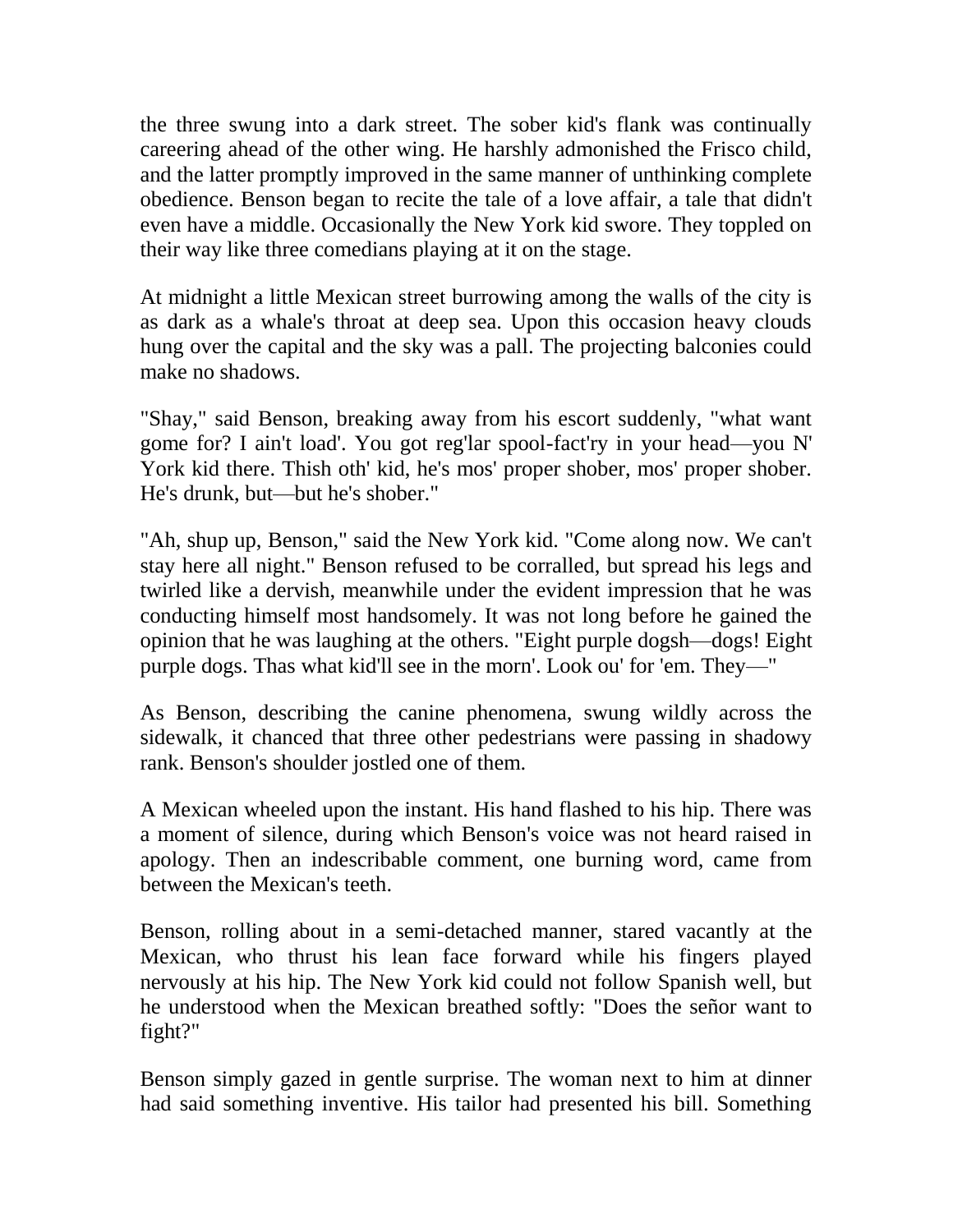had occurred which was mildly out of the ordinary, and his surcharged brain refused to cope with it. He displayed only the agitation of a smoker temporarily without a light.

The New York kid had almost instantly grasped Benson's arm, and was about to jerk him away, when the other kid, who up to this time had been an automaton, suddenly projected himself forward, thrust the rubber Benson aside, and said—"Yes."

There was no sound nor light in the world. The wall at the left happened to be of the common prison-like construction—no door, no window, no opening at all. Humanity was enclosed and asleep. Into the mouth of the sober kid came a wretched bitter taste as if it had filled with blood. He was transfixed as if he was already seeing the lightning ripples on the knifeblade.

But the Mexican's hand did not move at that time. His face went still further forward and he whispered—"So?" The sober kid saw this face as if he and it were alone in space—a yellow mask smiling in eager cruelty, in satisfaction, and above all it was lit with sinister decision. As for the features, they were reminiscent of an unplaced, a forgotten type, which really resembled with precision those of a man who had shaved him three times in Boston in 1888. But the expression burned his mind as sealing-wax burns the palm, and fascinated, stupefied, he actually watched the progress of the man's thought toward the point where a knife would be wrenched from its sheath. The emotion, a sort of mechanical fury, a breeze made by electric fans, a rage made by vanity, smote the dark countenance in wave after wave.

Then the New York kid took a sudden step forward. His hand was at his hip. He was gripping there a revolver of robust size. He recalled that upon its black handle was stamped a hunting scene in which a sportsman in fine leggings and a peaked cap was taking aim at a stag less than one-eighth of an inch away.

His pace forward caused instant movement of the Mexicans. One immediately took two steps to face him squarely. There was a general adjustment, pair and pair. This opponent of the New York kid was a tall man and quite stout. His sombrero was drawn low over his eyes. His serape was flung on his left shoulder. His back was bended in the supposed manner of a Spanish grandee. This concave gentleman cut a fine and terrible figure. The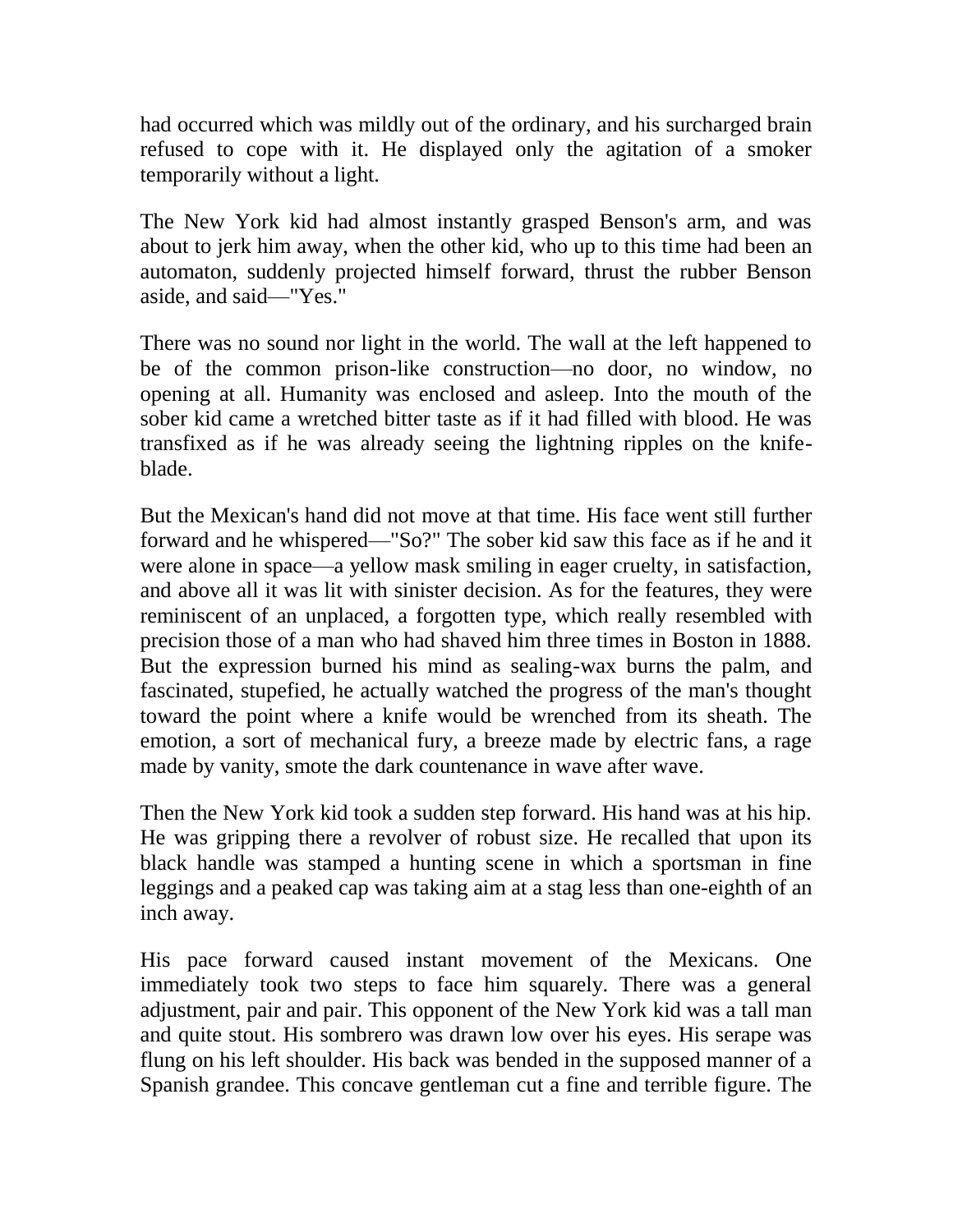lad, moved by the spirits of his modest and perpendicular ancestors, had time to feel his blood roar at sight of the pose.

He was aware that the third Mexican was over on the left fronting Benson, and he was aware that Benson was leaning against the wall sleepily and peacefully eying the convention. So it happened that these six men stood, side fronting side, five of them with their right hands at their hips and with their bodies lifted nervously, while the central pair exchanged a crescendo of provocations. The meaning of their words rose and rose. They were travelling in a straight line toward collision.

The New York kid contemplated his Spanish grandee. He drew his revolver upward until the hammer was surely free of the holster. He waited immovable and watchful while the garrulous Frisco kid expended two and a half lexicons on the middle Mexican.

The eastern lad suddenly decided that he was going to be killed. His mind leaped forward and studied the aftermath. The story would be a marvel of brevity when first it reached the far New York home, written in a careful hand on a bit of cheap paper, topped and footed and backed by the printed fortifications of the cable company. But they are often as stones flung into mirrors, these bits of paper upon which are laconically written all the most terrible chronicles of the times. He witnessed the uprising of his mother and sister, and the invincible calm of his hard-mouthed old father, who would probably shut himself in his library and smoke alone. Then his father would come, and they would bring him here and say—"This is the place." Then, very likely, each would remove his hat. They would stand quietly with their hats in their hands for a decent minute. He pitied his old financing father, unyielding and millioned, a man who commonly spoke twenty-two words a year to his beloved son. The kid under stood it at this time. If his fate was not impregnable, he might have turned out to be a man and have been liked by his father.

The other kid would mourn his death. He would be preternaturally correct for some weeks, and recite the tale without swearing. But it would not bore him. For the sake of his dead comrade he would be glad to be preternaturally correct, and to recite the tale without swearing.

These views were perfectly stereopticon, flashing in and away from his thought with an inconceivable rapidity until after all they were simply one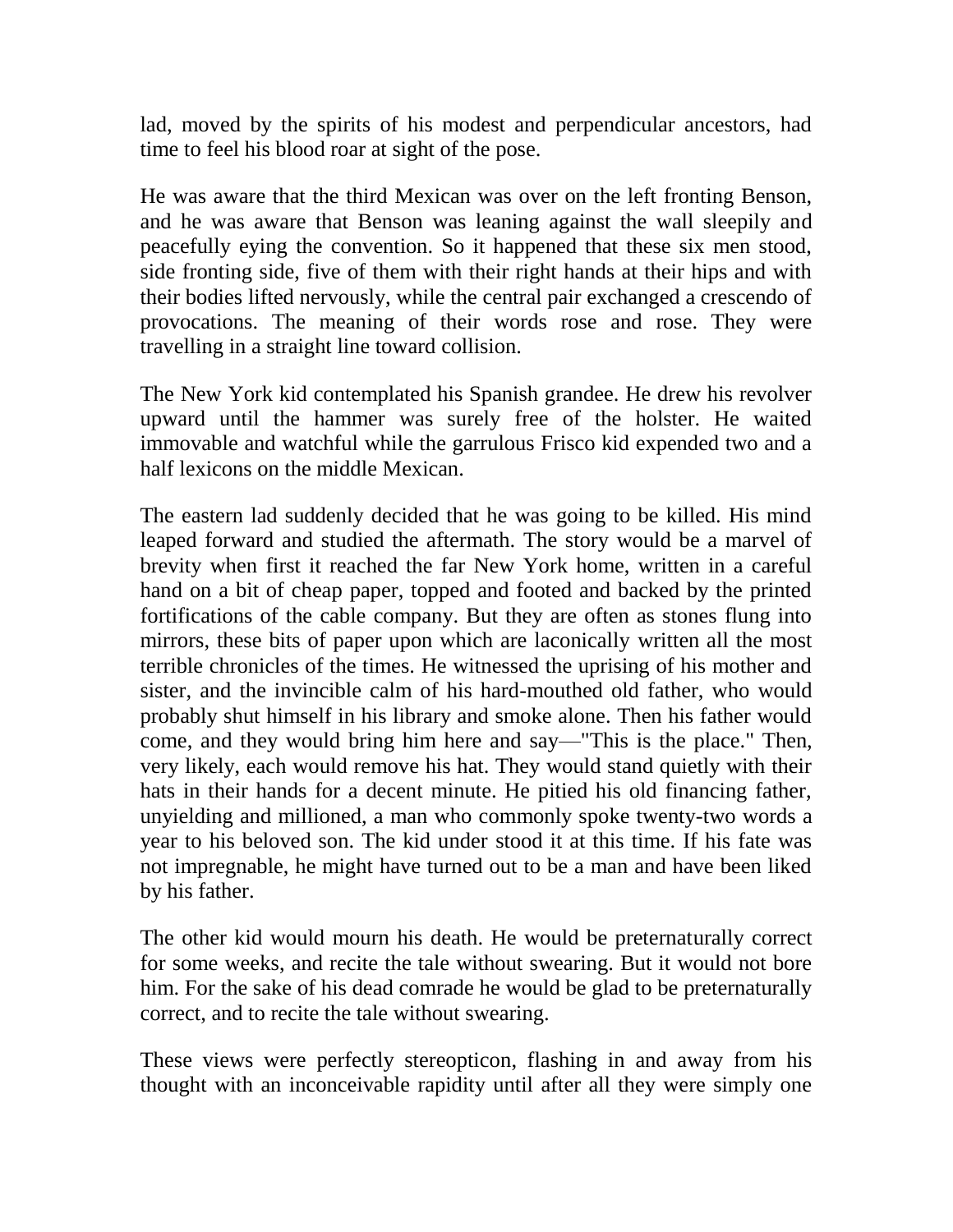quick dismal impression. And now here is the unreal real: into this kid's nostrils, at the expectant moment of slaughter, had come the scent of newmown hay, a fragrance from a field of prostrate grass, a fragrance which contained the sunshine, the bees, the peace of meadows, and the wonder of a distant crooning stream. It had no right to be supreme, but it was supreme, and he breathed it as he waited for pain and a sight of the unknown.

But in the same instant, it may be, his thought flew to the Frisco kid, and it came upon him like a flicker of lightning that the Frisco kid was not going to be there to perform, for instance, the extraordinary office of respectable mourner. The other kid's head was muddled, his hand was unsteady, his agility was gone. This other kid was facing the determined and most ferocious gentleman of the enemy. The New York kid became convinced that his friend was lost. There was going to be a screaming murder. He was so certain of it that he wanted to shield his eyes from sight of the leaping arm and the knife. It was sickening, utterly sickening. The New York kid might have been taking his first sea-voyage. A combination of honourable manhood and inability prevented him from running away.

He suddenly knew that it was possible to draw his own revolver, and by a swift manoeuvre face down all three Mexicans. If he was quick enough he would probably be victor. If any hitch occurred in the draw he would undoubtedly be dead with his friends. It was a new game; he had never been obliged to face a situation of this kind in the Beacon Club in New York. In this test, the lungs of the kid still continued to perform their duty.

"Oh, five white mice of chance, Shirts of wool and corduroy pants, Gold and wine, women and sin, All for you if you let me come in— Into the house of chance."

He thought of the weight and size of his revolver, and dismay pierced him. He feared that in his hands it would be as unwieldy as a sewing-machine for this quick work. He imagined, too, that some singular providence might cause him to lose his grip as he raised his weapon. Or it might get fatally entangled in the tails of his coat. Some of the eels of despair lay wet and cold against his back.

But at the supreme moment the revolver came forth as if it were greased and it arose like a feather. This somnolent machine, after months of repose, was finally looking at the breasts of men.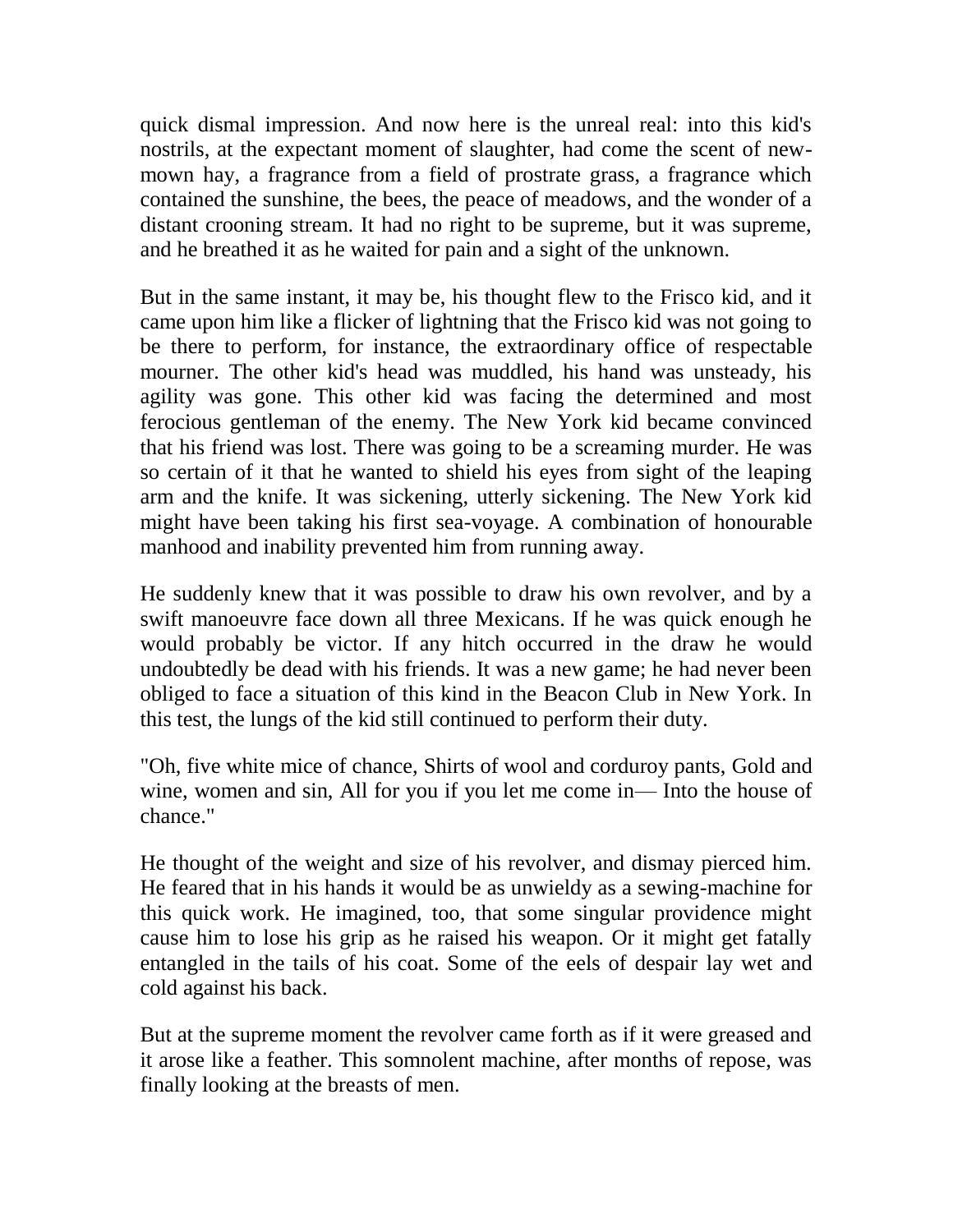Perhaps in this one series of movements, the kid had unconsciously used nervous force sufficient to raise a bale of hay. Before he comprehended it he was standing behind his revolver glaring over the barrel at the Mexicans, menacing first one and then another. His finger was tremoring on the trigger. The revolver gleamed in the darkness with a fine silver light.

The fulsome grandee sprang backward with a low cry. The man who had been facing the Frisco kid took a quick step away. The beautiful array of Mexicans was suddenly disorganized.

The cry and the backward steps revealed something of great importance to the New York kid. He had never dreamed that he did not have a complete monopoly of all possible trepidations. The cry of the grandee was that of a man who suddenly sees a poisonous snake. Thus the kid was able to understand swiftly that they were all human beings. They were unanimous in not wishing for too bloody combat. There was a sudden expression of the equality. He had vaguely believed that they were not going to evince much consideration for his dramatic development as an active factor. They even might be exasperated into an onslaught by it. Instead, they had respected his movement with a respect as great even as an ejaculation of fear and backward steps. Upon the instant he pounced forward and began to swear, unreeling great English oaths as thick as ropes, and lashing the faces of the Mexicans with them. He was bursting with rage, because these men had not previously confided to him that they were vulnerable. The whole thing had been an absurd imposition. He had been seduced into respectful alarm by the concave attitude of the grandee. And after all there had been an equality of emotion, an equality: he was furious. He wanted to take the serape of the grandee and swaddle him in it.

The Mexicans slunk back, their eyes burning wistfully. The kid took aim first at one and then at another. After they had achieved a certain distance they paused and drew up in a rank. They then resumed some of their old splendour of manner. A voice hailed him in a tone of cynical bravado as if it had come from between lips of smiling mockery. "Well, señor, it is finished?"

The kid scowled into the darkness, his revolver drooping at his side. After a moment he answered—"I am willing." He found it strange that he should be able to speak after this silence of years.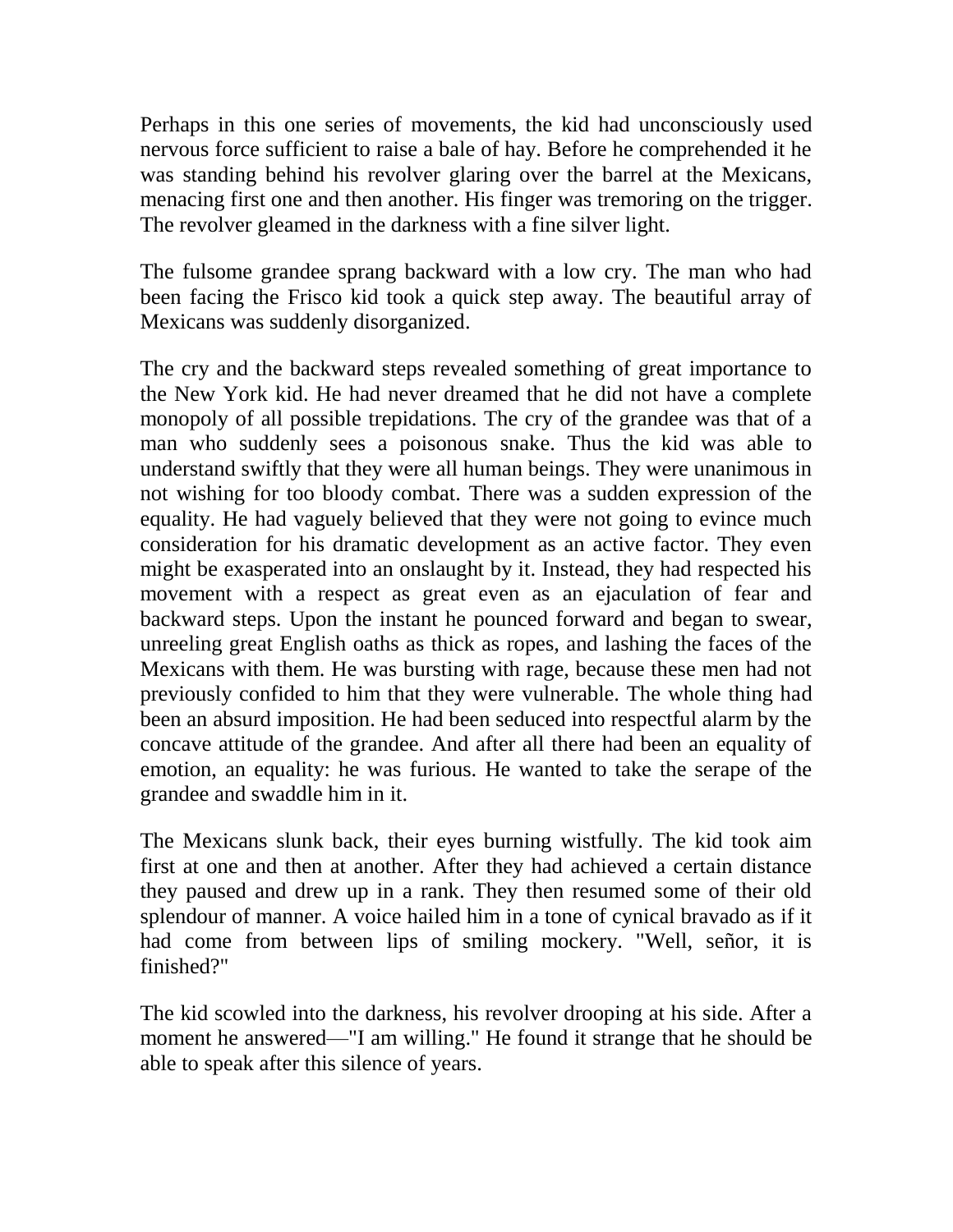"Good-night, señor."

"Good-night."

When he turned to look at the Frisco kid he found him in his original position, his hand upon his hip. He was blinking in perplexity at the point from whence the Mexicans had vanished.

"Well," said the sober kid crossly, "are you ready to go home now?"

The Frisco kid said—"Where they gone?" His voice was undisturbed but inquisitive.

Benson suddenly propelled himself from his dreamful position against the wall. "Frishco kid's all right. He's drunk's fool and he's all right. But you New York kid, you're shober." He passed into a state of profound investigation. "Kid shober 'cause didn't go with us. Didn't go with us 'cause went to damn circus. Went to damn circus 'cause lose shakin' dice. Lose shakin' dice 'cause—what make lose shakin' dice, kid?"

The New York kid eyed the senile youth. "I don't know. The five white mice, maybe."

Benson puzzled so over this reply that he had to be held erect by his friends. Finally the Frisco kid said—"Let's go home."

Nothing had happened.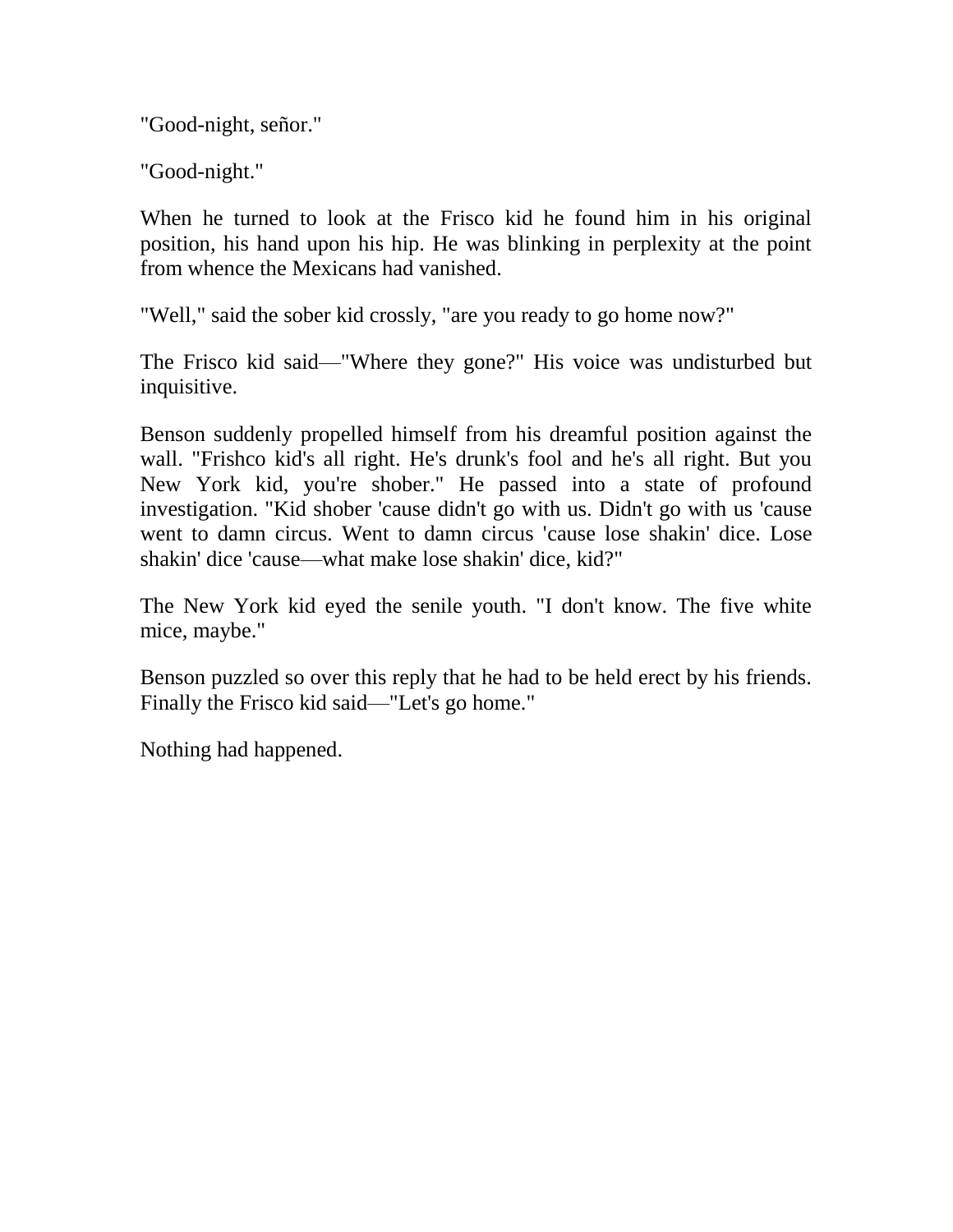## **FLANAGAN AND HIS SHORT FILIBUSTERING ADVENTURE**

# **CHAPTER I**

"I have got twenty men at me back who will fight to the death," said the warrior to the old filibuster.

"And they can be blowed for all me," replied the old filibuster. "Common as sparrows. Cheap as cigarettes. Show me twenty men with steel clamps on their mouths, with holes in their heads where memory ought to be, and I want 'em. But twenty brave men merely? I'd rather have twenty brave onions."

Thereupon the warrior removed sadly, feeling that no salaams were paid to valour in these days of mechanical excellence.

Valour, in truth, is no bad thing to have when filibustering; but many medals are to be won by the man who knows not the meaning of "pow-wow," before or afterwards. Twenty brave men with tongues hung lightly may make trouble rise from the ground like smoke from grass, because of their subsequent fiery pride; whereas twenty cow-eyed villains who accept unrighteous and far-compelling kicks as they do the rain from heaven may halo the ultimate history of an expedition with gold, and plentifully bedeck their names, winning forty years of gratitude from patriots, simply by remaining silent. As for the cause, it may be only that they have no friends or other credulous furniture.

If it were not for the curse of the swinging tongue, it is surely to be said that the filibustering industry, flourishing now in the United States, would be pie. Under correct conditions, it is merely a matter of dealing with some little detectives whose skill at search is rated by those who pay them at a value of twelve or twenty dollars each week. It is nearly axiomatic that normally a twelve dollar per week detective cannot defeat a one hundred thousand dollar filibustering excursion. Against the criminal, the detective represents the commonwealth, but in this other case he represents his desire to show cause why his salary should be paid. He represents himself merely, and he counts no more than a grocer's clerk.

But the pride of the successful filibuster often smites him and his cause like an axe, and men who have not confided in their mothers go prone with him. It can make the dome of the Capitol tremble and incite the Senators to over-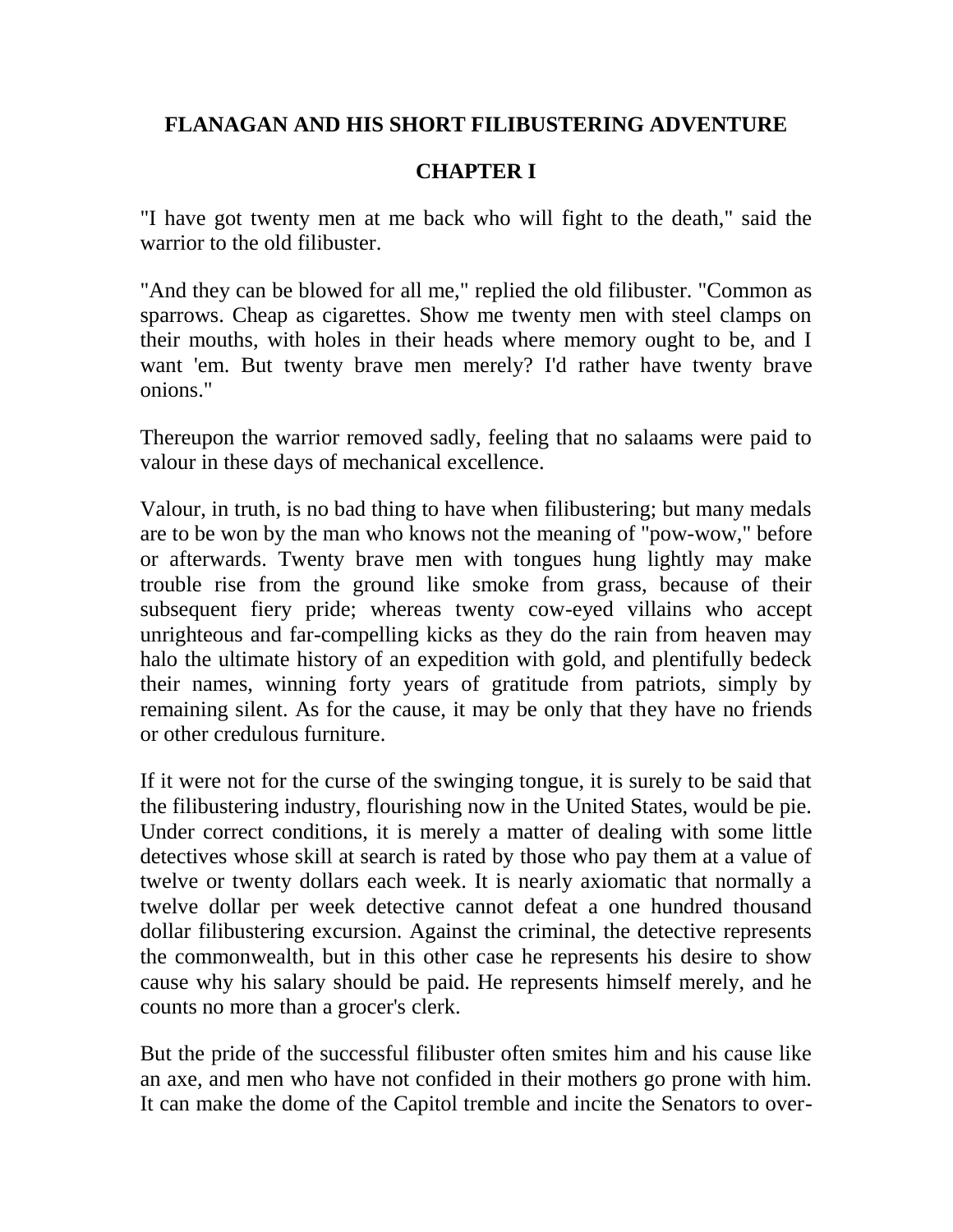turning benches. It can increase the salaries of detectives who could not detect the location of a pain in the chest. It is a wonderful thing, this pride.

Filibustering was once such a simple game. It was managed blandly by gentle captains and smooth and undisturbed gentlemen, who at other times dealt in law, soap, medicine, and bananas. It was a great pity that the little cote of doves in Washington were obliged to rustle officially, and naval men were kept from their berths at night, and sundry Custom House people got wiggings, all because the returned adventurer pow-wowed in his pride. A yellow and red banner would have been long since smothered in a shame of defeat if a contract to filibuster had been let to some admirable organization like one of our trusts.

And yet the game is not obsolete. It is still played by the wise and the silent men whose names are not display-typed and blathered from one end of the country to the other.

There is in mind now a man who knew one side of a fence from the other side when he looked sharply. They were hunting for captains then to command the first vessels of what has since become a famous little fleet. One was recommended to this man, and he said, "Send him down to my office and I'll look him over." He was an attorney, and he liked to lean back in his chair, twirl a paper-knife, and let the other fellow talk.

The sea-faring man came and stood and appeared confounded. The attorney asked the terrible first question of the filibuster to the applicant. He said, "Why do you want to go?"

The captain reflected, changed his attitude three times, and decided ultimately that he didn't know. He seemed greatly ashamed. The attorney, looking at him, saw that he had eyes that resembled a lambkin's eyes.

"Glory?" said the attorney at last.

"No-o," said the captain.

"Pay?"

"No-o. Not that so much."

"Think they'll give you a land grant when they win out?"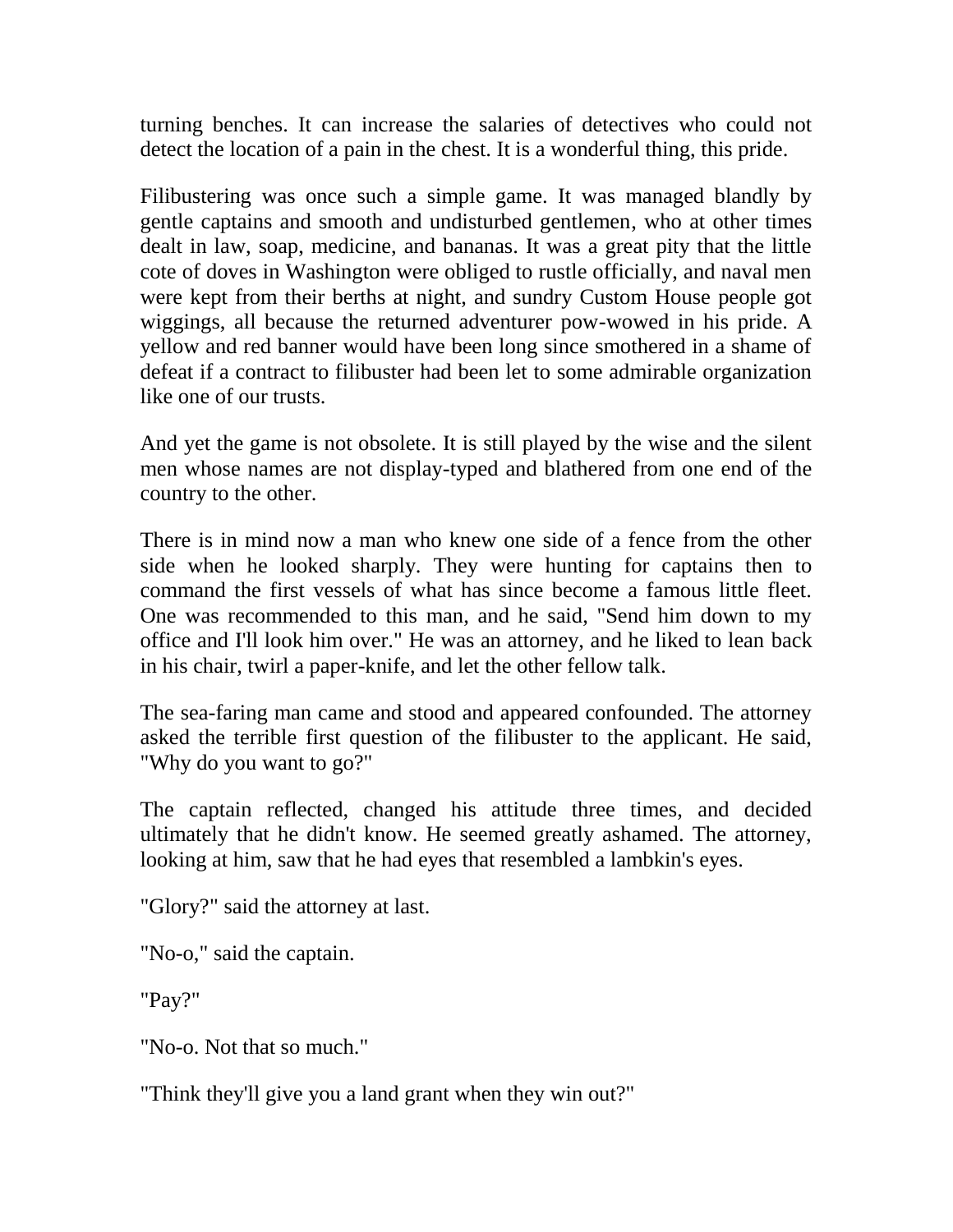"No; never thought."

"No glory; no immense pay; no land grant. What are you going for, then?"

"Well, I don't know," said the captain, with his glance on the floor and shifting his position again. "I don't know. I guess it's just for fun mostly." The attorney asked him out to have a drink.

When he stood on the bridge of his out-going steamer, the attorney saw him again. His shore meekness and uncertainty were gone. He was clear-eyed and strong, aroused like a mastiff at night. He took his cigar out of his mouth and yelled some sudden language at the deck.

This steamer had about her a quality of unholy mediæval disrepair, which is usually accounted the principal prerogative of the United States Revenue Marine. There is many a seaworthy ice-house if she were a good ship. She swashed through the seas as genially as an old wooden clock, burying her head under waves that came only like children at play, and, on board, it cost a ducking to go from anywhere to anywhere.

The captain had commanded vessels that shore-people thought were liners; but when a man gets the ant of desire-to-see-what-it's-like stirring in his heart, he will wallow out to sea in a pail. The thing surpasses a man's love for his sweetheart. The great tank-steamer *Thunder-Voice* had long been Flanagan's sweetheart, but he was far happier off Hatteras watching this wretched little portmanteau boom down the slant of a wave.

The crew scraped acquaintance one with another gradually. Each man came ultimately to ask his neighbour what particular turn of ill-fortune or inherited deviltry caused him to try this voyage. When one frank, bold man saw another frank, bold man aboard, he smiled, and they became friends. There was not a mind on board the ship that was not fastened to the dangers of the coast of Cuba, and taking wonder at this prospect and delight in it. Still, in jovial moments they termed each other accursed idiots.

At first there was some trouble in the engine-room, where there were many steel animals, for the most part painted red and in other places very shiny bewildering, complex, incomprehensible to any one who don't care, usually thumping, thumping, thumping with the monotony of a snore.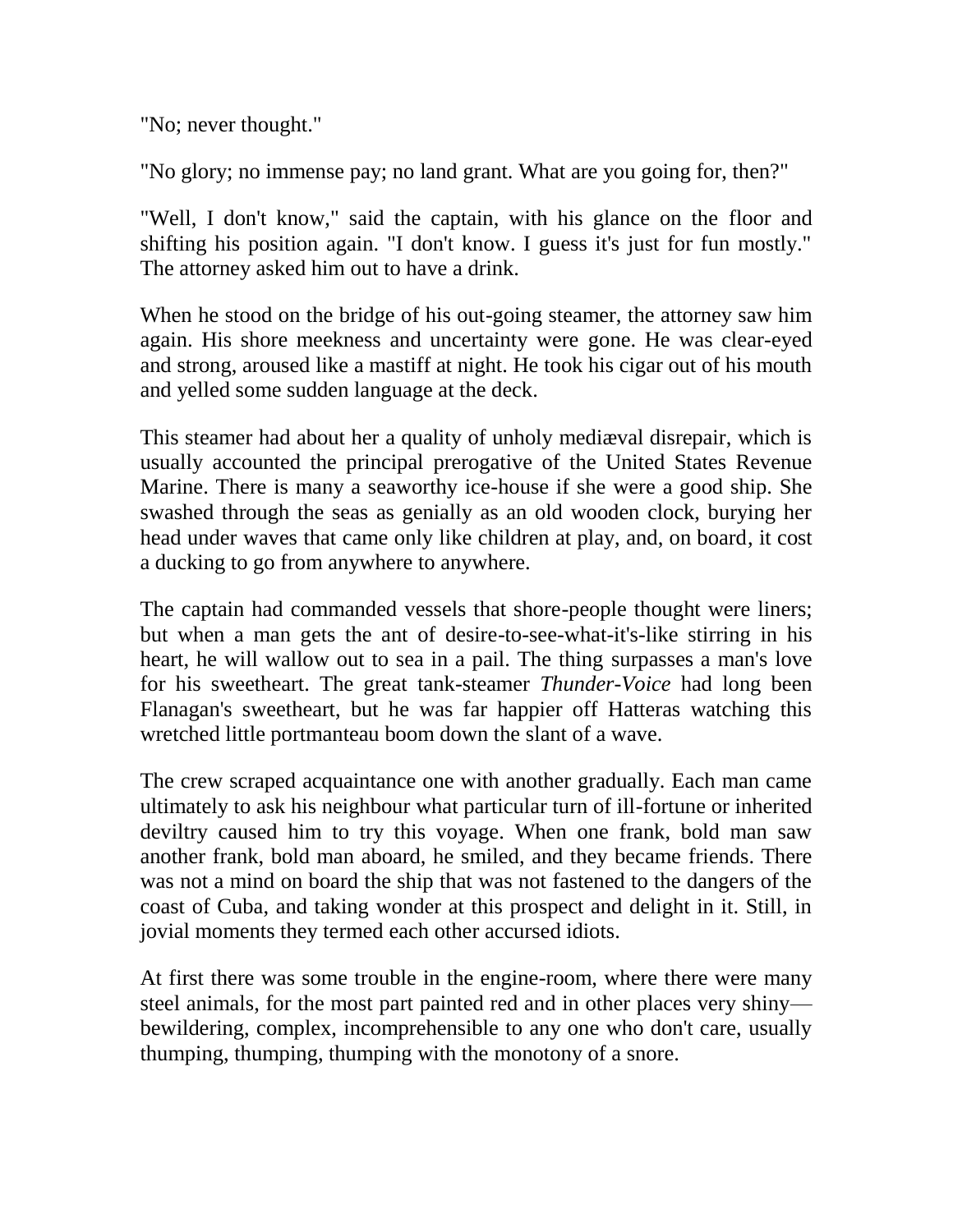It seems that this engine was as whimsical as a gas-meter. The chief engineer was a fine old fellow with a grey moustache, but the engine told him that it didn't intend to budge until it felt better. He came to the bridge and said, "The blamed old thing has laid down on us, sir."

"Who was on duty?" roared the captain.

"The second, sir."

"Why didn't he call you?"

"Don't know, sir." Later the stokers had occasion to thank the stars that they were not second engineers.

The *Foundling* was soundly thrashed by the waves for loitering while the captain and the engineers fought the obstinate machinery. During this wait on the sea, the first gloom came to the faces of the company. The ocean is wide, and a ship is a small place for the feet, and an ill ship is worriment. Even when she was again under way, the gloom was still upon the crew. From time to time men went to the engine-room doors, and looking down, wanted to ask questions of the chief engineer, who slowly prowled to and fro, and watched with careful eye his red-painted mysteries. No man wished to have a companion know that he was anxious, and so questions were caught at the lips. Perhaps none commented save the first mate, who remarked to the captain, "Wonder what the bally old thing will do, sir, when we're chased by a Spanish cruiser?"

The captain merely grinned. Later he looked over the side and said to himself with scorn, "Sixteen knots! sixteen knots! Sixteen hinges on the inner gates of Hades! Sixteen knots! Seven is her gait, and nine if you crack her up to it."

There may never be a captain whose crew can't sniff his misgivings. They scent it as a herd scents the menace far through the trees and over the ridges. A captain that does not know that he is on a foundering ship sometimes can take his men to tea and buttered toast twelve minutes before the disaster, but let him fret for a moment in the loneliness of his cabin, and in no time it affects the liver of a distant and sensitive seaman. Even as Flanagan reflected on the *Foundling*, viewing her as a filibuster, word arrived that a winter of discontent had come to the stoke-room.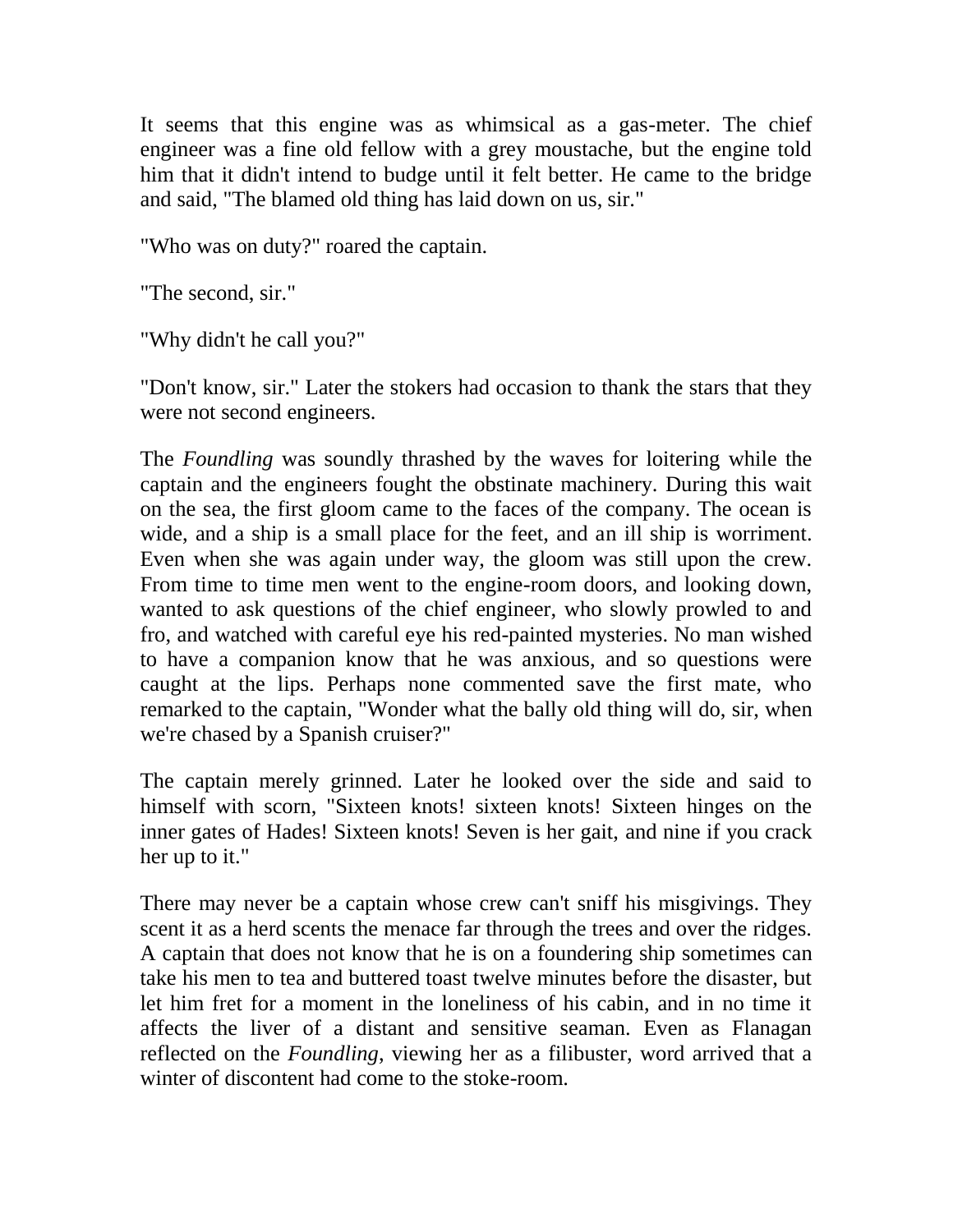The captain knew that it requires sky to give a man courage. He sent for a stoker and talked to him on the bridge. The man, standing under the sky, instantly and shamefacedly denied all knowledge of the business; nevertheless, a jaw had presently to be broken by a fist because the *Foundling* could only steam nine knots, and because the stoke-room has no sky, no wind, no bright horizon.

When the *Foundling* was somewhere off Savannah a blow came from the north-east, and the steamer, headed south-east, rolled like a boiling potato. The first mate was a fine officer, and so a wave crashed him into the deckhouse and broke his arm. The cook was a good cook, and so the heave of the ship flung him heels over head with a pot of boiling water, and caused him to lose interest in everything save his legs. "By the piper," said Flanagan to himself, "this filibustering is no trick with cards."

Later there was more trouble in the stoke-room. All the stokers participated save the one with a broken jaw, who had become discouraged. The captain had an excellent chest development. When he went aft, roaring, it was plain that a man could beat carpets with a voice like that one.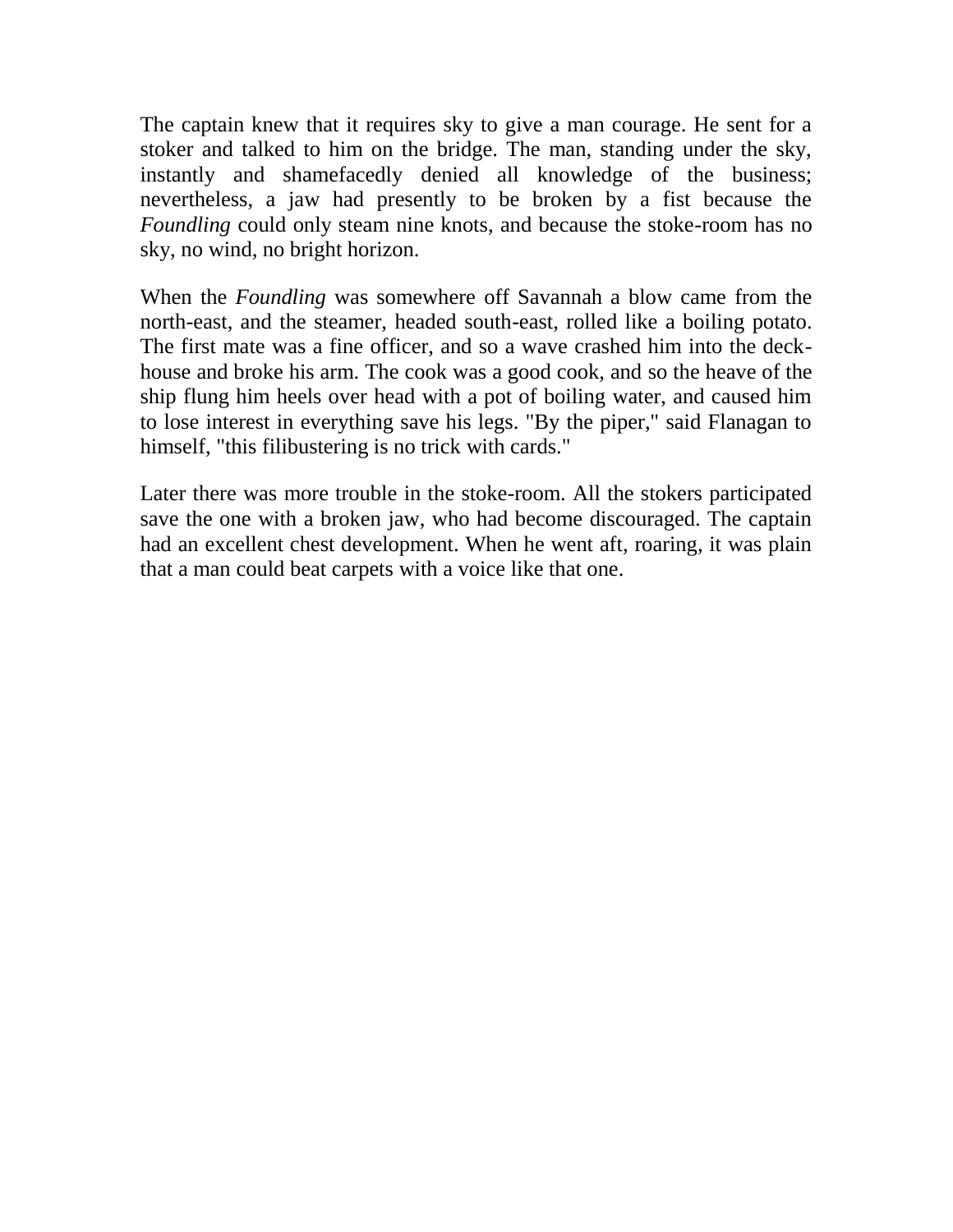#### **CHAPTER II**

One night the *Foundling* was off the southern coast of Florida, and running at half-speed towards the shore. The captain was on the bridge. "Four flashes at intervals of one minute," he said to himself, gazing steadfastly towards the beach. Suddenly a yellow eye opened in the black face of the night, and looked at the *Foundling* and closed again. The captain studied his watch and the shore. Three times more the eye opened and looked at the *Foundling* and closed again. The captain called to the vague figures on the deck below him. "Answer it." The flash of a light from the bow of the steamer displayed for a moment in golden colour the crests of the inriding waves.

The *Foundling* lay to and waited. The long swells rolled her gracefully, and her two stub masts reaching into the darkness swung with the solemnity of batons timing a dirge. When the ship had left Boston she had been as encrusted with ice as a Dakota stage-driver's beard, but now the gentle wind of Florida softly swayed the lock on the forehead of the coatless Flanagan, and he lit a new cigar without troubling to make a shield of his hands.

Finally a dark boat came plashing over the waves. As it came very near, the captain leaned forward and perceived that the men in her rowed like seamstresses, and at the same time a voice hailed him in bad English. "It's a dead sure connection," said he to himself.

At sea, to load two hundred thousand rounds of rifle ammunition, seven hundred and fifty rifles, two rapid-fire field guns with a hundred shells, forty bundles of machetes, and a hundred pounds of dynamite, from yawls, and by men who are not born stevedores, and in a heavy ground swell, and with the searchlight of a United States cruiser sometimes flashing like lightning in the sky to the southward, is no business for a Sunday-school class. When at last the *Foundling* was steaming for the open over the grey sea at dawn, there was not a man of the forty come aboard from the Florida shore, nor of the fifteen sailed from Boston, who was not glad, standing with his hair matted to his forehead with sweat, smiling at the broad wake of the *Foundling* and the dim streak on the horizon which was Florida.

But there is a point of the compass in these waters men call the north-east. When the strong winds come from that direction they kick up a turmoil that is not good for a *Foundling* stuffed with coals and war-stores. In the gale which came, this ship was no more than a drunken soldier.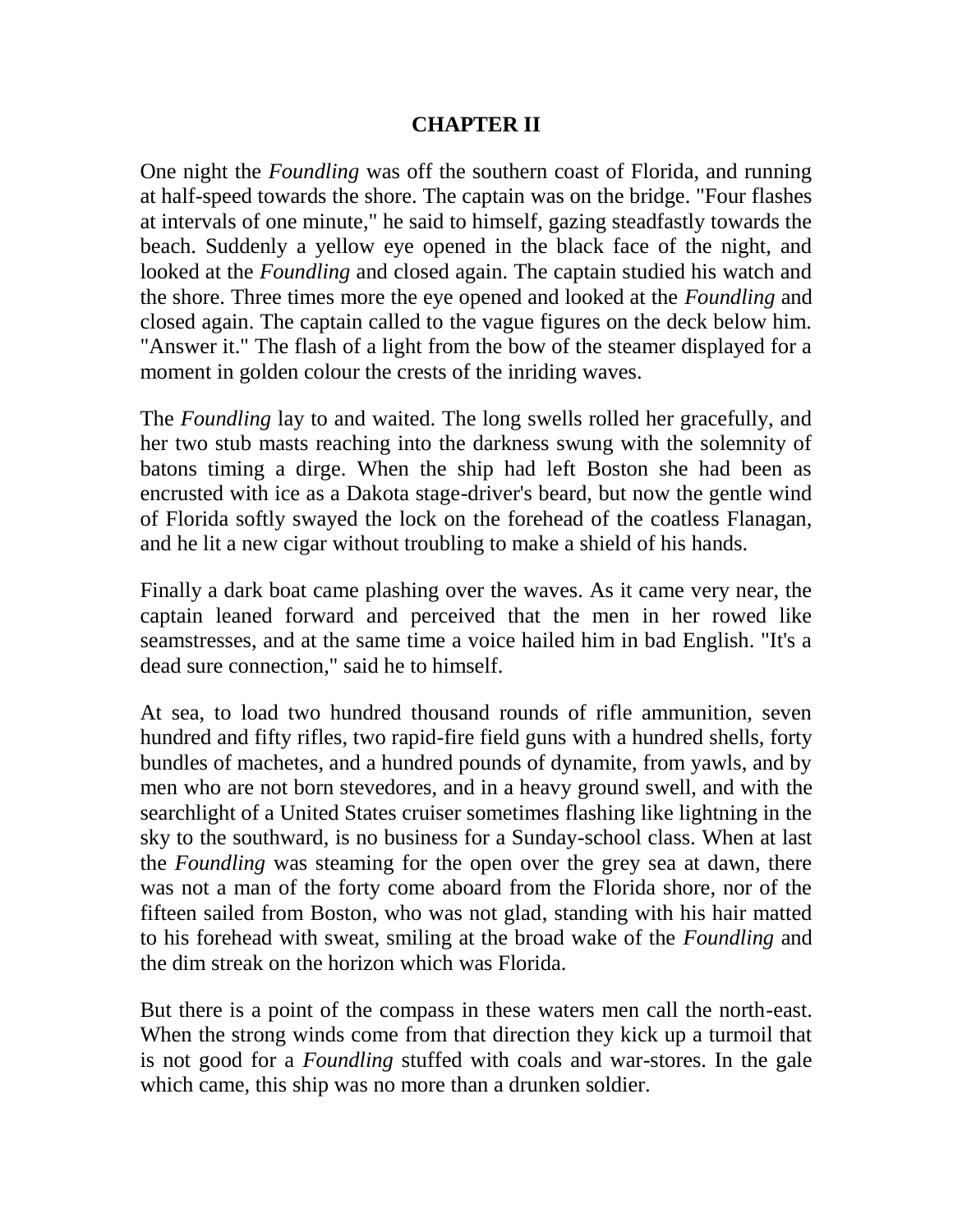The Cuban leader, standing on the bridge with the captain, was presently informed that of his men, thirty-nine out of a possible thirty-nine were seasick. And in truth they were sea-sick. There are degrees in this complaint, but that matter was waived between them. They were all sick to the limits. They strewed the deck in every posture of human anguish, and when the *Foundling* ducked and water came sluicing down from the bows, they let it sluice. They were satisfied if they could keep their heads clear of the wash; and if they could not keep their heads clear of the wash, they didn't care. Presently the *Foundling* swung her course to the south-east, and the waves pounded her broadside. The patriots were all ordered below decks, and there they howled and measured their misery one against another. All day the *Foundling* plopped and floundered over a blazing bright meadow of an ocean whereon the white foam was like flowers.

The captain on the bridge mused and studied the bare horizon. "Hell!" said he to himself, and the word was more in amazement than in indignation or sorrow. "Thirty-nine sea-sick passengers, the mate with a broken arm, a stoker with a broken jaw, the cook with a pair of scalded legs, and an engine likely to be taken with all these diseases, if not more! If I get back to a home port with a spoke of the wheel gripped in my hands, it'll be fair luck!"

There is a kind of corn-whisky bred in Florida which the natives declare is potent in the proportion of seven fights to a drink. Some of the Cuban volunteers had had the forethought to bring a small quantity of this whisky aboard with them, and being now in the fire-room and sea-sick, feeling that they would not care to drink liquor for two or three years to come, they gracefully tendered their portions to the stokers. The stokers accepted these gifts without avidity, but with a certain earnestness of manner.

As they were stokers, and toiling, the whirl of emotion was delayed, but it arrived ultimately, and with emphasis. One stoker called another stoker a weird name, and the latter, righteously inflamed at it, smote his mate with an iron shovel, and the man fell headlong over a heap of coal, which crashed gently while piece after piece rattled down upon the deck.

A third stoker was providently enraged at the scene, and assailed the second stoker. They fought for some moments, while the sea-sick Cubans sprawled on the deck watched with languid rolling glances the ferocity of this scuffle. One was so indifferent to the strategic importance of the space he occupied that he was kicked on the shins.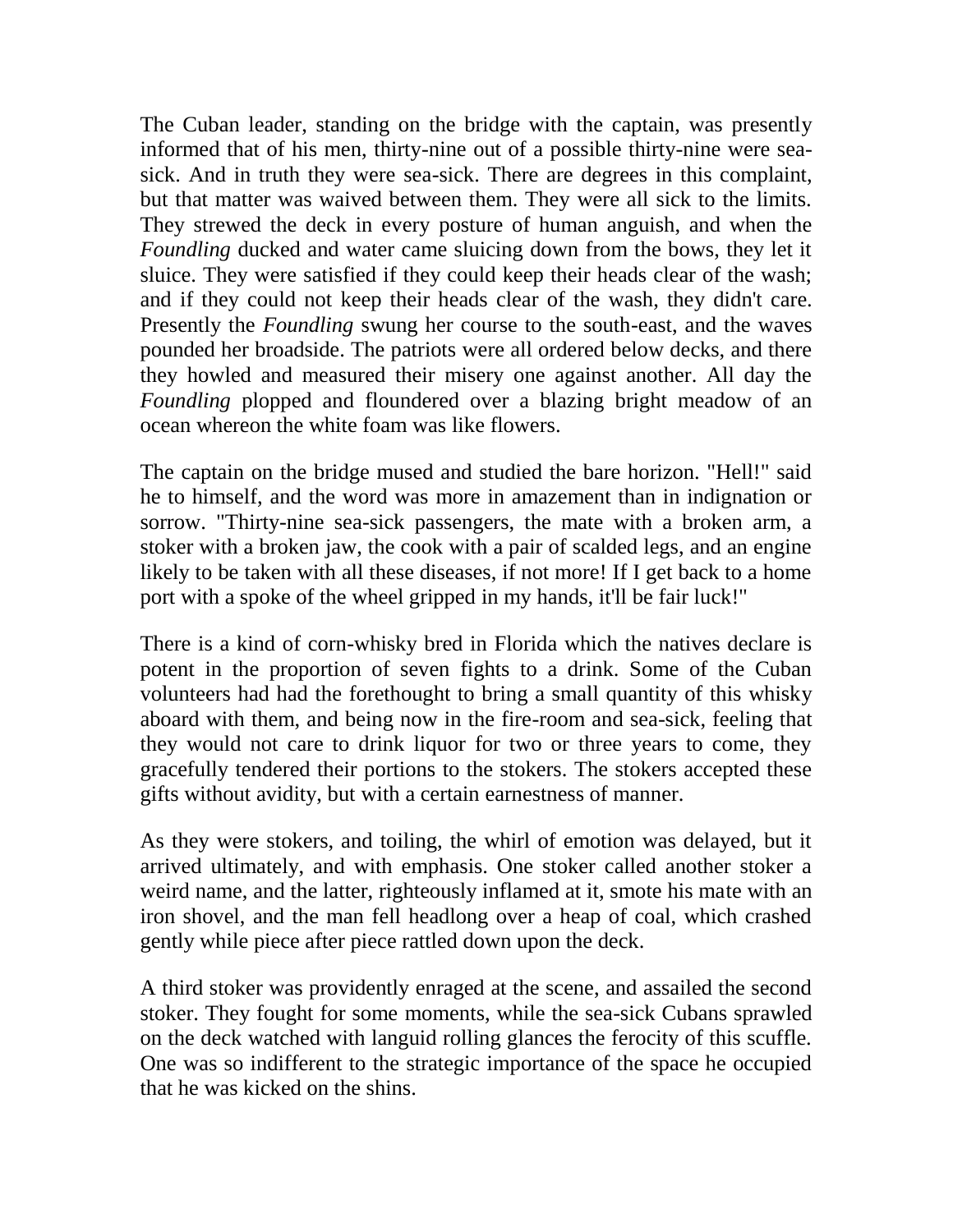When the second engineer came to separating the combatants, he was sincere in his efforts, and he came near to disabling them for life.

The captain said, "I'll go down there and——" But the leader of the Cubans restrained him. "No, no," he cried, "you must not. We must treat them like children, very gently, all the time, you see, or else when we get back to a United States port they will—what you call? Spring? Yes, spring the whole business. We must—jolly them, you see?"

"You mean," said the captain thoughtfully, "they are likely to get mad, and give the expedition dead away when we reach port again unless we blarney them now?"

"Yes, yes," cried the Cuban leader, "unless we are so very gentle with them they will make many troubles afterwards for us in the newspapers and then in court."

"Well, but I won't have my crew——" began the captain.

"But you must," interrupted the Cuban, "you must. It is the only thing. You are like the captain of a pirate ship. You see? Only you can't throw them overboard like him. You see?"

"Hum," said the captain, "this here filibustering business has got a lot to it when you come to look it over."

He called the fighting stokers to the bridge, and the three came, meek and considerably battered. He was lecturing them soundly but sensibly, when he suddenly tripped a sentence and cried—"Here! Where's that other fellow? How does it come he wasn't in the fight?"

The row of stokers cried at once eagerly, "He's hurt, sir. He's got a broken jaw, sir."

"So he has; so he has," murmured the captain, much embarrassed.

And because of all these affairs, the *Foundling* steamed toward Cuba with its crew in a sling, if one may be allowed to speak in that way.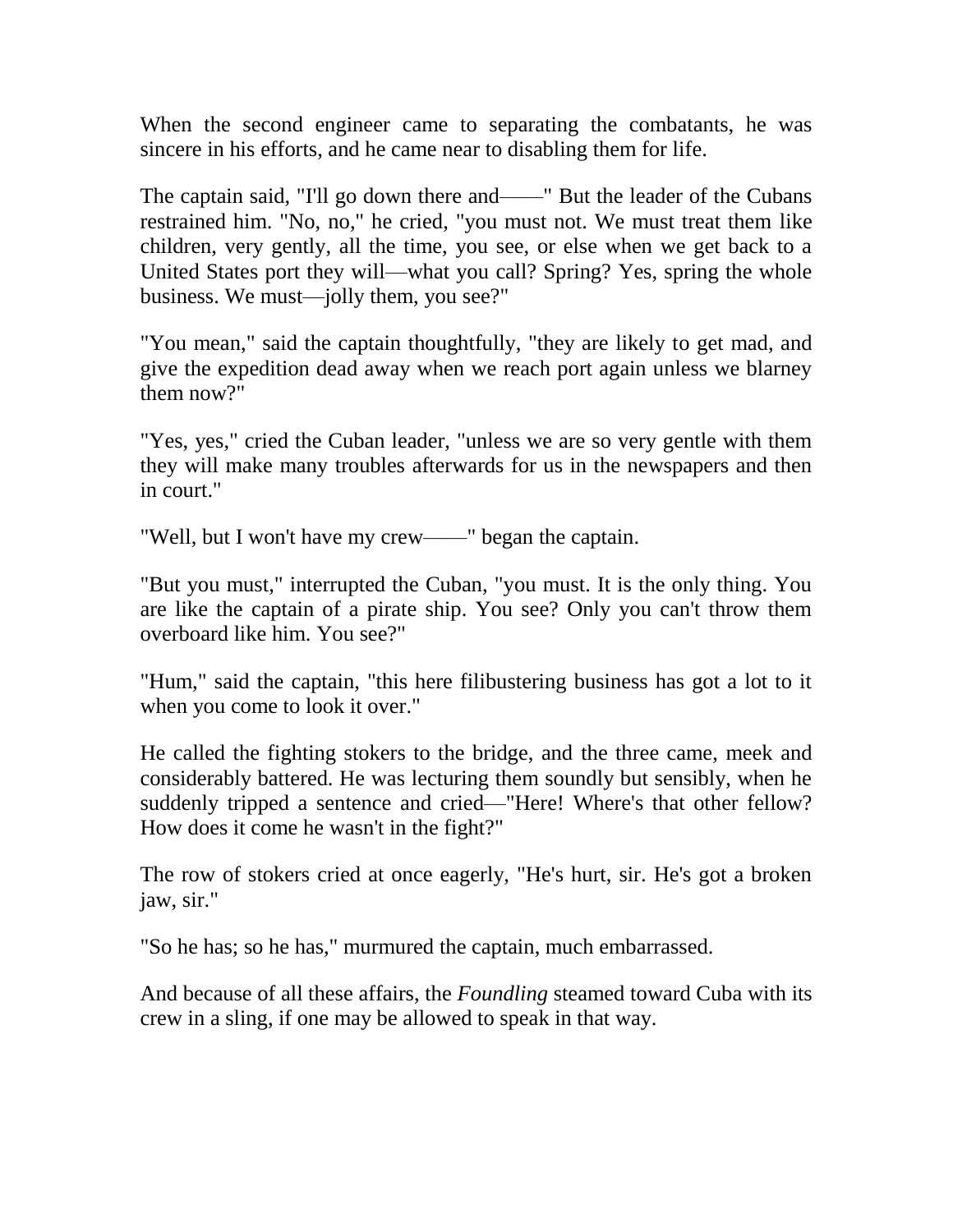### **CHAPTER III**

At night the *Foundling* approached the coast like a thief. Her lights were muffled, so that from the deck the sea shone with its own radiance, like the faint shimmer of some kinds of silk. The men on deck spoke in whispers, and even down in the fire-room the hidden stokers working before the blood-red furnace doors used no words and walked on tip-toe. The stars were out in the blue-velvet sky, and their light with the soft shine of the sea caused the coast to appear black as the side of a coffin. The surf boomed in low thunder on the distant beach.

The *Foundling's* engines ceased their thumping for a time. She glided quietly forward until a bell chimed faintly in the engine-room. Then she paused with a flourish of phosphorescent waters.

"Give the signal," said the captain. Three times a flash of light went from the bow. There was a moment of waiting. Then an eye like the one on the coast of Florida opened and closed, opened and closed, opened and closed. The Cubans, grouped in a great shadow on deck, burst into a low chatter of delight. A hiss from their leader silenced them.

"Well?" said the captain.

"All right," said the leader.

At the giving of the word it was not apparent that any one on board of the *Foundling* had ever been sea-sick. The boats were lowered swiftly—too swiftly. Boxes of cartridges were dragged from the hold and passed over the side with a rapidity that made men in the boats exclaim against it. They were being bombarded. When a boat headed for shore its rowers pulled like madmen. The captain paced slowly to and fro on the bridge. In the engineroom the engineers stood at their station, and in the stoke-hold the firemen fidgeted silently around the furnace doors.

On the bridge Flanagan reflected. "Oh, I don't know!" he observed. "This filibustering business isn't so bad. Pretty soon it'll be off to sea again with nothing to do but some big lying when I get into port."

In one of the boats returning from shore came twelve Cuban officers, the greater number of them convalescing from wounds, while two or three of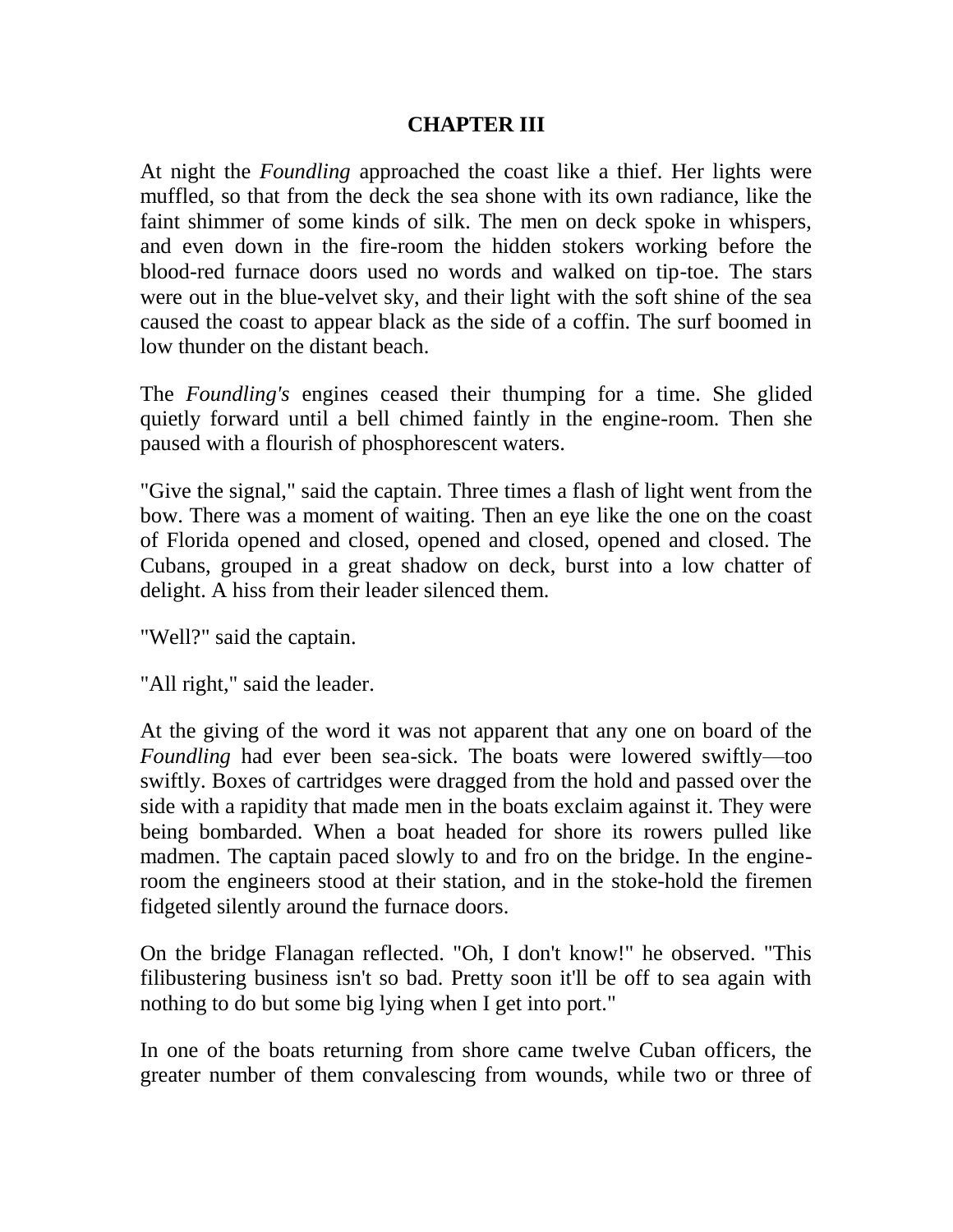them had been ordered to America on commissions from the insurgents. The captain welcomed them, and assured them of a speedy and safe voyage.

Presently he went again to the bridge and scanned the horizon. The sea was lonely like the spaces amid the suns. The captain grinned and softly smote his chest. "It's dead easy," he said.

It was near the end of the cargo, and the men were breathing like spent horses, although their elation grew with each moment, when suddenly a voice spoke from the sky. It was not a loud voice, but the quality of it brought every man on deck to full stop and motionless, as if they had all been changed to wax. "Captain," said the man at the masthead, "there's a light to the west'ard, sir. Think it's a steamer, sir."

There was a still moment until the captain called, "Well, keep your eye on it now." Speaking to the deck, he said, "Go ahead with your unloading."

The second engineer went to the galley to borrow a tin cup. "Hear the news, second?" asked the cook. "Steamer coming up from the west'ard."

"Gee!" said the second engineer. In the engine-room he said to the chief, "Steamer coming up from the west'ard, sir." The chief engineer began to test various little machines with which his domain was decorated. Finally he addressed the stoke-room. "Boys, I want you to look sharp now. There's a steamer coming up to the west'ard."

"All right, sir," said the stoke-room.

From time to time the captain hailed the masthead. "How is she now?"

"Seems to be coming down on us pretty fast, sir."

The Cuban leader came anxiously to the captain. "Do you think we can save all the cargo? It is rather delicate business. No?"

"Go ahead," said Flanagan. "Fire away! I'll wait."

There continued the hurried shuffling of feet on deck, and the low cries of the men unloading the cargo. In the engine-room the chief and his assistant were staring at the gong. In the stoke-room the firemen breathed through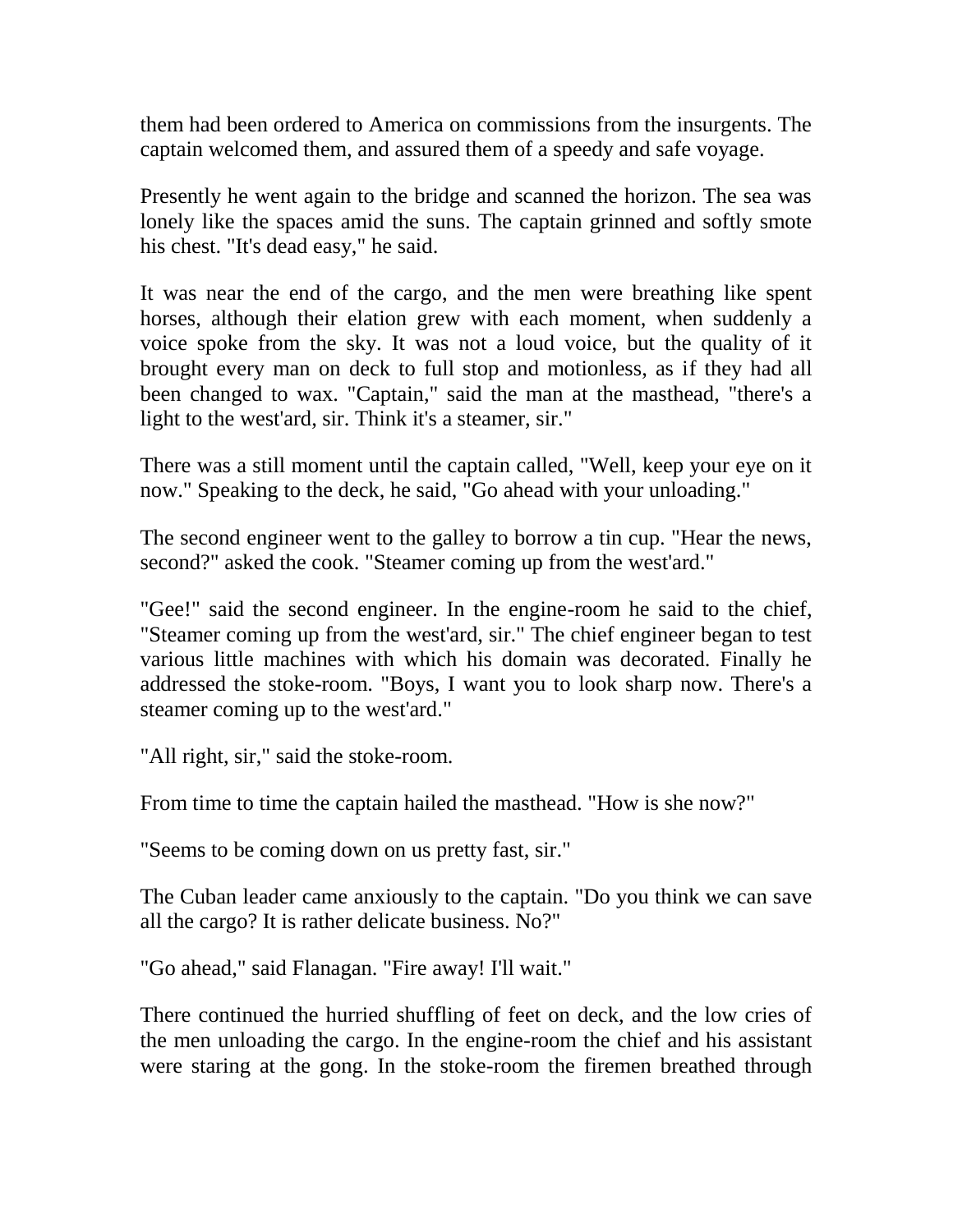their teeth. A shovel slipped from where it leaned against the side and banged on the floor. The stokers started and looked around quickly.

Climbing to the rail and holding on to a stay, the captain gazed westward. A light had raised out of the deep. After watching this light for a time he called to the Cuban leader. "Well, as soon as you're ready now, we might as well be skipping out."

Finally, the Cuban leader told him, "Well, this is the last load. As soon as the boats come back you can be off."

"Shan't wait for all the boats," said the captain. "That fellow is too close." As the second boat came aboard, the *Foundling* turned, and like a black shadow stole seaward to cross the bows of the oncoming steamer. "Waited about ten minutes too long," said the captain to himself.

Suddenly the light in the west vanished. "Hum!" said Flanagan, "he's up to some meanness." Every one outside of the engine-rooms was set on watch. The *Foundling*, going at full speed into the north-east, slashed a wonderful trail of blue silver on the dark bosom of the sea.

A man on deck cried out hurriedly, "There she is, sir." Many eyes searched the western gloom, and one after another the glances of the men found a tiny shadow on the deep with a line of white beneath it. "He couldn't be heading better if he had a line to us," said Flanagan.

There was a thin flash of red in the darkness. It was long and keen like a crimson rapier. A short, sharp report sounded, and then a shot whined swiftly in the air and blipped into the sea. The captain had been about to take a bite of plug tobacco at the beginning of this incident, and his arm was raised. He remained like a frozen figure while the shot whined, and then, as it blipped into the sea, his hand went to his mouth and he bit the plug. He looked wide-eyed at the shadow with its line of white.

The senior Cuban officer came hurriedly to the bridge. "It is no good to surrender," he cried. "They would only shoot or hang all of us."

There was another thin red flash and a report. A loud whirring noise passed over the ship.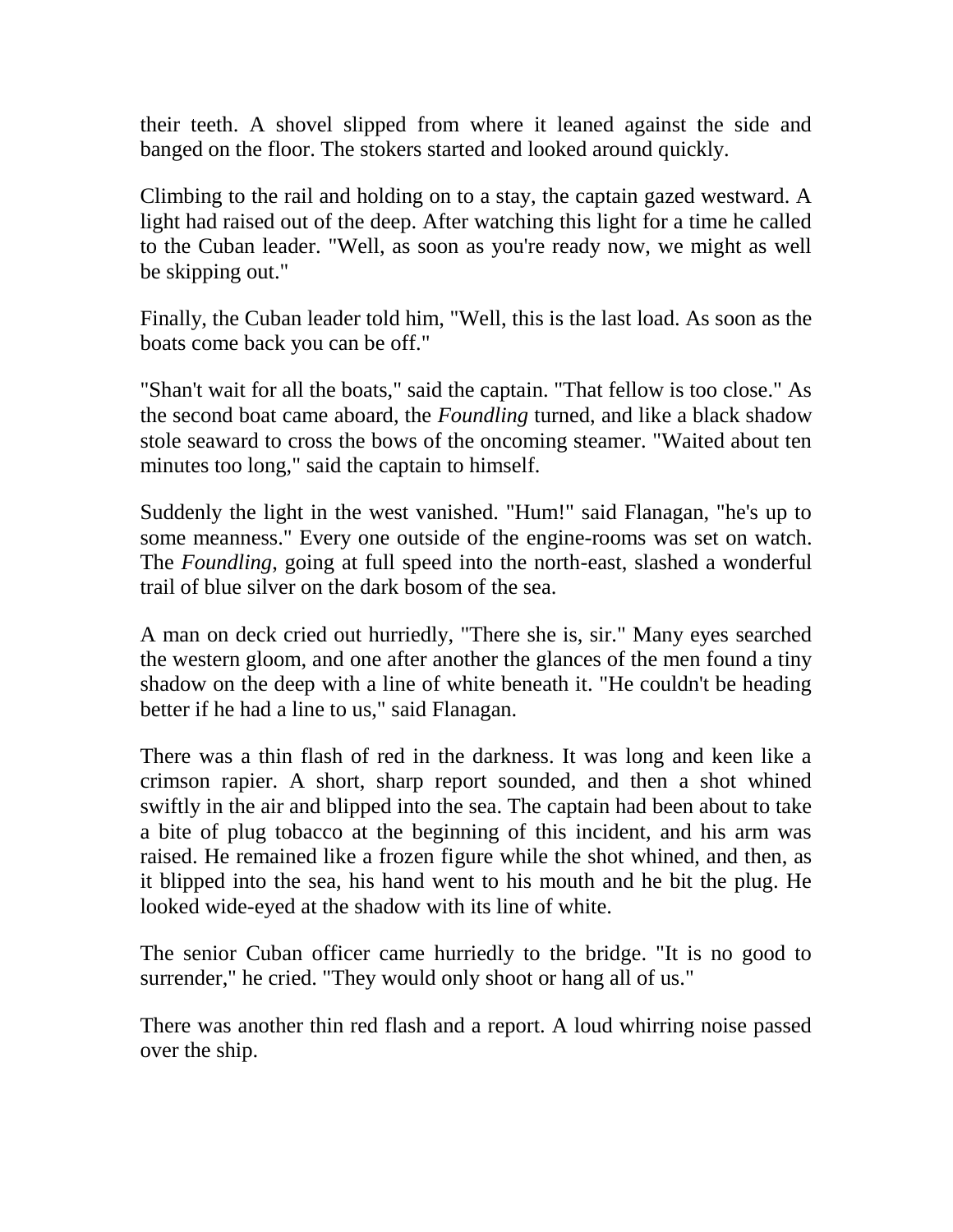"I'm not going to surrender," said the captain, hanging with both hands to the rail. He appeared like a man whose traditions of peace are clinched in his heart. He was as astonished as if his hat had turned into a dog. Presently he wheeled quickly and said—"What kind of a gun is that?"

"It is a one-pounder," cried the Cuban officer. "The boat is one of those little gunboats made from a yacht. You see?"

"Well, if it's only a yawl, he'll sink us in five more minutes," said Flanagan. For a moment he looked helplessly off at the horizon. His under-jaw hung low. But a moment later, something touched him, like a stiletto point of inspiration. He leaped to the pilothouse and roared at the man at the wheel. The *Foundling* sheered suddenly to starboard, made a clumsy turn, and Flanagan was bellowing through the tube to the engine-room before everybody discovered that the old basket was heading straight for the Spanish gun-boat. The ship lunged forward like a draught-horse on the gallop.

This strange manoeuvre by the *Foundling* first dealt consternation on board of the *Foundling*. Men instinctively crouched on the instant, and then swore their supreme oath, which was unheard by their own ears.

Later the manoeuvre of the *Foundling* dealt consternation on board of the gunboat. She had been going victoriously forward dim-eyed from the fury of her pursuit. Then this tall threatening shape had suddenly loomed over her like a giant apparition.

The people on board the *Foundling* heard panic shouts, hoarse orders. The little gunboat was paralyzed with astonishment.

Suddenly Flanagan yelled with rage and sprang for the wheel. The helmsman had turned his eyes away. As the captain whirled the wheel far to starboard he heard a crunch as the *Foundling*, lifted on a wave, smashed her shoulder against the gunboat, and he saw shooting past a little launch sort of a thing with men on her that ran this way and that way. The Cuban officers, joined by the cook and a seaman, emptied their revolvers into the surprised terror of the seas.

There was naturally no pursuit. Under comfortable speed the *Foundling* stood to the northwards.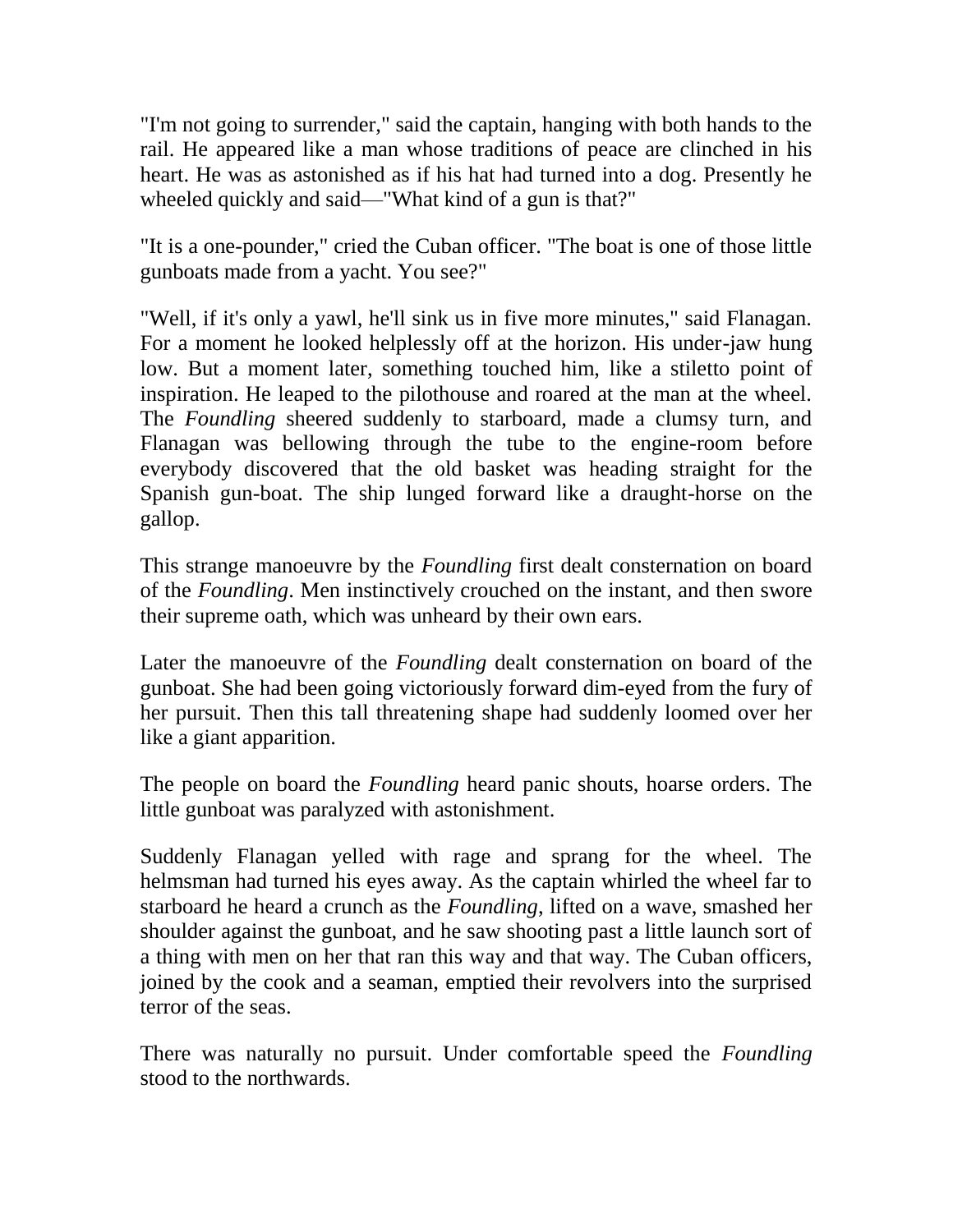The captain went to his berth chuckling. "There, by God!" he said. "There now!"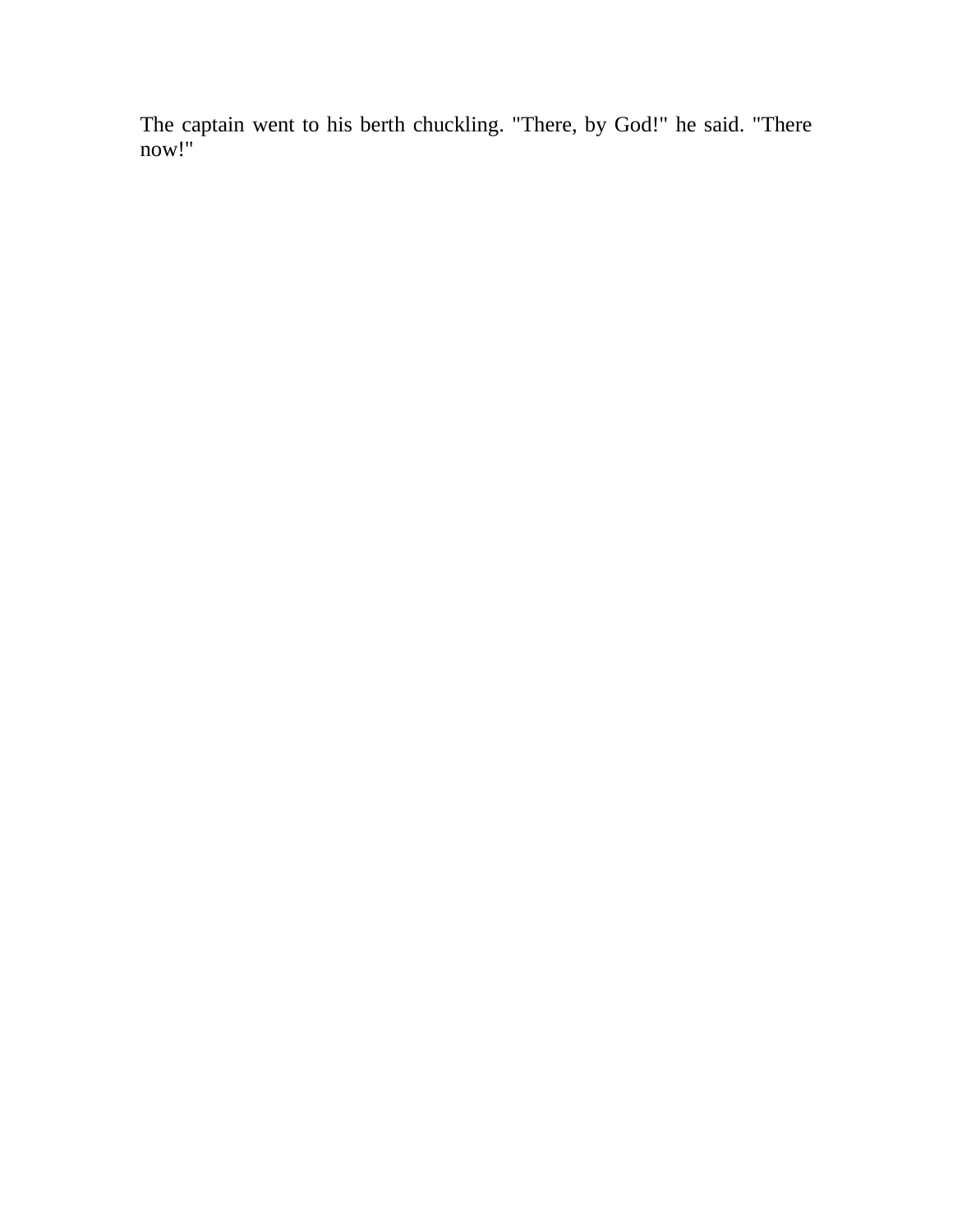## **CHAPTER IV**

When Flanagan came again on deck, the first mate, his arm in a sling, walked the bridge. Flanagan was smiling a wide smile. The bridge of the *Foundling* was dipping afar and then afar. With each lunge of the little steamer the water seethed and boomed alongside, and the spray dashed high and swiftly.

"Well," said Flanagan, inflating himself, "we've had a great deal of a time, and we've come through it all right, and thank Heaven it is all over."

The sky in the north-east was of a dull brick-red in tone, shaded here and there by black masses that billowed out in some fashion from the flat heavens.

"Look there," said the mate.

"Hum!" said the captain. "Looks like a blow, don't it?"

Later the surface of the water rippled and flickered in the preliminary wind. The sea had become the colour of lead. The swashing sound of the waves on the sides of the *Foundling* was now provided with some manner of ominous significance. The men's shouts were hoarse.

A squall struck the *Foundling* on her starboard quarter, and she leaned under the force of it as if she were never to return to the even keel. "I'll be glad when we get in," said the mate. "I'm going to quit then. I've got enough."

"Hell!" said the beaming Flanagan.

The steamer crawled on into the north-west. The white water, sweeping out from her, deadened the chug-chug-chug of the tired old engines.

Once, when the boat careened, she laid her shoulder flat on the sea and rested in that manner. The mate, looking down the bridge, which slanted more than a coal-shute, whistled softly to himself. Slowly, heavily, the *Foundling* arose to meet another sea.

At night waves thundered mightily on the bows of the steamer, and water lit with the beautiful phosphorescent glamour went boiling and howling along deck.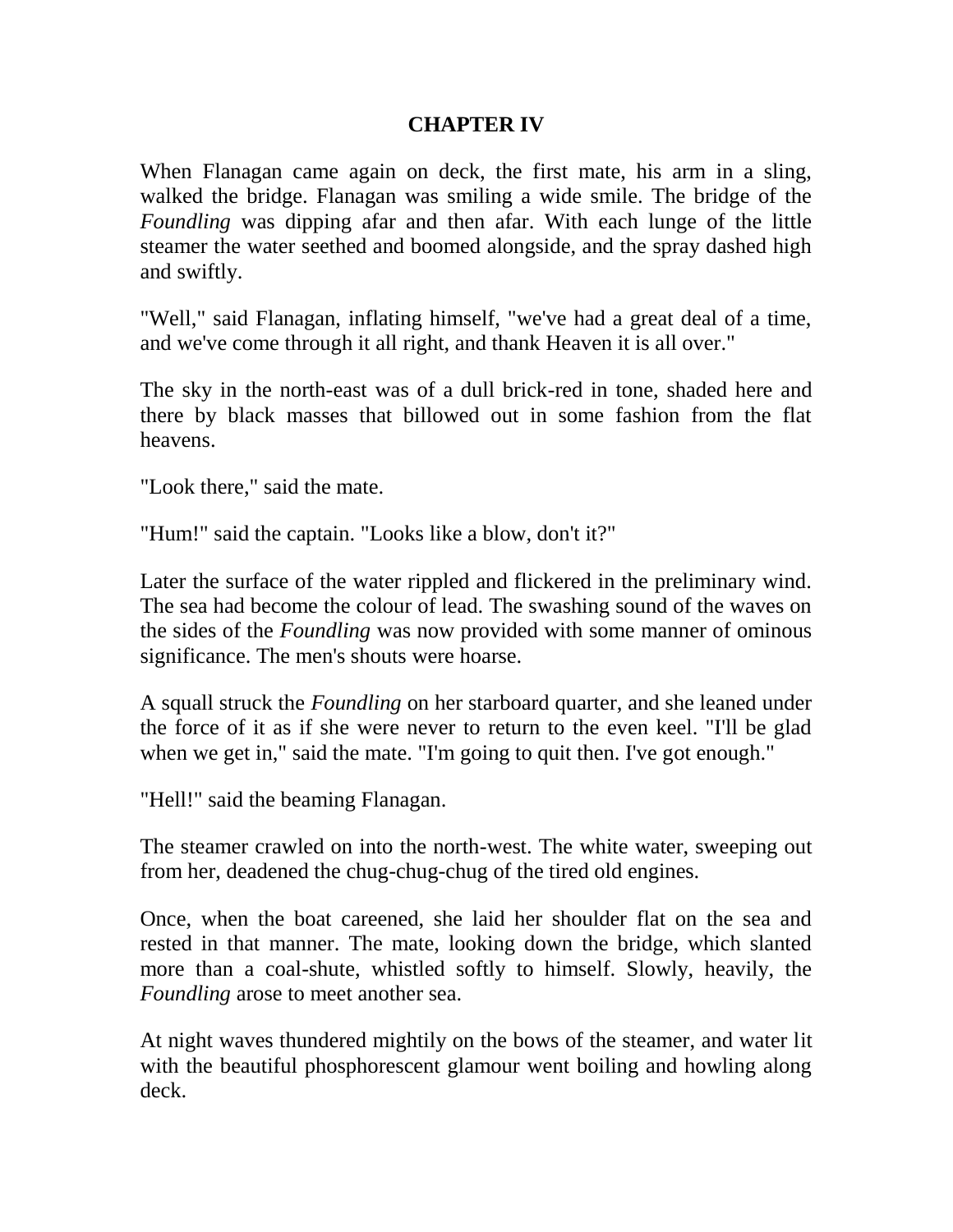By good fortune the chief engineer crawled safely, but utterly drenched, to the galley for coffee. "Well, how goes it, chief?" said the cook, standing with his fat arms folded in order to prove that he could balance himself under any conditions.

The engineer shook his head dejectedly. "This old biscuit-box will never see port again. Why, she'll fall to pieces."

Finally at night the captain said, "Launch the boats." The Cubans hovered about him. "Is the ship going to sink?" The captain addressed them politely. "Gentlemen, we are in trouble, but all I ask of you is that you just do what I tell you, and no harm will come to anybody."

The mate directed the lowering of the first boat, and the men performed this task with all decency, like people at the side of a grave.

A young oiler came to the captain. "The chief sends word, sir, that the water is almost up to the fires."

"Keep at it as long as you can."

"Keep at it as long as we can, sir?"

Flanagan took the senior Cuban officer to the rail, and, as the steamer sheered high on a great sea, showed him a yellow dot on the horizon. It was smaller than a needle when its point is towards you.

"There," said the captain. The wind-driven spray was lashing his face. "That's Jupiter Light on the Florida coast. Put your men in the boat we've just launched, and the mate will take you to that light."

Afterwards Flanagan turned to the chief engineer. "We can never beach," said the old man. "The stokers have got to quit in a minute." Tears were in his eyes.

The *Foundling* was a wounded thing. She lay on the water with gasping engines, and each wave resembled her death-blow.

Now the way of a good ship on the sea is finer than sword-play. But this is when she is alive. If a time comes that the ship dies, then her way is the way of a floating old glove, and she has that much vim, spirit, buoyancy. At this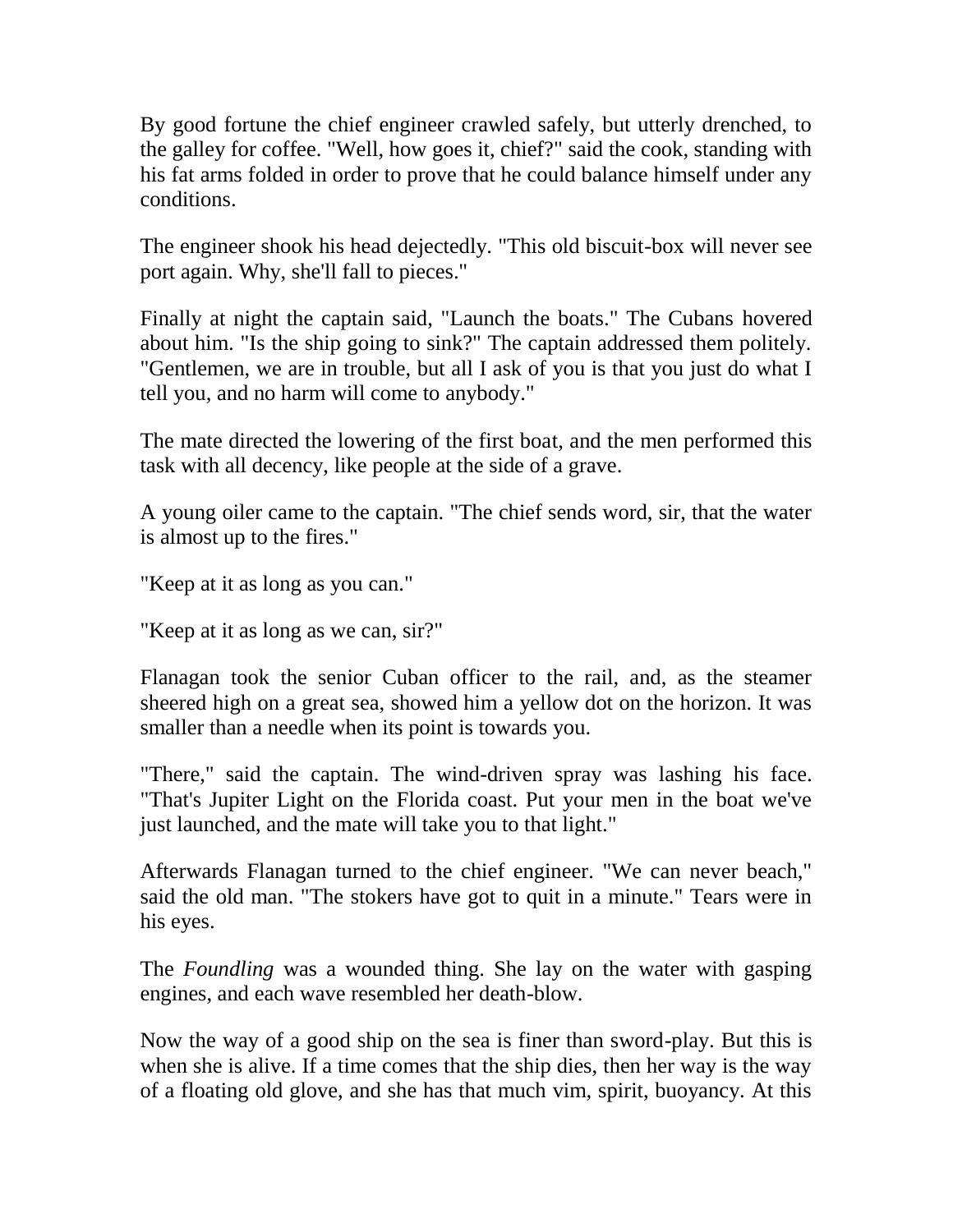time many men on the *Foundling* suddenly came to know that they were clinging to a corpse.

The captain went to the stoke-room, and what he saw as he swung down the companion suddenly turned him hesitant and dumb. Water was swirling to and fro with the roll of the ship, fuming greasily around half-strangled machinery that still attempted to perform its duty. Steam arose from the water, and through its clouds shone the red glare of the dying fires. As for the stokers, death might have been with silence in this room. One lay in his berth, his hands under his head, staring moodily at the wall. One sat near the foot of the companion, his face hidden in his arms. One leaned against the side and gazed at the snarling water as it rose, and its mad eddies among the machinery. In the unholy red light and grey mist of this stifling dim Inferno they were strange figures with their silence and their immobility. The wretched *Foundling* groaned deeply as she lifted, and groaned deeply as she sank into the trough, while hurried waves then thundered over her with the noise of landslides. The terrified machinery was making gestures.

But Flanagan took control of himself suddenly. Then he stirred the fireroom. The stillness had been so unearthly that he was not altogether inapprehensive of strange and grim deeds when he charged into them; but precisely as they had submitted to the sea so they submitted to Flanagan. For a moment they rolled their eyes like hurt cows, but they obeyed the Voice. The situation simply required a Voice.

When the captain returned to the deck the hue of this fire-room was in his mind, and then he understood doom and its weight and complexion.

When finally the *Foundling* sank she shifted and settled as calmly as an animal curls down in the bush grass. Away over the waves two bobbing boats paused to witness this quiet death. It was a slow manoeuvre, altogether without the pageantry of uproar, but it flashed pallor into the faces of all men who saw it, and they groaned when they said, "There she goes!" Suddenly the captain whirled and knocked his hand on the gunwale. He sobbed for a time, and then he sobbed and swore also.

There was a dance at the Imperial Inn. During the evening some irresponsible young men came from the beach bringing the statement that several boatloads of people had been perceived off shore. It was a charming dance, and none cared to take time to believe this tale. The fountain in the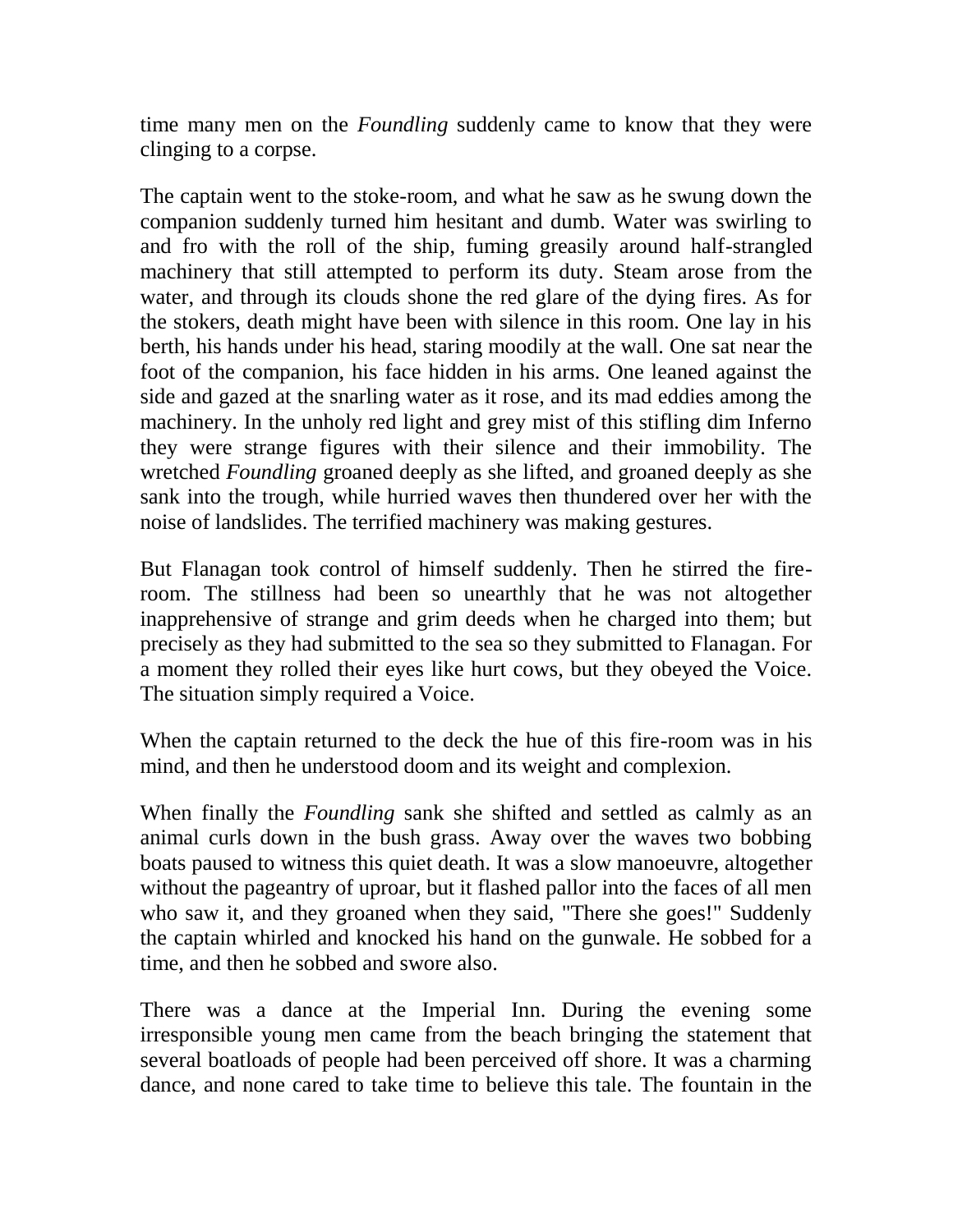court-yard splashed softly, and couple after couple paraded through the aisles of palms, where lamps with red shades threw a rose light upon the gleaming leaves. The band played its waltzes slumberously, and its music came faintly to the people among the palms.

Sometimes a woman said—"Oh, it is not really true, is it, that there was a wreck out at sea?"

A man usually said—"No, of course not."

At last, however, a youth came violently from the beach. He was triumphant in manner. "They're out there," he cried. "A whole boat-load!" He received eager attention, and he told all that he supposed. His news destroyed the dance. After a time the band was playing beautifully to space. The guests had hurried to the beach. One little girl cried, "Oh, mamma, may I go too?" Being refused permission she pouted.

As they came from the shelter of the great hotel, the wind was blowing swiftly from the sea, and at intervals a breaker shone livid. The women shuddered, and their bending companions seized the opportunity to draw the cloaks closer.

"Oh, dear!" said a girl; "supposin' they were out there drowning while we were dancing!"

"Oh, nonsense!" said her younger brother; "that don't happen."

"Well, it might, you know, Roger. How can you tell?"

A man who was not her brother gazed at her then with profound admiration. Later, she complained of the damp sand, and, drawing back her skirts, looked ruefully at her little feet.

A mother's son was venturing too near to the water in his interest and excitement. Occasionally she cautioned and reproached him from the background.

Save for the white glare of the breakers, the sea was a great wind-crossed void. From the throng of charming women floated the perfume of many flowers. Later there floated to them a body with a calm face of an Irish type. The expedition of the *Foundling* will never be historic.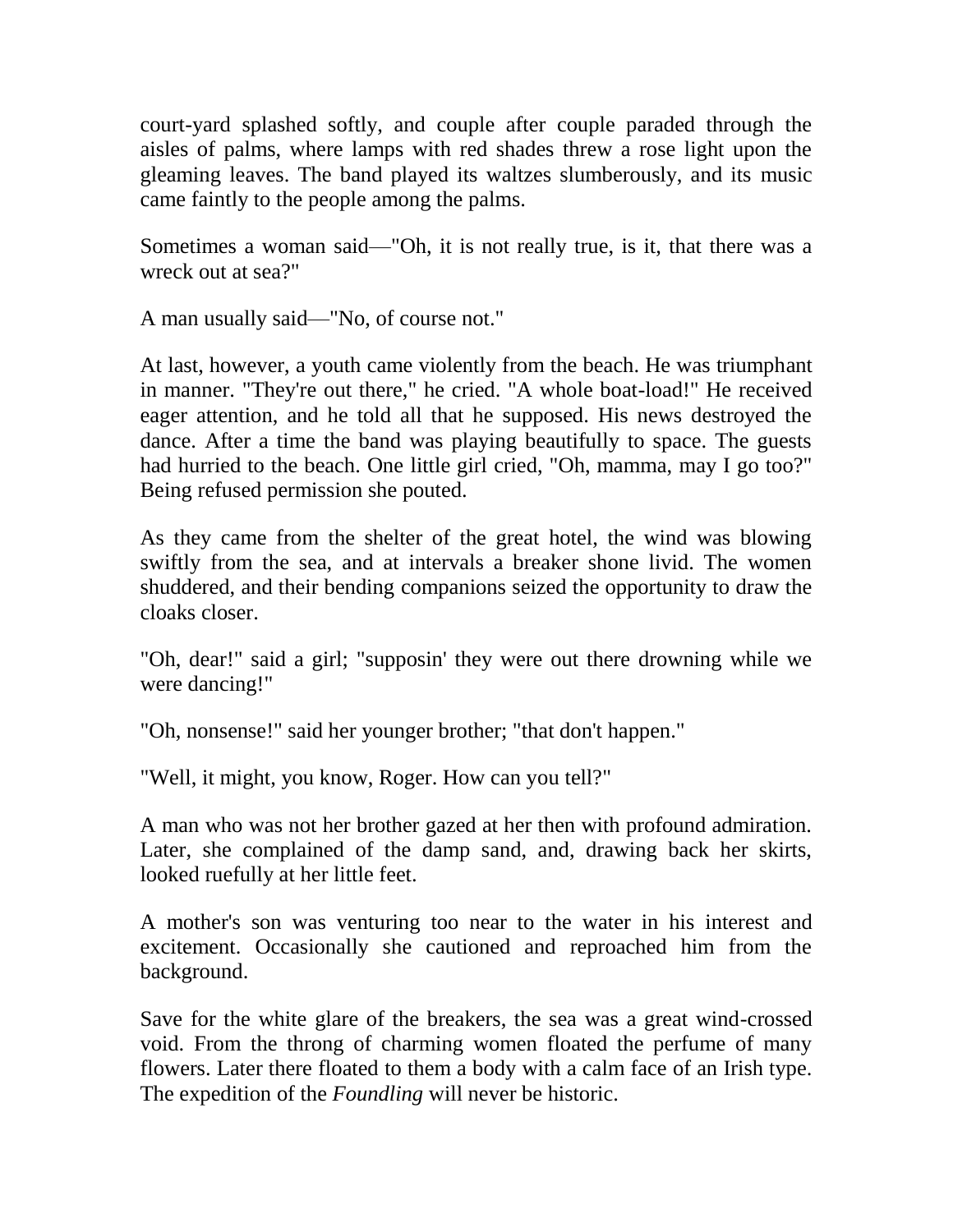#### **HORSES**

Richardson pulled up his horse, and looked back over the trail where the crimson serape of his servant flamed amid the dusk of the mesquit. The hills in the west were carved into peaks, and were painted the most profound blue. Above them the sky was of that marvellous tone of green—like still, sun-shot water—which people denounce in pictures.

José was muffled deep in his blanket, and his great toppling sombrero was drawn low over his brow. He shadowed his master along the dimming trail in the fashion of an assassin. A cold wind of the impending night swept over the wilderness of mesquit.

"Man," said Richardson in lame Mexican as the servant drew near, "I want eat! I want sleep! Understand—no? Quickly! Understand?"

"Si, señor," said José, nodding. He stretched one arm out of his blanket and pointed a yellow finger into the gloom. "Over there, small village. Si, señor."

They rode forward again. Once the American's horse shied and breathed quiveringly at something which he saw or imagined in the darkness, and the rider drew a steady, patient rein, and leaned over to speak tenderly as if he were addressing a frightened woman. The sky had faded to white over the mountains, and the plain was a vast, pointless ocean of black.

Suddenly some low houses appeared squatting amid the bushes. The horsemen rode into a hollow until the houses rose against the sombre sundown sky, and then up a small hillock, causing these habitations to sink like boats in the sea of shadow.

A beam of red firelight fell across the trail. Richardson sat sleepily on his horse while his servant quarrelled with somebody—a mere voice in the gloom—over the price of bed and board. The houses about him were for the most part like tombs in their whiteness and silence, but there were scudding black figures that seemed interested in his arrival.

José came at last to the horses' heads, and the American slid stiffly from his seat. He muttered a greeting, as with his spurred feet he clicked into the adobe house that confronted him. The brown stolid face of a woman shone in the light of the fire. He seated himself on the earthen floor and blinked drowsily at the blaze. He was aware that the woman was clinking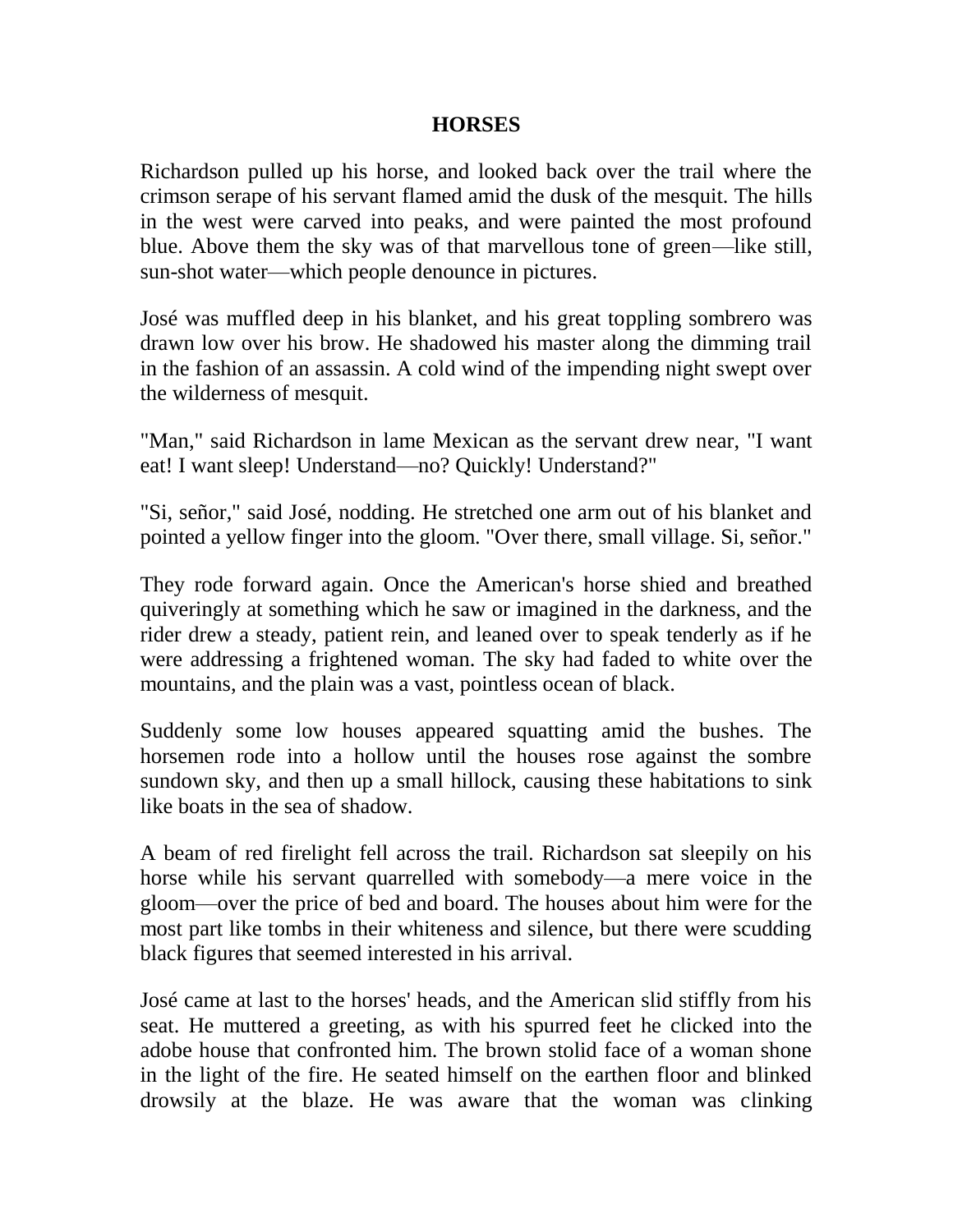earthenware, and hieing here and everywhere in the manoeuvres of the housewife. From a dark corner there came the sound of two or three snores twining together.

The woman handed him a bowl of tortillas. She was a submissive creature, timid and large-eyed. She gazed at his enormous silver spurs, his large and impressive revolver, with the interest and admiration of the highlyprivileged cat of the adage. When he ate, she seemed transfixed off there in the gloom, her white teeth shining.

José entered, staggering under two Mexican saddles, large enough for building-sites. Richardson decided to smoke a cigarette, and then changed his mind. It would be much finer to go to sleep. His blanket hung over his left shoulder, furled into a long pipe of cloth, according to the Mexican fashion. By doffing his sombrero, unfastening his spurs and his revolver belt, he made himself ready for the slow, blissful twist into the blanket. Like a cautious man he lay close to the wall, and all his property was very near his hand.

The mesquit brush burned long. José threw two gigantic wings of shadow as he flapped his blanket about him—first across his chest under his arms, and then around his neck and across his chest again—this time over his arms, with the end tossed on his right shoulder. A Mexican thus snugly enveloped can nevertheless free his fighting arm in a beautifully brisk way, merely shrugging his shoulder as he grabs for the weapon at his belt. (They always wear their serapes in this manner.)

The firelight smothered the rays which, streaming from a moon as large as a drum-head, were struggling at the open door. Richardson heard from the plain the fine, rhythmical trample of the hoofs of hurried horses. He went to sleep wondering who rode so fast and so late. And in the deep silence the pale rays of the moon must have prevailed against the red spears of the fire until the room was slowly flooded to its middle with a rectangle of silver light.

Richardson was awakened by the sound of a guitar. It was badly played—in this land of Mexico, from which the romance of the instrument ascends to us like a perfume. The guitar was groaning and whining like a badgered soul. A noise of scuffling feet accompanied the music. Sometimes laughter arose, and often the voices of men saying bitter things to each other, but always the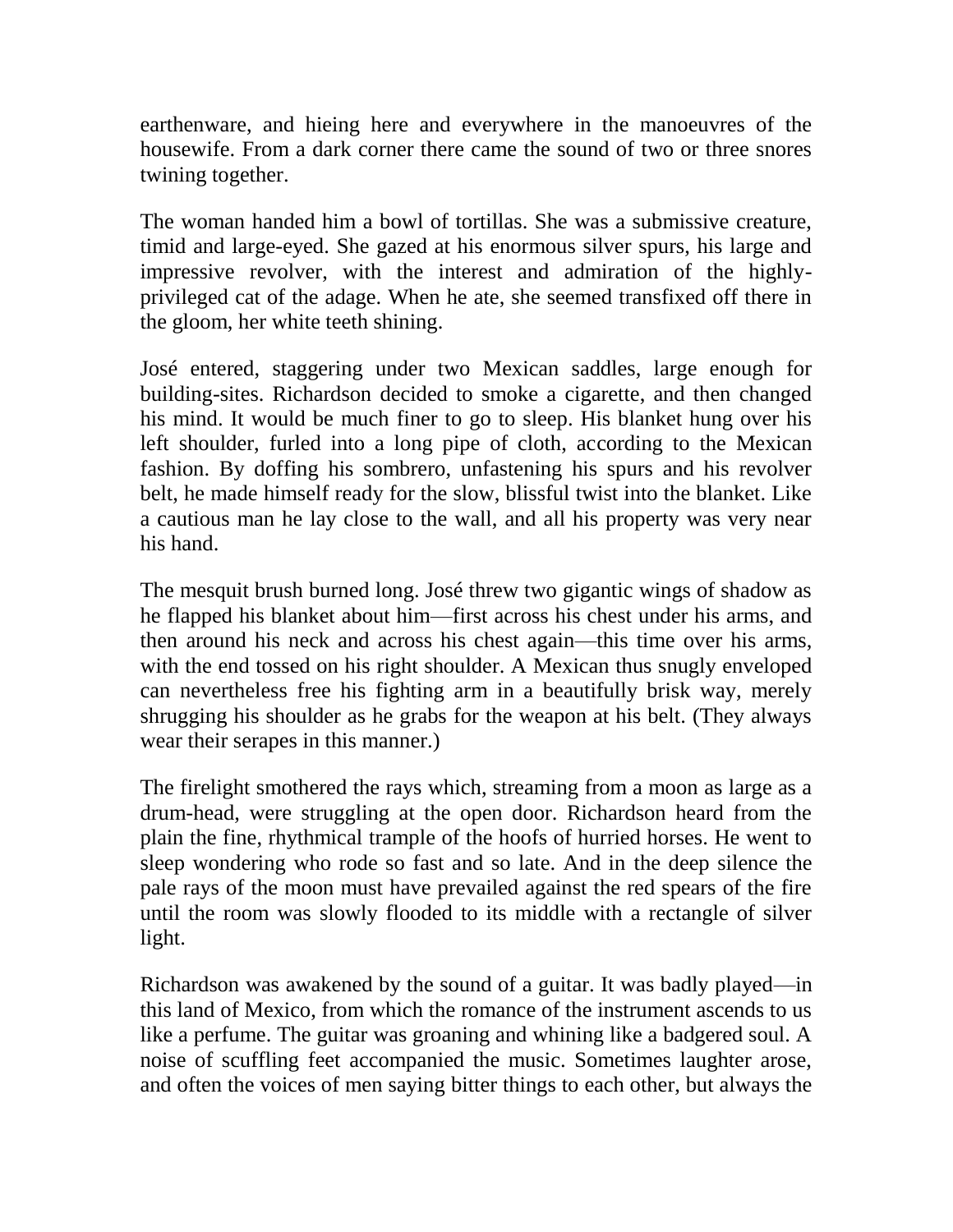guitar cried on, the treble sounding as if some one were beating iron, and the bass humming like bees. "Damn it—they're having a dance," he muttered, fretfully. He heard two men quarrelling in short, sharp words, like pistol shots; they were calling each other worse names than common people know in other countries. He wondered why the noise was so loud. Raising his head from his saddle pillow, he saw, with the help of the valiant moonbeams, a blanket hanging flat against the wall at the further end of the room. Being of opinion that it concealed a door, and remembering that Mexican drink made men very drunk, he pulled his revolver closer to him and prepared for sudden disaster.

Richardson was dreaming of his far and beloved north.

"Well, I would kill him, then!"

"No, you must not!"

"Yes, I will kill him! Listen! I will ask this American beast for his beautiful pistol and spurs and money and saddle, and if he will not give them—you will see!"

"But these Americans—they are a strange people. Look out, señor."

Then twenty voices took part in the discussion. They rose in quavering shrillness, as from men badly drunk. Richardson felt the skin draw tight around his mouth, and his knee-joints turned to bread. He slowly came to a sitting posture, glaring at the motionless blanket at the far end of the room. This stiff and mechanical movement, accomplished entirely by the muscles of the waist, must have looked like the rising of a corpse in the wan moonlight, which gave everything a hue of the grave.

My friend, take my advice and never be executed by a hangman who doesn't talk the English language. It, or anything that resembles it, is the most difficult of deaths. The tumultuous emotions of Richardson's terror destroyed that slow and careful process of thought by means of which he understood Mexican. Then he used his instinctive comprehension of the first and universal language, which is tone. Still, it is disheartening not to be able to understand the detail of threats against the blood of your body.

Suddenly, the clamour of voices ceased. There was a silence—a silence of decision. The blanket was flung aside, and the red light of a torch flared into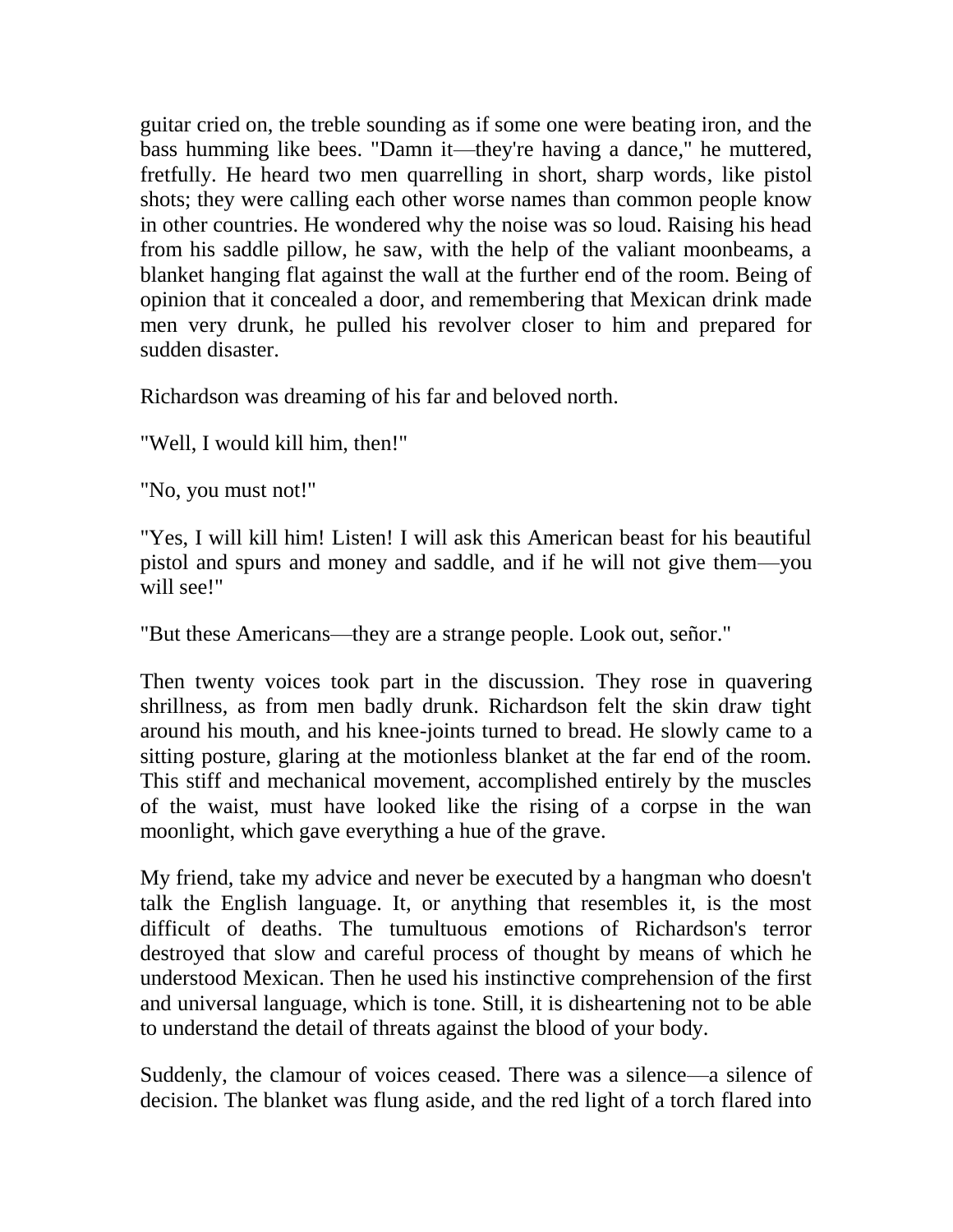the room. It was held high by a fat, round-faced Mexican, whose little snakelike moustache was as black as his eyes, and whose eyes were black as jet. He was insane with the wild rage of a man whose liquor is dully burning at his brain. Five or six of his fellows crowded after him. The guitar, which had been thrummed doggedly during the time of the high words, now suddenly stopped. They contemplated each other. Richardson sat very straight and still, his right hand lost in his blanket. The Mexicans jostled in the light of the torch, their eyes blinking and glittering.

The fat one posed in the manner of a grandee. Presently his hand dropped to his belt, and from his lips there spun an epithet—a hideous word which often foreshadows knife-blows, a word peculiarly of Mexico, where people have to dig deep to find an insult that has not lost its savour. The American did not move. He was staring at the fat Mexican with a strange fixedness of gaze, not fearful, not dauntless, not anything that could be interpreted. He simply stared.

The fat Mexican must have been disconcerted, for he continued to pose as a grandee, with more and more sublimity, until it would have been easy for him to have fallen over backward. His companions were swaying very drunkenly. They still blinked their little beady eyes at Richardson. Ah, well, sirs, here was a mystery! At the approach of their menacing company, why did not this American cry out and turn pale, or run, or pray them mercy? The animal merely sat still, and stared, and waited for them to begin. Well, evidently he was a great fighter! Or perhaps he was an idiot? Indeed, this was an embarrassing situation, for who was going forward to discover whether he was a great fighter or an idiot?

To Richardson, whose nerves were tingling and twitching like live wires, and whose heart jolted inside him, this pause was a long horror; and for these men, who could so frighten him, there began to swell in him a fierce hatred—a hatred that made him long to be capable of fighting all of them, a hatred that made him capable of fighting all of them. A 44-calibre revolver can make a hole large enough for little boys to shoot marbles through; and there was a certain fat Mexican with a moustache like a snake who came extremely near to have eaten his last tomale merely because he frightened a man too much.

José had slept the first part of the night in his fashion, his body hunched into a heap, his legs crooked, his head touching his knees. Shadows had obscured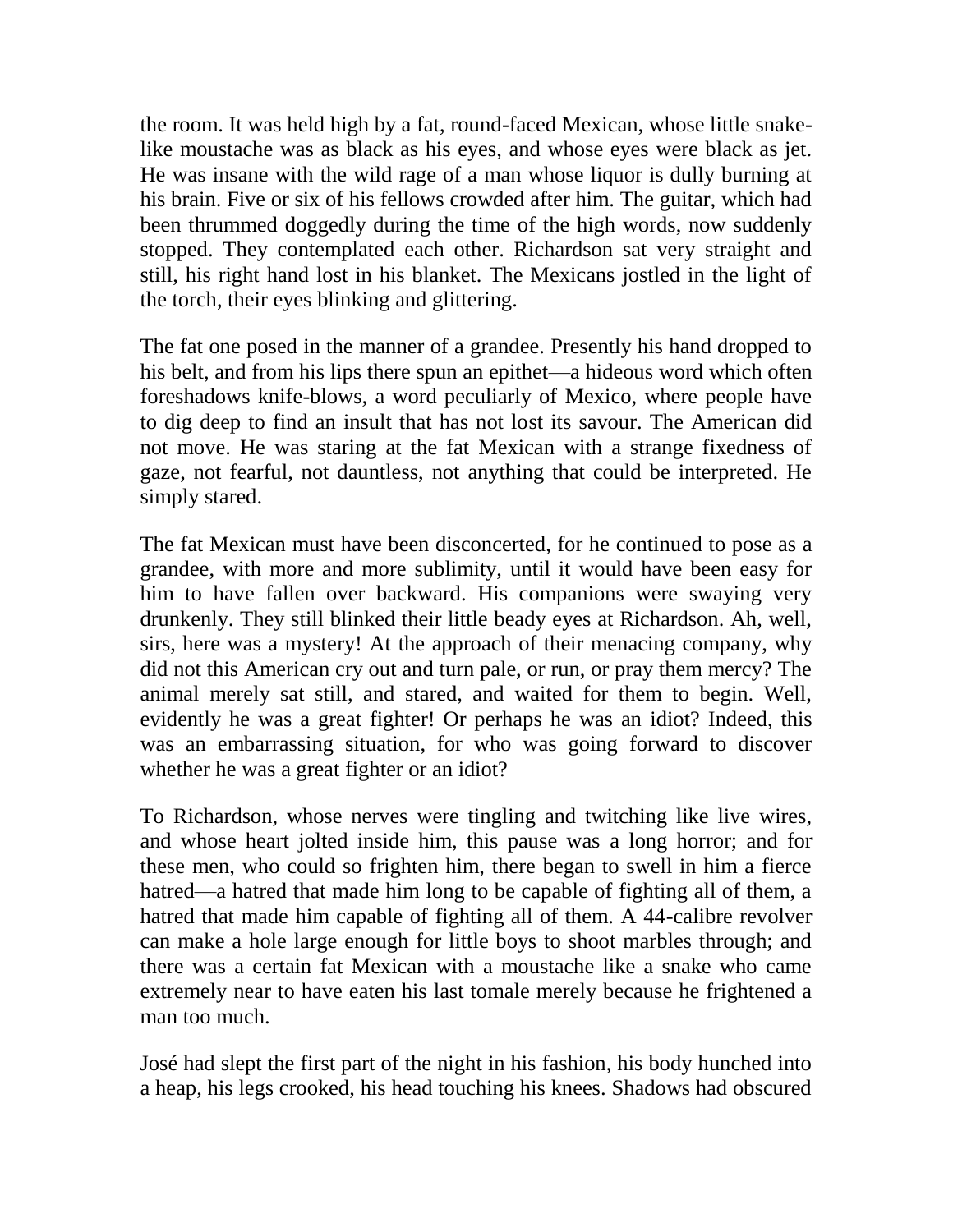him from the sight of the invaders. At this point he arose, and began to prowl quakingly over toward Richardson, as if he meant to hide behind him.

Of a sudden the fat Mexican gave a howl of glee. José had come within the torch's circle of light. With roars of ferocity the whole group of Mexicans pounced on the American's servant. He shrank shuddering away from them, beseeching by every device of word and gesture. They pushed him this way and that. They beat him with their fists. They stung him with their curses. As he grovelled on his knees, the fat Mexican took him by the throat and said— "I am going to kill you!" And continually they turned their eyes to see if they were to succeed in causing the initial demonstration by the American. But he looked on impassively. Under the blanket his fingers were clenched, as iron, upon the handle of his revolver.

Here suddenly two brilliant clashing chords from the guitar were heard, and a woman's voice, full of laughter and confidence, cried from without— "Hello! hello! Where are you?" The lurching company of Mexicans instantly paused and looked at the ground. One said, as he stood with his legs wide apart in order to balance himself—"It is the girls. They have come!" He screamed in answer to the question of the woman—"Here!" And without waiting he started on a pilgrimage toward the blanket-covered door. One could now hear a number of female voices giggling and chattering.

Two other Mexicans said—"Yes, it is the girls! Yes!" They also started quietly away. Even the fat Mexican's ferocity seemed to be affected. He looked uncertainly at the still immovable American. Two of his friends grasped him gaily—"Come, the girls are here! Come!" He cast another glower at Richardson. "But this——," he began. Laughing, his comrades hustled him toward the door. On its threshold, and holding back the blanket, with one hand, he turned his yellow face with a last challenging glare toward the American. José, bewailing his state in little sobs of utter despair and woe, crept to Richardson and huddled near his knee. Then the cries of the Mexicans meeting the girls were heard, and the guitar burst out in joyous humming.

The moon clouded, and but a faint square of light fell through the open main door of the house. The coals of the fire were silent, save for occasional sputters. Richardson did not change his position. He remained staring at the blanket which hid the strategic door in the far end. At his knees José was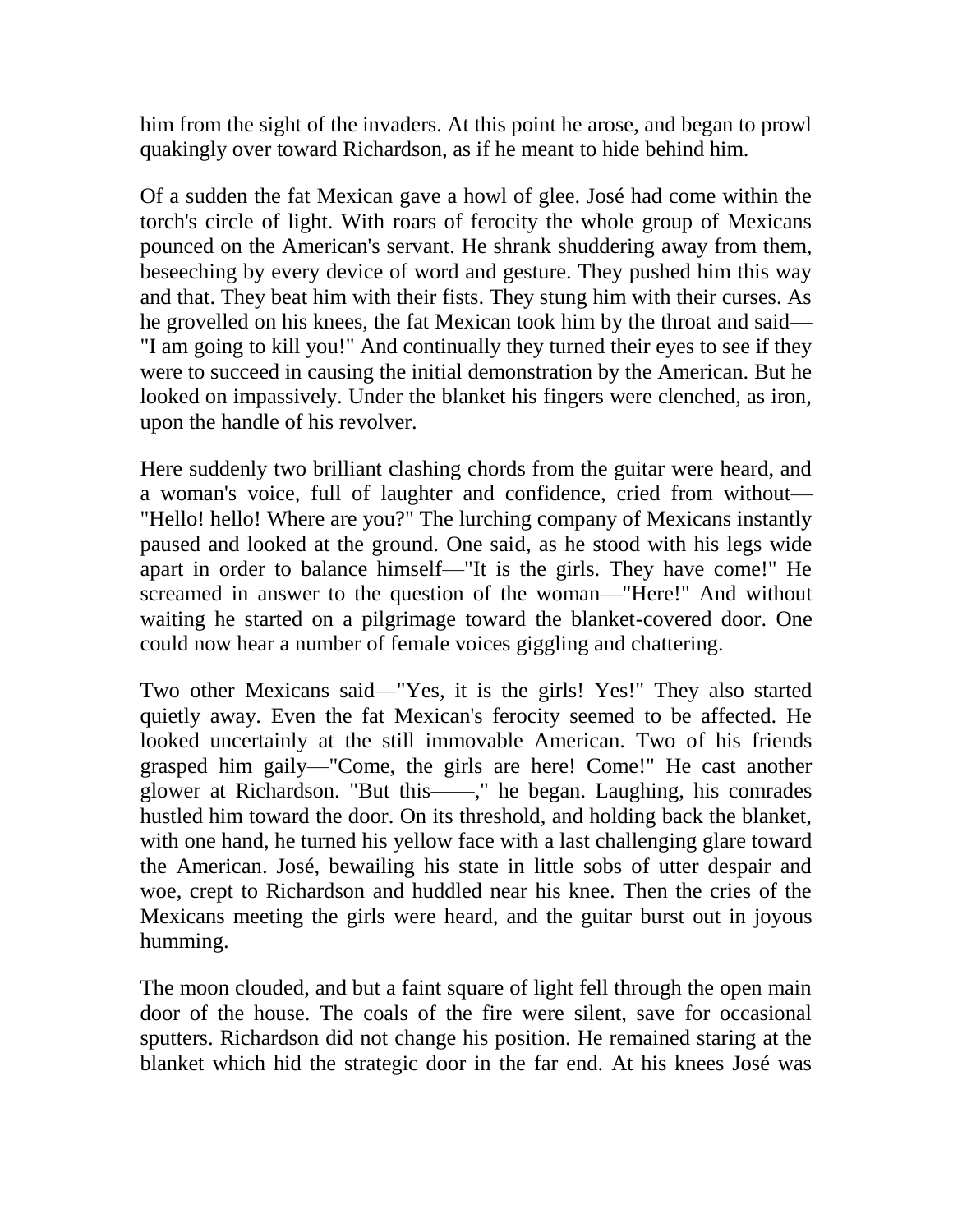arguing, in a low, aggrieved tone, with the saints. Without, the Mexicans laughed and danced, and—it would appear from the sound—drank more.

In the stillness and the night Richardson sat wondering if some serpent-like Mexican were sliding towards him in the darkness, and if the first thing he knew of it would be the deadly sting of a knife. "Sssh," he whispered, to José. He drew his revolver from under the blanket, and held it on his leg. The blanket over the door fascinated him. It was a vague form, black and unmoving. Through the opening it shielded were to come, probably, threats, death. Sometimes he thought he saw it move. As grim white sheets, the black and silver of coffins, all the panoply of death, affect us, because of that which they hide, so this blanket, dangling before a hole in an adobe wall, was to Richardson a horrible emblem, and a horrible thing in itself. In his present mood he could not have been brought to touch it with his finger.

The celebrating Mexicans occasionally howled in song. The guitarist played with speed and enthusiasm. Richardson longed to run. But in this vibrating and threatening gloom his terror convinced him that a move on his part would be a signal for the pounce of death. José, crouching abjectly, mumbled now and again. Slowly, and ponderous as stars, the minutes went.

Suddenly Richardson thrilled and started. His breath for a moment left him. In sleep his nerveless fingers had allowed his revolver to fall and clang upon the hard floor. He grabbed it up hastily, and his glance swept apprehensively over the room. A chill blue light of dawn was in the place. Every outline was slowly growing; detail was following detail. The dread blanket did not move. The riotous company had gone or fallen silent. He felt the effect of this cold dawn in his blood. The candour of breaking day brought his nerve. He touched José. "Come," he said. His servant lifted his lined yellow face, and comprehended. Richardson buckled on his spurs and strode up; José obediently lifted the two great saddles. Richardson held two bridles and a blanket on his left arm; in his right hand he had his revolver. They sneaked toward the door.

The man who said that spurs jingled was insane. Spurs have a mellow clash—clash—clash. Walking in spurs—notably Mexican spurs—you remind yourself vaguely of a telegraphic linesman. Richardson was inexpressibly shocked when he came to walk. He sounded to himself like a pair of cymbals. He would have known of this if he had reflected; but then, he was escaping, not reflecting. He made a gesture of despair, and from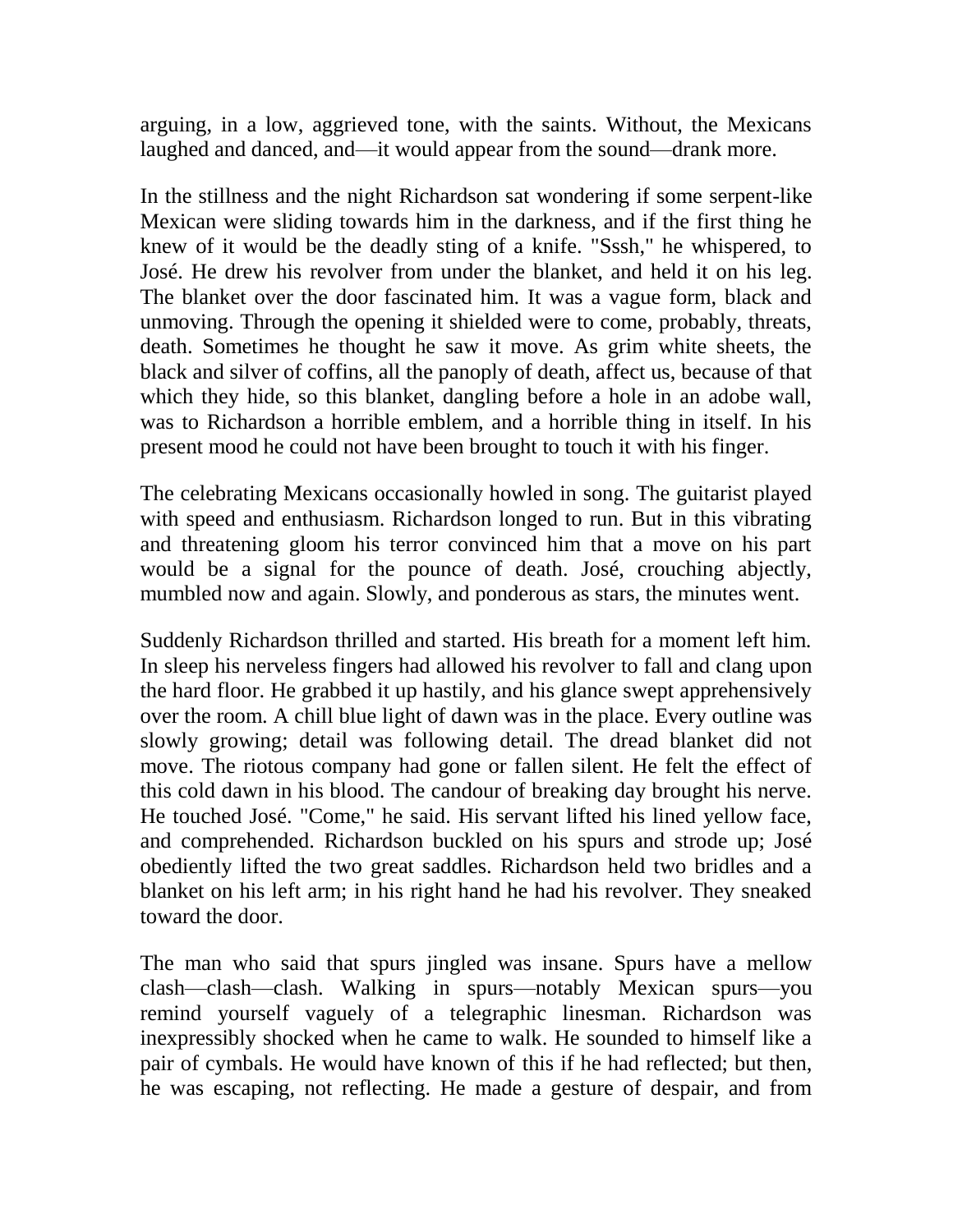under the two saddles José tried to make one of hopeless horror. Richardson stooped, and with shaking fingers unfastened the spurs. Taking them in his left hand, he picked up his revolver, and they slunk on toward the door. On the threshold he looked back. In a corner he saw, watching him with large eyes, the Indian man and woman who had been his hosts. Throughout the night they had made no sign, and now they neither spoke nor moved. Yet Richardson thought he detected meek satisfaction at his departure.

The street was still and deserted. In the eastern sky there was a lemoncoloured patch. José had picketed the horses at the side of the house. As the two men came round the corner Richardson's beast set up a whinny of welcome. The little horse had heard them coming. He stood facing them, his ears cocked forward, his eyes bright with welcome.

Richardson made a frantic gesture, but the horse, in his happiness at the appearance of his friends, whinnied with enthusiasm. The American felt that he could have strangled his well-beloved steed. Upon the threshold of safety, he was being betrayed by his horse, his friend! He felt the same hate that he would have felt for a dragon. And yet, as he glanced wildly about him, he could see nothing stirring in the street, nothing at the doors of the tomb-like houses.

José had his own saddle-girth and both bridles buckled in a moment. He curled the picket-ropes with a few sweeps of his arm. The American's fingers, however, were shaking so that he could hardly buckle the girth. His hands were in invisible mittens. He was wondering, calculating, hoping about his horse. He knew the little animal's willingness and courage under all circumstances up to this time; but then—here it was different. Who could tell if some wretched instance of equine perversity was not about to develop? Maybe the little fellow would not feel like smoking over the plain at express speed this morning, and so he would rebel, and kick, and be wicked. Maybe he would be without feeling of interest, and run listlessly. All riders who have had to hurry in the saddle know what it is to be on a horse who does not understand the dramatic situation. Riding a lame sheep is bliss to it. Richardson, fumbling furiously at the girth, thought of these things.

Presently he had it fastened. He swung into the saddle, and as he did so his horse made a mad jump forward. The spurs of José scratched and tore the flanks of his great black beast, and side by side the two horses raced down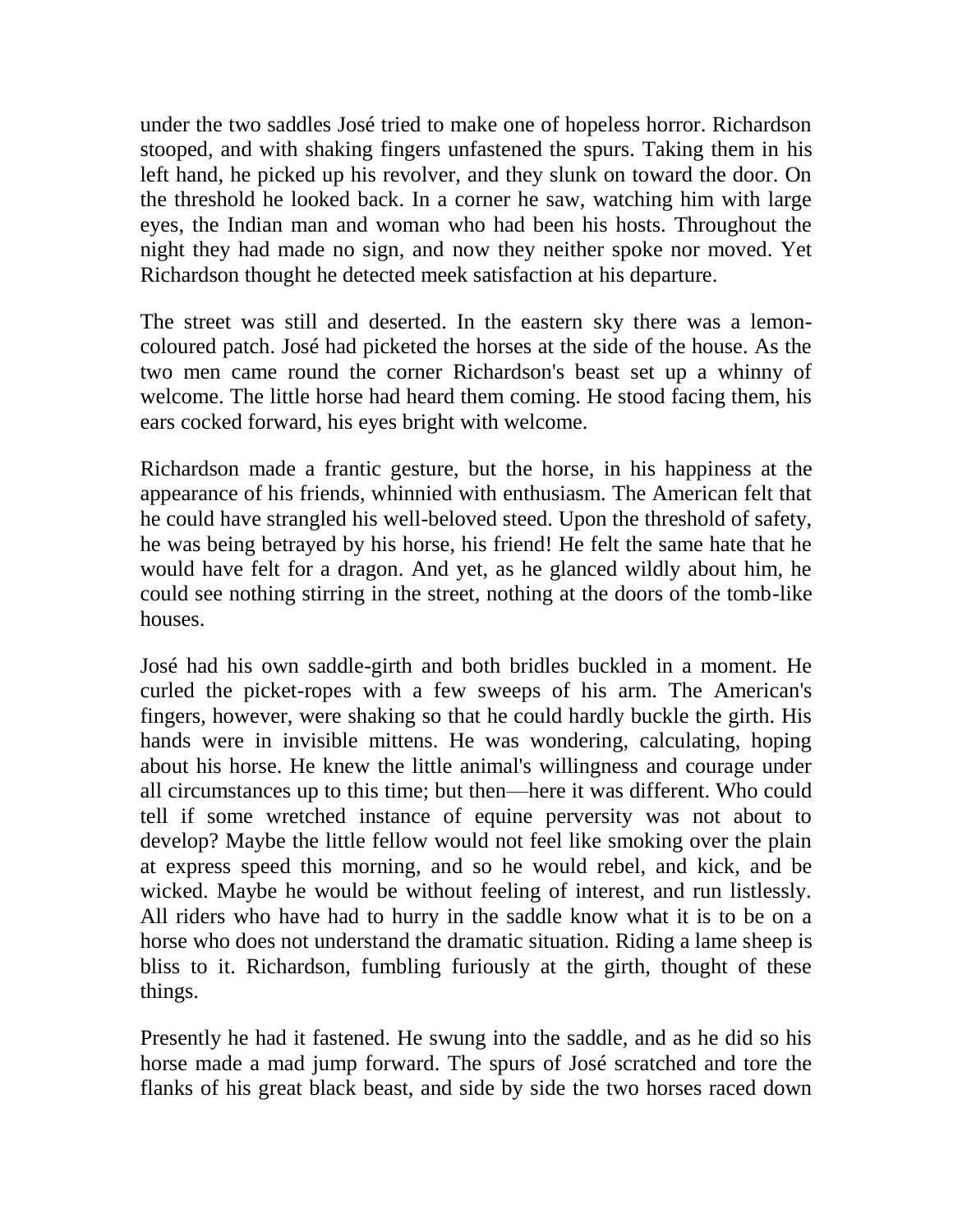the village street. The American heard his horse breathe a quivering sigh of excitement. Those four feet skimmed. They were as light as fairy puff balls. The houses glided past in a moment, and the great, clear, silent plain appeared like a pale blue sea of mist and wet bushes. Above the mountains the colours of the sunlight were like the first tones, the opening chords of the mighty hymn of the morning.

The American looked down at his horse. He felt in his heart the first thrill of confidence. The little animal, unurged and quite tranquil, moving his ears this way and that way with an air of interest in the scenery, was nevertheless bounding into the eye of the breaking day with the speed of a frightened antelope. Richardson, looking down, saw the long, fine reach of forelimb as steady as steel machinery. As the ground reeled past, the long, dried grasses hissed, and cactus plants were dull blurs. A wind whirled the horse's mane over his rider's bridle hand.

José's profile was lined against the pale sky. It was as that of a man who swims alone in an ocean. His eyes glinted like metal, fastened on some unknown point ahead of him, some fabulous place of safety. Occasionally his mouth puckered in a little unheard cry; and his legs, bended back, worked spasmodically as his spurred heels sliced his charger's sides.

Richardson consulted the gloom in the west for signs of a hard-riding, yelling cavalcade. He knew that, whereas his friends the enemy had not attacked him when he had sat still and with apparent calmness confronted them, they would take furiously after him now that he had run from them now that he had confessed himself the weaker. Their valour would grow like weeds in the spring, and upon discovering his escape they would ride forth dauntless warriors. Sometimes he was sure he saw them. Sometimes he was sure he heard them. Continually looking backward over his shoulder, he studied the purple expanses where the night was marching away. José rolled and shuddered in his saddle, persistently disturbing the stride of the black horse, fretting and worrying him until the white foam flew, and the great shoulders shone like satin from the sweat.

At last, Richardson drew his horse carefully down to a walk. José wished to rush insanely on, but the American spoke to him sternly. As the two paced forward side by side, Richardson's little horse thrust over his soft nose and inquired into the black's condition.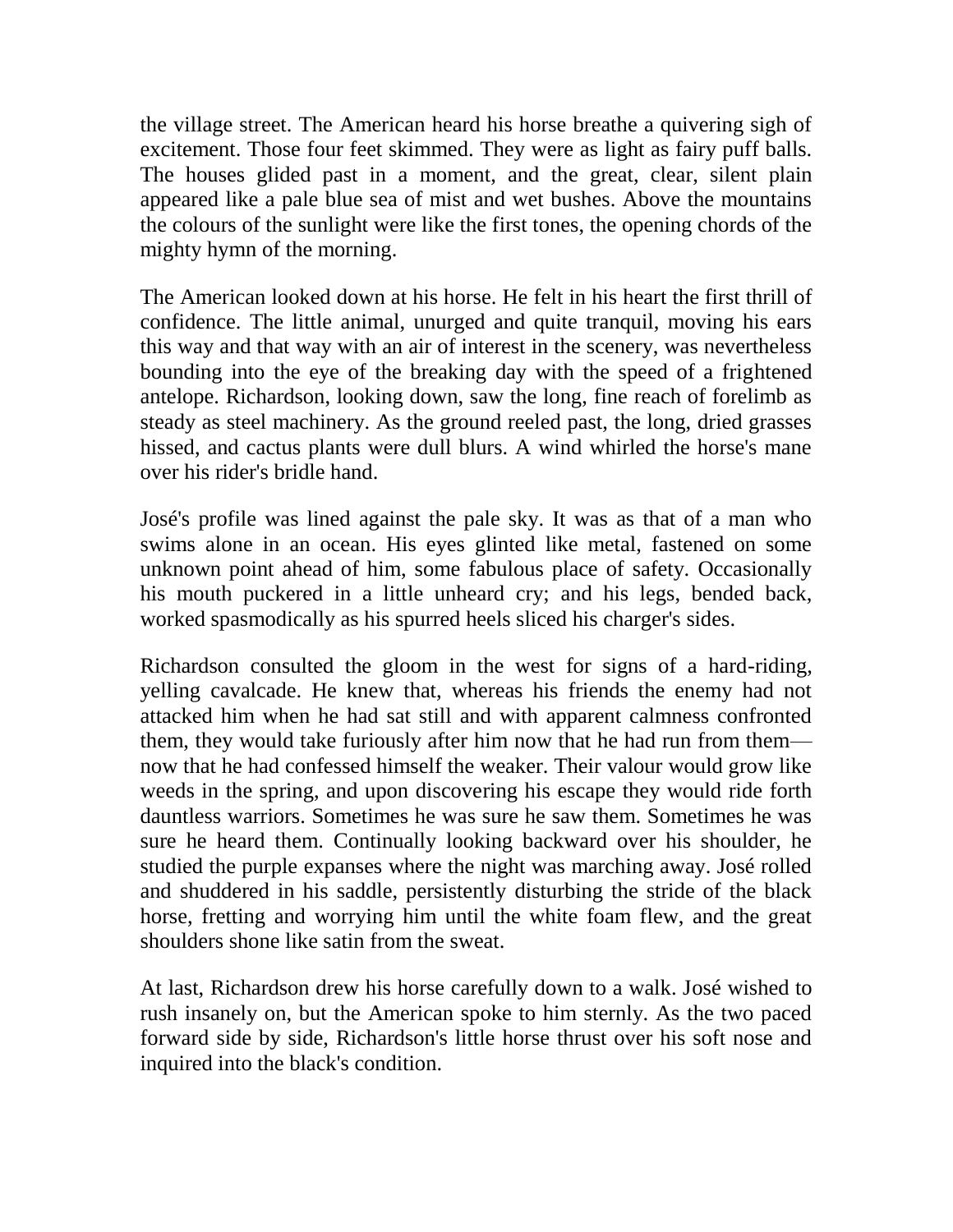Riding with José was like riding with a corpse. His face resembled a cast in lead. Sometimes he swung forward and almost pitched from his seat. Richardson was too frightened himself to do anything but hate this man for his fear. Finally, he issued a mandate which nearly caused José's eyes to slide out of his head and fall to the ground, like two coins:—"Ride behind me—about fifty paces."

"Señor——" stuttered the servant. "Go," cried the American furiously. He glared at the other and laid his hand on his revolver. José looked at his master wildly. He made a piteous gesture. Then slowly he fell back, watching the hard face of the American for a sign of mercy. But Richardson had resolved in his rage that at any rate he was going to use the eyes and ears of extreme fear to detect the approach of danger; so he established his panicstricken servant as a sort of outpost.

As they proceeded, he was obliged to watch sharply to see that the servant did not slink forward and join him. When José made beseeching circles in the air with his arm, he replied by menacingly gripping his revolver. José had a revolver too; nevertheless it was very clear in his mind that the revolver was distinctly an American weapon. He had been educated in the Rio Grande country.

Richardson lost the trail once. He was recalled to it by the loud sobs of his servant.

Then at last José came clattering forward, gesticulating and wailing. The little horse sprang to the shoulder of the black. They were off.

Richardson, again looking backward, could see a slanting flare of dust on the whitening plain. He thought that he could detect small moving figures in it.

José's moans and cries amounted to a university course in theology. They broke continually from his quivering lips. His spurs were as motors. They forced the black horse over the plain in great headlong leaps. But under Richardson there was a little insignificant rat-coloured beast who was running apparently with almost as much effort as it takes a bronze statue to stand still. The ground seemed merely something to be touched from time to time with hoofs that were as light as blown leaves. Occasionally Richardson lay back and pulled stoutly at the bridle to keep from abandoning his servant. José harried at his horse's mouth, flopped about in the saddle, and made his two heels beat like flails. The black ran like a horse in despair.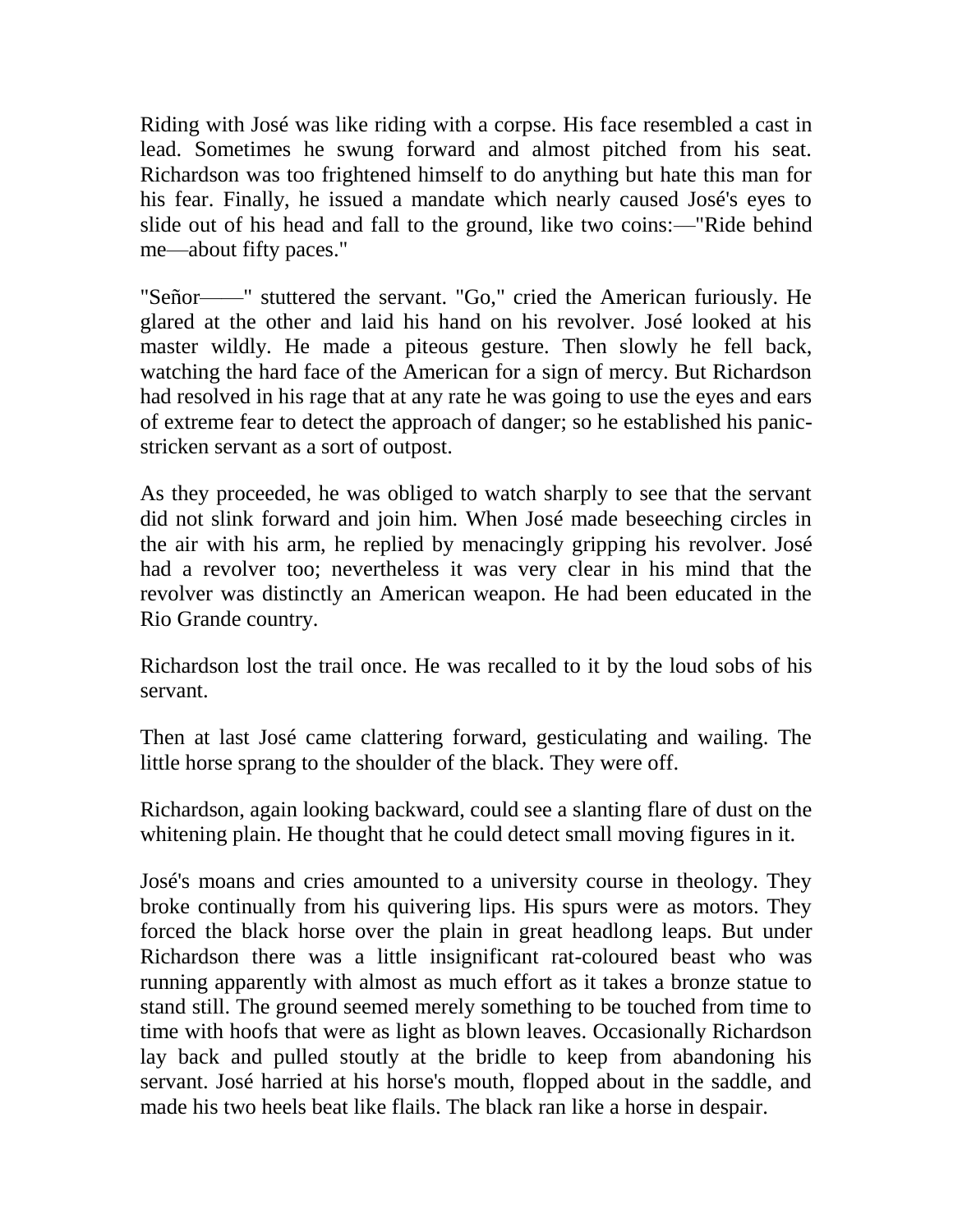Crimson serapes in the distance resemble drops of blood on the great cloth of plain. Richardson began to dream of all possible chances. Although quite a humane man, he did not once think of his servant. José being a Mexican, it was natural that he should be killed in Mexico; but for himself, a New Yorker——! He remembered all the tales of such races for life, and he thought them badly written.

The great black horse was growing indifferent. The jabs of José's spurs no longer caused him to bound forward in wild leaps of pain. José had at last succeeded in teaching him that spurring was to be expected, speed or no speed, and now he took the pain of it dully and stolidly, as an animal who finds that doing his best gains him no respite. José was turned into a raving maniac. He bellowed and screamed, working his arms and his heels like one in a fit. He resembled a man on a sinking ship, who appeals to the ship. Richardson, too, cried madly to the black horse. The spirit of the horse responded to these calls, and quivering and breathing heavily he made a great effort, a sort of a final rush, not for himself apparently, but because he understood that his life's sacrifice, perhaps, had been invoked by these two men who cried to him in the universal tongue. Richardson had no sense of appreciation at this time—he was too frightened; but often now he remembers a certain black horse.

From the rear could be heard a yelling, and once a shot was fired—in the air, evidently. Richardson moaned as he looked back. He kept his hand on his revolver. He tried to imagine the brief tumult of his capture—the flurry of dust from the hoofs of horses pulled suddenly to their haunches, the shrill, biting curses of the men, the ring of the shots, his own last contortion. He wondered, too, if he could not somehow manage to pelt that fat Mexican, just to cure his abominable egotism.

It was José, the terror-stricken, who at last discovered safety. Suddenly he gave a howl of delight and astonished his horse into a new burst of speed. They were on a little ridge at the time, and the American at the top of it saw his servant gallop down the slope and into the arms, so to speak, of a small column of horsemen in grey and silver clothes. In the dim light of the early morning they were as vague as shadows, but Richardson knew them at once for a detachment of Rurales, that crack cavalry corps of the Mexican army which polices the plain so zealously, being of themselves the law and the arm of it—a fierce and swift-moving body that knows little of prevention but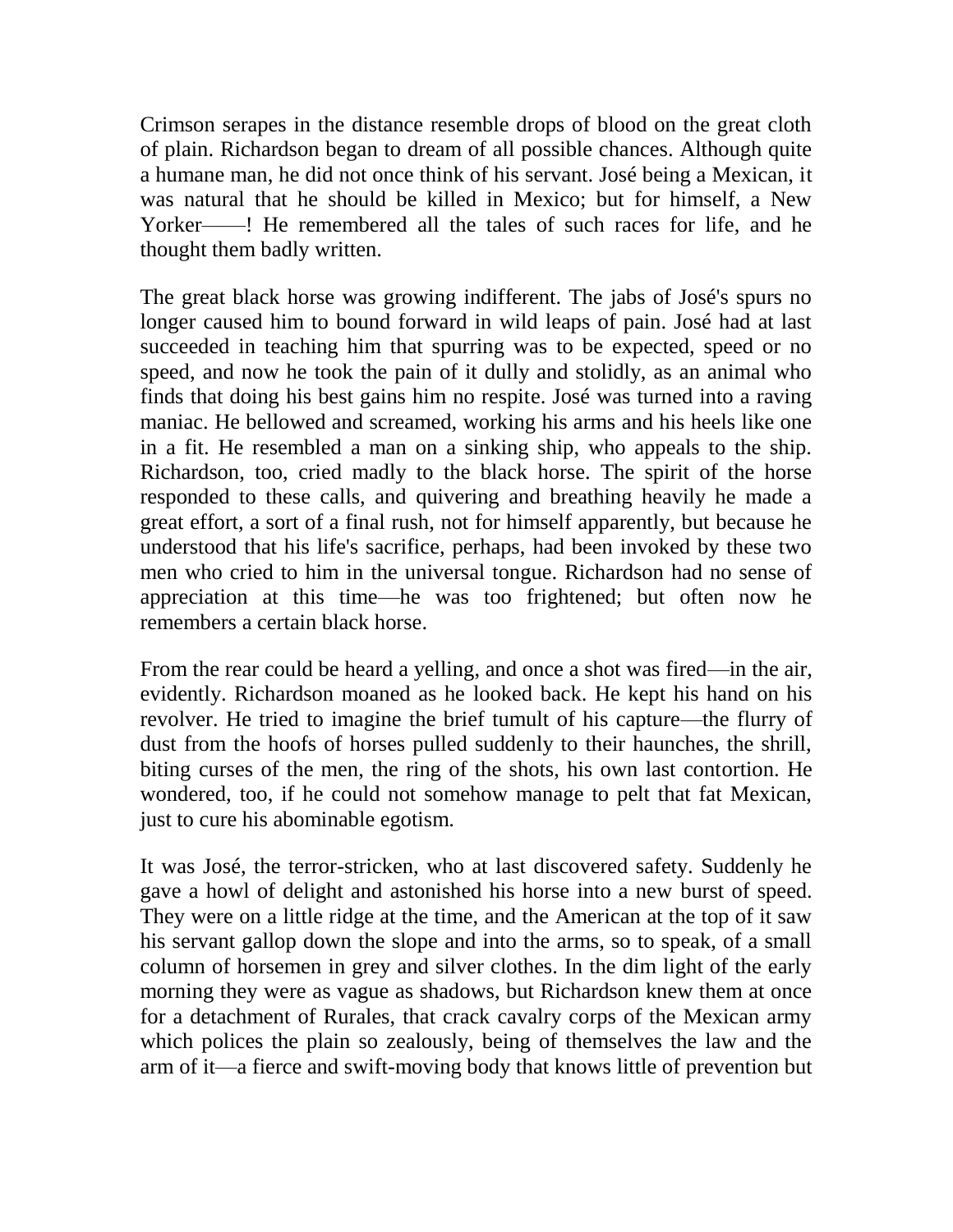much of vengeance. They drew up suddenly, and the rows of great silvertrimmed sombreros bobbed in surprise.

Richardson saw José throw himself from his horse and begin to jabber at the leader. When he arrived he found that his servant had already outlined the entire situation, and was then engaged in describing him, Richardson, as an American señor of vast wealth, who was the friend of almost every governmental potentate within two hundred miles. This seemed profoundly to impress the officer. He bowed gravely to Richardson and smiled significantly at his men, who unslung their carbines.

The little ridge hid the pursuers from view, but the rapid thud of their horses' feet could be heard. Occasionally they yelled and called to each other. Then at last they swept over the brow of the hill, a wild mob of almost fifty drunken horsemen. When they discerned the pale-uniformed Rurales, they were sailing down the slope at top speed.

If toboggans half-way down a hill should suddenly make up their minds to turn round and go back, there would be an effect something like that produced by the drunken horsemen. Richardson saw the Rurales serenely swing their carbines forward, and, peculiar-minded person that he was, felt his heart leap into his throat at the prospective volley. But the officer rode forward alone.

It appeared that the man who owned the best horse in this astonished company was the fat Mexican with the snaky moustache, and, in consequence, this gentleman was quite a distance in the van. He tried to pull up, wheel his horse, and scuttle back over the hill as some of his companions had done, but the officer called to him in a voice harsh with rage. "——!" howled the officer. "This señor is my friend, the friend of my friends. Do you dare pursue him, ——?——!——!——!——!" These dashes represent terrible names, all different, used by the officer.

The fat Mexican simply grovelled on his horse's neck. His face was green: it could be seen that he expected death. The officer stormed with magnificent intensity: "——!——!——!" Finally he sprang from his saddle, and, running to the fat Mexican's side, yelled—"Go!" and kicked the horse in the belly with all his might. The animal gave a mighty leap into the air, and the fat Mexican, with one wretched glance at the contemplative Rurales, aimed his steed for the top of the ridge. Richardson gulped again in expectation of a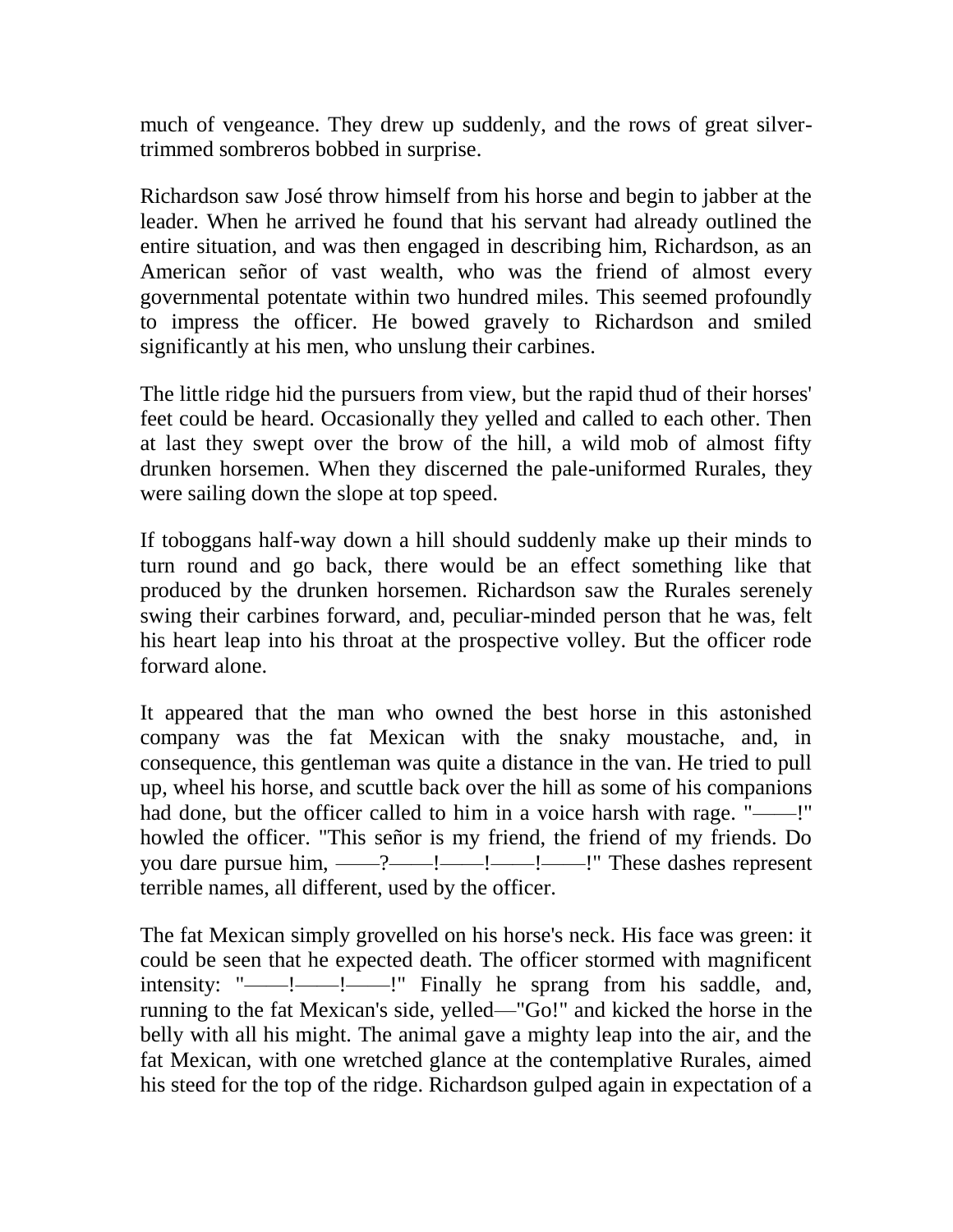volley, for—it is said—this is a favourite method for disposing of objectionable people. The fat, green Mexican also thought that he was to be killed on the run, from the miserable look he cast at the troops. Nevertheless, he was allowed to vanish in a cloud of yellow dust at the ridge-top.

José was exultant, defiant, and, oh! bristling with courage. The black horse was drooping sadly, his nose to the ground. Richardson's little animal, with his ears bent forward, was staring at the horses of the Rurales as if in an intense study. Richardson longed for speech, but he could only bend forward and pat the shining, silken shoulders. The little horse turned his head and looked back gravely.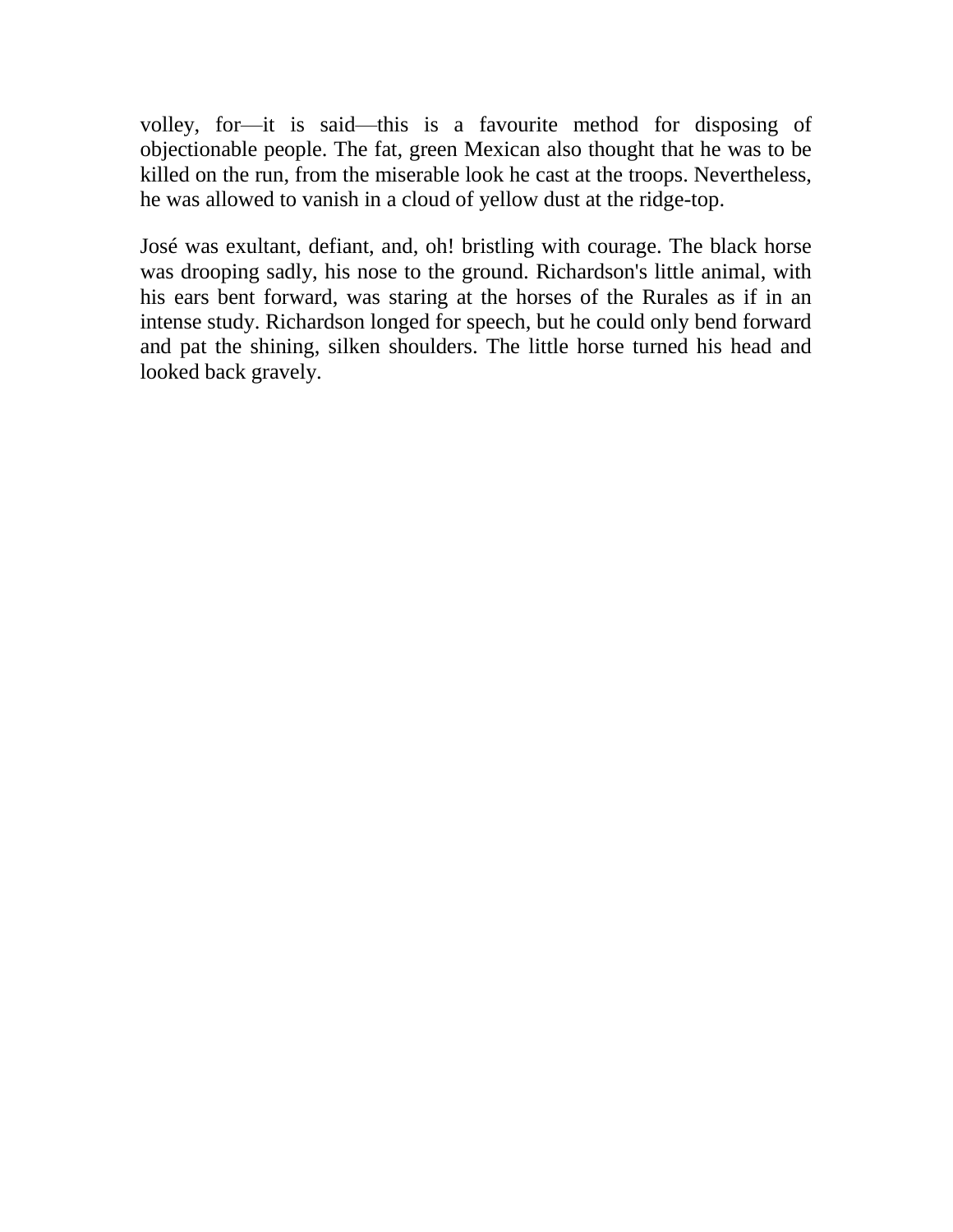### **DEATH AND THE CHILD**

### **CHAPTER I**

The peasants who were streaming down the mountain trail had in their sharp terror evidently lost their ability to count. The cattle and the huge round bundles seemed to suffice to the minds of the crowd if there were now two in each case where there had been three. This brown stream poured on with a constant wastage of goods and beasts. A goat fell behind to scout the dried grass and its owner, howling, flogging his donkeys, passed far ahead. A colt, suddenly frightened, made a stumbling charge up the hill-side. The expenditure was always profligate and always unnamed, unnoted. It was as if fear was a river, and this horde had simply been caught in the torrent, man tumbling over beast, beast over man, as helpless in it as the logs that fall and shoulder grindingly through the gorges of a lumber country. It was a freshet that might sear the face of the tall quiet mountain; it might draw a livid line across the land, this downpour of fear with a thousand homes adrift in the current—men, women, babes, animals. From it there arose a constant babble of tongues, shrill, broken, and sometimes choking as from men drowning. Many made gestures, painting their agonies on the air with fingers that twirled swiftly.

The blue bay with its pointed ships and the white town lay below them, distant, flat, serene. There was upon this vista a peace that a bird knows when high in the air it surveys the world, a great calm thing rolling noiselessly toward the end of the mystery. Here on the height one felt the existence of the universe scornfully defining the pain in ten thousand minds. The sky was an arch of stolid sapphire. Even to the mountains raising their mighty shapes from the valley, this headlong rush of the fugitives was too minute. The sea, the sky, and the hills combined in their grandeur to term this misery inconsequent. Then too it sometimes happened that a face seen as it passed on the flood reflected curiously the spirit of them all and still more. One saw then a woman of the opinion of the vaults above the clouds. When a child cried it cried always because of some adjacent misfortune, some discomfort of a pack-saddle or rudeness of an encircling arm. In the dismal melody of this flight there were often sounding chords of apathy. Into these preoccupied countenances, one felt that needles could be thrust without purchasing a scream. The trail wound here and there as the sheep had willed in the making of it.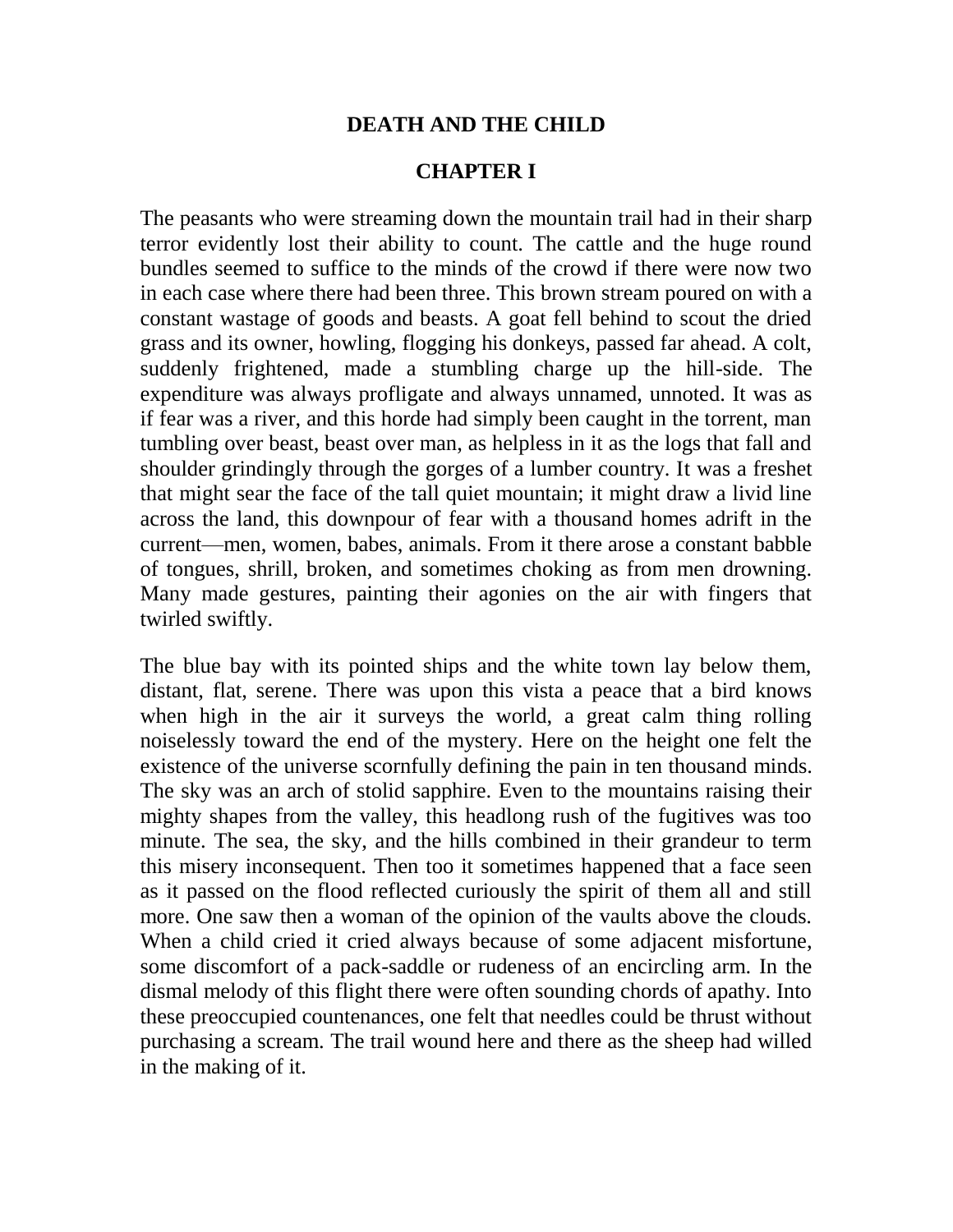Although this throng seemed to prove that the whole of humanity was fleeing in one direction—with every tie severed that binds us to the soil—a young man was walking rapidly up the mountain, hastening to a side of the path from time to time to avoid some particularly wide rush of people and cattle. He looked at everything in agitation and pity. Frequently he called admonitions to maniacal fugitives, and at other moments he exchanged strange stares with the imperturbable ones. They seemed to him to wear merely the expressions of so many boulders rolling down the hill. He exhibited wonder and awe with his pitying glances.

Turning once toward the rear, he saw a man in the uniform of a lieutenant of infantry marching the same way. He waited then, subconsciously elate at a prospect of being able to make into words the emotion which heretofore had only been expressed in the flash of eyes and sensitive movements of his flexible mouth. He spoke to the officer in rapid French, waving his arms wildly, and often pointing with a dramatic finger. "Ah, this is too cruel, too cruel, too cruel. Is it not? I did not think it would be as bad as this. I did not think—God's mercy—I did not think at all. And yet I am a Greek. Or at least my father was a Greek. I did not come here to fight. I am really a correspondent, you see? I was to write for an Italian paper. I have been educated in Italy. I have spent nearly all my life in Italy. At the schools and universities! I knew nothing of war! I was a student—a student. I came here merely because my father was a Greek, and for his sake I thought of Greece—I loved Greece. But I did not dream——"

He paused, breathing heavily. His eyes glistened from that soft overflow which comes on occasion to the glance of a young woman. Eager, passionate, profoundly moved, his first words, while facing the procession of fugitives, had been an active definition of his own dimension, his personal relation to men, geography, life. Throughout he had preserved the fiery dignity of a tragedian.

The officer's manner at once deferred to this outburst. "Yes," he said, polite but mournful, "these poor people! These poor people! I do not know what is to become of these poor people."

The young man declaimed again. "I had no dream—I had no dream that it would be like this! This is too cruel! Too cruel! Now I want to be a soldier. Now I want to fight. Now I want to do battle for the land of my father." He made a sweeping gesture into the north-west.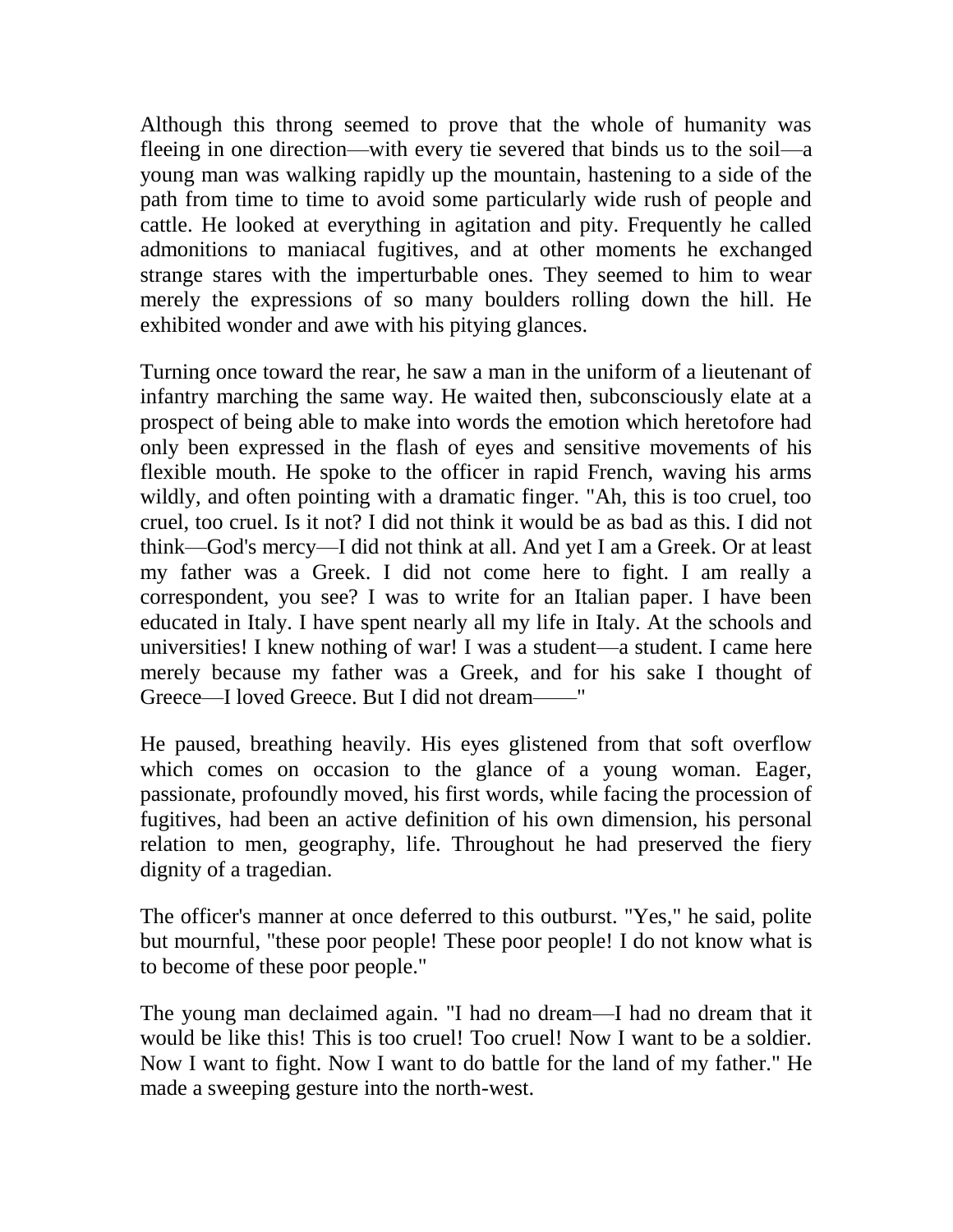The officer was also a young man, but he was very bronzed and steady. Above his high military collar of crimson cloth with one silver star upon it, appeared a profile stern, quiet, and confident, respecting fate, fearing only opinion. His clothes were covered with dust; the only bright spot was the flame of the crimson collar. At the violent cries of his companion he smiled as if to himself, meanwhile keeping his eyes fixed in a glance ahead.

From a land toward which their faces were bent came a continuous boom of artillery fire. It was sounding in regular measures like the beating of a colossal clock, a clock that was counting the seconds in the lives of the stars, and men had time to die between the ticks. Solemn, oracular, inexorable, the great seconds tolled over the hills as if God fronted this dial rimmed by the horizon. The soldier and the correspondent found themselves silent. The latter in particular was sunk in a great mournfulness, as if he had resolved willy-nilly to swing to the bottom of the abyss where dwell secrets of his kind, and had learned beforehand that all to be met there was cruelty and hopelessness. A strap of his bright new leather leggings came unfastened, and he bowed over it slowly, impressively, as one bending over the grave of a child.

Then suddenly, the reverberations mingled until one could not separate an explosion from another, and into the hubbub came the drawling sound of a leisurely musketry fire. Instantly, for some reason of cadence, the noise was irritating, silly, infantile. This uproar was childish. It forced the nerves to object, to protest against this racket which was as idle as the din of a lad with a drum.

The lieutenant lifted his finger and pointed. He spoke in vexed tones, as if he held the other man personally responsible for the noise. "Well, there!" he said. "If you wish for war you now have an opportunity magnificent."

The correspondent raised himself upon his toes. He tapped his chest with gloomy pride. "Yes! There is war! There is the war I wish to enter. I fling myself in. I am a Greek, a Greek, you understand. I wish to fight for my country. You know the way. Lead me. I offer myself." Struck by a sudden thought he brought a case from his pocket, and extracting a card handed it to the officer with a bow. "My name is Peza," he said simply.

A strange smile passed over the soldier's face. There was pity and pride—the vanity of experience—and contempt in it. "Very well," he said, returning the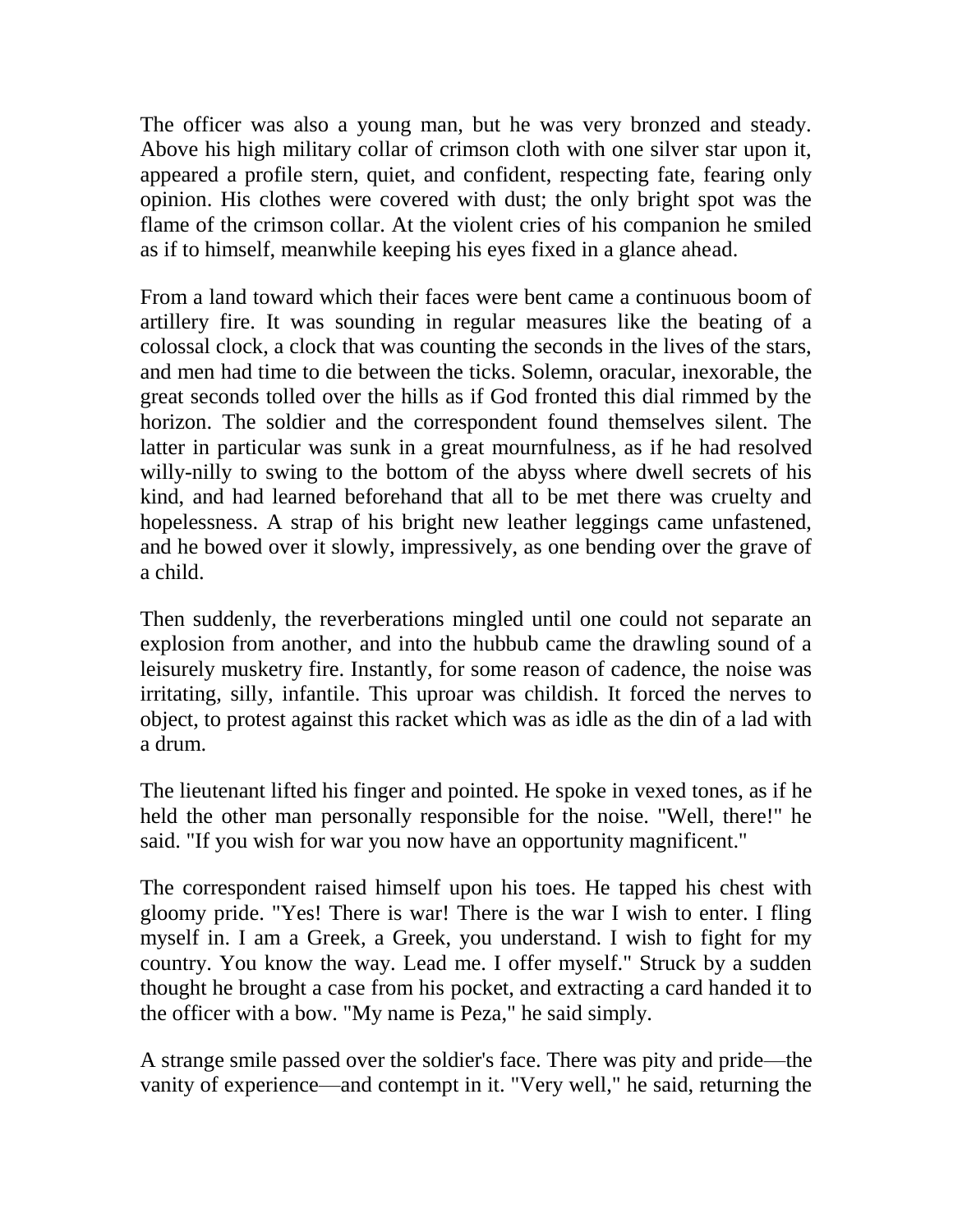bow. "If my company is in the middle of the fight I shall be glad for the honour of your companionship. If my company is not in the middle of the fight—I will make other arrangements for you."

Peza bowed once more, very stiffly, and correctly spoke his thanks. On the edge of what he took to be a great venture toward death, he discovered that he was annoyed at something in the lieutenant's tone. Things immediately assumed new and extraordinary proportions. The battle, the great carnival of woe, was sunk at once to an equation with a vexation by a stranger. He wanted to ask the lieutenant what was his meaning. He bowed again majestically; the lieutenant bowed. They flung a shadow of manners, of capering tinsel ceremony across a land that groaned, and it satisfied something within themselves completely.

In the meantime, the river of fleeing villagers had changed to simply a last dropping of belated creatures, who fled past stammering and flinging their hands high. The two men had come to the top of the great hill. Before them was a green plain as level as an inland sea. It swept northward, and merged finally into a length of silvery mist. Upon the near part of this plain, and upon two grey treeless mountains at the side of it, were little black lines from which floated slanting sheets of smoke. It was not a battle to the nerves. One could survey it with equanimity, as if it were a tea-table; but upon Peza's mind it struck a loud clanging blow. It was war. Edified, aghast, triumphant, he paused suddenly, his lips apart. He remembered the pageants of carnage that had marched through the dreams of his childhood. Love he knew that he had confronted, alone, isolated, wondering, an individual, an atom taking the hand of a titanic principle. But, like the faintest breeze on his forehead, he felt here the vibration from the hearts of forty thousand men.

The lieutenant's nostrils were moving. "I must go at once," he said. "I must go at once."

"I will go with you wherever you go," shouted Peza loudly.

A primitive track wound down the side of the mountain, and in their rush they bounded from here to there, choosing risks which in the ordinary caution of man would surely have seemed of remarkable danger. The ardour of the correspondent surpassed the full energy of the soldier. Several times he turned and shouted, "Come on! Come on!"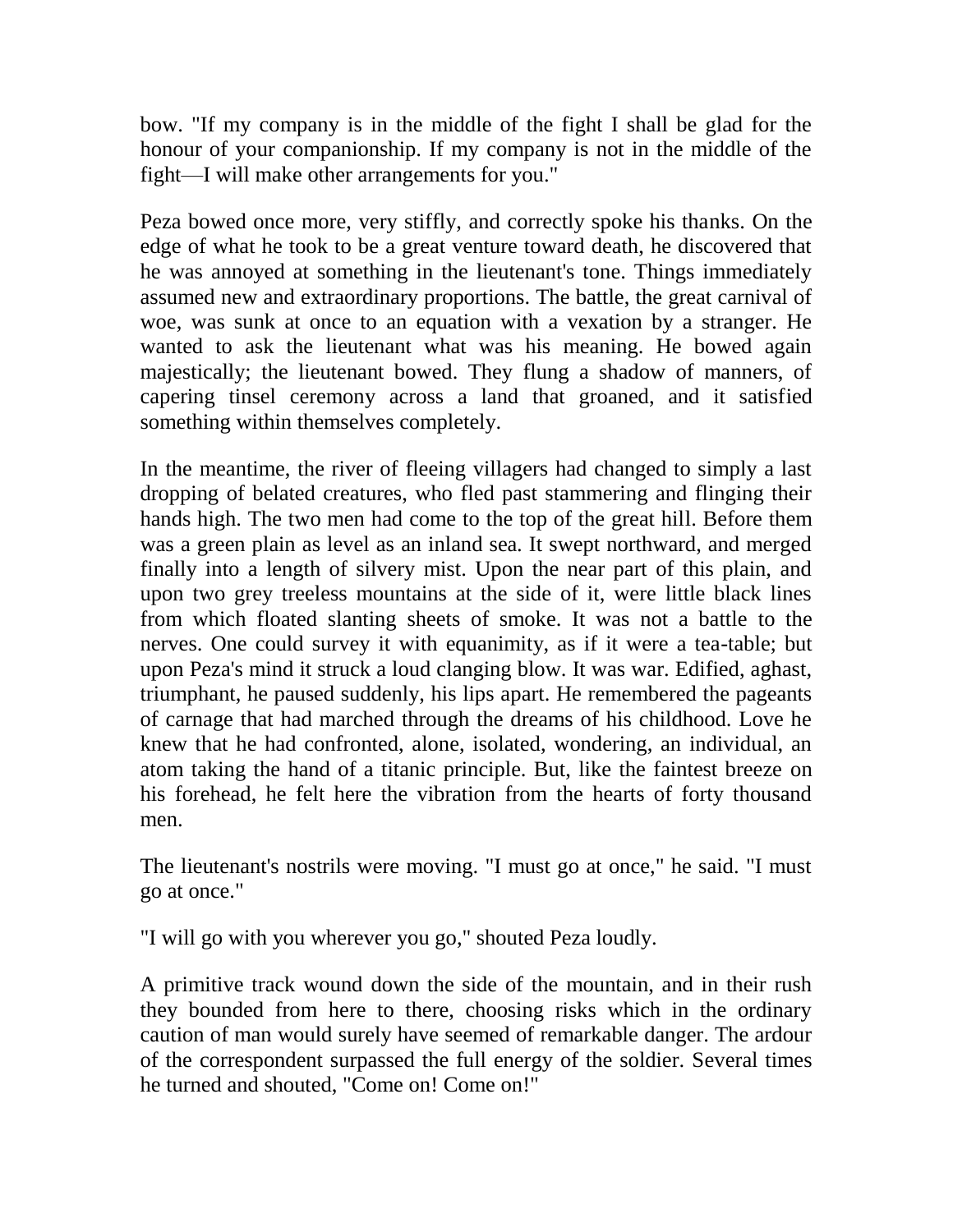At the foot of the path they came to a wide road, which extended toward the battle in a yellow and straight line. Some men were trudging wearily to the rear. They were without rifles; their clumsy uniforms were dirty and all awry. They turned eyes dully aglow with fever upon the pair striding toward the battle. Others were bandaged with the triangular kerchief upon which one could still see through bloodstains the little explanatory pictures illustrating the ways to bind various wounds. "Fig. 1."—"Fig. 2." —"Fig. 7." Mingled with the pacing soldiers were peasants, indifferent, capable of smiling, gibbering about the battle, which was to them an ulterior drama. A man was leading a string of three donkeys to the rear, and at intervals he was accosted by wounded or fevered soldiers, from whom he defended his animals with ape-like cries and mad gesticulation. After much chattering they usually subsided gloomily, and allowed him to go with his sleek little beasts unburdened. Finally he encountered a soldier who walked slowly with the assistance of a staff. His head was bound with a wide bandage, grimey from blood and mud. He made application to the peasant, and immediately they were involved in a hideous Levantine discussion. The peasant whined and clamoured, sometimes spitting like a kitten. The wounded soldier jawed on thunderously, his great hands stretched in claw-like graspings over the peasant's head. Once he raised his staff and made threat with it. Then suddenly the row was at an end. The other sick men saw their comrade mount the leading donkey and at once begin to drum with his heels. None attempted to gain the backs of the remaining animals. They gazed after them dully. Finally they saw the caravan outlined for a moment against the sky. The soldier was still waving his arms passionately, having it out with the peasant.

Peza was alive with despair for these men who looked at him with such doleful, quiet eyes. "Ah, my God!" he cried to the lieutenant, "these poor souls! These poor souls!"

The officer faced about angrily. "If you are coming with me there is no time for this." Peza obeyed instantly and with a sudden meekness. In the moment some portion of egotism left him, and he modestly wondered if the universe took cognizance of him to an important degree. This theatre for slaughter, built by the inscrutable needs of the earth, was an enormous affair, and he reflected that the accidental destruction of an individual, Peza by name, would perhaps be nothing at all.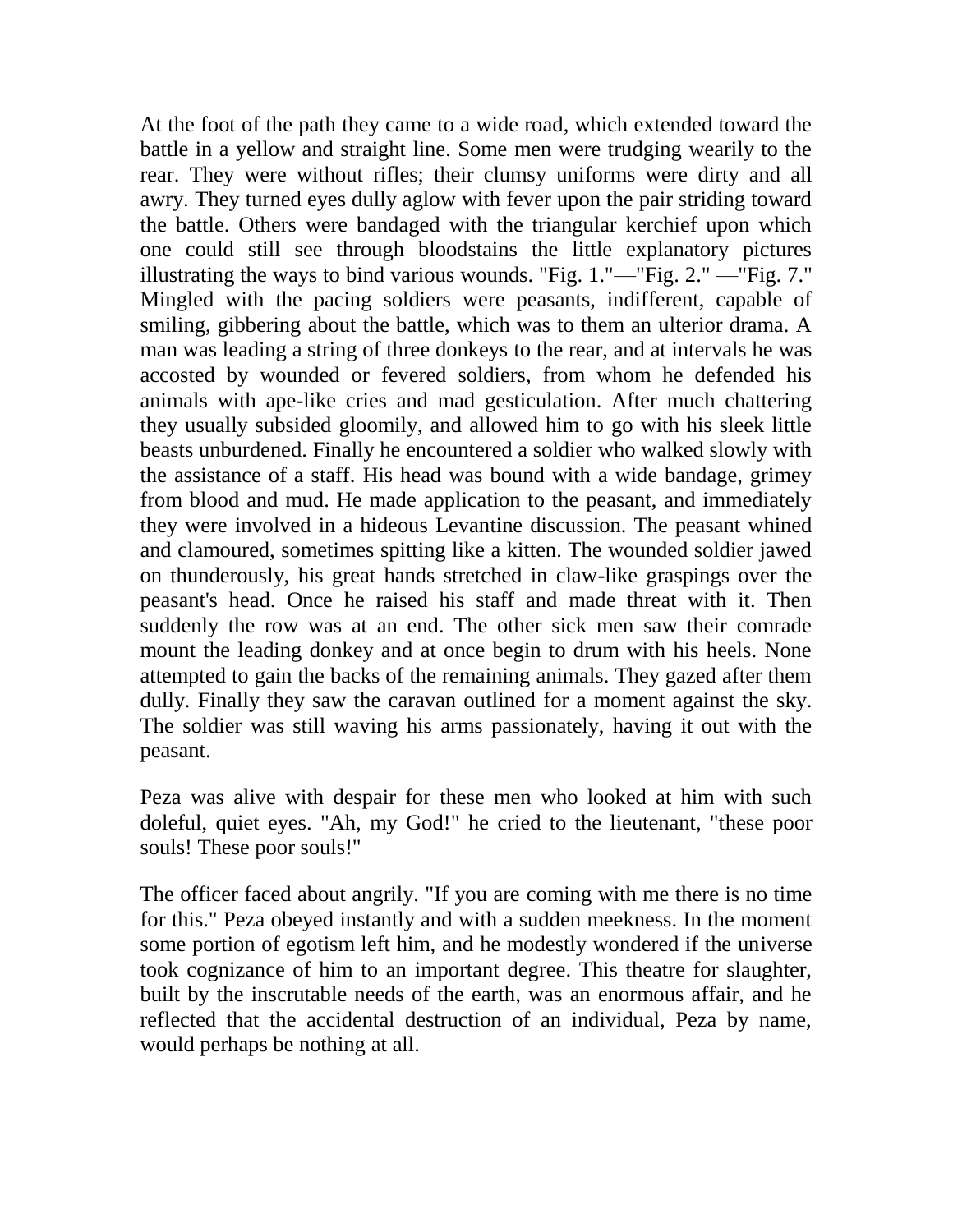With the lieutenant he was soon walking along behind a series of little crescent-shape trenches, in which were soldiers, tranquilly interested, gossiping with the hum of a tea-party. Although these men were not at this time under fire, he concluded that they were fabulously brave. Else they would not be so comfortable, so at home in their sticky brown trenches. They were certain to be heavily attacked before the day was old. The universities had not taught him to understand this attitude.

At the passing of the young man in very nice tweed, with his new leggings, his new white helmet, his new field-glass case, his new revolver holster, the soiled soldiers turned with the same curiosity which a being in strange garb meets at the corners of streets. He might as well have been promenading a populous avenue. The soldiers volubly discussed his identity.

To Peza there was something awful in the absolute familiarity of each tone, expression, gesture. These men, menaced with battle, displayed the curiosity of the café. Then, on the verge of his great encounter toward death, he found himself extremely embar rassed, composing his face with difficulty, wondering what to do with his hands, like a gawk at a levée.

He felt ridiculous, and also he felt awed, aghast, at these men who could turn their faces from the ominous front and debate his clothes, his business. There was an element which was new born into his theory of war. He was not averse to the brisk pace at which the lieutenant moved along the line.

The roar of fighting was always in Peza's ears. It came from some short hills ahead and to the left. The road curved suddenly and entered a wood. The trees stretched their luxuriant and graceful branches over grassy slopes. A breeze made all this verdure gently rustle and speak in long silken sighs. Absorbed in listening to the hurricane racket from the front, he still remembered that these trees were growing, the grass-blades were extending according to their process. He inhaled a deep breath of moisture and fragrance from the grove, a wet odour which expressed all the opulent fecundity of unmoved nature, marching on with her million plans for multiple life, multiple death.

Further on, they came to a place where the Turkish shells were landing. There was a long hurtling sound in the air, and then one had sight of a shell. To Peza it was of the conical missiles which friendly officers had displayed to him on board warships. Curiously enough, too, this first shell smacked of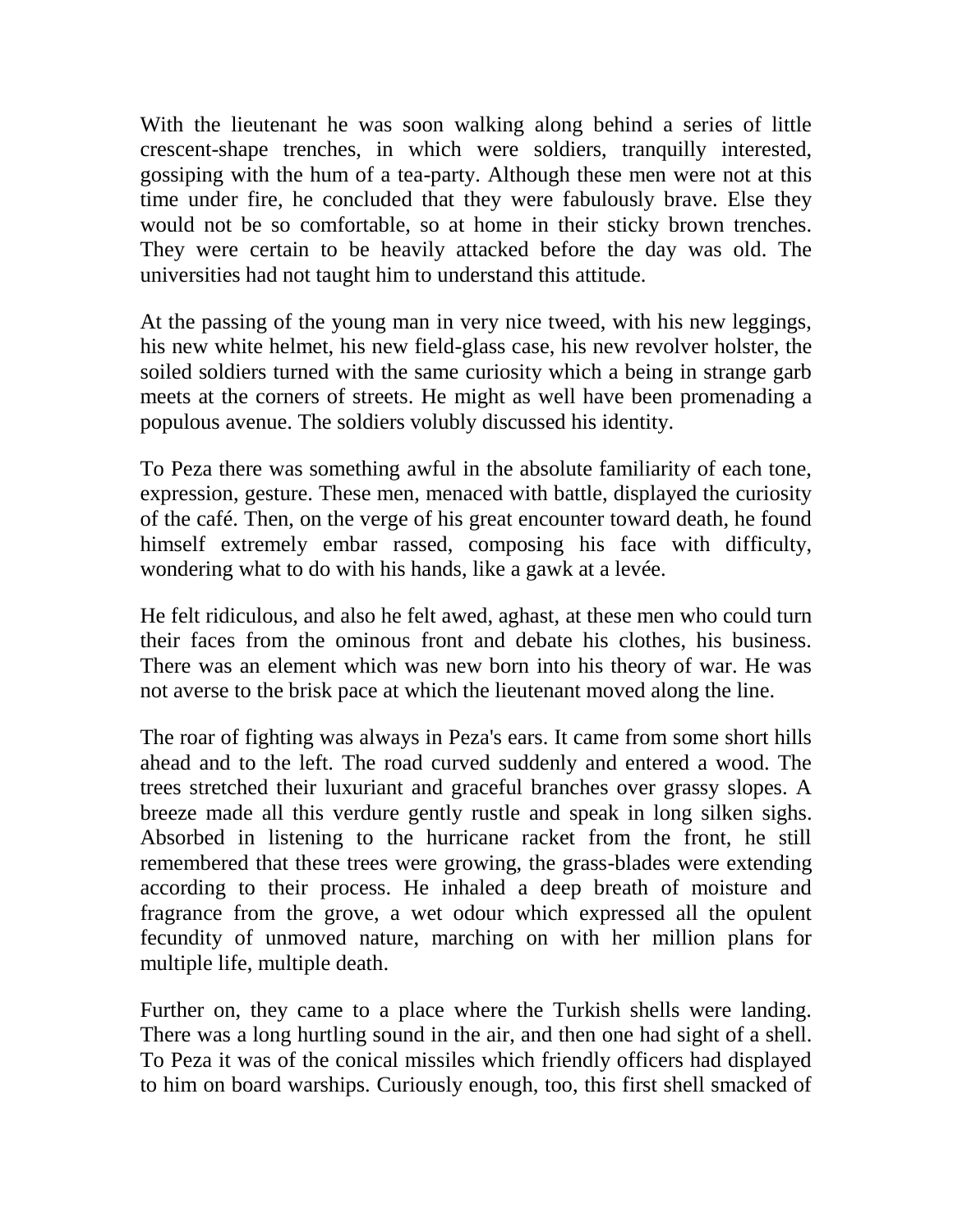the foundry, of men with smudged faces, of the blare of furnace fires. It brought machinery immediately into his mind. He thought that if he was killed there at that time it would be as romantic, to the old standards, as death by a bit of falling iron in a factory.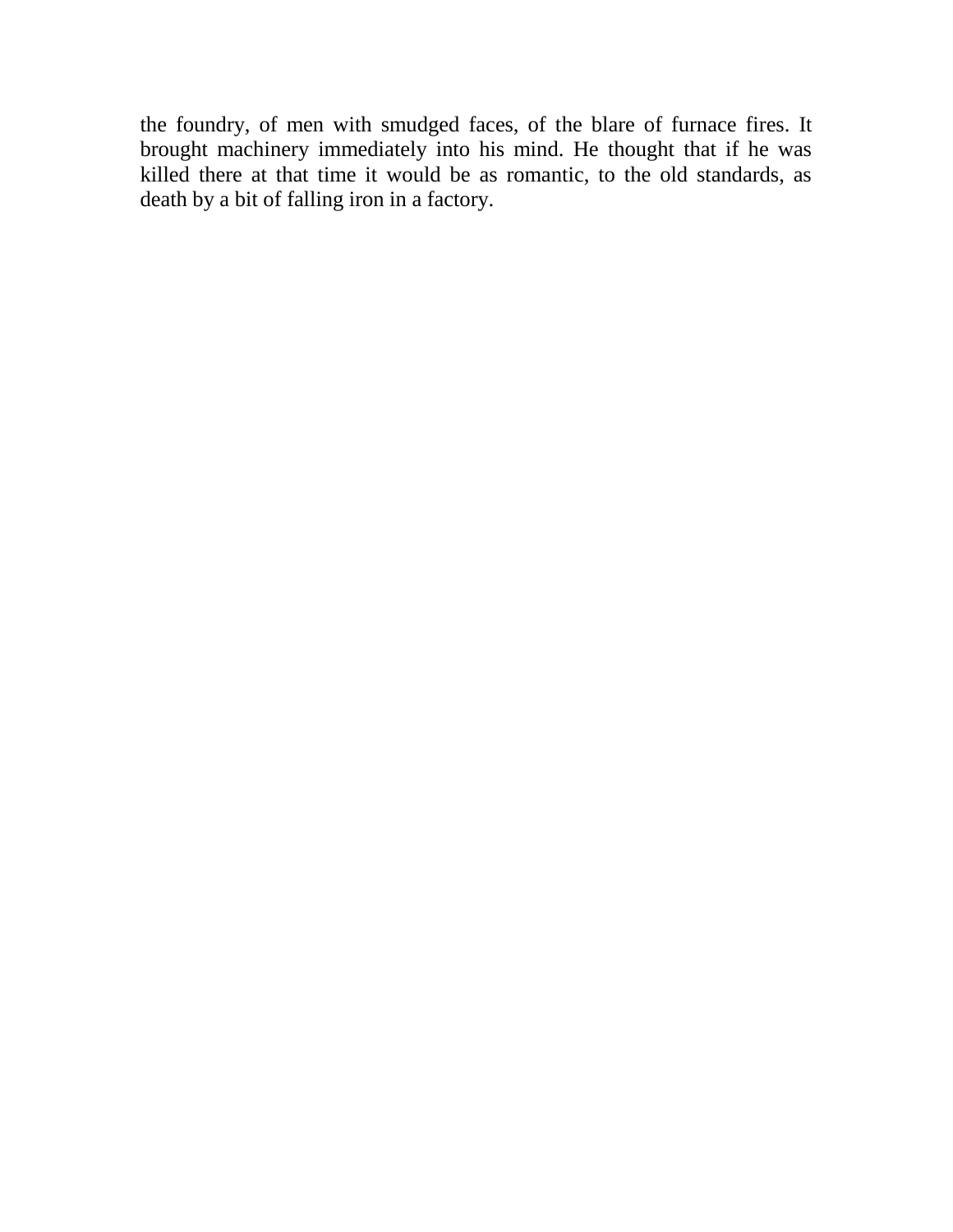## **CHAPTER II**

A child was playing on a mountain and disregarding a battle that was waging on the plain. Behind him was the little cobbled hut of his fled parents. It was now occupied by a pearl-coloured cow that stared out from the darkness thoughtful and tender-eyed. The child ran to and fro, fumbling with sticks and making great machinations with pebbles. By a striking exercise of artistic license the sticks were ponies, cows, and dogs, and the pebbles were sheep. He was managing large agricultural and herding affairs. He was too intent on them to pay much heed to the fight four miles away, which at that distance resembled in sound the beating of surf upon rocks. However, there were occasions when some louder outbreak of that thunder stirred him from his serious occupation, and he turned then a questioning eye upon the battle, a small stick poised in his hand, interrupted in the act of sending his dog after his sheep. His tranquillity in regard to the death on the plain was as invincible as that of the mountain on which he stood.

It was evident that fear had swept the parents away from their home in a manner that could make them forget this child, the first-born. Nevertheless, the hut was clean bare. The cow had committed no impropriety in billeting herself at the domicile of her masters. This smoke-coloured and odorous interior contained nothing as large as a humming-bird. Terror had operated on these runaway people in its sinister fashion, elevating details to enormous heights, causing a man to remember a button while he forgot a coat, overpowering every one with recollections of a broken coffee-cup, deluging them with fears for the safety of an old pipe, and causing them to forget their first-born. Meanwhile the child played soberly with his trinkets.

He was solitary; engrossed in his own pursuits, it was seldom that he lifted his head to inquire of the world why it made so much noise. The stick in his hand was much larger to him than was an army corps of the distance. It was too childish for the mind of the child. He was dealing with sticks.

The battle lines writhed at times in the agony of a sea-creature on the sands. These tentacles flung and waved in a supreme excitement of pain, and the struggles of the great outlined body brought it nearer and nearer to the child. Once he looked at the plain and saw some men running wildly across a field. He had seen people chasing obdurate beasts in such fashion, and it struck him immediately that it was a manly thing which he would incorporate in his game. Consequently he raced furiously at his stone sheep, flourishing a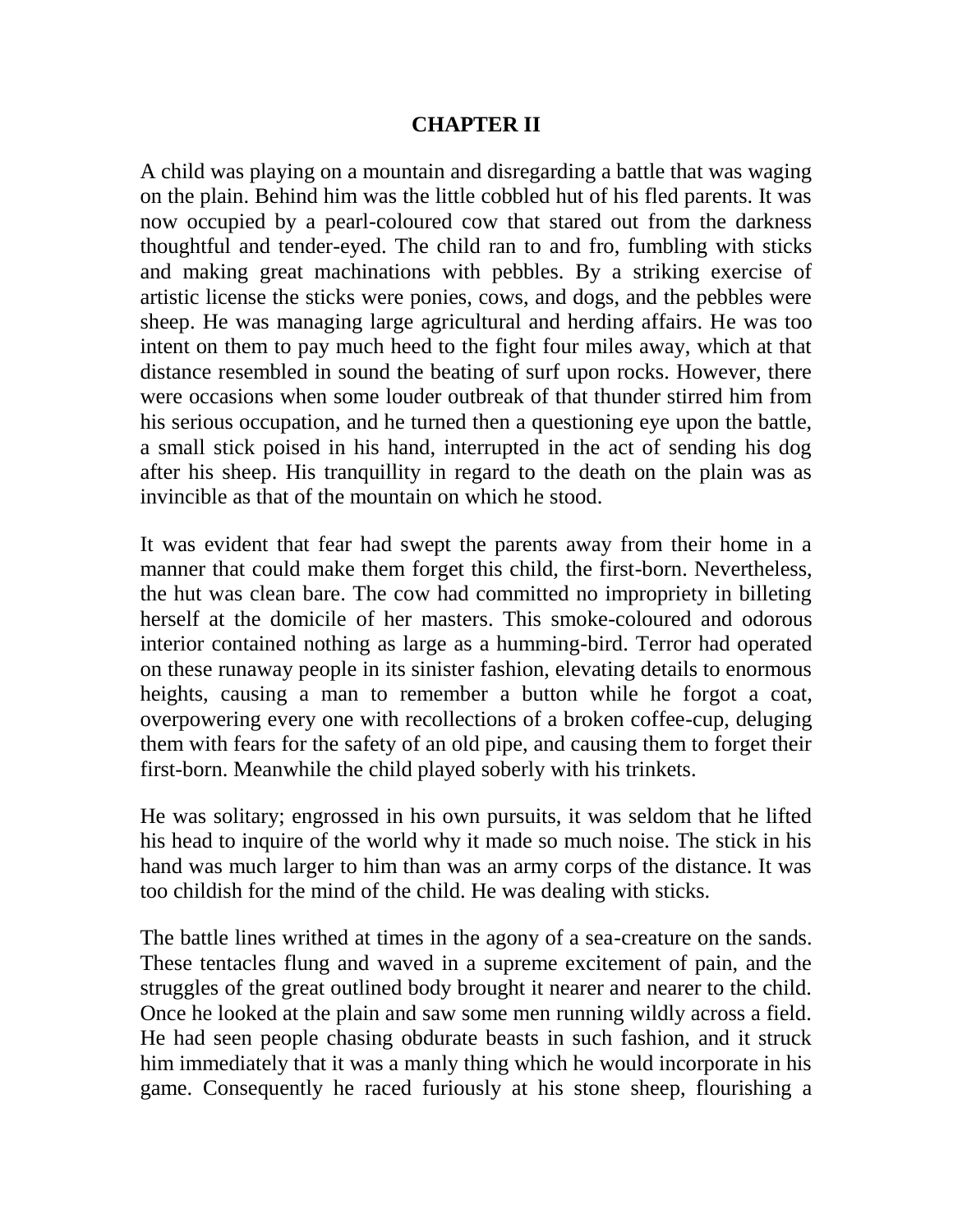cudgel, crying the shepherd calls. He paused frequently to get a cue of manner from the soldiers fighting on the plain. He reproduced, to a degree, any movements which he accounted rational to his theory of sheep-herding, the business of men, the traditional and exalted living of his father.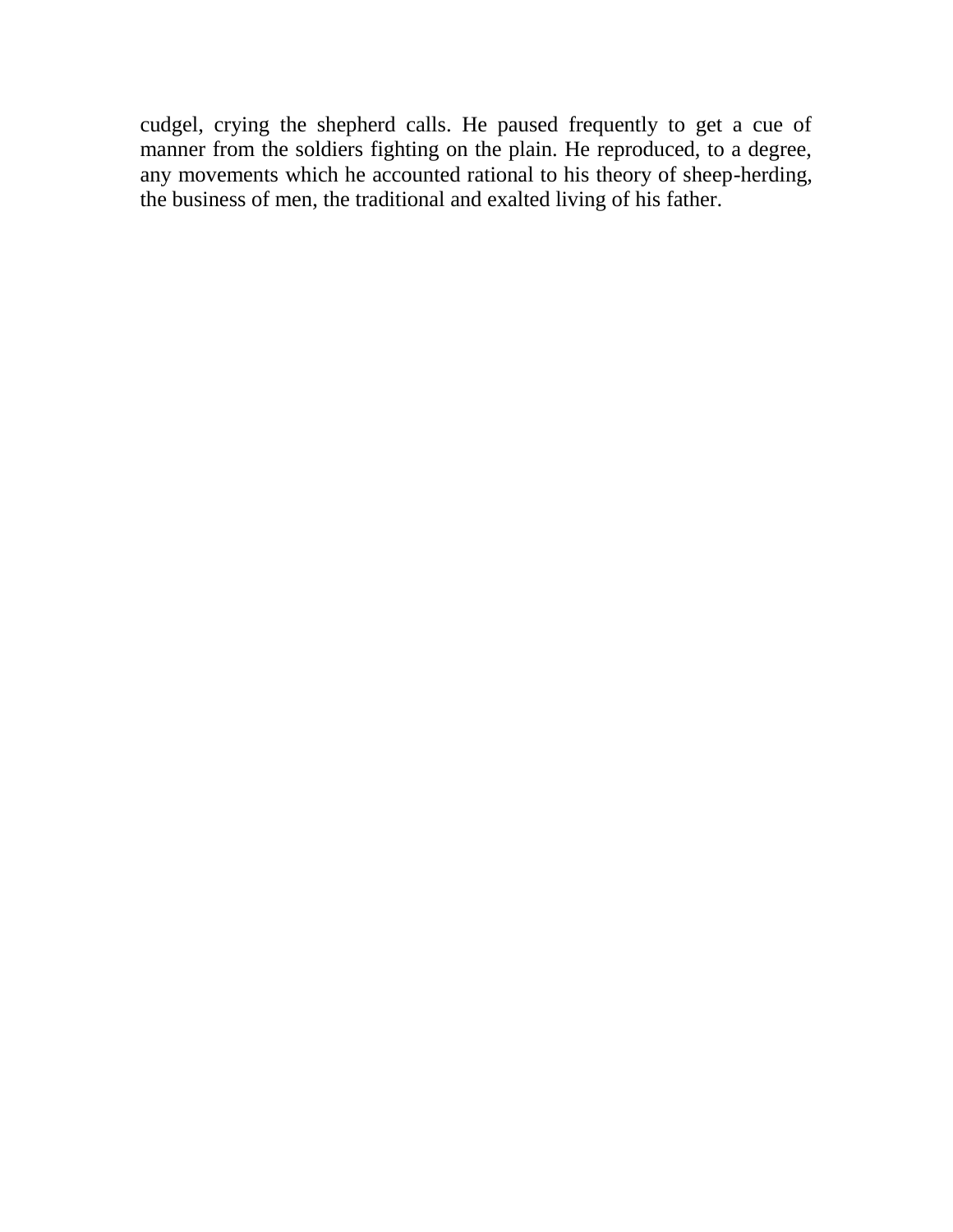# **CHAPTER III**

It was as if Peza was a corpse walking on the bottom of the sea, and finding there fields of grain, groves, weeds, the faces of men, voices. War, a strange employment of the race, presented to him a scene crowded with familiar objects which wore the livery of their commonness, placidly, undauntedly. He was smitten with keen astonishment; a spread of green grass lit with the flames of poppies was too old for the company of this new ogre. If he had been devoting the full lens of his mind to this phase, he would have known he was amazed that the trees, the flowers, the grass, all tender and peaceful nature had not taken to heels at once upon the outbreak of battle. He venerated the immovable poppies.

The road seemed to lead into the apex of an angle formed by the two defensive lines of the Greeks. There was a straggle of wounded men and of gunless and jaded men. These latter did not seem to be frightened. They remained very cool, walking with unhurried steps and busy in gossip. Peza tried to define them. Perhaps during the fight they had reached the limit of their mental storage, their capacity for excitement, for tragedy, and had then simply come away. Peza remembered his visit to a certain place of pictures, where he had found himself amid heavenly skies and diabolic midnights the sunshine beating red upon desert sands, nude bodies flung to the shore in the green moon-glow, ghastly and starving men clawing at a wall in darkness, a girl at her bath with screened rays falling upon her pearly shoulders, a dance, a funeral, a review, an execution, all the strength of argus-eyed art: and he had whirled and whirled amid this universe with cries of woe and joy, sin and beauty piercing his ears until he had been obliged to simply come away. He remembered that as he had emerged he had lit a cigarette with unction and advanced promptly to a café. A great hollow quiet seemed to be upon the earth.

This was a different case, but in his thoughts he conceded the same causes to many of these gunless wanderers. They too may have dreamed at lightning speed until the capacity for it was overwhelmed. As he watched them, he again saw himself walking toward the café, puffing upon his cigarette. As if to reinforce his theory, a soldier stopped him with an eager but polite inquiry for a match. He watched the man light his little roll of tobacco and paper and begin to smoke ravenously.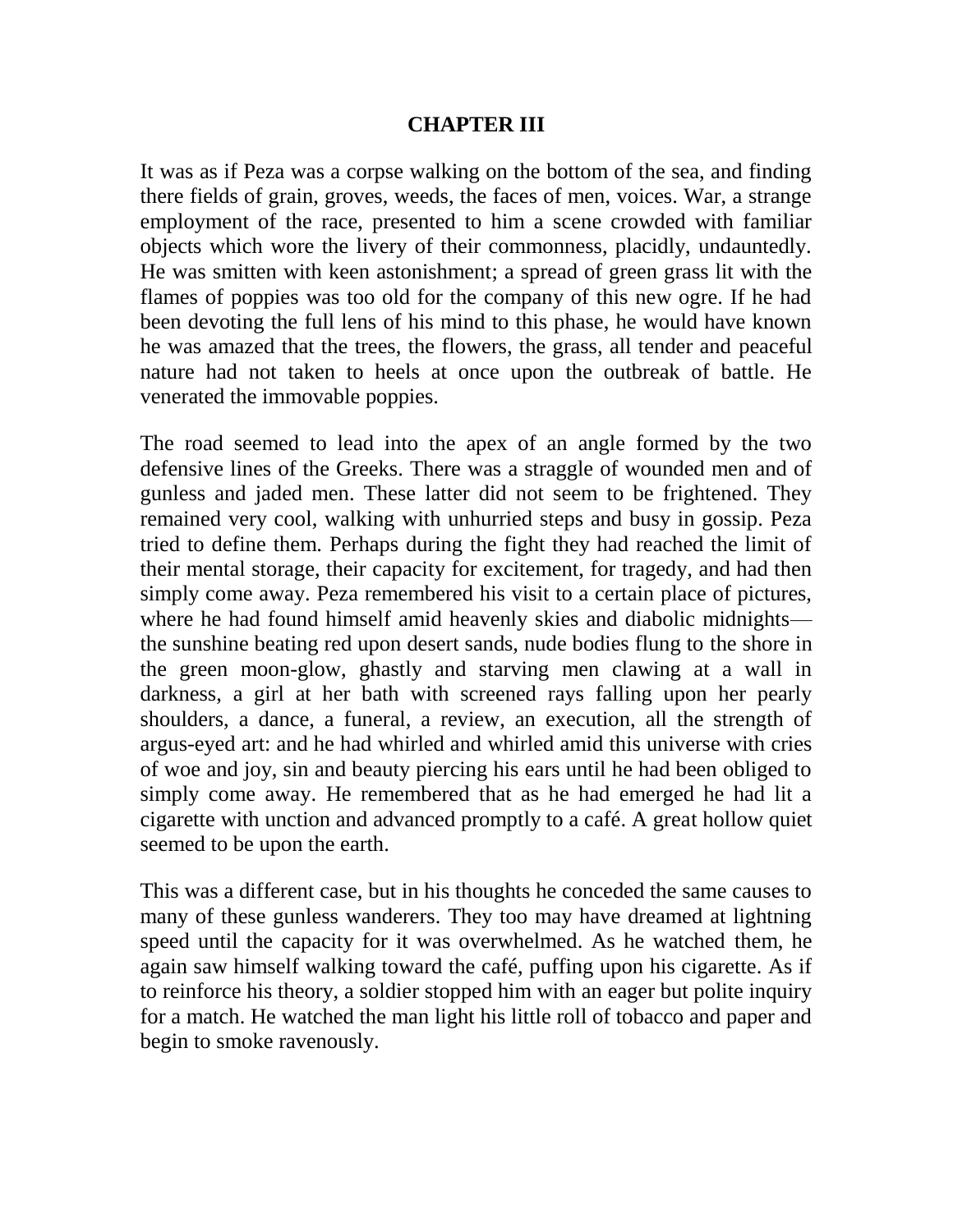Peza no longer was torn with sorrow at the sight of wounded men. Evidently he found that pity had a numerical limit, and when this was passed the emotion became another thing. Now, as he viewed them, he merely felt himself very lucky, and beseeched the continuance of his superior fortune. At the passing of these slouched and stained figures he now heard a reiteration of warning. A part of himself was appealing through the medium of these grim shapes. It was plucking at his sleeve and pointing, telling him to beware; and so it had come to pass that he cared for the implacable misery of these soldiers only as he would have cared for the harms of broken dolls. His whole vision was focussed upon his own chance.

The lieutenant suddenly halted. "Look," he said. "I find that my duty is in another direction. I must go another way. But if you wish to fight you have only to go forward, and any officer of the fighting line will give you opportunity." He raised his cap ceremoniously; Peza raised his new white helmet. The stranger to battles uttered thanks to his chaperon, the one who had presented him. They bowed punctiliously, staring at each other with civil eyes.

The lieutenant moved quietly away through a field. In an instant it flashed upon Peza's mind that this desertion was perfidious. He had been subjected to a criminal discourtesy. The officer had fetched him into the middle of the thing, and then left him to wander helplessly toward death. At one time he was upon the point of shouting at the officer.

In the vale there was an effect as if one was then beneath the battle. It was going on above somewhere. Alone, unguided, Peza felt like a man groping in a cellar. He reflected too that one should always see the beginning of a fight. It was too difficult to thus approach it when the affair was in full swing. The trees hid all movements of troops from him, and he thought he might be walking out to the very spot which chance had provided for the reception of a fool. He asked eager questions of passing soldiers. Some paid no heed to him; others shook their heads mournfully. They knew nothing save that war was hard work. If they talked at all it was in testimony of having fought well, savagely. They did not know if the army was going to advance, hold its ground, or retreat; they were weary.

A long pointed shell flashed through the air and struck near the base of a tree, with a fierce upheaval, compounded of earth and flames. Looking back, Peza could see the shattered tree quivering from head to foot. Its whole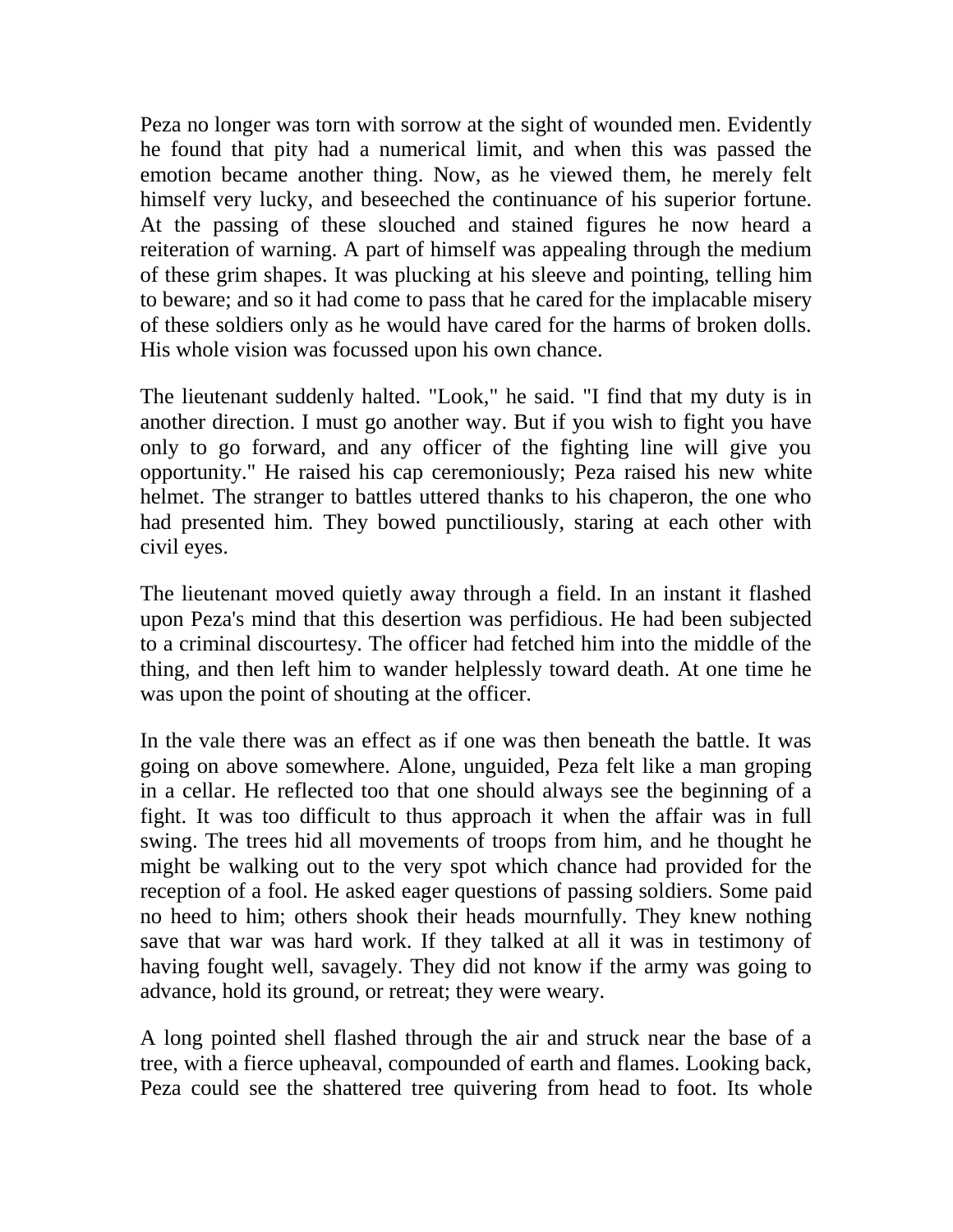being underwent a convulsive tremor which was an exhibition of pain, and, furthermore, deep amazement. As he advanced through the vale, the shells continued to hiss and hurtle in long low flights, and the bullets purred in the air. The missiles were flying into the breast of an astounded nature. The landscape, bewildered, agonized, was suffering a rain of infamous shots, and Peza imagined a million eyes gazing at him with the gaze of startled antelopes.

There was a resolute crashing of musketry from the tall hill on the left, and from directly in front there was a mingled din of artillery and musketry firing. Peza felt that his pride was playing a great trick in forcing him forward in this manner under conditions of strangeness, isolation, and ignorance. But he recalled the manner of the lieutenant, the smile on the hilltop among the flying peasants. Peza blushed and pulled the peak of his helmet down on his forehead. He strode onward firmly. Nevertheless he hated the lieutenant, and he resolved that on some future occasion he would take much trouble to arrange a stinging social revenge upon that grinning jackanapes. It did not occur to him until later that he was now going to battle mainly because at a previous time a certain man had smiled.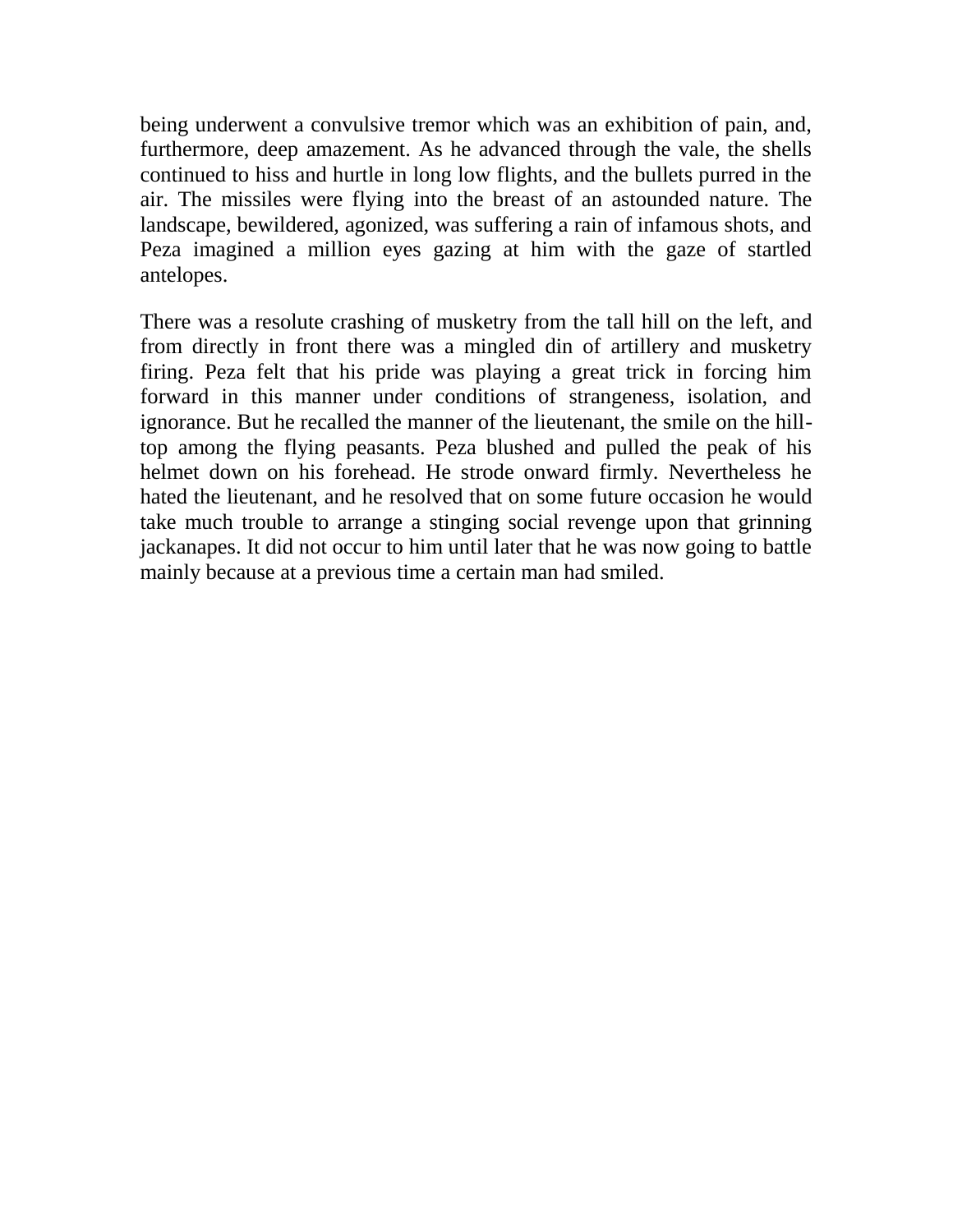### **CHAPTER IV**

The road curved round the base of a little hill, and on this hill a battery of mountain guns was leisurely shelling something unseen. In the lee of the height the mules, contented under their heavy saddles, were quietly browsing the long grass. Peza ascended the hill by a slanting path. He felt his heart beat swiftly; once at the top of the hill he would be obliged to look this phenomenon in the face. He hurried, with a mysterious idea of preventing by this strategy the battle from making his appearance a signal for some tremendous renewal. This vague thought seemed logical at the time. Certainly this living thing had knowledge of his coming. He endowed it with the intelligence of a barbaric deity. And so he hurried; he wished to surprise war, this terrible emperor, when it was growling on its throne. The ferocious and horrible sovereign was not to be allowed to make the arrival a pretext for some fit of smoky rage and blood. In this half-lull, Peza had distinctly the sense of stealing upon the battle unawares.

The soldiers watching the mules did not seem to be impressed by anything august. Two of them sat side by side and talked comfortably; another lay flat upon his back staring dreamily at the sky; another cursed a mule for certain refractions. Despite their uniforms, their bandoliers and rifles, they were dwelling in the peace of hostlers. However, the long shells were whooping from time to time over the brow of the hill, and swirling in almost straight lines toward the vale of trees, flowers, and grass. Peza, hearing and seeing the shells, and seeing the pensive guardians of the mules, felt reassured. They were accepting the condition of war as easily as an old sailor accepts the chair behind the counter of a tobacco-shop. Or, it was merely that the farm-boy had gone to sea, and he had adjusted himself to the circumstances immediately, and with only the usual first misadventures in conduct. Peza was proud and ashamed that he was not of them, these stupid peasants, who, throughout the world, hold potentates on their thrones, make statesmen illustrious, provide generals with lasting victories, all with ignorance, indifference, or half-witted hatred, moving the world with the strength of their arms and getting their heads knocked together in the name of God, the king, or the Stock Exchange; immortal, dreaming, hopeless asses who surrender their reason to the care of a shining puppet, and persuade some toy to carry their lives in his purse. Peza mentally abased himself before them, and wished to stir them with furious kicks.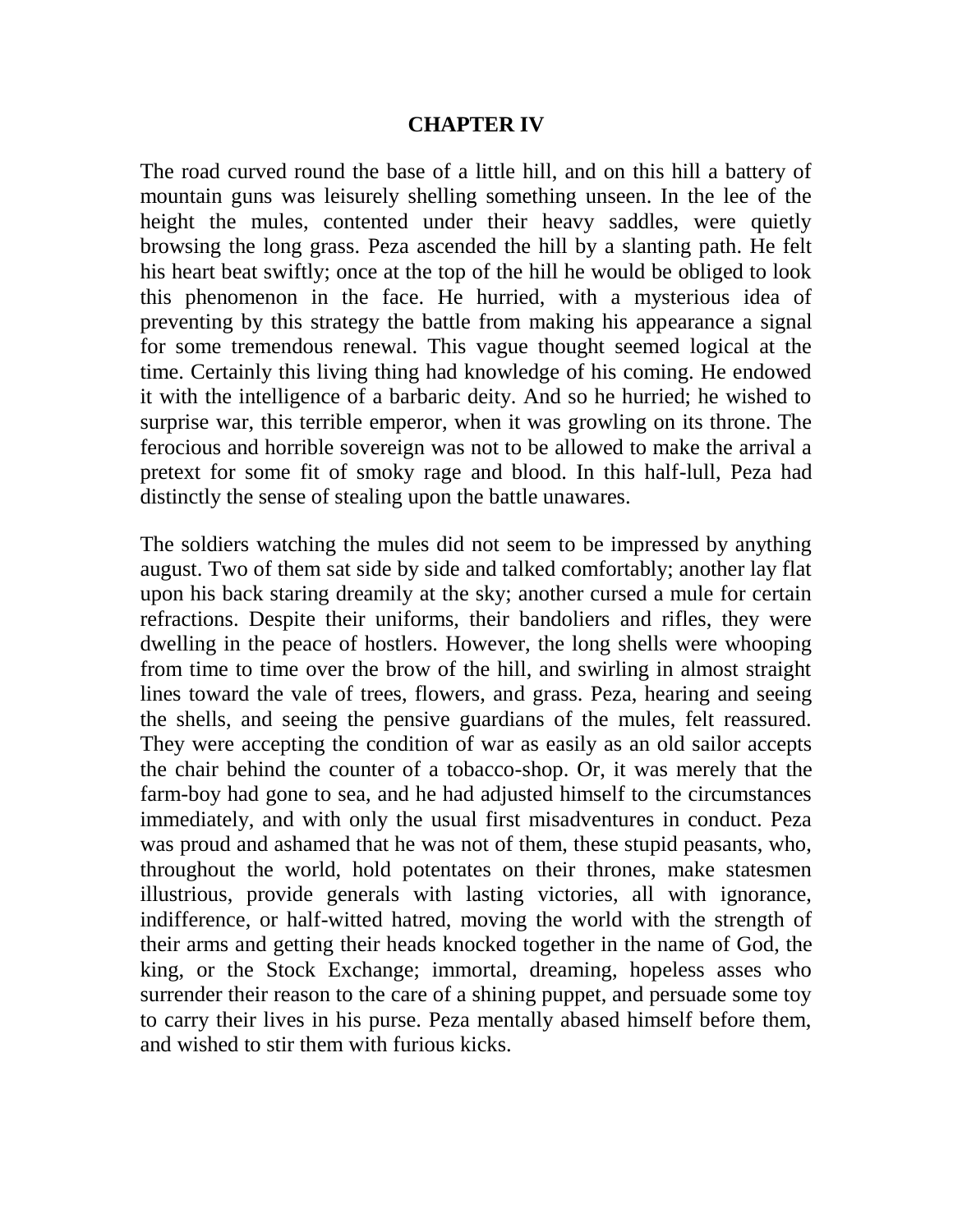As his eyes ranged above the rim of the plateau, he saw a group of artillery officers talking busily. They turned at once and regarded his ascent. A moment later a row of infantry soldiers in a trench beyond the little guns all faced him. Peza bowed to the officers. He understood at the time that he had made a good and cool bow, and he wondered at it, for his breath was coming in gasps, he was stifling from sheer excitement. He felt like a tipsy man trying to conceal his muscular uncertainty from the people in the street. But the officers did not display any knowledge. They bowed. Behind them Peza saw the plain, glittering green, with three lines of black marked upon it heavily. The front of the first of these lines was frothy with smoke. To the left of this hill was a craggy mountain, from which came a continual dull rattle of musketry. Its summit was ringed with the white smoke. The black lines on the plain slowly moved. The shells that came from there passed overhead with the sound of great birds frantically flapping their wings. Peza thought of the first sight of the sea during a storm. He seemed to feel against his face the wind that races over the tops of cold and tumultuous billows.

He heard a voice afar off—"Sir, what would you?" He turned, and saw the dapper captain of the battery standing beside him. Only a moment had elapsed. "Pardon me, sir," said Peza, bowing again. The officer was evidently reserving his bows; he scanned the new-comer attentively. "Are you a correspondent?" he asked. Peza produced a card. "Yes, I came as a correspondent," he replied, "but now, sir, I have other thoughts. I wish to help. You see? I wish to help."

"What do you mean?" said the captain. "Are you a Greek? Do you wish to fight?"

"Yes, I am a Greek. I wish to fight." Peza's voice surprised him by coming from his lips in even and deliberate tones. He thought with gratification that he was behaving rather well. Another shell travelling from some unknown point on the plain whirled close and furiously in the air, pursuing an apparently horizontal course as if it were never going to touch the earth. The dark shape swished across the sky.

"Ah," cried the captain, now smiling, "I am not sure that we will be able to accommodate you with a fierce affair here just at this time, but——" He walked gaily to and fro behind the guns with Peza, pointing out to him the lines of the Greeks, and describing his opinion of the general plan of defence. He wore the air of an amiable host. Other officers questioned Peza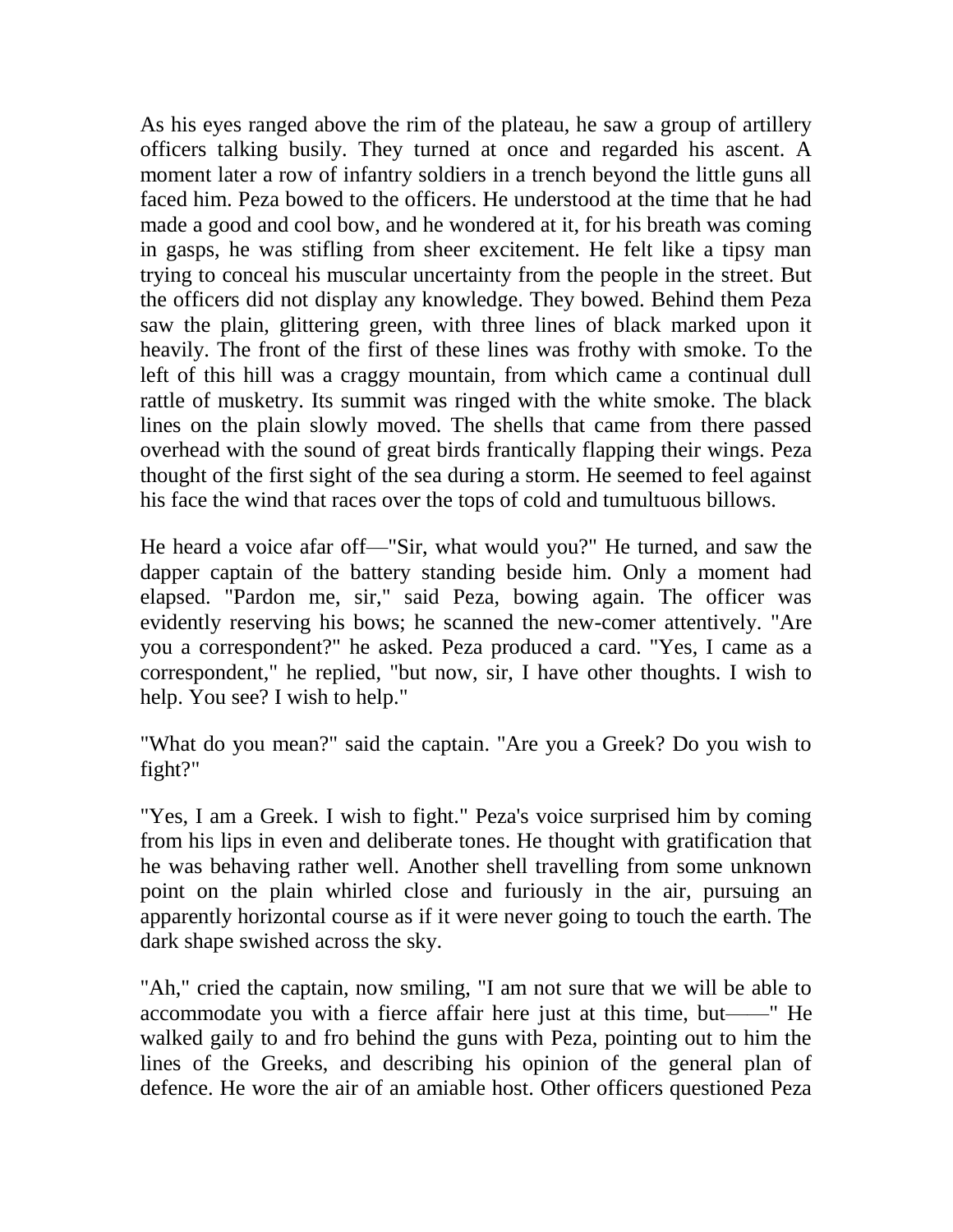in regard to the politics of the war. The king, the ministry, Germany, England, Russia, all these huge words were continually upon their tongues. "And the people in Athens? Were they——" Amid this vivacious babble Peza, seated upon an ammunition box, kept his glance high, watching the appearance of shell after shell. These officers were like men who had been lost for days in the forest. They were thirsty for any scrap of news. Nevertheless, one of them would occasionally dispute their informant courteously. What would Servia have to say to that? No, no, France and Russia could never allow it. Peza was elated. The shells killed no one; war was not so bad. He was simply having coffee in the smoking-room of some embassy where reverberate the names of nations.

A rumour had passed along the motley line of privates in the trench. The new arrival with the clean white helmet was a famous English cavalry officer come to assist the army with his counsel. They stared at the figure of him, surrounded by officers. Peza, gaining sense of the glances and whispers, felt that his coming was an event.

Later, he resolved that he could with temerity do something finer. He contemplated the mountain where the Greek infantry was engaged, and announced leisurely to the captain of the battery that he thought presently of going in that direction and getting into the fight. He re-affirmed the sentiments of a patriot. The captain seemed surprised. "Oh, there will be fighting here at this knoll in a few minutes," he said orientally. "That will be sufficient? You had better stay with us. Besides, I have been ordered to resume fire." The officers all tried to dissuade him from departing. It was really not worth the trouble. The battery would begin again directly. Then it would be amusing for him.

Peza felt that he was wandering with his protestations of high patriotism through a desert of sensible men. These officers gave no heed to his exalted declarations. They seemed too jaded. They were fighting the men who were fighting them. Palaver of the particular kind had subsided before their intense pre-occupation in war as a craft. Moreover, many men had talked in that manner and only talked.

Peza believed at first that they were treating him delicately. They were considerate of his inexperience. War had turned out to be such a gentle business that Peza concluded he could scorn this idea. He bade them a heroic farewell despite their objections.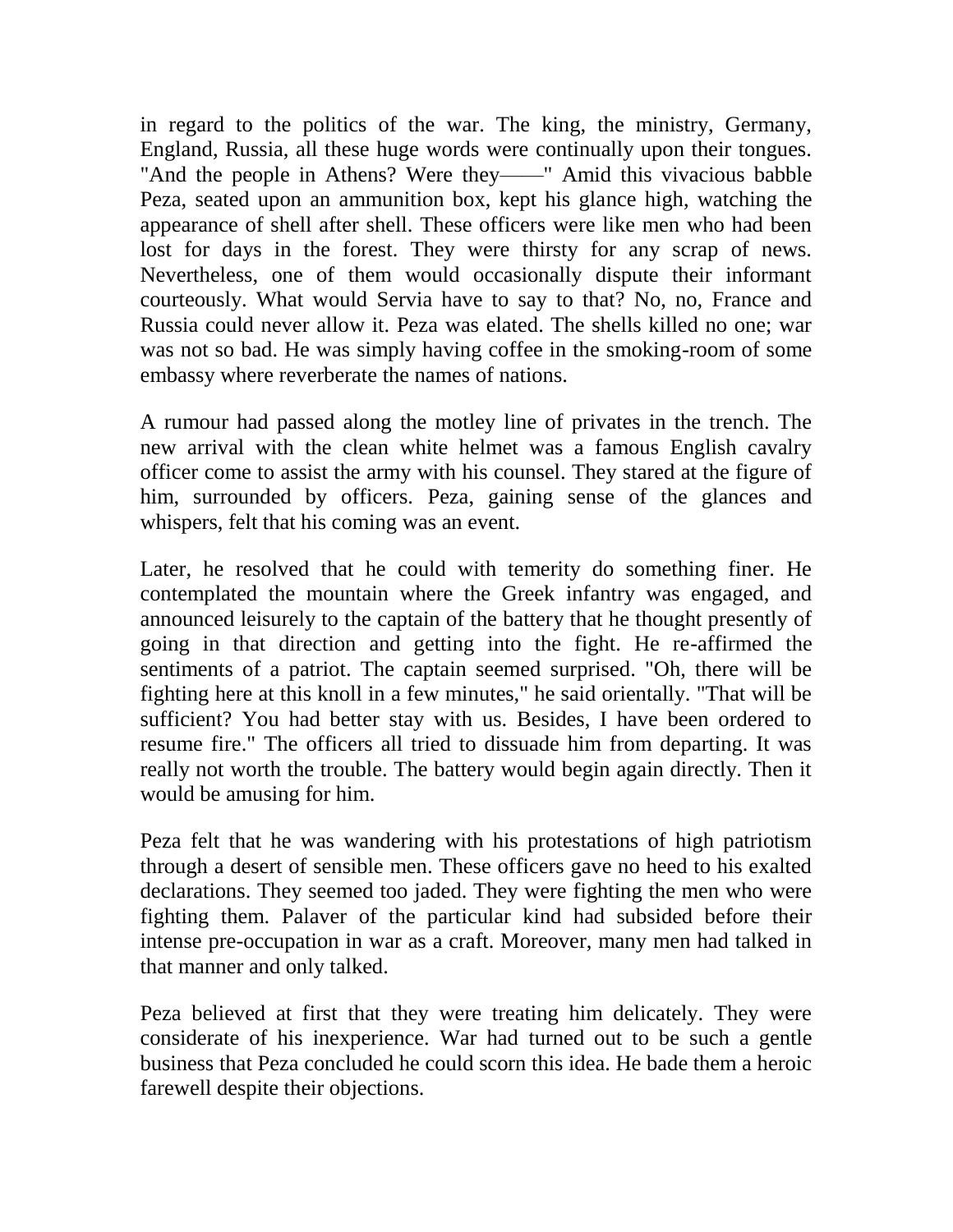However, when he reflected upon their ways afterward, he saw dimly that they were actuated principally by some universal childish desire for a spectator of their fine things. They were going into action, and they wished to be seen at war, precise and fearless.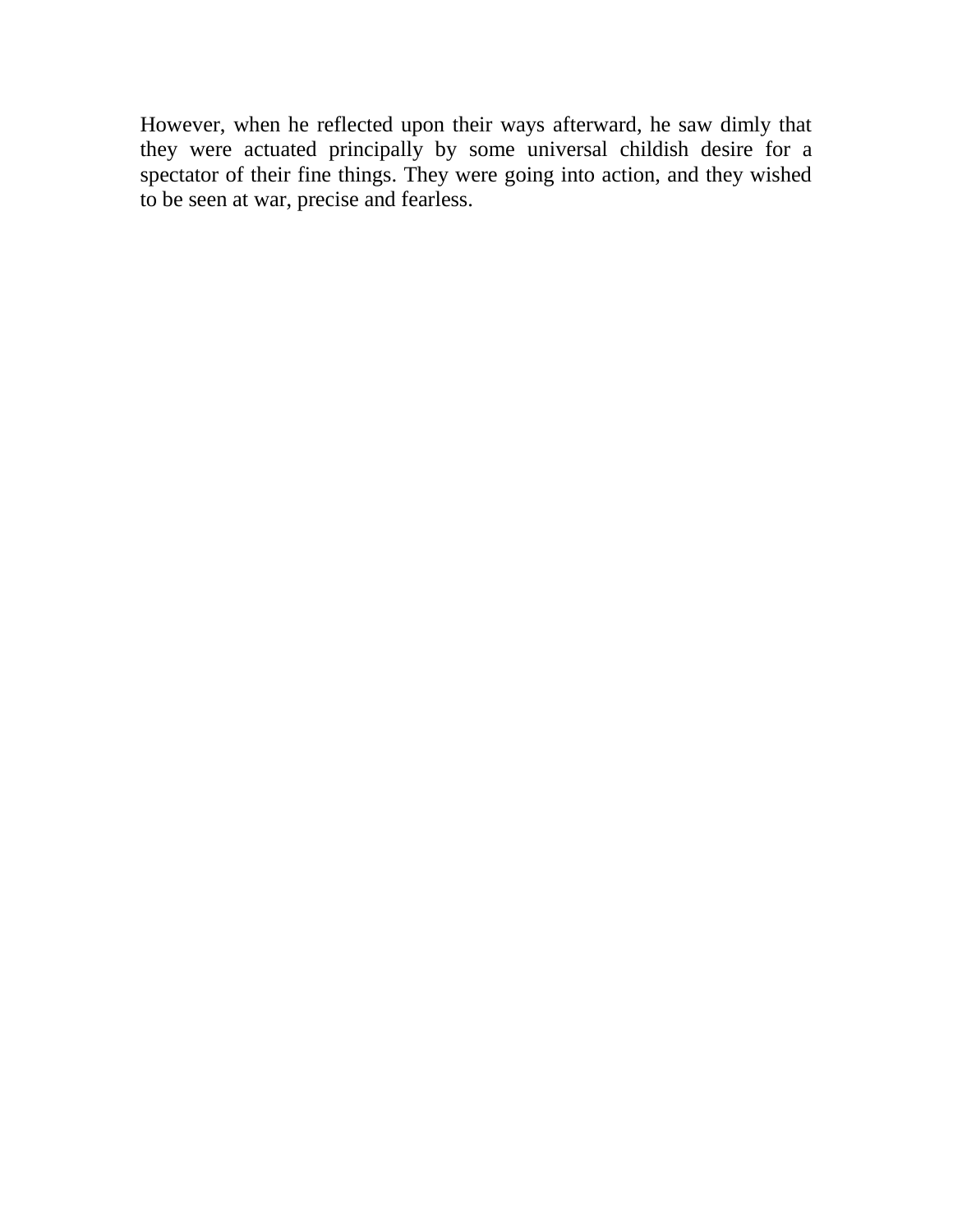## **CHAPTER V**

Climbing slowly to the high infantry position, Peza was amazed to meet a soldier whose jaw had been half shot away, and who was being helped down the sheep track by two tearful comrades. The man's breast was drenched with blood, and from a cloth which he held to the wound drops were splashing wildly upon the stones of the path. He gazed at Peza for a moment. It was a mystic gaze, which Peza withstood with difficulty. He was exchanging looks with a spectre; all aspect of the man was somehow gone from this victim. As Peza went on, one of the unwounded soldiers loudly shouted to him to return and assist in this tragic march. But even Peza's fingers revolted; he was afraid of the spectre; he would not have dared to touch it. He was surely craven in the movement of refusal he made to them. He scrambled hastily on up the path. He was running away.

At the top of the hill he came immediately upon a part of the line that was in action. Another battery of mountain guns was here firing at the streaks of black on the plain. There were trenches filled with men lining parts of the crest, and near the base were other trenches, all crashing away mightily. The plain stretched as far as the eye can see, and from where silver mist ended this emerald ocean of grass, a great ridge of snow-topped mountains poised against a fleckless blue sky. Two knolls, green and yellow with grain, sat on the prairie confronting the dark hills of the Greek position. Between them were the lines of the enemy. A row of trees, a village, a stretch of road, showed faintly on this great canvas, this tremendous picture, but men, the Turkish battalions, were emphasized startlingly upon it. The ranks of troops between the knolls and the Greek position were as black as ink.

The first line of course was muffled in smoke, but at the rear of it battalions crawled up and to and fro plainer than beetles on a plate. Peza had never understood that masses of men were so declarative, so unmistakable, as if nature makes every arrangement to give information of the coming and the presence of destruction, the end, oblivion. The firing was full, complete, a roar of cataracts, and this pealing of connected volleys was adjusted to the grandeur of the far-off range of snowy mountains. Peza, breathless, pale, felt that he had been set upon a pillar and was surveying mankind, the world. In the meantime dust had got in his eye. He took his handkerchief and mechanically administered to it.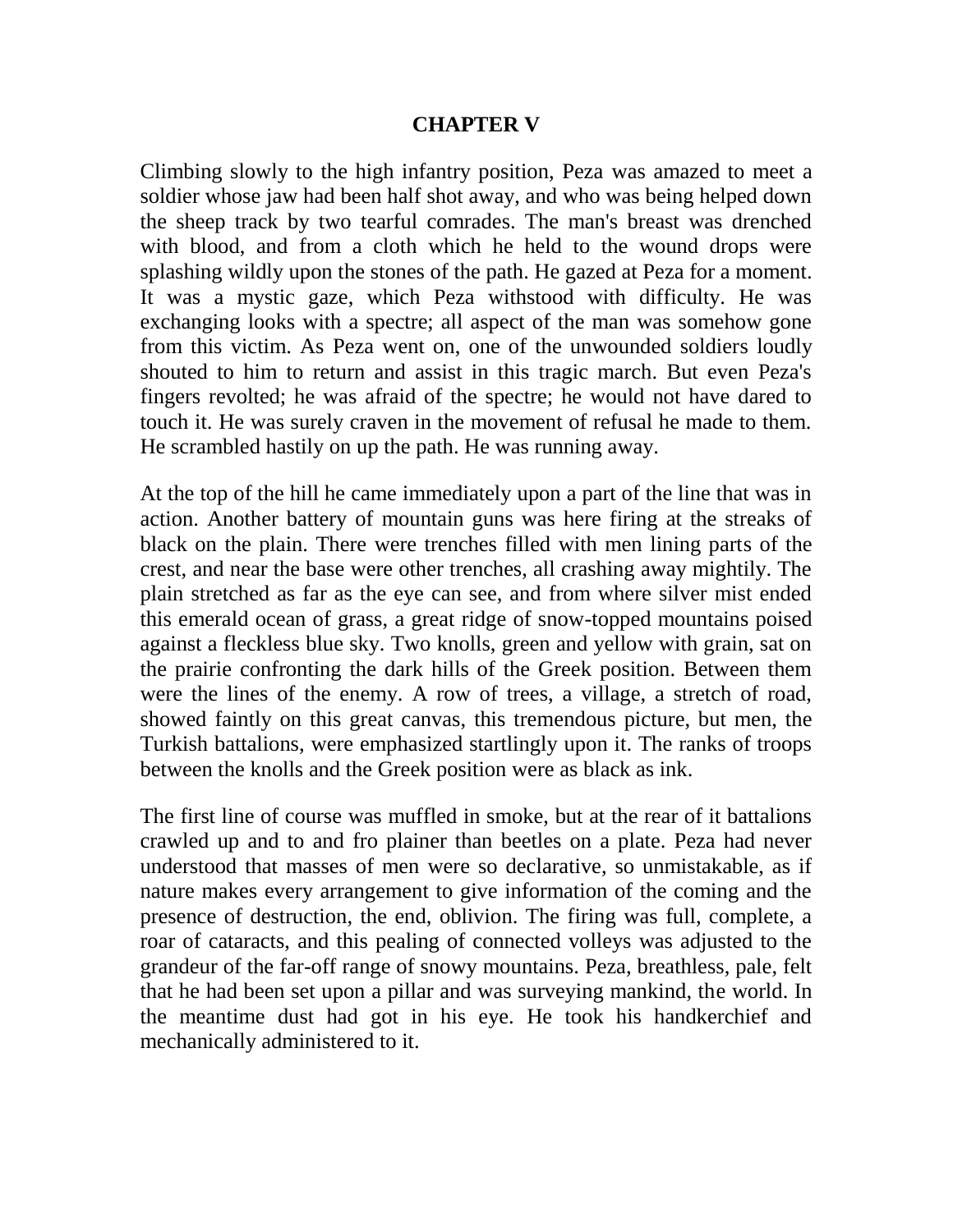An officer with a double stripe of purple on his trousers paced in the rear of the battery of howitzers. He waved a little cane. Sometimes he paused in his promenade to study the field through his glasses. "A fine scene, sir," he cried airily, upon the approach of Peza. It was like a blow in the chest to the wideeyed volunteer. It revealed to him a point of view. "Yes, sir, it is a fine scene," he answered. They spoke in French. "I am happy to be able to entertain monsieur with a little practice," continued the officer. "I am firing upon that mass of troops you see there a little to the right. They are probably forming for another attack." Peza smiled; here again appeared manners, manners erect by the side of death.

The right-flank gun of the battery thundered; there was a belch of fire and smoke; the shell flung swiftly and afar was known only to the ear in which rang a broadening hooting wake of sound. The howitzer had thrown itself backward convulsively, and lay with its wheels moving in the air as a squad of men rushed toward it. And later, it seemed as if each little gun had made the supreme effort of its being in each particular shot. They roared with voices far too loud, and the thunderous effort caused a gun to bound as in a dying convulsion. And then occasionally one was hurled with wheels in air. These shuddering howitzers presented an appearance of so many cowards always longing to bolt to the rear, but being implacably held to their business by this throng of soldiers who ran in squads to drag them up again to their obligation. The guns were herded and cajoled and bullied interminably. One by one, in relentless program, they were dragged forward to contribute a profound vibration of steel and wood, a flash and a roar, to the important happiness of man.

The adjacent infantry celebrated a good shot with smiles and an outburst of gleeful talk.

"Look, sir," cried an officer to Peza. Thin smoke was drifting lazily before Peza, and dodging impatiently he brought his eyes to bear upon that part of the plain indicated by the officer's finger. The enemy's infantry was advancing to attack. From the black lines had come forth an inky mass which was shaped much like a human tongue. It advanced slowly, casually, without apparent spirit, but with an insolent confidence that was like a proclamation of the inevitable.

The impetuous part was all played by the defensive side. Officers called, men plucked each other by the sleeve; there were shouts, motions, all eyes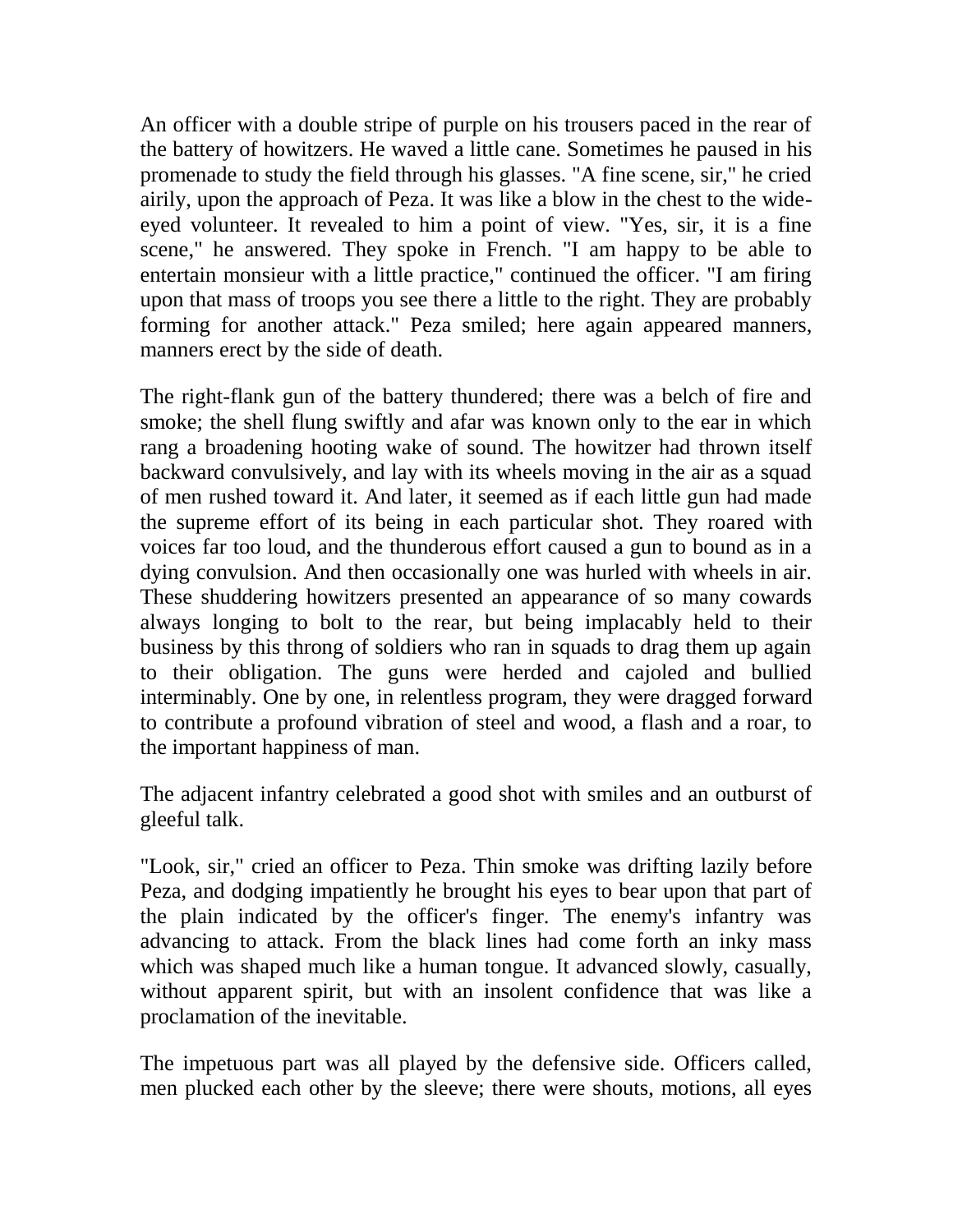were turned upon the inky mass which was flowing toward the base of the hills, heavily, languorously, as oily and thick as one of the streams that ooze through a swamp.

Peza was chattering a question at every one. In the way, pushed aside, or in the way again, he continued to repeat it. "Can they take the position? Can they take the position? Can they take the position?" He was apparently addressing an assemblage of deaf men. Every eye was busy watching every hand. The soldiers did not even seem to see the interesting stranger in the white helmet who was crying out so feverishly.

Finally, however, the hurried captain of the battery espied him and heeded his question. "No, sir! no, sir! It is impossible," he shouted angrily. His manner seemed to denote that if he had sufficient time he would have completely insulted Peza. The latter swallowed the crumb of news without regard to the coating of scorn, and, waving his hand in adieu, he began to run along the crest of the hill toward the part of the Greek line against which the attack was directed.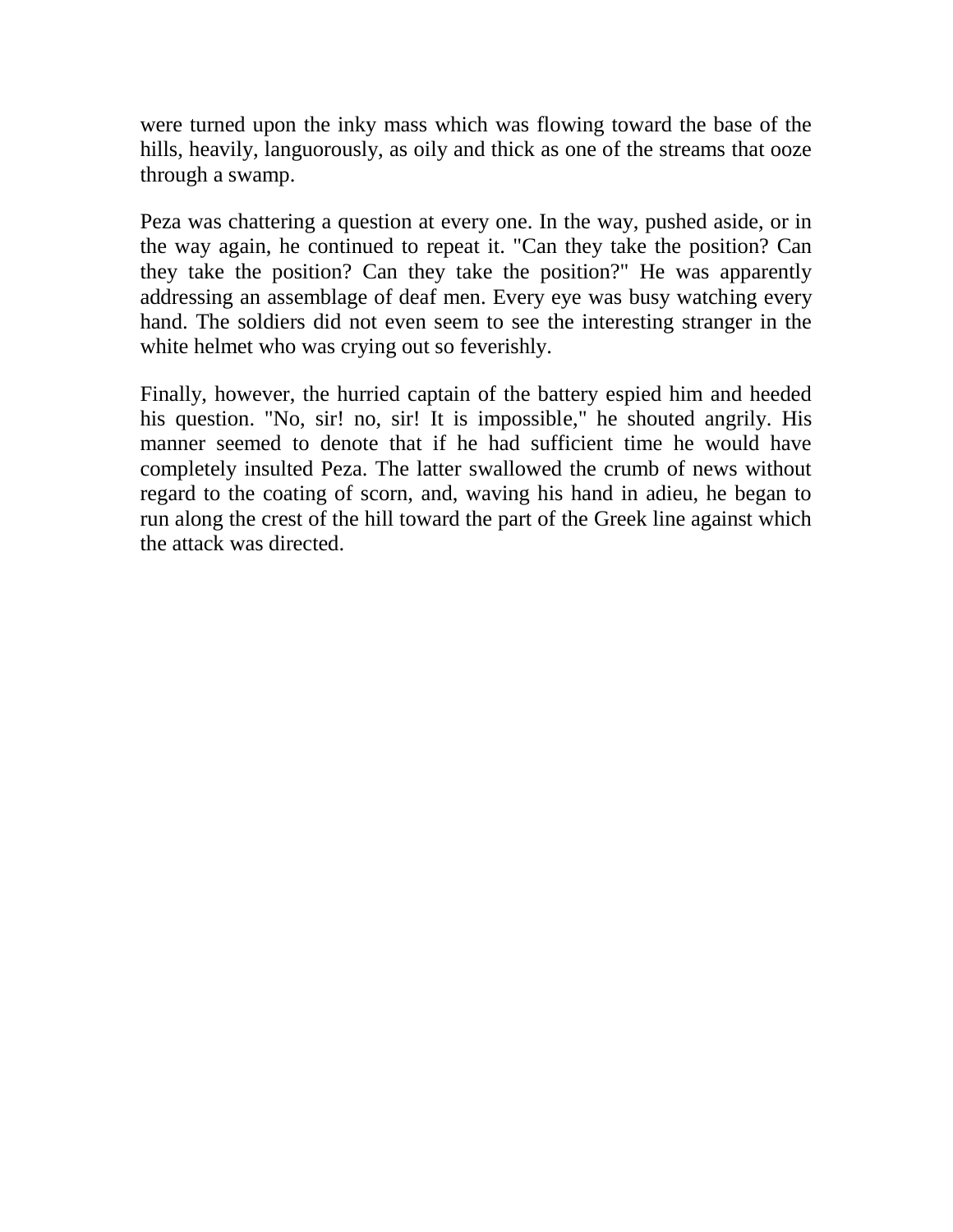## **CHAPTER VI**

Peza, as he ran along the crest of the mountain, believed that his action was receiving the wrathful attention of the hosts of the foe. To him then it was incredible foolhardiness thus to call to himself the stares of thousands of hateful eyes. He was like a lad induced by playmates to commit some indiscretion in a cathedral. He was abashed; perhaps he even blushed as he ran. It seemed to him that the whole solemn ceremony of war had paused during this commission. So he scrambled wildly over the rocks in his haste to end the embarrassing ordeal. When he came among the crowning riflepits filled with eager soldiers he wanted to yell with joy. None noticed him save a young officer of infantry, who said—"Sir, what do you want?" It was obvious that people had devoted some attention to their own affairs.

Peza asserted, in Greek, that he wished above everything to battle for the fatherland. The officer nodded; with a smile he pointed to some dead men covered with blankets, from which were thrust upturned dusty shoes.

"Yes, I know, I know," cried Peza. He thought the officer was poetically alluding to the danger.

"No," said the officer at once. "I mean cartridges —a bandolier. Take a bandolier from one of them."

Peza went cautiously toward a body. He moved a hand toward the corner of a blanket. There he hesitated, stuck, as if his arm had turned to plaster. Hearing a rustle behind him he spun quickly. Three soldiers of the close rank in the trench were regarding him. The officer came again and tapped him on the shoulder. "Have you any tobacco?" Peza looked at him in bewilderment. His hand was still extended toward the blanket which covered the dead soldier. "Yes," he said, "I have some tobacco." He gave the officer his pouch. As if in compensation, the other directed a soldier to strip the bandolier from the corpse. Peza, having crossed the long cartridge belt on his breast, felt that the dead man had flung his two arms around him.

A soldier with a polite nod and smile gave Peza a rifle, a relic of another dead man. Thus, he felt, besides the clutch of a corpse about his neck, that the rifle was as inhumanly horrible as a snake that lives in a tomb. He heard at his ear something that was in effect like the voices of those two dead men, their low voices speaking to him of bloody death, mutilation. The bandolier gripped him tighter; he wished to raise his hands to his throat like a man who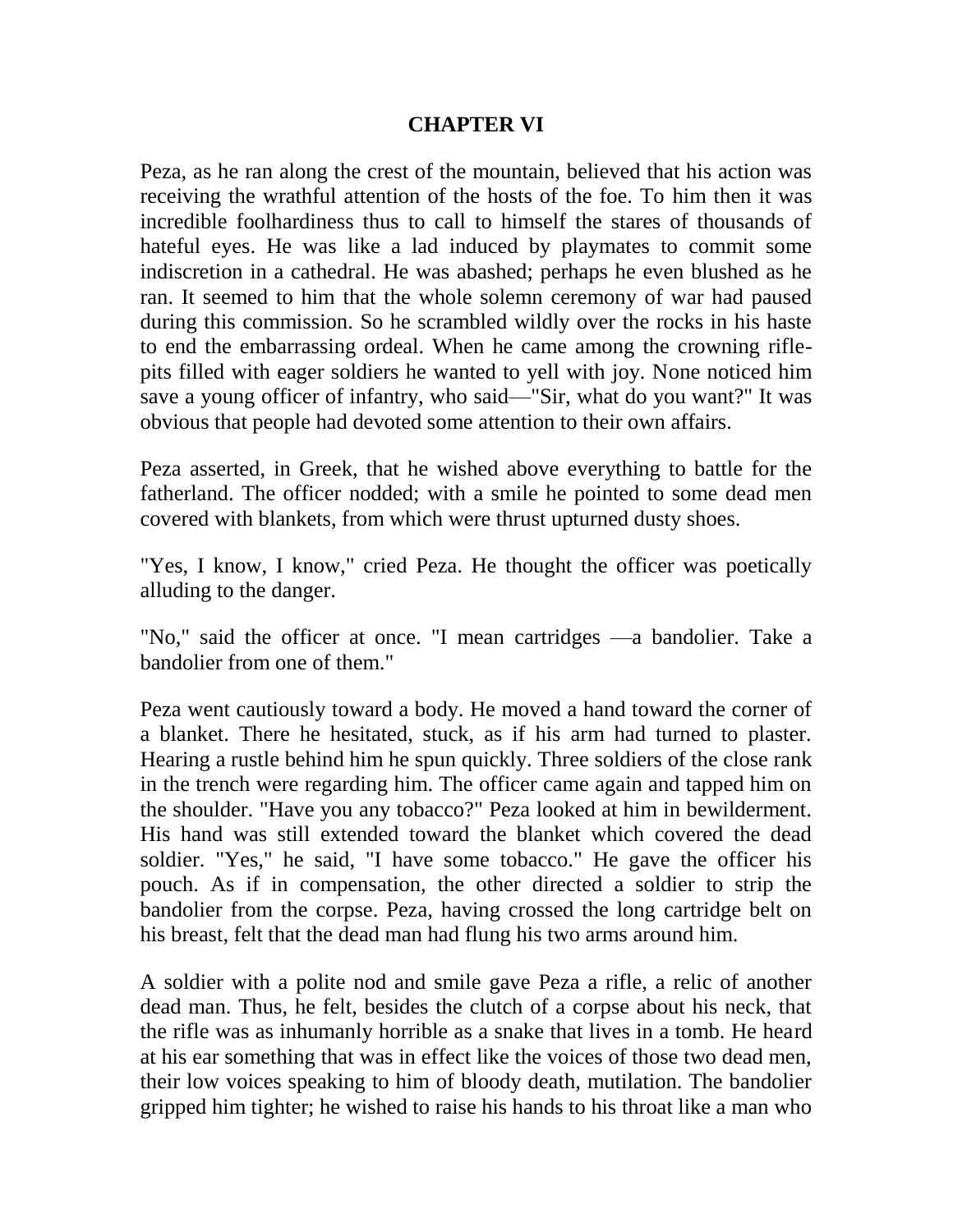is choking. The rifle was clammy; upon his palms he felt the movement of the sluggish currents of a serpent's life; it was crawling and frightful.

All about him were these peasants, with their interested countenances, gibbering of the fight. From time to time a soldier cried out in semihumorous lamenta tions descriptive of his thirst. One bearded man sat munching a great bit of hard bread. Fat, greasy, squat, he was like an idol made of tallow. Peza felt dimly that there was a distinction between this man and a young student who could write sonnets and play the piano quite well. This old blockhead was coolly gnawing at the bread, while he, Peza, was being throttled by a dead man's arms.

He looked behind him, and saw that a head by some chance had been uncovered from its blanket. Two liquid-like eyes were staring into his face. The head was turned a little sideways as if to get better opportunity for the scrutiny. Peza could feel himself blanch; he was being drawn and drawn by these dead men slowly, firmly down as to some mystic chamber under the earth where they could walk, dreadful figures, swollen and blood-marked. He was bidden; they had commanded him; he was going, going, going.

When the man in the new white helmet bolted for the rear, many of the soldiers in the trench thought that he had been struck, but those who had been nearest to him knew better. Otherwise they would have heard the silken sliding tender noise of the bullet and the thud of its impact. They bawled after him curses, and also outbursts of self-congratulation and vanity. Despite the prominence of the cowardly part, they were enabled to see in this exhibition a fine comment upon their own fortitude. The other soldiers thought that Peza had been wounded somewhere in the neck, because as he ran he was tearing madly at the bandolier, the dead man's arms. The soldier with the bread paused in his eating and cynically remarked upon the speed of the runaway.

An officer's voice was suddenly heard calling out the calculation of the distance to the enemy, the readjustment of the sights. There was a stirring rattle along the line. The men turned their eyes to the front. Other trenches beneath them to the right were already heavily in action. The smoke was lifting toward the blue sky. The soldier with the bread placed it carefully on a bit of paper beside him as he turned to kneel in the trench.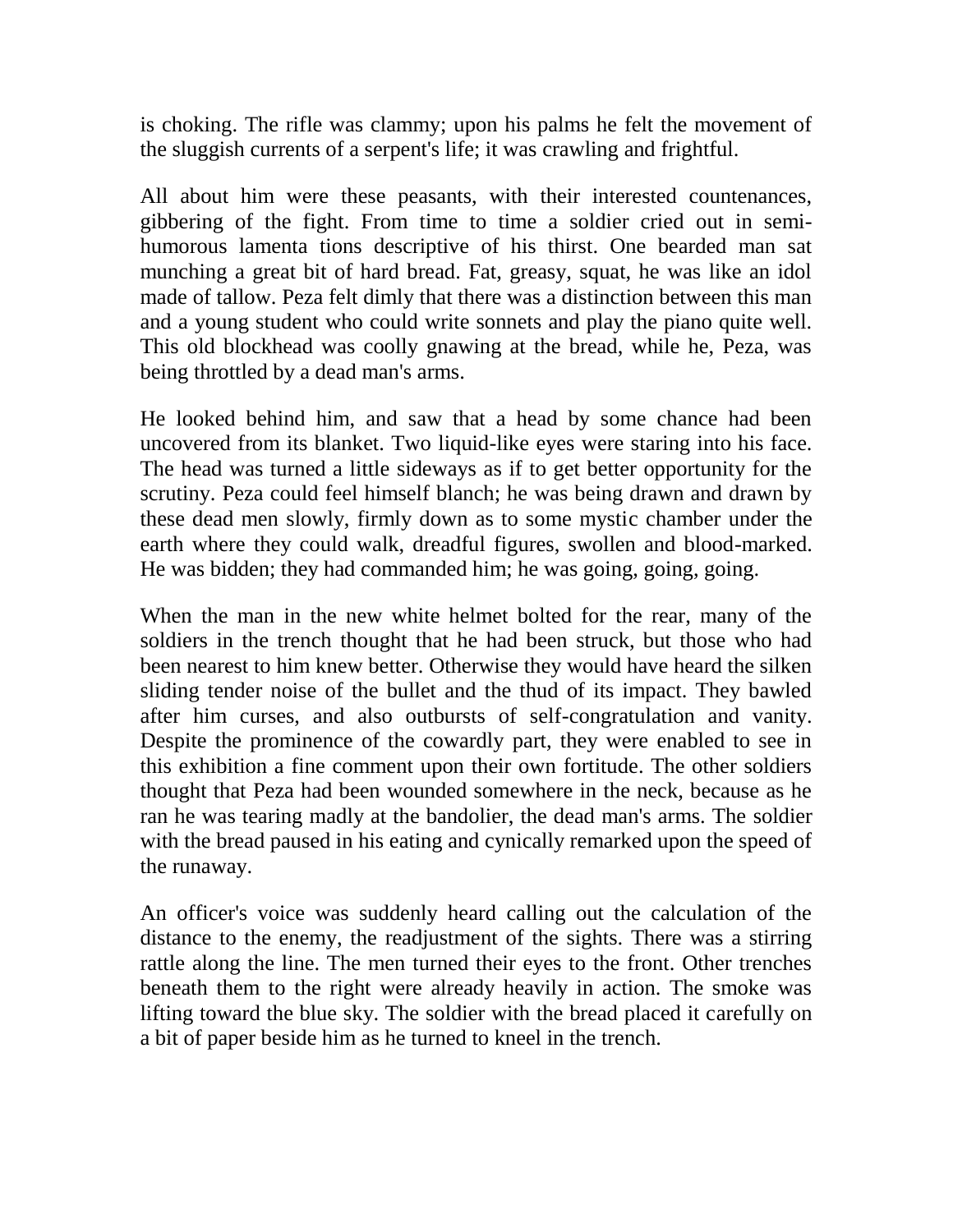# **CHAPTER VII**

In the late afternoon, the child ceased his play on the mountain with his flocks and his dogs. Part of the battle had whirled very near to the base of his hill, and the noise was great. Sometimes he could see fantastic smoky shapes which resembled the curious figures in foam which one sees on the slant of a rough sea. The plain indeed was etched in white circles and whirligigs like the slope of a colossal wave. The child took seat on a stone and contemplated the fight. He was beginning to be astonished; he had never before seen cattle herded with such uproar. Lines of flame flashed out here and there. It was mystery.

Finally, without any preliminary indication, he began to weep. If the men struggling on the plain had had time and greater vision, they could have seen this strange tiny figure seated on a boulder, surveying them while the tears streamed. It was as simple as some powerful symbol.

As the magic clear light of day amid the mountains dimmed the distances, and the plain shone as a pallid blue cloth marked by the red threads of the firing, the child arose and moved off to the unwelcoming door of his home. He called softly for his mother, and complained of his hunger in the familiar formula. The pearl-coloured cow, grinding her jaws thoughtfully, stared at him with her large eyes. The peaceful gloom of evening was slowly draping the hills.

The child heard a rattle of loose stones on the hillside, and facing the sound, saw a moment later a man drag himself up to the crest of the hill and fall panting. Forgetting his mother and his hunger, filled with calm interest, the child walked forward and stood over the heaving form. His eyes too were now large and inscrutably wise and sad like those of the animal in the house.

After a silence he spoke inquiringly. "Are you a man?"

Peza rolled over quickly and gazed up into the fearless cherubic countenance. He did not attempt to reply. He breathed as if life was about to leave his body. He was covered with dust; his face had been cut in some way, and his cheek was ribboned with blood. All the spick of his former appearance had vanished in a general dishevelment, in which he resembled a creature that had been flung to and fro, up and down, by cliffs and prairies during an earthquake. He rolled his eye glassily at the child.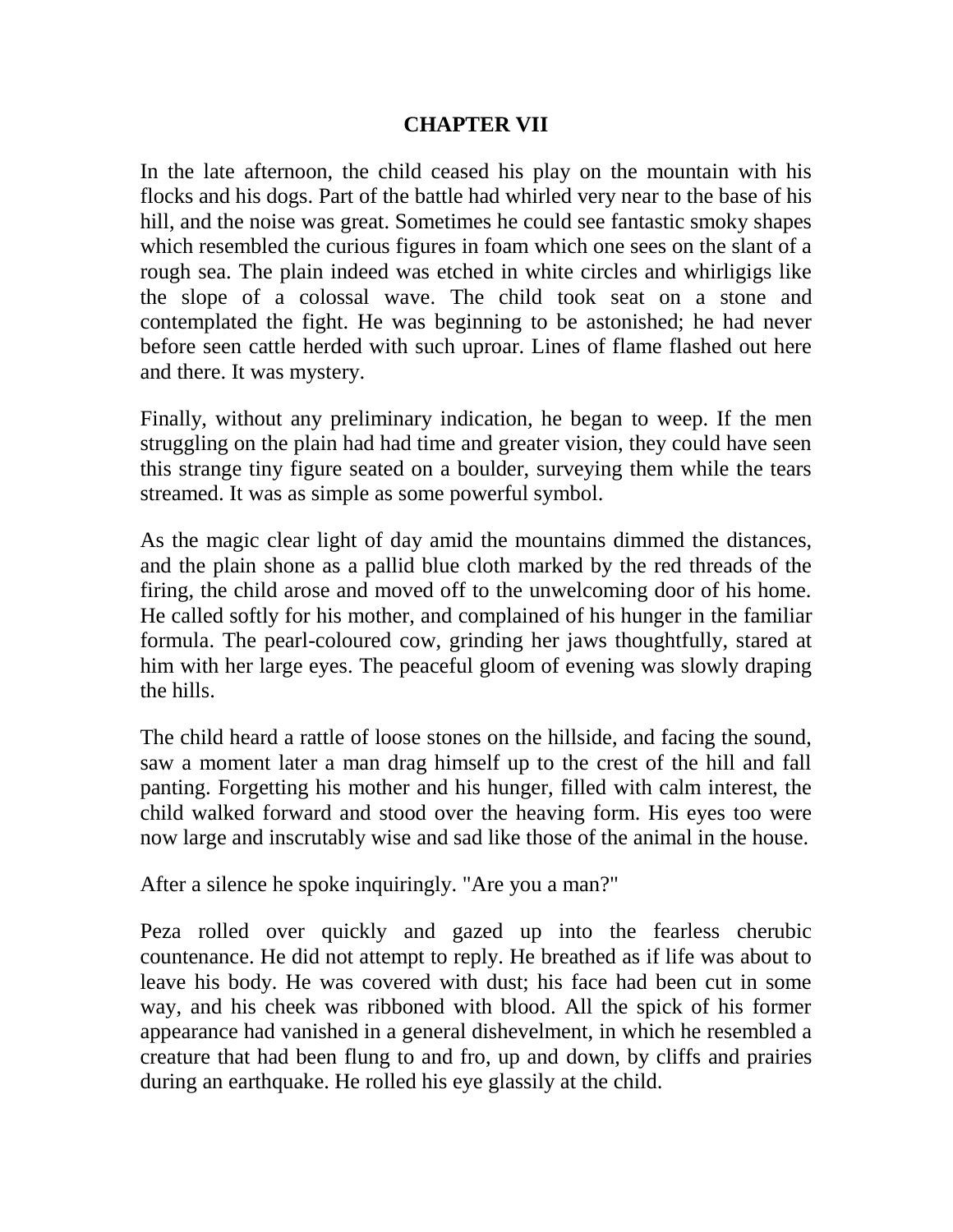They remained thus until the child repeated his words. "Are you a man?"

Peza gasped in the manner of a fish. Palsied, windless, and abject, he confronted the primitive courage, the sovereign child, the brother of the mountains, the sky and the sea, and he knew that the definition of his misery could be written on a grass-blade.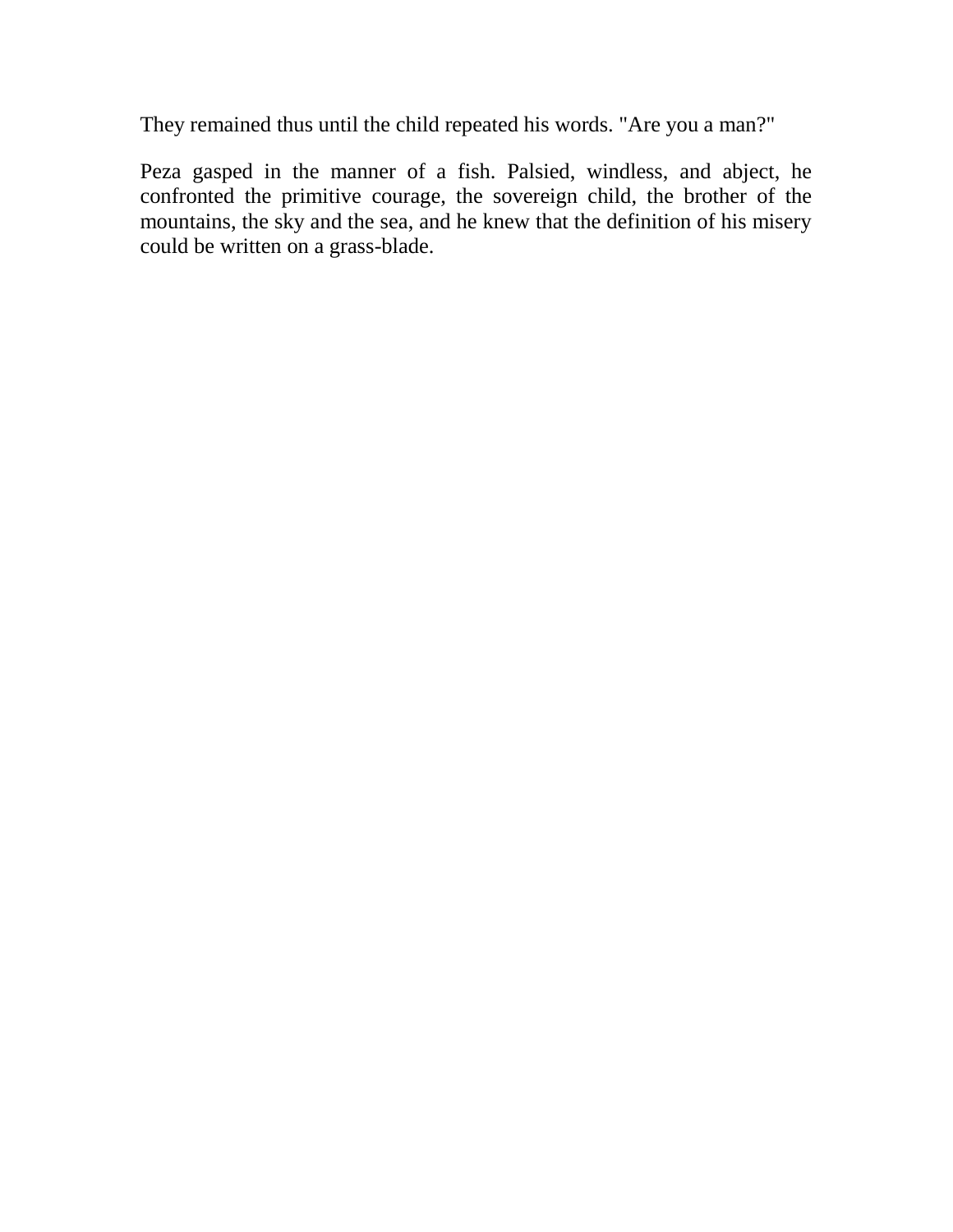### **PART II**

### **MIDNIGHT SKETCHES**

### **AN EXPERIMENT IN MISERY**

### **(From the Press, New York.)**

It was late at night, and a fine rain was swirling softly down, causing the pavements to glisten with hue of steel and blue and yellow in the rays of the innumerable lights. A youth was trudging slowly, without enthusiasm, with his hands buried deep in his trouser's pockets, towards the down-town places where beds can be hired for coppers. He was clothed in an aged and tattered suit, and his derby was a marvel of dust-covered crown and torn rim. He was going forth to eat as the wanderer may eat, and sleep as the homeless sleep. By the time he had reached City Hall Park he was so completely plastered with yells of "bum" and "hobo," and with various unholy epithets that small boys had applied to him at intervals, that he was in a state of the most profound dejection. The sifting rain saturated the old velvet collar of his overcoat, and as the wet cloth pressed against his neck, he felt that there no longer could be pleasure in life. He looked about him searching for an outcast of highest degree that they too might share miseries, but the lights threw a quivering glare over rows and circles of deserted benches that glistened damply, showing patches of wet sod behind them. It seemed that their usual freights had fled on this night to better things. There were only squads of well-dressed Brooklyn people who swarmed towards the bridge.

The young man loitered about for a time and then went shuffling off down Park Row. In the sudden descent in style of the dress of the crowd he felt relief, and as if he were at last in his own country. He began to see tatters that matched his tatters. In Chatham Square there were aimless men strewn in front of saloons and lodging-houses, standing sadly, patiently, reminding one vaguely of the attitudes of chickens in a storm. He aligned himself with these men, and turned slowly to occupy himself with the flowing life of the great street.

Through the mists of the cold and storming night, the cable cars went in silent procession, great affairs shining with red and brass, moving with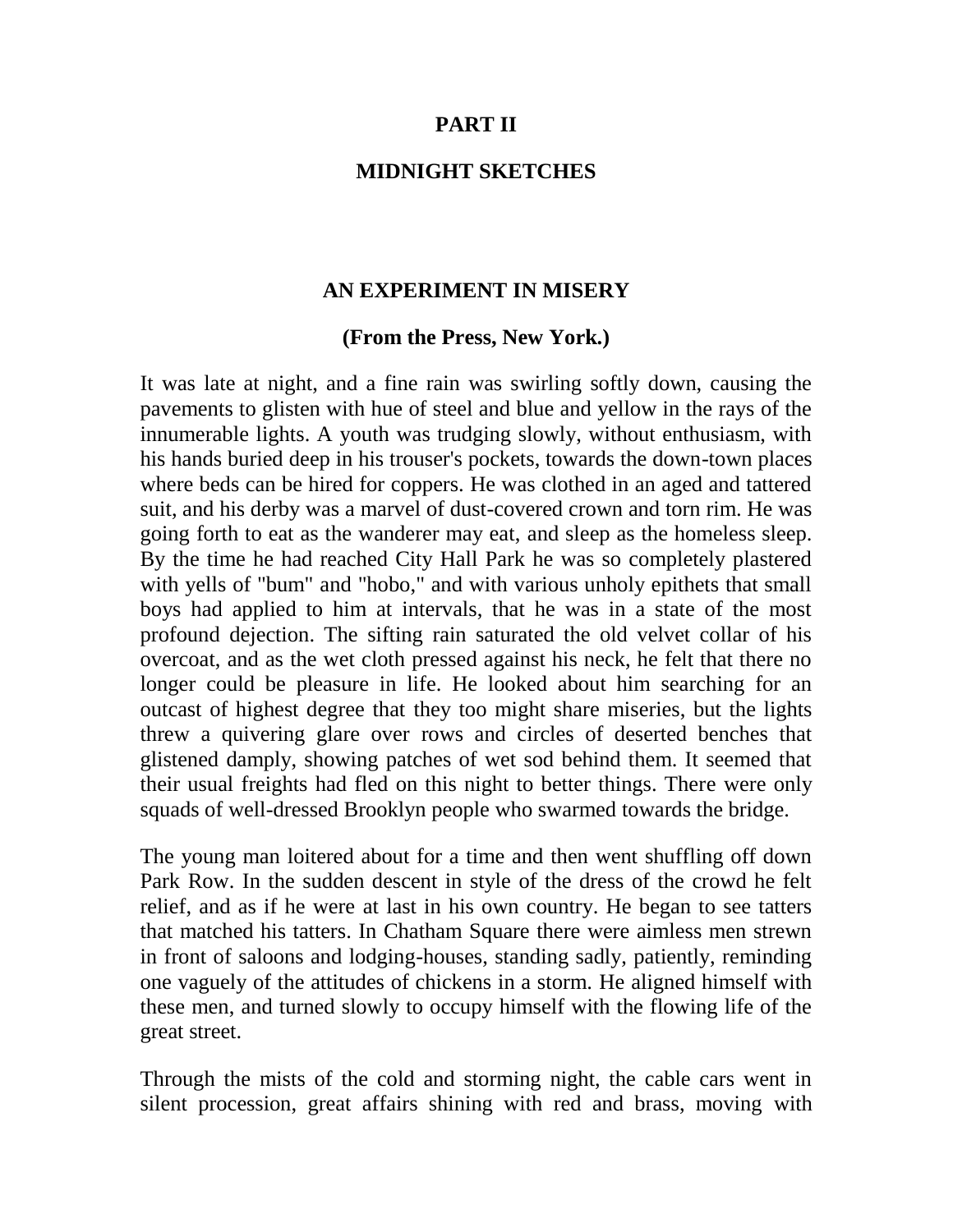formidable power, calm and irresistible, dangerful and gloomy, breaking silence only by the loud fierce cry of the gong. Two rivers of people swarmed along the side walks, spattered with black mud, which made each shoe leave a scar-like impression. Overhead elevated trains with a shrill grinding of the wheels stopped at the station, which upon its leg-like pillars seemed to resemble some monstrous kind of crab squatting over the street. The quick fat puffings of the engines could be heard. Down an alley there were sombre curtains of purple and black, on which street lamps dully glittered like embroidered flowers.

A saloon stood with a voracious air on a corner. A sign leaning against the front of the door-post announced "Free hot soup to-night!" The swing doors, snapping to and fro like ravenous lips, made gratified smacks as the saloon gorged itself with plump men, eating with astounding and endless appetite, smiling in some indescribable manner as the men came from all directions like sacrifices to a heathenish superstition.

Caught by the delectable sign the young man allowed himself to be swallowed. A bar-tender placed a schooner of dark and portentous beer on the bar. Its monumental form up-reared until the froth a-top was above the crown of the young man's brown derby.

"Soup over there, gents," said the bar-tender affably. A little yellow man in rags and the youth grasped their schooners and went with speed toward a lunch counter, where a man with oily but imposing whiskers ladled genially from a kettle until he had furnished his two mendicants with a soup that was steaming hot, and in which there were little floating suggestions of chicken. The young man, sipping his broth, felt the cordiality expressed by the warmth of the mixture, and he beamed at the man with oily but imposing whiskers, who was presiding like a priest behind an altar. "Have some more, gents?" he inquired of the two sorry figures before him. The little yellow man accepted with a swift gesture, but the youth shook his head and went out, following a man whose wondrous seediness promised that he would have a knowledge of cheap lodging-houses.

On the side-walk he accosted the seedy man. "Say, do you know a cheap place to sleep?"

The other hesitated for a time gazing sideways. Finally he nodded in the direction of the street, "I sleep up there," he said, "when I've got the price."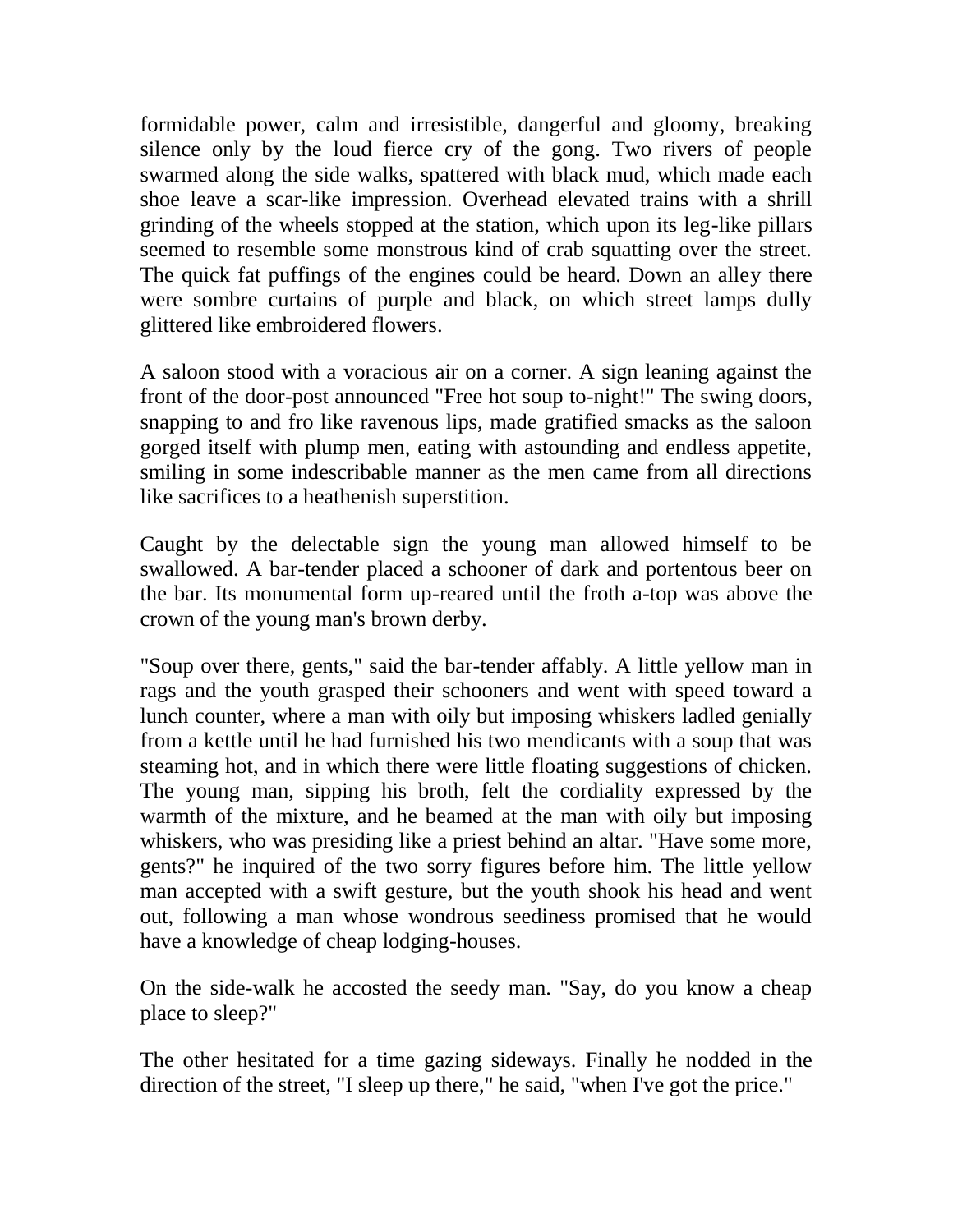"How much?"

"Ten cents."

The young man shook his head dolefully. "That's too rich for me."

At that moment there approached the two a reeling man in strange garments. His head was a fuddle of bushy hair and whiskers, from which his eyes peered with a guilty slant. In a close scrutiny it was possible to distinguish the cruel lines of a mouth which looked as if its lips had just closed with satisfaction over some tender and piteous morsel. He appeared like an assassin steeped in crimes performed awkwardly.

But at this time his voice was tuned to the coaxing key of an affectionate puppy. He looked at the men with wheedling eyes, and began to sing a little melody for charity.

"Say, gents, can't yeh give a poor feller a couple of cents t' git a bed. I got five, and I gits anudder two I gits me a bed. Now, on th' square, gents, can't yeh jest gimme two cents t' git a bed? Now, yeh know how a respecter'ble gentlem'n feels when he's down on his luck, an' I——"

The seedy man, staring with imperturbable countenance at a train which clattered overhead, interrupted in an expressionless voice—"Ah, go t' h—!"

But the youth spoke to the prayerful assassin in tones of astonishment and inquiry. "Say, you must be crazy! Why don't yeh strike somebody that looks as if they had money?"

The assassin, tottering about on his uncertain legs, and at intervals brushing imaginary obstacles from before his nose, entered into a long explanation of the psychology of the situation. It was so profound that it was unintelligible.

When he had exhausted the subject, the young man said to him—

"Let's see th' five cents."

The assassin wore an expression of drunken woe at this sentence, filled with suspicion of him. With a deeply pained air he began to fumble in his clothing, his red hands trembling. Presently he announced in a voice of bitter grief, as if he had been betrayed—"There's on'y four."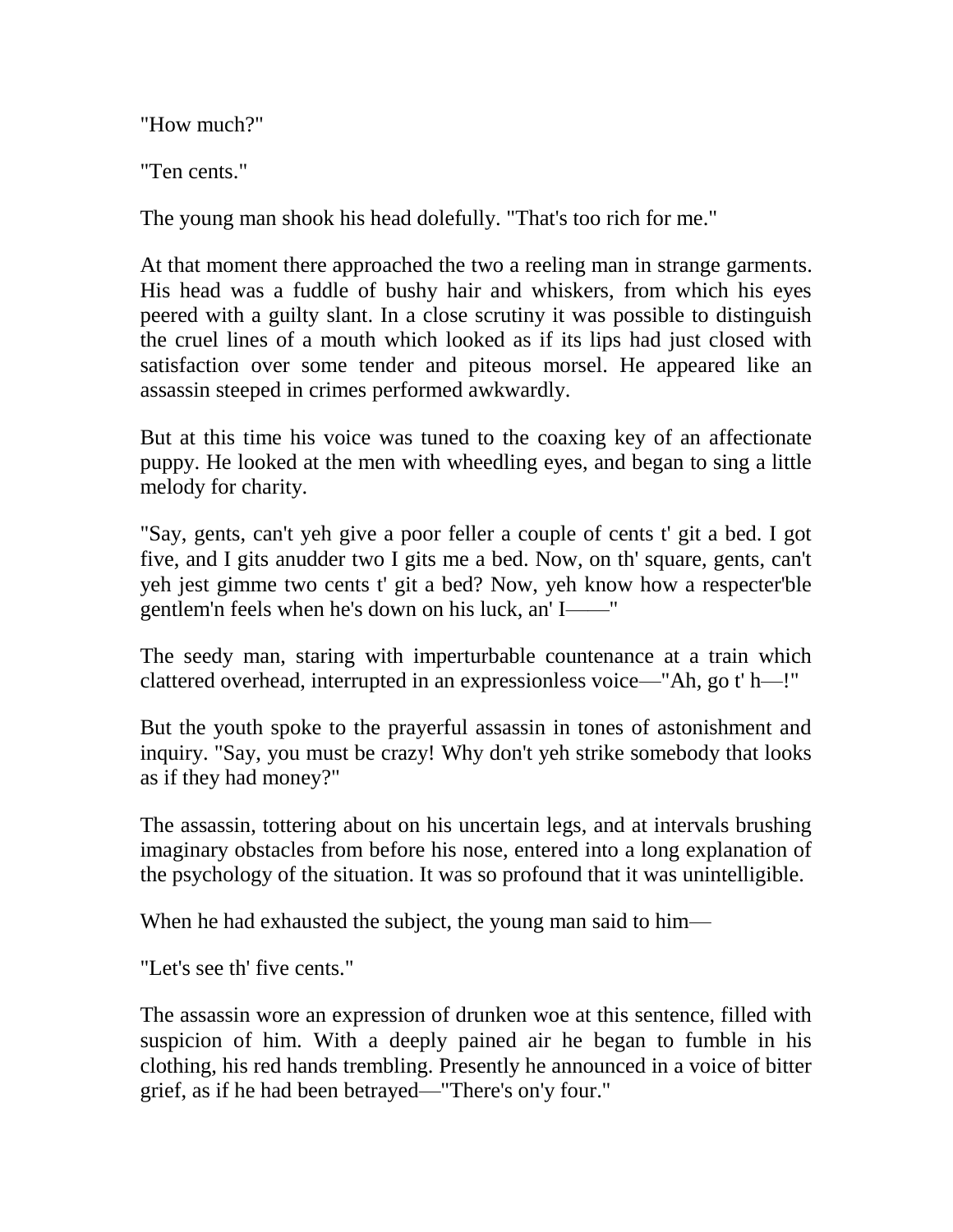"Four," said the young man thoughtfully. "Well, look-a-here, I'm a stranger here, an' if ye'll steer me to your cheap joint I'll find the other three."

The assassin's countenance became instantly radiant with joy. His whiskers quivered with the wealth of his alleged emotions. He seized the young man's hand in a transport of delight and friendliness.

"B' Gawd," he cried, "if ye'll do that, b' Gawd, I'd say yeh was a damned good fellow, I would, an' I'd remember yeh all m' life, I would, b' Gawd, an' if I ever got a chance I'd return the compliment"—he spoke with drunken dignity,—"b' Gawd, I'd treat yeh white, I would, an' I'd allus remember yeh."

The young man drew back, looking at the assassin coldly. "Oh, that's all right," he said. "You show me th' joint—that's all you've got t' do."

The assassin, gesticulating gratitude, led the young man along a dark street. Finally he stopped before a little dusty door. He raised his hand impressively. "Look-a-here," he said, and there was a thrill of deep and ancient wisdom upon his face, "I've brought yeh here, an' that's my part, ain't it? If th' place don't suit yeh, yeh needn't git mad at me, need yeh? There won't be no bad feelin', will there?"

"No," said the young man.

The assassin waved his arm tragically, and led the march up the steep stairway. On the way the young man furnished the assassin with three pennies. At the top a man with benevolent spectacles looked at them through a hole in a board. He collected their money, wrote some names on a register, and speedily was leading the two men along a gloom-shrouded corridor.

Shortly after the beginning of this journey the young man felt his liver turn white, for from the dark and secret places of the building there suddenly came to his nostrils strange and unspeakable odours, that assailed him like malignant diseases with wings. They seemed to be from human bodies closely packed in dens; the exhalations from a hundred pairs of reeking lips; the fumes from a thousand bygone debauches; the expression of a thousand present miseries.

A man, naked save for a little snuff-coloured undershirt, was parading sleepily along the corridor. He rubbed his eyes, and, giving vent to a prodigious yawn, demanded to be told the time.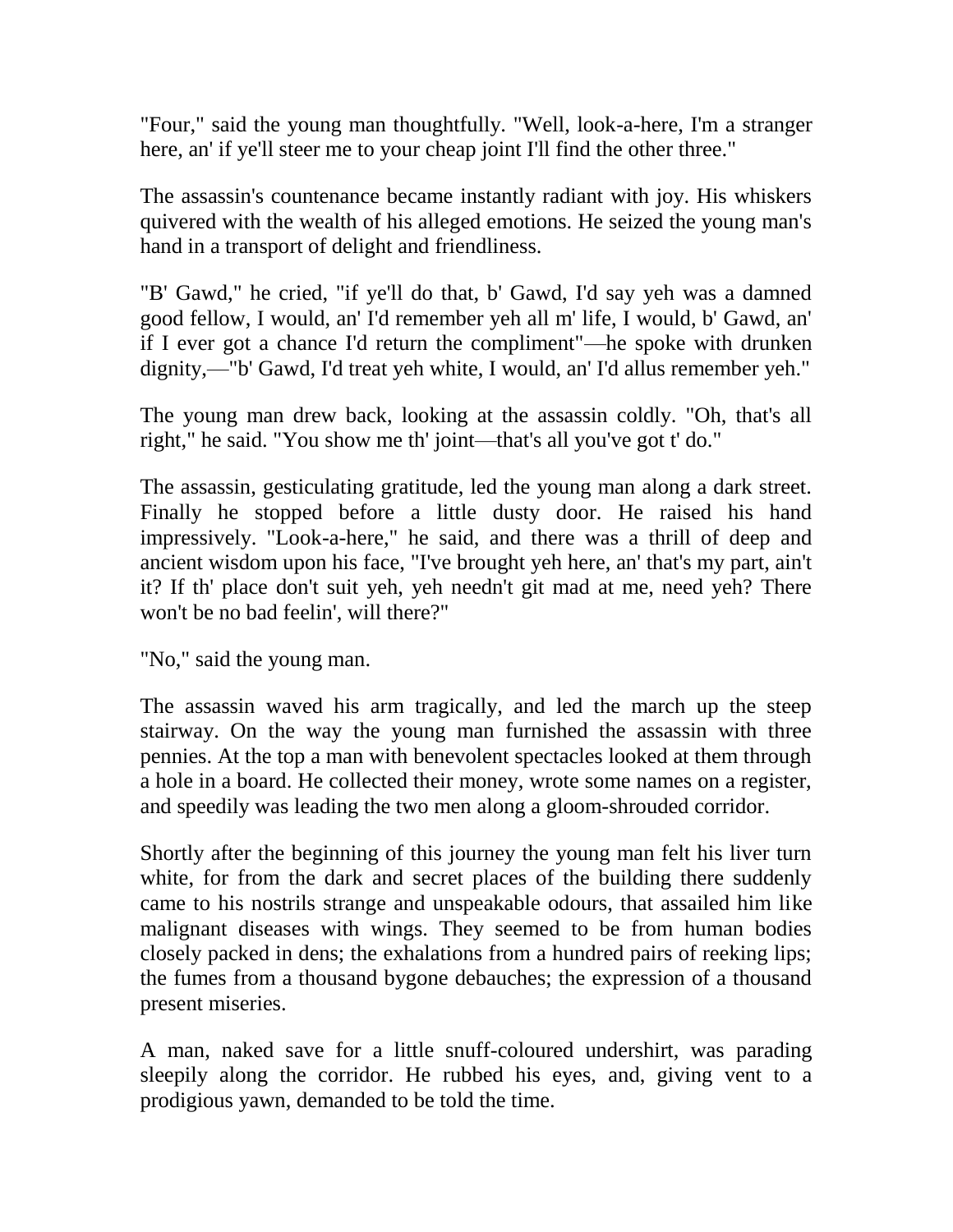"Half-past one."

The man yawned again. He opened a door, and for a moment his form was outlined against a black, opaque interior. To this door came the three men, and as it was again opened the unholy odours rushed out like fiends, so that the young man was obliged to struggle as against an overpowering wind.

It was some time before the youth's eyes were good in the intense gloom within, but the man with benevolent spectacles led him skilfully, pausing but a moment to deposit the limp assassin upon a cot. He took the youth to a cot that lay tranquilly by the window, and showing him a tall locker for clothes that stood near the head with the ominous air of a tombstone, left him.

The youth sat on his cot and peered about him. There was a gas-jet in a distant part of the room, that burned a small flickering orange-hued flame. It caused vast masses of tumbled shadows in all parts of the place, save where, immediately about it, there was a little grey haze. As the young man's eyes became used to the darkness, he could see upon the cots that thickly littered the floor the forms of men sprawled out, lying in death-like silence, or heaving and snoring with tremendous effort, like stabbed fish.

The youth locked his derby and his shoes in the mummy case near him, and then lay down with an old and familiar coat around his shoulders. A blanket he handed gingerly, drawing it over part of the coat. The cot was covered with leather, and as cold as melting snow. The youth was obliged to shiver for some time on this affair, which was like a slab. Presently, however, his chill gave him peace, and during this period of leisure from it he turned his head to stare at his friend the assassin, whom he could dimly discern where he lay sprawled on a cot in the abandon of a man filled with drink. He was snoring with incredible vigour. His wet hair and beard dimly glistened, and his inflamed nose shone with subdued lustre like a red light in a fog.

Within reach of the youth's hand was one who lay with yellow breast and shoulders bare to the cold drafts. One arm hung over the side of the cot, and the fingers lay full length upon the wet cement floor of the room. Beneath the inky brows could be seen the eyes of the man exposed by the partly opened lids. To the youth it seemed that he and this corpse-like being were exchanging a prolonged stare, and that the other threatened with his eyes. He drew back watching his neighbour from the shadows of his blanket edge.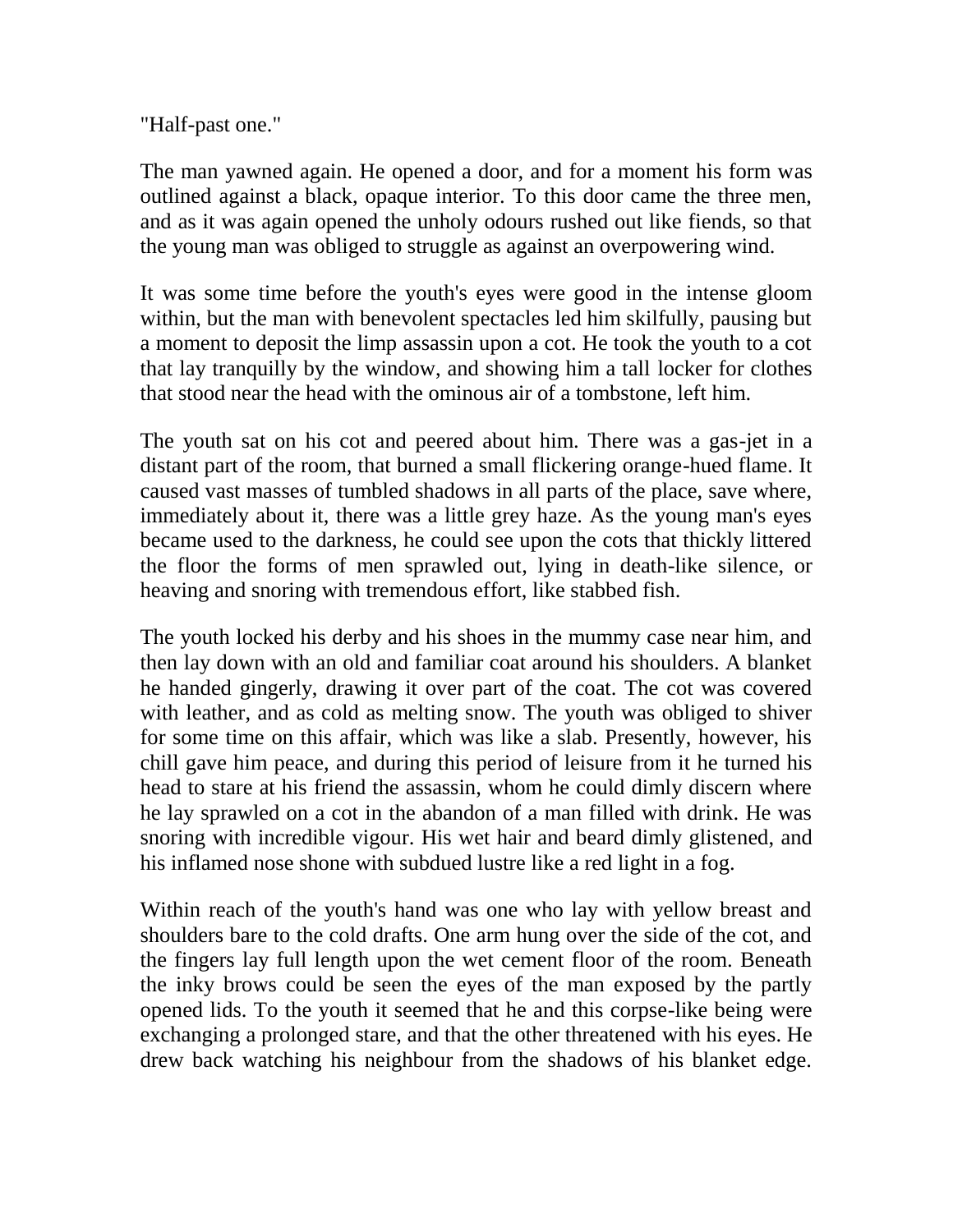The man did not move once through the night, but lay in this stillness as of death like a body stretched out expectant of the surgeon's knife.

And all through the room could be seen the tawny hues of naked flesh, limbs thrust into the darkness, projecting beyond the cots; upreared knees, arms hanging long and thin over the cot edges. For the most part they were statuesque, carven, dead. With the curious lockers standing all about like tombstones, there was a strange effect of a graveyard where bodies were merely flung.

Yet occasionally could be seen limbs wildly toss ing in fantastic nightmare gestures, accompanied by guttural cries, grunts, oaths. And there was one fellow off in a gloomy corner, who in his dreams was oppressed by some frightful calamity, for of a sudden he began to utter long wails that went almost like yells from a hound, echoing wailfully and weird through this chill place of tombstones where men lay like the dead.

The sound in its high piercing beginnings, that dwindled to final melancholy moans, expressed a red and grim tragedy of the unfathomable possibilities of the man's dreams. But to the youth these were not merely the shrieks of a vision-pierced man: they were an utterance of the meaning of the room and its occupants. It was to him the protest of the wretch who feels the touch of the imperturbable granite wheels, and who then cries with an impersonal eloquence, with a strength not from him, giving voice to the wail of a whole section, a class, a people. This, weaving into the young man's brain, and mingling with his views of the vast and sombre shadows that, like mighty black fingers, curled around the naked bodies, made the young man so that he did not sleep, but lay carving the biographies for these men from his meagre experience. At times the fellow in the corner howled in a writhing agony of his imaginations.

Finally a long lance-point of grey light shot through the dusty panes of the window. Without, the young man could see roofs drearily white in the dawning. The point of light yellowed and grew brighter, until the golden rays of the morning sun came in bravely and strong. They touched with radiant colour the form of a small fat man, who snored in stuttering fashion. His round and shiny bald head glowed suddenly with the valour of a decoration. He sat up, blinked at the sun, swore fretfully, and pulled his blanket over the ornamental splendours of his head.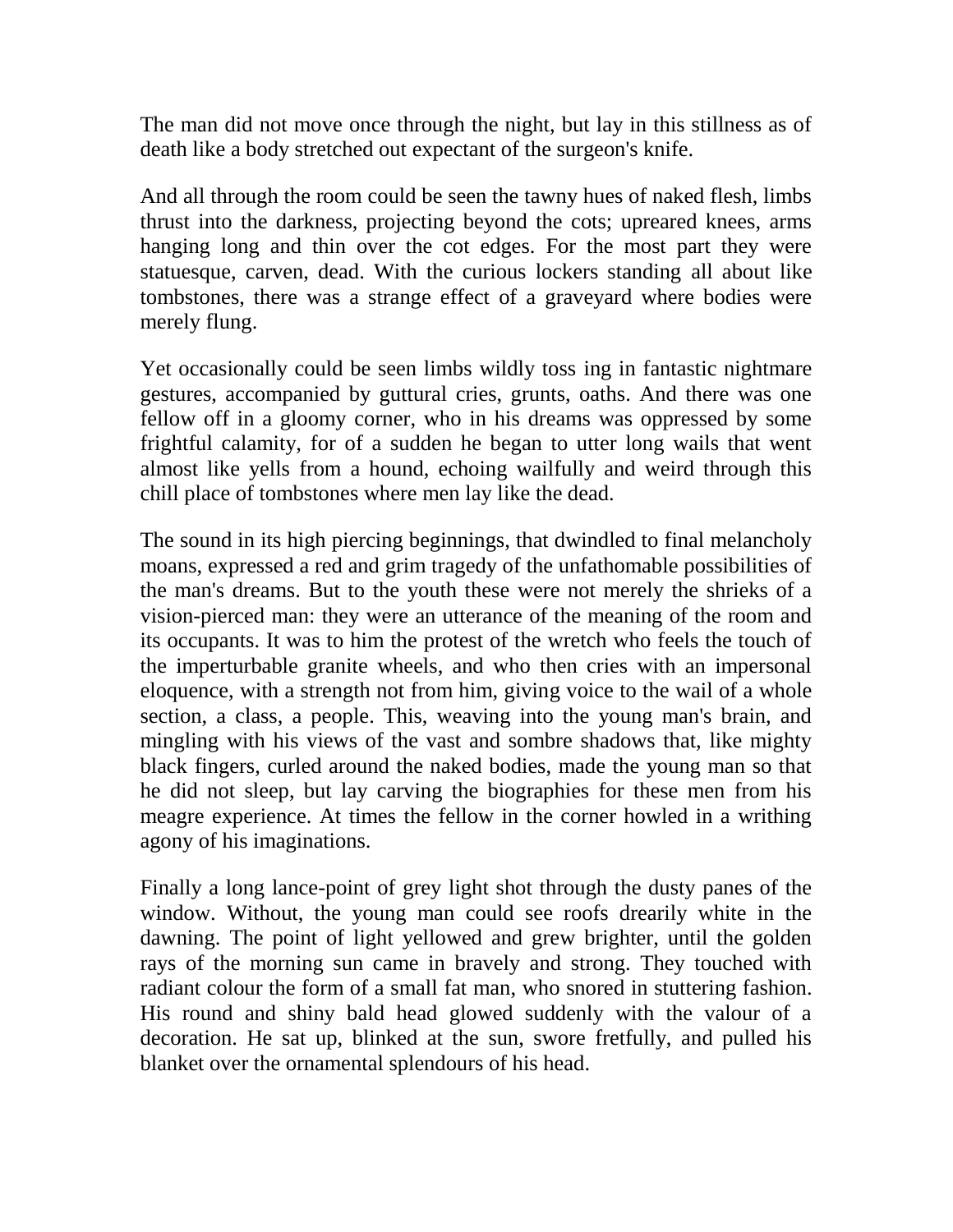The youth contentedly watched this rout of the shadows before the bright spears of the sun, and presently he slumbered. When he awoke he heard the voice of the assassin raised in valiant curses. Putting up his head, he perceived his comrade seated on the side of the cot engaged in scratching his neck with long finger-nails that rasped like files.

"Hully Jee, dis is a new breed. They've got can-openers on their feet." He continued in a violent tirade.

The young man hastily unlocked his closet and took out his shoes and hat. As he sat on the side of the cot lacing his shoes, he glanced about and saw that daylight had made the room comparatively common-place and uninteresting. The men, whose faces seemed stolid, serene or absent, were engaged in dressing, while a great crackle of bantering conversation arose.

A few were parading in unconcerned nakedness. Here and there were men of brawn, whose skins shone clear and ruddy. They took splendid poses, standing massively like chiefs. When they had dressed in their ungainly garments there was an extraordinary change. They then showed bumps and deficiencies of all kinds.

There were others who exhibited many deformities. Shoulders were slanting, humped, pulled this way and pulled that way. And notable among these latter men was the little fat man, who had refused to allow his head to be glorified. His pudgy form, builded like a pear, bustled to and fro, while he swore in fish-wife fashion. It appeared that some article of his apparel had vanished.

The young man attired speedily, and went to his friend the assassin. At first the latter looked dazed at the sight of the youth. This face seemed to be appealing to him through the cloud wastes of his memory. He scratched his neck and reflected. At last he grinned, a broad smile gradually spreading until his countenance was a round illumination. "Hello, Willie," he cried cheerily.

"Hello," said the young man. "Are yeh ready t' fly?"

"Sure." The assassin tied his shoe carefully with some twine and came ambling.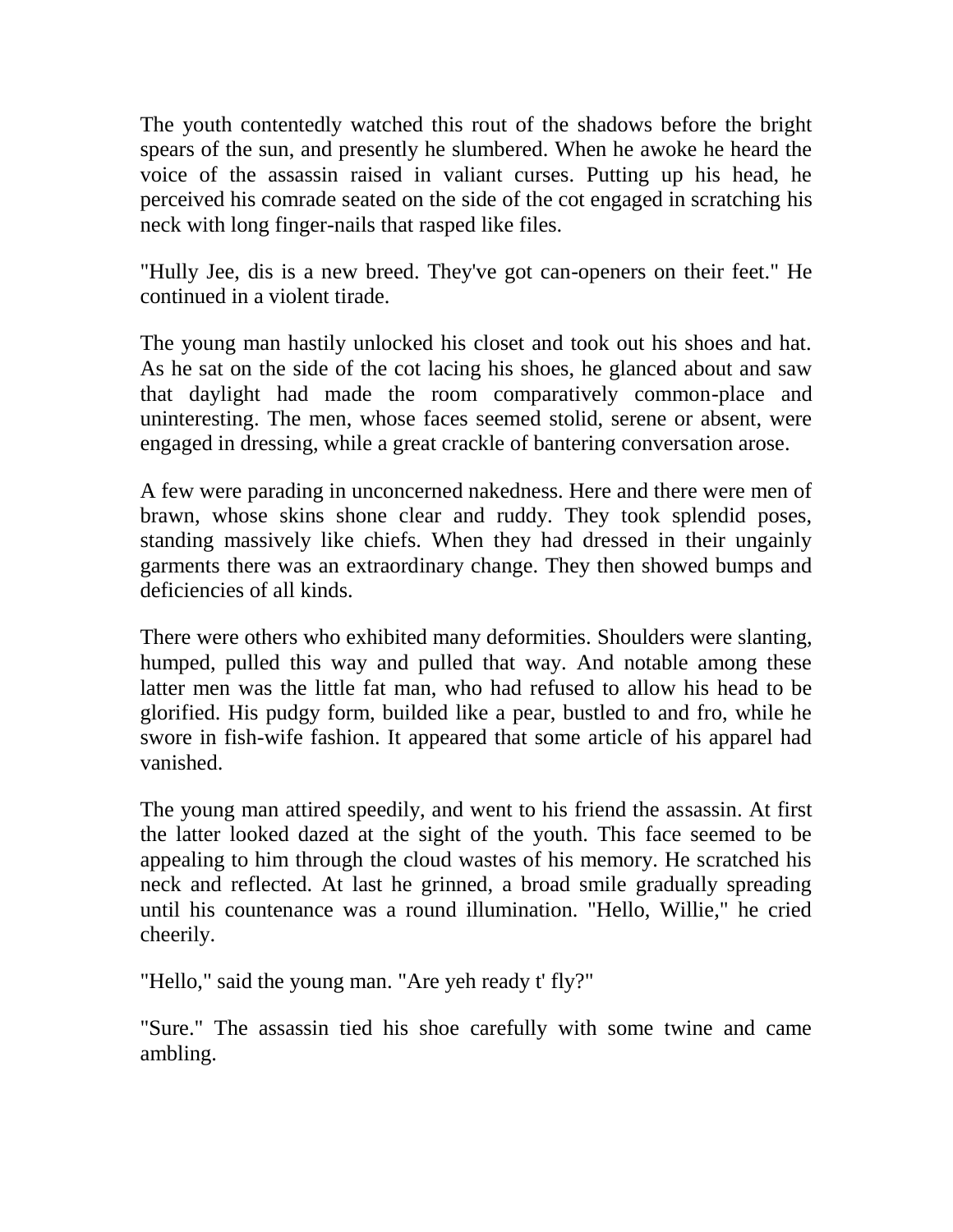When he reached the street the young man experienced no sudden relief from unholy atmospheres. He had forgotten all about them, and had been breathing naturally, and with no sensation of discomfort or distress.

He was thinking of these things as he walked along the street, when he was suddenly startled by feeling the assassin's hand, trembling with excitement, clutching his arm, and when the assassin spoke, his voice went into quavers from a supreme agitation.

"I'll be hully, bloomin' blowed if there wasn't a feller with a nightshirt on up there in that joint."

The youth was bewildered for a moment, but presently he turned to smile indulgently at the assassin's humour.

"Oh, you're a d——d liar," he merely said.

Whereupon the assassin began to gesture extravagantly, and take oath by strange gods. He frantically placed himself at the mercy of remarkable fates if his tale were not true.

"Yes, he did! I cross m'heart thousan' times!" he protested, and at the moment his eyes were large with amazement, his mouth wrinkled in unnatural glee.

"Yessir! A nightshirt! A hully white nightshirt!"

"You lie!"

"No, sir! I hope ter die b'fore I kin git anudder ball if there wasn't a jay wid a hully, bloomin' white nightshirt!"

His face was filled with the infinite wonder of it. "A hully white nightshirt," he continually repeated.

The young man saw the dark entrance to a basement restaurant. There was a sign which read "No mystery about our hash!" and there were other agestained and world-battered legends which told him that the place was within his means. He stopped before it and spoke to the assassin. "I guess I'll git somethin' t' eat."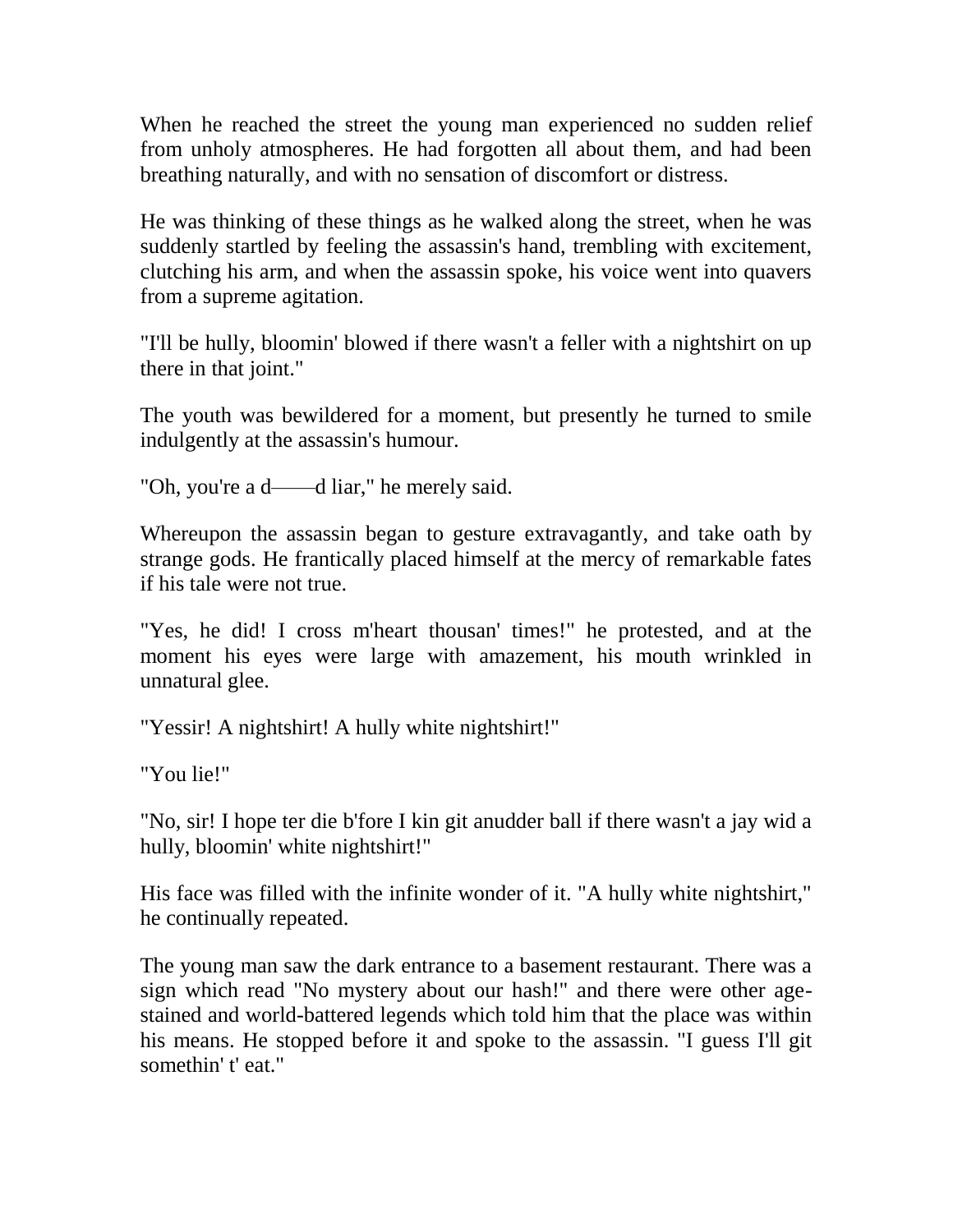At this the assassin, for some reason, appeared to be quite embarrassed. He gazed at the seductive front of the eating place for a moment. Then he started slowly up the street. "Well, good-bye, Willie," he said bravely.

For an instant the youth studied the departing figure. Then he called out, "Hol' on a minnet." As they came together he spoke in a certain fierce way, as if he feared that the other would think him to be charitable. "Look-a-here, if yeh wanta git some breakfas' I'll lend yeh three cents t' do it with. But say, look-a-here, you've gota git out an' hustle. I ain't goin' t' support yeh, or I'll go broke b'fore night. I ain't no millionaire."

"I take me oath, Willie," said the assassin earnestly, "th' on'y thing I really needs is a ball. Me t'roat feels like a fryin'-pan. But as I can't get a ball, why, th' next bes' thing is breakfast, an' if yeh do that for me, b' Gawd, I say yeh was th' whitest lad I ever see."

They spent a few moments in dexterous exchanges of phrases, in which they each protested that the other was, as the assassin had originally said, "a respecter'ble gentlem'n." And they concluded with mutual assurances that they were the souls of intelligence and virtue. Then they went into the restaurant.

There was a long counter, dimly lighted from hidden sources. Two or three men in soiled white aprons rushed here and there.

The youth bought a bowl of coffee for two cents and a roll for one cent. The assassin purchased the same. The bowls were webbed with brown seams, and the tin spoons wore an air of having emerged from the first pyramid. Upon them were black moss-like encrustations of age, and they were bent and scarred from the attacks of long-forgotten teeth. But over their repast the wanderers waxed warm and mellow. The assassin grew affable as the hot mixture went soothingly down his parched throat, and the young man felt courage flow in his veins.

Memories began to throng in on the assassin, and he brought forth long tales, intricate, incoherent, delivered with a chattering swiftness as from an old woman. "—— great job out'n Orange. Boss keep yeh hustlin' though all time. I was there three days, and then I went an' ask 'im t' lend me a dollar. 'G-g-go ter the devil,' he ses, an' I lose me job."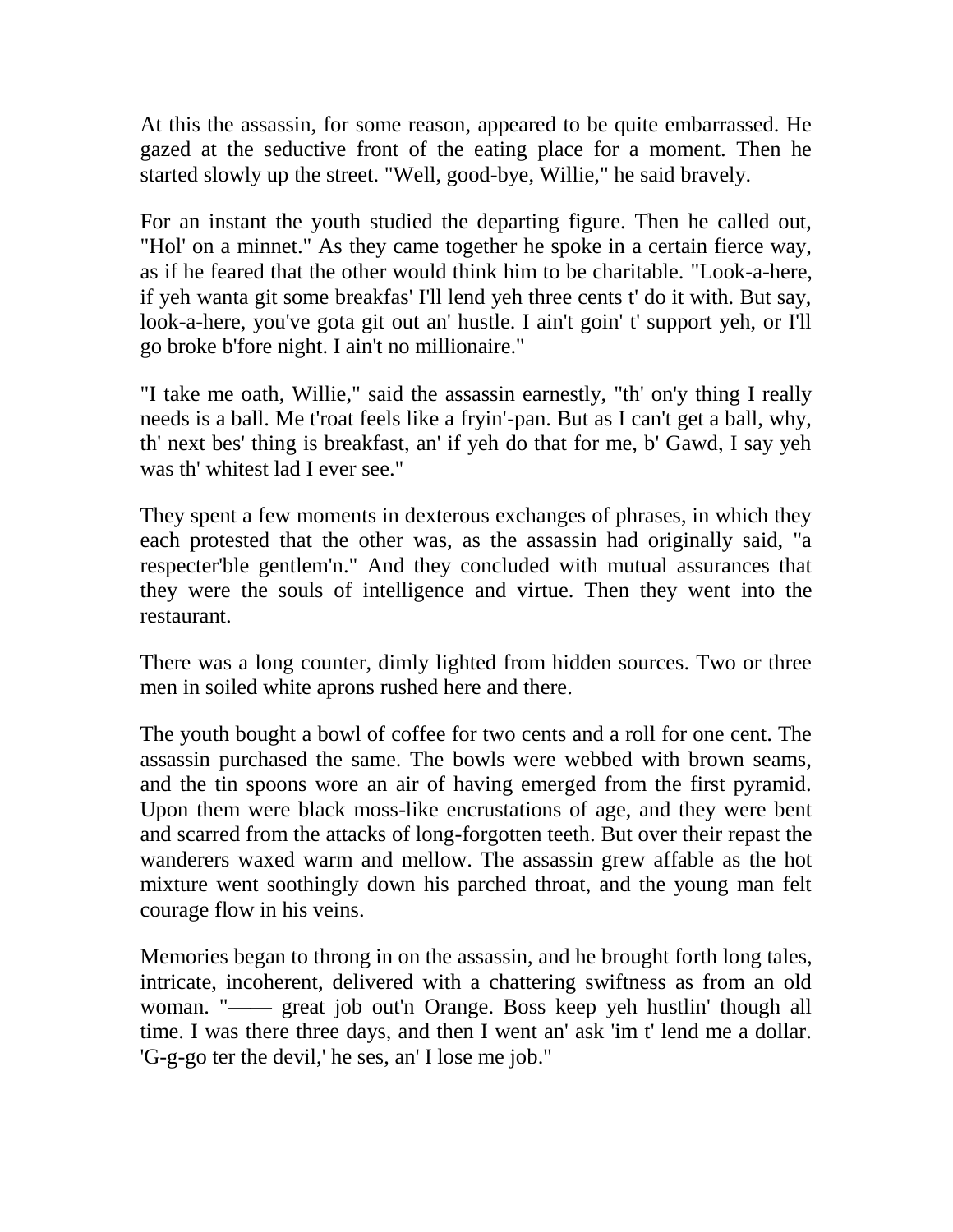"South no good. Damn niggers work for twenty-five an' thirty cents a day. Run white man out. Good grub though. Easy livin'."

"Yas; useter work little in Toledo, raftin' logs. Make two or three dollars er day in the spring. Lived high. Cold as ice though in the winter."

"I was raised in northern N'York. O-o-oh, yeh jest oughto live there. No beer ner whisky though, way off in the woods. But all th' good hot grub yeh can eat. B' Gawd, I hung around there long as I could till th' ol' man fired me. 'Git t' hell outa here, yeh wuthless skunk, git t' hell outa here, an' go die,' he ses. 'You're a hell of a father,' I ses, 'you are,' an' I quit 'im."

As they were passing from the dim eating place, they encountered an old man who was trying to steal forth with a tiny package of food, but a tall man with an indomitable moustache stood dragon fashion, barring the way of escape. They heard the old man raise a plaintive protest. "Ah, you always want to know what I take out, and you never see that I usually bring a package in here from my place of business."

As the wanderers trudged slowly along Park Row, the assassin began to expand and grow blithe. "B' Gawd, we've been livin' like kings," he said, smacking appreciative lips.

"Look out, or we'll have t' pay fer it t'night," said the youth with gloomy warning.

But the assassin refused to turn his gaze toward the future. He went with a limping step, into which he injected a suggestion of lamblike gambols. His mouth was wreathed in a red grin.

In the City Hall Park the two wanderers sat down in the little circle of benches sanctified by traditions of their class. They huddled in their old garments, slumbrously conscious of the march of the hours which for them had no meaning.

The people of the street hurrying hither and thither made a blend of black figures changing yet frieze-like. They walked in their good clothes as upon important missions, giving no gaze to the two wanderers seated upon the benches. They expressed to the young man his infinite distance from all that he valued. Social position, comfort, the pleasures of living, were unconquerable kingdoms. He felt a sudden awe.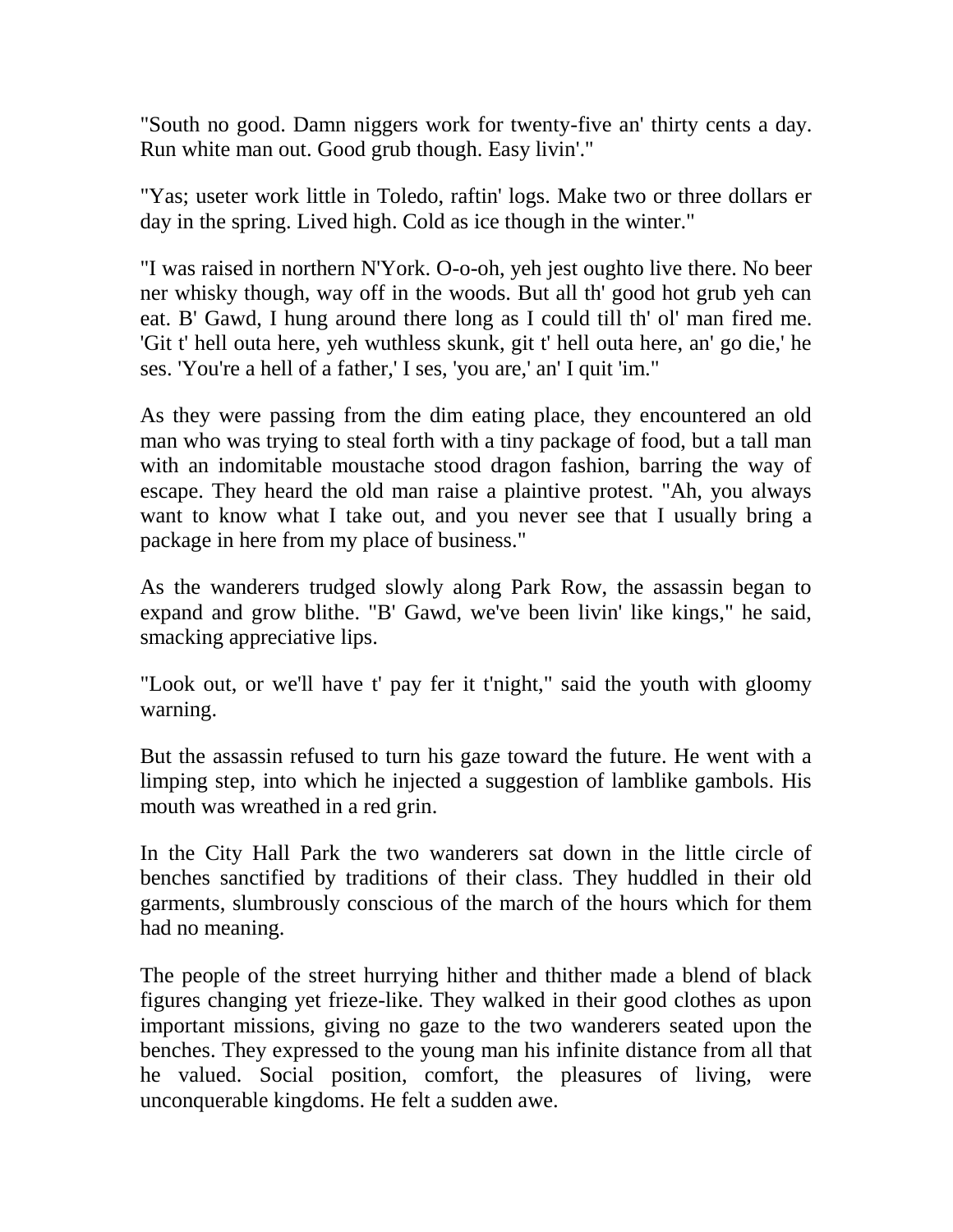And in the background a multitude of buildings, of pitiless hues and sternly high, were to him emblematic of a nation forcing its regal head into the clouds, throwing no downward glances; in the sublimity of its aspirations ignoring the wretches who may flounder at its feet. The roar of the city in his ear was to him the confusion of strange tongues, babbling heedlessly; it was the clink of coin, the voice of the city's hopes which were to him no hopes.

He confessed himself an outcast, and his eyes from under the lowered rim of his hat began to glance guiltily, wearing the criminal expression that comes with certain convictions.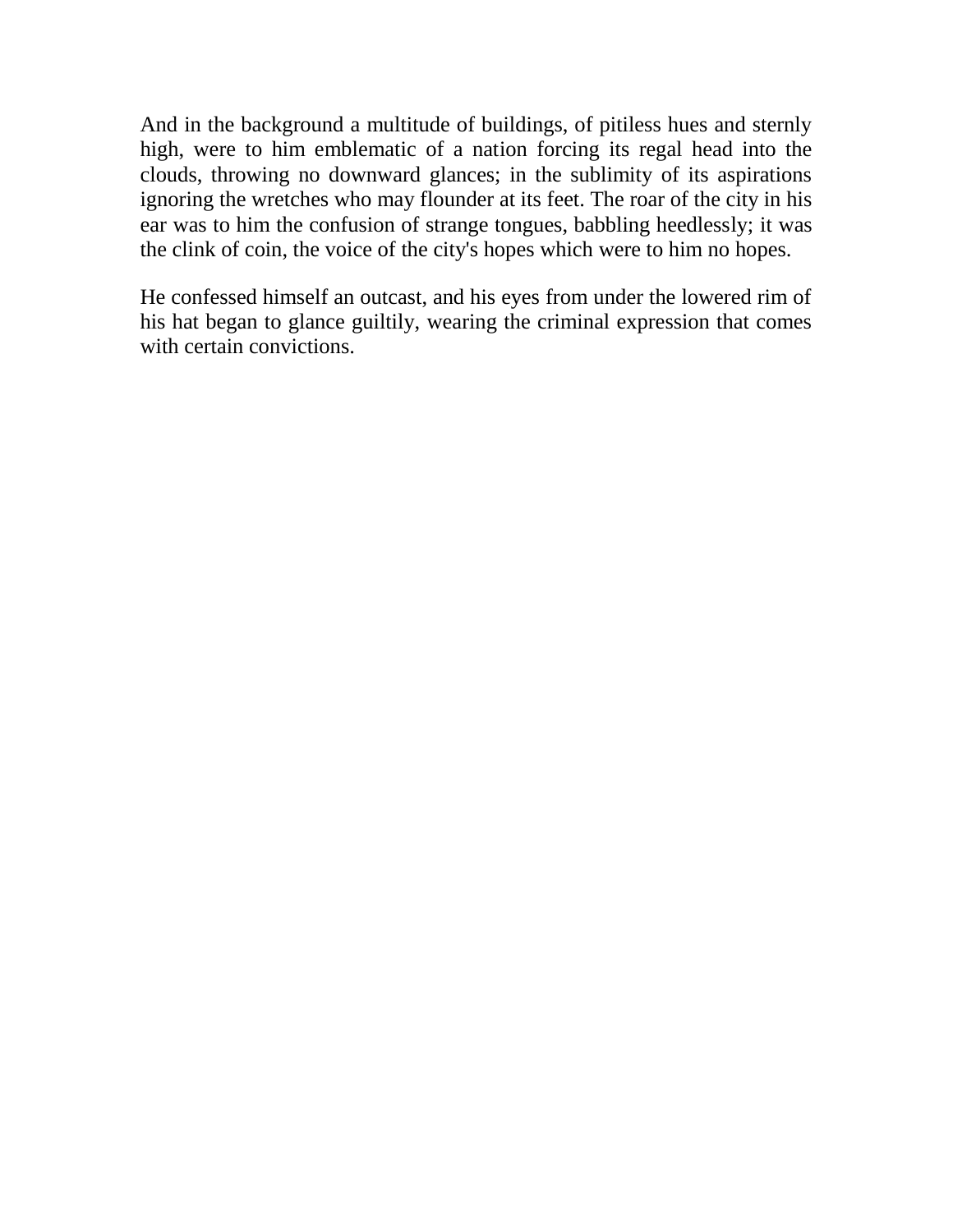#### **THE MEN IN THE STORM**

The blizzard began to swirl great clouds of snow along the streets, sweeping it down from the roofs, and up from the pavements, until the faces of pedestrians tingled and burned as from a thousand needle-prickings. Those on the walks huddled their necks closely in the collars of their coats, and went along stooping like a race of aged people. The drivers of vehicles hurried their horses furiously on their way. They were made more cruel by the exposure of their position, aloft on high seats. The street cars, bound up town, went slowly, the horses slipping and straining in the spongy brown mass that lay between the rails. The drivers, muffled to the eyes, stood erect, facing the wind, models of grim philosophy. Overhead trains rumbled and roared, and the dark structure of the elevated railroad, stretching over the avenue, dripped little streams and drops of water upon the mud and snow beneath.

All the clatter of the street was softened by the masses that lay upon the cobbles, until, even to one who looked from a window, it became important music, a melody of life made necessary to the ear by the dreariness of the pitiless beat and sweep of the storm. Occasionally one could see black figures of men busily shovelling the white drifts from the walks. The sounds from their labour created new recollections of rural experiences which every man manages to have in a measure. Later, the immense windows of the shops became aglow with light, throwing great beams of orange and yellow upon the pavement. They were infinitely cheerful, yet in a way they accentuated the force and discomfort of the storm, and gave a meaning to the pace of the people and the vehicles, scores of pedestrians and drivers, wretched with cold faces, necks and feet, speeding for scores of unknown doors and entrances, scattering to an infinite variety of shelters, to places which the imagination made warm with the familiar colours of home.

There was an absolute expression of hot dinners in the pace of the people. If one dared to speculate upon the destination of those who came trooping, he lost himself in a maze of social calculation; he might fling a handful of sand and attempt to follow the flight of each particular grain. But as to the suggestion of hot dinners, he was in firm lines of thought, for it was upon every hurrying face. It is a matter of tradition; it is from the tales of childhood. It comes forth with every storm.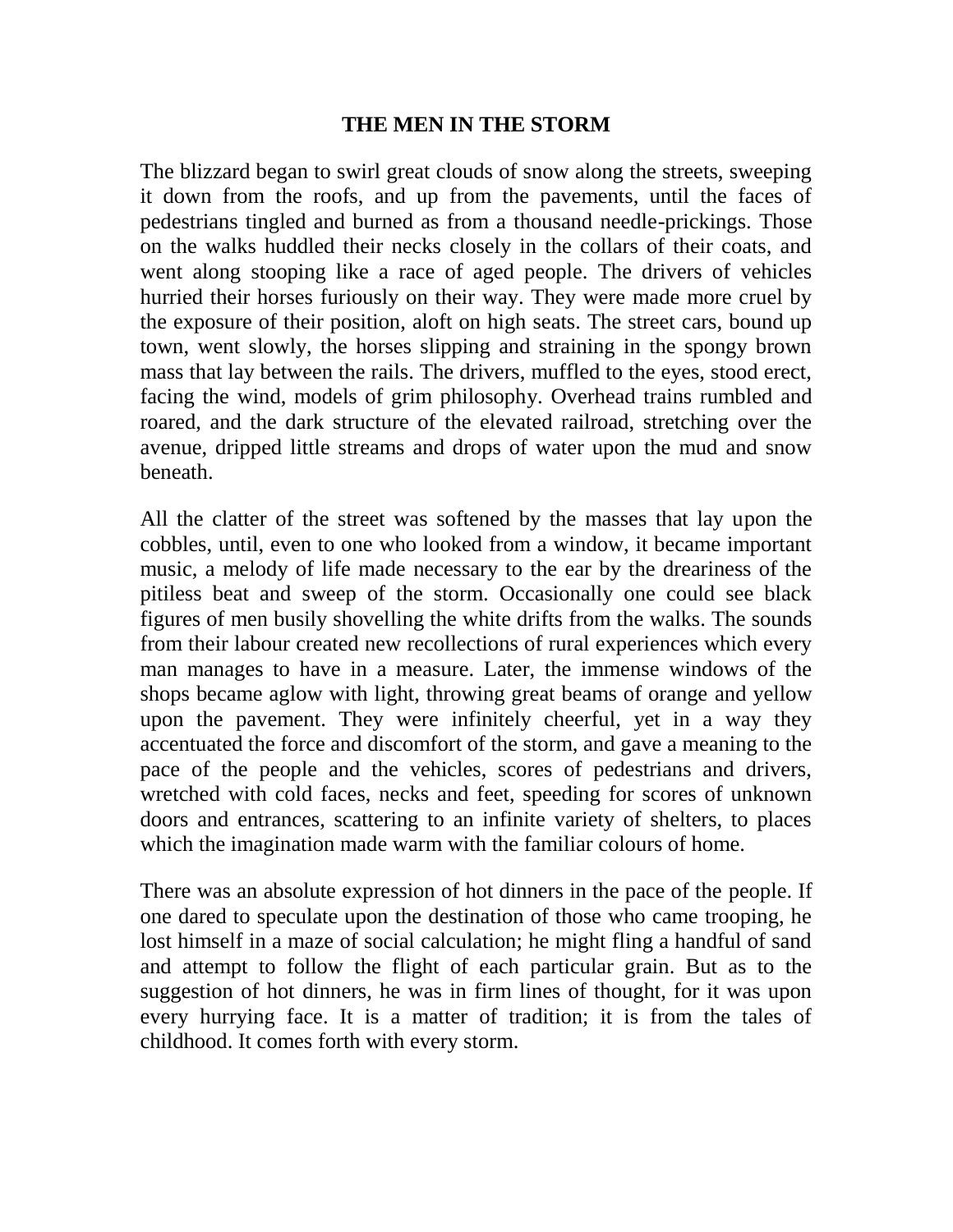However, in a certain part of a dark west-side street, there was a collection of men to whom these things were as if they were not. In this street was located a charitable house, where for five cents the homeless of the city could get a bed at night, and in the morning coffee and bread.

During the afternoon of the storm, the whirling snows acted as drivers, as men with whips, and at half-past three the walk before the closed doors of the house was covered with wanderers of the street, waiting. For some distance on either side of the place they could be seen lurking in the doorways and behind projecting parts of buildings, gathering in close bunches in an effort to get warm. A covered wagon drawn up near the curb sheltered a dozen of them. Under the stairs that led to the elevated railway station, there were six or eight, their hands stuffed deep in their pockets, their shoulders stooped, jiggling their feet. Others always could be seen coming, a strange procession, some slouching along with the characteristic hopeless gait of professional strays, some coming with hesitating steps, wearing the air of men to whom this sort of thing was new.

It was an afternoon of incredible length. The snow, blowing in twisting clouds, sought out the men in their meagre hiding-places, and skilfully beat in among them, drenching their persons with showers of fine stinging flakes. They crowded together, muttering, and fumbling in their pockets to get their red inflamed wrists covered by the cloth.

New-comers usually halted at one end of the groups and addressed a question, perhaps much as a matter of form, "Is it open yet?"

Those who had been waiting inclined to take the questioner seriously and became contemptuous. "No; do yeh think we'd be standin' here?"

The gathering swelled in numbers steadily and persistently. One could always see them coming, trudging slowly through the storm.

Finally, the little snow plains in the street began to assume a leaden hue from the shadows of evening. The buildings upreared gloomily save where various windows became brilliant figures of light, that made shimmers and splashes of yellow on the snow. A street lamp on the curb struggled to illuminate, but it was reduced to impotent blindness by the swift gusts of sleet crusting its panes.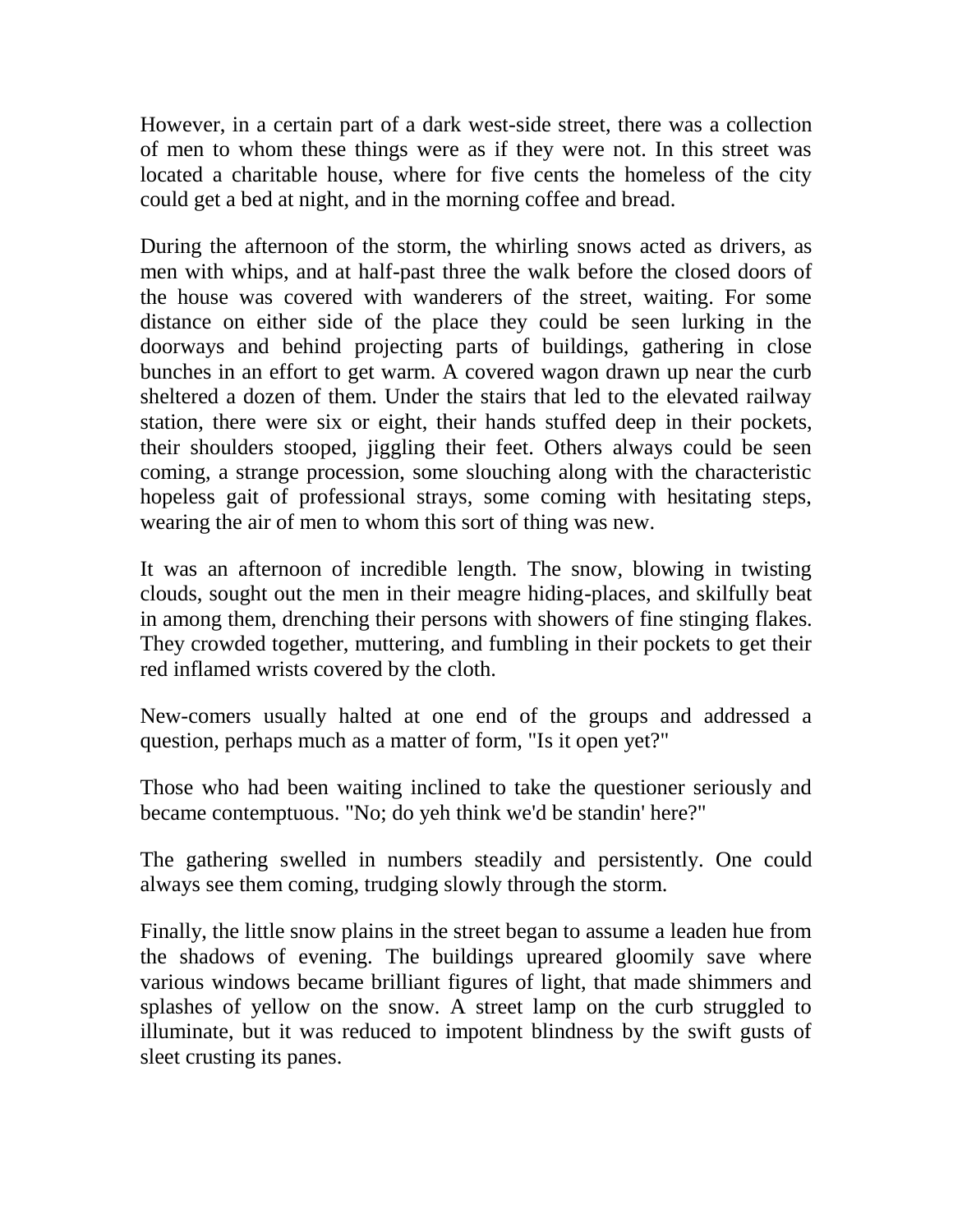In this half-darkness, the men began to come from their shelter places and mass in front of the doors of charity. They were of all types, but the nationalities were mostly American, German, and Irish. Many were strong, healthy, clear-skinned fellows, with that stamp of countenance which is not frequently seen upon seekers after charity. There were men of undoubted patience, industry, and temperance, who, in time of ill-fortune, do not habitually turn to rail at the state of society, snarling at the arrogance of the rich, and bemoaning the cowardice of the poor, but who at these times are apt to wear a sudden and singular meekness, as if they saw the world's progress marching from them, and were trying to perceive where they had failed, what they had lacked, to be thus vanquished in the race. Then there were others of the shifting, Bowery element, who were used to paying ten cents for a place to sleep, but who now came here because it was cheaper.

But they were all mixed in one mass so thoroughly that one could not have discerned the different elements, but for the fact that the labouring men, for the most part, remained silent and impassive in the blizzard, their eyes fixed on the windows of the house, statues of patience.

The sidewalk soon became completely blocked by the bodies of the men. They pressed close to one another like sheep in a winter's gale, keeping one another warm by the heat of their bodies. The snow came down upon this compressed group of men until, directly from above, it might have appeared like a heap of snow-covered merchandise, if it were not for the fact that the crowd swayed gently with a unanimous, rhythmical motion. It was wonderful to see how the snow lay upon the heads and shoulders of these men, in little ridges an inch thick perhaps in places, the flakes steadily adding drop and drop, precisely as they fall upon the unresisting grass of the fields. The feet of the men were all wet and cold, and the wish to warm them accounted for the slow, gentle, rhythmical motion. Occasionally some man whose ear or nose tingled acutely from the cold winds would wriggle down until his head was protected by the shoulders of his companions.

There was a continuous murmuring discussion as to the probability of the doors being speedily opened. They persistently lifted their eyes towards the windows. One could hear little combats of opinion.

"There's a light in th' winder!"

"Naw; it's a reflection f'm across th' way."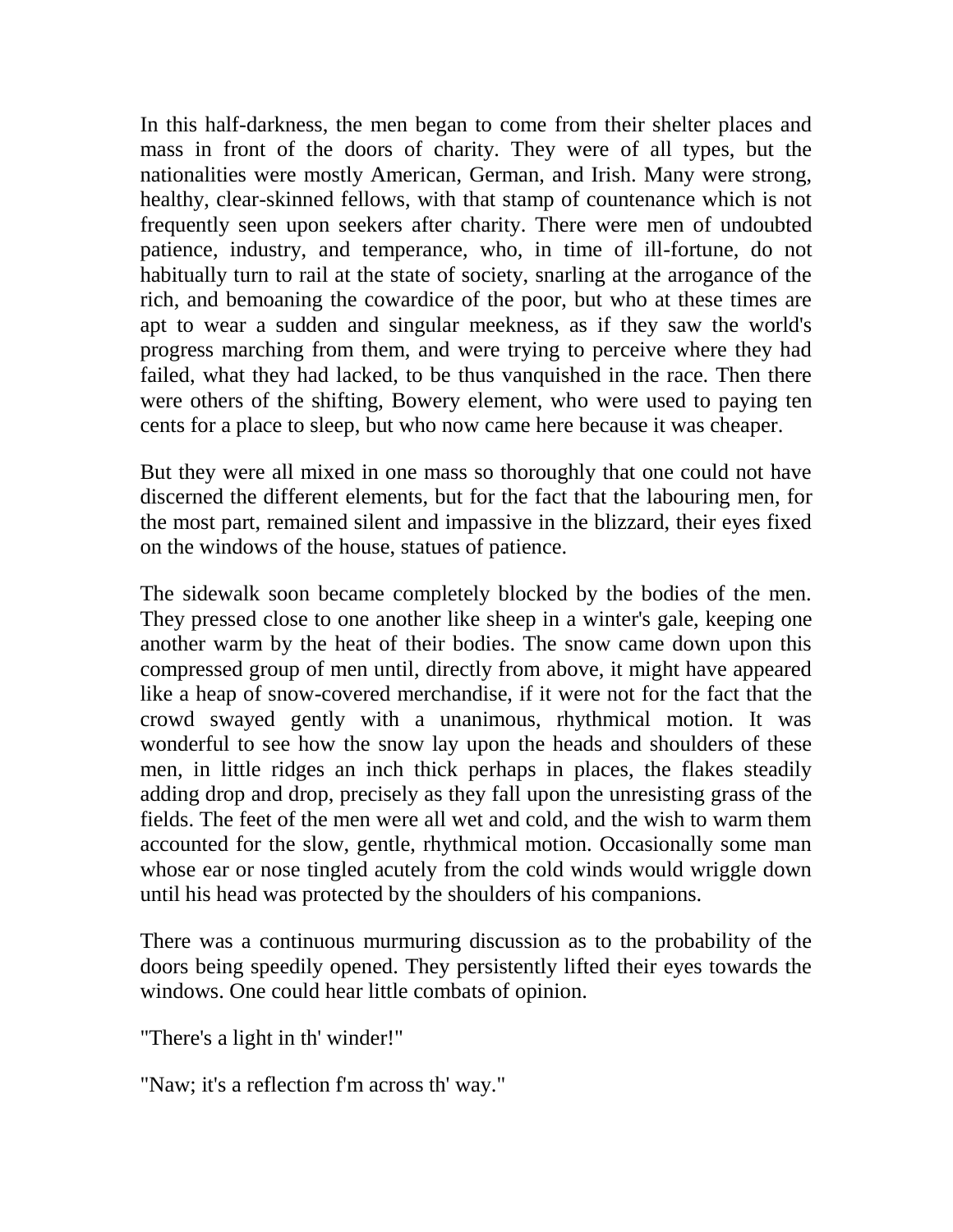"Well, didn't I see 'em light it?"

"You did?"

"I did!"

"Well, then, that settles it!"

As the time approached when they expected to be allowed to enter, the men crowded to the doors in an unspeakable crush, jamming and wedging in a way that it seemed would crack bones. They surged heavily against the building in a powerful wave of pushing shoulders. Once a rumour flitted among all the tossing heads.

"They can't open th' door! Th' fellers er smack up agin 'em."

Then a dull roar of rage came from the men on the outskirts; but all the time they strained and pushed until it appeared to be impossible for those that they cried out against to do anything but be crushed into pulp.

"Ah, git away f'm th' door!"

"Git outa that!"

"Throw 'em out!"

"Kill 'em!"

"Say, fellers, now, what th' 'ell? G've 'em a chance t' open th' door!"

"Yeh dam pigs, give 'em a chance t' open th' door!"

Men in the outskirts of the crowd occasionally yelled when a boot-heel of one of trampling feet crushed on their freezing extremities.

"Git off me feet, yeh clumsy tarrier!"

"Say, don't stand on me feet! Walk on th' ground!"

A man near the doors suddenly shouted—"O-o-oh! Le' me out—le' me out!" And another, a man of infinite valour, once twisted his head so as to half face those who were pushing behind him. "Quit yer shovin', yeh"—and he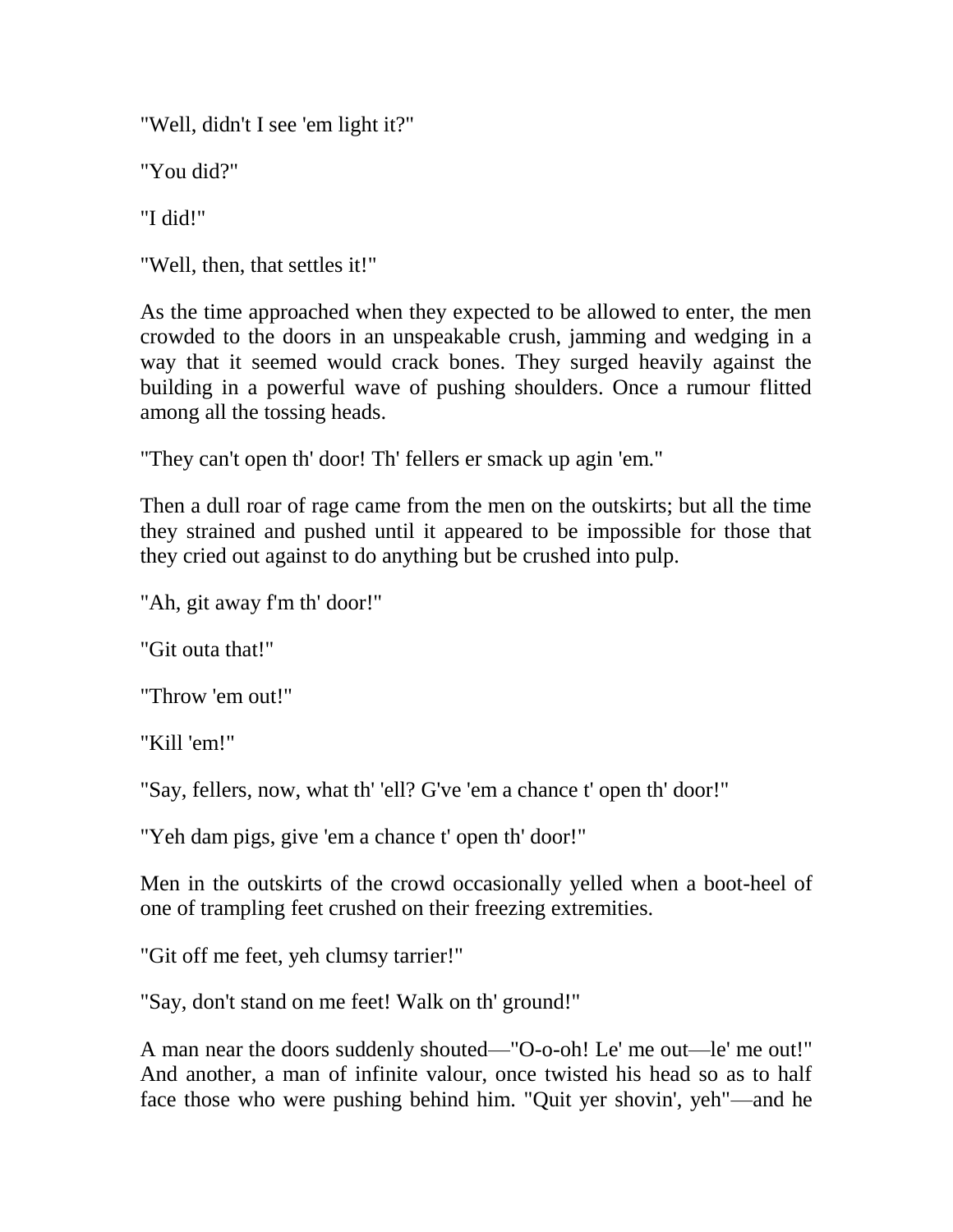delivered a volley of the most powerful and singular invective, straight into the faces of the men behind him. It was as if he was hammering the noses of them with curses of triple brass. His face, red with rage, could be seen upon it, an expression of sublime disregard of consequences. But nobody cared to reply to his imprecations; it was too cold. Many of them snickered, and all continued to push.

In occasional pauses of the crowd's movement the men had opportunities to make jokes; usually grim things, and no doubt very uncouth. Nevertheless, they were notable—one does not expect to find the quality of humour in a heap of old clothes under a snow-drift.

The winds seemed to grow fiercer as time wore on. Some of the gusts of snow that came down on the close collection of heads, cut like knives and needles, and the men huddled, and swore, not like dark assassins, but in a sort of American fashion, grimly and desperately, it is true, but yet with a wondrous under-effect, indefinable and mystic, as if there was some kind of humour in this catastrophe, in this situation in a night of snow-laden winds.

Once the window of the huge dry-goods shop across the street furnished material for a few moments of forgetfulness. In the brilliantly-lighted space appeared the figure of a man. He was rather stout and very well clothed. His beard was fashioned charmingly after that of the Prince of Wales. He stood in an attitude of magnificent reflection. He slowly stroked his moustache with a certain grandeur of manner, and looked down at the snow-encrusted mob. From below, there was denoted a supreme complacence in him. It seemed that the sight operated inversely, and enabled him to more clearly regard his own delightful environment.

One of the mob chanced to turn his head, and perceived the figure in the window. "Hello, lookit 'is whiskers," he said genially.

Many of the men turned then, and a shout went up. They called to him in all strange keys. They addressed him in every manner, from familiar and cordial greetings, to carefully-worded advice concerning changes in his personal appearance. The man presently fled, and the mob chuckled ferociously, like ogres who had just devoured something.

They turned then to serious business. Often they addressed the stolid front of the house.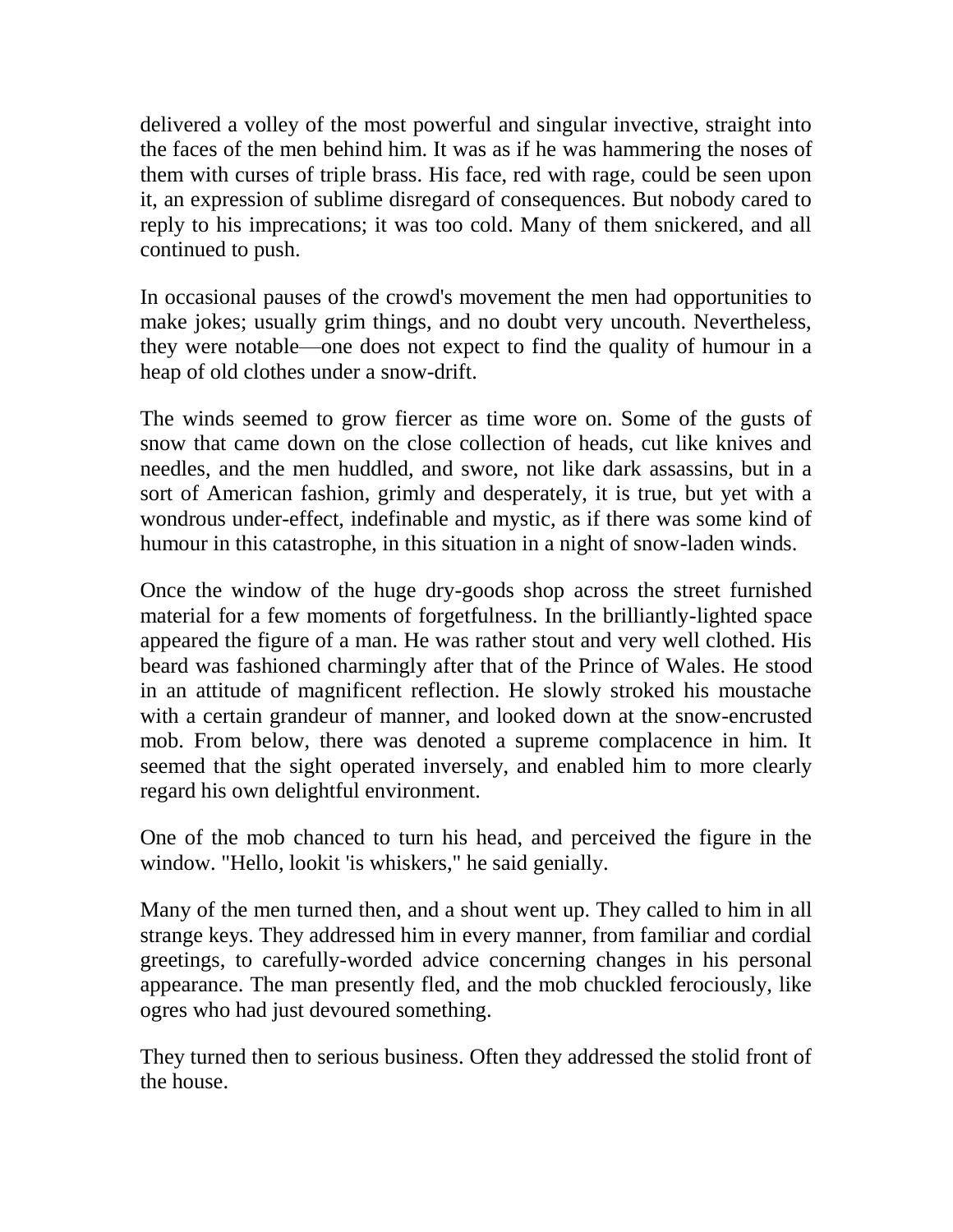"Oh, let us in fer Gawd's sake!"

"Let us in, or we'll all drop dead!"

"Say, what's th' use o' keepin' us poor Indians out in th' cold?"

And always some one was saying, "Keep off my feet."

The crushing of the crowd grew terrific toward the last. The men, in keen pain from the blasts, began almost to fight. With the pitiless whirl of snow upon them, the battle for shelter was going to the strong. It became known that the basement door at the foot of a little steep flight of stairs was the one to be opened, and they jostled and heaved in this direction like labouring fiends. One could hear them panting and groaning in their fierce exertion.

Usually some one in the front ranks was protesting to those in the rear—"Oo-ow! Oh, say now, fellers, let up, will yeh? Do yeh wanta kill somebody!"

A policeman arrived and went into the midst of them, scolding and berating, occasionally threatening, but using no force but that of his hands and shoulders against these men who were only struggling to get in out of the storm. His decisive tones rang out sharply—"Stop that pushin' back there! Come, boys, don't push! Stop that! Here you, quit yer shovin'! Cheese that!"

When the door below was opened, a thick stream of men forced a way down the stairs, which were of an extraordinary narrowness, and seemed only wide enough for one at a time. Yet they somehow went down almost three abreast. It was a difficult and painful operation. The crowd was like a turbulent water forcing itself through one tiny outlet. The men in the rear, excited by the success of the others, made frantic exertions, for it seemed that this large band would more than fill the quarters, and that many would be left upon the pavements. It would be disastrous to be of the last, and accordingly men with the snow biting their faces, writhed and twisted with their might. One expected that from the tremendous pressure, the narrow passage to the basement door would be so choked and clogged with human limbs and bodies that movement would be impossible. Once indeed the crowd was forced to stop, and a cry went along that a man had been injured at the foot of the stairs. But presently the slow movement began again, and the policeman fought at the top of the flight to ease the pressure of those that were going down.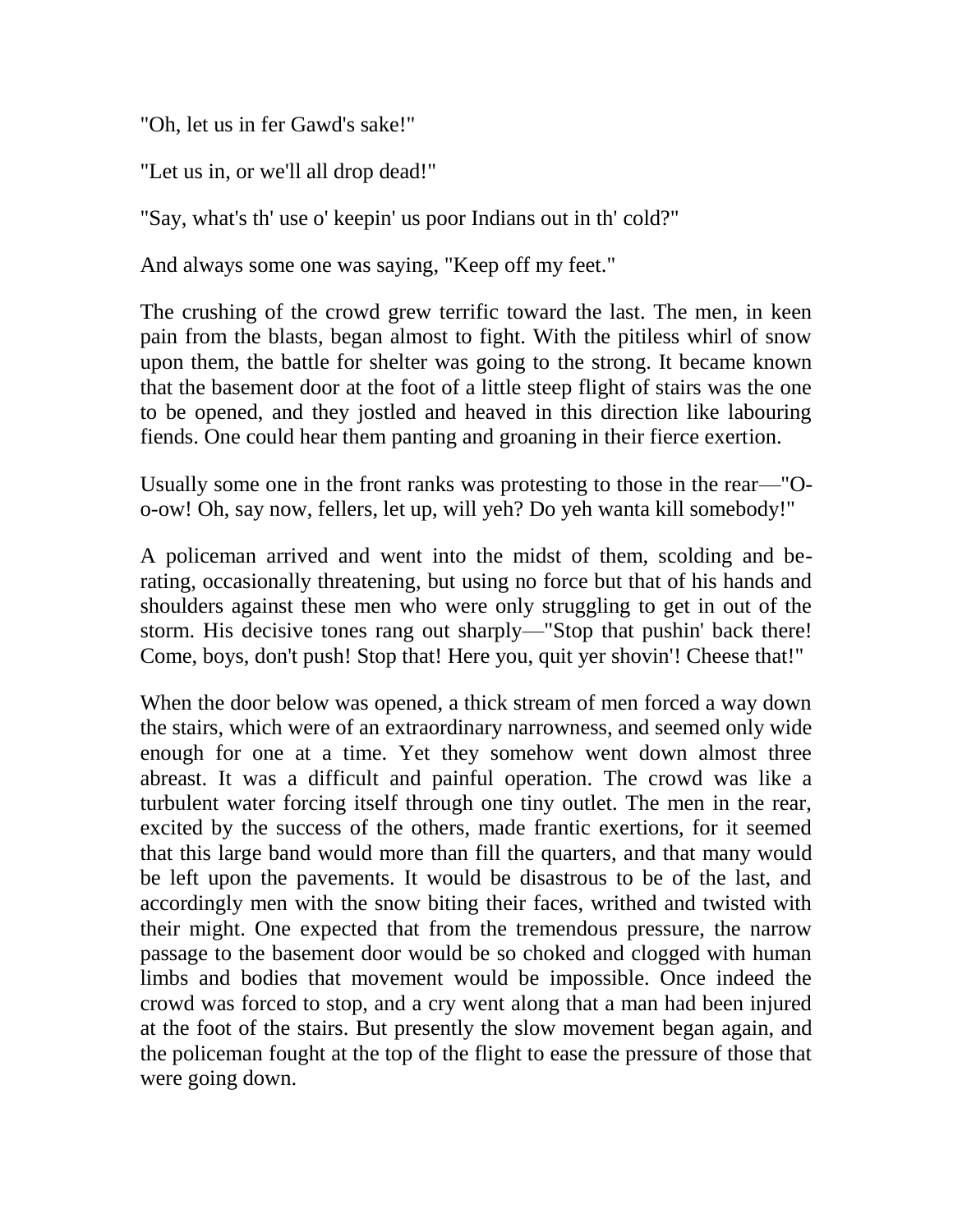A reddish light from a window fell upon the faces of the men, when they, in turn, arrived at the last three steps, and were about to enter. One could then note a change of expression that had come over their features. As they stood thus upon the threshold of their hopes, they looked suddenly contented and complacent. The fire had passed from their eyes and the snarl had vanished from their lips. The very force of the crowd in the rear, which had previously vexed them, was regarded from another point of view, for it now made it inevitable that they should go through the little doors into the place that was cheery and warm with light.

The tossing crowd on the sidewalk grew smaller and smaller. The snow beat with merciless persistence upon the bowed heads of those who waited. The wind drove it up from the pavements in frantic forms of winding white, and it seethed in circles about the huddled forms passing in one by one, three by three, out of the storm.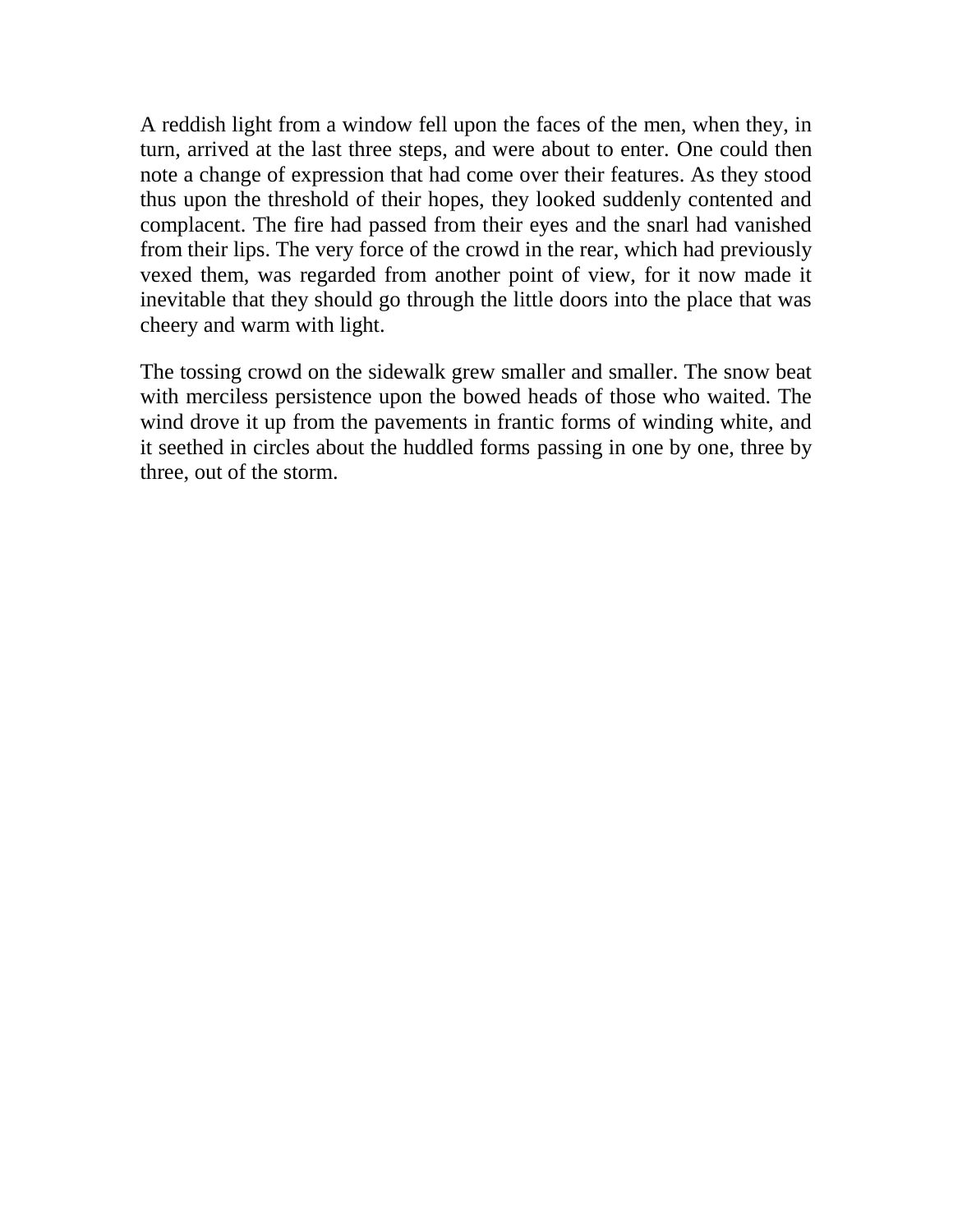# **THE DUEL THAT WAS NOT FOUGHT**

Patsy Tulligan was not as wise as seven owls, but his courage could throw a shadow as long as the steeple of a cathedral. There were men on Cherry Street who had whipped him five times, but they all knew that Patsy would be as ready for the sixth time as if nothing had happened.

Once he and two friends had been away up on Eighth Avenue, far out of their country, and upon their return journey that evening they stopped frequently in saloons until they were as independent of their surroundings as eagles, and cared much less about thirty days on Blackwell's.

On Lower Sixth Avenue they paused in a saloon where there was a good deal of lamp-glare and polished wood to be seen from the outside, and within, the mellow light shone on much furbished brass and more polished wood. It was a better saloon than they were in the habit of seeing, but they did not mind it. They sat down at one of the little tables that were in a row parallel to the bar and ordered beer. They blinked stolidly at the decorations, the bar-tender, and the other customers. When anything transpired they discussed it with dazzling frankness, and what they said of it was as free as air to the other people in the place.

At midnight there were few people in the saloon. Patsy and his friends still sat drinking. Two well-dressed men were at another table, smoking cigars slowly and swinging back in their chairs. They occupied themselves with themselves in the usual manner, never betraying by a wink of an eyelid that they knew that other folk existed. At another table directly behind Patsy and his companions was a slim little Cuban, with miraculously small feet and hands, and with a youthful touch of down upon his lip. As he lifted his cigarette from time to time his little finger was bended in dainty fashion, and there was a green flash when a huge emerald ring caught the light. The bartender came often with his little brass tray. Occasionally Patsy and his two friends quarrelled.

Once this little Cuban happened to make some slight noise and Patsy turned his head to observe him. Then Patsy made a careless and rather loud comment to his two friends. He used a word which is no more than passing the time of day down in Cherry Street, but to the Cuban it was a daggerpoint. There was a harsh scraping sound as a chair was pushed swiftly back.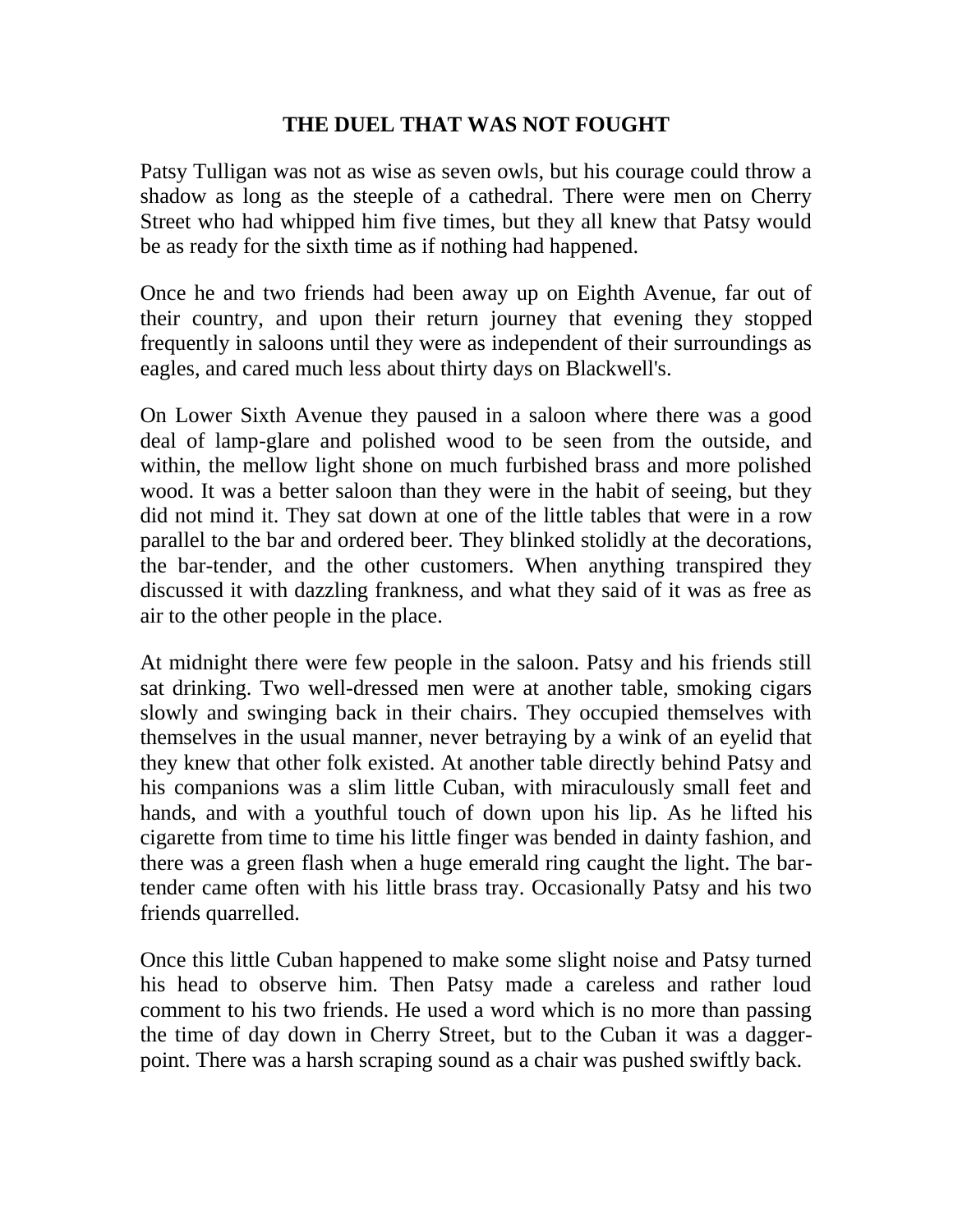The little Cuban was upon his feet. His eyes were shining with a rage that flashed there like sparks as he glared at Patsy. His olive face had turned a shade of grey from his anger. Withal his chest was thrust out in portentous dignity, and his hand, still grasping his wine-glass, was cool and steady, the little finger still bended, the great emerald gleaming upon it. The others, motionless, stared at him.

"Sir," he began ceremoniously. He spoke gravely and in a slow way, his tone coming in a marvel of self-possessed cadences from between those lips which quivered with wrath. "You have insult me. You are a dog, a hound, a cur. I spit upon you. I must have some of your blood."

Patsy looked at him over his shoulder.

"What's th' matter wi' che?" he demanded. He did not quite understand the words of this little man who glared at him steadily, but he knew that it was something about fighting. He snarled with the readiness of his class and heaved his shoulders contemptuously. "Ah, what's eatin' yeh? Take a walk! You h'ain't got nothin' t' do with me, have yeh? Well, den, go sit on yerself."

And his companions leaned back valorously in their chairs, and scrutinized this slim young fellow who was addressing Patsy.

"What's de little Dago chewin' about?"

"He wants t' scrap!"

"What!"

The Cuban listened with apparent composure. It was only when they laughed that his body cringed as if he was receiving lashes. Presently he put down his glass and walked over to their table. He proceeded always with the most impressive deliberation.

"Sir," he began again. "You have insult me. I must have s-s-satisfac-shone. I must have your body upon the point of my sword. In my country you would already be dead. I must have s-s-satisfac-shone."

Patsy had looked at the Cuban with a trifle of bewilderment. But at last his face began to grow dark with belligerency, his mouth curve in that wide sneer with which he would confront an angel of darkness. He arose suddenly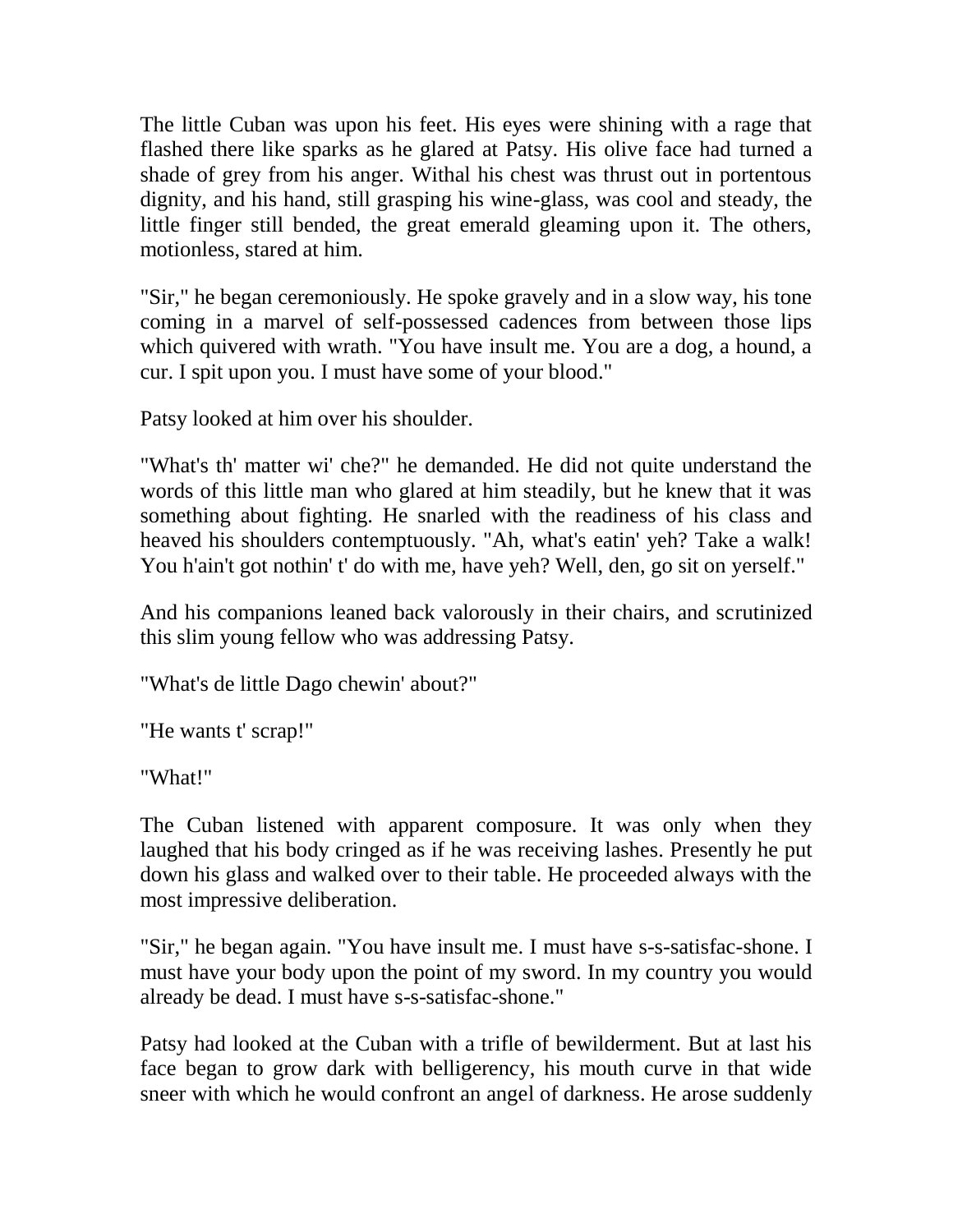in his seat and came towards the little Cuban. He was going to be impressive too.

"Say, young feller, if yeh go shootin' off fer face at me, I'll wipe d' joint wid yeh. What'cher gaffin' about, hey? Are yeh givin' me er jolly? Say, if yeh pick me up fer a cinch, I'll fool yeh. Dat's what! Don't take me fer no dead easy mug." And as he glowered at the little Cuban, he ended his oration with one eloquent word, "Nit!"

The bar-tender nervously polished his bar with a towel, and kept his eyes fastened upon the men. Occasionally he became transfixed with interest, leaning forward with one hand upon the edge of the bar and the other holding the towel grabbed in a lump, as if he had been turned into bronze when in the very act of polishing.

The Cuban did not move when Patsy came toward him and delivered his oration. At its conclusion he turned his livid face toward where, above him, Patsy was swaggering and heaving his shoulders in a consummate display of bravery and readiness. The Cuban, in his clear, tense tones, spoke one word. It was the bitter insult. It seemed to fairly spin from his lips and crackle in the air like breaking glass.

Every man save the little Cuban made an electric movement. Patsy roared a black oath and thrust himself forward until he towered almost directly above the other man. His fists were doubled into knots of bone and hard flesh. The Cuban had raised a steady finger.

"If you touch me wis your hand, I will keel you."

The two well-dressed men had come swiftly, uttering protesting cries. They suddenly intervened in this second of time in which Patsy had sprung forward and the Cuban had uttered his threat. The four men were now a tossing, arguing, violent group, one well-dressed man lecturing the Cuban, and the other holding off Patsy, who was now wild with rage, loudly repeating the Cuban's threat, and manoeuvring and struggling to get at him for revenge's sake.

The bar-tender, feverishly scouring away with his towel, and at times pacing to and fro with nervous and excited tread, shouted out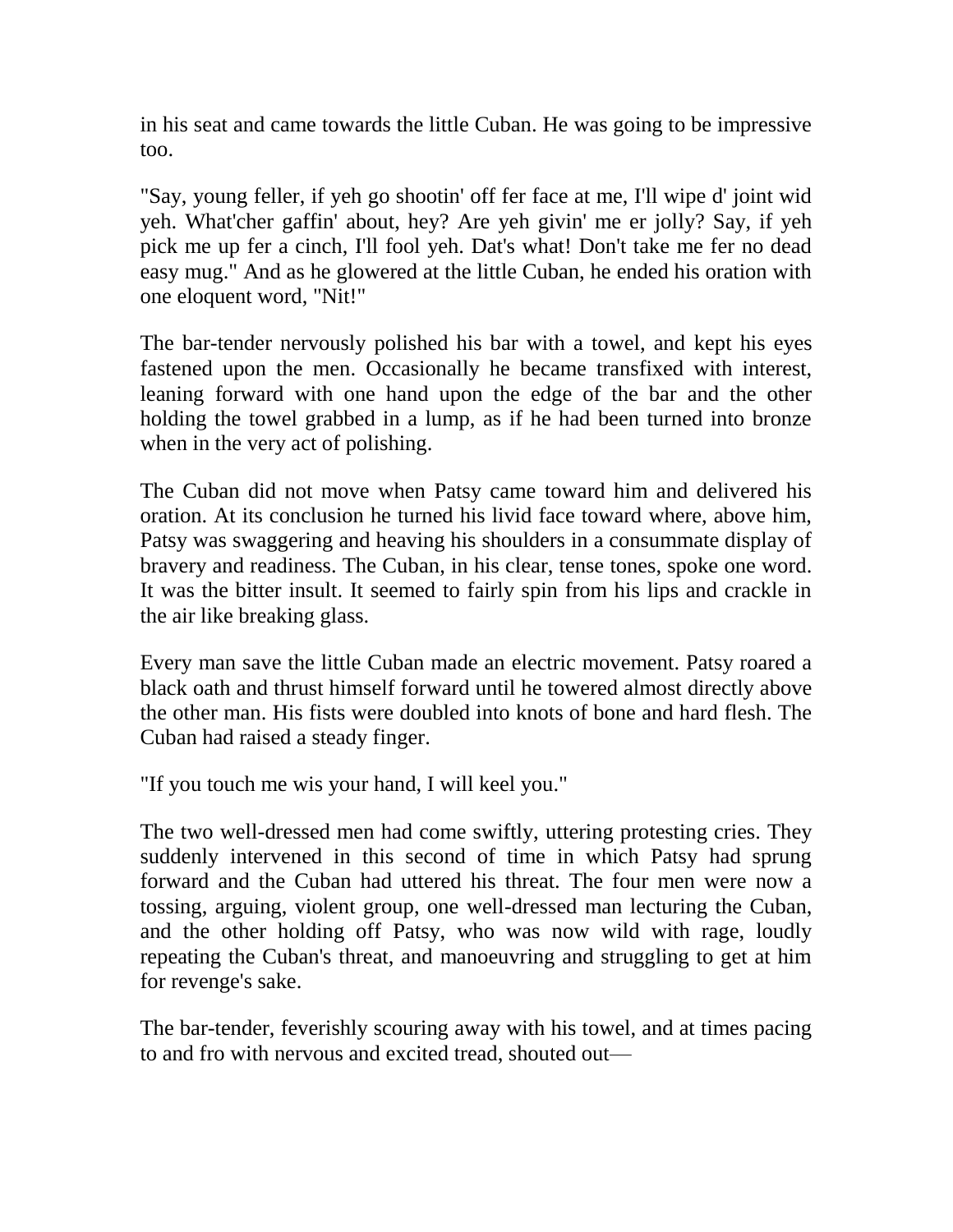"Say, for heaven's sake, don't fight in here. If yeh wanta fight, go out in the street and fight all yeh please. But don't fight in here."

Patsy knew only one thing, and this he kept repeating—

"Well, he wants t' scrap! I didn't begin dis! He wants t' scrap."

The well-dressed man confronting him continually replied—

"Oh, well, now, look here, he's only a lad. He don't know what he's doing. He's crazy mad. You wouldn't slug a kid like that."

Patsy and his aroused companions, who cursed and growled, were persistent with their argument. "Well, he wants t' scrap!" The whole affair was as plain as daylight when one saw this great fact. The interference and intolerable discussion brought the three of them forward, battleful and fierce.

"What's eatin' you, anyhow?" they demanded. "Dis ain't your business, is it? What business you got shootin' off your face?"

The other peacemaker was trying to restrain the little Cuban, who had grown shrill and violent.

"If he touch me wis his hand I will keel him. We must fight like gentlemen or else I keel him when he touch me wis his hand."

The man who was fending off Patsy comprehended these sentences that were screamed behind his back, and he explained to Patsy—

"But he wants to fight you with swords. With swords, you know."

The Cuban, dodging around the peacemakers, yelled in Patsy's face—

"Ah, if I could get you before me wis my sword! Ah! Ah! A-a-ah!" Patsy made a furious blow with a swift fist, but the peacemakers bucked against his body suddenly like football players.

Patsy was greatly puzzled. He continued doggedly to try to get near enough to the Cuban to punch him. To these attempts the Cuban replied savagely—

"If you touch me wis your hand, I will cut your heart in two piece."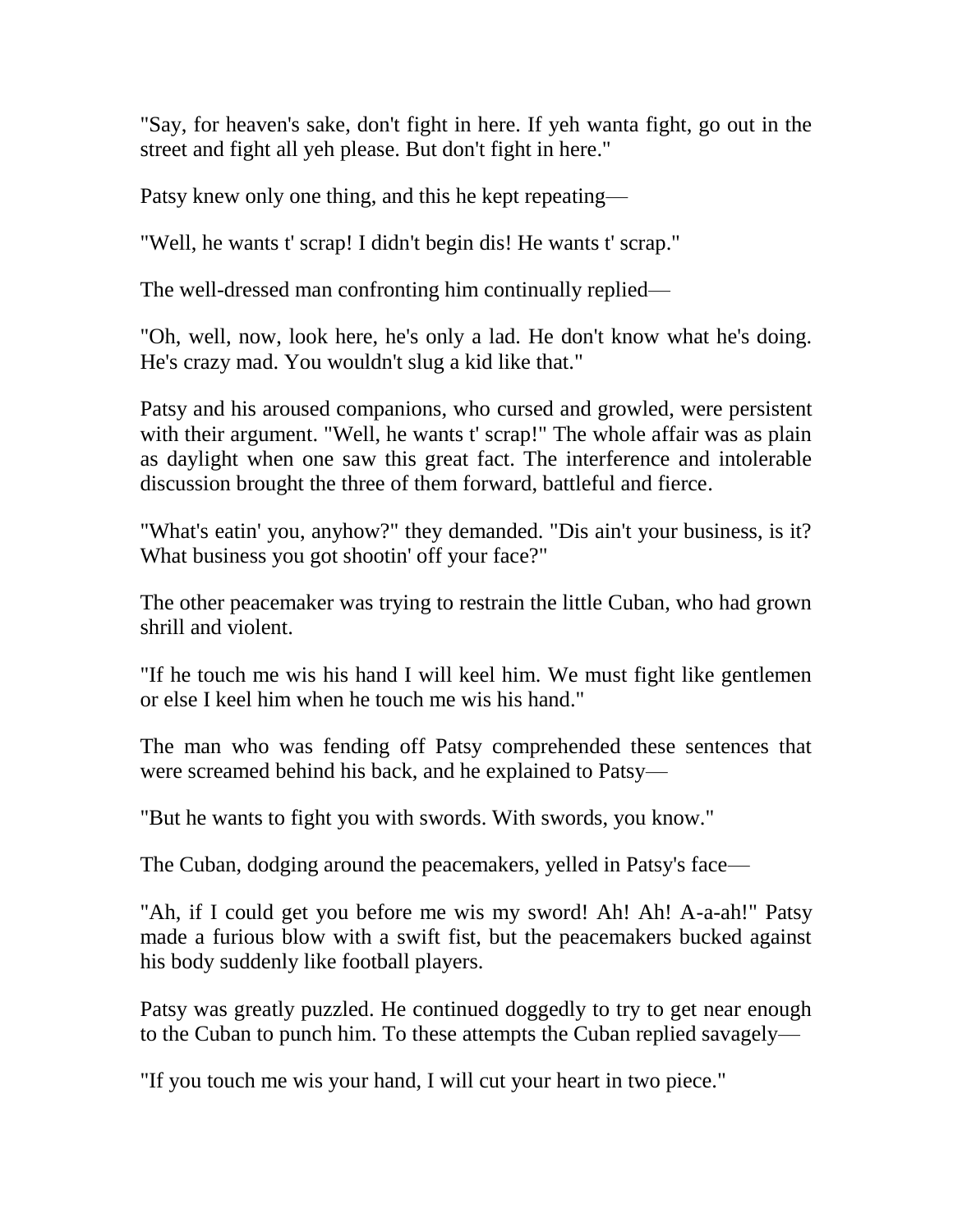At last Patsy said—"Well, if he's so dead stuck on fightin' wid swords, I'll fight 'im. Soitenly! I'll fight 'im." All this palaver had evidently tired him, and he now puffed out his lips with the air of a man who is willing to submit to any conditions if he can only bring on the row soon enough. He swaggered, "I'll fight 'im wid swords. Let 'im bring on his swords, an' I'll fight 'im 'til he's ready t' quit."

The two well-dressed men grinned. "Why, look here," they said to Patsy, "he'd punch you full of holes. Why, he's a fencer. You can't fight him with swords. He'd kill you in 'bout a minute."

"Well, I'll giv' 'im a go at it, anyhow," said Patsy, stout-hearted and resolute. "I'll giv' 'im a go at it, anyhow, an' I'll stay wid 'im long as I kin."

As for the Cuban, his lithe little body was quivering in an ecstasy of the muscles. His face radiant with a savage joy, he fastened his glance upon Patsy, his eyes gleaming with a gloating, murderous light. A most unspeakable, animal-like rage was in his expression.

"Ah! ah! He will fight me! Ah!" He bended unconsciously in the posture of a fencer. He had all the quick, springy movements of a skilful swordsman. "Ah, the b-r-r-rute! The b-r-r-rute! I will stick him like a pig!"

The two peacemakers, still grinning broadly, were having a great time with Patsy.

"Why, you infernal idiot, this man would slice you all up. You better jump off the bridge if you want to commit suicide. You wouldn't stand a ghost of a chance to live ten seconds."

Patsy was as unshaken as granite. "Well, if he wants t' fight wid swords, he'll get it. I'll giv' 'im a go at it, anyhow."

One man said—"Well, have you got a sword? Do you know what a sword is? Have you got a sword?"

"No, I ain't got none," said Patsy honestly, "but I kin git one." Then he added valiantly—"An' quick too."

The two men laughed. "Why, can't you understand it would be sure death to fight a sword duel with this fellow?"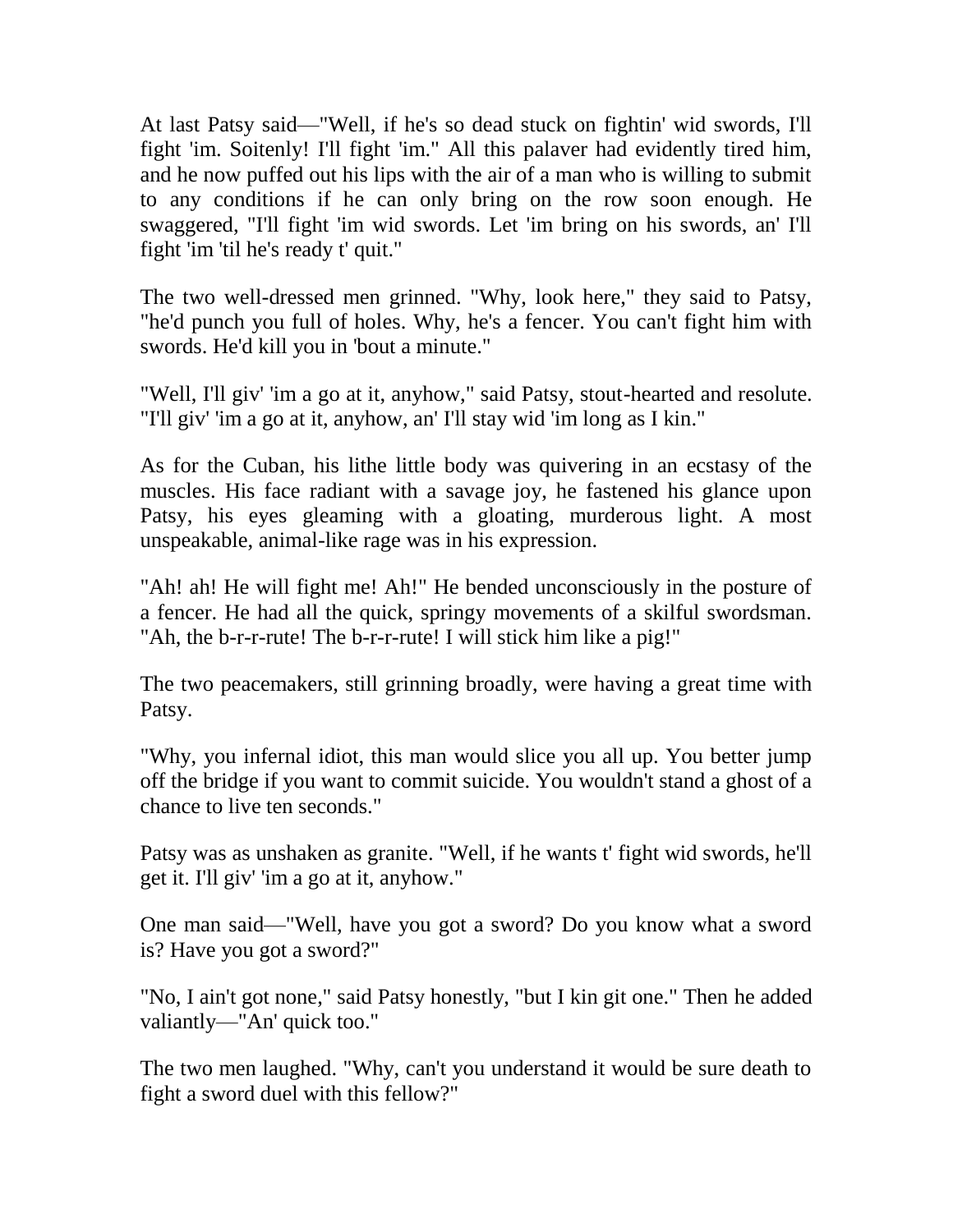"Dat's all right! See? I know me own business. If he wants t' fight one of dees d—n duels, I'm in it, understan'?"

"Have you ever fought one, you fool?"

"No, I ain't. But I will fight one, dough! I ain't no muff. If he want t' fight a duel, by Gawd, I'm wid 'im! D'yeh understan' dat!" Patsy cocked his hat and swaggered. He was getting very serious.

The little Cuban burst out—"Ah, come on, sirs: come on! We can take cab. Ah, you big cow, I will stick you, I will stick you. Ah, you will look very beautiful, very beautiful. Ah, come on, sirs. We will stop at hotel—my hotel. I there have weapons."

"Yeh will, will yeh? Yeh bloomin' little black Dago," cried Patsy in hoarse and maddened reply to the personal part of the Cuban's speech. He stepped forward. "Git yer d—n swords," he commanded. "Git yer swords. Git 'em quick! I'll fight wi' che! I'll fight wid anyting, too! See? I'll fight yeh wid a knife an' fork if yeh say so! I'll fight yer standin' up er sittin' down!" Patsy delivered this intense oration with sweeping, intensely emphatic gestures, his hands stretched out eloquently, his jaw thrust forward, his eyes glaring.

"Ah," cried the little Cuban joyously. "Ah, you are in very pretty temper. Ah, how I will cut your heart in two piece, my dear, d-e-a-r friend." His eyes, too, shone like carbuncles, with a swift, changing glitter, always fastened upon Patsy's face.

The two peacemakers were perspiring and in despair. One of them blurted out—

"Well, I'll be blamed if this ain't the most ridiculous thing I ever saw."

The other said—"For ten dollars I'd be tempted to let these two infernal blockheads have their duel."

Patsy was strutting to and fro, and conferring grandly with his friends.

"He took me for a muff. He tought he was goin' t' bluff me out, talkin' 'bout swords. He'll get fooled." He addressed the Cuban—"You're a fine little dirty picter of a scrapper, ain't che? I'll chew yez up, dat's what I will."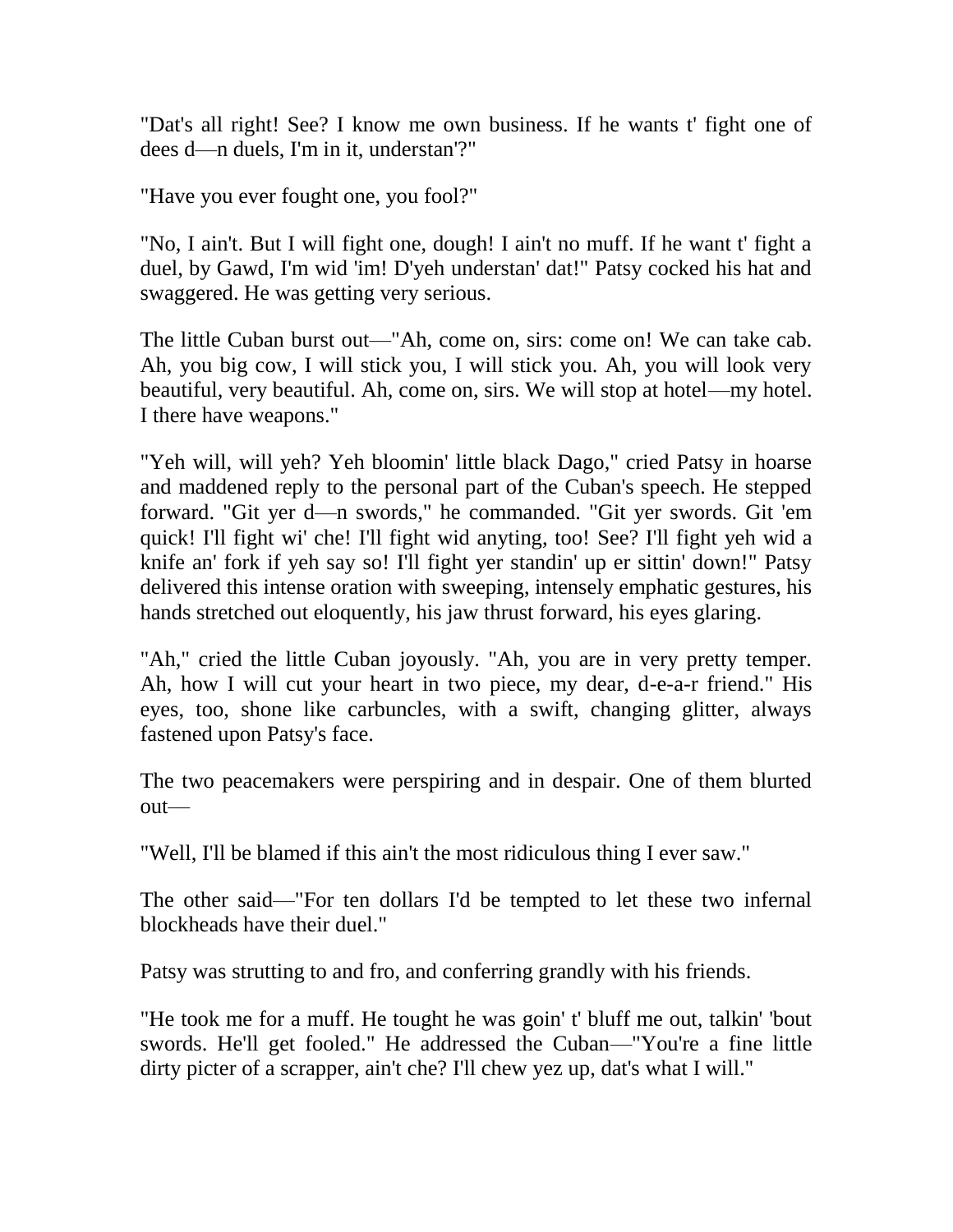There began then some rapid action. The patience of well-dressed men is not an eternal thing. It began to look as if it would at last be a fight with six corners to it. The faces of the men were shining red with anger. They jostled each other defiantly, and almost every one blazed out at three or four of the others. The bar-tender had given up protesting. He swore for a time, and banged his glasses. Then he jumped the bar and ran out of the saloon, cursing sullenly.

When he came back with a policeman, Patsy and the Cuban were preparing to depart together. Patsy was delivering his last oration—

"I'll fight yer wid swords! Sure I will! Come ahead, Dago! I'll fight yeh anywheres wid anyting! We'll have a large, juicy scrap, an' don't yeh forgit dat! I'm right wid yez. I ain't no muff! I scrap wid a man jest as soon as he ses scrap, an' if yeh wanta scrap, I'm yer kitten. Understan' dat?"

The policeman said sharply—"Come, now; what's all this?" He had a distinctly business air.

The little Cuban stepped forward calmly. "It is none of your business."

The policeman flushed to his ears. "What?"

One well-dressed man touched the other on the sleeve. "Here's the time to skip," he whispered. They halted a block away from the saloon and watched the policeman pull the Cuban through the door. There was a minute of scuffle on the sidewalk, and into this deserted street at midnight fifty people appeared at once as if from the sky to watch it.

At last the three Cherry Hill men came from the saloon, and swaggered with all their old valour toward the peacemakers.

"Ah," said Patsy to them, "he was so hot talkin' about this duel business, but I would a-given 'im a great scrap, an' don't yeh forgit it."

For Patsy was not as wise as seven owls, but his courage could throw a shadow as long as the steeple of a cathedral.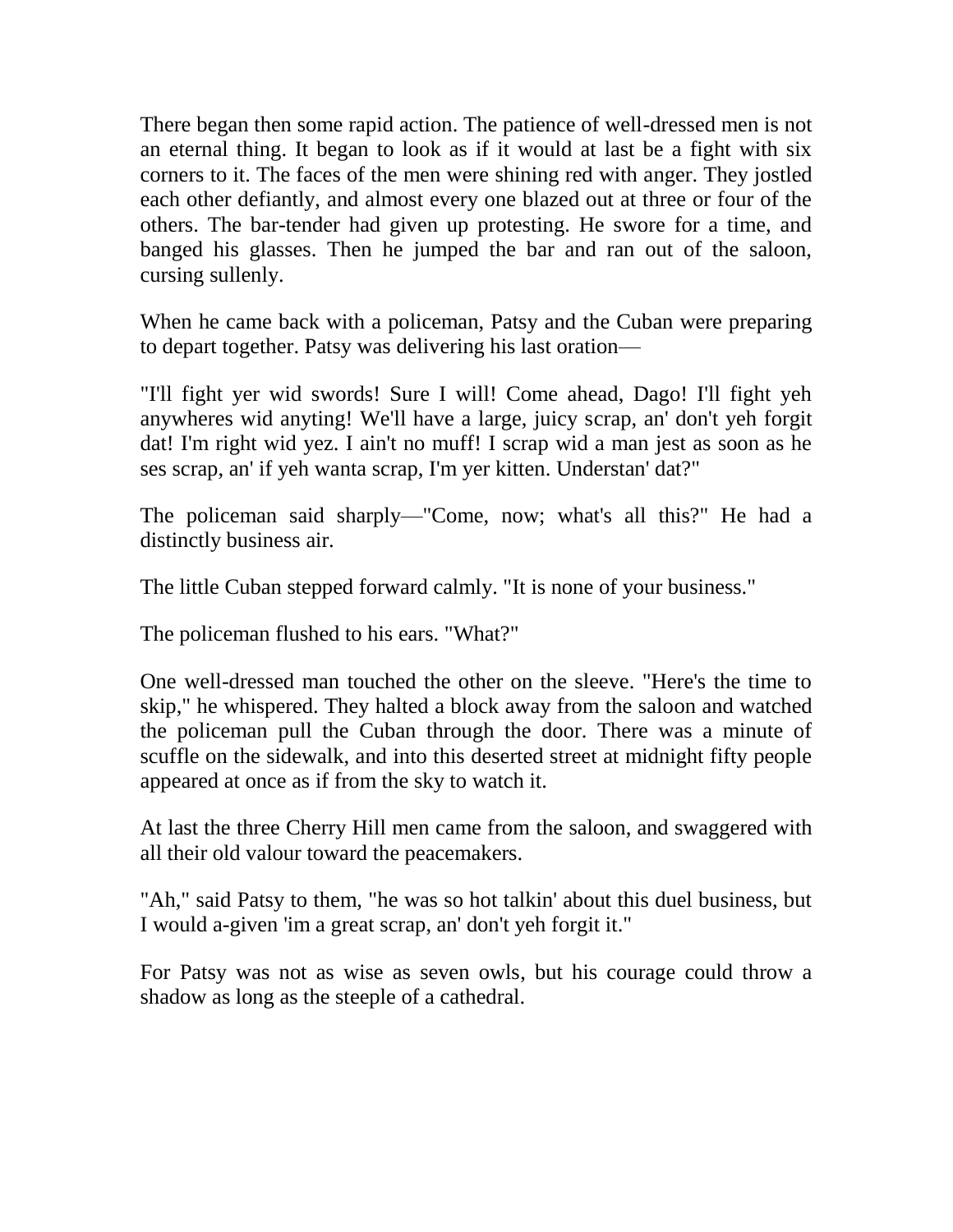### **AN OMINOUS BABY**

A baby was wandering in a strange country. He was a tattered child with a frowsled wealth of yellow hair. His dress, of a checked stuff, was soiled, and showed the marks of many conflicts, like the chain-shirt of a warrior. His sun-tanned knees shone above wrinkled stockings, which he pulled up occasionally with an impatient movement when they entangled his feet. From a gaping shoe there appeared an array of tiny toes.

He was toddling along an avenue between rows of stolid brown houses. He went slowly, with a look of absorbed interest on his small flushed face. His blue eyes stared curiously. Carriages went with a musical rumble over the smooth asphalt. A man with a chrysanthemum was going up steps. Two nursery maids chatted as they walked slowly, while their charges hobnobbed amiably between perambulators. A truck wagon roared thunderously in the distance.

The child from the poor district made his way along the brown street filled with dull grey shadows. High up, near the roofs, glancing sun-rays changed cornices to blazing gold and silvered the fronts of windows. The wandering baby stopped and stared at the two children laughing and playing in their carriages among the heaps of rugs and cushions. He braced his legs apart in an attitude of earnest attention. His lower jaw fell, and disclosed his small, even teeth. As they moved on, he followed the carriages with awe in his face as if contemplating a pageant. Once one of the babies, with twittering laughter, shook a gorgeous rattle at him. He smiled jovially in return.

Finally a nursery maid ceased conversation and, turning, made a gesture of annoyance.

"Go 'way, little boy," she said to him. "Go 'way. You're all dirty."

He gazed at her with infant tranquillity for a moment, and then went slowly off dragging behind him a bit of rope he had acquired in another street. He continued to investigate the new scenes. The people and houses struck him with interest as would flowers and trees. Passengers had to avoid the small, absorbed figure in the middle of the sidewalk. They glanced at the intent baby face covered with scratches and dust as with scars and with powder smoke.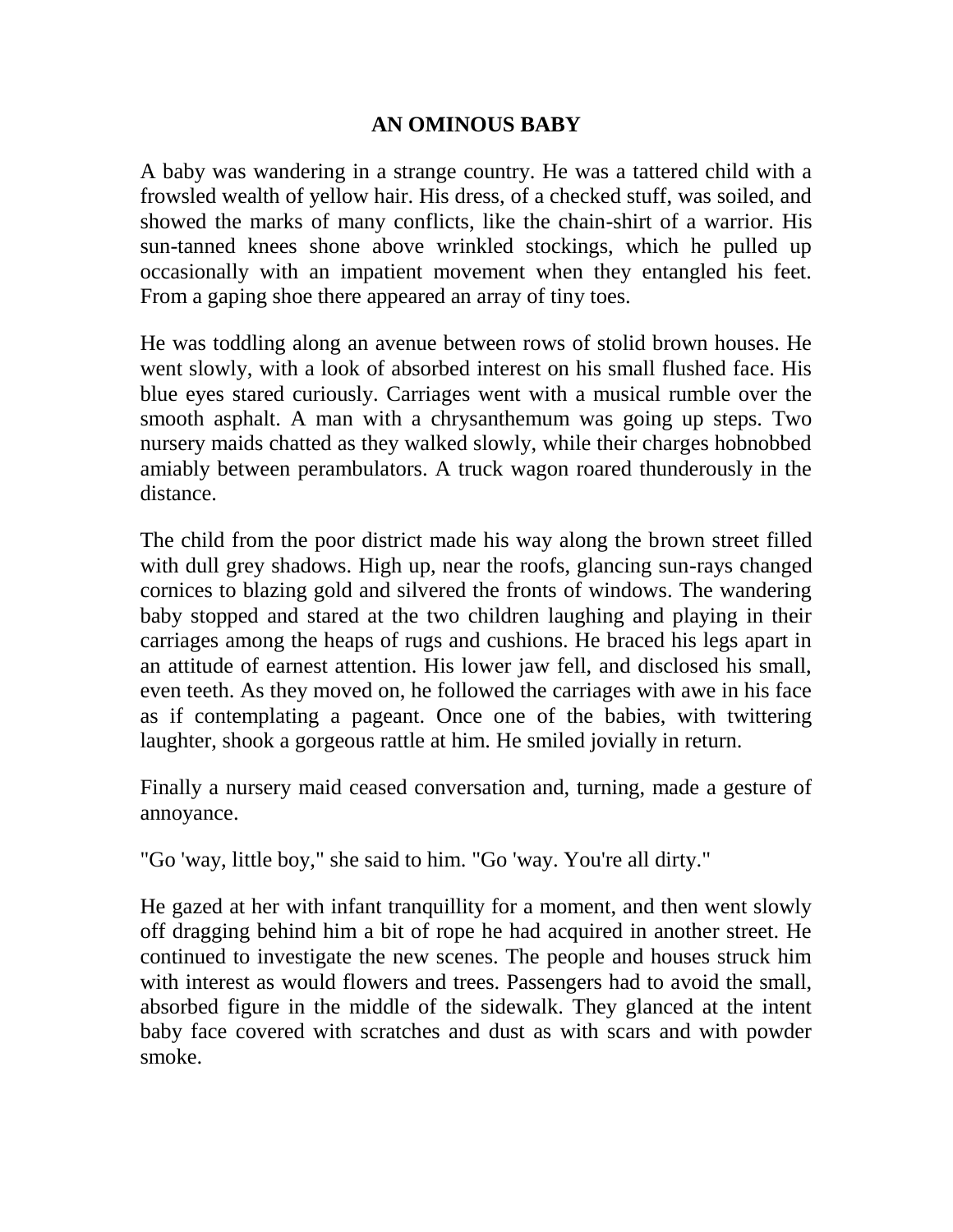After a time, the wanderer discovered upon the pavement a pretty child in fine clothes playing with a toy. It was a tiny fire-engine, painted brilliantly in crimson and gold. The wheels rattled as its small owner dragged it uproariously about by means of a string. The babe with his bit of rope trailing behind him paused and regarded the child and the toy. For a long while he remained motionless, save for his eyes, which followed all movements of the glittering thing. The owner paid no attention to the spectator, but continued his joyous imitations of phases of the career of a fire-engine. His gleeful baby laugh rang against the calm fronts of the houses. After a little the wandering baby began quietly to sidle nearer. His bit of rope, now forgotten, dropped at his feet. He removed his eyes from the toy and glanced expectantly at the other child.

"Say," he breathed softly.

The owner of the toy was running down the walk at top speed. His tongue was clanging like a bell and his legs were galloping. He did not look around at the coaxing call from the small tattered figure on the curb.

The wandering baby approached still nearer, and presently spoke again.

"Say," he murmured, "le' me play wif it?"

The other child interrupted some shrill tootings. He bended his head and spoke disdainfully over his shoulder.

"No," he said.

The wanderer retreated to the curb. He failed to notice the bit of rope, once treasured. His eyes followed as before the winding course of the engine, and his tender mouth twitched.

"Say," he ventured at last, "is dat yours?"

"Yes," said the other, tilting his round chin. He drew his property suddenly behind him as if it were menaced. "Yes," he repeated, "it's mine."

"Well, le' me play wif it?" said the wandering baby, with a trembling note of desire in his voice.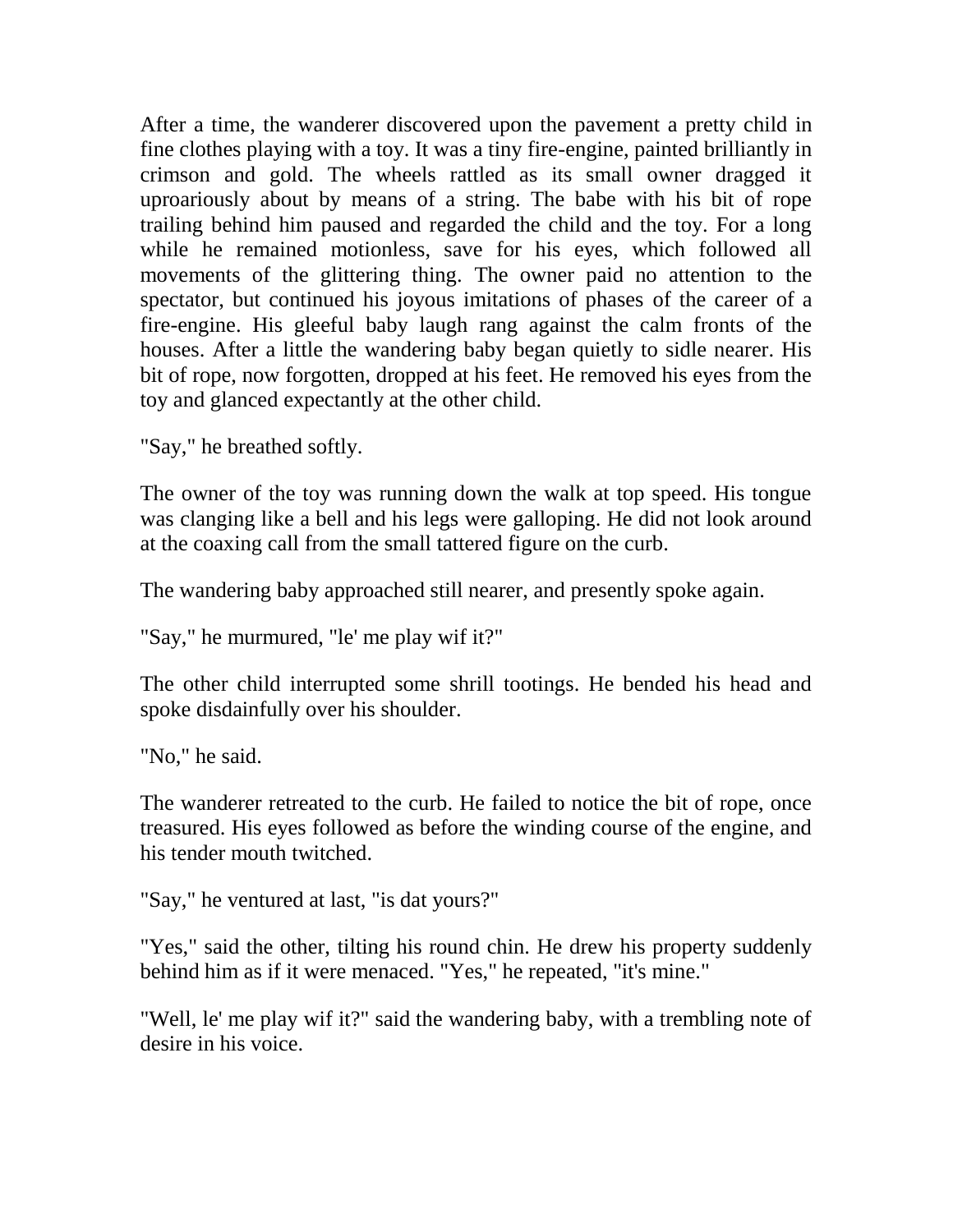"No," cried the pretty child with determined lips. "It's mine. My ma-ma buyed it."

"Well, tan't I play wif it?" His voice was a sob. He stretched forth little covetous hands.

"No," the pretty child continued to repeat. "No, it's mine."

"Well, I want to play wif it," wailed the other. A sudden fierce frown mantled his baby face. He clenched his fat hands and advanced with a formidable gesture. He looked some wee battler in a war.

"It's mine! It's mine," cried the pretty child, his voice in the treble of outraged rights.

"I want it," roared the wanderer.

"It's mine! It's mine!"

"I want it!"

"It's mine!"

The pretty child retreated to the fence, and there paused at bay. He protected his property with outstretched arms. The small vandal made a charge. There was a short scuffle at the fence. Each grasped the string to the toy and tugged. Their faces were wrinkled with baby rage, the verge of tears. Finally, the child in tatters gave a supreme tug and wrenched the string from the other's hands. He set off rapidly down the street, bearing the toy in his arms. He was weeping with the air of a wronged one who has at last succeeded in achieving his rights. The other baby was squalling lustily. He seemed quite helpless. He rung his chubby hands and railed.

After the small barbarian had got some distance away, he paused and regarded his booty. His little form curved with pride. A soft, gleeful smile loomed through the storm of tears. With great care he prepared the toy for travelling. He stopped a moment on a corner and gazed at the pretty child, whose small figure was quivering with sobs. As the latter began to show signs of beginning pursuit, the little vandal turned and vanished down a dark side street as into a cavern.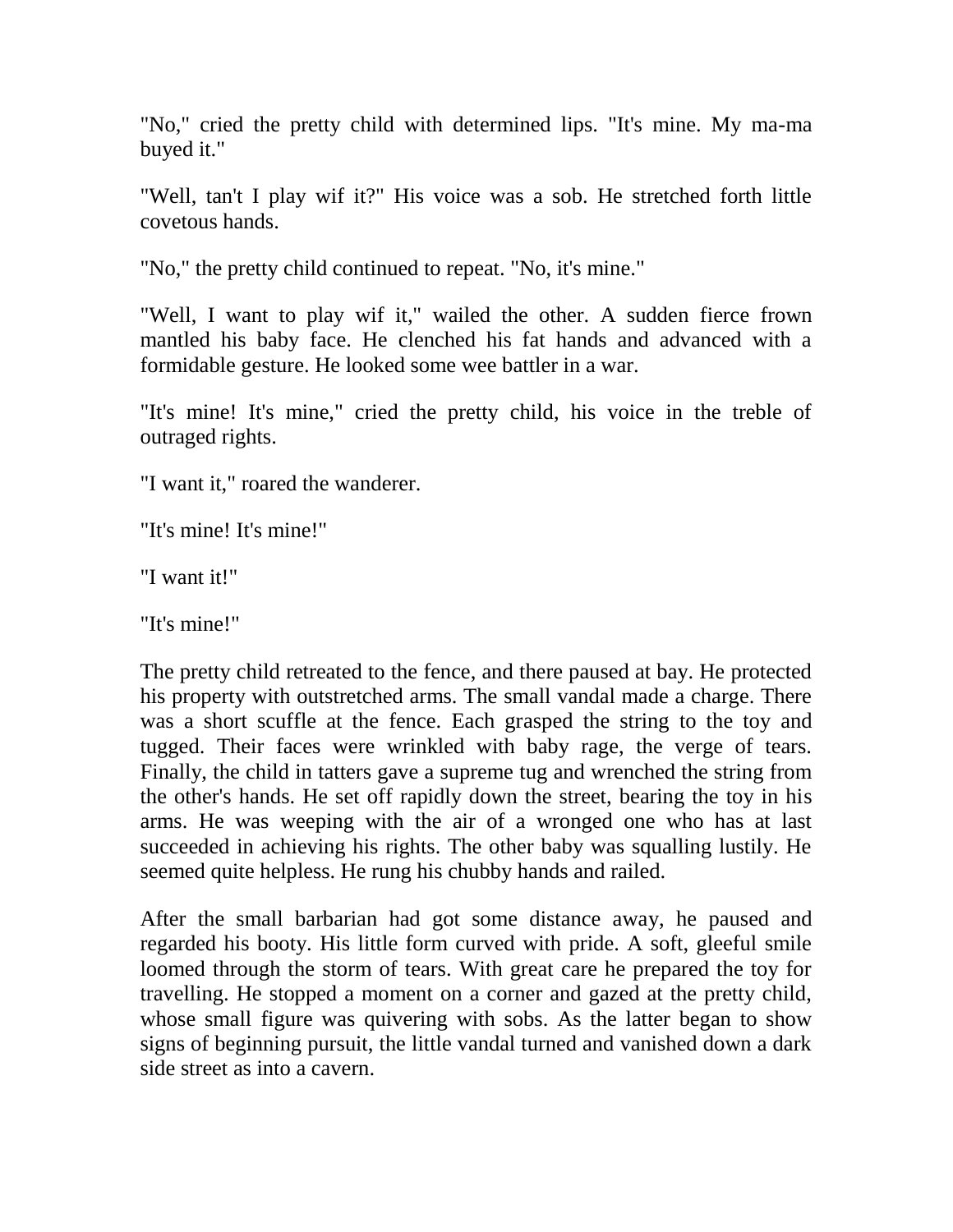# **A GREAT MISTAKE**

An Italian kept a fruit-stand on a corner where he had good aim at the people who came down from the elevated station, and at those who went along two thronged streets. He sat most of the day in a backless chair that was placed strategically.

There was a babe living hard by, up five flights of stairs, who regarded this Italian as a tremendous being. The babe had investigated this fruit-stand. It had thrilled him as few things he had met with in his travels had thrilled him. The sweets of the world had laid there in dazzling rows, tumbled in luxurious heaps. When he gazed at this Italian seated amid such splendid treasures, his lower lip hung low and his eyes, raised to the vendor's face, were filled with deep respect, worship, as if he saw omnipotence.

The babe came often to this corner. He hovered about the stand and watched each detail of the business. He was fascinated by the tranquillity of the vendor, the majesty of power and possession. At times he was so engrossed in his contemplation that people, hurrying, had to use care to avoid bumping him down.

He had never ventured very near to the stand. It was his habit to hang warily about the curb. Even there he resembled a babe who looks unbidden at a feast of gods.

One day, however, as the baby was thus staring, the vendor arose, and going along the front of the stand, began to polish oranges with a red pocket handkerchief. The breathless spectator moved across the side walk until his small face almost touched the vendor's sleeve. His fingers were gripped in a fold of his dress.

At last, the Italian finished with the oranges and returned to his chair. He drew a newspaper printed in his language from behind a bunch of bananas. He settled himself in a comfortable position, and began to glare savagely at the print. The babe was left face to face with the massed joys of the world. For a time he was a simple worshipper at this golden shrine. Then tumultuous desires began to shake him. His dreams were of conquest. His lips moved. Presently into his head there came a little plan. He sidled nearer, throwing swift and cunning glances at the Italian. He strove to maintain his conventional manner, but the whole plot was written upon his countenance.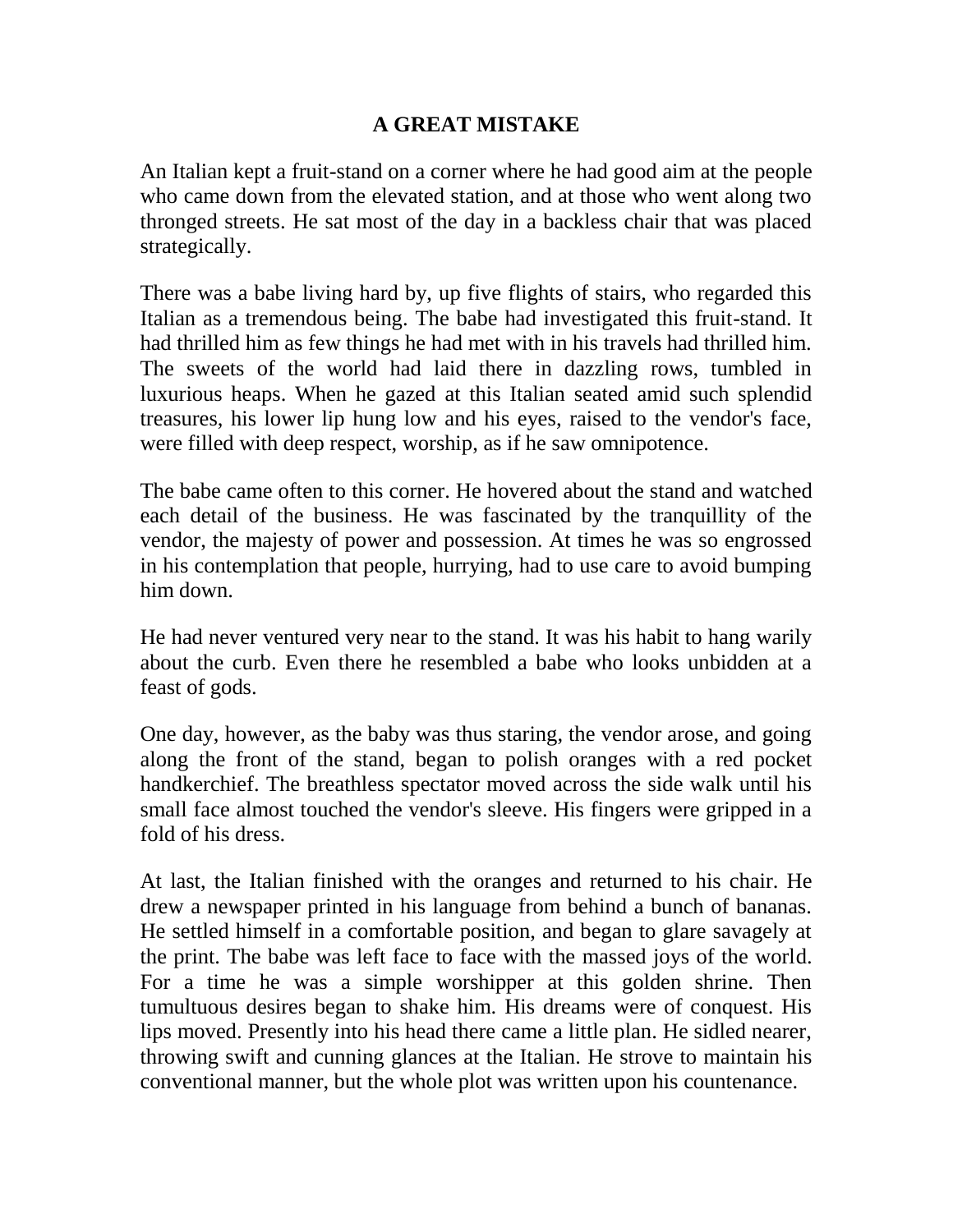At last he had come near enough to touch the fruit. From the tattered skirt came slowly his small dirty hand. His eyes were still fixed upon the vendor. His features were set, save for the under lip, which had a faint fluttering movement. The hand went forward.

Elevated trains thundered to the station and the stairway poured people upon the sidewalks. There was a deep sea roar from feet and wheels going ceaselessly. None seemed to perceive the babe engaged in a great venture.

The Italian turned his paper. Sudden panic smote the babe. His hand dropped, and he gave vent to a cry of dismay. He remained for a moment staring at the vendor. There was evidently a great debate in his mind. His infant intellect had defined this Italian. The latter was undoubtedly a man who would eat babes that provoked him. And the alarm in the babe when this monarch had turned his newspaper brought vividly before him the consequences if he were detected. But at this moment the vendor gave a blissful grunt, and tilting his chair against a wall, closed his eyes. His paper dropped unheeded.

The babe ceased his scrutiny and again raised his hand. It was moved with supreme caution toward the fruit. The fingers were bent, claw-like, in the manner of great heart-shaking greed. Once he stopped and chattered convulsively, because the vendor moved in his sleep. The babe, with his eyes still upon the Italian, again put forth his hand, and the rapacious fingers closed over a round bulb.

And it was written that the Italian should at this moment open his eyes. He glared at the babe a fierce question. Thereupon the babe thrust the round bulb behind him, and with a face expressive of the deepest guilt, began a wild but elaborate series of gestures declaring his innocence. The Italian howled. He sprang to his feet, and with three steps overtook the babe. He whirled him fiercely, and took from the little fingers a lemon.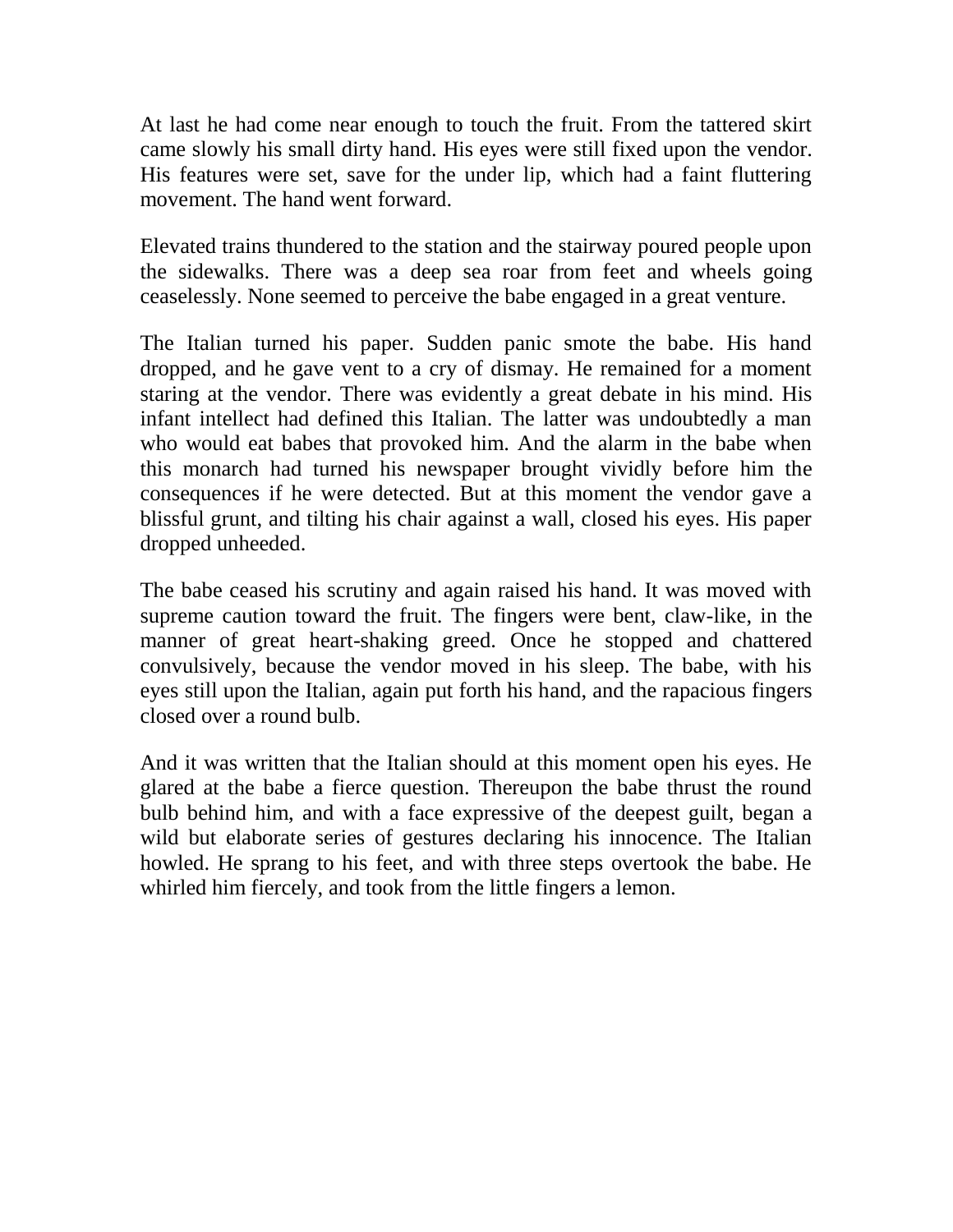### **AN ELOQUENCE OF GRIEF**

The windows were high and saintly, of the shape that is found in churches. From time to time a policeman at the door spoke sharply to some incoming person. "Take your hat off!" He displayed in his voice the horror of a priest when the sanctity of a chapel is defied or forgotten. The court-room was crowded with people who sloped back comfortably in their chairs, regarding with undeviating glances the procession and its attendant and guardian policemen that moved slowly inside the spear-topped railing. All persons connected with a case went close to the magistrate's desk before a word was spoken in the matter, and then their voices were toned to the ordinary talking strength. The crowd in the court-room could not hear a sentence; they could merely see shifting figures, men that gestured quietly, women that sometimes raised an eager eloquent arm. They could not always see the judge, although they were able to estimate his location by the tall stands surmounted by white globes that were at either hand of him. And so those who had come for curiosity's sweet sake wore an air of being in wait for a cry of anguish, some loud painful protestation that would bring the proper thrill to their jaded, world-weary nerves—wires that refused to vibrate for ordinary affairs.

Inside the railing the court officers shuffled the various groups with speed and skill; and behind the desk the magistrate patiently toiled his way through mazes of wonderful testimony.

In a corner of this space, devoted to those who had business before the judge, an officer in plain clothes stood with a girl that wept constantly. None seemed to notice the girl, and there was no reason why she should be noticed, if the curious in the body of the court-room were not interested in the devastation which tears bring upon some complexions. Her tears seemed to burn like acid, and they left fierce pink marks on her face. Occasionally the girl looked across the room, where two well-dressed young women and a man stood waiting with the serenity of people who are not concerned as to the interior fittings of a jail.

The business of the court progressed, and presently the girl, the officer, and the well-dressed contingent stood before the judge. Thereupon two lawyers engaged in some preliminary fire-wheels, which were endured generally in silence. The girl, it appeared, was accused of stealing fifty dollars' worth of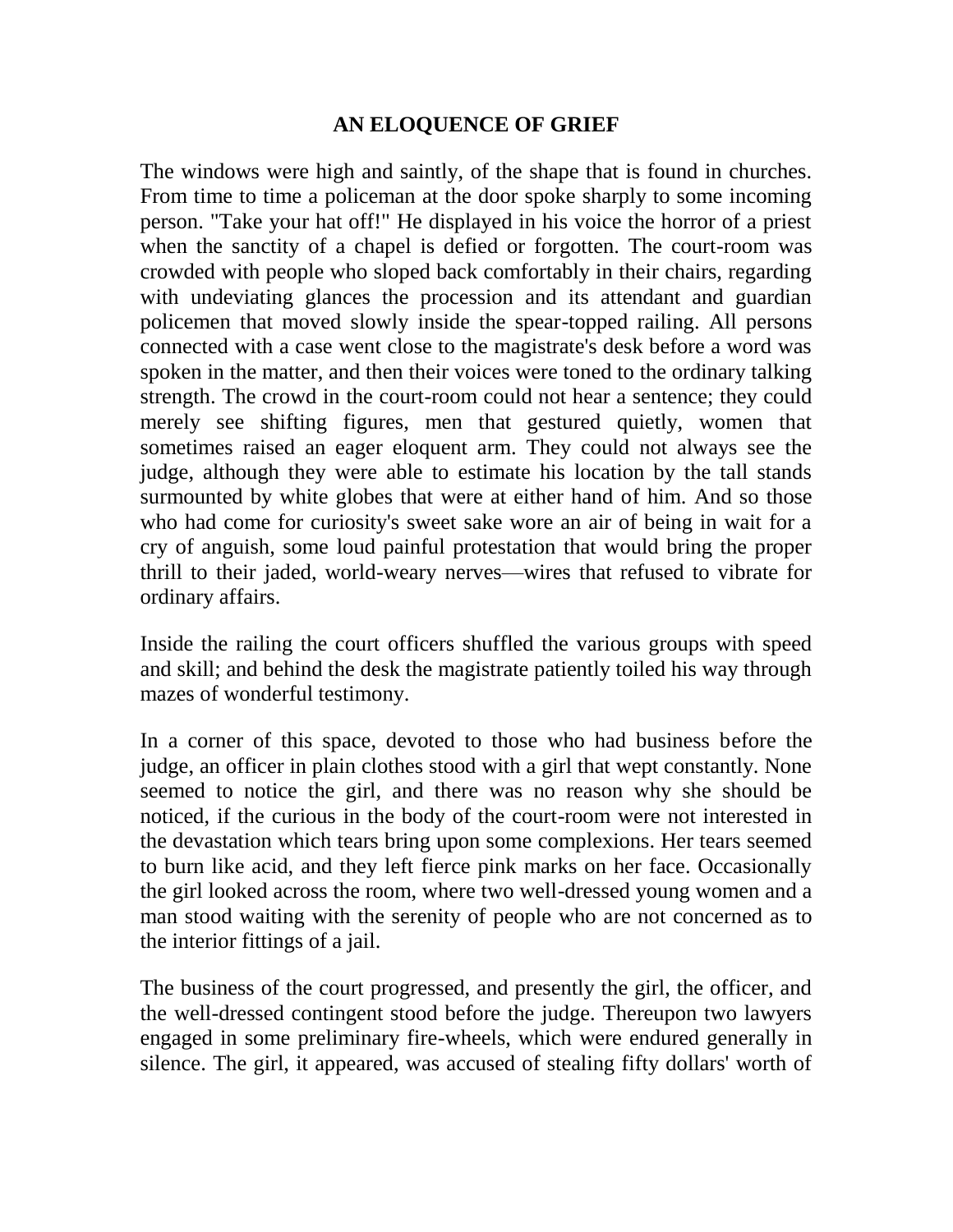silk clothing from the room of one of the well-dressed women. She had been a servant in the house.

In a clear way, and with none of the ferocity that an accuser often exhibits in a police-court, calmly and moderately, the two young women gave their testimony. Behind them stood their escort, always mute. His part, evidently, was to furnish the dignity, and he furnished it heavily, almost massively.

When they had finished, the girl told her part. She had full, almost Afric, lips, and they had turned quite white. The lawyer for the others asked some questions, which he did—be it said, in passing—with the air of a man throwing flower-pots at a stone house.

It was a short case and soon finished. At the end of it the judge said that, considering the evidence, he would have to commit the girl for trial. Instantly the quick-eyed court officer began to clear the way for the next case. The well-dressed women and their escort turned one way and the girl turned another, toward a door with an austere arch leading into a stonepaved passage. Then it was that a great cry rang through the court-room, the cry of this girl who believed that she was lost.

The loungers, many of them, underwent a spasmodic movement as if they had been knived. The court officers rallied quickly. The girl fell back opportunely for the arms of one of them, and her wild heels clicked twice on the floor. "I am innocent! Oh, I am innocent!"

People pity those who need none, and the guilty sob alone; but innocent or guilty, this girl's scream described such a profound depth of woe—it was so graphic of grief, that it slit with a dagger's sweep the curtain of commonplace, and disclosed the gloom-shrouded spectre that sat in the young girl's heart so plainly, in so universal a tone of the mind, that a man heard expressed some far-off midnight terror of his own thought.

The cries died away down the stone-paved passage. A patrol-man leaned one arm composedly on the railing, and down below him stood an aged, almost toothless wanderer, tottering and grinning.

"Plase, yer honer," said the old man as the time arrived for him to speak, "if ye'll lave me go this time, I've niver been dhrunk befoor, sir."

A court officer lifted his hand to hide a smile.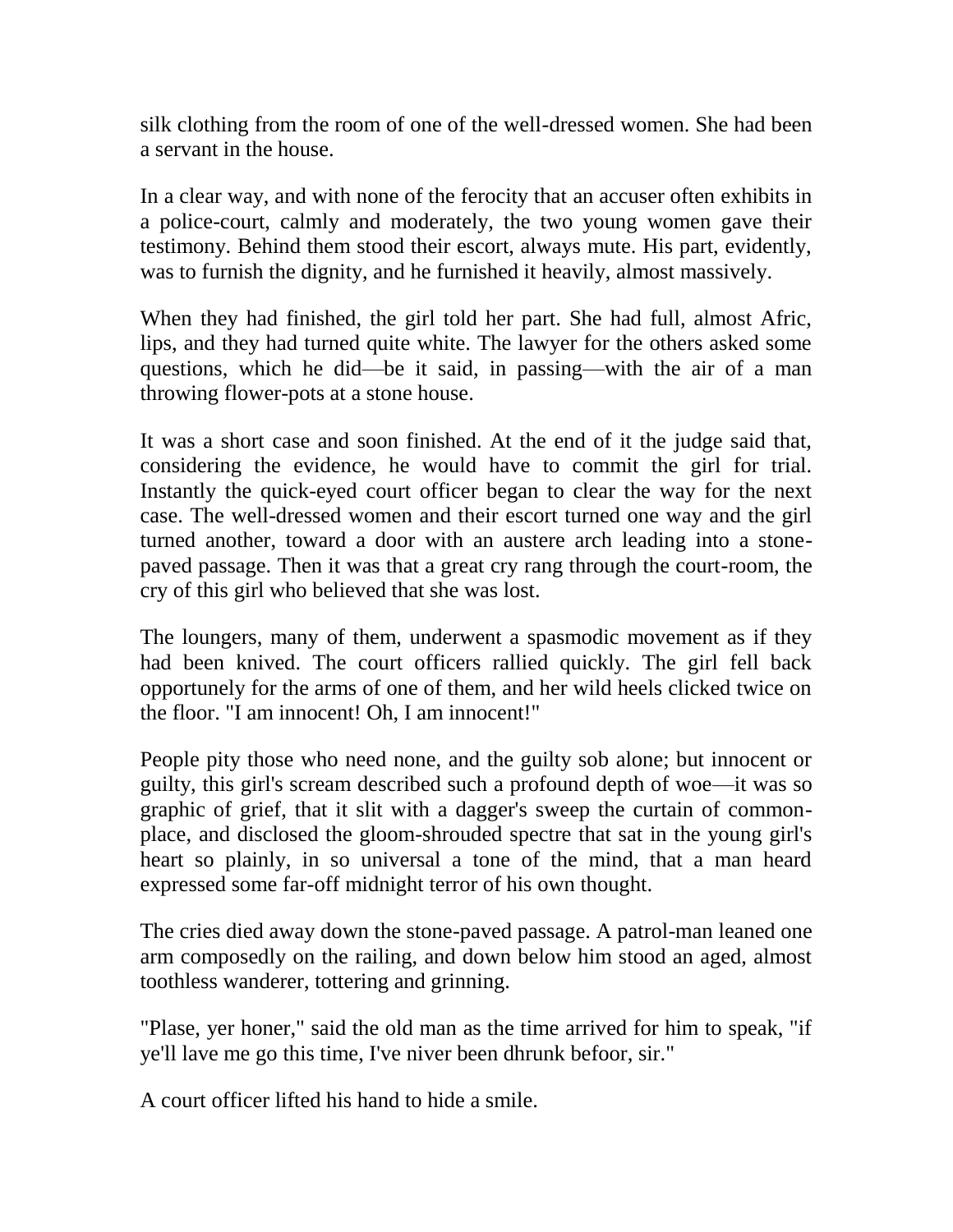## **THE AUCTION**

Some said that Ferguson gave up sailoring because he was tired of the sea. Some said that it was because he loved a woman. In truth it was because he was tired of the sea and because he loved a woman.

He saw the woman once, and immediately she became for him the symbol of all things unconnected with the sea. He did not trouble to look again at the grey old goddess, the muttering slave of the moon. Her splendours, her treacheries, her smiles, her rages, her vanities, were no longer on his mind. He took heels after a little human being, and the woman made his thought spin at all times like a top; whereas the ocean had only made him think when he was on watch.

He developed a grin for the power of the sea, and, in derision, he wanted to sell the red and green parrot which had sailed four voyages with him. The woman, however, had a sentiment concerning the bird's plumage, and she commanded Ferguson to keep it in order, as it happened, that she might forget to put food in its cage.

The parrot did not attend the wedding. It stayed at home and blasphemed at a stock of furniture, bought on the installment plan, and arrayed for the reception of the bride and groom.

As a sailor, Ferguson had suffered the acute hankering for port; and being now always in port, he tried to force life to become an endless picnic. He was not an example of diligent and peaceful citizenship. Ablution became difficult in the little apartment, because Ferguson kept the wash-basin filled with ice and bottles of beer: and so, finally, the dealer in second-hand furniture agreed to auction the household goods on commission. Owing to an exceedingly liberal definition of a term, the parrot and cage were included. "On the level?" cried the parrot, "On the level? On the level? On the level?"

On the way to the sale, Ferguson's wife spoke hopefully. "You can't tell, Jim," she said. "Perhaps some of 'em will get to biddin', and we might get almost as much as we paid for the things."

The auction room was in a cellar. It was crowded with people and with house furniture; so that as the auctioneer's assistant moved from one piece to another he caused a great shuffling. There was an astounding number of old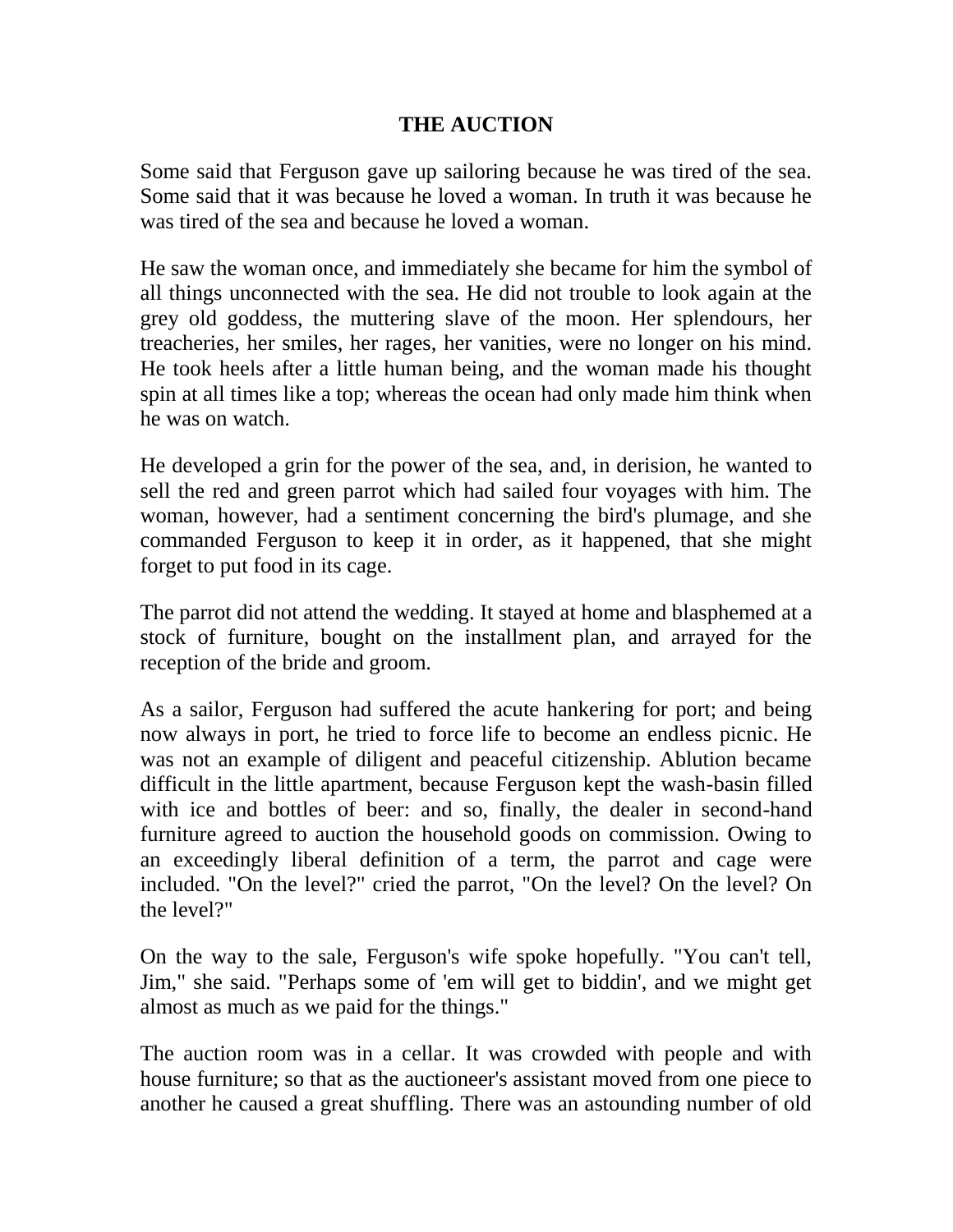women in curious bonnets. The rickety stairway was thronged with men who wished to smoke and be free from the old women. Two lamps made all the faces appear yellow as parchment. Incidentally they could impart a lustre of value to very poor furniture.

The auctioneer was a fat, shrewd-looking individual, who seemed also to be a great bully. The assistant was the most imperturbable of beings, moving with the dignity of an image on rollers. As the Fergusons forced their way down the stair-way, the assistant roared: "Number twenty-one!"

"Number twenty-one!" cried the auctioneer. "Number twenty-one! A fine new handsome bureau! Two dollars? Two dollars is bid! Two and a half! Two and a half! Three? Three is bid. Four! Four dollars! A fine new handsome bureau at four dollars! Four dollars! Four dollars! F-o-u-r d-o-l-la-r-s! Sold at four dollars."

"On the level?" cried the parrot, muffled somewhere among furniture and carpets. "On the level? On the level?" Every one tittered.

Mrs. Ferguson had turned pale, and gripped her husband's arm. "Jim! Did you hear? The bureau—four dollars—"

Ferguson glowered at her with the swift brutality of a man afraid of a scene. "Shut up, can't you!"

Mrs. Ferguson took a seat upon the steps; and hidden there by the thick ranks of men, she began to softly sob. Through her tears appeared the yellowish mist of the lamplight, streaming about the monstrous shadows of the spectators. From time to time these latter whispered eagerly: "See, that went cheap!" In fact when anything was bought at a particularly low price, a murmur of admiration arose for the successful bidder.

The bedstead was sold for two dollars, the mattresses and springs for one dollar and sixty cents. This figure seemed to go through the woman's heart. There was derision in the sound of it. She bowed her head in her hands. "Oh, God, a dollar-sixty! Oh, God, a dollar-sixty!"

The parrot was evidently under heaps of carpet, but the dauntless bird still raised the cry, "On the level?"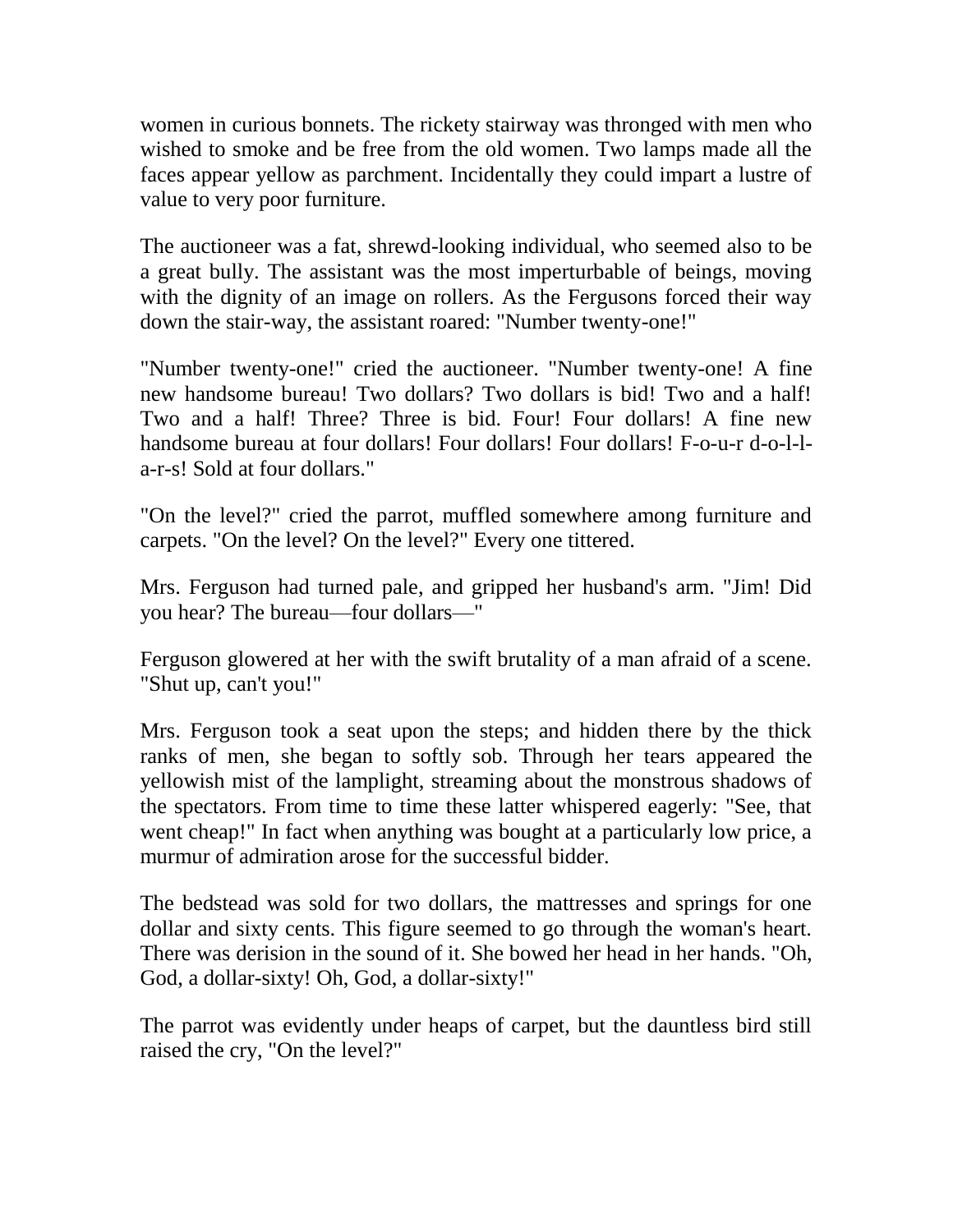Some of the men near Mrs. Ferguson moved timidly away upon hearing her low sobs. They perfectly understood that a woman in tears is formidable.

The shrill voice went like a hammer, beat and beat, upon the woman's heart. An odour of varnish, of the dust of old carpets, assailed her and seemed to possess a sinister meaning. The golden haze from the two lamps was an atmosphere of shame, sorrow, greed. But it was when the parrot called that a terror of the place and of the eyes of the people arose in her so strongly that she could not have lifted her head any more than if her neck had been of iron.

At last came the parrot's turn. The assistant fumbled until he found the ring of the cage, and the bird was drawn into view. It adjusted its feathers calmly and cast a rolling wicked eye over the crowd.

"Oh, the good ship Sarah sailed the seas, And the wind it blew all day—"

This was the part of a ballad which Ferguson had tried to teach it. With a singular audacity and scorn, the parrot bawled these lines at the auctioneer as if it considered them to bear some particular insult.

The throng in the cellar burst into laughter. The auctioneer attempted to start the bidding, and the parrot interrupted with a repetition of the lines. It swaggered to and fro on its perch, and gazed at the faces of the crowd, with so much rowdy understanding and derision that even the auctioneer could not confront it. The auction was brought to a halt; a wild hilarity developed, and every one gave jeering advice.

Ferguson looked down at his wife and groaned. She had cowered against the wall, hiding her face. He touched her shoulder and she arose. They sneaked softly up the stairs with heads bowed.

Out in the street, Ferguson gripped his fists and said: "Oh, but wouldn't I like to strangle it!"

His wife cried in a voice of wild grief: "It—it m—made us a laughing-stock in—in front of all that crowd!"

For the auctioning of their household goods, the sale of their home—this financial calamity lost its power in the presence of the social shame contained in a crowd's laughter.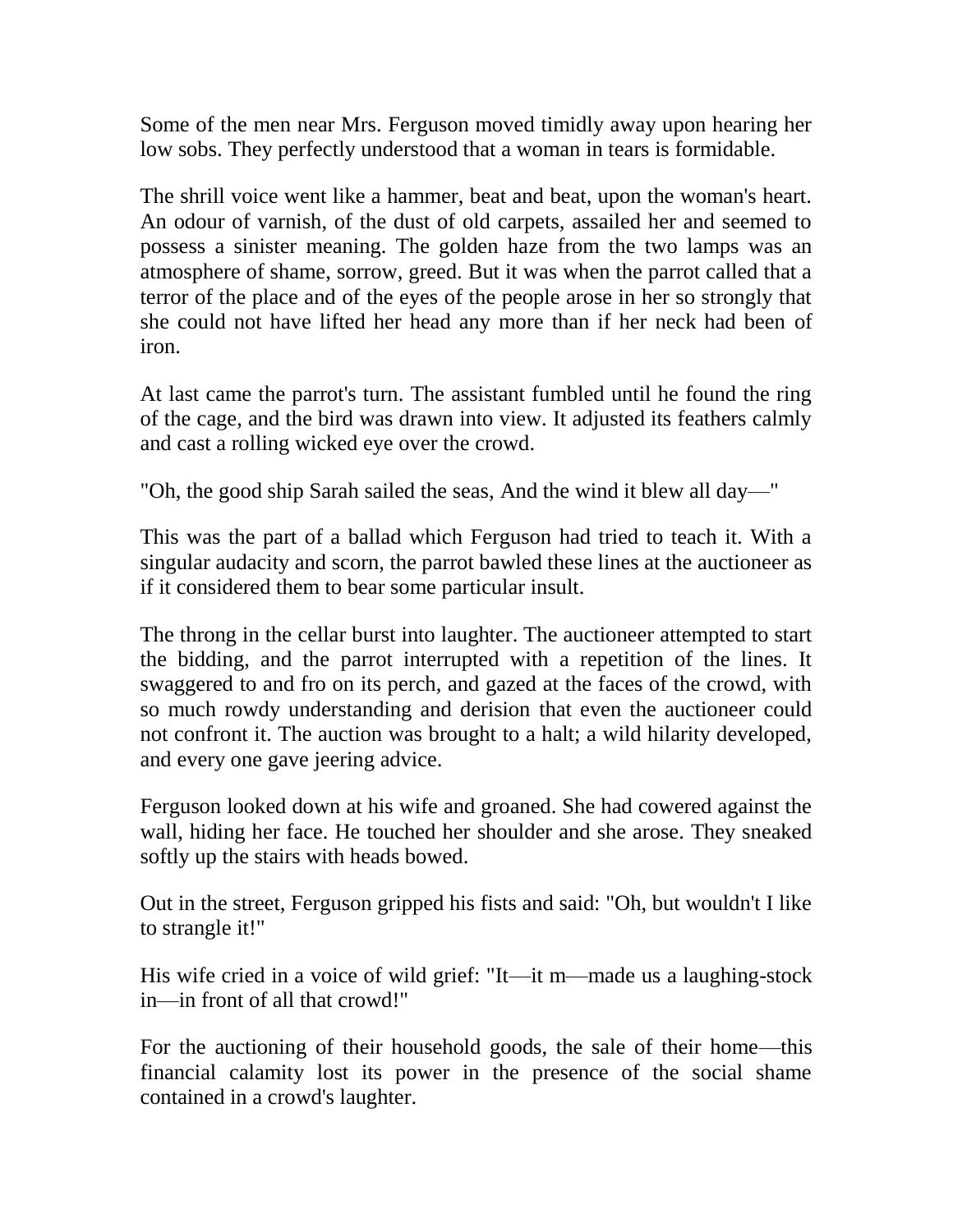### **THE PACE OF YOUTH**

### **CHAPTER I**

Stimson stood in a corner and glowered. He was a fierce man and had indomitable whiskers, albeit he was very small.

"That young tarrier," he whispered to himself. "He wants to quit makin' eyes at Lizzie. This is too much of a good thing. First thing you know, he'll get fired."

His brow creased in a frown, he strode over to the huge open doors and looked at a sign. "Stimson's Mammoth Merry-Go-Round," it read, and the glory of it was great. Stimson stood and contemplated the sign. It was an enormous affair; the letters were as large as men. The glow of it, the grandeur of it was very apparent to Stimson. At the end of his contemplation, he shook his head thoughtfully, determinedly. "No, no," he muttered. "This is too much of a good thing. First thing you know, he'll get fired."

A soft booming sound of surf, mingled with the cries of bathers, came from the beach. There was a vista of sand and sky and sea that drew to a mystic point far away in the northward. In the mighty angle, a girl in a red dress was crawling slowly like some kind of a spider on the fabric of nature. A few flags hung lazily above where the bath-houses were marshalled in compact squares. Upon the edge of the sea stood a ship with its shadowy sails painted dimly upon the sky, and high overhead in the still, sun-shot air a great hawk swung and drifted slowly.

Within the Merry-Go-Round there was a whirling circle of ornamental lions, giraffes, camels, ponies, goats, glittering with varnish and metal that caught swift reflections from windows high above them. With stiff wooden legs, they swept on in a never-ending race, while a great orchestrion clamoured in wild speed. The summer sunlight sprinkled its gold upon the garnet canopies carried by the tireless racers and upon all the devices of decoration that made Stimson's machine magnificent and famous. A host of laughing children bestrode the animals, bending forward like charging cavalrymen, and shaking reins and whooping in glee. At intervals they leaned out perilously to clutch at iron rings that were tendered to them by a long wooden arm. At the intense moment before the swift grab for the rings one could see their little nervous bodies quiver with eagerness; the laughter rang shrill and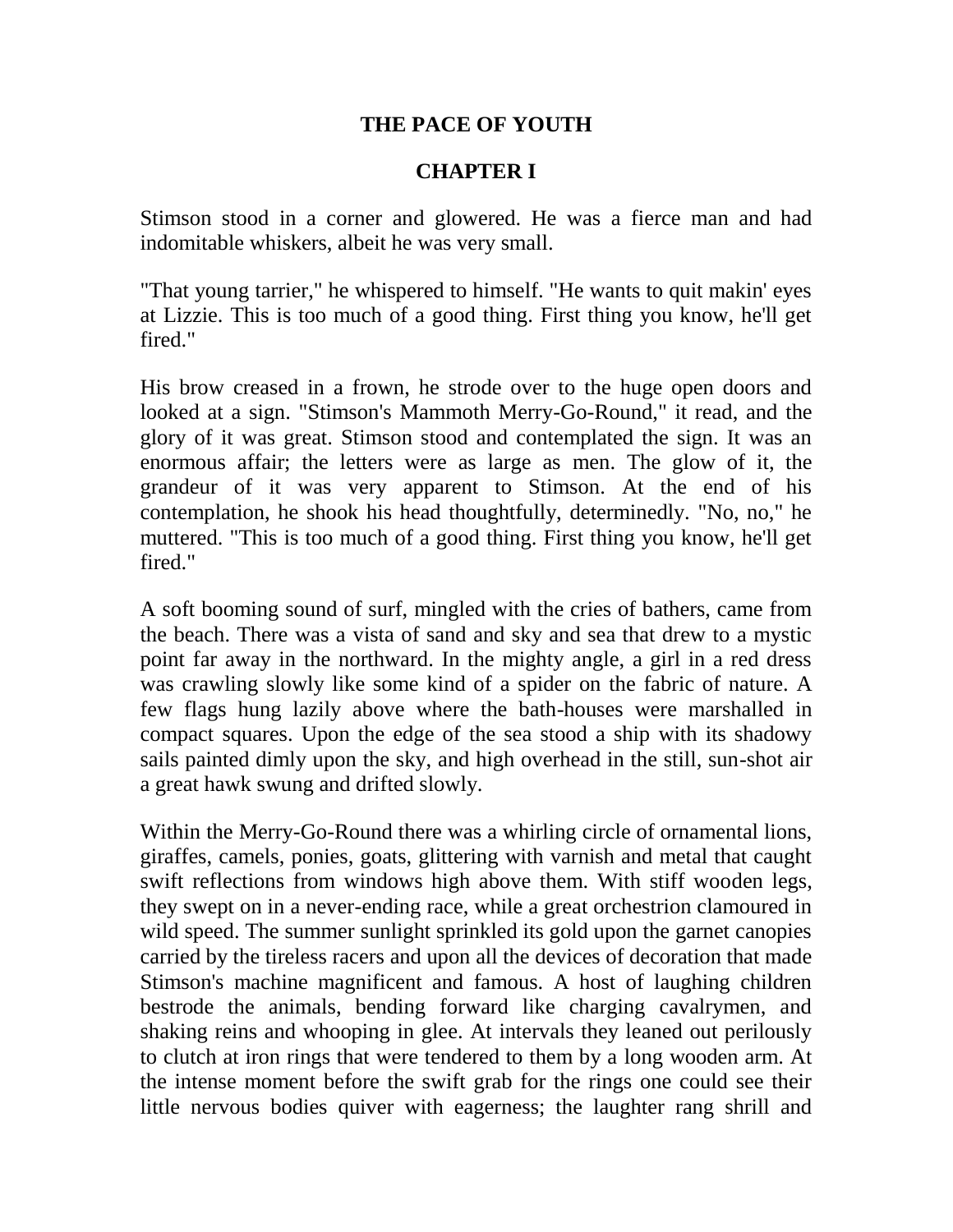excited. Down in the long rows of benches, crowds of people sat watching the game, while occasionally a father might arise and go near to shout encouragement, cautionary commands, or applause at his flying offspring. Frequently mothers called out: "Be careful, Georgie!" The orchestrion bellowed and thundered on its platform, filling the ears with its long monotonous song. Over in a corner, a man in a white apron and behind a counter roared above the tumult: "Pop corn! Pop corn!"

A young man stood upon a small, raised platform, erected in a manner of a pulpit, and just without the line of the circling figures. It was his duty to manipulate the wooden arm and affix the rings. When all were gone into the hands of the triumphant children, he held forth a basket, into which they returned all save the coveted brass one, which meant another ride free and made the holder very illustrious. The young man stood all day upon his narrow platform, affixing rings or holding forth the basket. He was a sort of general squire in these lists of childhood. He was very busy.

And yet Stimson, the astute, had noticed that the young man frequently found time to twist about on his platform and smile at a girl who shyly sold tickets behind a silvered netting. This, indeed, was the great reason of Stimson's glowering. The young man upon the raised platform had no manner of licence to smile at the girl behind the silvered netting. It was a most gigantic insolence. Stimson was amazed at it. "By Jiminy," he said to himself again, "that fellow is smiling at my daughter." Even in this tone of great wrath it could be discerned that Stimson was filled with wonder that any youth should dare smile at the daughter in the presence of the august father.

Often the dark-eyed girl peered between the shining wires, and, upon being detected by the young man, she usually turned her head away quickly to prove to him that she was not interested. At other times, however, her eyes seemed filled with a tender fear lest he should fall from that exceedingly dangerous platform. As for the young man, it was plain that these glances filled him with valour, and he stood carelessly upon his perch, as if he deemed it of no consequence that he might fall from it. In all the complexities of his daily life and duties he found opportunity to gaze ardently at the vision behind the netting.

This silent courtship was conducted over the heads of the crowd who thronged about the bright machine. The swift eloquent glances of the young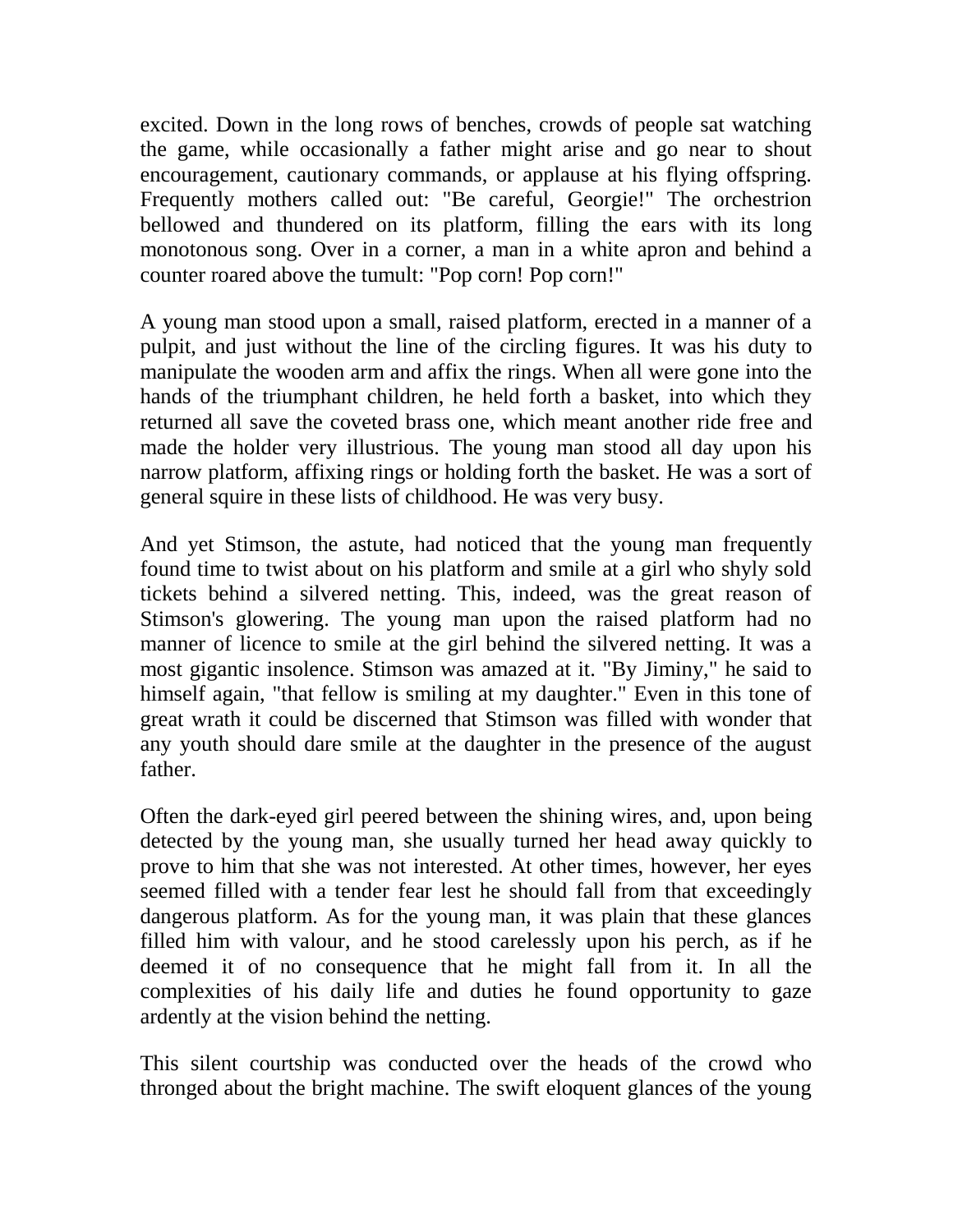man went noiselessly and unseen with their message. There had finally become established between the two in this manner a subtle understanding and companionship. They communicated accurately all that they felt. The boy told his love, his reverence, his hope in the changes of the future. The girl told him that she loved him, that she did not love him, that she did not know if she loved him, that she loved him. Sometimes a little sign saying "cashier" in gold letters, and hanging upon the silvered netting, got directly in range and interfered with the tender message.

The love affair had not continued without anger, unhappiness, despair. The girl had once smiled brightly upon a youth who came to buy some tickets for his little sister, and the young man upon the platform observing this smile had been filled with gloomy rage. He stood like a dark statue of vengeance upon his pedestal and thrust out the basket to the children with a gesture that was full of scorn for their hollow happiness, for their insecure and temporary joy. For five hours he did not once look at the girl when she was looking at him. He was going to crush her with his indifference; he was going to demonstrate that he had never been serious. However, when he narrowly observed her in secret he discovered that she seemed more blythe than was usual with her. When he found that his apparent indifference had not crushed her he suffered greatly. She did not love him, he concluded. If she had loved him she would have been crushed. For two days he lived a miserable existence upon his high perch. He consoled himself by thinking of how unhappy he was, and by swift, furtive glances at the loved face. At any rate he was in her presence, and he could get a good view from his perch when there was no interference by the little sign: "Cashier."

But suddenly, swiftly, these clouds vanished, and under the imperial blue sky of the restored confidence they dwelt in peace, a peace that was satisfaction, a peace that, like a babe, put its trust in the treachery of the future. This confidence endured until the next day, when she, for an unknown cause, suddenly refused to look at him. Mechanically he continued his task, his brain dazed, a tortured victim of doubt, fear, suspicion. With his eyes he supplicated her to telegraph an explanation. She replied with a stony glance that froze his blood. There was a great difference in their respective reasons for becoming angry. His were always foolish, but apparent, plain as the moon. Hers were subtle, feminine, as incomprehensible as the stars, as mysterious as the shadows at night.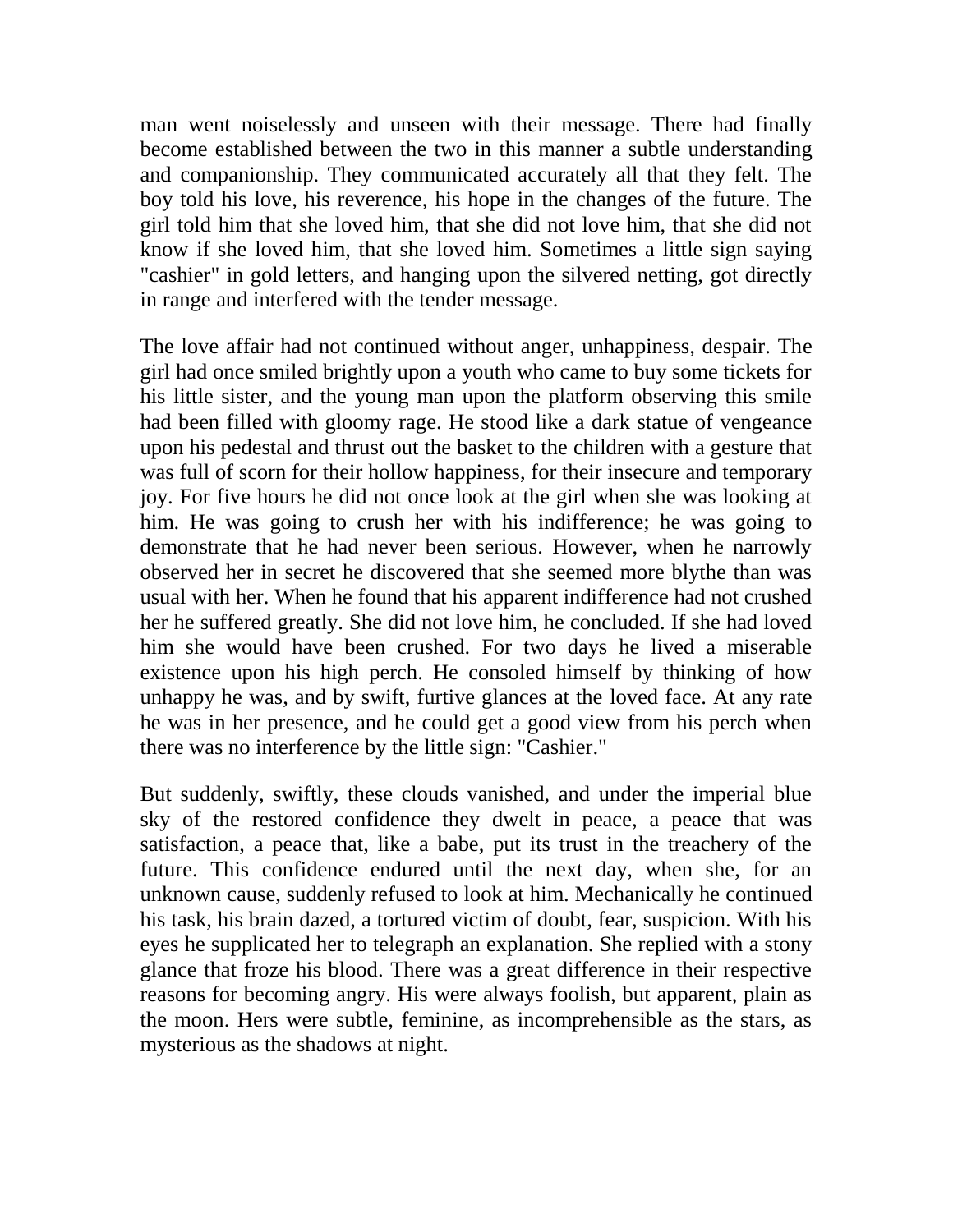They fell and soared, and soared and fell in this manner until they knew that to live without each other would be a wandering in deserts. They had grown so intent upon the uncertainties, the variations, the guessings of their affair that the world had become but a huge immaterial background. In time of peace their smiles were soft and prayerful, caresses confided to the air. In time of war, their youthful hearts, capable of profound agony, were wrung by the intricate emotions of doubt. They were the victims of the dread angel of affectionate speculation that forces the brain endlessly on roads that lead nowhere.

At night, the problem of whether she loved him confronted the young man like a spectre, looming as high as a hill and telling him not to delude himself. Upon the following day, this battle of the night displayed itself in the renewed fervour of his glances and in their increased number. Whenever he thought he could detect that she too was suffering, he felt a thrill of joy.

But there came a time when the young man looked back upon these contortions with contempt. He believed then that he had imagined his pain. This came about when the redoubtable Stimson marched forward to participate.

"This has got to stop," Stimson had said to himself, as he stood and watched them. They had grown careless of the light world that clattered about them; they were become so engrossed in their personal drama that the language of their eyes was almost as obvious as gestures. And Stimson, through his keenness, his wonderful, infallible penetration, suddenly came into possession of these obvious facts. "Well, of all the nerves," he said, regarding with a new interest the young man upon the perch.

He was a resolute man. He never hesitated to grapple with a crisis. He decided to overturn everything at once, for, although small, he was very fierce and impetuous. He resolved to crush this dreaming.

He strode over to the silvered netting. "Say, you want to quit your everlasting grinning at that idiot," he said, grimly.

The girl cast down her eyes and made a little heap of quarters into a stack. She was unable to withstand the terrible scrutiny of her small and fierce father.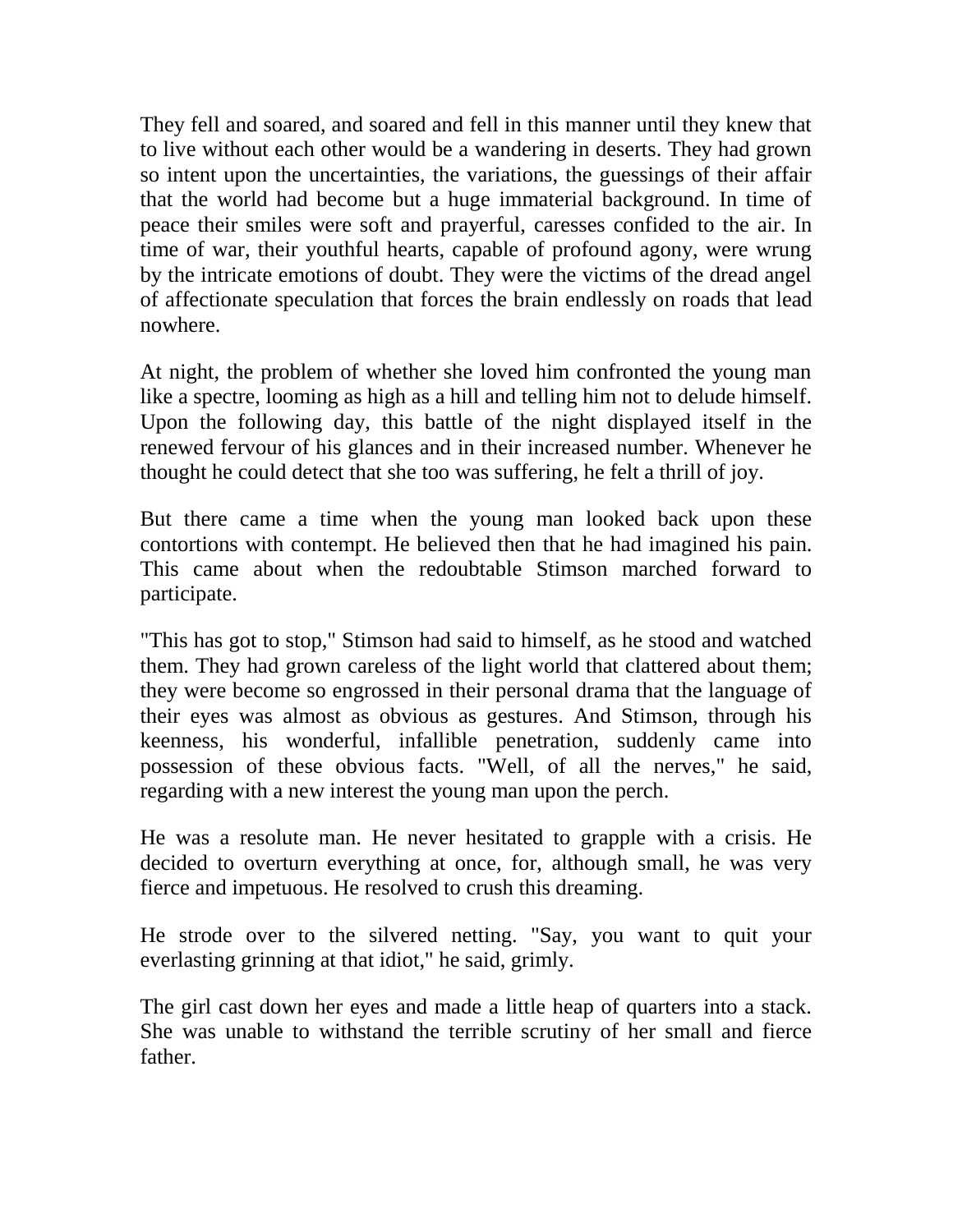Stimson turned from his daughter and went to a spot beneath the platform. He fixed his eyes upon the young man and said—

"I've been speakin' to Lizzie. You better attend strictly to your own business or there'll be a new man here next week." It was as if he had blazed away with a shot-gun. The young man reeled upon his perch. At last he in a measure regained his composure and managed to stammer: "A—all right, sir." He knew that denials would be futile with the terrible Stimson. He agitatedly began to rattle the rings in the basket, and pretend that he was obliged to count them or inspect them in some way. He, too, was unable to face the great Stimson.

For a moment, Stimson stood in fine satisfaction and gloated over the effect of his threat.

"I've fixed them," he said complacently, and went out to smoke a cigar and revel in himself. Through his mind went the proud reflection that people who came in contact with his granite will usually ended in quick and abject submission.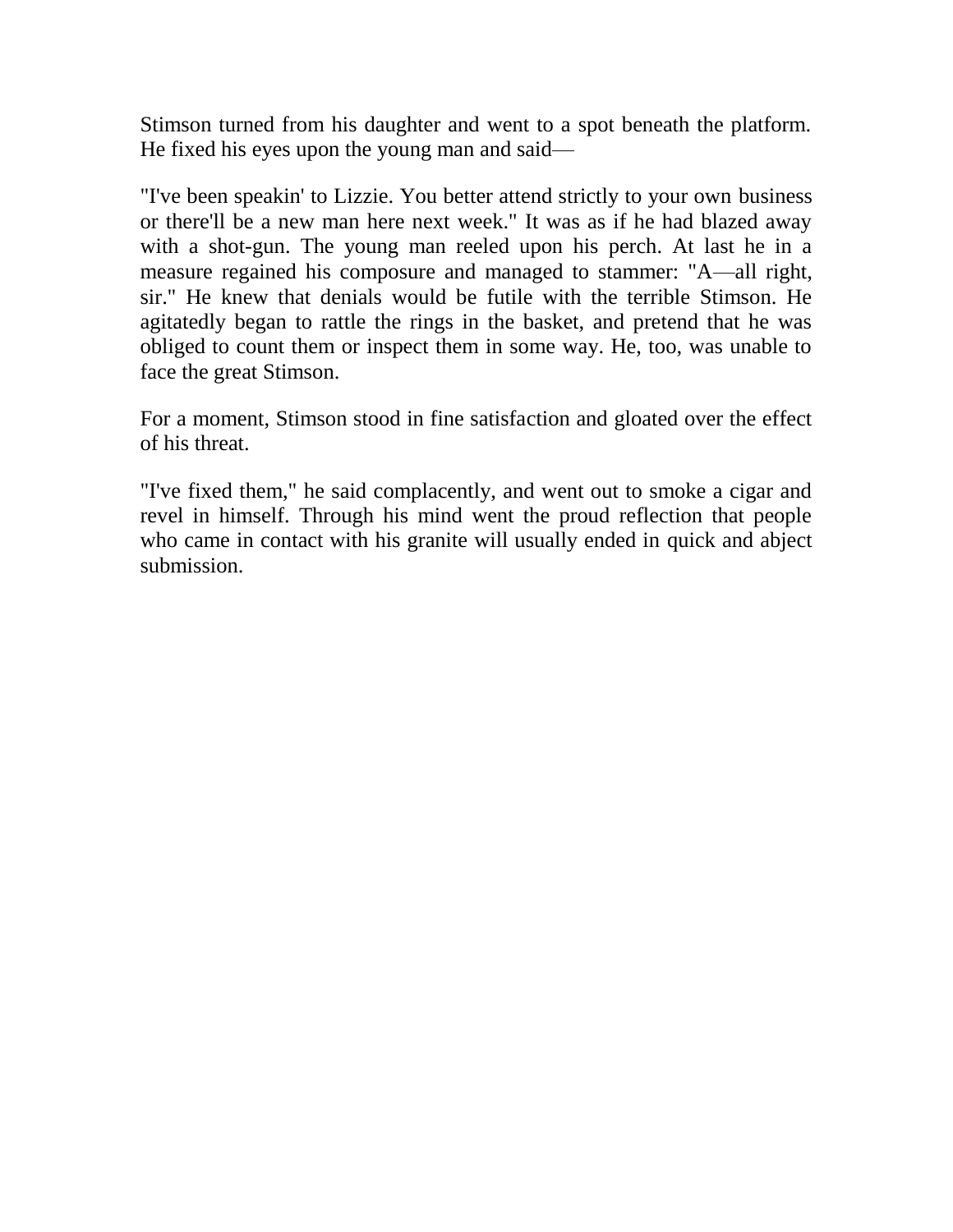## **CHAPTER II**

One evening, a week after Stimson had indulged in the proud reflection that people who came in contact with his granite will usually ended in quick and abject submission, a young feminine friend of the girl behind the silvered netting came to her there and asked her to walk on the beach after "Stimson's Mammoth Merry-Go-Round" was closed for the night. The girl assented with a nod.

The young man upon the perch holding the rings saw this nod and judged its meaning. Into his mind came an idea of defeating the watchfulness of the redoubtable Stimson.

When the Merry-Go-Round was closed and the two girls started for the beach, he wandered off aimlessly in another direction, but he kept them in view, and as soon as he was assured that he had escaped the vigilance of Stimson, he followed them.

The electric lights on the beach made a broad band of tremoring light, extending parallel to the sea, and upon the wide walk there slowly paraded a great crowd, intermingling, intertwining, sometimes colliding. In the darkness stretched the vast purple expanse of the ocean, and the deep indigo sky above was peopled with yellow stars. Occasionally out upon the water a whirling mass of froth suddenly flashed into view, like a great ghostly robe appearing, and then vanished, leaving the sea in its darkness, from whence came those bass tones of the water's unknown emotion. A wind, cool, reminiscent of the wave wastes, made the women hold their wraps about their throats, and caused the men to grip the rims of their straw hats. It carried the noise of the band in the pavilion in gusts. Sometimes people unable to hear the music, glanced up at the pavilion and were reassured upon beholding the distant leader still gesticulating and bobbing, and the other members of the band with their lips glued to their instruments. High in the sky soared an unassuming moon, faintly silver.

For a time the young man was afraid to approach the two girls; he followed them at a distance and called himself a coward. At last, however, he saw them stop on the outer edge of the crowd and stand silently listening to the voices of the sea. When he came to where they stood, he was trembling in his agitation. They had not seen him.

"Lizzie," he began. "I——"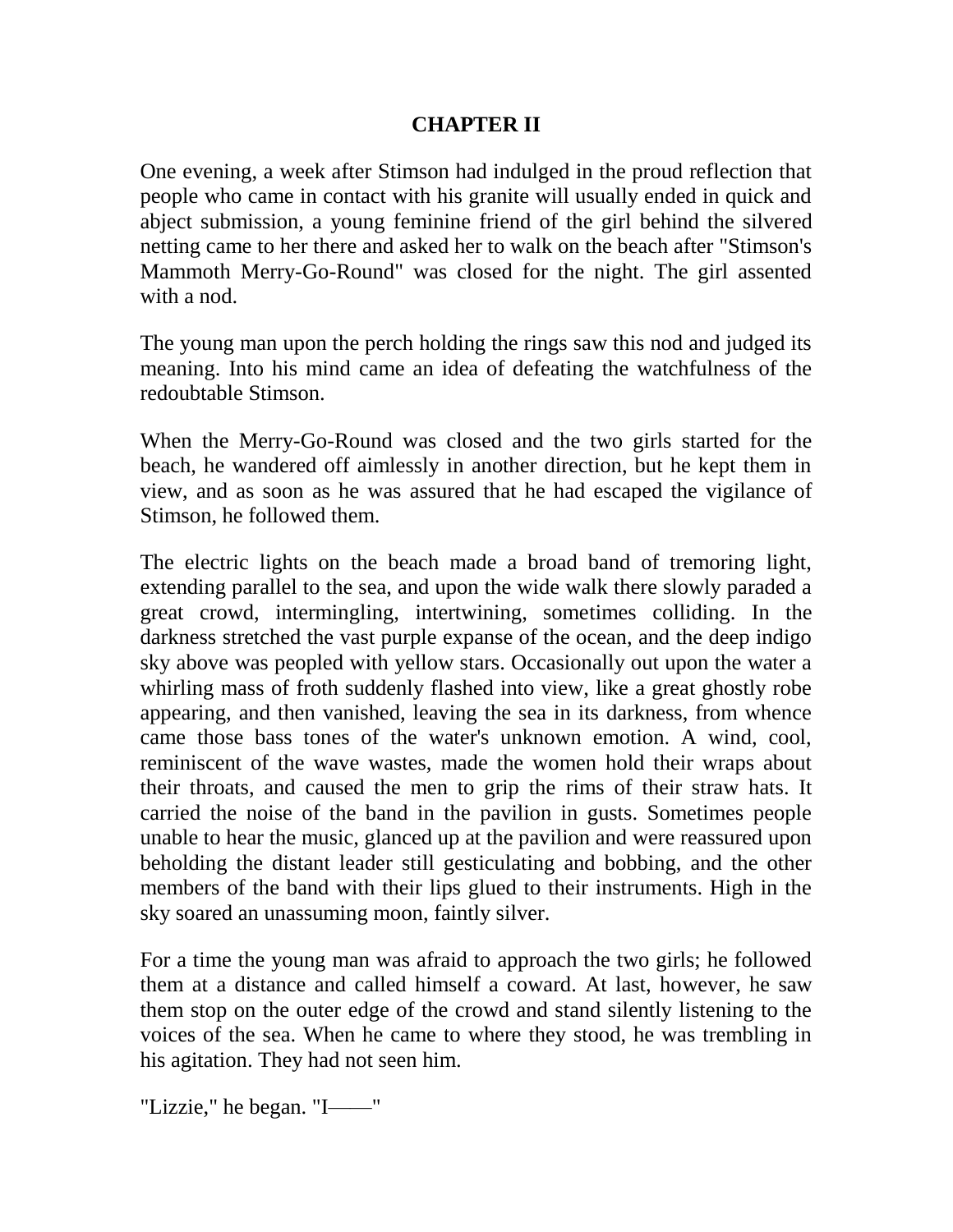The girl wheeled instantly and put her hand to her throat.

"Oh, Frank, how you frightened me," she said—inevitably.

"Well, you know I—I——" he stuttered.

But the other girl was one of those beings who are born to attend at tragedies. She had for love a reverence, an admiration that was greater the more that she contemplated the fact that she knew nothing of it. This couple, with their emotions, awed her and made her humbly wish that she might be destined to be of some service to them. She was very homely.

When the young man faltered before them, she, in her sympathy, actually over-estimated the crisis, and felt that he might fall dying at their feet. Shyly, but with courage, she marched to the rescue.

"Won't you come and walk on the beach with us?" she said.

The young woman gave her a glance of deep gratitude which was not without the patronage which a man in his condition naturally feels for one who pities it. The three walked on.

Finally, the being who was born to attend at this tragedy, said that she wished to sit down and gaze at the sea, alone.

They politely urged her to walk on with them, but she was obstinate. She wished to gaze at the sea, alone. The young man swore to himself that he would be her friend until he died.

And so the two young lovers went on without her. They turned once to look at her.

"Jennie's awful nice," said the girl.

"You bet she is," replied the young man, ardently.

They were silent for a little time.

At last the girl said—

"You were angry at me yesterday."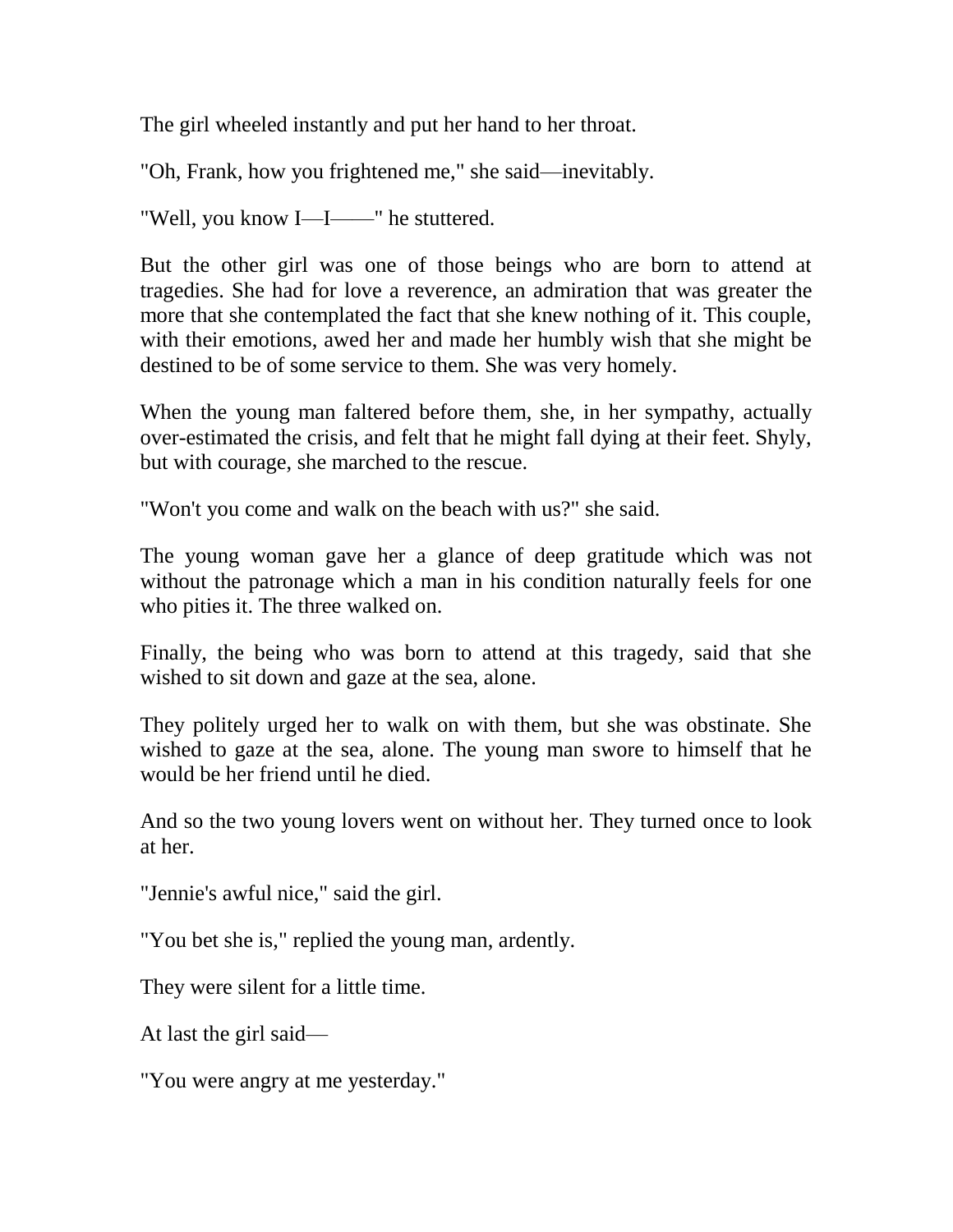"No, I wasn't."

"Yes, you were, too. You wouldn't look at me once all day."

"No, I wasn't angry. I was only putting on."

Though she had, of course, known it, this confession seemed to make her very indignant. She flashed a resentful glance at him.

"Oh, were you, indeed?" she said with a great air.

For a few minutes she was so haughty with him that he loved her to madness. And directly this poem, which stuck at his lips, came forth lamely in fragments.

When they walked back toward the other girl and saw the patience of her attitude, their hearts swelled in a patronizing and secondary tenderness for her.

They were very happy. If they had been miserable they would have charged this fairy scene of the night with a criminal heartlessness; but as they were joyous, they vaguely wondered how the purple sea, the yellow stars, the changing crowds under the electric lights could be so phlegmatic and stolid.

They walked home by the lake-side way, and out upon the water those gay paper lanterns, flashing, fleeting, and careering, sang to them, sang a chorus of red and violet, and green and gold; a song of mystic bands of the future.

One day, when business paused during a dull sultry afternoon, Stimson went up town. Upon his return, he found that the popcorn man, from his stand over in a corner, was keeping an eye upon the cashier's cage, and that nobody at all was attending to the wooden arm and the iron rings. He strode forward like a sergeant of grenadiers.

"Where in thunder is Lizzie?" he demanded, a cloud of rage in his eyes.

The popcorn man, although associated long with Stimson, had never got over being dazed.

"They've—they've—gone round to th'—th'—house," he said with difficulty, as if he had just been stunned.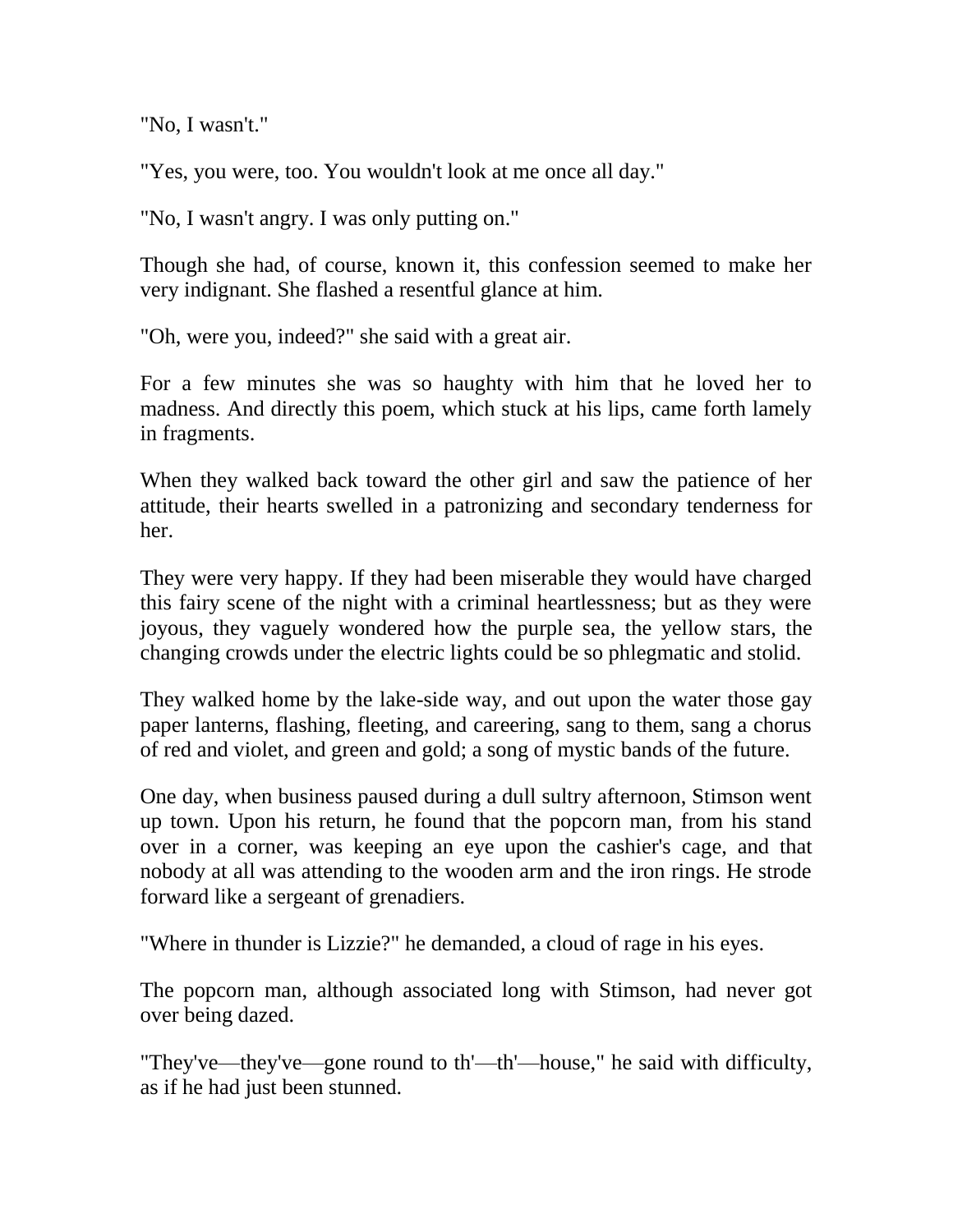"Whose house?" snapped Stimson.

"Your—your house, I 'spose," said the popcorn man.

Stimson marched round to his home. Kingly denunciations surged, already formulated, to the tip of his tongue, and he bided the moment when his anger could fall upon the heads of that pair of children. He found his wife convulsive and in tears.

"Where's Lizzie?"

And then she burst forth—"Oh—John—John-they've run away, I know they have. They drove by here not three minutes ago. They must have done it on purpose to bid me good-bye, for Lizzie waved her hand sad-like; and then, before I could get out to ask where they were going or what, Frank whipped up the horse."

Stimson gave vent to a dreadful roar.

"Get my revolver—get a hack—get my revolver, do you hear—what the devil——" His voice became incoherent.

He had always ordered his wife about as if she were a battalion of infantry, and despite her misery, the training of years forced her to spring mechanically to obey; but suddenly she turned to him with a shrill appeal.

"Oh, John—not—the—revolver."

"Confound it, let go of me," he roared again, and shook her from him.

He ran hatless upon the street. There were a mul titude of hacks at the summer resort, but it was ages to him before he could find one. Then he charged it like a bull.

"Uptown," he yelled, as he tumbled into the rear seat.

The hackman thought of severed arteries. His galloping horse distanced a large number of citizens who had been running to find what caused such contortions by the little hatless man.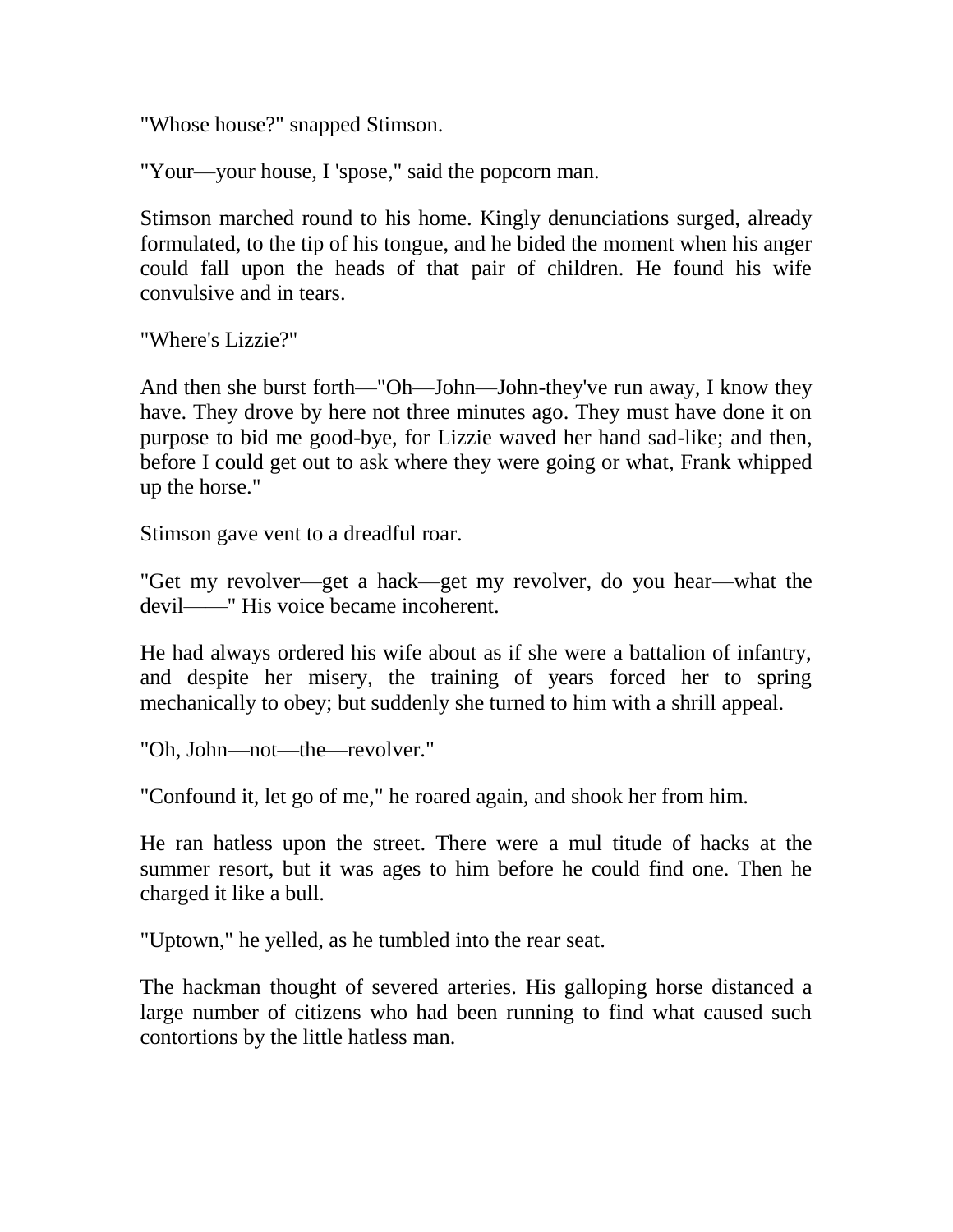It chanced as the bouncing hack went along near the lake, Stimson gazed across the calm grey expanse and recognized a colour in a bonnet and a pose of a head. A buggy was travelling along a highway that led to Sorington. Stimson bellowed—"There—there—there they are—in that buggy."

The hackman became inspired with the full knowledge of the situation. He struck a delirious blow with the whip. His mouth expanded in a grin of excitement and joy. It came to pass that this old vehicle, with its drowsy horse and its dusty-eyed and tranquil driver, seemed suddenly to awaken, to become animated and fleet. The horse ceased to ruminate on his state, his air of reflection vanished. He became intent upon his aged legs and spread them in quaint and ridiculous devices for speed. The driver, his eyes shining, sat critically in his seat. He watched each motion of this rattling machine down before him. He resembled an engineer. He used the whip with judgment and deliberation as the engineer would have used coal or oil. The horse clacked swiftly upon the macadam, the wheels hummed, the body of the vehicle wheezed and groaned.

Stimson, in the rear seat, was erect in that impassive attitude that comes sometimes to the furious man when he is obliged to leave the battle to others. Frequently, however, the tempest in his breast came to his face and he howled—

"Go it—go it—you're gaining; pound 'im! Thump the life out of 'im; hit 'im hard, you fool." His hand grasped the rod that supported the carriage top, and it was clenched so that the nails were faintly blue.

Ahead, that other carriage had been flying with speed, as from realization of the menace in the rear. It bowled away rapidly, drawn by the eager spirit of a young and modern horse. Stimson could see the buggy-top bobbing, bobbing. That little pane, like an eye, was a derision to him. Once he leaned forward and bawled angry sentences. He began to feel impotent; his whole expedition was a tottering of an old man upon a trail of birds. A sense of age made him choke again with wrath. That other vehicle, that was youth, with youth's pace; it was swift-flying with the hope of dreams. He began to comprehend those two children ahead of him, and he knew a sudden and strange awe, because he understood the power of their young blood, the power to fly strongly into the future and feel and hope again, even at that time when his bones must be laid in the earth. The dust rose easily from the hot road and stifled the nostrils of Stimson.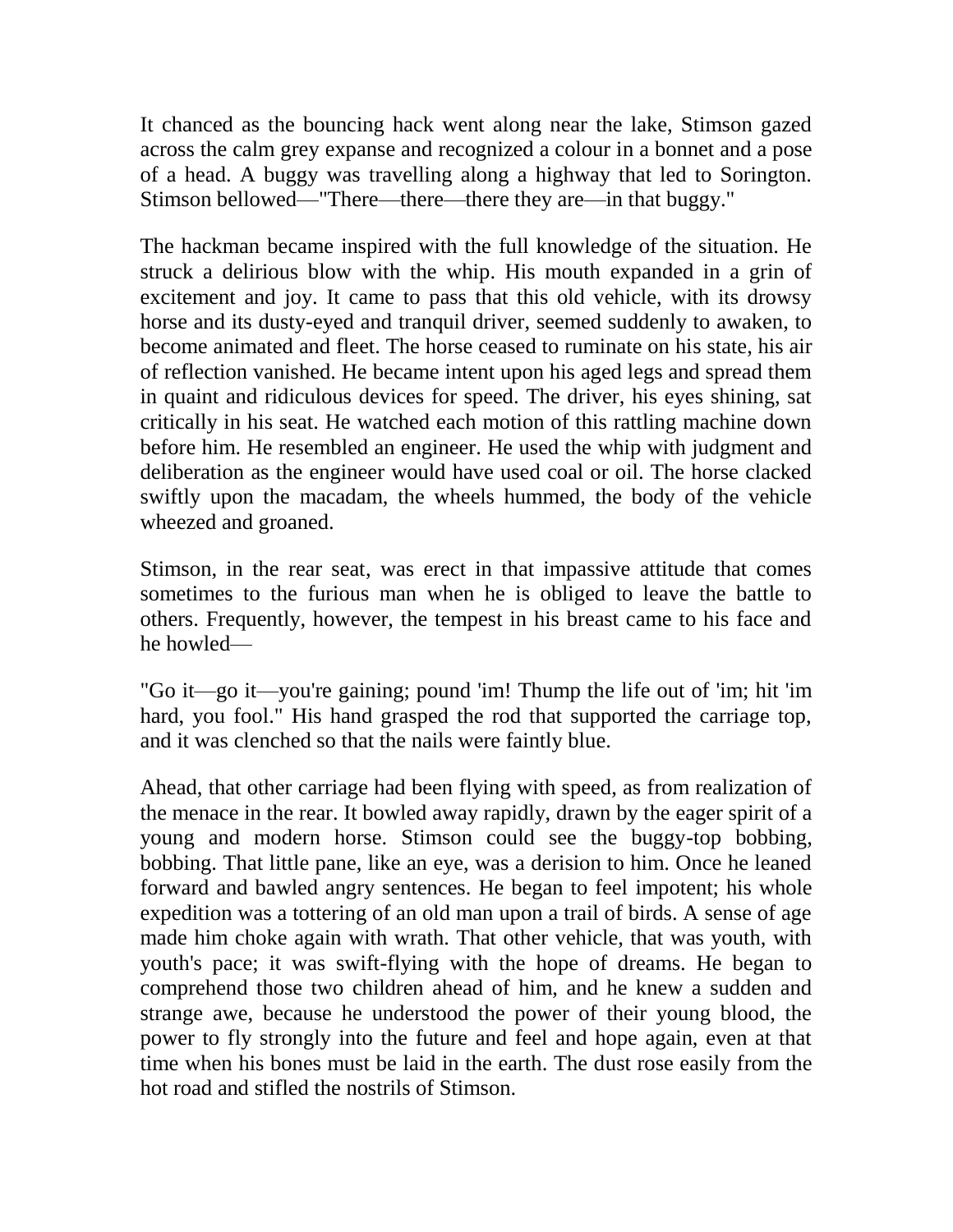The highway vanished far away in a point with a suggestion of intolerable length. The other vehicle was becoming so small that Stimson could no longer see the derisive eye.

At last the hackman drew rein to his horse and turned to look at Stimson.

"No use, I guess," he said.

Stimson made a gesture of acquiescence, rage, despair. As the hackman turned his dripping horse about, Stimson sank back with the astonishment and grief of a man who has been defied by the universe. He had been in a great perspiration, and now his bald head felt cool and uncomfortable. He put up his hand with a sudden recollection that he had forgotten his hat.

At last he made a gesture. It meant that at any rate he was not responsible.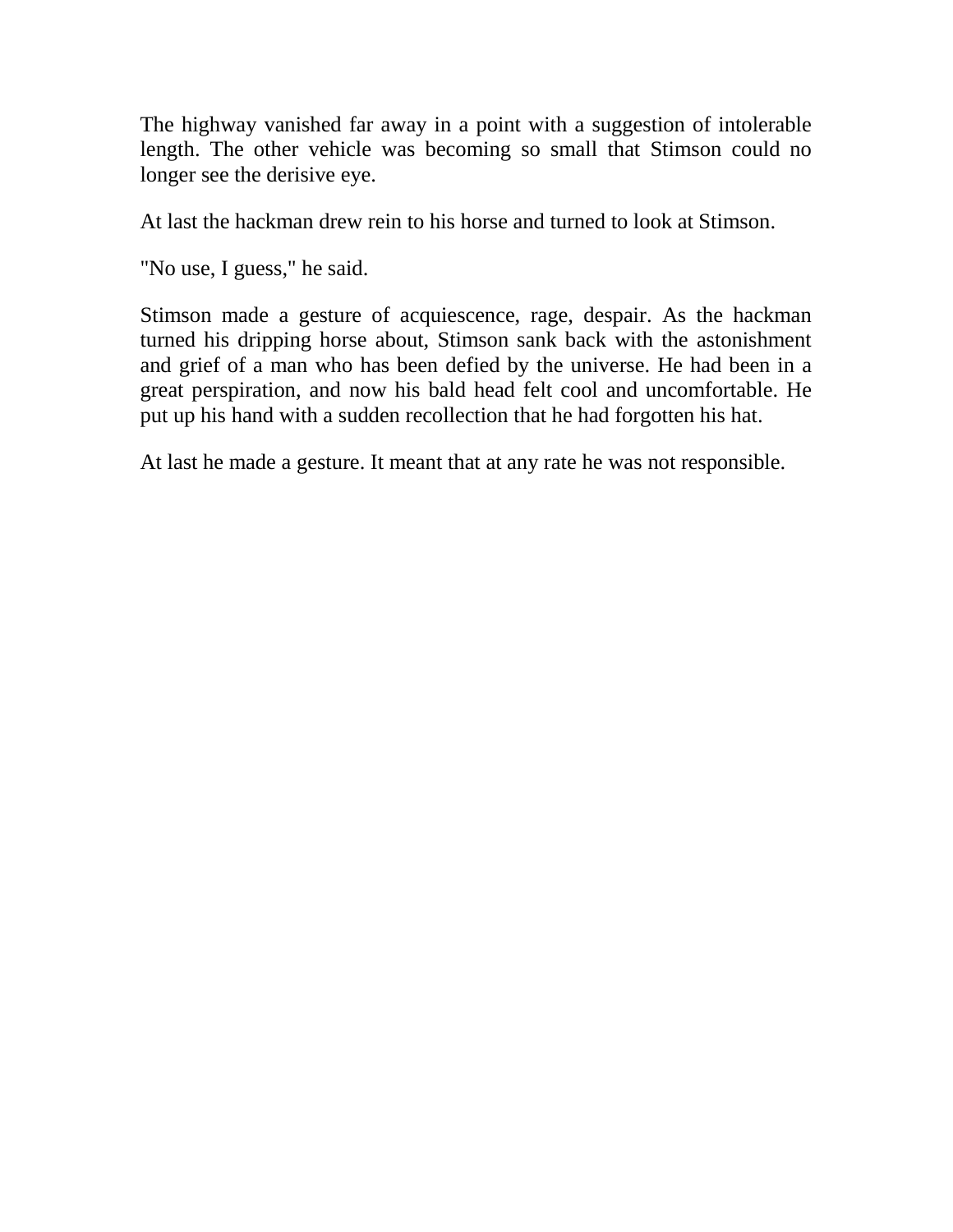## **A DETAIL**

The tiny old lady in the black dress and curious little black bonnet had at first seemed alarmed at the sound made by her feet upon the stone pavements. But later she forgot about it, for she suddenly came into the tempest of the Sixth Avenue shopping district, where from the streams of people and vehicles went up a roar like that from headlong mountain torrents.

She seemed then like a chip that catches, recoils, turns and wheels, a reluctant thing in the clutch of the impetuous river. She hesitated, faltered, debated with herself. Frequently she seemed about to address people; then of a sudden she would evidently lose her courage. Meanwhile the torrent jostled her, swung her this and that way.

At last, however, she saw two young women gazing in at a shop-window. They were well-dressed girls; they wore gowns with enormous sleeves that made them look like full-rigged ships with all sails set. They seemed to have plenty of time; they leisurely scanned the goods in the window. Other people had made the tiny old woman much afraid because obviously they were speeding to keep such tremendously important engagements. She went close to the girls and peered in at the same window. She watched them furtively for a time. Then finally she said—

"Excuse me!"

The girls looked down at this old face with its two large eyes turned towards them.

"Excuse me, can you tell me where I can get any work?"

For an instant the two girls stared. Then they seemed about to exchange a smile, but, at the last moment, they checked it. The tiny old lady's eyes were upon them. She was quaintly serious, silently expectant. She made one marvel that in that face the wrinkles showed no trace of experience, knowledge; they were simply little, soft, innocent creases. As for her glance, it had the trustfulness of ignorance and the candour of babyhood.

"I want to get something to do, because I need the money," she continued since, in their astonishment, they had not replied to her first question. "Of course I'm not strong and I couldn't do very much, but I can sew well; and in